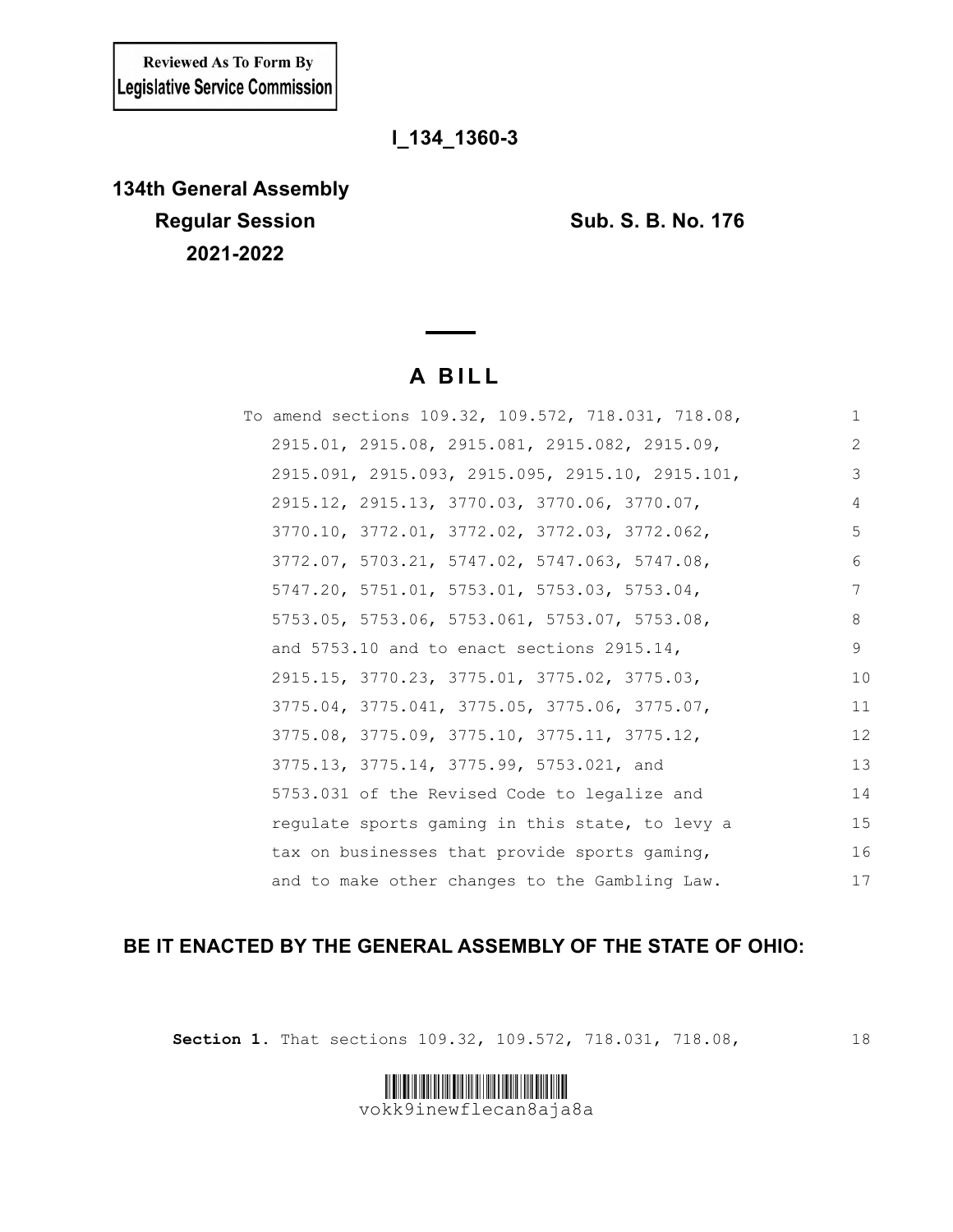| 2915.01, 2915.08, 2915.081, 2915.082, 2915.09, 2915.091,                              | 19 |
|---------------------------------------------------------------------------------------|----|
| 2915.093, 2915.095, 2915.10, 2915.101, 2915.12, 2915.13,                              | 20 |
| 3770.03, 3770.06, 3770.07, 3770.10, 3772.01, 3772.02, 3772.03,                        | 21 |
| $3772.062$ , $3772.07$ , $5703.21$ , $5747.02$ , $5747.063$ , $5747.08$ , $5747.20$ , | 22 |
| $5751.01, 5753.01, 5753.03, 5753.04, 5753.05, 5753.06, 5753.061,$                     | 23 |
| 5753.07, 5753.08, and 5753.10 be amended and sections 2915.14,                        | 24 |
| 2915.15, 3770.23, 3775.01, 3775.02, 3775.03, 3775.04, 3775.041,                       | 25 |
| $3775.05$ , $3775.06$ , $3775.07$ , $3775.08$ , $3775.09$ , $3775.10$ , $3775.11$ ,   | 26 |
| 3775.12, 3775.13, 3775.14, 3775.99, 5753.021, and 5753.031 of                         | 27 |
| the Revised Code be enacted to read as follows:                                       | 28 |

**Sec. 109.32.** (A) All annual filing fees obtained by the attorney general pursuant to section 109.31 of the Revised Code, all receipts obtained from the sale of the charitable foundations directory, all registration fees received by the attorney general, bond forfeitures, awards of costs and attorney's fees, and civil penalties assessed under Chapter 1716. of the Revised Code, all license fees received by the attorney general under section 2915.08, 2915.081, or 2915.082 of the Revised Code, all fees received by the attorney general under section 2915.15 of the Revised Code, and all filing fees received by the attorney general under divisions (F) and (G) of section 2915.02 of the Revised Code, shall be paid into the state treasury to the credit of the charitable law fund. The-29 30 31 32 33 34 35 36 37 38 39 40 41

(B)(1) Except as otherwise provided in divisions (B)(2) and (3) of this section, the charitable law fund shall be used insofar as its moneys are available for the expenses of the charitable law section of the office of the attorney general $\tau$ except that all. 42 43 44 45 46

(2) All annual license fees that are received by the attorney general under section 2915.08, 2915.081, or 2915.082 of 47 48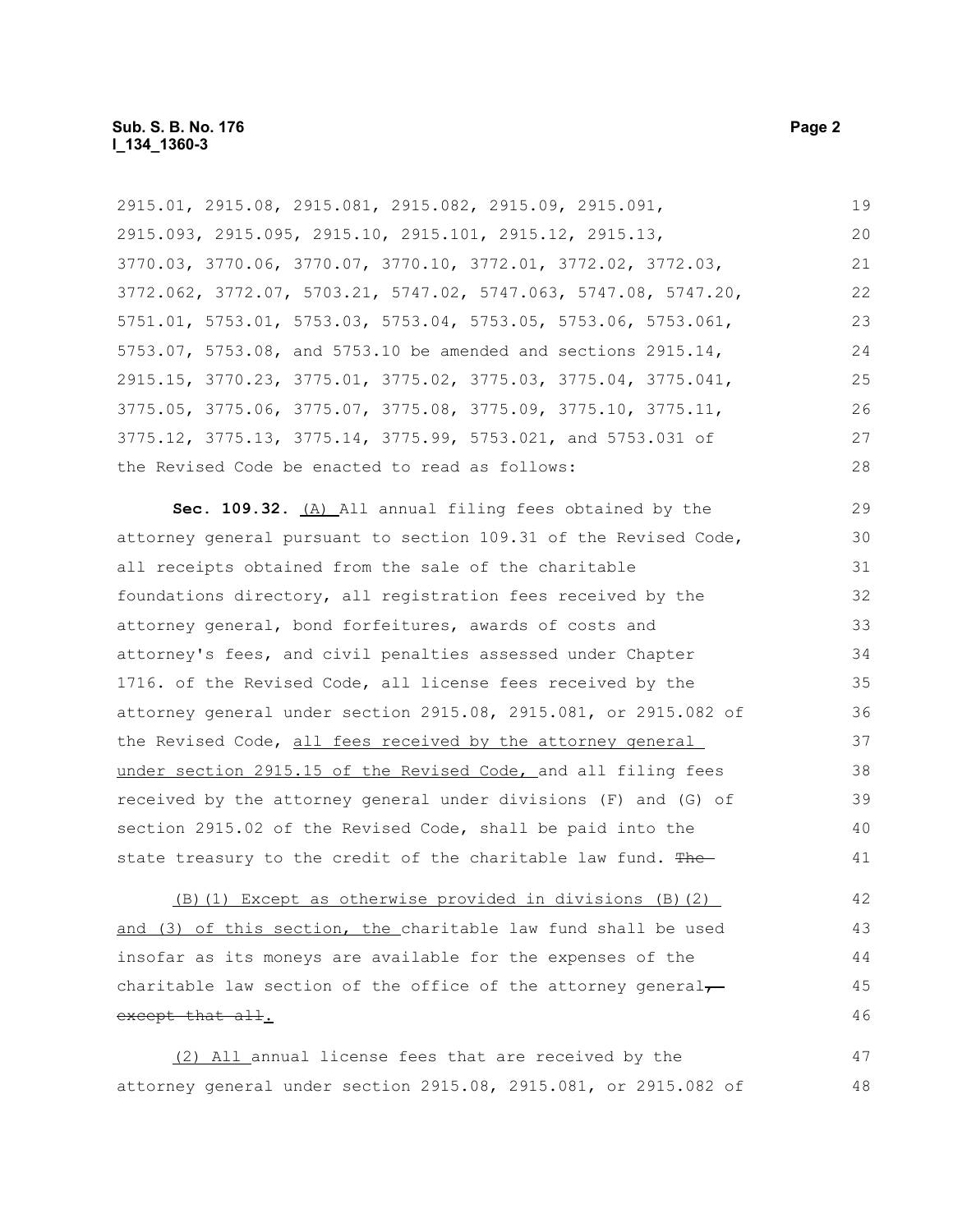### **Sub. S. B. No. 176 Page 3 l\_134\_1360-3**

the Revised Code, and all filing fees received by the attorney general under divisions (F) and (G) of section 2915.02 of the Revised Code, that are credited to the fund shall be used by the attorney general, or any law enforcement agency in cooperation with the attorney general, for the purposes specified in division (H) of section 2915.10 of the Revised Code and to administer and enforce Chapter 2915. of the Revised Code. The 49 50 51 52 53 54 55

(3) All fees received by the attorney general under section 2915.15 of the Revised Code that are credited to the fund shall be used for the purposes specified in that section. 56 57 58

(C) The expenses of the charitable law section in excess of moneys available in the charitable law fund shall be paid out of regular appropriations to the office of the attorney general.

**Sec. 109.572.** (A)(1) Upon receipt of a request pursuant to section 121.08, 3301.32, 3301.541, or 3319.39 of the Revised Code, a completed form prescribed pursuant to division (C)(1) of this section, and a set of fingerprint impressions obtained in the manner described in division (C)(2) of this section, the superintendent of the bureau of criminal identification and investigation shall conduct a criminal records check in the manner described in division (B) of this section to determine whether any information exists that indicates that the person who is the subject of the request previously has been convicted of or pleaded guilty to any of the following: 62 63 64 65 66 67 68 69 70 71 72

(a) A violation of section 2903.01, 2903.02, 2903.03, 2903.04, 2903.11, 2903.12, 2903.13, 2903.16, 2903.21, 2903.34, 2905.01, 2905.02, 2905.05, 2907.02, 2907.03, 2907.04, 2907.05, 2907.06, 2907.07, 2907.08, 2907.09, 2907.21, 2907.22, 2907.23, 2907.25, 2907.31, 2907.32, 2907.321, 2907.322, 2907.323, 2911.01, 2911.02, 2911.11, 2911.12, 2919.12, 2919.22, 2919.24, 73 74 75 76 77 78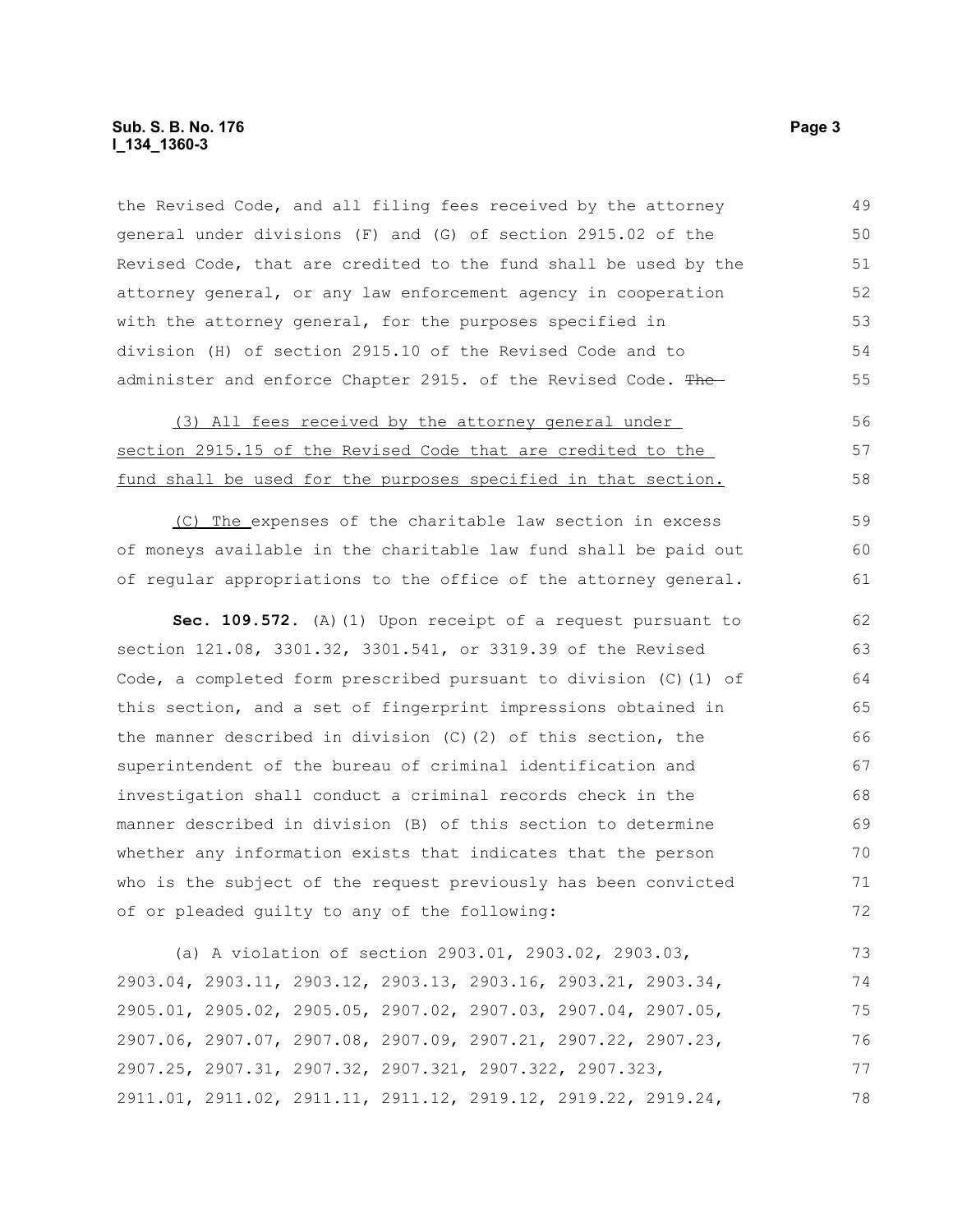### **Sub. S. B. No. 176 Page 4 l\_134\_1360-3**

2919.25, 2923.12, 2923.13, 2923.161, 2925.02, 2925.03, 2925.04, 2925.05, 2925.06, or 3716.11 of the Revised Code, felonious sexual penetration in violation of former section 2907.12 of the Revised Code, a violation of section 2905.04 of the Revised Code as it existed prior to July 1, 1996, a violation of section 2919.23 of the Revised Code that would have been a violation of section 2905.04 of the Revised Code as it existed prior to July 1, 1996, had the violation been committed prior to that date, or a violation of section 2925.11 of the Revised Code that is not a minor drug possession offense; 79 80 81 82 83 84 85 86 87 88

(b) A violation of an existing or former law of this state, any other state, or the United States that is substantially equivalent to any of the offenses listed in division (A)(1)(a) of this section; 89 90 91 92

(c) If the request is made pursuant to section 3319.39 of the Revised Code for an applicant who is a teacher, any offense specified under section 9.79 of the Revised Code or in section 3319.31 of the Revised Code.

(2) On receipt of a request pursuant to section 3712.09 or 3721.121 of the Revised Code, a completed form prescribed pursuant to division (C)(1) of this section, and a set of fingerprint impressions obtained in the manner described in division  $(C)(2)$  of this section, the superintendent of the bureau of criminal identification and investigation shall conduct a criminal records check with respect to any person who has applied for employment in a position for which a criminal records check is required by those sections. The superintendent shall conduct the criminal records check in the manner described in division (B) of this section to determine whether any information exists that indicates that the person who is the 97 98 99 100 101 102 103 104 105 106 107 108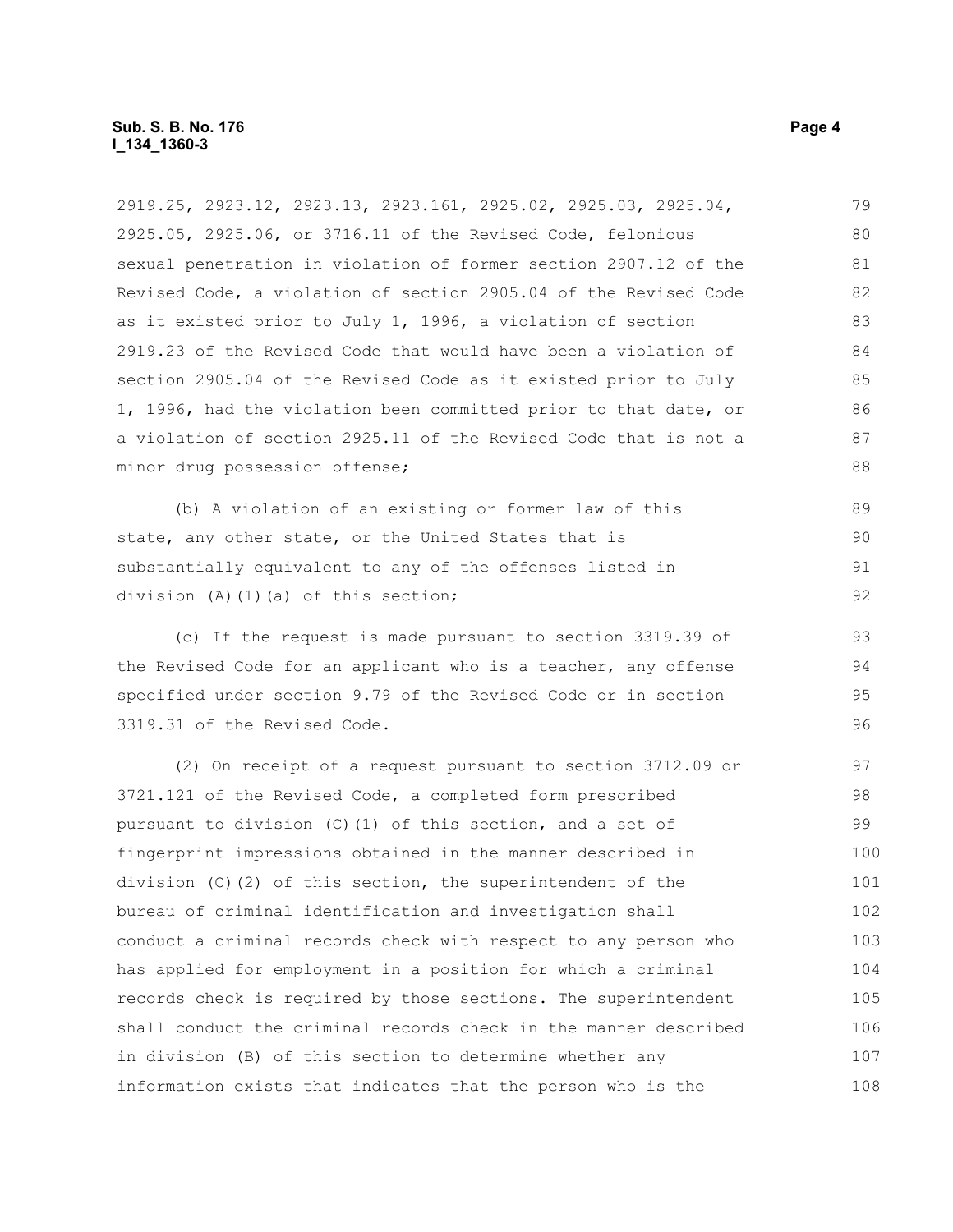subject of the request previously has been convicted of or pleaded guilty to any of the following: (a) A violation of section 2903.01, 2903.02, 2903.03, 2903.04, 2903.11, 2903.12, 2903.13, 2903.16, 2903.21, 2903.34, 2905.01, 2905.02, 2905.11, 2905.12, 2907.02, 2907.03, 2907.05, 2907.06, 2907.07, 2907.08, 2907.09, 2907.12, 2907.25, 2907.31, 2907.32, 2907.321, 2907.322, 2907.323, 2911.01, 2911.02, 2911.11, 2911.12, 2911.13, 2913.02, 2913.03, 2913.04, 2913.11, 2913.21, 2913.31, 2913.40, 2913.43, 2913.47, 2913.51, 2919.25, 2921.36, 2923.12, 2923.13, 2923.161, 2925.02, 2925.03, 2925.11, 2925.13, 2925.22, 2925.23, or 3716.11 of the Revised Code; (b) An existing or former law of this state, any other state, or the United States that is substantially equivalent to any of the offenses listed in division (A)(2)(a) of this section. (3) On receipt of a request pursuant to section 173.27, 173.38, 173.381, 3701.881, 5119.34, 5164.34, 5164.341, 5164.342, or 5123.081 of the Revised Code, a completed form prescribed pursuant to division (C)(1) of this section, and a set of fingerprint impressions obtained in the manner described in division (C)(2) of this section, the superintendent of the bureau of criminal identification and investigation shall conduct a criminal records check of the person for whom the request is made. The superintendent shall conduct the criminal records check in the manner described in division (B) of this section to determine whether any information exists that indicates that the person who is the subject of the request previously has been convicted of, has pleaded guilty to, or 109 110 111 112 113 114 115 116 117 118 119 120 121 122 123 124 125 126 127 128 129 130 131 132 133 134 135 136

(except in the case of a request pursuant to section 5164.34,

5164.341, or 5164.342 of the Revised Code) has been found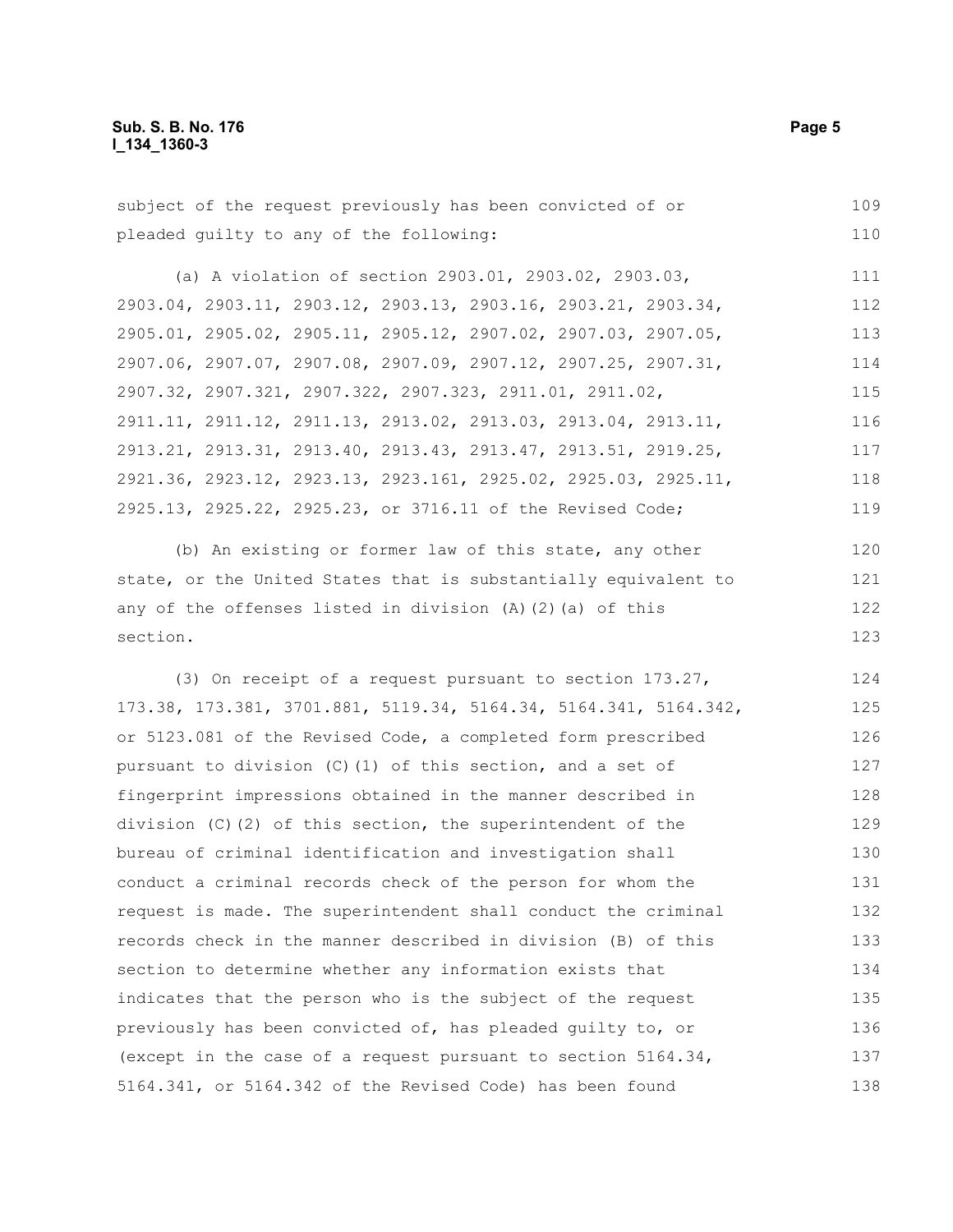#### **Sub. S. B. No. 176 Page 6 l\_134\_1360-3**

eligible for intervention in lieu of conviction for any of the following, regardless of the date of the conviction, the date of entry of the guilty plea, or (except in the case of a request pursuant to section 5164.34, 5164.341, or 5164.342 of the Revised Code) the date the person was found eligible for intervention in lieu of conviction: 139 140 141 142 143 144

(a) A violation of section 959.13, 959.131, 2903.01, 2903.02, 2903.03, 2903.04, 2903.041, 2903.11, 2903.12, 2903.13, 2903.15, 2903.16, 2903.21, 2903.211, 2903.22, 2903.34, 2903.341, 2905.01, 2905.02, 2905.05, 2905.11, 2905.12, 2905.32, 2905.33, 2907.02, 2907.03, 2907.04, 2907.05, 2907.06, 2907.07, 2907.08, 2907.09, 2907.21, 2907.22, 2907.23, 2907.24, 2907.25, 2907.31, 2907.32, 2907.321, 2907.322, 2907.323, 2907.33, 2909.02, 2909.03, 2909.04, 2909.22, 2909.23, 2909.24, 2911.01, 2911.02, 2911.11, 2911.12, 2911.13, 2913.02, 2913.03, 2913.04, 2913.05, 2913.11, 2913.21, 2913.31, 2913.32, 2913.40, 2913.41, 2913.42, 2913.43, 2913.44, 2913.441, 2913.45, 2913.46, 2913.47, 2913.48, 2913.49, 2913.51, 2917.01, 2917.02, 2917.03, 2917.31, 2919.12, 2919.121, 2919.123, 2919.124, 2919.22, 2919.23, 2919.24, 2919.25, 2921.03, 2921.11, 2921.12, 2921.13, 2921.21, 2921.24, 2921.32, 2921.321, 2921.34, 2921.35, 2921.36, 2921.51, 2923.12, 2923.122, 2923.123, 2923.13, 2923.161, 2923.162, 2923.21, 2923.32, 2923.42, 2925.02, 2925.03, 2925.04, 2925.041, 2925.05, 2925.06, 2925.09, 2925.11, 2925.13, 2925.14, 2925.141, 2925.22, 2925.23, 2925.24, 2925.36, 2925.55, 2925.56, 2927.12, or 3716.11 of the Revised Code; 145 146 147 148 149 150 151 152 153 154 155 156 157 158 159 160 161 162 163 164

(b) Felonious sexual penetration in violation of former section 2907.12 of the Revised Code; 165 166

(c) A violation of section 2905.04 of the Revised Code as it existed prior to July 1, 1996; 167 168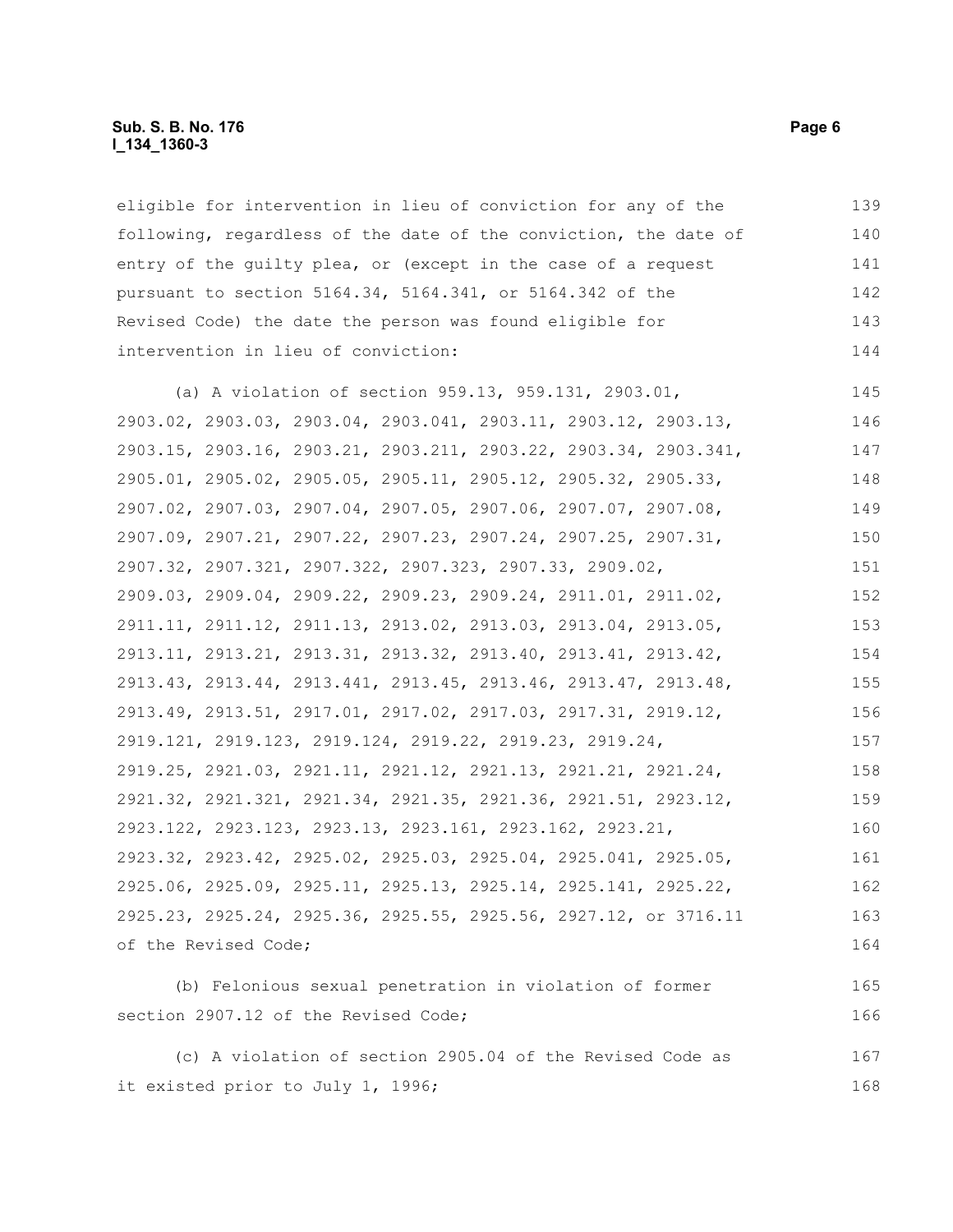# **Sub. S. B. No. 176 Page 7 Page 7 Page 7 Page 7 Page 7 Page 7 Page 7 Page 7 Page 7 l\_134\_1360-3**

(d) A violation of section 2923.01, 2923.02, or 2923.03 of the Revised Code when the underlying offense that is the object of the conspiracy, attempt, or complicity is one of the offenses listed in divisions (A)(3)(a) to (c) of this section; 169 170 171 172

(e) A violation of an existing or former municipal ordinance or law of this state, any other state, or the United States that is substantially equivalent to any of the offenses listed in divisions (A)(3)(a) to (d) of this section. 173 174 175 176

(4) On receipt of a request pursuant to section 2151.86 or 2151.904 of the Revised Code, a completed form prescribed pursuant to division (C)(1) of this section, and a set of fingerprint impressions obtained in the manner described in division (C)(2) of this section, the superintendent of the bureau of criminal identification and investigation shall conduct a criminal records check in the manner described in division (B) of this section to determine whether any information exists that indicates that the person who is the subject of the request previously has been convicted of or pleaded guilty to any of the following: 177 178 179 180 181 182 183 184 185 186 187

(a) A violation of section 959.13, 2903.01, 2903.02, 2903.03, 2903.04, 2903.11, 2903.12, 2903.13, 2903.15, 2903.16, 2903.21, 2903.211, 2903.22, 2903.34, 2905.01, 2905.02, 2905.05, 2907.02, 2907.03, 2907.04, 2907.05, 2907.06, 2907.07, 2907.08, 2907.09, 2907.21, 2907.22, 2907.23, 2907.25, 2907.31, 2907.32, 2907.321, 2907.322, 2907.323, 2909.02, 2909.03, 2909.22, 2909.23, 2909.24, 2911.01, 2911.02, 2911.11, 2911.12, 2913.49, 2917.01, 2917.02, 2919.12, 2919.22, 2919.24, 2919.25, 2923.12, 2923.13, 2923.161, 2925.02, 2925.03, 2925.04, 2925.05, 2925.06, 2927.12, or 3716.11 of the Revised Code, a violation of section 2905.04 of the Revised Code as it existed prior to July 1, 1996, 188 189 190 191 192 193 194 195 196 197 198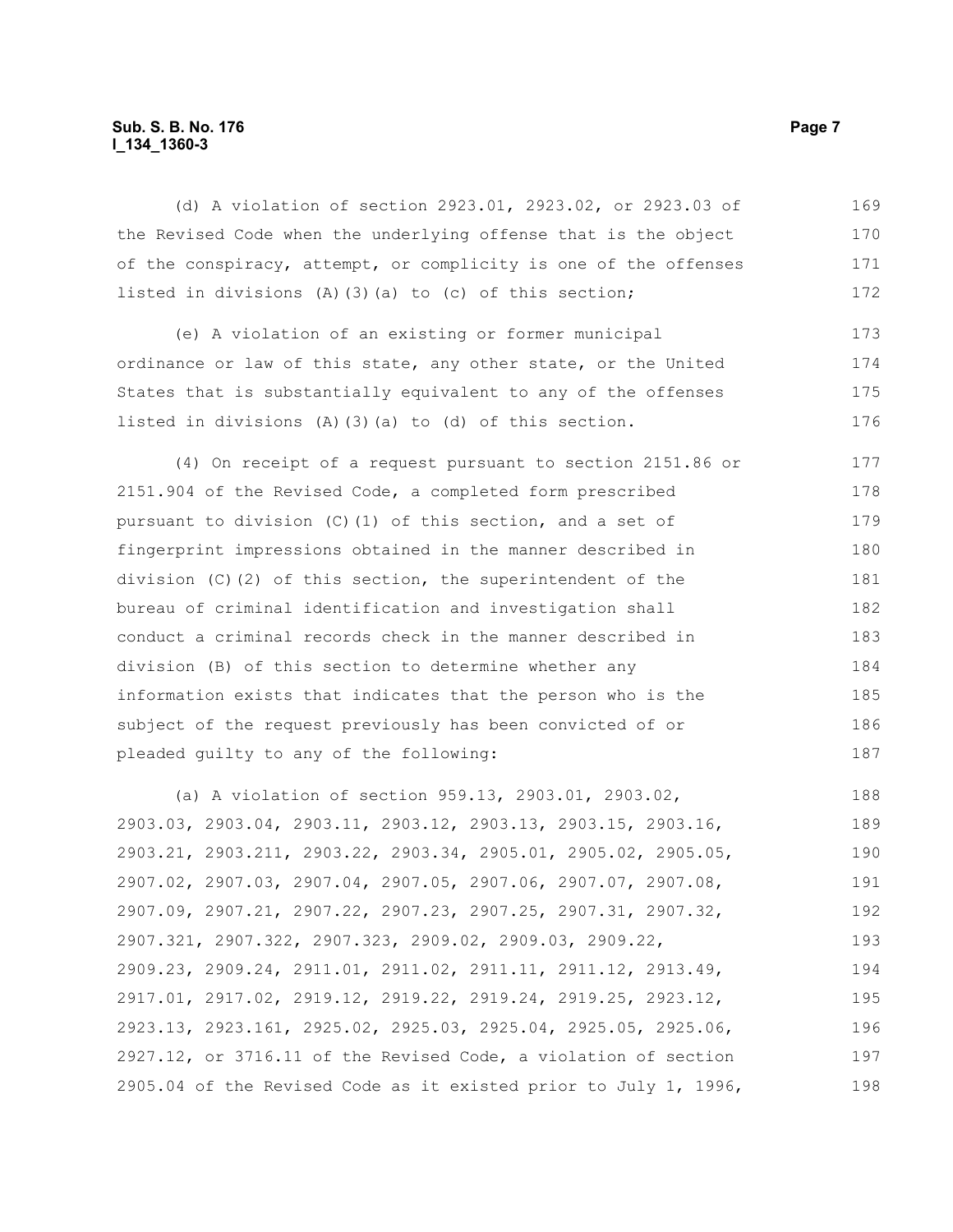#### **Sub. S. B. No. 176 Page 8 l\_134\_1360-3**

a violation of section 2919.23 of the Revised Code that would have been a violation of section 2905.04 of the Revised Code as it existed prior to July 1, 1996, had the violation been committed prior to that date, a violation of section 2925.11 of the Revised Code that is not a minor drug possession offense, two or more OVI or OVUAC violations committed within the three years immediately preceding the submission of the application or petition that is the basis of the request, or felonious sexual penetration in violation of former section 2907.12 of the Revised Code; 199 200 201 202 203 204 205 206 207 208

(b) A violation of an existing or former law of this state, any other state, or the United States that is substantially equivalent to any of the offenses listed in division (A)(4)(a) of this section. 209 210 211 212

(5) Upon receipt of a request pursuant to section 5104.013 of the Revised Code, a completed form prescribed pursuant to division (C)(1) of this section, and a set of fingerprint impressions obtained in the manner described in division (C)(2) of this section, the superintendent of the bureau of criminal identification and investigation shall conduct a criminal records check in the manner described in division (B) of this section to determine whether any information exists that indicates that the person who is the subject of the request has been convicted of or pleaded guilty to any of the following: 213 214 215 216 217 218 219 220 221 222

(a) A violation of section 2151.421, 2903.01, 2903.02, 2903.03, 2903.04, 2903.11, 2903.12, 2903.13, 2903.16, 2903.21, 2903.22, 2903.34, 2905.01, 2905.02, 2905.05, 2905.11, 2905.32, 2907.02, 2907.03, 2907.04, 2907.05, 2907.06, 2907.07, 2907.08, 2907.09, 2907.19, 2907.21, 2907.22, 2907.23, 2907.24, 2907.25, 2907.31, 2907.32, 2907.321, 2907.322, 2907.323, 2909.02, 223 224 225 226 227 228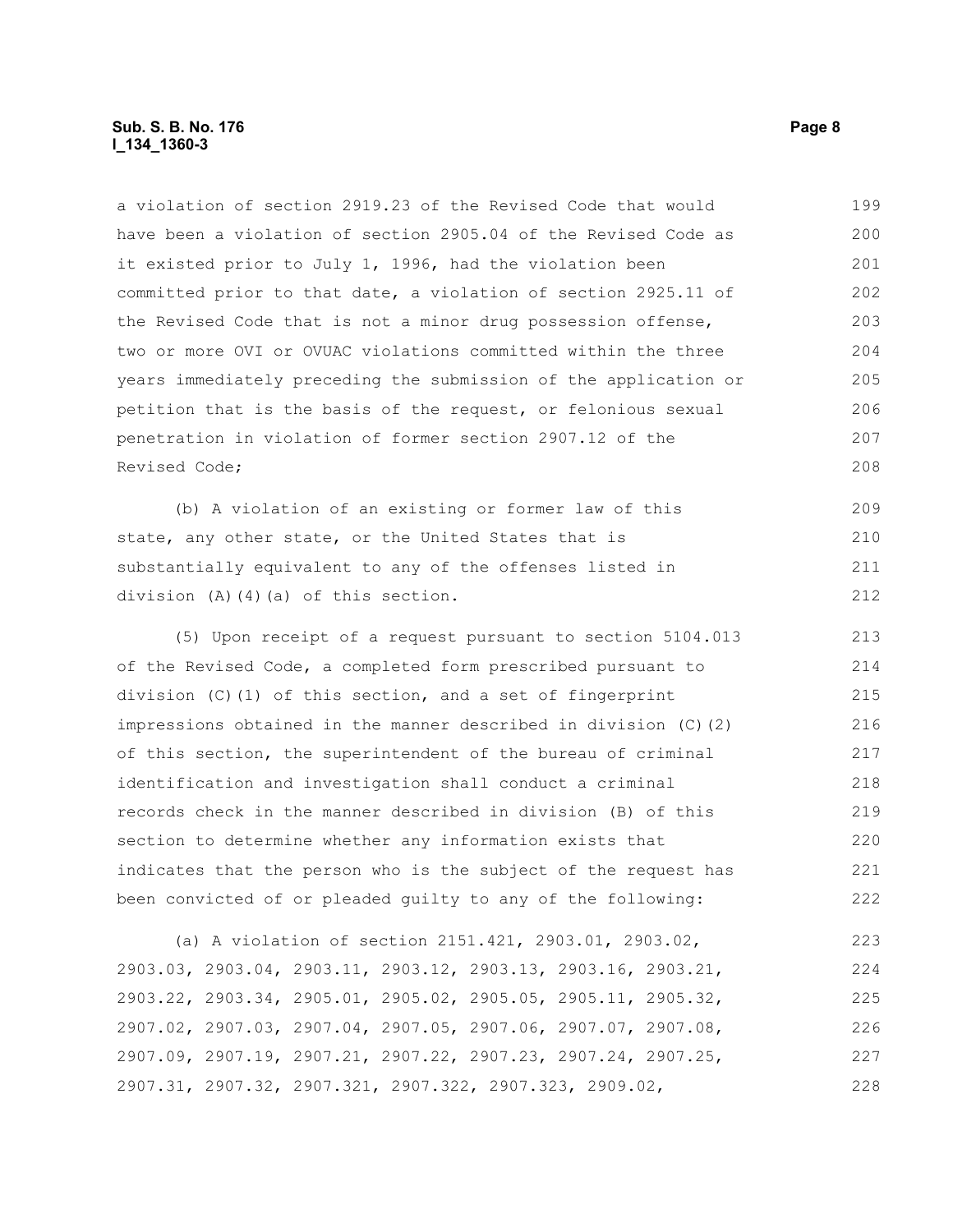2909.03, 2909.04, 2909.05, 2911.01, 2911.02, 2911.11, 2911.12, 2913.02, 2913.03, 2913.04, 2913.041, 2913.05, 2913.06, 2913.11, 2913.21, 2913.31, 2913.32, 2913.33, 2913.34, 2913.40, 2913.41, 2913.42, 2913.43, 2913.44, 2913.441, 2913.45, 2913.46, 2913.47, 2913.48, 2913.49, 2917.01, 2917.02, 2917.03, 2917.31, 2919.12, 2919.22, 2919.224, 2919.225, 2919.24, 2919.25, 2921.03, 2921.11, 2921.13, 2921.14, 2921.34, 2921.35, 2923.01, 2923.12, 2923.13, 2923.161, 2925.02, 2925.03, 2925.04, 2925.05, 2925.06, or 3716.11 of the Revised Code, felonious sexual penetration in violation of former section 2907.12 of the Revised Code, a violation of section 2905.04 of the Revised Code as it existed prior to July 1, 1996, a violation of section 2919.23 of the Revised Code that would have been a violation of section 2905.04 of the Revised Code as it existed prior to July 1, 1996, had the violation been committed prior to that date, a violation of section 2925.11 of the Revised Code that is not a minor drug possession offense, a violation of section 2923.02 or 2923.03 of the Revised Code that relates to a crime specified in this division, or a second violation of section 4511.19 of the Revised Code within five years of the date of application for licensure or certification. (b) A violation of an existing or former law of this 229 230 231 232 233 234 235 236 237 238 239 240 241 242 243 244 245 246 247 248 249 250

state, any other state, or the United States that is substantially equivalent to any of the offenses or violations described in division (A)(5)(a) of this section. 251 252 253

(6) Upon receipt of a request pursuant to section 5153.111 of the Revised Code, a completed form prescribed pursuant to division (C)(1) of this section, and a set of fingerprint impressions obtained in the manner described in division (C)(2) of this section, the superintendent of the bureau of criminal identification and investigation shall conduct a criminal 254 255 256 257 258 259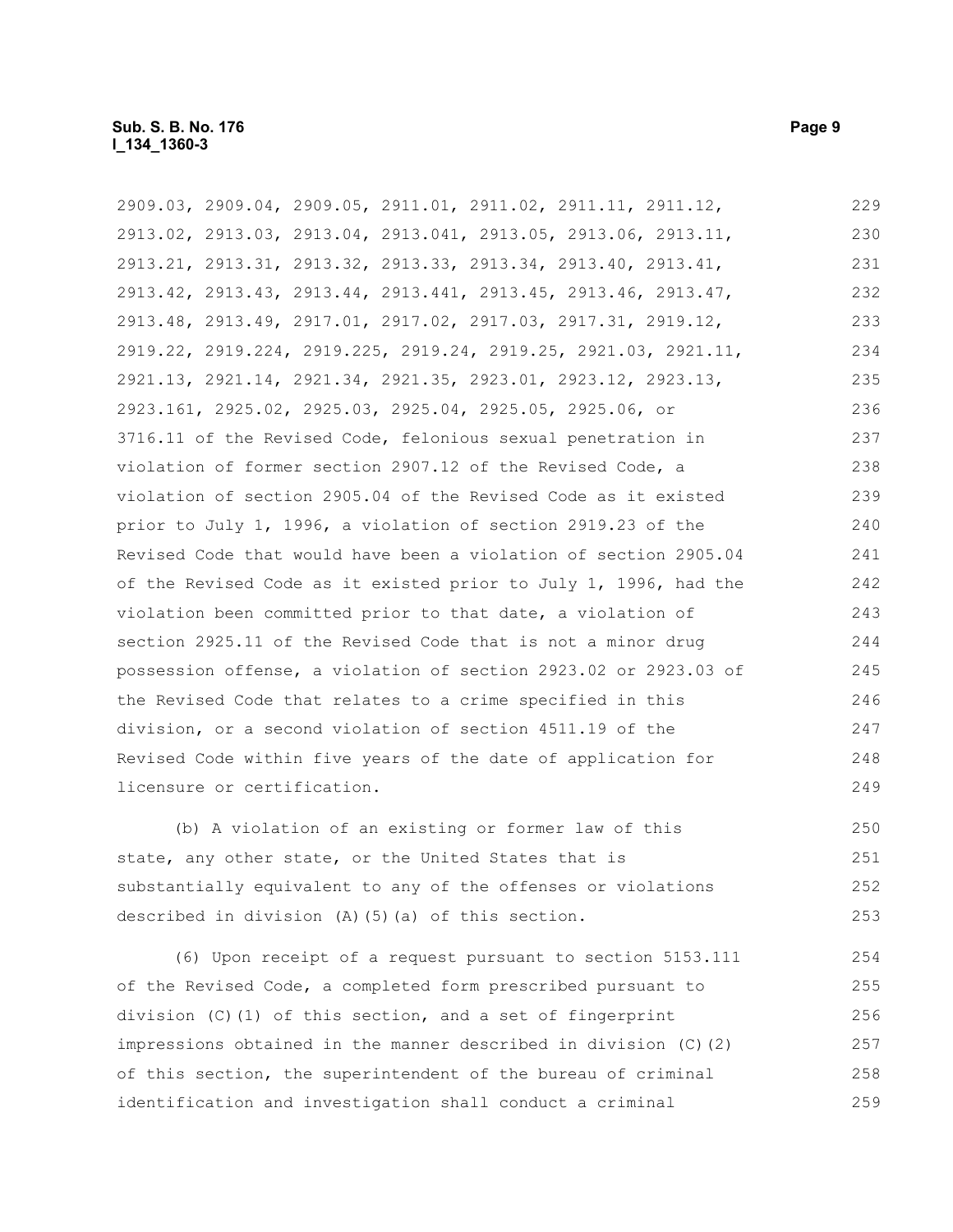records check in the manner described in division (B) of this section to determine whether any information exists that indicates that the person who is the subject of the request previously has been convicted of or pleaded guilty to any of the following: 260 261 262 263 264

(a) A violation of section 2903.01, 2903.02, 2903.03, 2903.04, 2903.11, 2903.12, 2903.13, 2903.16, 2903.21, 2903.34, 2905.01, 2905.02, 2905.05, 2907.02, 2907.03, 2907.04, 2907.05, 2907.06, 2907.07, 2907.08, 2907.09, 2907.21, 2907.22, 2907.23, 2907.25, 2907.31, 2907.32, 2907.321, 2907.322, 2907.323, 2909.02, 2909.03, 2911.01, 2911.02, 2911.11, 2911.12, 2919.12, 2919.22, 2919.24, 2919.25, 2923.12, 2923.13, 2923.161, 2925.02, 2925.03, 2925.04, 2925.05, 2925.06, or 3716.11 of the Revised Code, felonious sexual penetration in violation of former section 2907.12 of the Revised Code, a violation of section 2905.04 of the Revised Code as it existed prior to July 1, 1996, a violation of section 2919.23 of the Revised Code that would have been a violation of section 2905.04 of the Revised Code as it existed prior to July 1, 1996, had the violation been committed prior to that date, or a violation of section 2925.11 of the Revised Code that is not a minor drug possession offense; 265 266 267 268 269 270 271 272 273 274 275 276 277 278 279 280

(b) A violation of an existing or former law of this state, any other state, or the United States that is substantially equivalent to any of the offenses listed in division (A)(6)(a) of this section. 281 282 283 284

(7) On receipt of a request for a criminal records check from an individual pursuant to section 4749.03 or 4749.06 of the Revised Code, accompanied by a completed copy of the form prescribed in division (C)(1) of this section and a set of fingerprint impressions obtained in a manner described in 285 286 287 288 289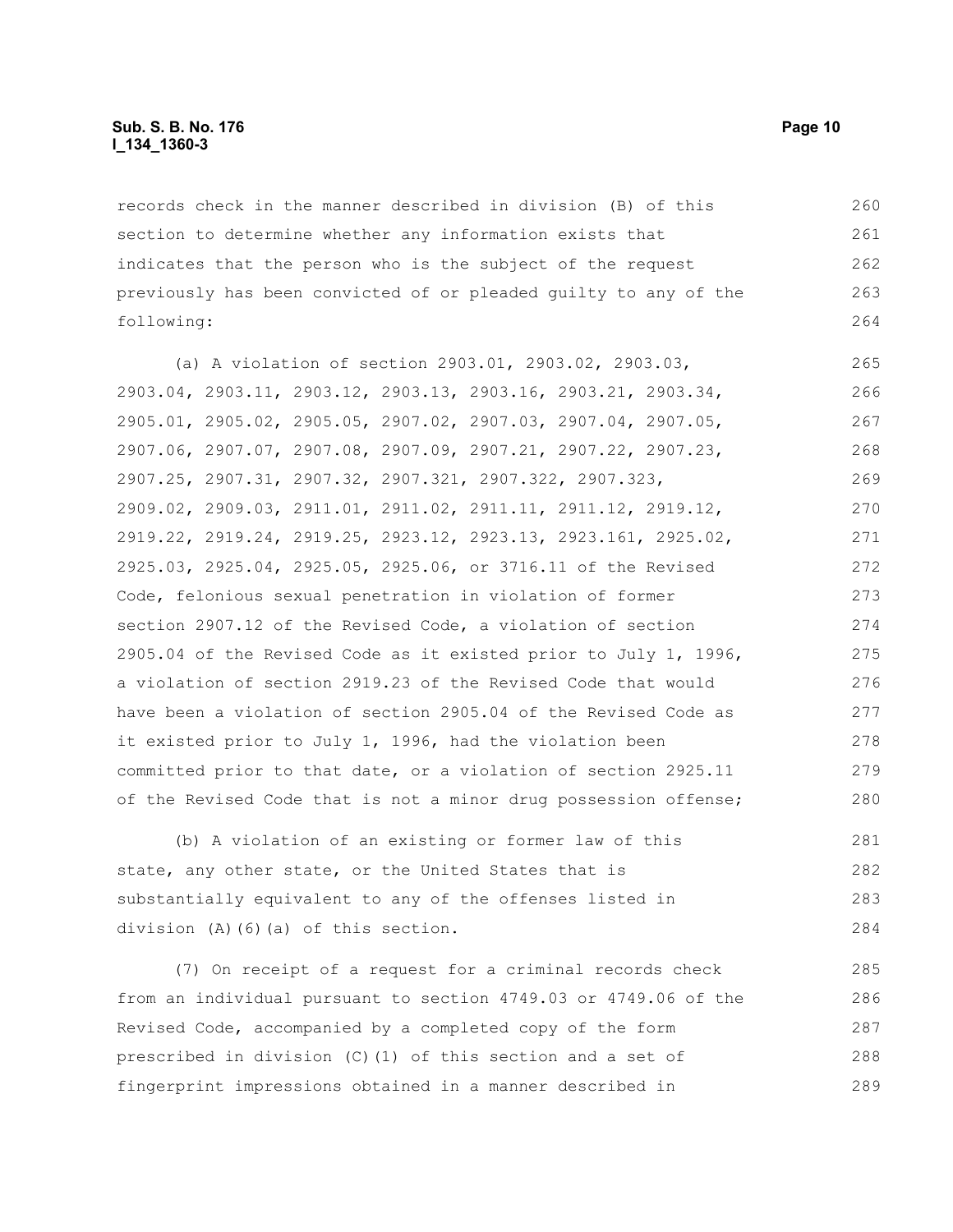division (C)(2) of this section, the superintendent of the bureau of criminal identification and investigation shall conduct a criminal records check in the manner described in division (B) of this section to determine whether any information exists indicating that the person who is the subject of the request has been convicted of or pleaded guilty to any criminal offense in this state or in any other state. If the individual indicates that a firearm will be carried in the course of business, the superintendent shall require information from the federal bureau of investigation as described in division (B)(2) of this section. Subject to division (F) of this section, the superintendent shall report the findings of the criminal records check and any information the federal bureau of investigation provides to the director of public safety. 290 291 292 293 294 295 296 297 298 299 300 301 302 303

(8) On receipt of a request pursuant to section 1321.37, 1321.53, or 4763.05 of the Revised Code, a completed form prescribed pursuant to division (C)(1) of this section, and a set of fingerprint impressions obtained in the manner described in division (C)(2) of this section, the superintendent of the bureau of criminal identification and investigation shall conduct a criminal records check with respect to any person who has applied for a license, permit, or certification from the department of commerce or a division in the department. The superintendent shall conduct the criminal records check in the manner described in division (B) of this section to determine whether any information exists that indicates that the person who is the subject of the request previously has been convicted of or pleaded guilty to any criminal offense in this state, any other state, or the United States. 304 305 306 307 308 309 310 311 312 313 314 315 316 317 318

(9) On receipt of a request for a criminal records check from the treasurer of state under section 113.041 of the Revised 319 320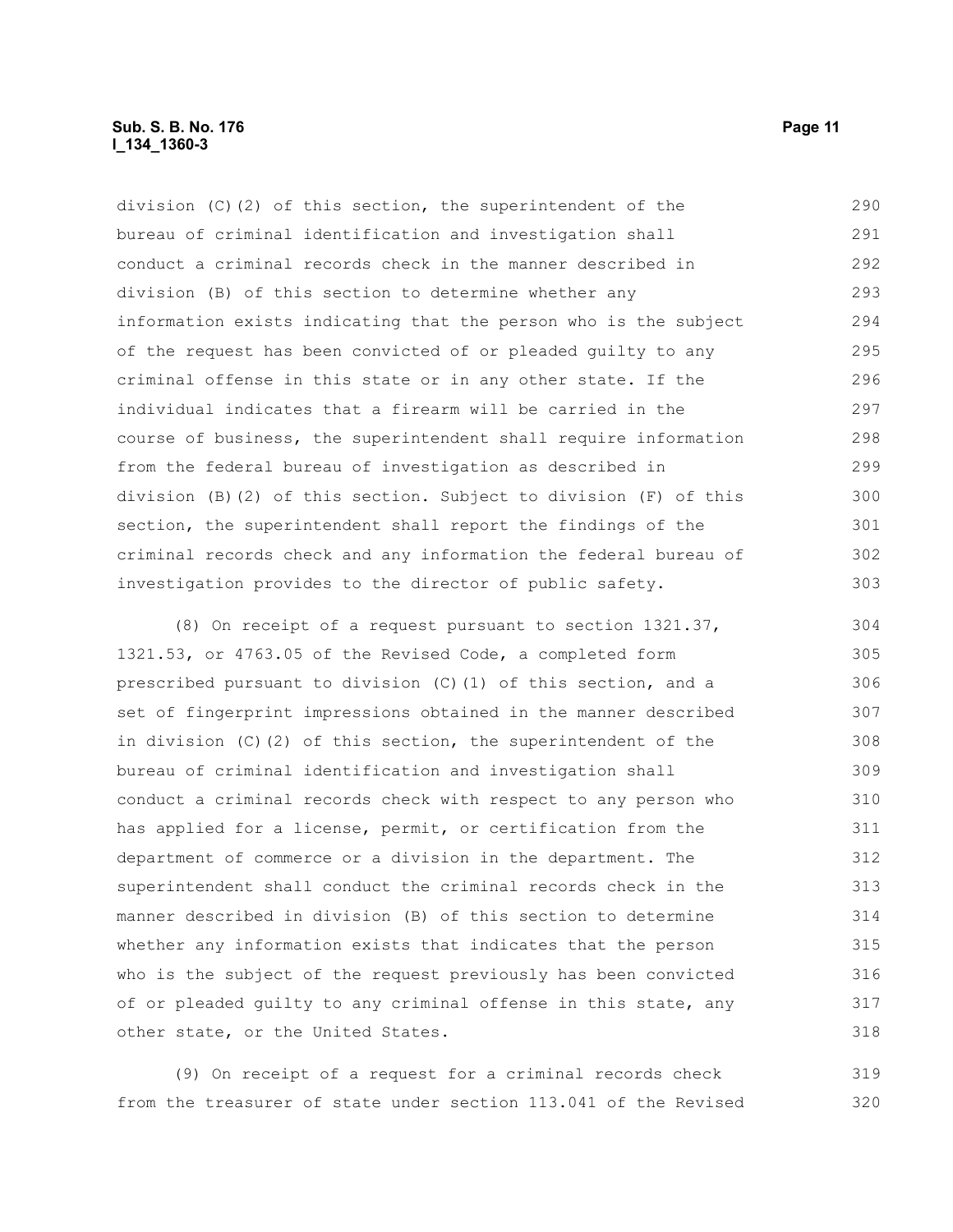Code or from an individual under section 928.03, 4701.08, 4715.101, 4717.061, 4725.121, 4725.501, 4729.071, 4729.53, 4729.90, 4729.92, 4730.101, 4730.14, 4730.28, 4731.081, 4731.15, 4731.171, 4731.222, 4731.281, 4731.531, 4732.091, 4734.202, 4740.061, 4741.10, 4747.051, 4751.20, 4751.201, 4751.202, 4751.21, 4753.061, 4755.70, 4757.101, 4759.061, 4760.032, 4760.06, 4761.051, 4762.031, 4762.06, 4774.031, 4774.06, 4776.021, 4778.04, 4778.07, 4779.091, or 4783.04 of the Revised Code, accompanied by a completed form prescribed under division (C)(1) of this section and a set of fingerprint impressions obtained in the manner described in division (C)(2) of this section, the superintendent of the bureau of criminal identification and investigation shall conduct a criminal records check in the manner described in division (B) of this section to determine whether any information exists that indicates that the person who is the subject of the request has been convicted of or pleaded guilty to any criminal offense in this state or any other state. Subject to division (F) of this section, the superintendent shall send the results of a check requested under section 113.041 of the Revised Code to the treasurer of state and shall send the results of a check requested under any of the other listed sections to the licensing board specified by the individual in the request. 321 322 323 324 325 326 327 328 329 330 331 332 333 334 335 336 337 338 339 340 341 342 343

(10) On receipt of a request pursuant to section 124.74, 718.131, 1121.23, 1315.141, 1733.47, 1761.26, or 5123.169 of the Revised Code, a completed form prescribed pursuant to division (C)(1) of this section, and a set of fingerprint impressions obtained in the manner described in division (C)(2) of this section, the superintendent of the bureau of criminal identification and investigation shall conduct a criminal records check in the manner described in division (B) of this 344 345 346 347 348 349 350 351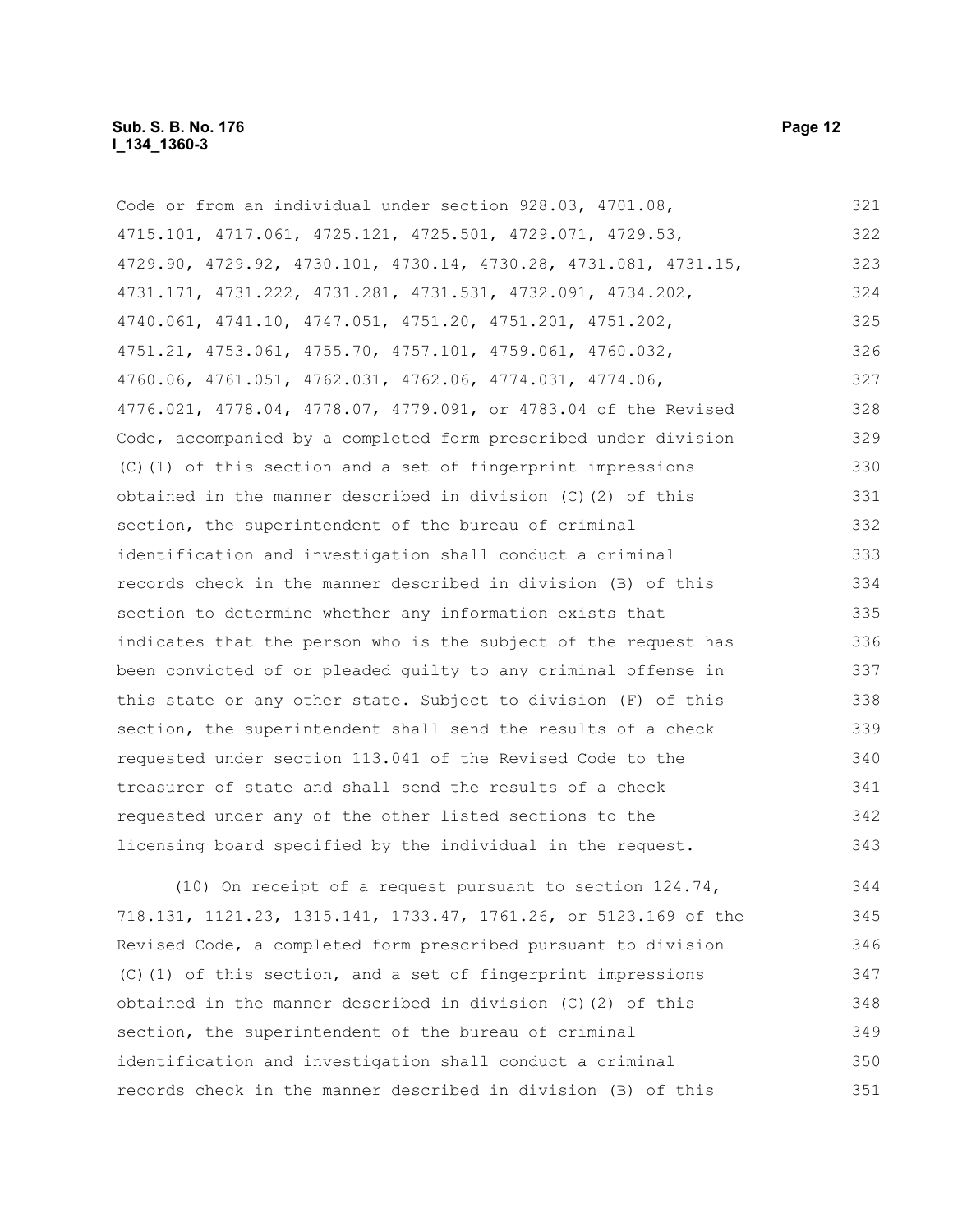#### **Sub. S. B. No. 176 Page 13 l\_134\_1360-3**

section to determine whether any information exists that indicates that the person who is the subject of the request previously has been convicted of or pleaded guilty to any criminal offense under any existing or former law of this state, any other state, or the United States. 352 353 354 355 356

(11) On receipt of a request for a criminal records check from an appointing or licensing authority under section 3772.07 of the Revised Code, a completed form prescribed under division (C)(1) of this section, and a set of fingerprint impressions obtained in the manner prescribed in division (C)(2) of this section, the superintendent of the bureau of criminal identification and investigation shall conduct a criminal records check in the manner described in division (B) of this section to determine whether any information exists that indicates that the person who is the subject of the request previously has been convicted of or pleaded guilty or no contest to any offense under any existing or former law of this state, any other state, or the United States that makes the person ineligible for appointment or retention under section 3772.07 of the Revised Code or that is a disqualifying offense as defined in that section 3772.07 of the Revised Code or substantially equivalent to such an a disqualifying offense, as applicable. 357 358 359 360 361 362 363 364 365 366 367 368 369 370 371 372 373

(12) On receipt of a request pursuant to section 2151.33 or 2151.412 of the Revised Code, a completed form prescribed pursuant to division (C)(1) of this section, and a set of fingerprint impressions obtained in the manner described in division (C)(2) of this section, the superintendent of the bureau of criminal identification and investigation shall conduct a criminal records check with respect to any person for whom a criminal records check is required under that section. The superintendent shall conduct the criminal records check in 374 375 376 377 378 379 380 381 382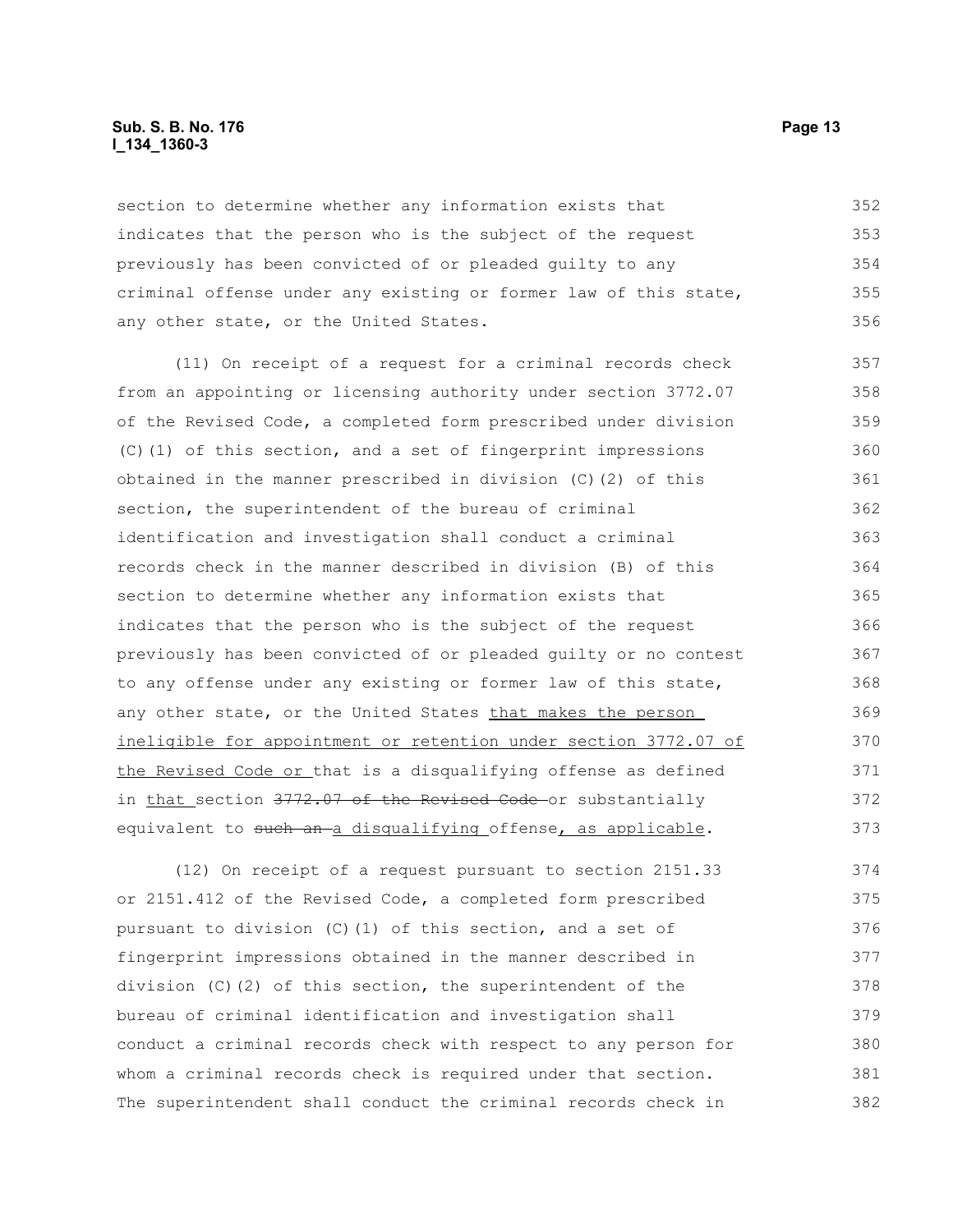the manner described in division (B) of this section to determine whether any information exists that indicates that the person who is the subject of the request previously has been convicted of or pleaded guilty to any of the following: 383 384 385 386

(a) A violation of section 2903.01, 2903.02, 2903.03, 2903.04, 2903.11, 2903.12, 2903.13, 2903.16, 2903.21, 2903.34, 2905.01, 2905.02, 2905.11, 2905.12, 2907.02, 2907.03, 2907.05, 2907.06, 2907.07, 2907.08, 2907.09, 2907.12, 2907.25, 2907.31, 2907.32, 2907.321, 2907.322, 2907.323, 2911.01, 2911.02, 2911.11, 2911.12, 2911.13, 2913.02, 2913.03, 2913.04, 2913.11, 2913.21, 2913.31, 2913.40, 2913.43, 2913.47, 2913.51, 2919.25, 2921.36, 2923.12, 2923.13, 2923.161, 2925.02, 2925.03, 2925.11, 2925.13, 2925.22, 2925.23, or 3716.11 of the Revised Code; 387 388 389 390 391 392 393 394 395

(b) An existing or former law of this state, any other state, or the United States that is substantially equivalent to any of the offenses listed in division (A)(12)(a) of this section. 397

(13) On receipt of a request pursuant to section 3796.12 of the Revised Code, a completed form prescribed pursuant to division (C)(1) of this section, and a set of fingerprint impressions obtained in a manner described in division (C)(2) of this section, the superintendent of the bureau of criminal identification and investigation shall conduct a criminal records check in the manner described in division (B) of this section to determine whether any information exists that indicates that the person who is the subject of the request previously has been convicted of or pleaded guilty to the following: 400 401 402 403 404 405 406 407 408 409 410

(a) A disqualifying offense as specified in rules adopted under section 9.79 and division (B)(2)(b) of section 3796.03 of 411 412

396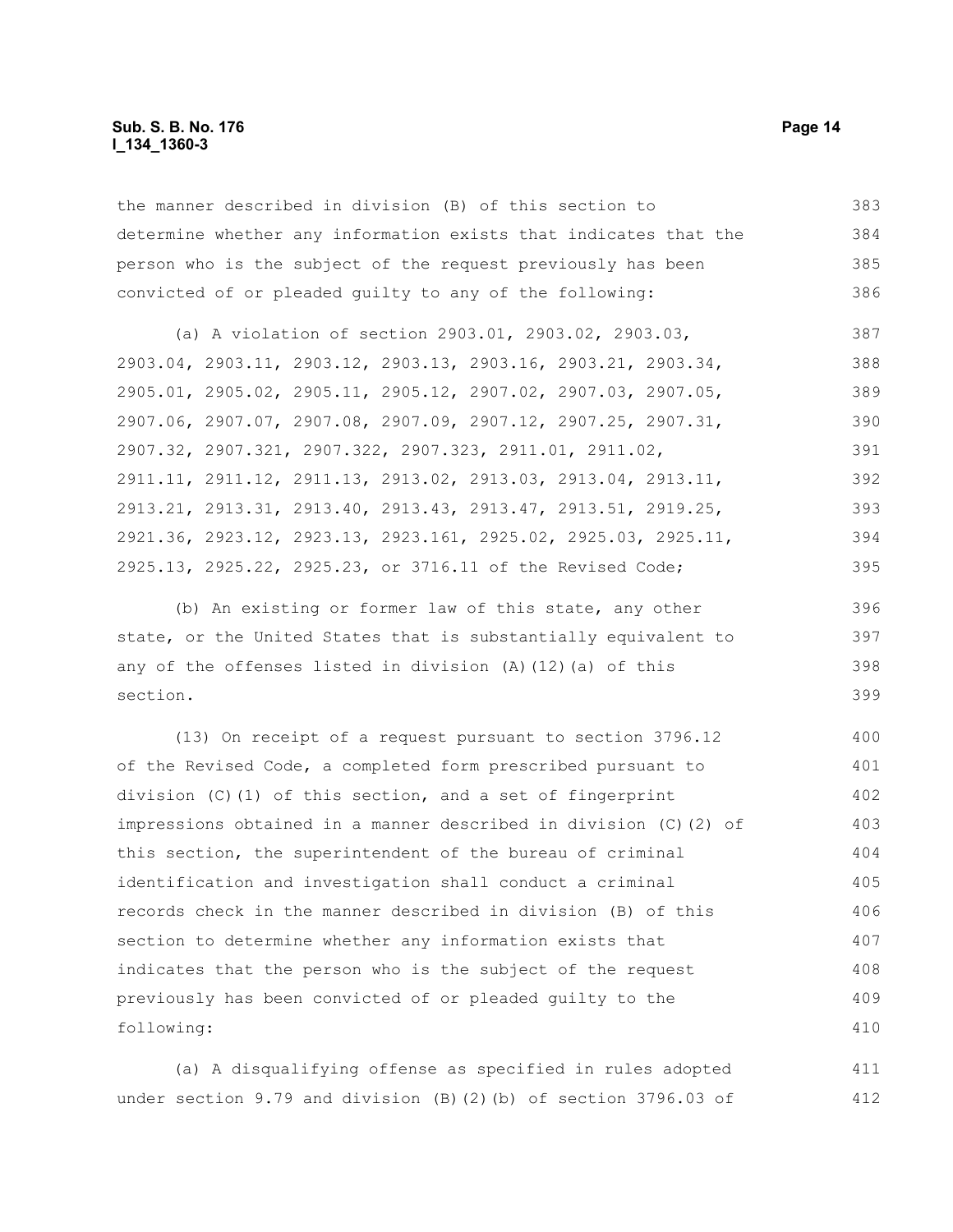#### **Sub. S. B. No. 176 Page 15 l\_134\_1360-3**

the Revised Code if the person who is the subject of the request is an administrator or other person responsible for the daily operation of, or an owner or prospective owner, officer or prospective officer, or board member or prospective board member of, an entity seeking a license from the department of commerce under Chapter 3796. of the Revised Code; 413 414 415 416 417 418

(b) A disqualifying offense as specified in rules adopted under section 9.79 and division (B)(2)(b) of section 3796.04 of the Revised Code if the person who is the subject of the request is an administrator or other person responsible for the daily operation of, or an owner or prospective owner, officer or prospective officer, or board member or prospective board member of, an entity seeking a license from the state board of pharmacy under Chapter 3796. of the Revised Code. 419 420 421 422 423 424 425 426

(14) On receipt of a request required by section 3796.13 of the Revised Code, a completed form prescribed pursuant to division (C)(1) of this section, and a set of fingerprint impressions obtained in a manner described in division (C)(2) of this section, the superintendent of the bureau of criminal identification and investigation shall conduct a criminal records check in the manner described in division (B) of this section to determine whether any information exists that indicates that the person who is the subject of the request previously has been convicted of or pleaded guilty to the following: 427 428 429 430 431 432 433 434 435 436 437

(a) A disqualifying offense as specified in rules adopted under division (B)(8)(a) of section 3796.03 of the Revised Code if the person who is the subject of the request is seeking employment with an entity licensed by the department of commerce under Chapter 3796. of the Revised Code; 438 439 440 441 442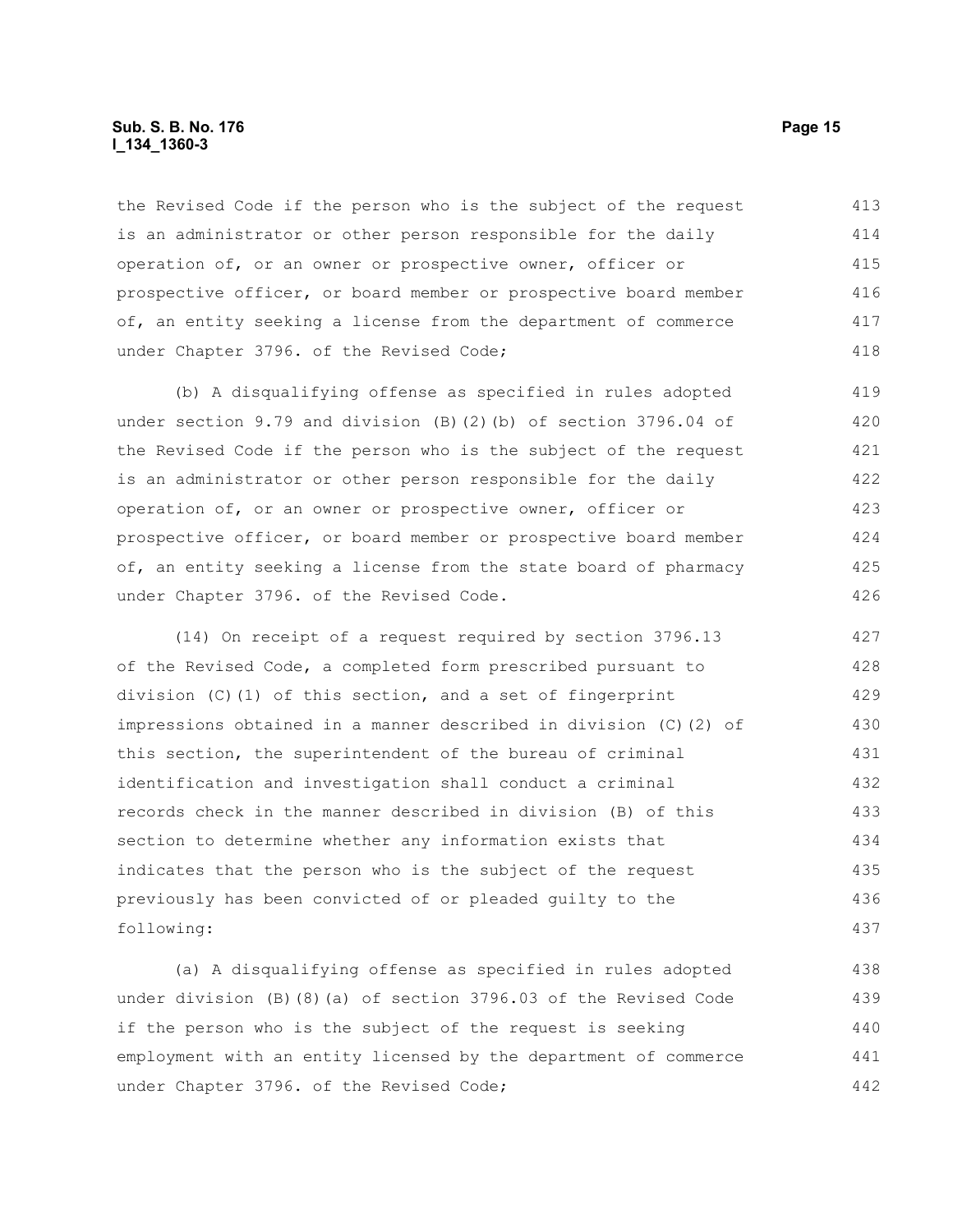### **Sub. S. B. No. 176 Page 16 l\_134\_1360-3**

(b) A disqualifying offense as specified in rules adopted under division (B)(14)(a) of section 3796.04 of the Revised Code if the person who is the subject of the request is seeking employment with an entity licensed by the state board of pharmacy under Chapter 3796. of the Revised Code. 443 444 445 446 447

(15) On receipt of a request pursuant to section 4768.06 of the Revised Code, a completed form prescribed under division (C)(1) of this section, and a set of fingerprint impressions obtained in the manner described in division (C)(2) of this section, the superintendent of the bureau of criminal identification and investigation shall conduct a criminal records check in the manner described in division (B) of this section to determine whether any information exists indicating that the person who is the subject of the request has been convicted of or pleaded guilty to any criminal offense in this state or in any other state. 448 449 450 451 452 453 454 455 456 457 458

(16) On receipt of a request pursuant to division (B) of section 4764.07 or division (A) of section 4735.143 of the Revised Code, a completed form prescribed under division (C)(1) of this section, and a set of fingerprint impressions obtained in the manner described in division  $(C)$  (2) of this section, the superintendent of the bureau of criminal identification and investigation shall conduct a criminal records check in the manner described in division (B) of this section to determine whether any information exists indicating that the person who is the subject of the request has been convicted of or pleaded guilty to any criminal offense in any state or the United States. 459 460 461 462 463 464 465 466 467 468 469 470

(17) On receipt of a request for a criminal records check under section 147.022 of the Revised Code, a completed form 471 472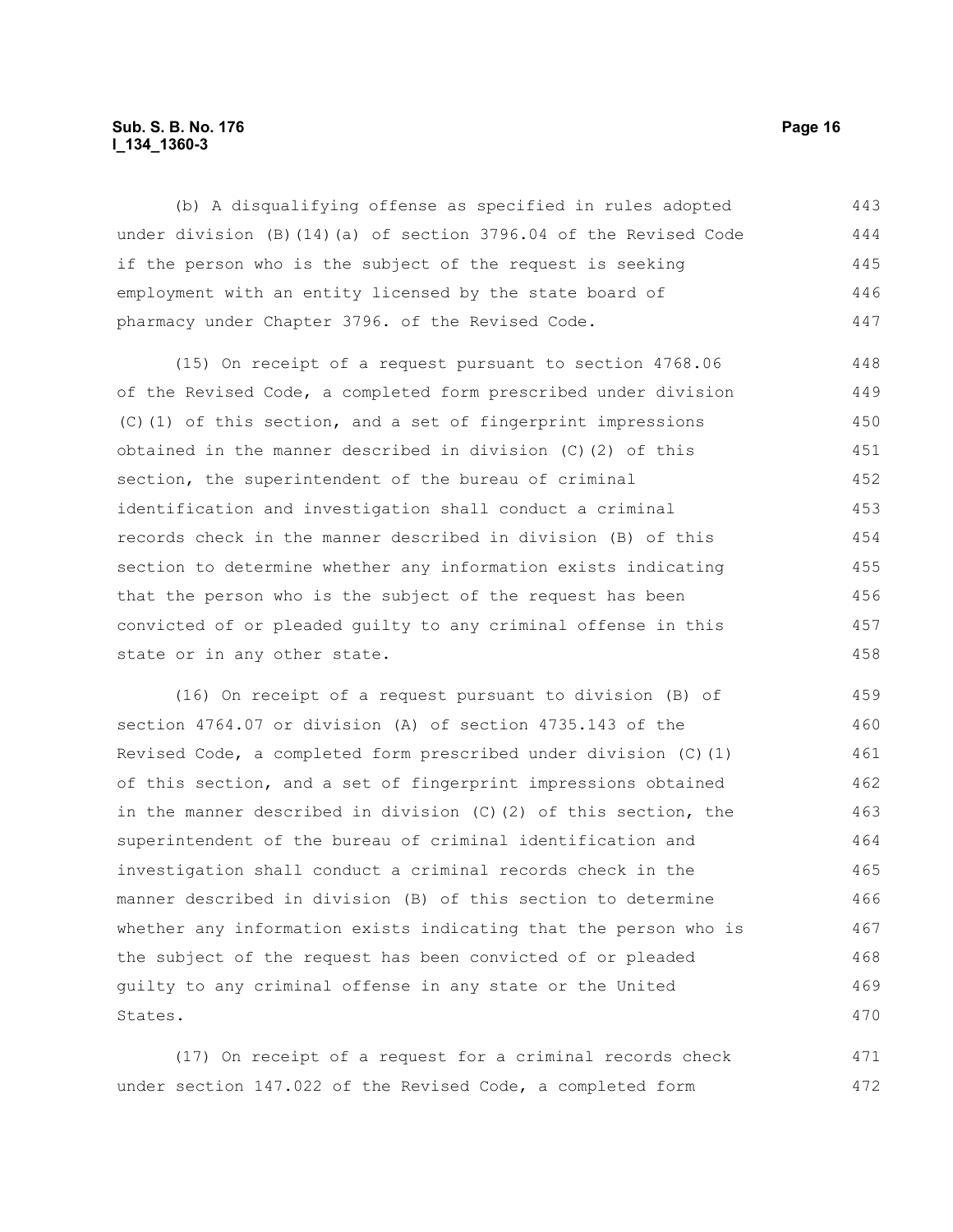prescribed under division (C)(1) of this section, and a set of fingerprint impressions obtained in the manner prescribed in division (C)(2) of this section, the superintendent of the bureau of criminal identification and investigation shall conduct a criminal records check in the manner described in division (B) of this section to determine whether any information exists that indicates that the person who is the subject of the request previously has been convicted of or pleaded guilty or no contest to any criminal offense under any existing or former law of this state, any other state, or the United States. 473 474 475 476 477 478 479 480 481 482 483

(18) Upon receipt of a request pursuant to division (F) of section 2915.081 or division (E) of section 2915.082 of the Revised Code, a completed form prescribed under division (C)(1) of this section, and a set of fingerprint impressions obtained in the manner described in division (C)(2) of this section, the superintendent of the bureau of criminal identification and investigation shall conduct a criminal records check in the manner described in division (B) of this section to determine whether any information exists indicating that the person who is the subject of the request has been convicted of or pleaded guilty or no contest to any offense that is a violation of Chapter 2915. of the Revised Code or to any offense under any existing or former law of this state, any other state, or the United States that is substantially equivalent to such an offense. 484 485 486 487 488 489 490 491 492 493 494 495 496 497 498

(19) On receipt of a request pursuant to section 3775.03 of the Revised Code, a completed form prescribed under division (C)(1) of this section, and a set of fingerprint impressions obtained in the manner described in division (C)(2) of this section, the superintendent of the bureau of criminal 499 500 501 502 503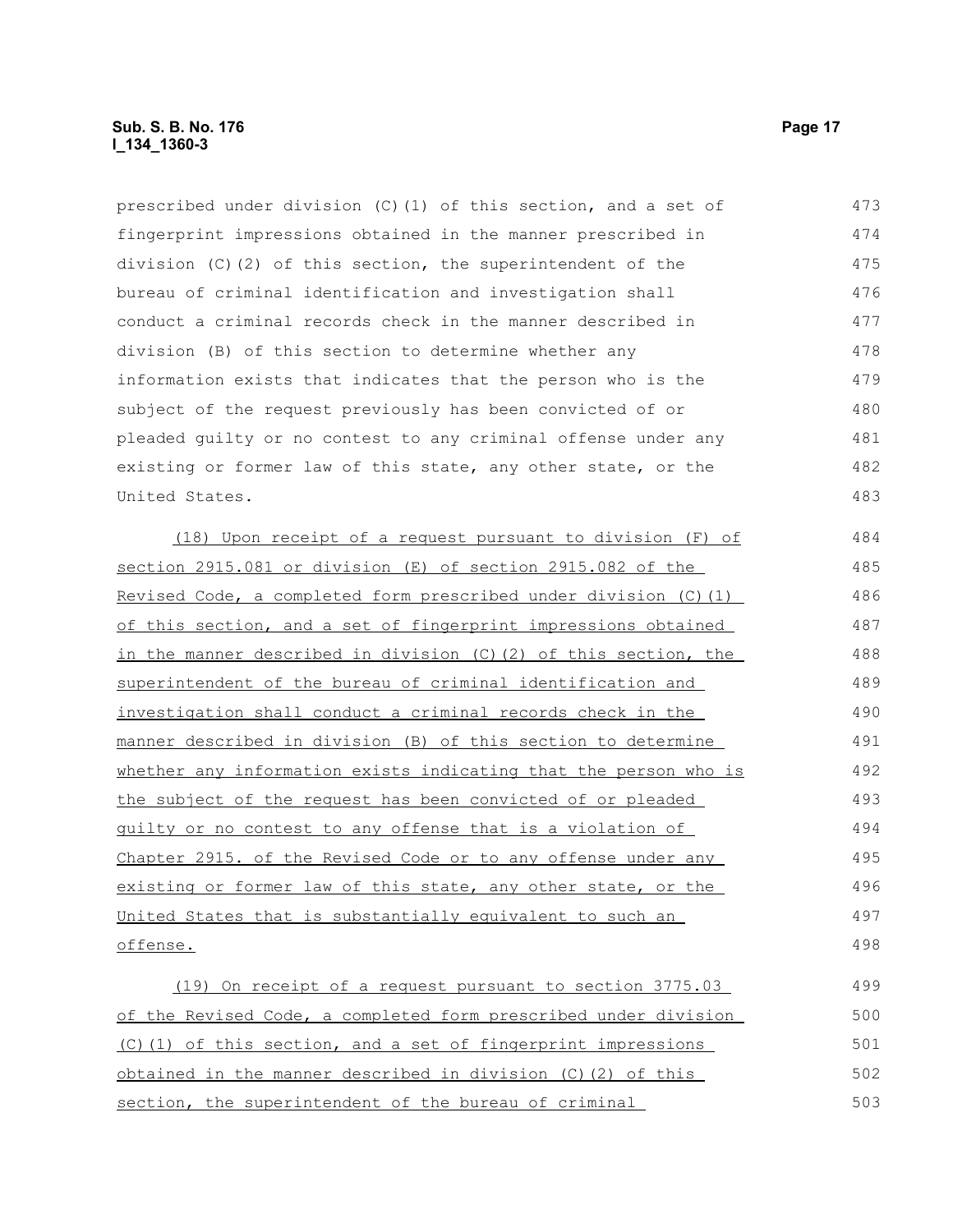| identification and investigation shall conduct a criminal        | 504 |
|------------------------------------------------------------------|-----|
| records check in the manner described in division (B) of this    | 505 |
| section and shall request information from the federal bureau of | 506 |
| investigation to determine whether any information exists        | 507 |
| indicating that the person who is the subject of the request has | 508 |
| been convicted of any offense under any existing or former law   | 509 |
| of this state, any other state, or the United States that is a   | 510 |
| disqualifying offense as defined in section 3772.07 of the       | 511 |
| Revised Code.                                                    | 512 |
| (B) Subject to division (F) of this section, the                 | 513 |
| superintendent shall conduct any criminal records check to be    | 514 |
| conducted under this section as follows:                         | 515 |
| (1) The superintendent shall review or cause to be               | 516 |
| reviewed any relevant information gathered and compiled by the   | 517 |
| bureau under division (A) of section 109.57 of the Revised Code  | 518 |
| that relates to the person who is the subject of the criminal    | 519 |
| records check, including, if the criminal records check was      | 520 |
| requested under section 113.041, 121.08, 124.74, 173.27, 173.38, | 521 |
| 173.381, 718.131, 928.03, 1121.23, 1315.141, 1321.37, 1321.53,   | 522 |
| 1733.47, 1761.26, 2151.86, 3301.32, 3301.541, 3319.39, 3701.881, | 523 |
| 3712.09, 3721.121, 3772.07, 3775.03, 3796.12, 3796.13, 4729.071, | 524 |
| 4729.53, 4729.90, 4729.92, 4749.03, 4749.06, 4763.05, 4764.07,   | 525 |
| 4768.06, 5104.013, 5164.34, 5164.341, 5164.342, 5123.081,        | 526 |
| 5123.169, or 5153.111 of the Revised Code, any relevant          | 527 |
| information contained in records that have been sealed under     | 528 |
| section 2953.32 of the Revised Code;                             | 529 |
| (2) If the request received by the superintendent asks for       | 530 |
| information from the federal bureau of investigation, the        | 531 |
| superintendent shall request from the federal bureau of          | 532 |

investigation any information it has with respect to the person 533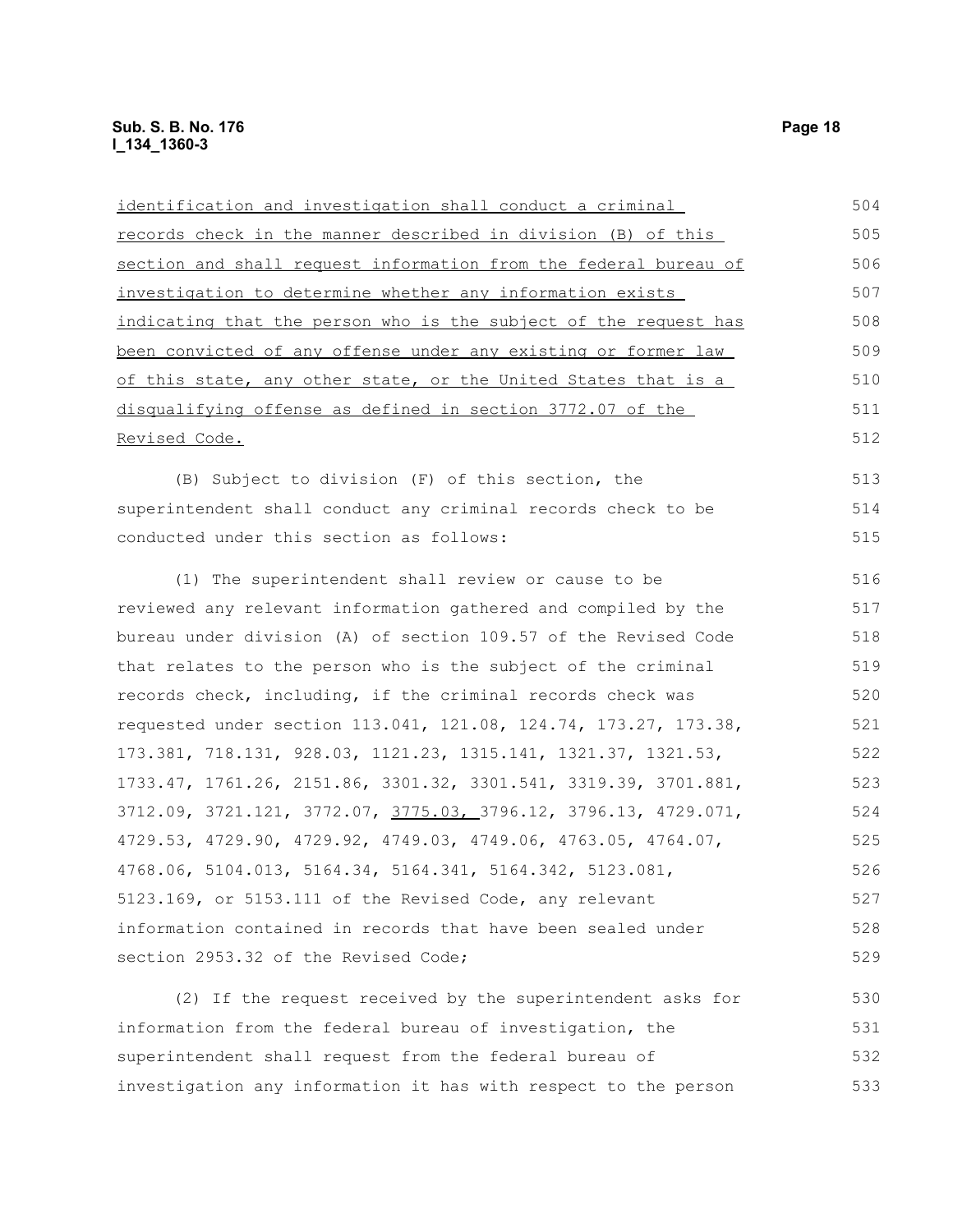# **Sub. S. B. No. 176** Page 19 **l\_134\_1360-3**

who is the subject of the criminal records check, including fingerprint-based checks of national crime information databases as described in 42 U.S.C. 671 if the request is made pursuant to section 2151.86 or 5104.013 of the Revised Code or if any other Revised Code section requires fingerprint-based checks of that nature, and shall review or cause to be reviewed any information the superintendent receives from that bureau. If a request under section 3319.39 of the Revised Code asks only for information from the federal bureau of investigation, the superintendent shall not conduct the review prescribed by division (B)(1) of this section. 534 535 536 537 538 539 540 541 542 543 544

(3) The superintendent or the superintendent's designee may request criminal history records from other states or the federal government pursuant to the national crime prevention and privacy compact set forth in section 109.571 of the Revised Code. 545 546 547

(4) The superintendent shall include in the results of the criminal records check a list or description of the offenses listed or described in the relevant provision of division (A)  $(1), (2), (3), (4), (5), (6), (7), (8), (9), (10), (11), (12),$  $(13)$ ,  $(14)$ ,  $(15)$ ,  $(16)$ , or  $(17)$  of this section, whichever division requires the superintendent to conduct the criminal records check. The superintendent shall exclude from the results any information the dissemination of which is prohibited by federal law. 550 551 552 553 554 555 556 557 558

(5) The superintendent shall send the results of the criminal records check to the person to whom it is to be sent not later than the following number of days after the date the superintendent receives the request for the criminal records check, the completed form prescribed under division (C)(1) of 559 560 561 562 563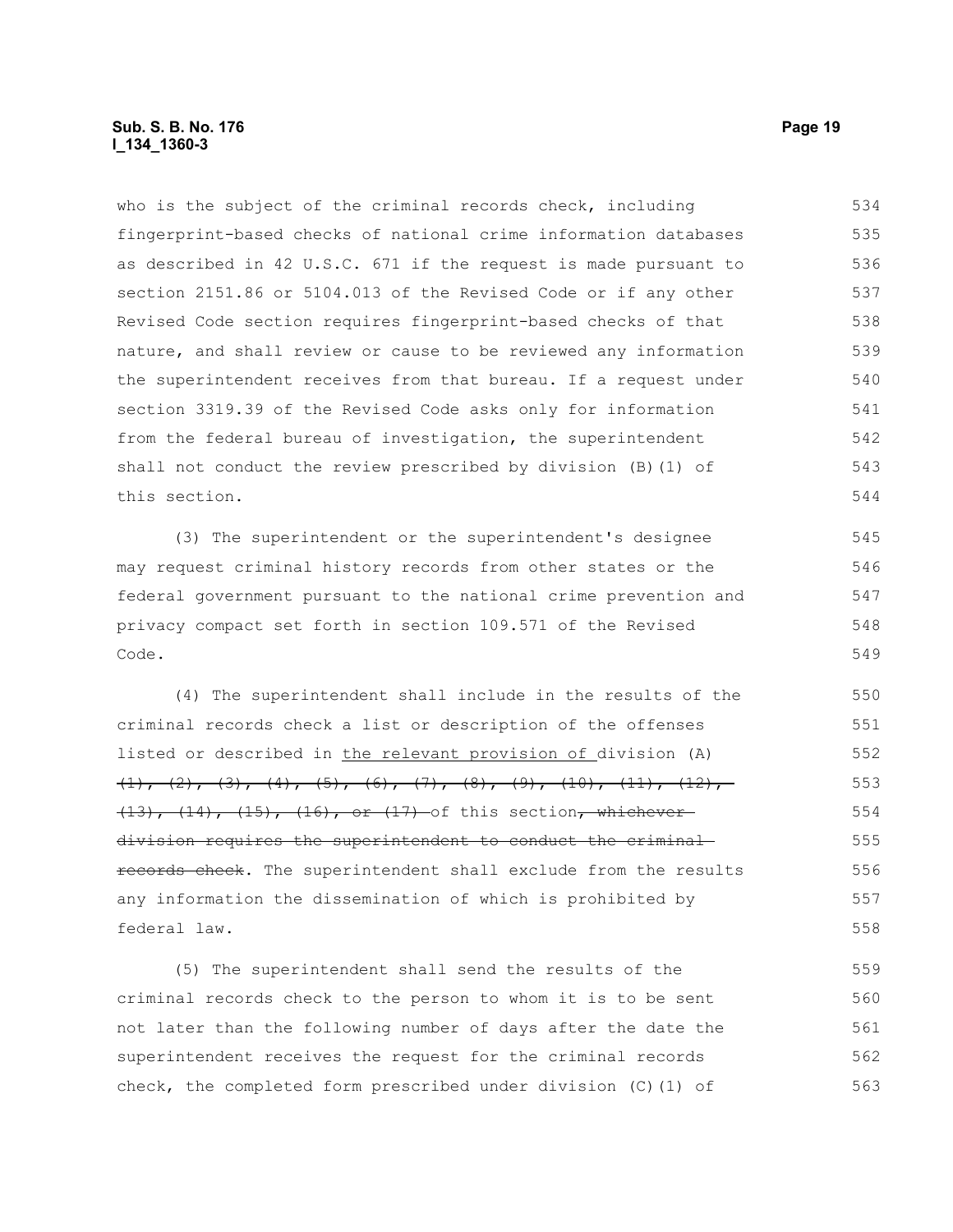this section, and the set of fingerprint impressions obtained in the manner described in division (C)(2) of this section: (a) If the superintendent is required by division (A) of this section (other than division (A)(3) of this section) to conduct the criminal records check, thirty; (b) If the superintendent is required by division (A)(3) of this section to conduct the criminal records check, sixty. (C)(1) The superintendent shall prescribe a form to obtain the information necessary to conduct a criminal records check from any person for whom a criminal records check is to be conducted under this section. The form that the superintendent prescribes pursuant to this division may be in a tangible format, in an electronic format, or in both tangible and electronic formats. (2) The superintendent shall prescribe standard impression sheets to obtain the fingerprint impressions of any person for whom a criminal records check is to be conducted under this section. Any person for whom a records check is to be conducted under this section shall obtain the fingerprint impressions at a county sheriff's office, municipal police department, or any other entity with the ability to make fingerprint impressions on the standard impression sheets prescribed by the superintendent. The office, department, or entity may charge the person a reasonable fee for making the impressions. The standard impression sheets the superintendent prescribes pursuant to this division may be in a tangible format, in an electronic format, or in both tangible and electronic formats. 564 565 566 567 568 569 570 571 572 573 574 575 576 577 578 579 580 581 582 583 584 585 586 587 588 589 590

(3) Subject to division (D) of this section, the superintendent shall prescribe and charge a reasonable fee for 591 592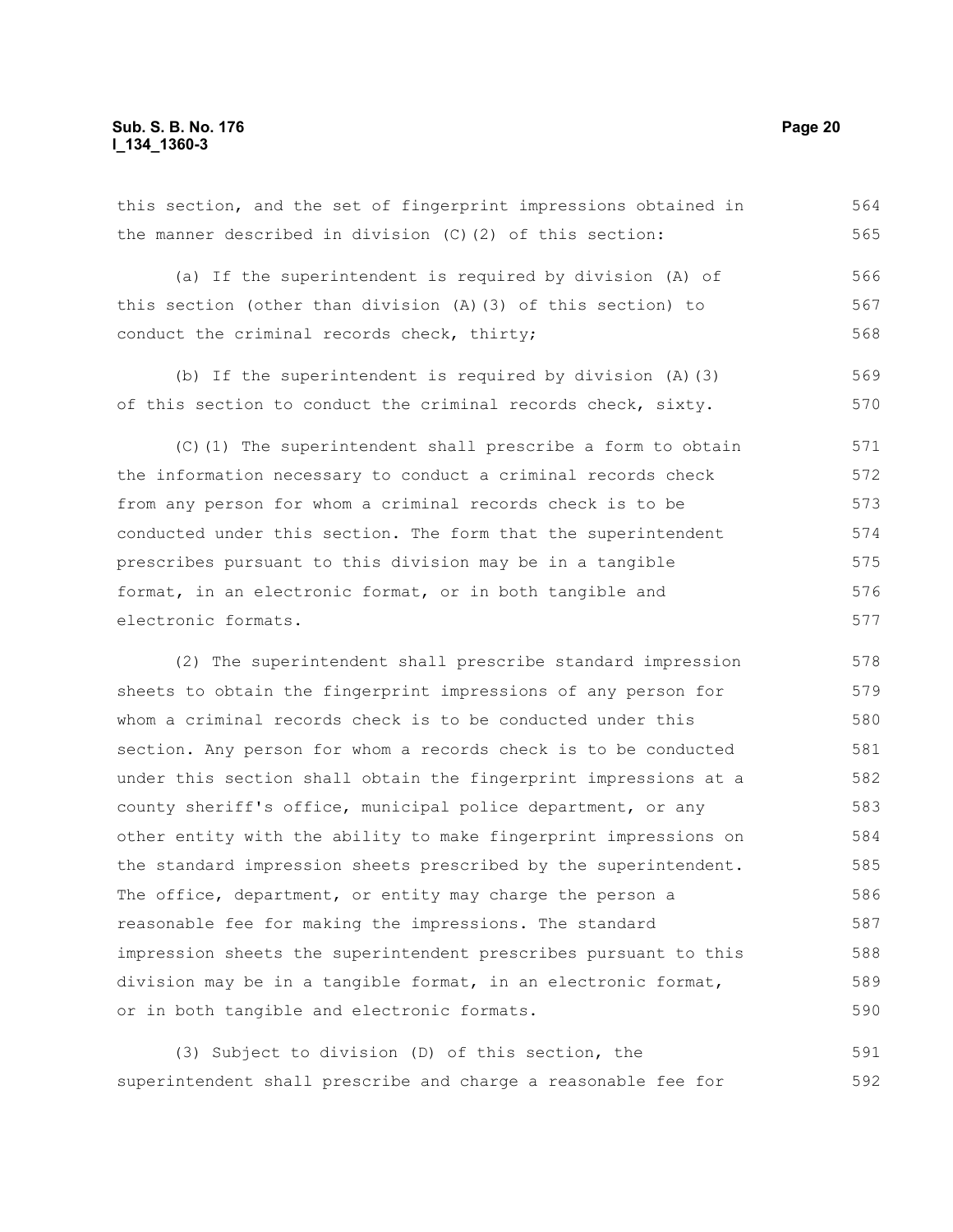#### **Sub. S. B. No. 176 Page 21 l\_134\_1360-3**

providing a criminal records check under this section. The person requesting the criminal records check shall pay the fee prescribed pursuant to this division. In the case of a request under section 1121.23, 1155.03, 1163.05, 1315.141, 1733.47, 1761.26, 2151.33, 2151.412, or 5164.34 of the Revised Code, the fee shall be paid in the manner specified in that section. 593 594 595 596 597 598

(4) The superintendent of the bureau of criminal identification and investigation may prescribe methods of forwarding fingerprint impressions and information necessary to conduct a criminal records check, which methods shall include, but not be limited to, an electronic method. 599 600 601 602 603

(D) The results of a criminal records check conducted under this section, other than a criminal records check specified in division (A)(7) of this section, are valid for the person who is the subject of the criminal records check for a period of one year from the date upon which the superintendent completes the criminal records check. If during that period the superintendent receives another request for a criminal records check to be conducted under this section for that person, the superintendent shall provide the results from the previous criminal records check of the person at a lower fee than the fee prescribed for the initial criminal records check. 604 605 606 607 608 609 610 611 612 613 614

(E) When the superintendent receives a request for information from a registered private provider, the superintendent shall proceed as if the request was received from a school district board of education under section 3319.39 of the Revised Code. The superintendent shall apply division (A)(1) (c) of this section to any such request for an applicant who is a teacher. 615 616 617 618 619 620 621

(F)(1) Subject to division (F)(2) of this section, all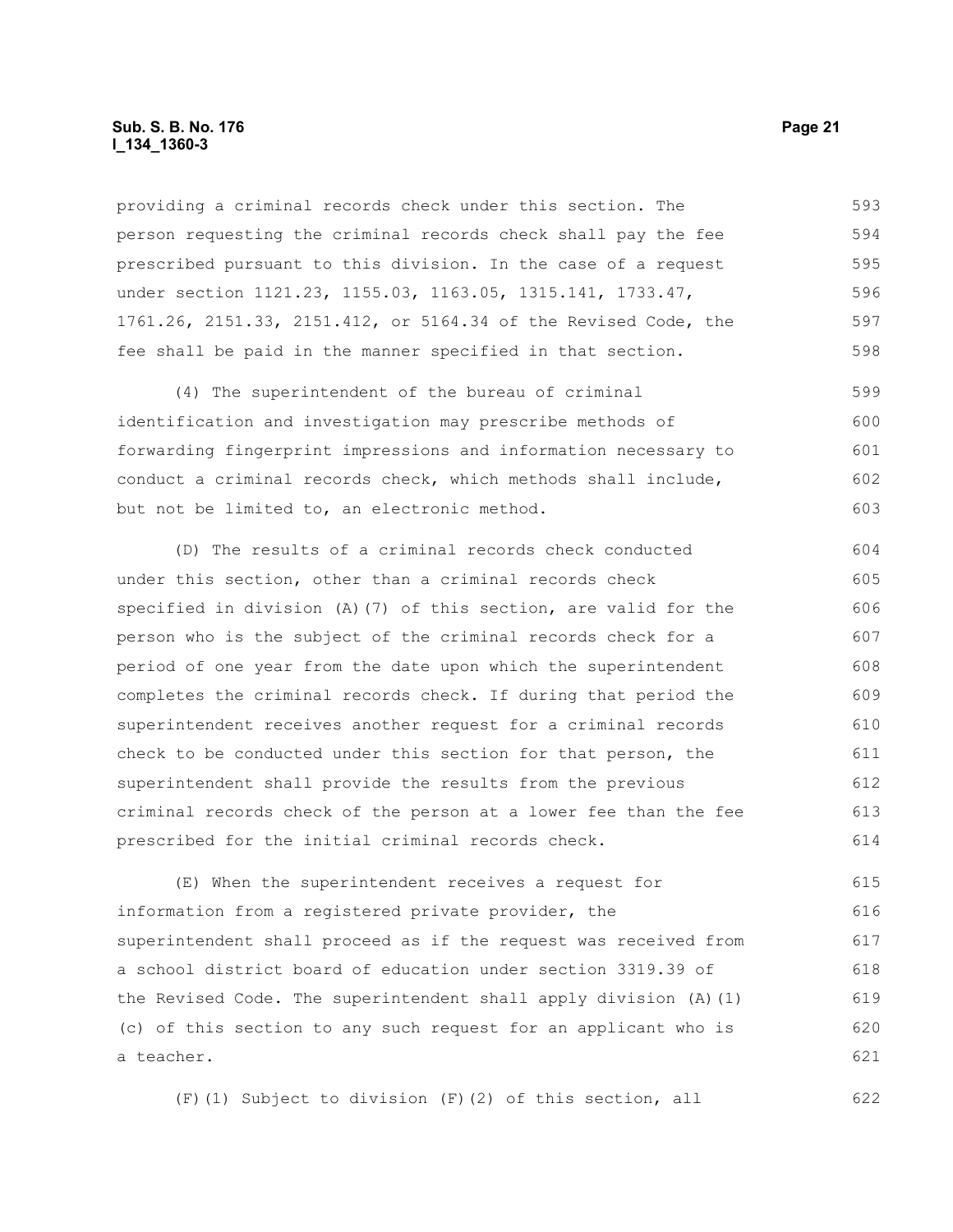#### **Sub. S. B. No. 176 Page 22 l\_134\_1360-3**

information regarding the results of a criminal records check conducted under this section that the superintendent reports or sends under division (A)(7) or (9) of this section to the director of public safety, the treasurer of state, or the person, board, or entity that made the request for the criminal records check shall relate to the conviction of the subject person, or the subject person's plea of guilty to, a criminal offense. 623 624 625 626 627 628 629 630

(2) Division (F)(1) of this section does not limit, restrict, or preclude the superintendent's release of information that relates to the arrest of a person who is eighteen years of age or older, to an adjudication of a child as a delinquent child, or to a criminal conviction of a person under eighteen years of age in circumstances in which a release of that nature is authorized under division  $(E)(2)$ ,  $(3)$ , or  $(4)$ of section 109.57 of the Revised Code pursuant to a rule adopted under division (E)(1) of that section. 631 632 633 634 635 636 637 638 639

(G) As used in this section:

(1) "Criminal records check" means any criminal records check conducted by the superintendent of the bureau of criminal identification and investigation in accordance with division (B) of this section.

(2) "Minor drug possession offense" has the same meaning as in section 2925.01 of the Revised Code. 645 646

(3) "OVI or OVUAC violation" means a violation of section 4511.19 of the Revised Code or a violation of an existing or former law of this state, any other state, or the United States that is substantially equivalent to section 4511.19 of the Revised Code. 647 648 649 650 651

640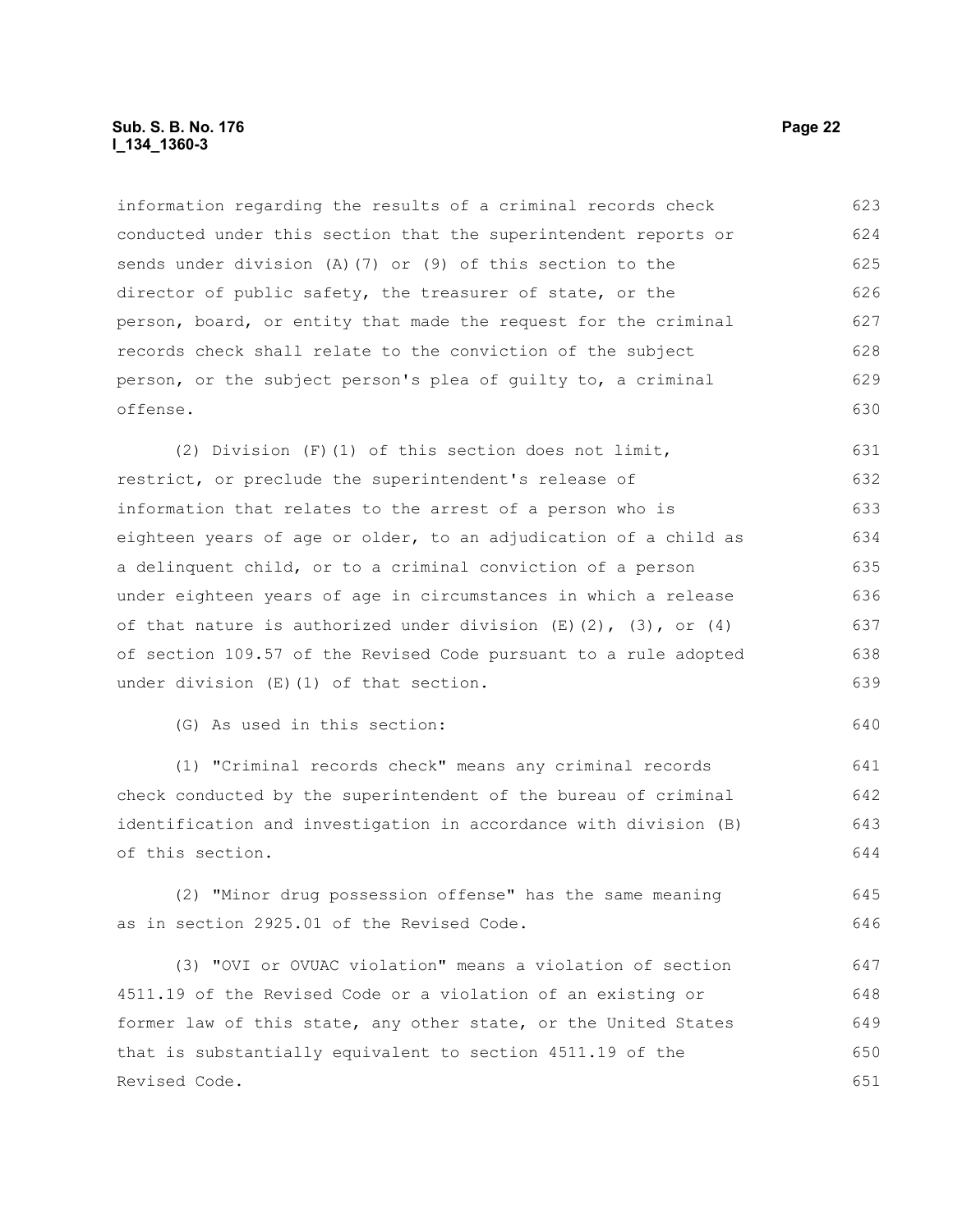# **Sub. S. B. No. 176 Page 23 l\_134\_1360-3**

(4) "Registered private provider" means a nonpublic school or entity registered with the superintendent of public instruction under section 3310.41 of the Revised Code to participate in the autism scholarship program or section 3310.58 of the Revised Code to participate in the Jon Peterson special needs scholarship program. **Sec. 718.031.** As used in this section, "sports gaming facility" and "type B sports gaming agent" have the same meanings as in section 3775.01 of the Revised Code. (A) A municipal corporation shall require  $a$  casinofacility or a casino operator, as defined in Section 6(C)(9) of Article XV, Ohio Constitution, and section 3772.01 of the Revised Code, respectively, or a lottery sales agent conducting video lottery terminals on behalf of the state the following persons to withhold and remit municipal income tax with respect to amounts other than qualifying wages as provided in this section: (1) A casino facility or a casino operator, as defined in Section 6(C)(9) of Article XV, Ohio Constitution, and section 3772.01 of the Revised Code, respectively; (2) A lottery sales agent conducting video lottery terminals on behalf of the state; (3) A type B sports gaming agent offering sports gaming at a sports gaming facility. (B) If a person's winnings at a casino facility or sports gaming facility are an amount for which reporting to the internal revenue service of the amount is required by section 6041 of the Internal Revenue Code, as amended, the a casino operator or sports gaming agent shall deduct and withhold 652 653 654 655 656 657 658 659 660 661 662 663 664 665 666 667 668 669 670 671 672 673 674 675 676 677 678 679 680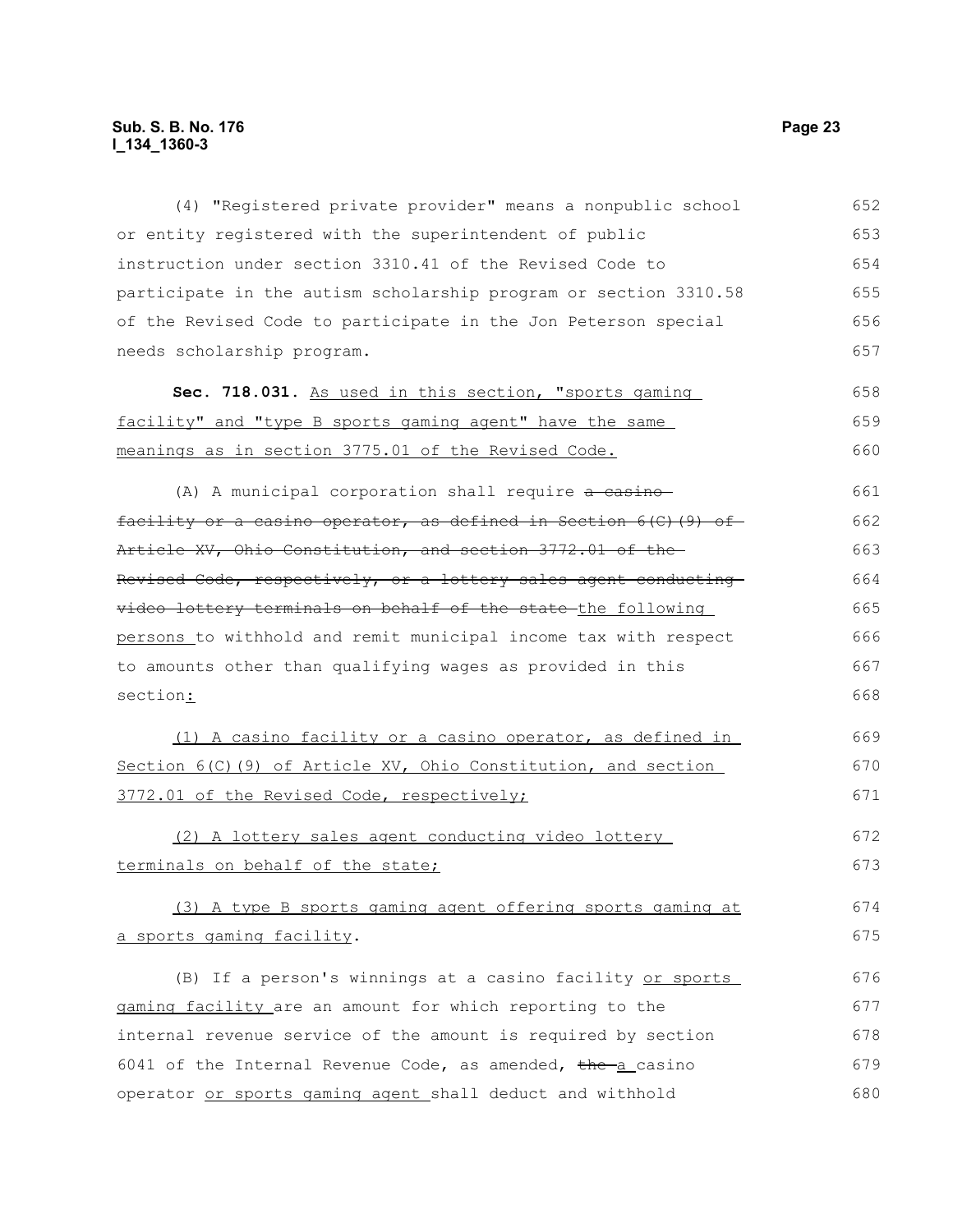# **Sub. S. B. No. 176 Page 24 l\_134\_1360-3**

municipal income tax from the person's winnings at the rate of the tax imposed by the municipal corporation in which the casino facility or sports gaming facility is located. 681 682 683

(C) Amounts deducted and withheld by a casino operator or sports gaming agent are held in trust for the benefit of the municipal corporation to which the tax is owed. 684 685 686

(1) On or before the tenth day of each month, the casino operator or sports gaming agent shall file a return electronically with the tax administrator of the municipal corporation, providing the name, address, and social security number of the person from whose winnings amounts were deducted and withheld, the amount of each such deduction and withholding during the preceding calendar month, the amount of the winnings from which each such amount was withheld, the type of casino gaming or sports gaming that resulted in such winnings, and any other information required by the tax administrator. With this return, the casino operator or sports gaming agent shall remit electronically to the municipal corporation all amounts deducted and withheld during the preceding month. 687 688 689 690 691 692 693 694 695 696 697 698 699

(2) Annually, on or before the thirty-first day of January, a casino operator or sports gaming agent shall file an annual return electronically with the tax administrator of the municipal corporation in which the casino facility or sports gaming facility is located, indicating the total amount deducted and withheld during the preceding calendar year. The casino operator or sports gaming agent shall remit electronically with the annual return any amount that was deducted and withheld and that was not previously remitted. If the name, address, or social security number of a person or the amount deducted and withheld with respect to that person was omitted on a monthly 700 701 702 703 704 705 706 707 708 709 710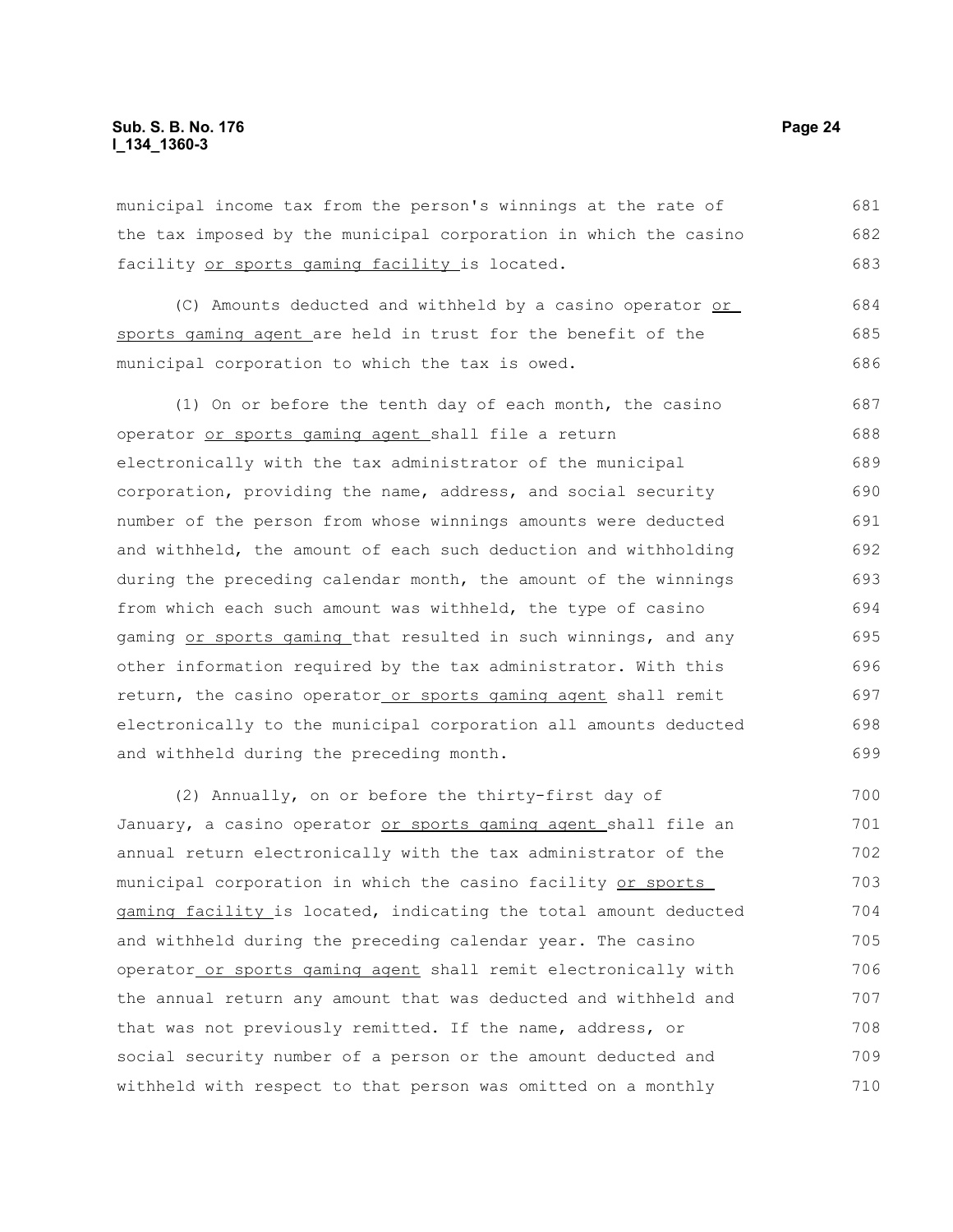return for that reporting period, that information shall be indicated on the annual return. 711 712

(3) Annually, on or before the thirty-first day of January, a casino operator or sports gaming agent shall issue an information return to each person with respect to whom an amount has been deducted and withheld during the preceding calendar year. The information return shall show the total amount of municipal income tax deducted from the person's winnings during the preceding year. The casino operator or sports gaming agent shall provide to the tax administrator a copy of each information return issued under this division. The administrator may require that such copies be transmitted electronically. 713 714 715 716 717 718 719 720 721 722

(4) A casino operator or sports gaming agent that fails to file a return and remit the amounts deducted and withheld shall be personally liable for the amount withheld and not remitted. Such personal liability extends to any penalty and interest imposed for the late filing of a return or the late payment of tax deducted and withheld. 723 724 725 726 727 728

(5) If a casino operator  $or$  sports gaming agent sells the casino facility or sports gaming facility, or otherwise quits the casino or sports gaming business, the amounts deducted and withheld along with any penalties and interest thereon are immediately due and payable. The successor shall withhold an amount of the purchase money that is sufficient to cover the amounts deducted and withheld along with any penalties and interest thereon until the predecessor casino operator or sports gaming agent produces either of the following: 729 730 731 732 733 734 735 736 737

(a) A receipt from the tax administrator showing that the amounts deducted and withheld and penalties and interest thereon have been paid; 738 739 740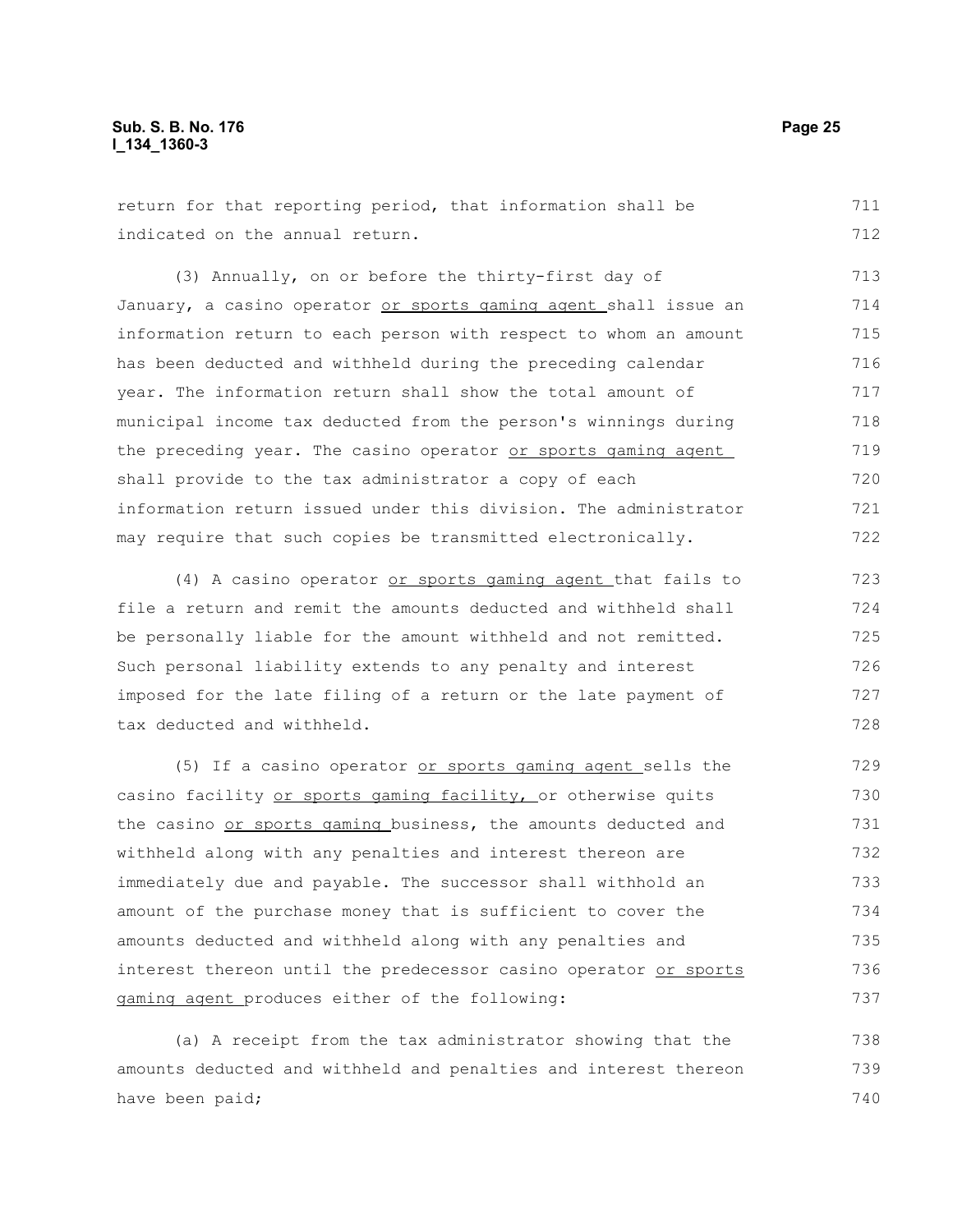(b) A certificate from the tax administrator indicating that no amounts are due. 741 742

If the successor fails to withhold purchase money, the successor is personally liable for the payment of the amounts deducted and withheld and penalties and interest thereon. 743 744 745

(6) The failure of a casino operator or sports gaming agent to deduct and withhold the required amount from a person's winnings does not relieve that person from liability for the municipal income tax with respect to those winnings. 746 747 748 749

(D) If a person's prize award from a video lottery terminal is an amount for which reporting to the internal revenue service is required by section 6041 of the Internal Revenue Code, as amended, the video lottery sales agent shall deduct and withhold municipal income tax from the person's prize award at the rate of the tax imposed by the municipal corporation in which the video lottery terminal facility is located. 750 751 752 753 754 755 756 757

(E) Amounts deducted and withheld by a video lottery sales agent are held in trust for the benefit of the municipal corporation to which the tax is owed. 758 759 760

(1) The video lottery sales agent shall issue to a person from whose prize award an amount has been deducted and withheld a receipt for the amount deducted and withheld, and shall obtain from the person receiving a prize award the person's name, address, and social security number in order to facilitate the preparation of returns required by this section. 761 762 763 764 765 766

(2) On or before the tenth day of each month, the video lottery sales agent shall file a return electronically with the tax administrator of the municipal corporation providing the 767 768 769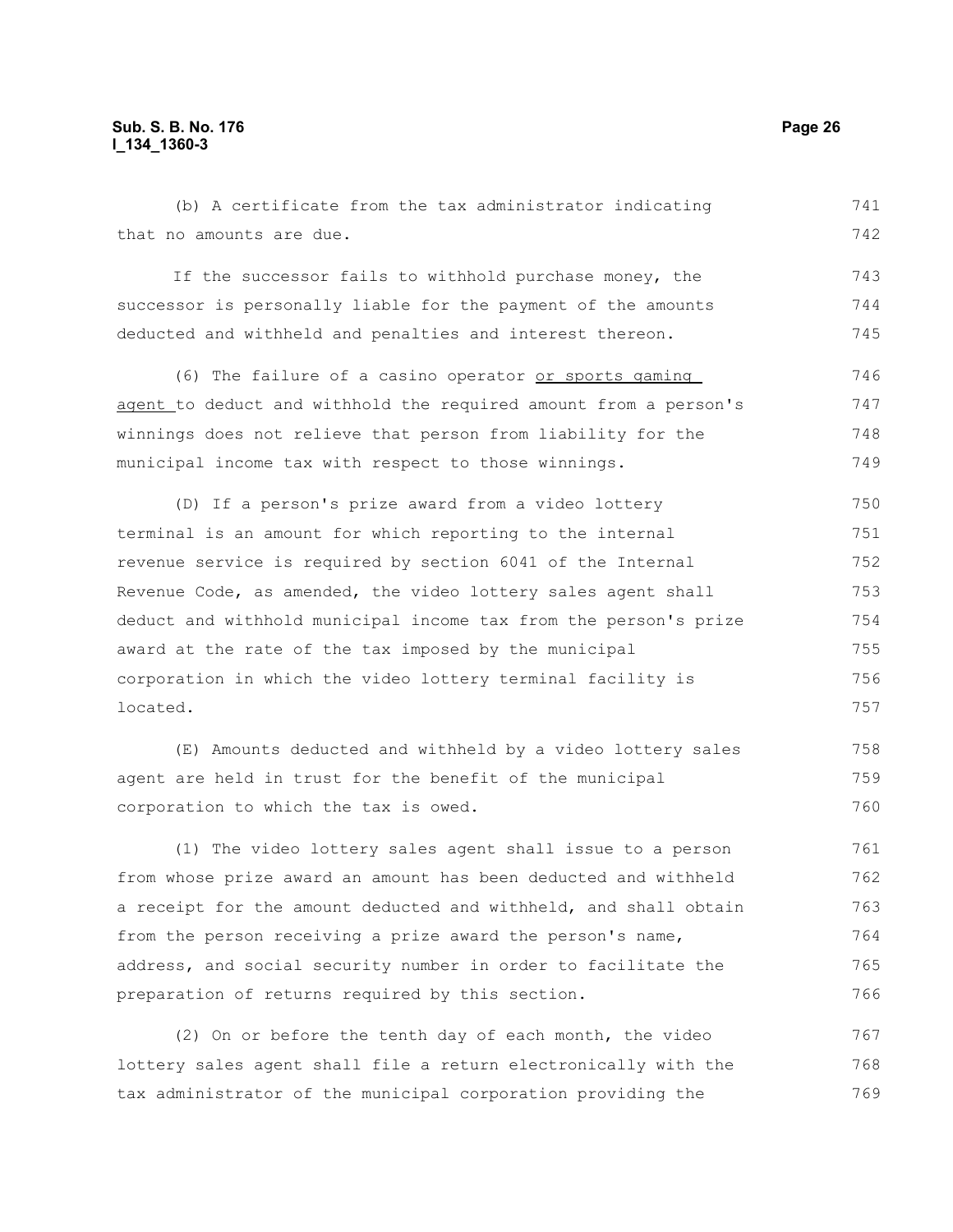#### **Sub. S. B. No. 176 Page 27 l\_134\_1360-3**

names, addresses, and social security numbers of the persons from whose prize awards amounts were deducted and withheld, the amount of each such deduction and withholding during the preceding calendar month, the amount of the prize award from which each such amount was withheld, and any other information required by the tax administrator. With the return, the video lottery sales agent shall remit electronically to the tax administrator all amounts deducted and withheld during the preceding month. 770 771 772 773 774 775 776 777 778

(3) A video lottery sales agent shall maintain a record of all receipts issued under division (E) of this section and shall make those records available to the tax administrator upon request. Such records shall be maintained in accordance with section 5747.17 of the Revised Code and any rules adopted pursuant thereto. 779 780 781 782 783 784

(4) Annually, on or before the thirty-first day of January, each video lottery terminal sales agent shall file an annual return electronically with the tax administrator of the municipal corporation in which the facility is located indicating the total amount deducted and withheld during the preceding calendar year. The video lottery sales agent shall remit electronically with the annual return any amount that was deducted and withheld and that was not previously remitted. If the name, address, or social security number of a person or the amount deducted and withheld with respect to that person was omitted on a monthly return for that reporting period, that information shall be indicated on the annual return. 785 786 787 788 789 790 791 792 793 794 795 796

(5) Annually, on or before the thirty-first day of January, a video lottery sales agent shall issue an information return to each person with respect to whom an amount has been 797 798 799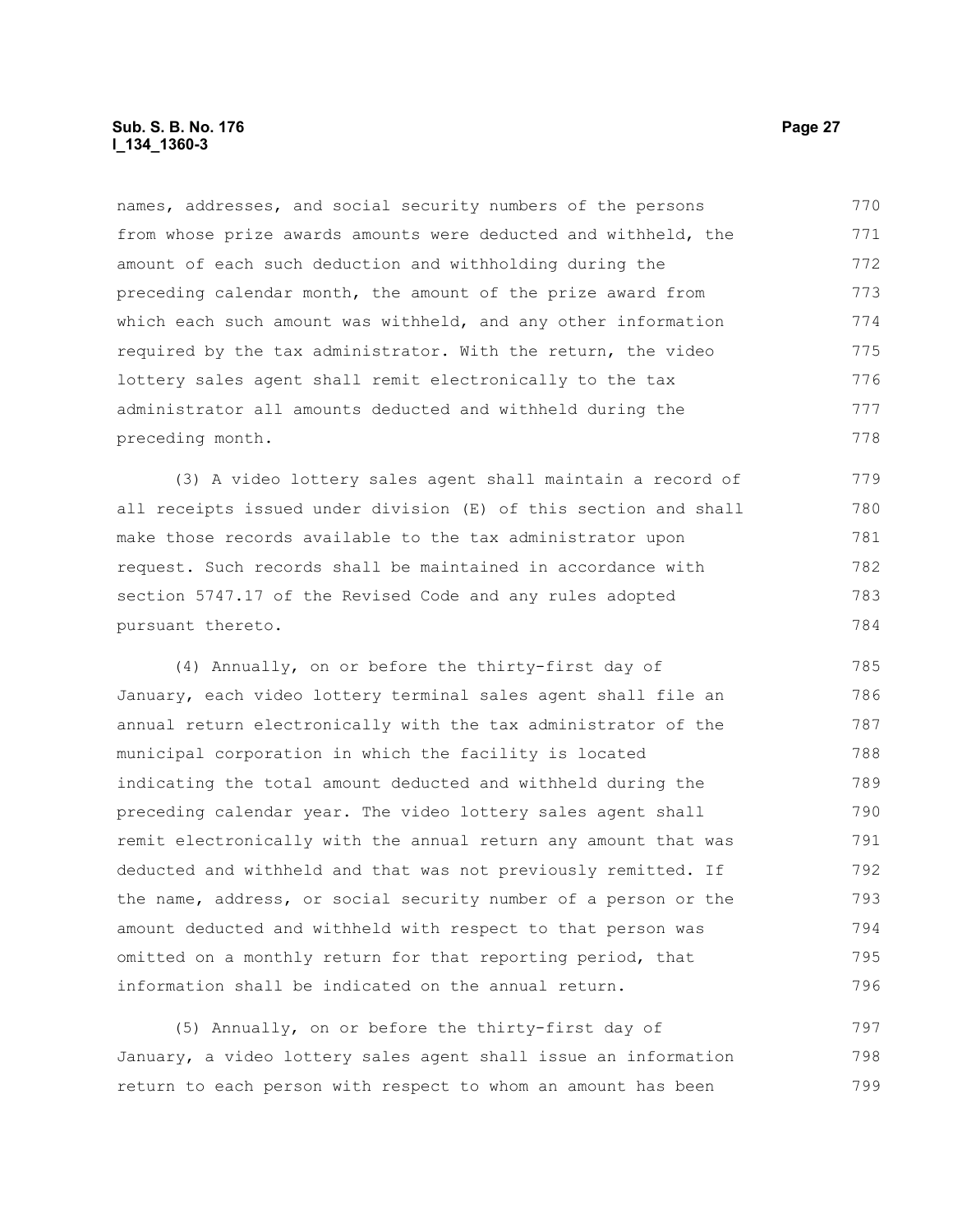#### **Sub. S. B. No. 176 Page 28 l\_134\_1360-3**

deducted and withheld during the preceding calendar year. The information return shall show the total amount of municipal income tax deducted and withheld from the person's prize award by the video lottery sales agent during the preceding year. A video lottery sales agent shall provide to the tax administrator of the municipal corporation a copy of each information return issued under this division. The tax administrator may require that such copies be transmitted electronically. 800 801 802 803 804 805 806 807

(6) A video lottery sales agent who fails to file a return and remit the amounts deducted and withheld is personally liable for the amount deducted and withheld and not remitted. Such personal liability extends to any penalty and interest imposed for the late filing of a return or the late payment of tax deducted and withheld. 808 809 810 811 812 813

(F) If a video lottery sales agent ceases to operate video lottery terminals, the amounts deducted and withheld along with any penalties and interest thereon are immediately due and payable. The successor of the video lottery sales agent that purchases the video lottery terminals from the agent shall withhold an amount from the purchase money that is sufficient to cover the amounts deducted and withheld and any penalties and interest thereon until the predecessor video lottery sales agent operator produces either of the following: 814 815 816 817 818 819 820 821 822

(1) A receipt from the tax administrator showing that the amounts deducted and withheld and penalties and interest thereon have been paid;

(2) A certificate from the tax administrator indicating that no amounts are due. 826 827

If the successor fails to withhold purchase money, the

823 824 825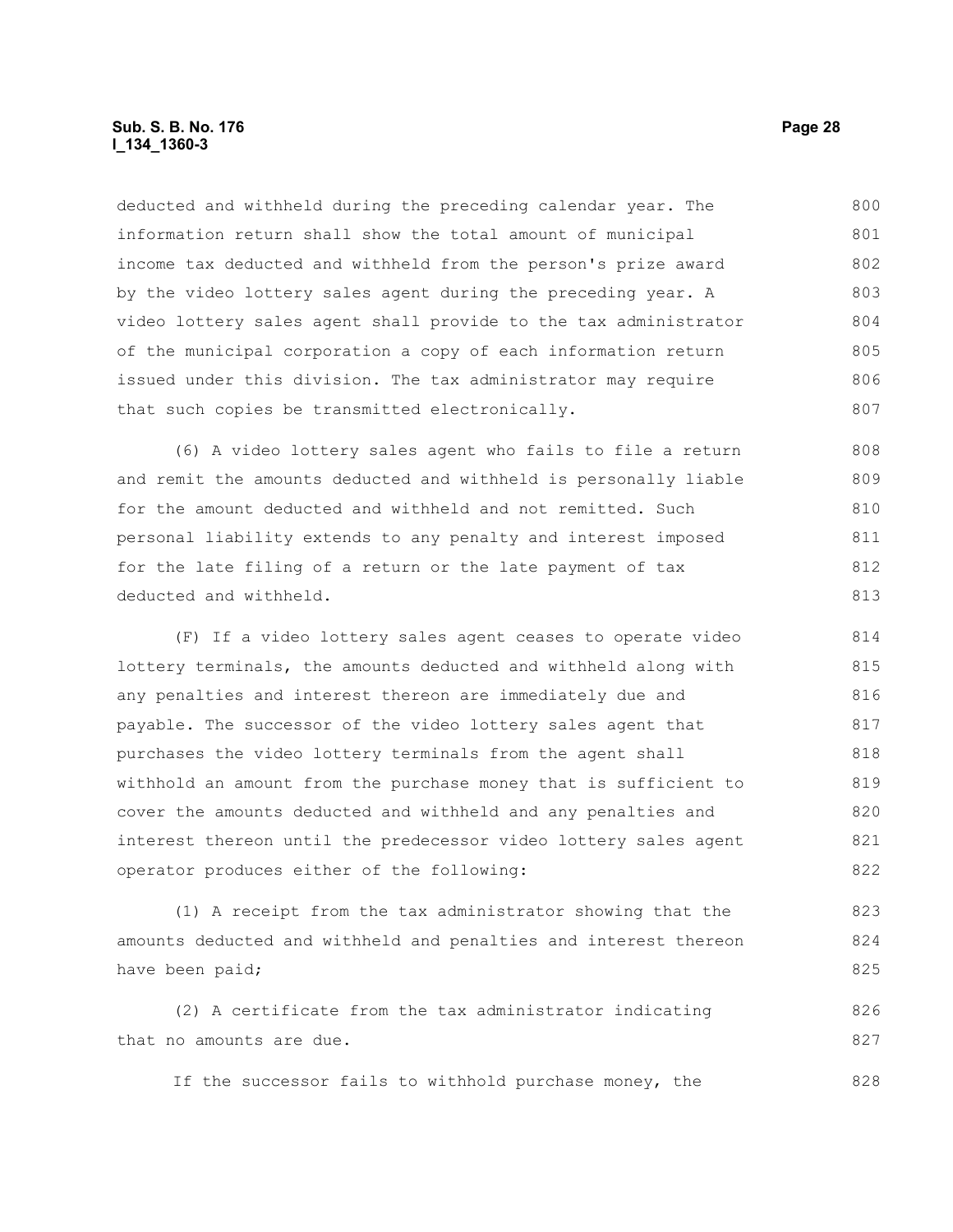# **Sub. S. B. No. 176 Page 29 l\_134\_1360-3**

successor is personally liable for the payment of the amounts deducted and withheld and penalties and interest thereon. (G) The failure of a video lottery sales agent to deduct and withhold the required amount from a person's prize award does not relieve that person from liability for the municipal income tax with respect to that prize award. (H) If a casino operator, sports gaming agent, or lottery sales agent files a return late, fails to file a return, remits amounts deducted and withheld late, or fails to remit amounts deducted and withheld as required under this section, the tax administrator of a municipal corporation may impose the following applicable penalty: (1) For the late remittance of, or failure to remit, tax deducted and withheld under this section, a penalty equal to fifty per cent of the tax deducted and withheld; (2) For the failure to file, or the late filing of, a 829 830 831 832 833 834 835 836 837 838 839 840 841 842 843 844

monthly or annual return, a penalty of five hundred dollars for each return not filed or filed late. Interest shall accrue on past due amounts deducted and withheld at the rate prescribed in section 5703.47 of the Revised Code. 845 846 847 848

(I) Amounts deducted and withheld on behalf of a municipal corporation shall be allowed as a credit against payment of the tax imposed by the municipal corporation and shall be treated as taxes paid for purposes of section 718.08 of the Revised Code. This division applies only to the person for whom the amount is deducted and withheld. 849 850 851 852 853 854

(J) The tax administrator shall prescribe the forms of the receipts and returns required under this section. 855 856

**Sec. 718.08.** (A) As used in this section: 857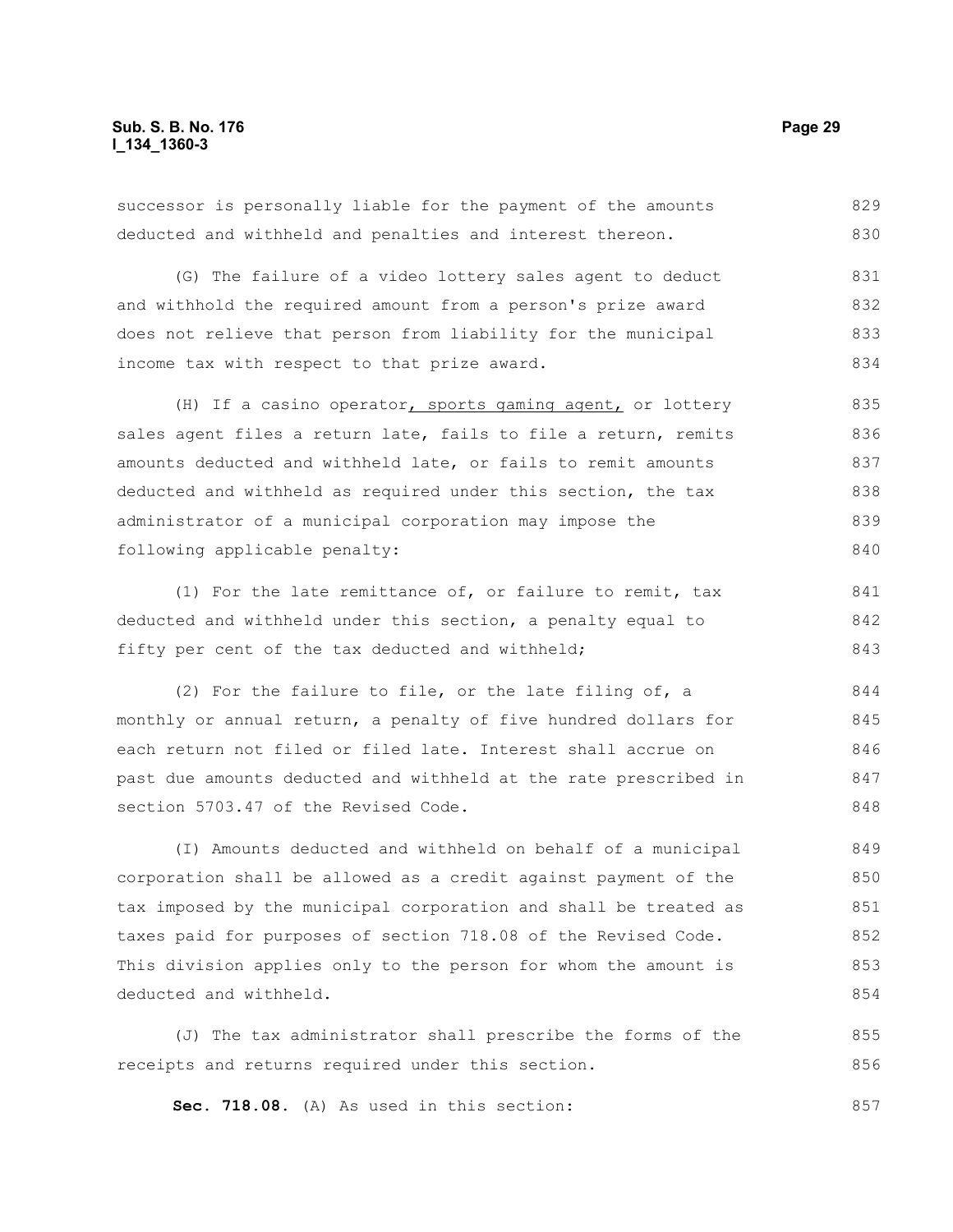# **Sub. S. B. No. 176 Page 30 l\_134\_1360-3**

(1) "Estimated taxes" means the amount that the taxpayer reasonably estimates to be the taxpayer's tax liability for a municipal corporation's income tax for the current taxable year. 858 859 860

(2) "Tax liability" means the total taxes due to a municipal corporation for the taxable year, after allowing any credit to which the taxpayer is entitled, and after applying any estimated tax payment, withholding payment, or credit from another taxable year. 861 862 863 864 865

(B)(1) Except as provided in division (F) of this section, every taxpayer shall make a declaration of estimated taxes for the current taxable year, on the form prescribed by the tax administrator, if the amount payable as estimated taxes is at least two hundred dollars. For the purposes of this section: 866 867 868 869 870

(a) Taxes withheld from qualifying wages shall be considered as paid to the municipal corporation for which the taxes were withheld in equal amounts on each payment date unless the taxpayer establishes the dates on which all amounts were actually withheld, in which case the amounts withheld shall be considered as paid on the dates on which the amounts were actually withheld. 871 872 873 874 875 876 877

(b) An overpayment of tax applied as a credit to a subsequent taxable year is deemed to be paid on the date of the postmark stamped on the cover in which the payment is mailed or, if the payment is made by electronic funds transfer, the date the payment is submitted. As used in this division, "date of the postmark" means, in the event there is more than one date on the cover, the earliest date imprinted on the cover by the postal service. 878 879 880 881 882 883 884 885

(c) Taxes withheld by a casino operator-or by  $a<sub>1</sub>$  video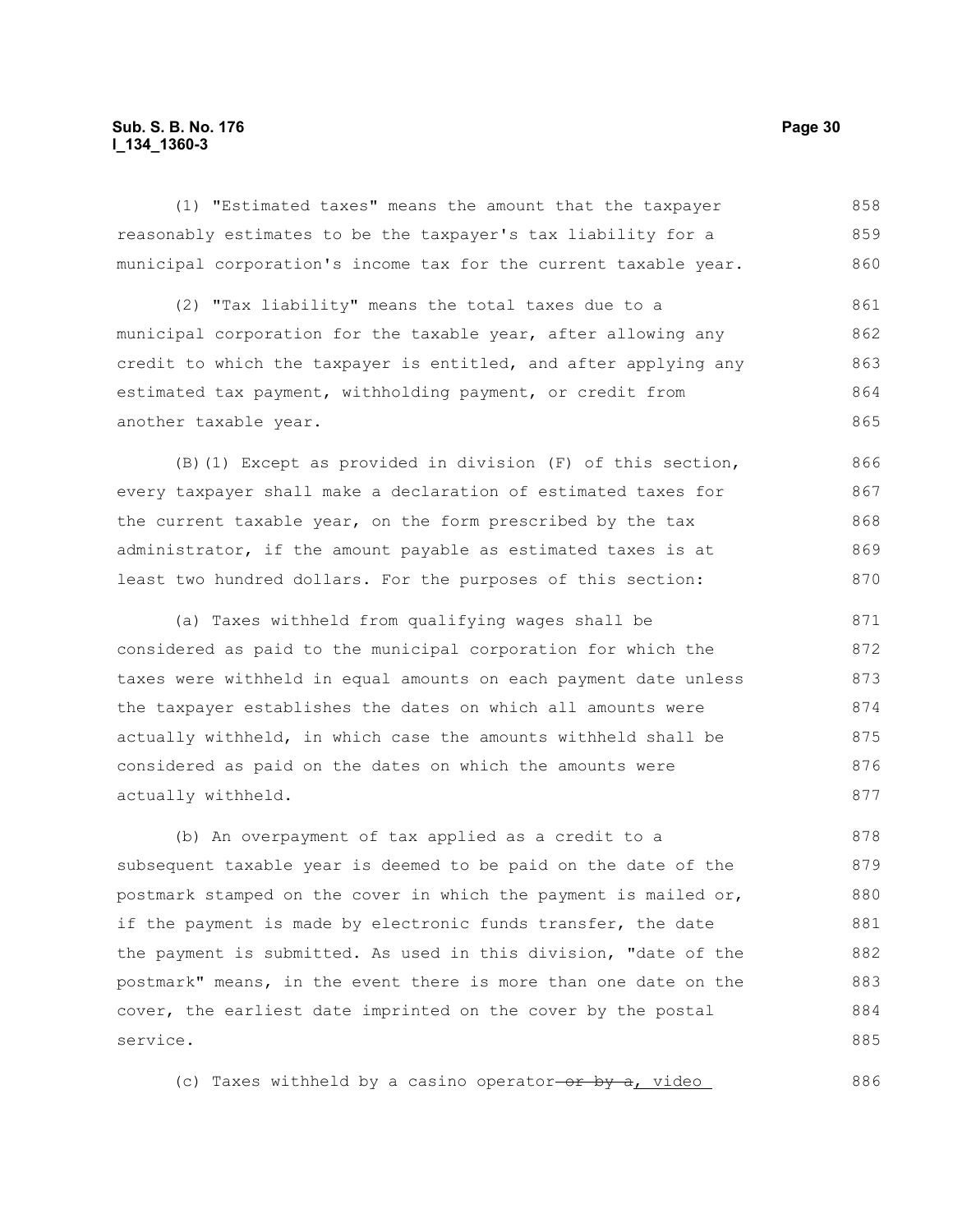lottery sales agent, or type B sports gaming agent under section 718.031 of the Revised Code are deemed to be paid to the municipal corporation for which the taxes were withheld on the date the taxes are withheld from the taxpayer's winnings. 887 888 889 890

(2) Except as provided in division (F) of this section, taxpayers filing joint returns shall file joint declarations of estimated taxes. A taxpayer may amend a declaration under rules prescribed by the tax administrator. Except as provided in division (F) of this section, a taxpayer having a taxable year of less than twelve months shall make a declaration under rules prescribed by the tax administrator. 891 892 893 894 895 896 897

(3) The declaration of estimated taxes shall be filed on or before the date prescribed for the filing of municipal income tax returns under division (G) of section 718.05 of the Revised Code or on or before the fifteenth day of the fourth month after the taxpayer becomes subject to tax for the first time.

(4) Taxpayers reporting on a fiscal year basis shall file a declaration on or before the fifteenth day of the fourth month after the beginning of each fiscal year or period.

(5) The original declaration or any subsequent amendment may be increased or decreased on or before any subsequent quarterly payment day as provided in this section. 906 907 908

(C)(1) The required portion of the tax liability for the taxable year that shall be paid through estimated taxes made payable to the municipal corporation or tax administrator, including the application of tax refunds to estimated taxes and withholding on or before the applicable payment date, shall be as follows: 909 910 911 912 913 914

(a) On or before the fifteenth day of the fourth month

915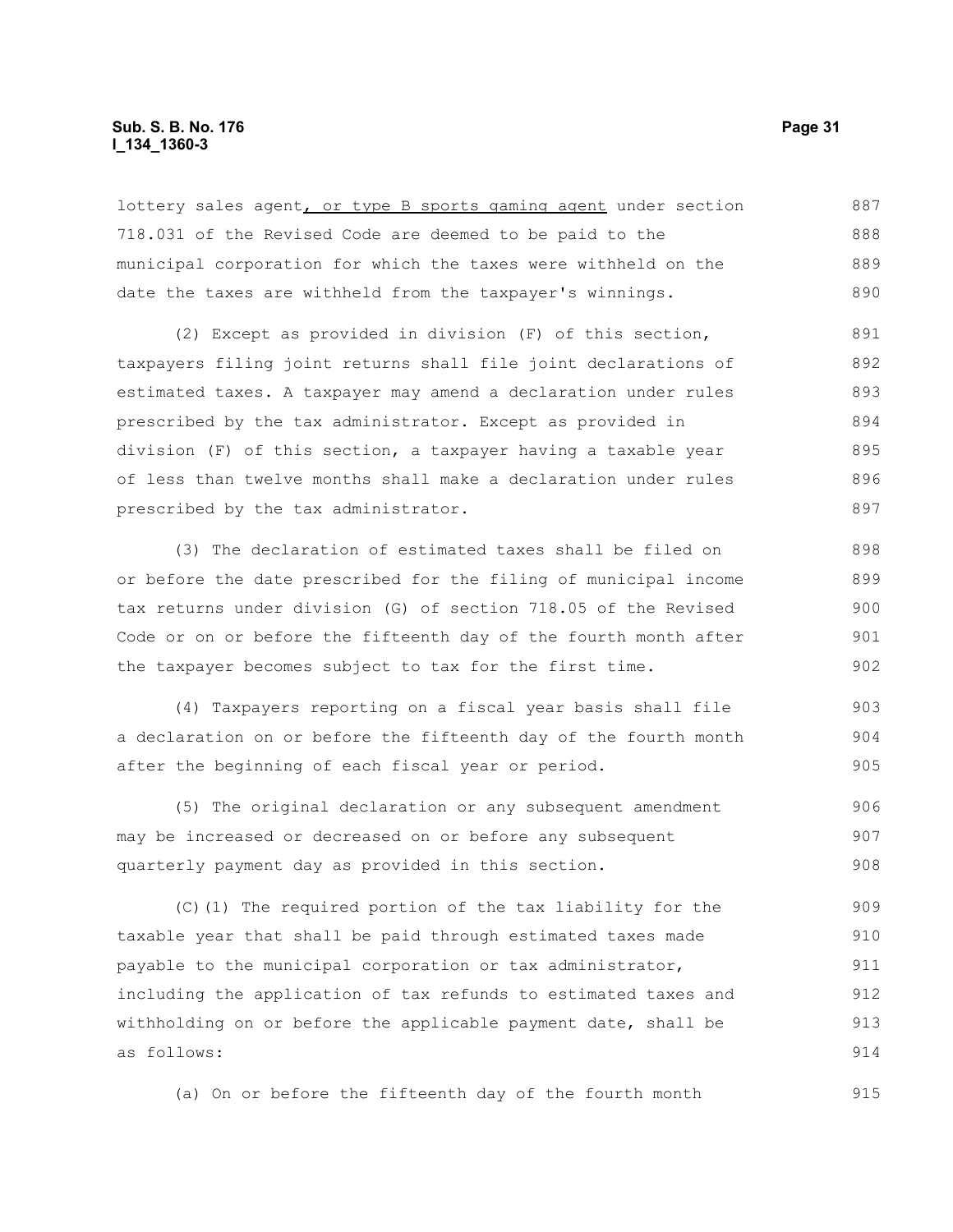after the beginning of the taxable year, twenty-two and one-half per cent of the tax liability for the taxable year; 916 917

(b) On or before the fifteenth day of the sixth month after the beginning of the taxable year, forty-five per cent of the tax liability for the taxable year; 918 919 920

(c) On or before the fifteenth day of the ninth month after the beginning of the taxable year, sixty-seven and onehalf per cent of the tax liability for the taxable year; 921 922 923

(d) For an individual, on or before the fifteenth day of the first month of the following taxable year, ninety per cent of the tax liability for the taxable year. For a person other than an individual, on or before the fifteenth day of the twelfth month of the taxable year, ninety per cent of the tax liability for the taxable year. 924 925 926 927 928 929

(2) When an amended declaration has been filed, the unpaid balance shown due on the amended declaration shall be paid in equal installments on or before the remaining payment dates. 930 931 932

(3) On or before the fifteenth day of the fourth month of the year following that for which the declaration or amended declaration was filed, an annual return shall be filed and any balance which may be due shall be paid with the return in accordance with section 718.05 of the Revised Code. 933 934 935 936 937

(D)(1) In the case of any underpayment of any portion of a tax liability, penalty and interest may be imposed pursuant to section 718.27 of the Revised Code upon the amount of underpayment for the period of underpayment, unless the underpayment is due to reasonable cause as described in division (E) of this section. The amount of the underpayment shall be determined as follows: 938 939 940 941 942 943 944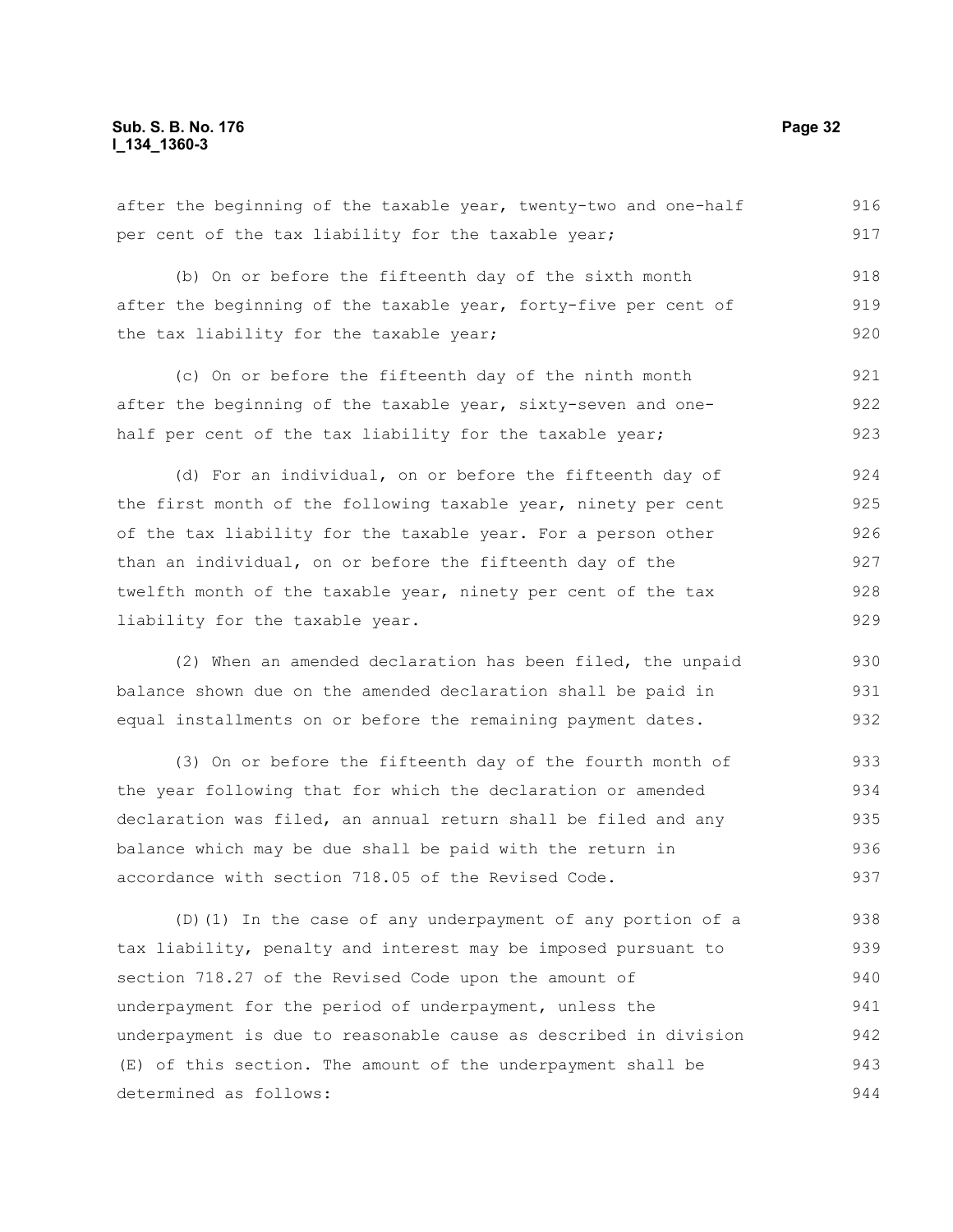# **Sub. S. B. No. 176 Page 33 l\_134\_1360-3**

(a) For the first payment of estimated taxes each year, twenty-two and one-half per cent of the tax liability, less the amount of taxes paid by the date prescribed for that payment; 945 946 947

(b) For the second payment of estimated taxes each year, forty-five per cent of the tax liability, less the amount of taxes paid by the date prescribed for that payment; 948 949 950

(c) For the third payment of estimated taxes each year, sixty-seven and one-half per cent of the tax liability, less the amount of taxes paid by the date prescribed for that payment; 951 952 953

(d) For the fourth payment of estimated taxes each year, ninety per cent of the tax liability, less the amount of taxes paid by the date prescribed for that payment. 954 955 956

(2) The period of the underpayment shall run from the day the estimated payment was required to be made to the date on which the payment is made. For purposes of this section, a payment of estimated taxes on or before any payment date shall be considered a payment of any previous underpayment only to the extent the payment of estimated taxes exceeds the amount of the payment presently required to be paid to avoid any penalty. 957 958 959 960 961 962 963

(E) An underpayment of any portion of tax liability determined under division (D) of this section shall be due to reasonable cause and the penalty imposed by this section shall not be added to the taxes for the taxable year if any of the following apply: 964 965 966 967 968

(1) The amount of estimated taxes that were paid equals at least ninety per cent of the tax liability for the current taxable year, determined by annualizing the income received during the year up to the end of the month immediately preceding the month in which the payment is due. 969 970 971 972 973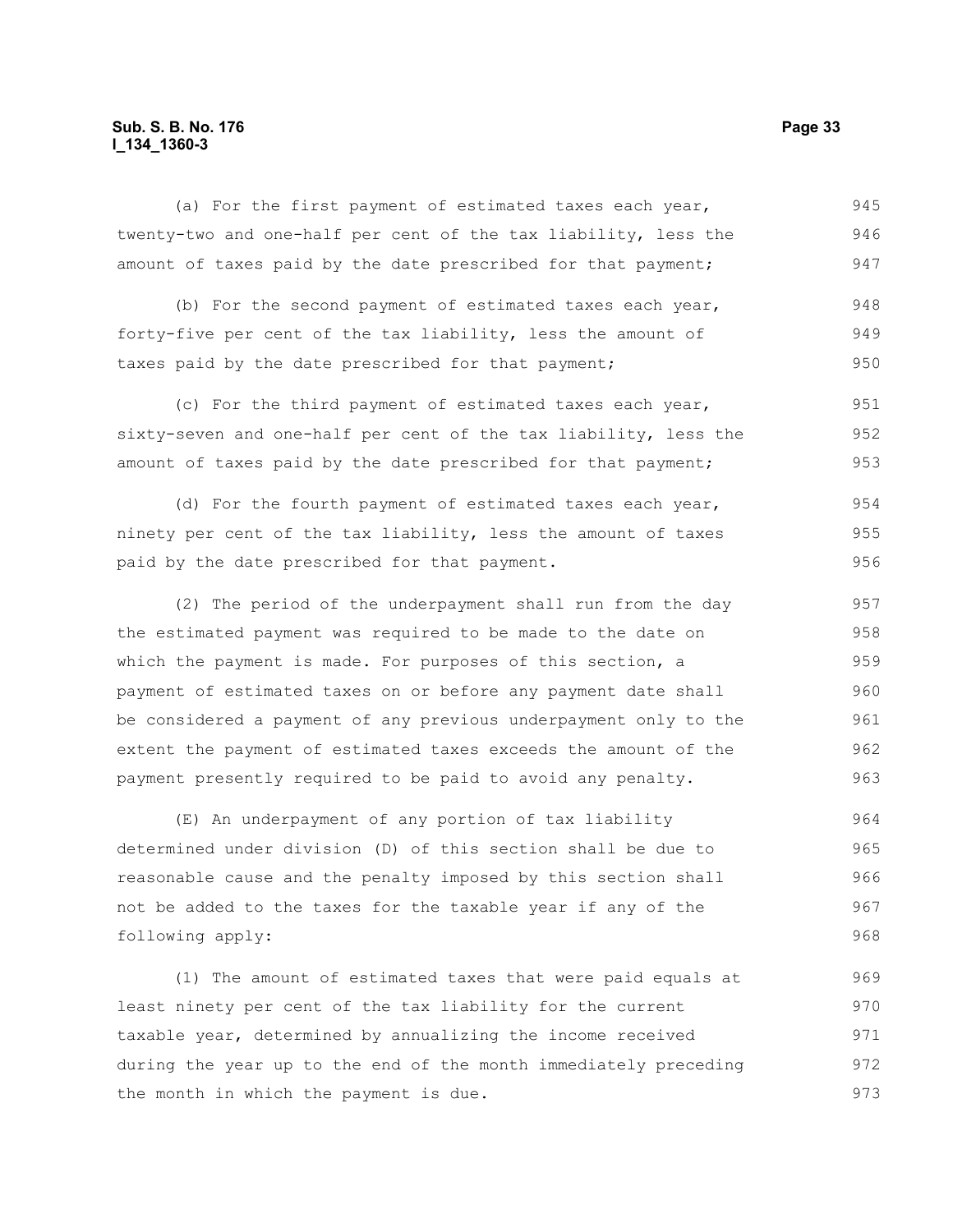# **Sub. S. B. No. 176 Page 34 l\_134\_1360-3**

(2) The amount of estimated taxes that were paid equals at least one hundred per cent of the tax liability shown on the return of the taxpayer for the preceding taxable year, provided that the immediately preceding taxable year reflected a period of twelve months and the taxpayer filed a return with the municipal corporation under section 718.05 of the Revised Code for that year. 974 975 976 977 978 979 980

(3) The taxpayer is an individual who resides in the municipal corporation but was not domiciled there on the first day of January of the calendar year that includes the first day of the taxable year. 981 982 983 984

(F)(1) A tax administrator may waive the requirement for filing a declaration of estimated taxes for any class of taxpayers after finding that the waiver is reasonable and proper in view of administrative costs and other factors. 985 986 987 988

(2) A municipal corporation may, by ordinance or rule, waive the requirement for filing a declaration of estimated taxes for all taxpayers. 989 990 991

**Sec. 2915.01.** As used in this chapter:

(A) "Bookmaking" means the business of receiving or paying off bets. "Bookmaking" does not include the conduct of sports gaming as permitted under Chapter 3770. or 3775. of the Revised Code. 993 994 995 996

(B) "Bet" means the hazarding of anything of value upon the result of an event, undertaking, or contingency, but does not include a bona fide business risk. 997 998 999

(C) "Scheme of chance" means a slot machine unless authorized under Chapter 3772. of the Revised Code, lottery unless authorized under Chapter 3770. of the Revised Code, 1000 1001 1002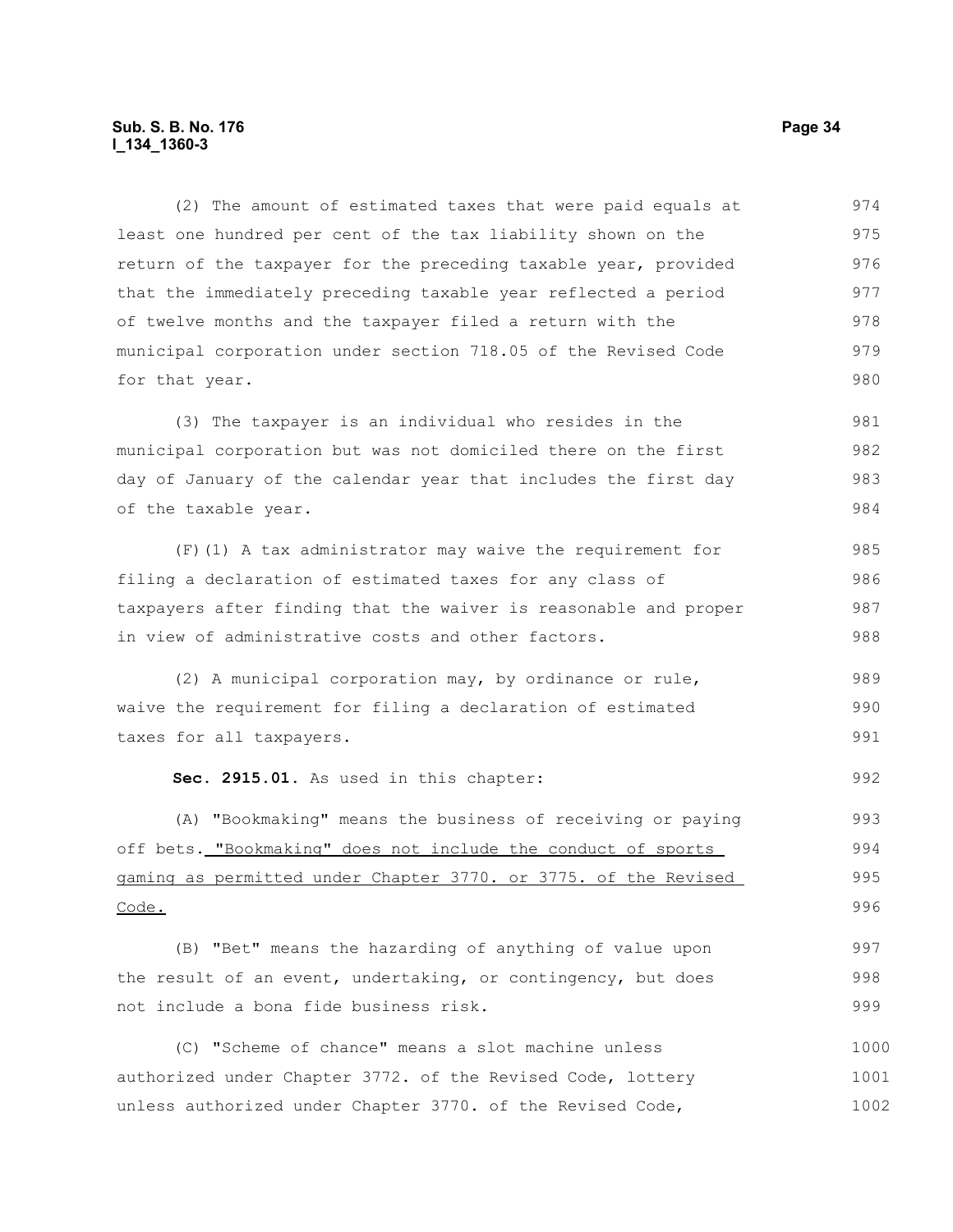#### **Sub. S. B. No. 176 Page 35 l\_134\_1360-3**

numbers game, pool conducted for profit, or other scheme in which a participant gives a valuable consideration for a chance to win a prize, but does not include bingo, a skill-based amusement machine, or a pool not conducted for profit. "Scheme of chance" includes the use of an electronic device to reveal the results of a game entry if valuable consideration is paid, directly or indirectly, for a chance to win a prize. Valuable consideration is deemed to be paid for a chance to win a prize in the following instances: 1003 1004 1005 1006 1007 1008 1009 1010 1011

(1) Less than fifty per cent of the goods or services sold by a scheme of chance operator in exchange for game entries are used or redeemed by participants at any one location; 1012 1013 1014

(2) Less than fifty per cent of participants who purchase goods or services at any one location do not accept, use, or redeem the goods or services sold or purportedly sold; 1015 1016 1017

(3) More than fifty per cent of prizes at any one location are revealed to participants through an electronic device simulating a game of chance or a "casino game" as defined in section 3772.01 of the Revised Code; 1018 1019 1020 1021

(4) The good or service sold by a scheme of chance operator in exchange for a game entry cannot be used or redeemed in the manner advertised; 1022 1023 1024

(5) A participant pays more than fair market value for goods or services offered by a scheme of chance operator in order to receive one or more game entries; 1025 1026 1027

(6) A participant may use the electronic device to purchase additional game entries; 1028 1029

(7) A participant may purchase additional game entries by using points or credits won as prizes while using the electronic 1030 1031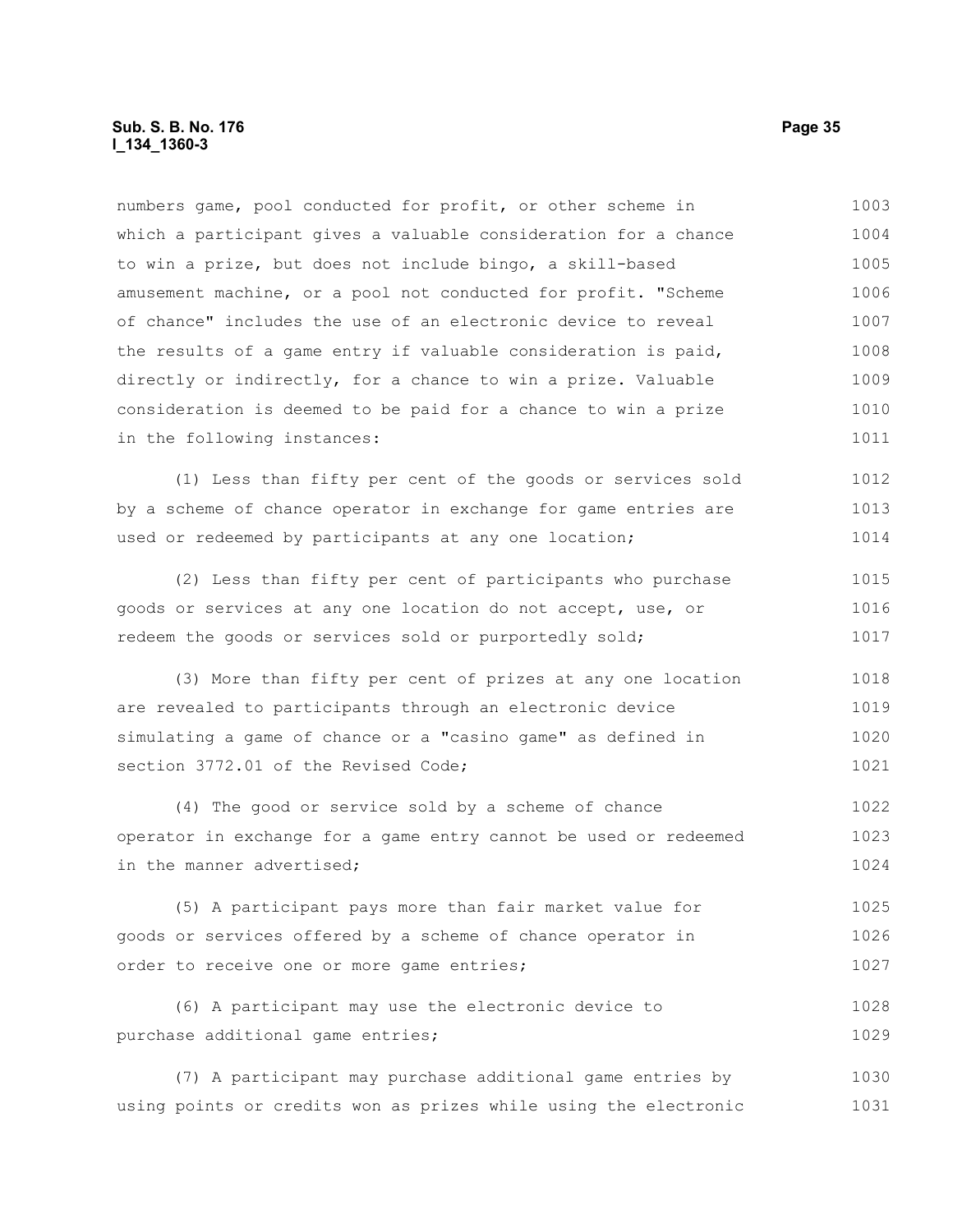| device;                                                          | 1032 |
|------------------------------------------------------------------|------|
| (8) A scheme of chance operator pays out in prize money          | 1033 |
| more than twenty per cent of the gross revenue received at one   | 1034 |
| location; or                                                     | 1035 |
| (9) A participant makes a purchase or exchange in order to       | 1036 |
| obtain any good or service that may be used to facilitate play   | 1037 |
| on the electronic device.                                        | 1038 |
| As used in this division, "electronic device" means a            | 1039 |
| mechanical, video, digital, or electronic machine or device that | 1040 |
| is capable of displaying information on a screen or other        | 1041 |
| mechanism and that is owned, leased, or otherwise possessed by   | 1042 |
| any person conducting a scheme of chance, or by that person's    | 1043 |
| partners, affiliates, subsidiaries, or contractors. "Electronic  | 1044 |
| device" does not include an electronic instant bingo system.     | 1045 |
| (D) "Game of chance" means poker, craps, roulette, or            | 1046 |
| other game in which a player gives anything of value in the hope | 1047 |
| of gain, the outcome of which is determined largely by chance,   | 1048 |
| but does not include bingo.                                      | 1049 |
| (E) "Game of chance conducted for profit" means any game         | 1050 |
| of chance designed to produce income for the person who conducts | 1051 |
| or operates the game of chance, but does not include bingo.      | 1052 |
| (F) "Gambling device" means any of the following:                | 1053 |
| (1) A book, totalizer, or other equipment for recording          | 1054 |
| bets;                                                            | 1055 |
| (2) A ticket, token, or other device representing a              | 1056 |
| chance, share, or interest in a scheme of chance or evidencing a | 1057 |
| bet;                                                             | 1058 |

(3) A deck of cards, dice, gaming table, roulette wheel, 1059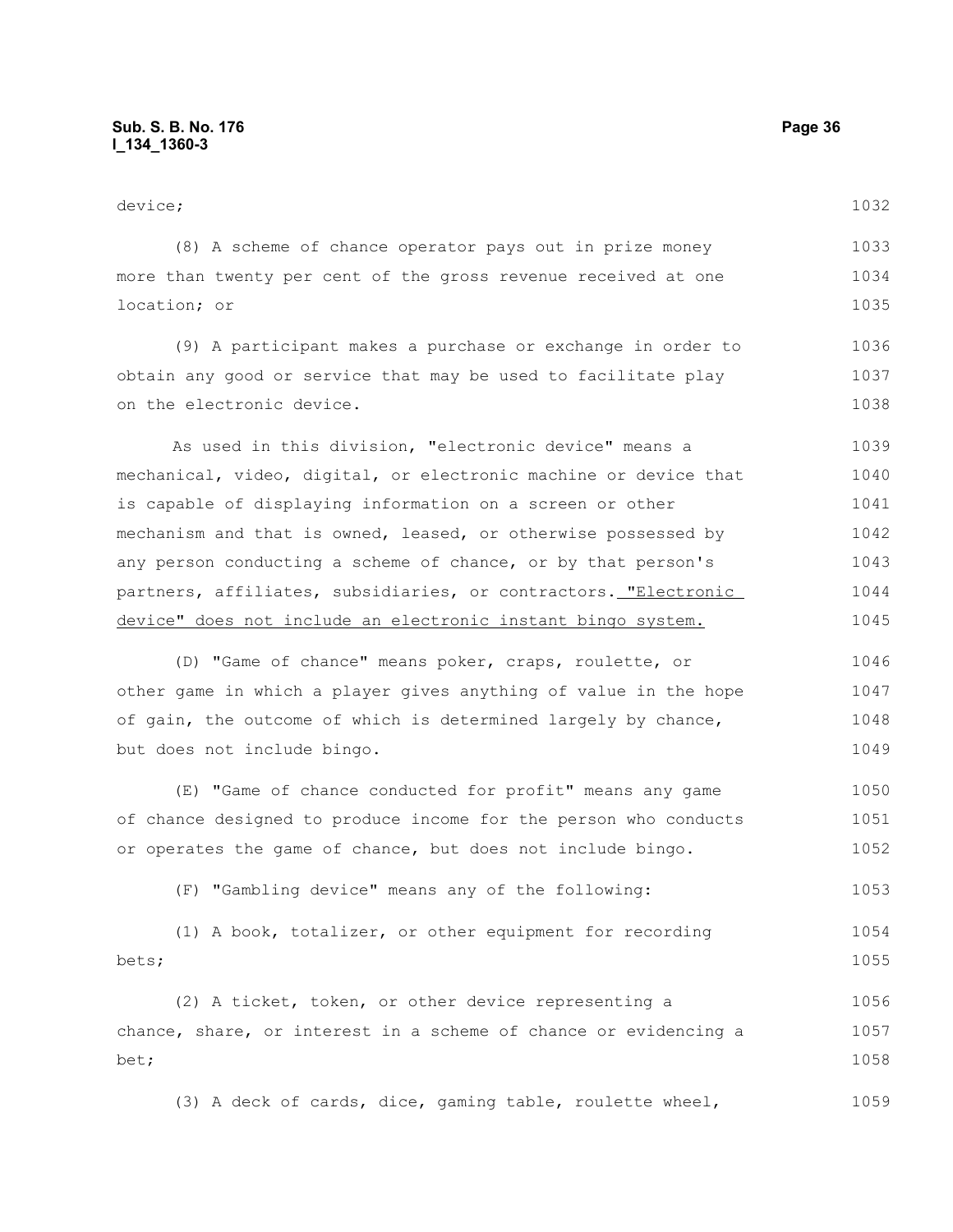slot machine, or other apparatus designed for use in connection with a game of chance; (4) Any equipment, device, apparatus, or paraphernalia specially designed for gambling purposes; (5) Bingo supplies sold or otherwise provided, or used, in violation of this chapter. (G) "Gambling offense" means any of the following: (1) A violation of section 2915.02, 2915.03, 2915.04, 2915.05, 2915.06, 2915.07, 2915.08, 2915.081, 2915.082, 2915.09, 2915.091, 2915.092, 2915.10, or 2915.11 of the Revised Code this chapter; (2) A violation of an existing or former municipal ordinance or law of this or any other state or the United States substantially equivalent to any section listed in division (G) (1) provision of this section chapter or a violation of section 2915.06 of the Revised Code as it existed prior to July 1, 1996; (3) An offense under an existing or former municipal ordinance or law of this or any other state or the United States, of which gambling is an element; (4) A conspiracy or attempt to commit, or complicity in committing, any offense under division (G)(1), (2), or (3) of this section. (H) Except as otherwise provided in this chapter, "charitable organization" means either of the following: (1) An organization that is, and has received from the internal revenue service a determination letter that currently is in effect stating that the organization is, exempt from federal income taxation under subsection 501(a) and described in 1060 1061 1062 1063 1064 1065 1066 1067 1068 1069 1070 1071 1072 1073 1074 1075 1076 1077 1078 1079 1080 1081 1082 1083 1084 1085 1086 1087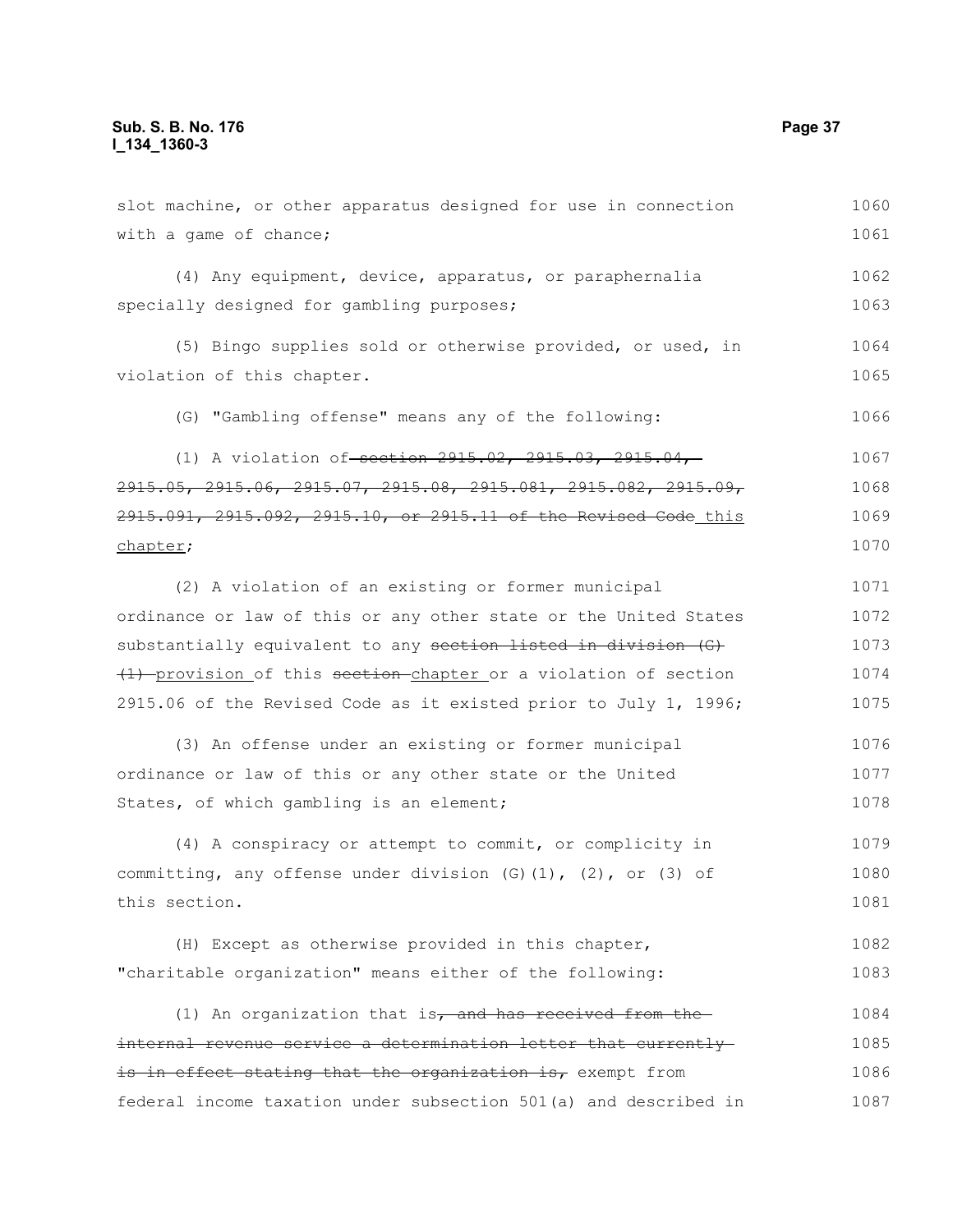subsection 501(c)(3) of the Internal Revenue Code;

(2) A volunteer rescue service organization, volunteer firefighter's organization, veteran's organization, fraternal organization, or sporting organization that is exempt from federal income taxation under subsection  $501(c)(4)$ , (c)(7), (c)  $(8)$ ,  $(c)$  $(10)$ , or  $(c)$  $(19)$  of the Internal Revenue Code. 1089 1090 1091 1092 1093

To qualify as a "charitable organization," an organization shall have been in continuous existence as such in this state for a period of two years immediately preceding either the making of an application for a bingo license under section 2915.08 of the Revised Code or the conducting of any game of chance as provided in division (D) of section 2915.02 of the Revised Code. 1094 1095 1096 1097 1098 1099 1100

(I) "Religious organization" means any church, body of communicants, or group that is not organized or operated for profit and that gathers in common membership for regular worship and religious observances. 1101 1102 1103 1104

(J) "Veteran's organization" means any individual post or state headquarters of a national veteran's association or an auxiliary unit of any individual post of a national veteran's association, which post, state headquarters, or auxiliary unit is incorporated as a nonprofit corporation and either has received a letter from the state headquarters of the national veteran's association indicating that the individual post or auxiliary unit is in good standing with the national veteran's association or has received a letter from the national veteran's association indicating that the state headquarters is in good standing with the national veteran's association. As used in this division, "national veteran's association" means any veteran's association that has been in continuous existence as 1105 1106 1107 1108 1109 1110 1111 1112 1113 1114 1115 1116 1117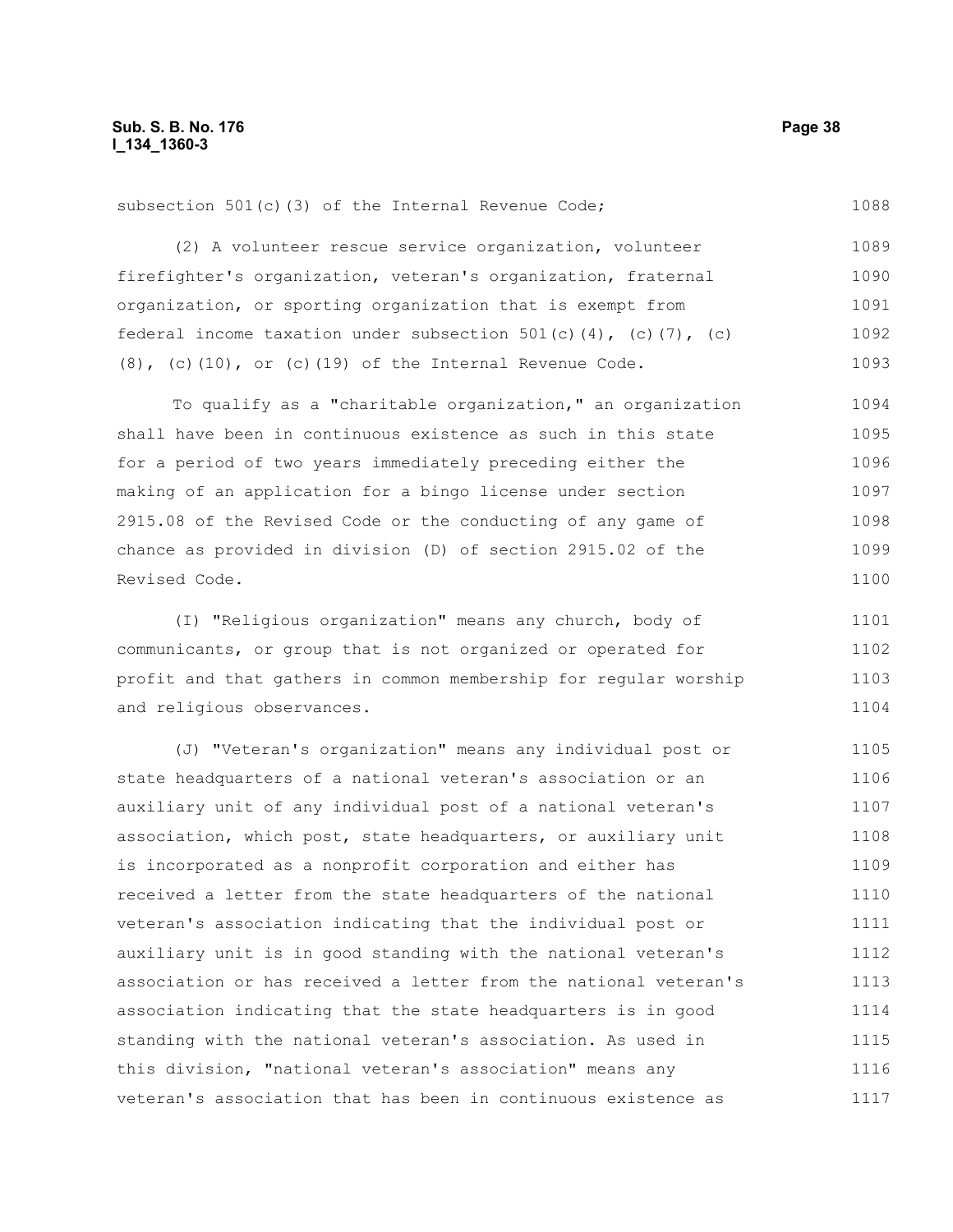such for a period of at least five years and either is incorporated by an act of the United States congress or has a national dues-paying membership of at least five thousand persons. 1118 1119 1120 1121

(K) "Volunteer firefighter's organization" means any organization of volunteer firefighters, as defined in section 146.01 of the Revised Code, that is organized and operated exclusively to provide financial support for a volunteer fire department or a volunteer fire company and that is recognized or ratified by a county, municipal corporation, or township. 1122 1123 1124 1125 1126 1127

(L) "Fraternal organization" means any society, order, state headquarters, or association within this state, except a college or high school fraternity, that is not organized for profit, that is a branch, lodge, or chapter of a national or state organization, that exists exclusively for the common business or sodality of its members. 1128 1129 1130 1131 1132 1133

(M) "Volunteer rescue service organization" means any organization of volunteers organized to function as an emergency medical service organization, as defined in section 4765.01 of the Revised Code. 1134 1135 1136 1137

(N) "Charitable bingo game" means any bingo game described in division (O)(1) or (2) of this section that is conducted by a charitable organization that has obtained a license pursuant to section 2915.08 of the Revised Code and the proceeds of which are used for a charitable purpose. 1138 1139 1140 1141 1142

(O) "Bingo" means either of the following: 1143

(1) A game with all of the following characteristics: 1144

(a) The participants use bingo cards or sheets, including paper formats and electronic representation or image formats, 1145 1146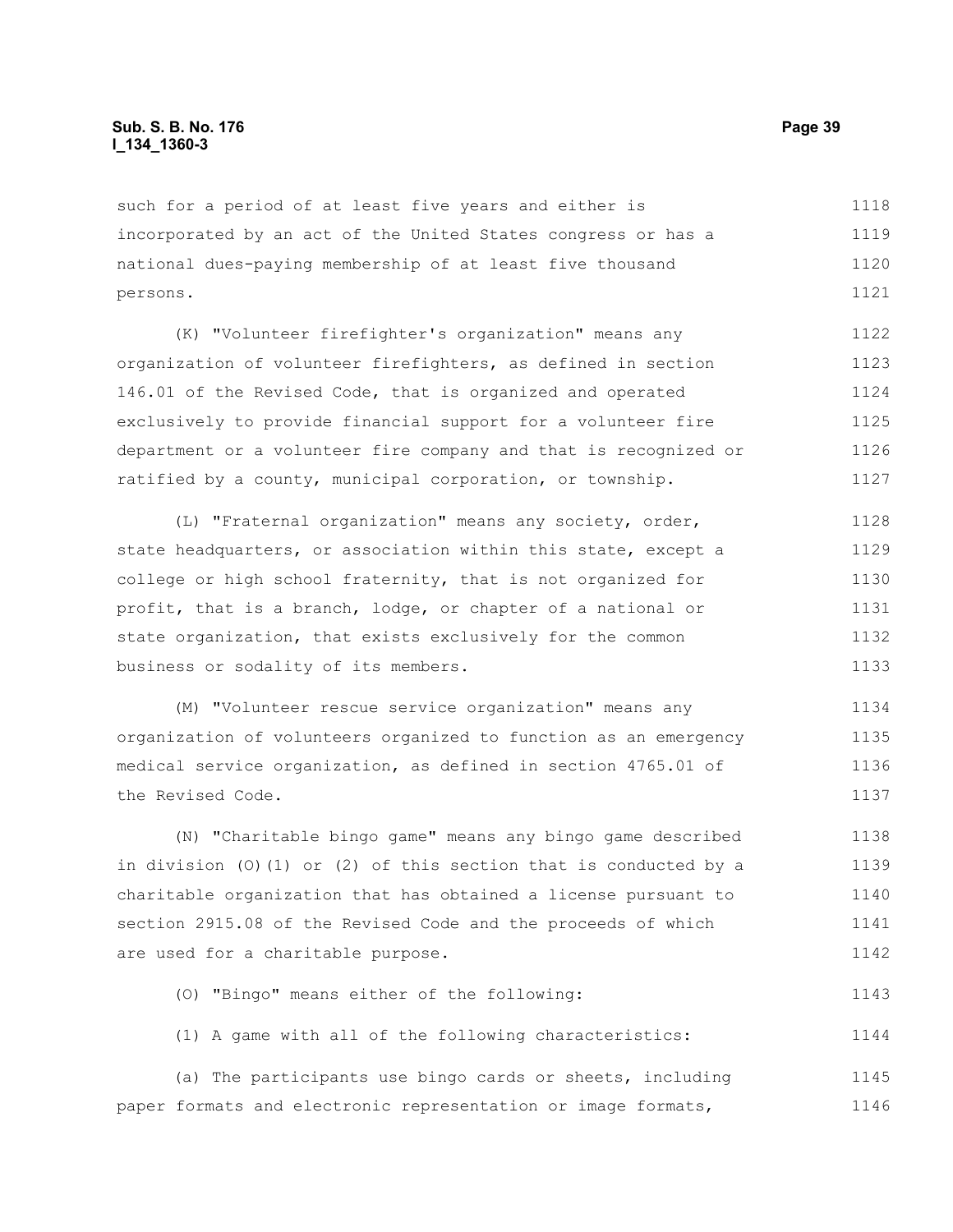## **Sub. S. B. No. 176 Page 40 l\_134\_1360-3**

that are divided into twenty-five spaces arranged in five horizontal and five vertical rows of spaces, with each space, except the central space, being designated by a combination of a letter and a number and with the central space being designated as a free space. 1147 1148 1149 1150 1151

(b) The participants cover the spaces on the bingo cards or sheets that correspond to combinations of letters and numbers that are announced by a bingo game operator. 1152 1153 1154

(c) A bingo game operator announces combinations of letters and numbers that appear on objects that a bingo game operator selects by chance, either manually or mechanically, from a receptacle that contains seventy-five objects at the beginning of each game, each object marked by a different combination of a letter and a number that corresponds to one of the seventy-five possible combinations of a letter and a number that can appear on the bingo cards or sheets. 1155 1156 1157 1158 1159 1160 1161 1162

(d) The winner of the bingo game includes any participant who properly announces during the interval between the announcements of letters and numbers as described in division (O)(1)(c) of this section, that a predetermined and preannounced pattern of spaces has been covered on a bingo card or sheet being used by the participant. 1163 1164 1165 1166 1167 1168

(2) Instant bingo, punch boards electronic instant bingo, and raffles. 1169 1170

(P) "Conduct" means to back, promote, organize, manage, carry on, sponsor, or prepare for the operation of bingo or a game of chance, a scheme of chance, or a sweepstakes. 1171 1172 1173

(Q) "Bingo game operator" means any person, except security personnel, who performs work or labor at the site of 1174 1175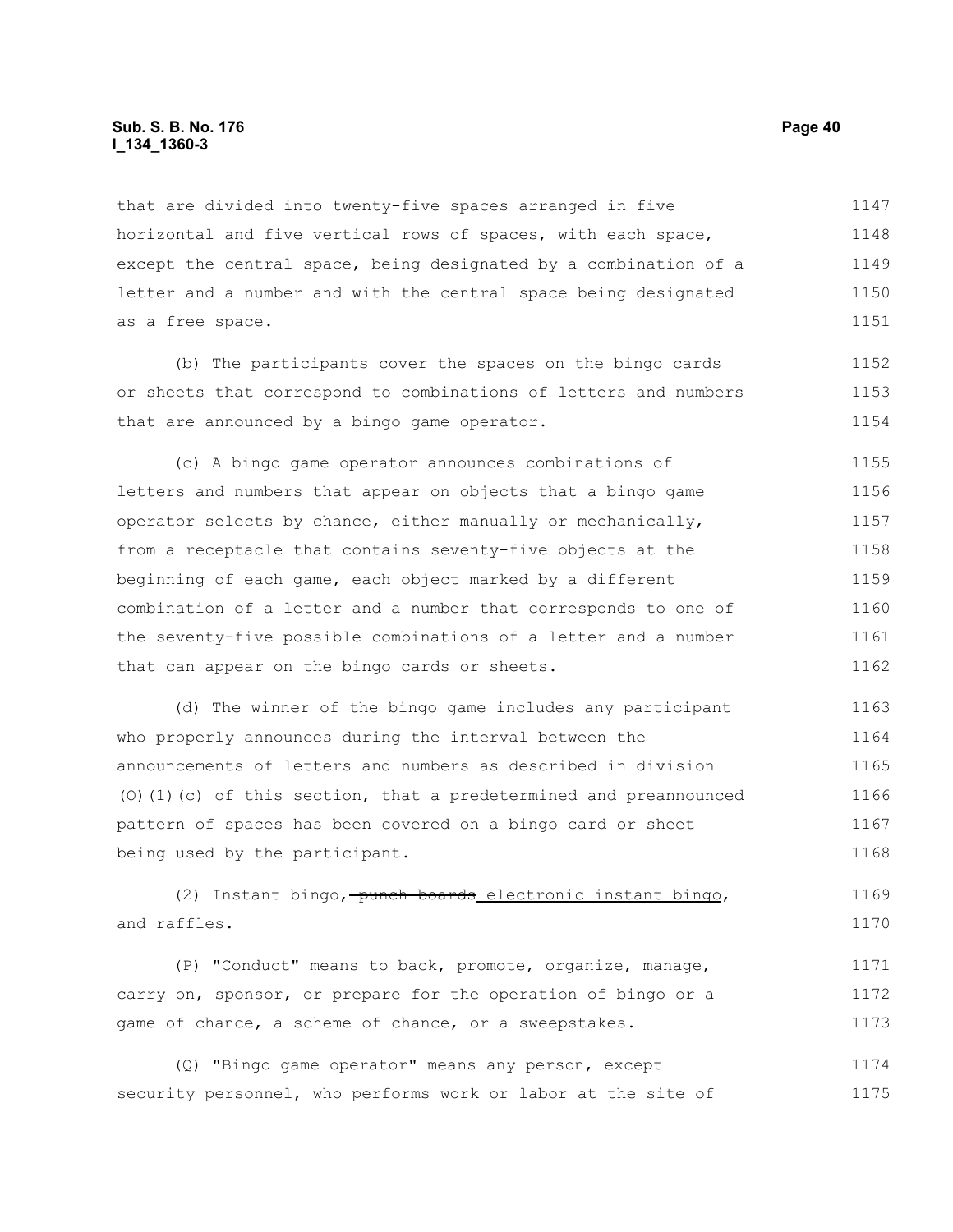| bingo, including, but not limited to, collecting money from      | 1176 |
|------------------------------------------------------------------|------|
| participants, handing out bingo cards or sheets or objects to    | 1177 |
| cover spaces on bingo cards or sheets, selecting from a          | 1178 |
| receptacle the objects that contain the combination of letters   | 1179 |
| and numbers that appear on bingo cards or sheets, calling out    | 1180 |
| the combinations of letters and numbers, distributing prizes,    | 1181 |
| selling or redeeming instant bingo tickets or cards, selling or  | 1182 |
| redeeming electronic instant bingo tickets, credits, or          | 1183 |
| vouchers, accessing an electronic instant bingo system other     | 1184 |
| than as a participant, supervising the operation of a punch      | 1185 |
| board, selling raffle tickets, selecting raffle tickets from a   | 1186 |
| receptacle and announcing the winning numbers in a raffle, and   | 1187 |
| preparing, selling, and serving food or beverages. "Bingo game   | 1188 |
| operator" does not include a person who is maintaining,          | 1189 |
| updating, or repairing an electronic instant bingo system.       | 1190 |
| (R) "Participant" means any person who plays bingo.              | 1191 |
| (S) "Bingo session" means a period that includes both of         | 1192 |
| the following:                                                   | 1193 |
| (1) Not to exceed five continuous hours for the conduct of       | 1194 |
| one or more games described in division (0) (1) of this section, | 1195 |
| instant bingo, and seal cards electronic instant bingo;          | 1196 |
|                                                                  |      |
| (2) A period for the conduct of instant bingo and seal           | 1197 |
| eards electronic instant bingo for not more than two hours       | 1198 |
| before and not more than two hours after the period described in | 1199 |
| division (S) (1) of this section.                                | 1200 |
| (T) "Gross receipts" means all money or assets, including        | 1201 |
| admission fees, that a person receives from bingo without the    | 1202 |
| deduction of any amounts for prizes paid out or for the expenses | 1203 |
| of conducting bingo. "Gross receipts" does not include any money | 1204 |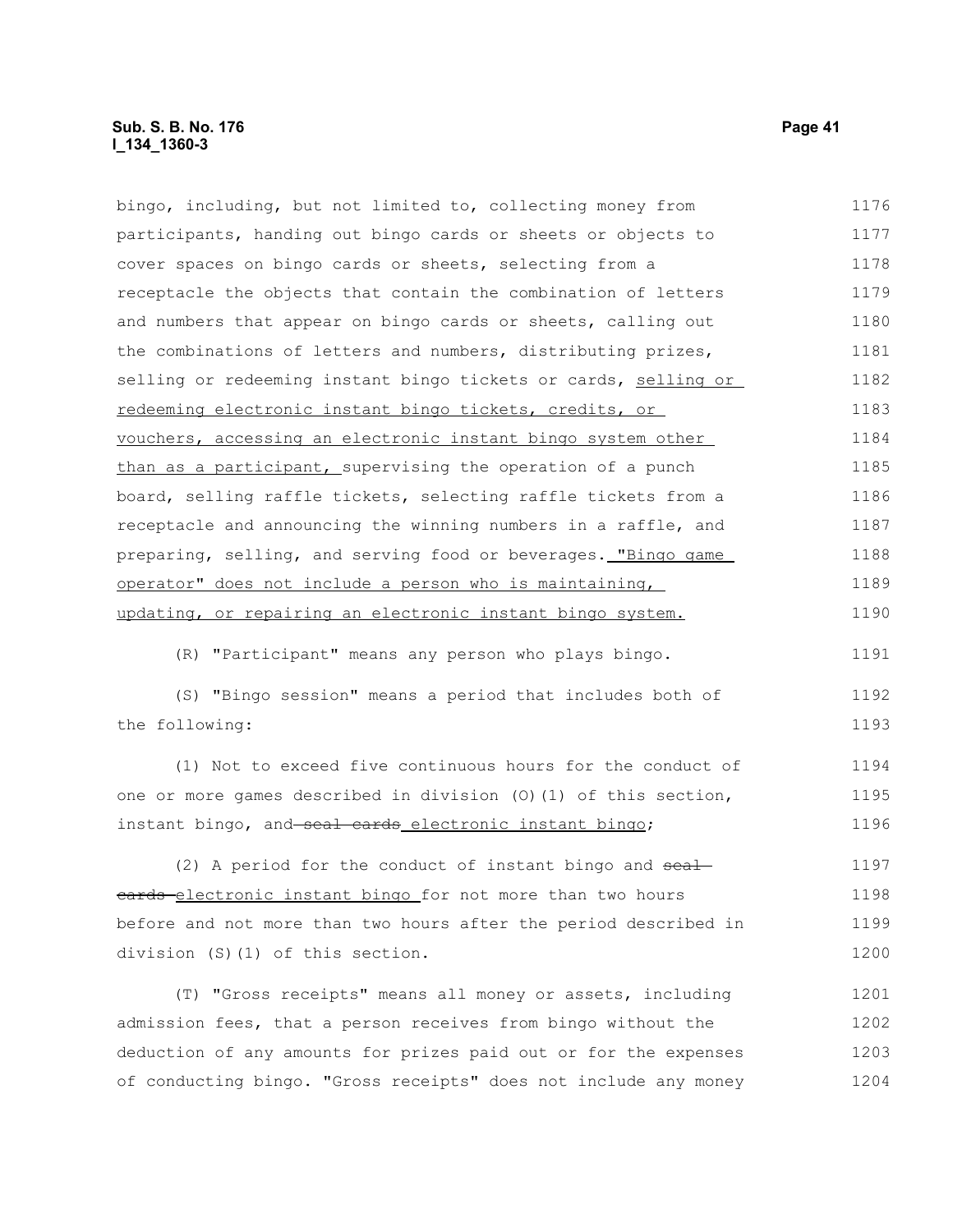## **Sub. S. B. No. 176 Page 42 l\_134\_1360-3**

directly taken in from the sale of food or beverages by a charitable organization conducting bingo, or by a bona fide auxiliary unit or society of a charitable organization conducting bingo, provided all of the following apply: 1205 1206 1207 1208

(1) The auxiliary unit or society has been in existence as a bona fide auxiliary unit or society of the charitable organization for at least two years prior to conducting bingo. 1209 1210 1211

(2) The person who purchases the food or beverage receives nothing of value except the food or beverage and items customarily received with the purchase of that food or beverage. 1212 1213 1214

(3) The food and beverages are sold at customary and reasonable prices. 1215 1216

(U) "Security personnel" includes any person who either is a sheriff, deputy sheriff, marshal, deputy marshal, township constable, or member of an organized police department of a municipal corporation or has successfully completed a peace officer's training course pursuant to sections 109.71 to 109.79 of the Revised Code and who is hired to provide security for the premises on which bingo is conducted. 1217 1218 1219 1220 1221 1222 1223

(V) "Charitable purpose" means that the net profit of bingo, other than instant bingo or electronic instant bingo, is used by, or is given, donated, or otherwise transferred to, any of the following: 1224 1225 1226 1227

(1) Any organization that is described in subsection 509(a)(1), 509(a)(2), or 509(a)(3) of the Internal Revenue Code and is either a governmental unit or an organization that is tax exempt under subsection 501(a) and described in subsection 501(c)(3) of the Internal Revenue Code; 1228 1229 1230 1231 1232

(2) A veteran's organization that is a post, chapter, or 1233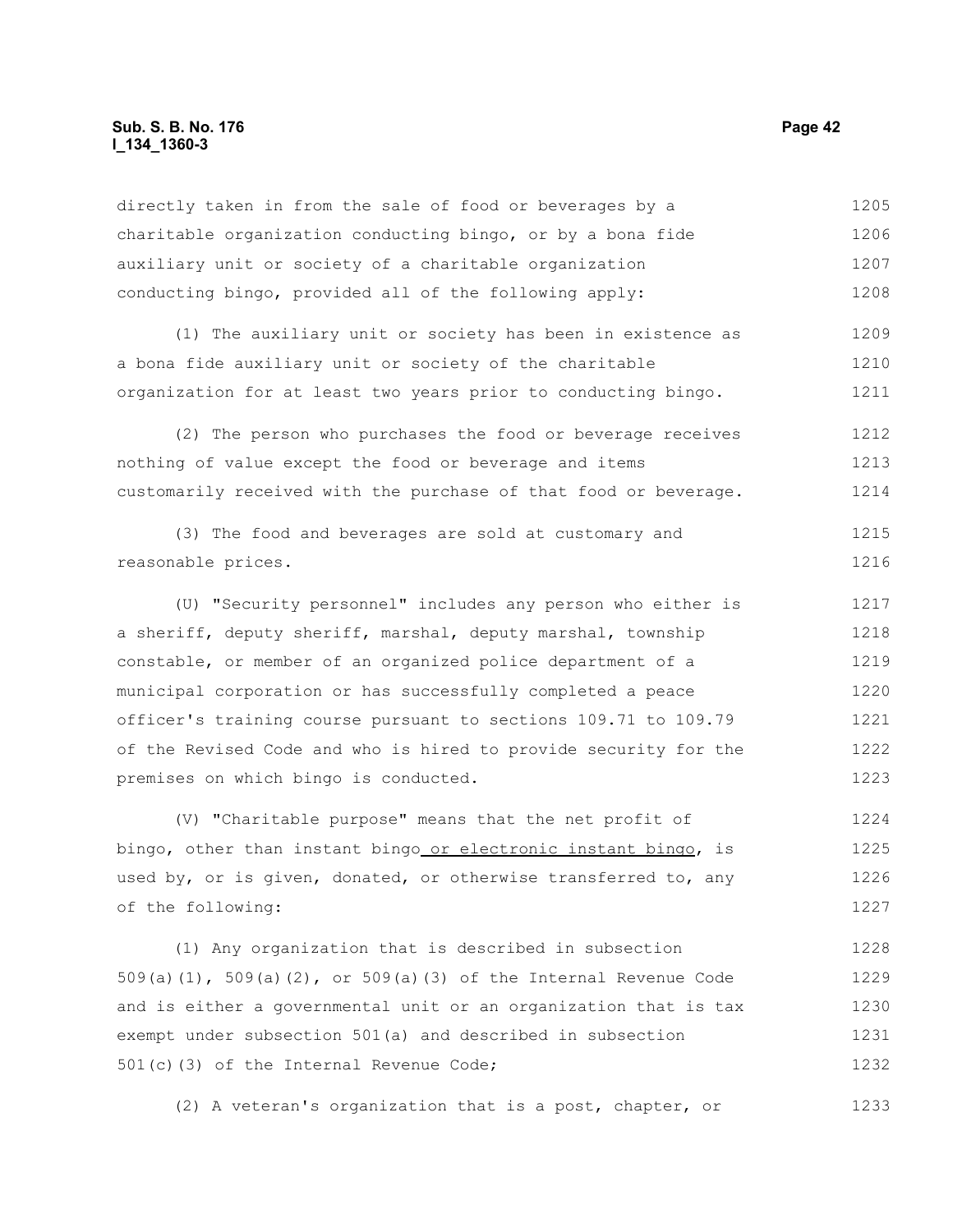## **Sub. S. B. No. 176 Page 43 l\_134\_1360-3**

organization of veterans, or an auxiliary unit or society of, or a trust or foundation for, any such post, chapter, or organization organized in the United States or any of its possessions, at least seventy-five per cent of the members of which are veterans and substantially all of the other members of which are individuals who are spouses, widows, or widowers of veterans, or such individuals, provided that no part of the net earnings of such post, chapter, or organization inures to the benefit of any private shareholder or individual, and further provided that the net profit is used by the post, chapter, or organization for the charitable purposes set forth in division (B)(12) of section 5739.02 of the Revised Code, is used for awarding scholarships to or for attendance at an institution mentioned in division (B)(12) of section 5739.02 of the Revised Code, is donated to a governmental agency, or is used for nonprofit youth activities, the purchase of United States or Ohio flags that are donated to schools, youth groups, or other bona fide nonprofit organizations, promotion of patriotism, or disaster relief; 1234 1235 1236 1237 1238 1239 1240 1241 1242 1243 1244 1245 1246 1247 1248 1249 1250 1251 1252 1253

(3) A fraternal organization that has been in continuous existence in this state for fifteen years and that uses the net profit exclusively for religious, charitable, scientific, literary, or educational purposes, or for the prevention of cruelty to children or animals, if contributions for such use would qualify as a deductible charitable contribution under subsection 170 of the Internal Revenue Code: 1254 1255 1256 1257 1258 1259

(4) A volunteer firefighter's organization that uses the net profit for the purposes set forth in division (K) of this section. 1260 1261 1262

(W) "Internal Revenue Code" means the "Internal Revenue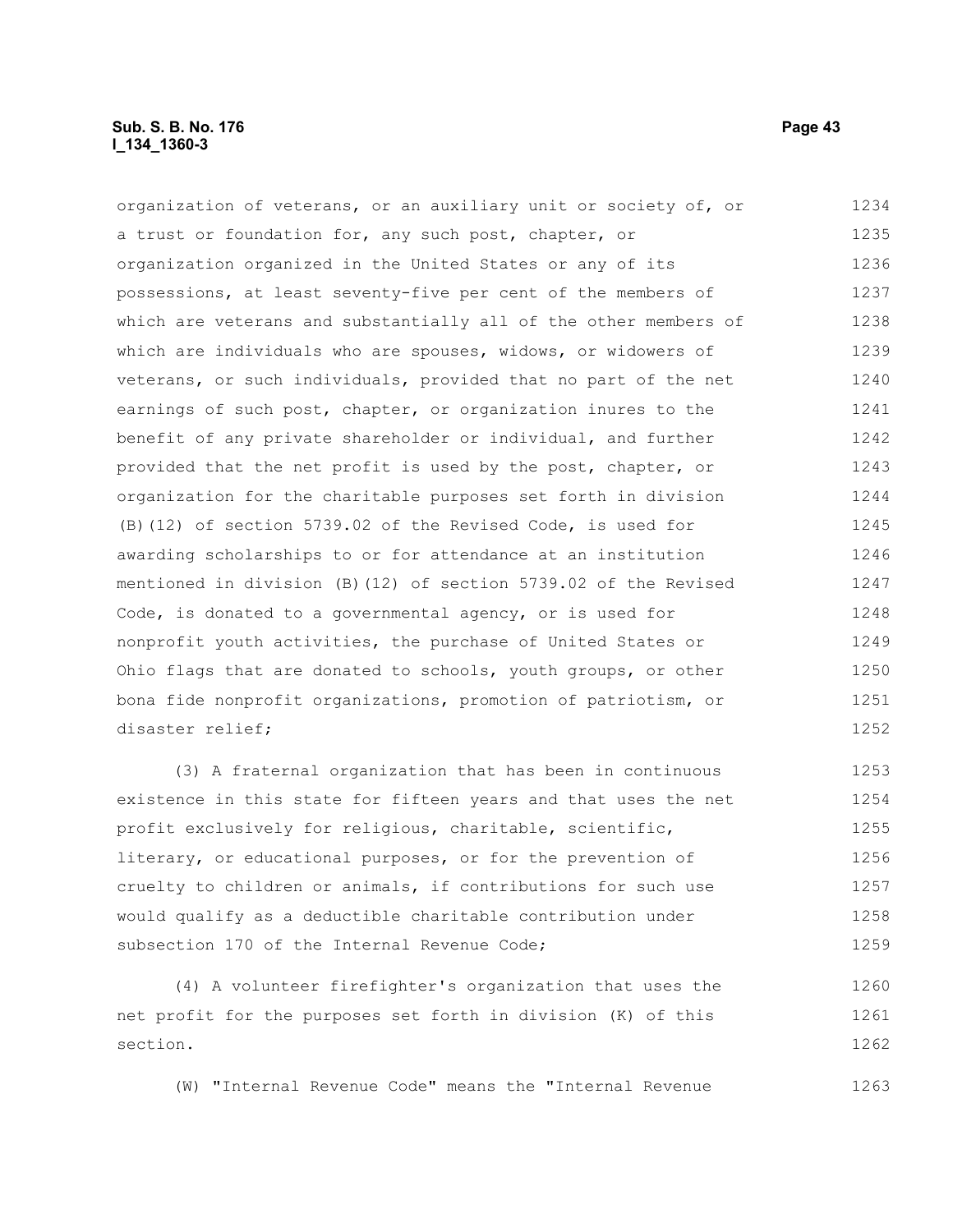Code of 1986," 100 Stat. 2085, 26 U.S.C. 1, as now or hereafter amended. (X) "Youth athletic organization" means any organization, not organized for profit, that is organized and operated exclusively to provide financial support to, or to operate, athletic activities for persons who are twenty-one years of age or younger by means of sponsoring, organizing, operating, or contributing to the support of an athletic team, club, league, or association. (Y) "Youth athletic park organization" means any organization, not organized for profit, that satisfies both of the following: (1) It owns, operates, and maintains playing fields that satisfy both of the following: (a) The playing fields are used at least one hundred days per year for athletic activities by one or more organizations, not organized for profit, each of which is organized and operated exclusively to provide financial support to, or to operate, athletic activities for persons who are eighteen years of age or younger by means of sponsoring, organizing, operating, or contributing to the support of an athletic team, club, league, or association. 1264 1265 1266 1267 1268 1269 1270 1271 1272 1273 1274 1275 1276 1277 1278 1279 1280 1281 1282 1283 1284 1285

(b) The playing fields are not used for any profit-making activity at any time during the year. 1286 1287

(2) It uses the proceeds of bingo it conducts exclusively for the operation, maintenance, and improvement of its playing fields of the type described in division (Y)(1) of this section. 1288 1289 1290

(Z) "Bingo supplies" means bingo cards or sheets; instant bingo tickets or cards; electronic bingo aids; raffle tickets; 1291 1292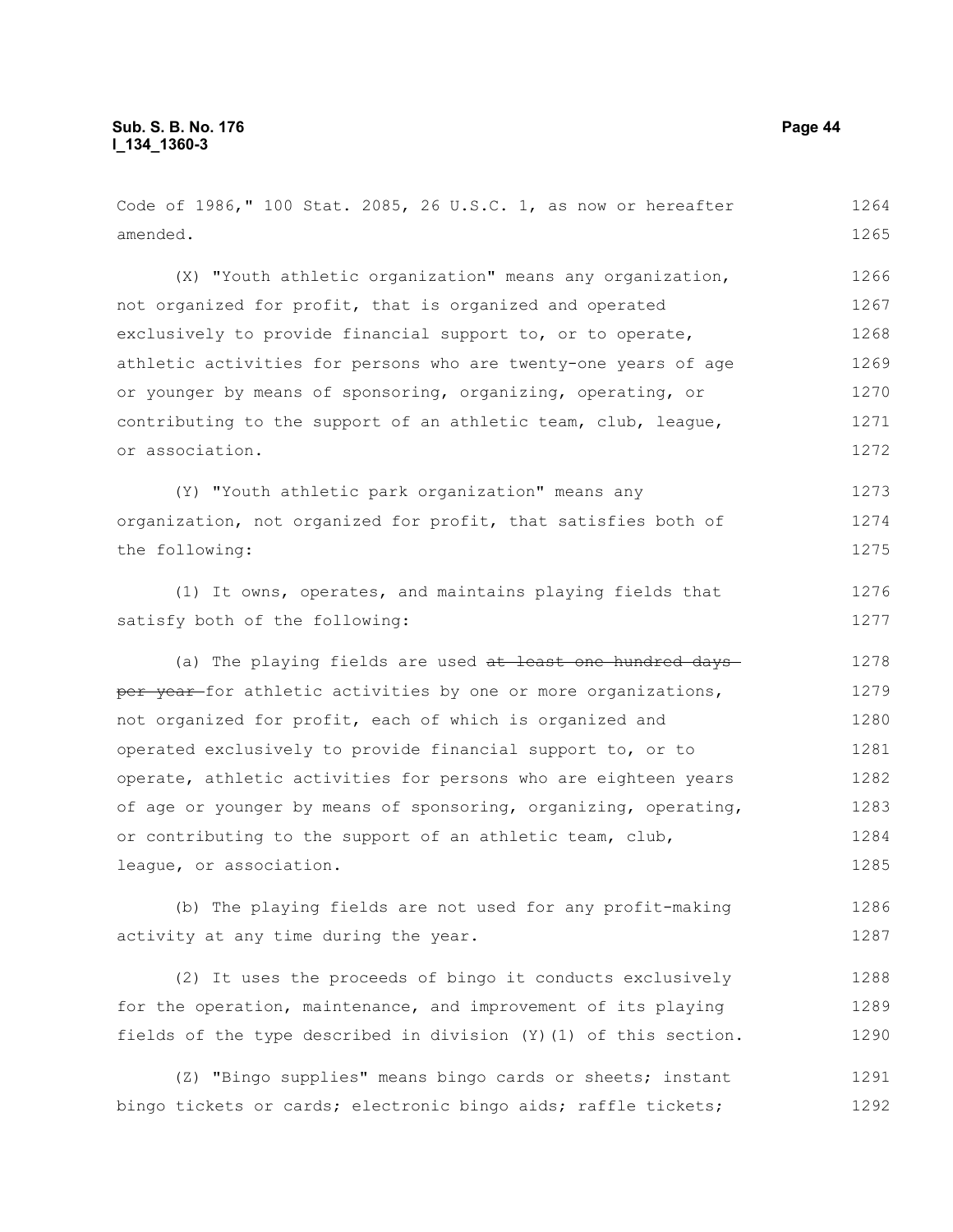punch boards; seal cards; instant bingo ticket dispensers; electronic instant bingo systems; and devices for selecting or displaying the combination of bingo letters and numbers or raffle tickets. Items that are "bingo supplies" are not gambling devices if sold or otherwise provided, and used, in accordance with this chapter. For purposes of this chapter, "bingo supplies" are not to be considered equipment used to conduct a bingo game. 1293 1294 1295 1296 1297 1298 1299 1300

(AA) "Instant bingo" means a form of bingo that shall use folded or banded tickets or paper cards with perforated breakopen tabs, a face of which is covered or otherwise hidden from view to conceal a number, letter, or symbol, or set of numbers, letters, or symbols, some of which have been designated in advance as prize winners, and may also-include games in which some winners are determined by the random selection of one or more bingo numbers by the use of a seal card or bingo blower. "Instant bingo" also includes a punch board game. In all "instant bingo" the prize amount and structure shall be predetermined. "Instant bingo" does not include electronic instant bingo or any device that is activated by the insertion of a coin, currency, token, or an equivalent, and that contains as one of its components a video display monitor that is capable of displaying numbers, letters, symbols, or characters in winning or losing combinations. 1301 1302 1303 1304 1305 1306 1307 1308 1309 1310 1311 1312 1313 1314 1315 1316

(BB) "Seal card" means a form of instant bingo that uses instant bingo tickets in conjunction with a board or placard that contains one or more seals that, when removed or opened, reveal predesignated winning numbers, letters, or symbols. 1317 1318 1319 1320

(CC) "Raffle" means a form of bingo in which the one or more prizes are won by one or more persons who have purchased a 1321 1322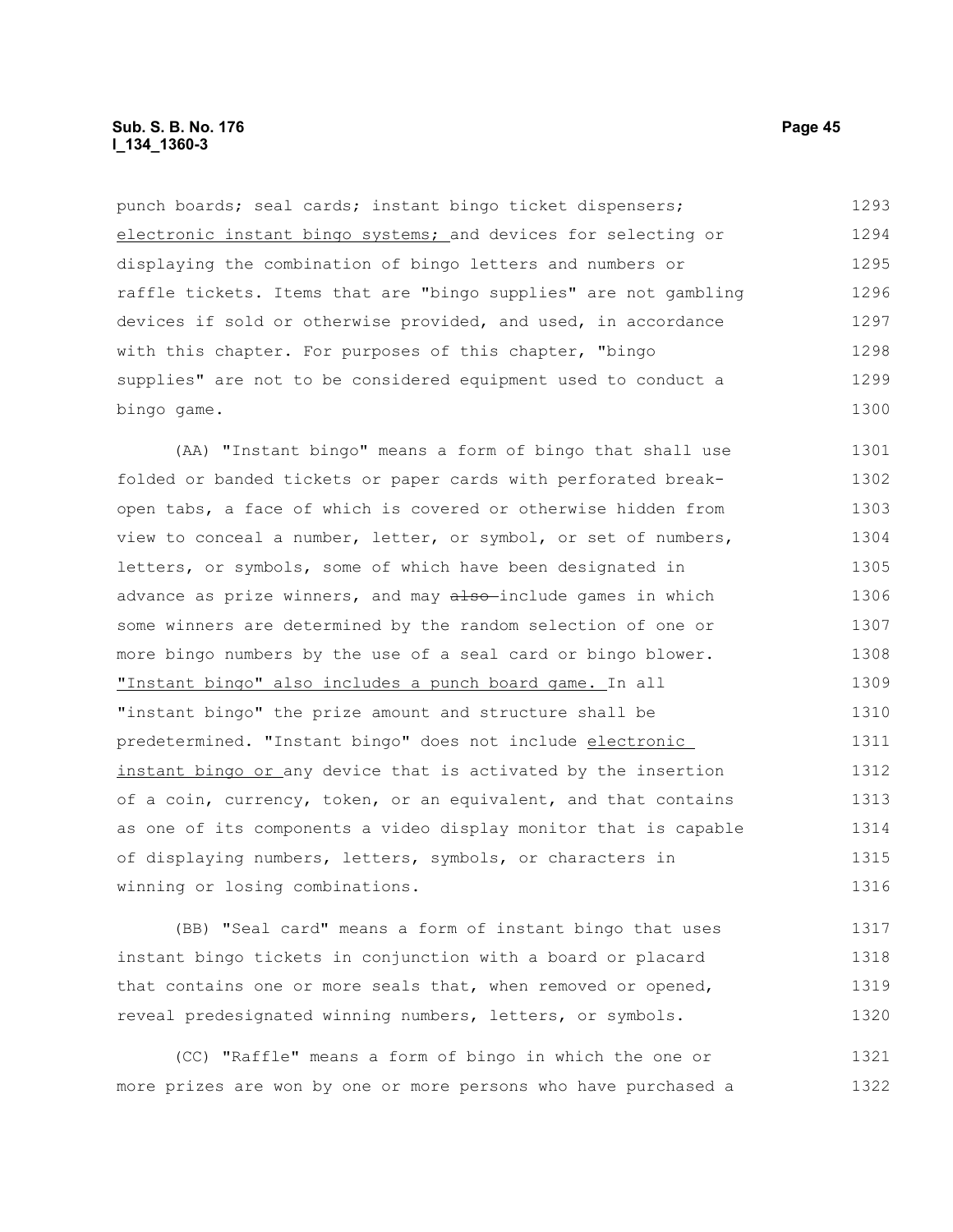raffle ticket. The one or more winners of the raffle are determined by drawing a ticket stub or other detachable section from a receptacle containing ticket stubs or detachable sections corresponding to all tickets sold for the raffle. "Raffle" does not include the drawing of a ticket stub or other detachable section of a ticket purchased to attend a professional sporting event if both of the following apply: 1323 1324 1325 1326 1327 1328 1329

(1) The ticket stub or other detachable section is used to select the winner of a free prize given away at the professional sporting event; and 1330 1331 1332

(2) The cost of the ticket is the same as the cost of a ticket to the professional sporting event on days when no free prize is given away. 1333 1334 1335

(DD) "Punch board" means a form of instant bingo that uses a board containing a number of holes or receptacles of uniform size in which are placed, mechanically and randomly, serially numbered slips of paper that may be punched or drawn from the hole or receptacle when used in conjunction with instant bingo. A player may punch or draw the numbered slips of paper from the holes or receptacles and obtain the prize established for the game if the number drawn corresponds to a winning number or, if the punch board includes the use of a seal card, a potential winning number. 1336 1337 1338 1339 1340 1341 1342 1343 1344 1345

(EE) "Gross profit" means gross receipts minus the amount actually expended for the payment of prize awards. 1346 1347

(FF) "Net profit" means gross profit minus expenses. 1348

(GG) "Expenses" means the reasonable amount of gross profit actually expended for all of the following: 1349 1350

(1) The purchase or lease of bingo supplies; 1351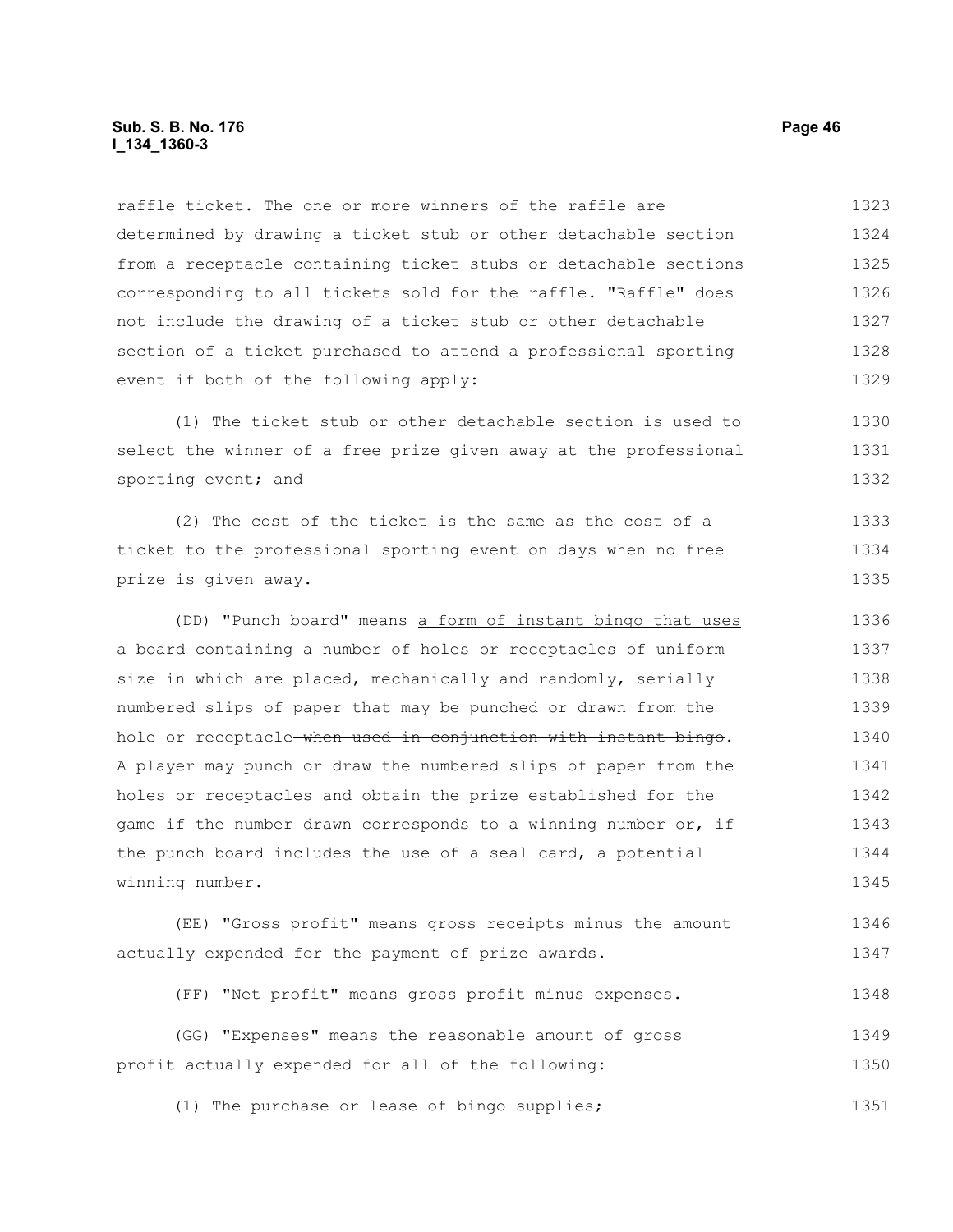| (2) The annual license fee required under section 2915.08                                                 | 1352 |
|-----------------------------------------------------------------------------------------------------------|------|
| of the Revised Code;                                                                                      | 1353 |
| (3) Bank fees and service charges for a bingo session or                                                  | 1354 |
| game account described in section 2915.10 of the Revised Code;                                            | 1355 |
| (4) Audits and accounting services;                                                                       | 1356 |
| $(5)$ Safes;                                                                                              | 1357 |
| (6) Cash registers;                                                                                       | 1358 |
| (7) Hiring security personnel;                                                                            | 1359 |
| (8) Advertising bingo;                                                                                    | 1360 |
| (9) Renting premises in which to conduct a bingo session;                                                 | 1361 |
| (10) Tables and chairs;                                                                                   | 1362 |
| (11) Expenses for maintaining and operating a charitable                                                  | 1363 |
| organization's facilities, including, but not limited to, a post                                          | 1364 |
| home, club house, lounge, tavern, or canteen and any grounds                                              | 1365 |
| attached to the post home, club house, lounge, tavern, or                                                 | 1366 |
| canteen;                                                                                                  | 1367 |
| (12) Payment of real property taxes and assessments that                                                  | 1368 |
| are levied on a premises on which bingo is conducted;                                                     | 1369 |
| (13) Any other product or service directly related to the                                                 | 1370 |
| conduct of bingo that is authorized in rules adopted by the                                               | 1371 |
| attorney general under division $\left(\frac{B}{B}\right)\left(\frac{1}{I}\right)$ (1) of section 2915.08 | 1372 |
| of the Revised Code.                                                                                      | 1373 |
| (HH) "Person" has the same meaning as in section 1.59 of                                                  | 1374 |
| the Revised Code and includes any firm or any other legal                                                 | 1375 |
| entity, however organized.                                                                                | 1376 |
| (II) "Revoke" means to void permanently all rights and                                                    | 1377 |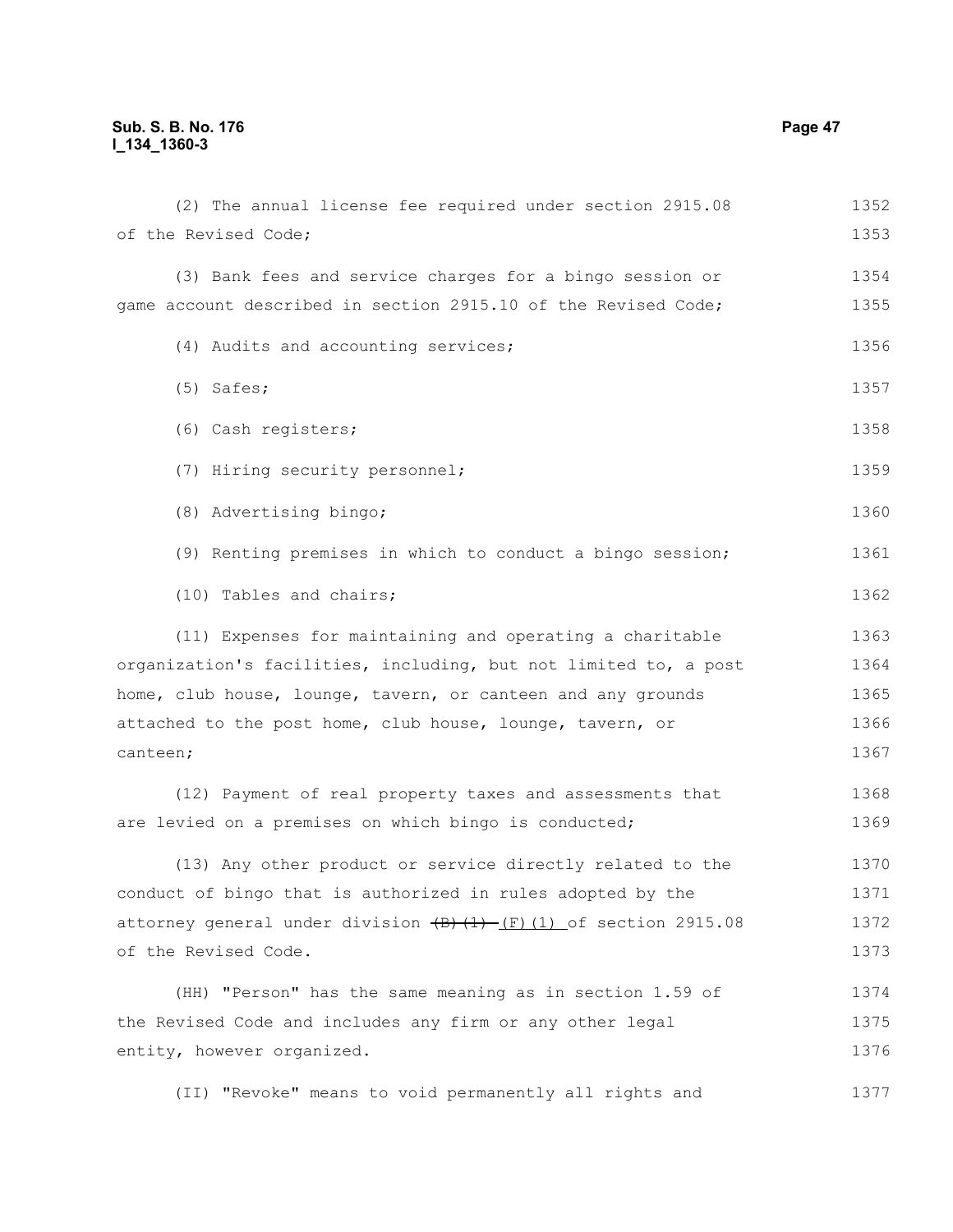## **Sub. S. B. No. 176 Page 48 l\_134\_1360-3**

privileges of the holder of a license issued under section 2915.08, 2915.081, or 2915.082 of the Revised Code or a charitable gaming license issued by another jurisdiction. (JJ) "Suspend" means to interrupt temporarily all rights and privileges of the holder of a license issued under section 2915.08, 2915.081, or 2915.082 of the Revised Code or a 1378 1379 1380 1381 1382 1383

charitable gaming license issued by another jurisdiction. 1384

(KK) "Distributor" means any person who purchases or obtains bingo supplies and who does either of the following: 1385 1386

(1) Sells, offers for sale, or otherwise provides or offers to provide the bingo supplies to another person for use in this state; 1387 1388 1389

(2) Modifies, converts, adds to, or removes parts from the bingo supplies to further their promotion or sale for use in this state. 1390 1391 1392

(LL) "Manufacturer" means any person who assembles completed bingo supplies from raw materials, other items, or subparts or who modifies, converts, adds to, or removes parts from bingo supplies to further their promotion or sale. 1393 1394 1395 1396

(MM) "Gross annual revenues" means the annual gross receipts derived from the conduct of bingo described in division (O)(1) of this section plus the annual net profit derived from the conduct of bingo described in division (O)(2) of this section. 1397 1398 1399 1400 1401

(NN) "Instant bingo ticket dispenser" means a mechanical device that dispenses an instant bingo ticket or card as the sole item of value dispensed and that has the following characteristics: 1402 1403 1404 1405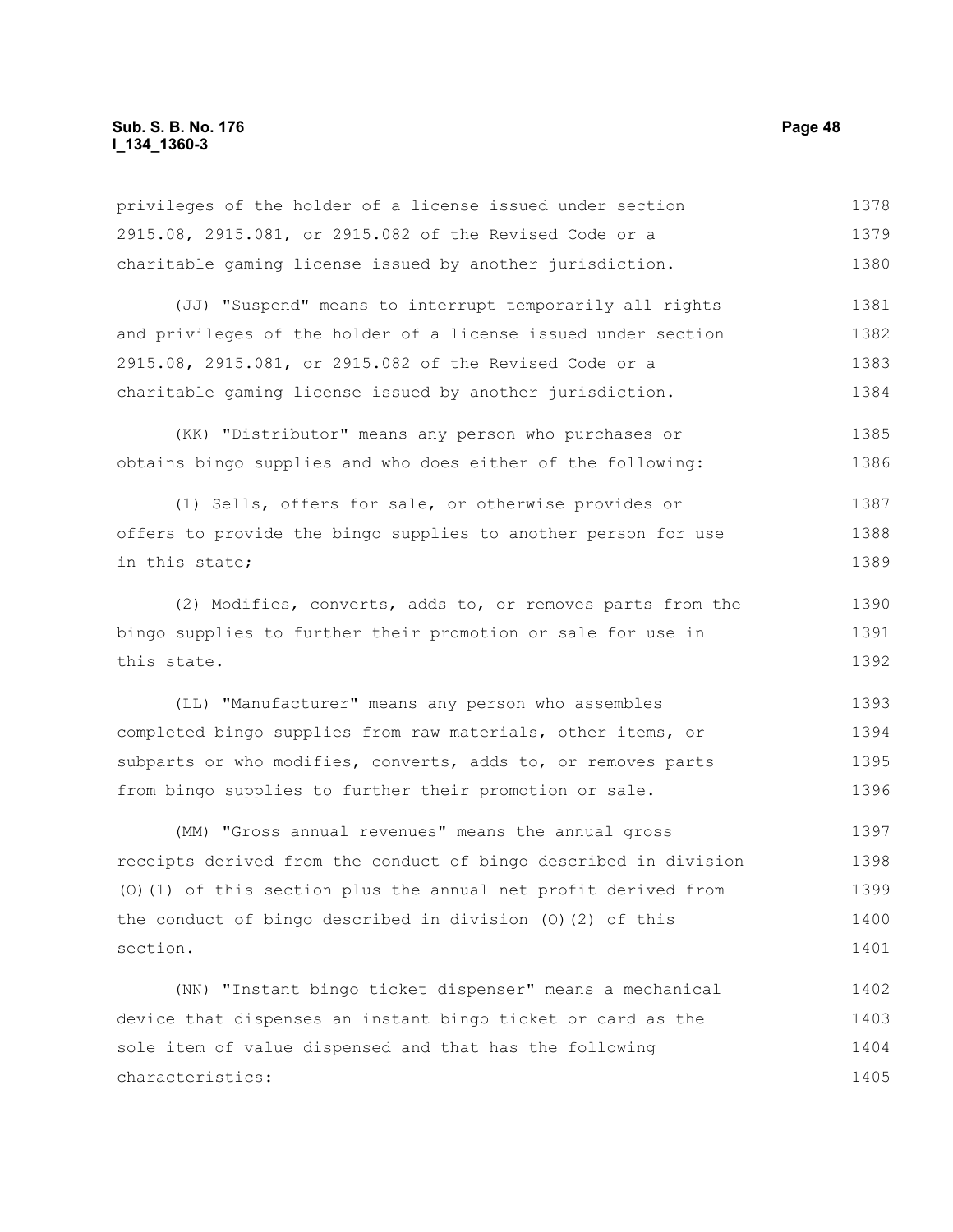(1) It is activated upon the insertion of United States currency. (2) It performs no gaming functions. (3) It does not contain a video display monitor or generate noise. (4) It is not capable of displaying any numbers, letters, symbols, or characters in winning or losing combinations. (5) It does not simulate or display rolling or spinning reels. (6) It is incapable of determining whether a dispensed bingo ticket or card is a winning or nonwinning ticket or card and requires a winning ticket or card to be paid by a bingo game operator. (7) It may provide accounting and security features to aid in accounting for the instant bingo tickets or cards it dispenses. (8) It is not part of an electronic network and is not interactive. (OO)(1) "Electronic bingo aid" means an electronic device used by a participant to monitor bingo cards or sheets purchased at the time and place of a bingo session and that does all of the following: (a) It provides a means for a participant to input numbers and letters announced by a bingo caller. (b) It compares the numbers and letters entered by the participant to the bingo faces previously stored in the memory of the device. 1406 1407 1408 1409 1410 1411 1412 1413 1414 1415 1416 1417 1418 1419 1420 1421 1422 1423 1424 1425 1426 1427 1428 1429 1430 1431 1432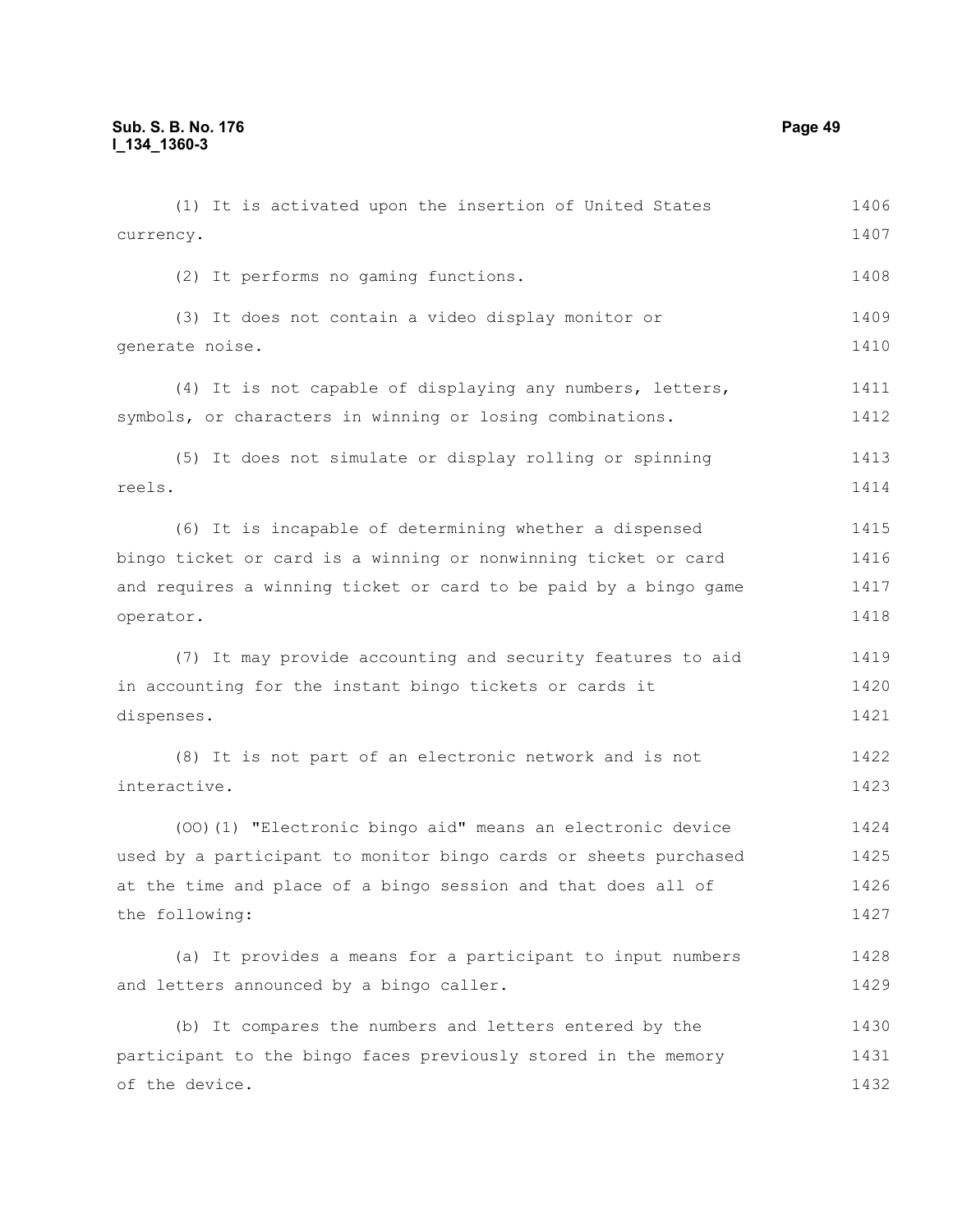| ю<br>c | n |
|--------|---|
|--------|---|

1433

1440

(c) It identifies a winning bingo pattern.

(2) "Electronic bingo aid" does not include any device into which a coin, currency, token, or an equivalent is inserted to activate play. 1434 1435 1436

(PP) "Deal-of instant bingo tickets" means a single game of instant bingo tickets, or a single game of electronic instant bingo tickets, all with the same serial number. 1437 1438 1439

(QQ)(1) "Slot machine" means either of the following:

(a) Any mechanical, electronic, video, or digital device that is capable of accepting anything of value, directly or indirectly, from or on behalf of a player who gives the thing of value in the hope of gain; 1441 1442 1443 1444

(b) Any mechanical, electronic, video, or digital device that is capable of accepting anything of value, directly or indirectly, from or on behalf of a player to conduct bingo or a scheme or game of chance. 1445 1446 1447 1448

(2) "Slot machine" does not include a skill-based amusement machine or, an instant bingo ticket dispenser, or an electronic instant bingo system. 1449 1450 1451

(RR) "Net profit from the proceeds of the sale of instant bingo or electronic instant bingo" means gross profit minus the ordinary, necessary, and reasonable expense expended for the purchase of instant-bingo supplies for the purpose of conducting instant bingo or electronic instant bingo, and, in the case of instant bingo or electronic instant bingo conducted by a veteran's, fraternal, or sporting organization, minus the payment by that organization of real property taxes and assessments levied on a premises on which instant bingo or electronic instant bingo is conducted. 1452 1453 1454 1455 1456 1457 1458 1459 1460 1461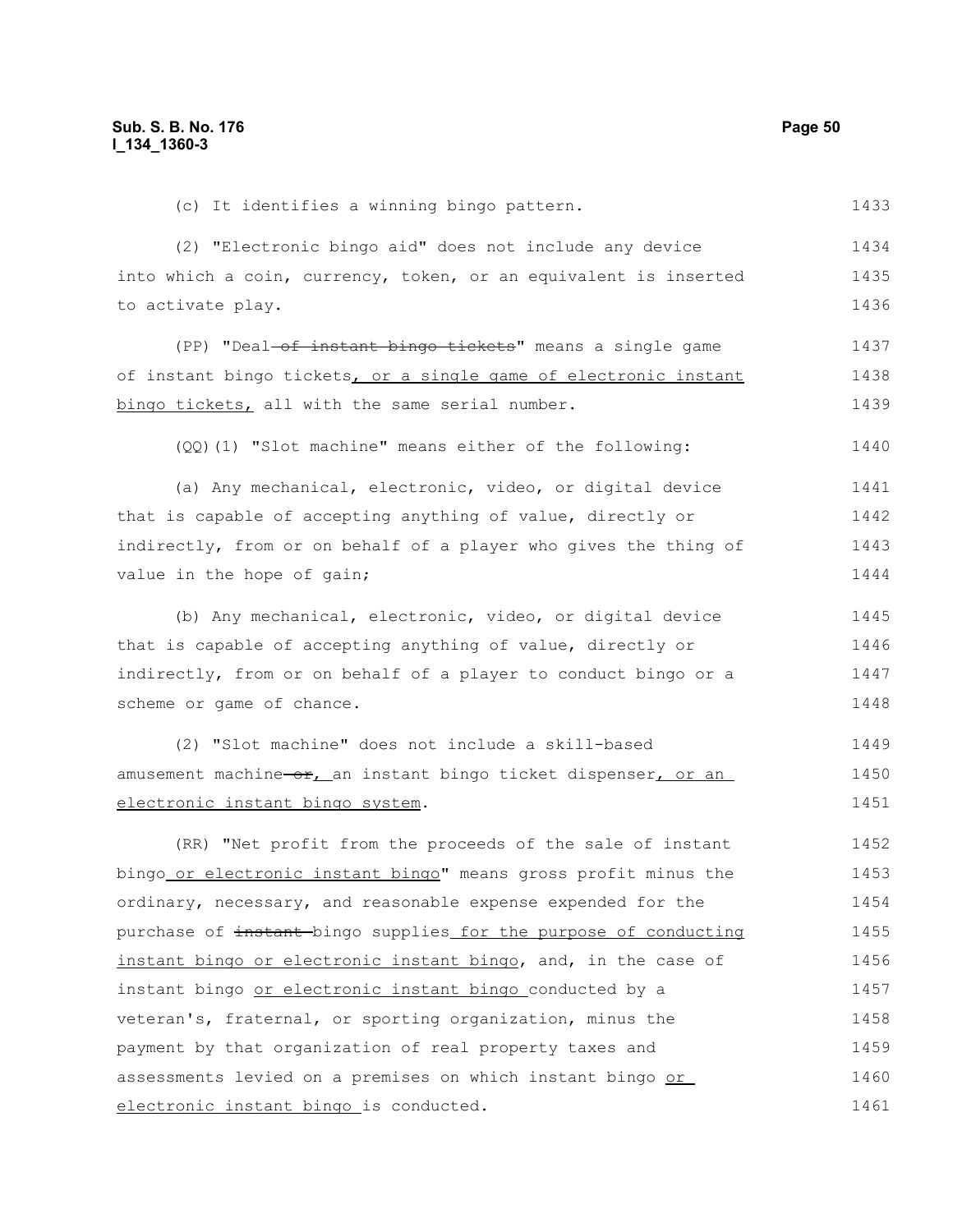# **Sub. S. B. No. 176** Page 51 **l\_134\_1360-3**

| (SS) "Charitable instant bingo organization" means an             | 1462 |
|-------------------------------------------------------------------|------|
| organization that is exempt from federal income taxation under    | 1463 |
| subsection 501(a) and described in subsection 501(c)(3) of the    | 1464 |
| Internal Revenue Code and is a charitable organization as         | 1465 |
| defined in this section. A "charitable instant bingo              | 1466 |
| organization" does not include a charitable organization that is  | 1467 |
| exempt from federal income taxation under subsection 501(a) and   | 1468 |
| described in subsection $501(c)$ (3) of the Internal Revenue Code | 1469 |
| and that is created by a veteran's organization, a fraternal      | 1470 |
| organization, or a sporting organization in regards to bingo      | 1471 |
| conducted or assisted by a veteran's organization, a fraternal    | 1472 |
| organization, or a sporting organization pursuant to section      | 1473 |
| 2915.13 of the Revised Code.                                      | 1474 |
| (TT) "Game flare" means the board or placard, or                  | 1475 |
| electronic representation of a board or placard, that             | 1476 |
| accompanies each deal of instant bingo or electronic instant      | 1477 |
| bingo tickets and that has printed on or affixed to it includes   | 1478 |
| the following information for the game:                           | 1479 |
|                                                                   |      |
| (1) The name of the game;                                         | 1480 |
| (2) The manufacturer's name or distinctive logo;                  | 1481 |
| (3) The form number;                                              | 1482 |
| (4) The ticket count;                                             | 1483 |
| (5) The prize structure, including the number of winning          | 1484 |
| instant bingo-tickets by denomination and the respective winning  | 1485 |
| symbol or number combinations for the winning instant bingo-      | 1486 |
| tickets;                                                          | 1487 |
| (6) The cost per play;                                            | 1488 |
| The serial number of the game.<br>(7)                             | 1489 |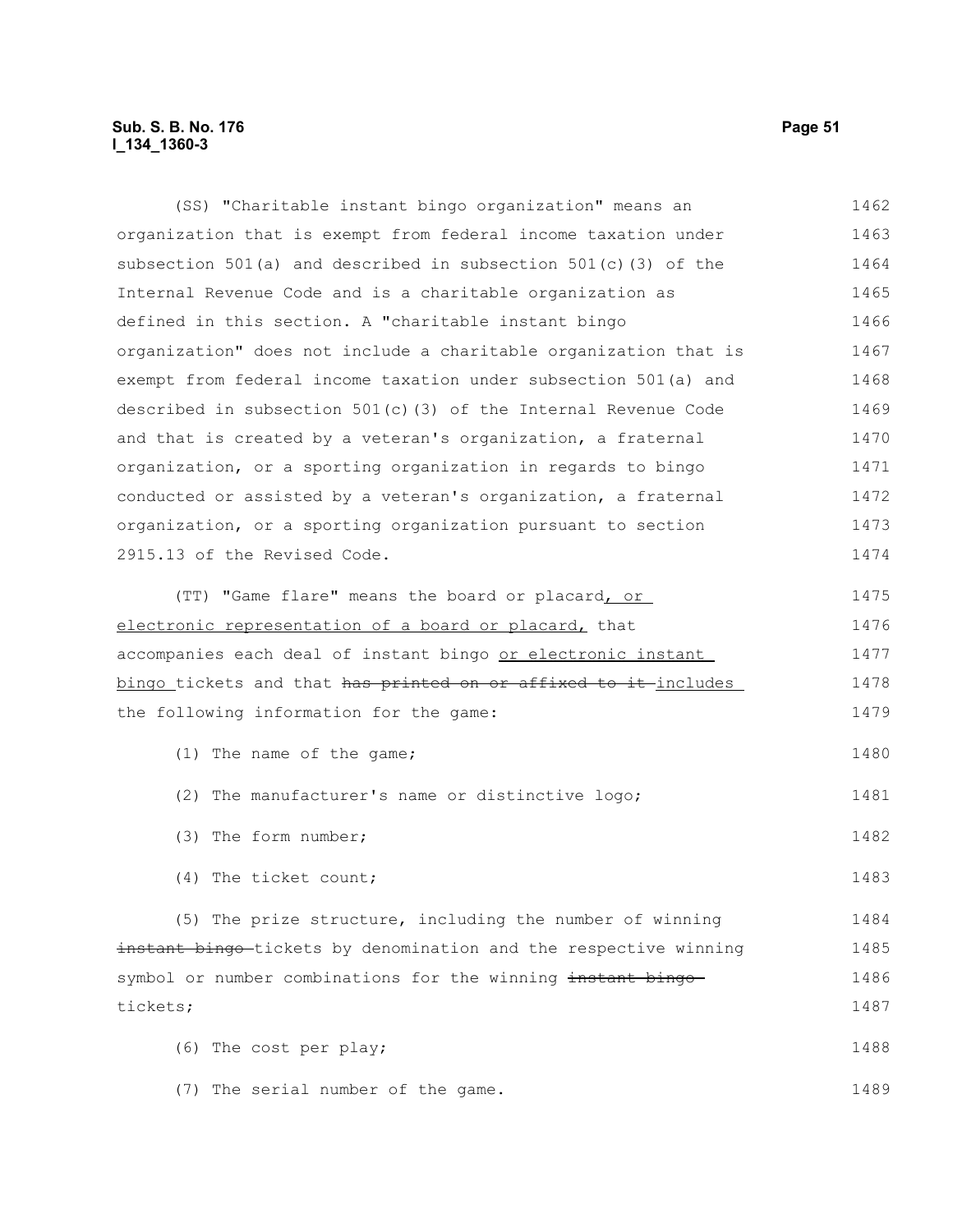## **Sub. S. B. No. 176 Page 52 l\_134\_1360-3**

(UU)(1) "Skill-based amusement machine" means a mechanical, video, digital, or electronic device that rewards the player or players, if at all, only with merchandise prizes or with redeemable vouchers redeemable only for merchandise prizes, provided that with respect to rewards for playing the game all of the following apply: 1490 1491 1492 1493 1494 1495

(a) The wholesale value of a merchandise prize awarded as a result of the single play of a machine does not exceed ten dollars; 1496 1497 1498

(b) Redeemable vouchers awarded for any single play of a machine are not redeemable for a merchandise prize with a wholesale value of more than ten dollars; 1499 1500 1501

(c) Redeemable vouchers are not redeemable for a merchandise prize that has a wholesale value of more than ten dollars times the fewest number of single plays necessary to accrue the redeemable vouchers required to obtain that prize; and 1502 1503 1504 1505 1506

(d) Any redeemable vouchers or merchandise prizes are distributed at the site of the skill-based amusement machine at the time of play. 1507 1508 1509

A card for the purchase of gasoline is a redeemable voucher for purposes of division (UU)(1) of this section even if the skill-based amusement machine for the play of which the card is awarded is located at a place where gasoline may not be legally distributed to the public or the card is not redeemable at the location of, or at the time of playing, the skill-based amusement machine. 1510 1511 1512 1513 1514 1515 1516

(2) A device shall not be considered a skill-based amusement machine and shall be considered a slot machine if it 1517 1518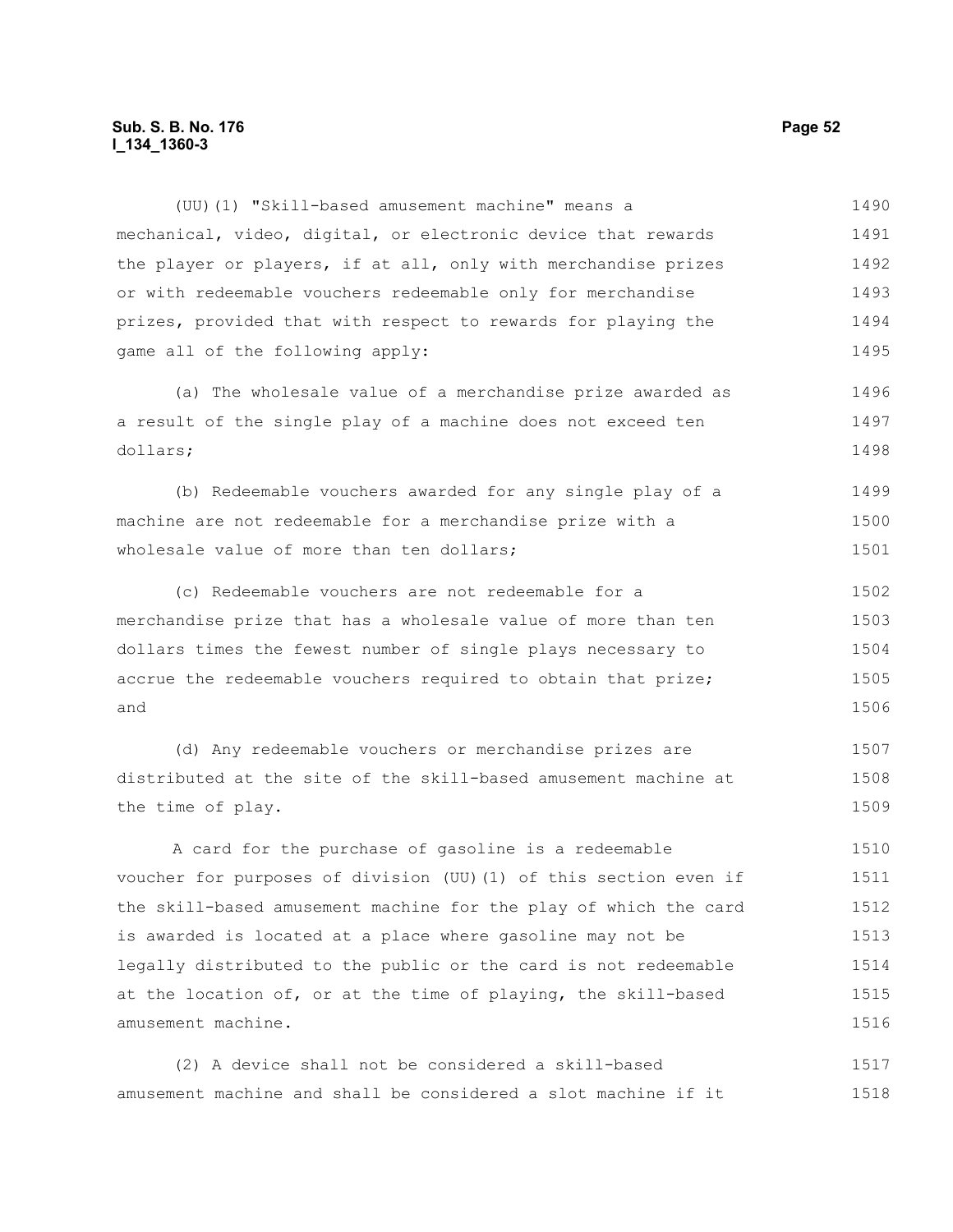pays cash or one or more of the following apply: (a) The ability of a player to succeed at the game is impacted by the number or ratio of prior wins to prior losses of players playing the game. (b) Any reward of redeemable vouchers is not based solely on the player achieving the object of the game or the player's score; (c) The outcome of the game, or the value of the redeemable voucher or merchandise prize awarded for winning the game, can be controlled by a source other than any player playing the game. (d) The success of any player is or may be determined by a chance event that cannot be altered by player actions. (e) The ability of any player to succeed at the game is determined by game features not visible or known to the player. (f) The ability of the player to succeed at the game is impacted by the exercise of a skill that no reasonable player could exercise. (3) All of the following apply to any machine that is operated as described in division (UU)(1) of this section: (a) As used in division (UU) of this section, "game" and "play" mean one event from the initial activation of the machine until the results of play are determined without payment of additional consideration. An individual utilizing a machine that involves a single game, play, contest, competition, or 1519 1520 1521 1522 1523 1524 1525 1526 1527 1528 1529 1530 1531 1532 1533 1534 1535 1536 1537 1538 1539 1540 1541 1542 1543

(b) Advance play for a single game, play, contest, 1546

tournament may be awarded redeemable vouchers or merchandise

prizes based on the results of play.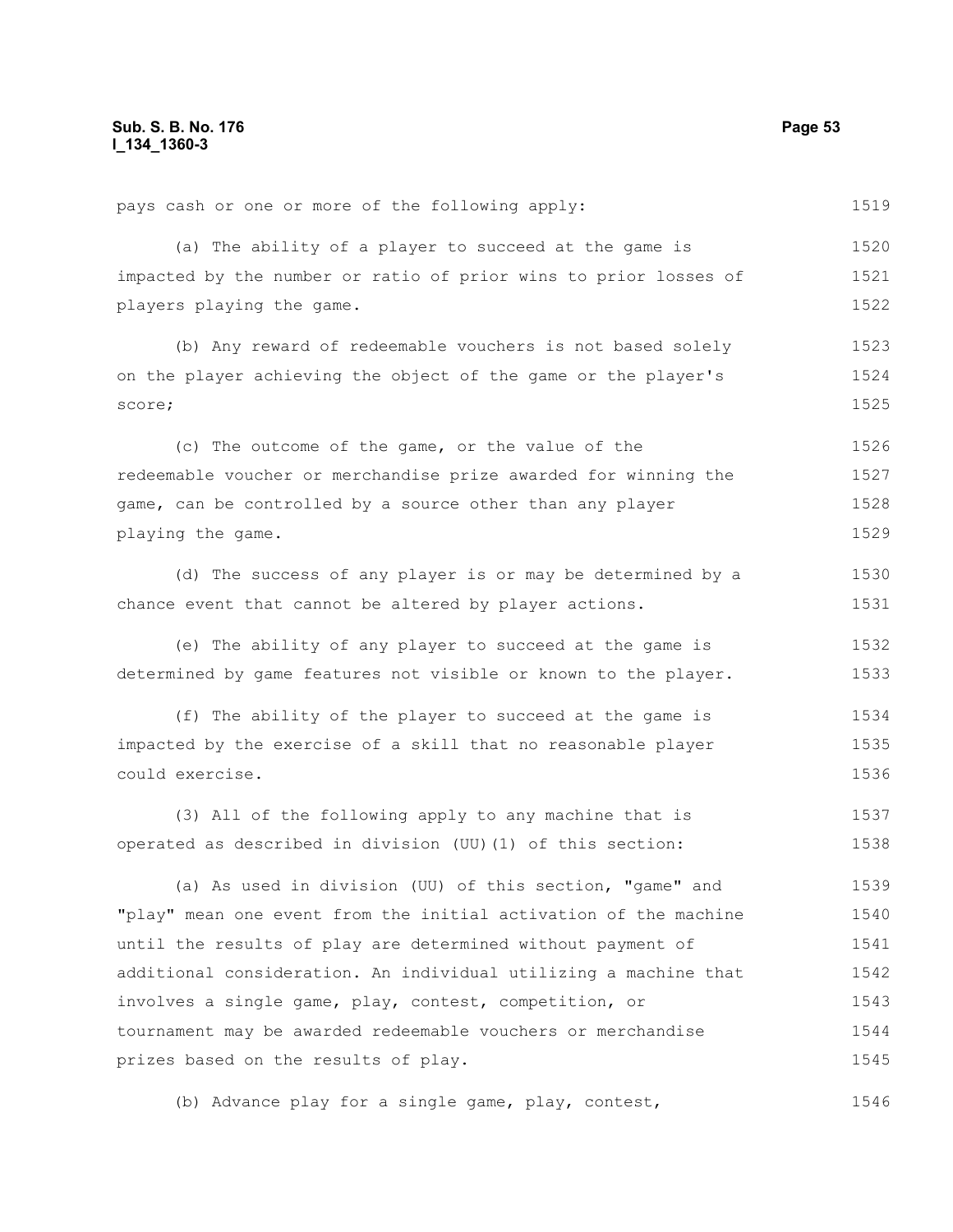## **Sub. S. B. No. 176 Page 54 l\_134\_1360-3**

competition, or tournament participation may be purchased. The cost of the contest, competition, or tournament participation may be greater than a single noncontest, competition, or tournament play. 1547 1548 1549 1550

(c) To the extent that the machine is used in a contest, competition, or tournament, that contest, competition, or tournament has a defined starting and ending date and is open to participants in competition for scoring and ranking results toward the awarding of redeemable vouchers or merchandise prizes that are stated prior to the start of the contest, competition, or tournament. 1551 1552 1553 1554 1555 1556 1557

(4) For purposes of division (UU)(1) of this section, the mere presence of a device, such as a pin-setting, ballreleasing, or scoring mechanism, that does not contribute to or affect the outcome of the play of the game does not make the device a skill-based amusement machine. 1558 1559 1560 1561 1562

(VV) "Merchandise prize" means any item of value, but shall not include any of the following: 1563 1564

(1) Cash, gift cards, or any equivalent thereof; 1565

|                                       |  |  |  | (2) Plays on games of chance, state lottery tickets, or | 1566 |
|---------------------------------------|--|--|--|---------------------------------------------------------|------|
| bingo <del>, or instant bingo</del> ; |  |  |  |                                                         | 1567 |

(3) Firearms, tobacco, or alcoholic beverages; or

(4) A redeemable voucher that is redeemable for any of the items listed in division (VV) $(1)$ ,  $(2)$ , or  $(3)$  of this section. 1569 1570

(WW) "Redeemable voucher" means any ticket, token, coupon, receipt, or other noncash representation of value. 1571 1572

(XX) "Pool not conducted for profit" means a scheme in which a participant gives a valuable consideration for a chance 1573 1574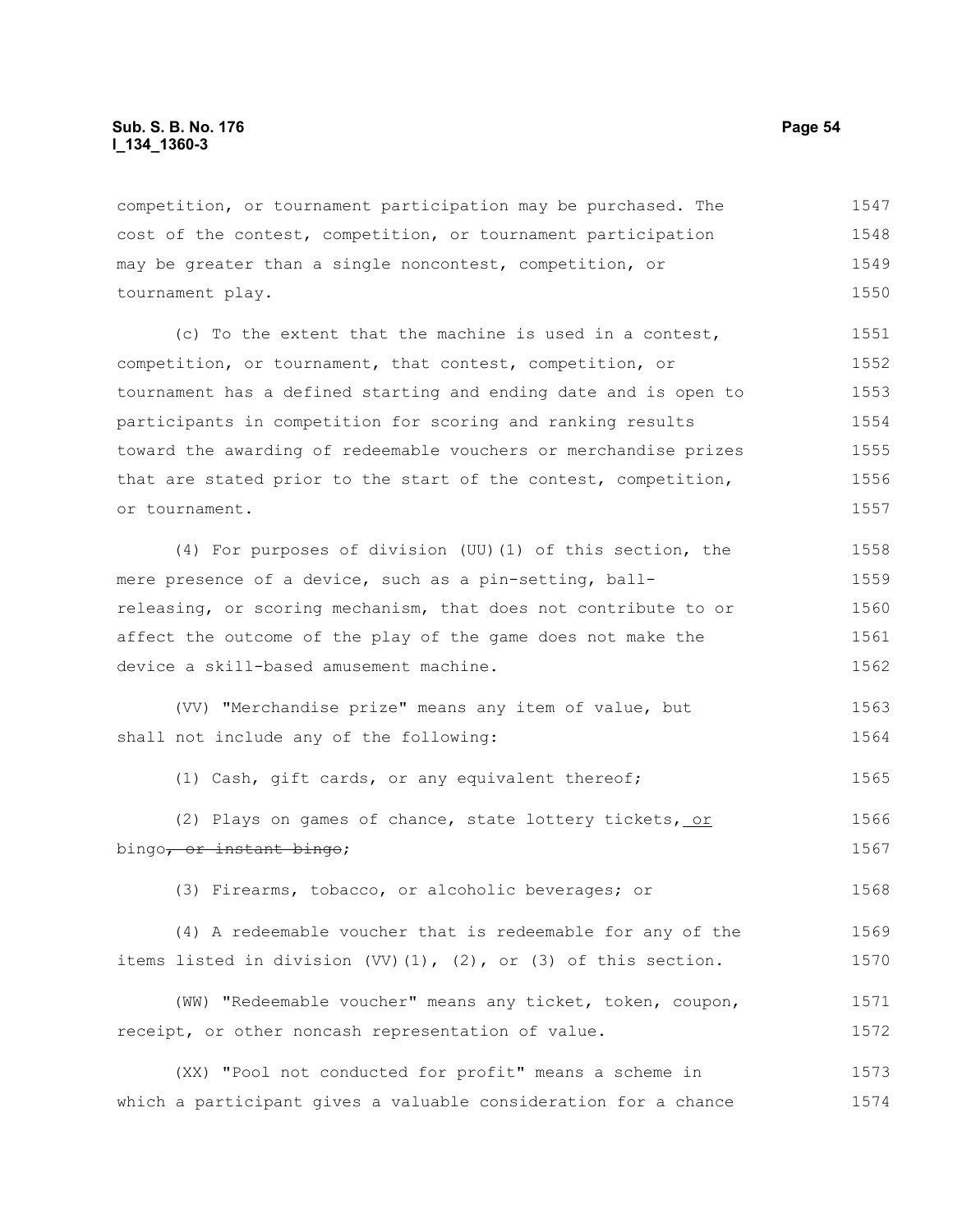to win a prize and the total amount of consideration wagered is distributed to a participant or participants. 1575 1576

(YY) "Sporting organization" means a hunting, fishing, or trapping organization, other than a college or high school fraternity or sorority, that is not organized for profit, that is affiliated with a state or national sporting organization, including but not limited to, the league of Ohio sportsmen, and that has been in continuous existence in this state for a period of three years. 1577 1578 1579 1580 1581 1582 1583

(ZZ) "Community action agency" has the same meaning as in section 122.66 of the Revised Code. 1584 1585

(AAA)(1) "Sweepstakes terminal device" means a mechanical, video, digital, or electronic machine or device that is owned, leased, or otherwise possessed by any person conducting a sweepstakes, or by that person's partners, affiliates, subsidiaries, or contractors, that is intended to be used by a sweepstakes participant, and that is capable of displaying information on a screen or other mechanism. A device is a sweepstakes terminal device if any of the following apply: 1586 1587 1588 1589 1590 1591 1592 1593

(a) The device uses a simulated game terminal as a representation of the prizes associated with the results of the sweepstakes entries. 1594 1595 1596

(b) The device utilizes software such that the simulated game influences or determines the winning of or value of the prize. 1597 1598 1599

(c) The device selects prizes from a predetermined finite pool of entries. 1600 1601

(d) The device utilizes a mechanism that reveals the content of a predetermined sweepstakes entry. 1602 1603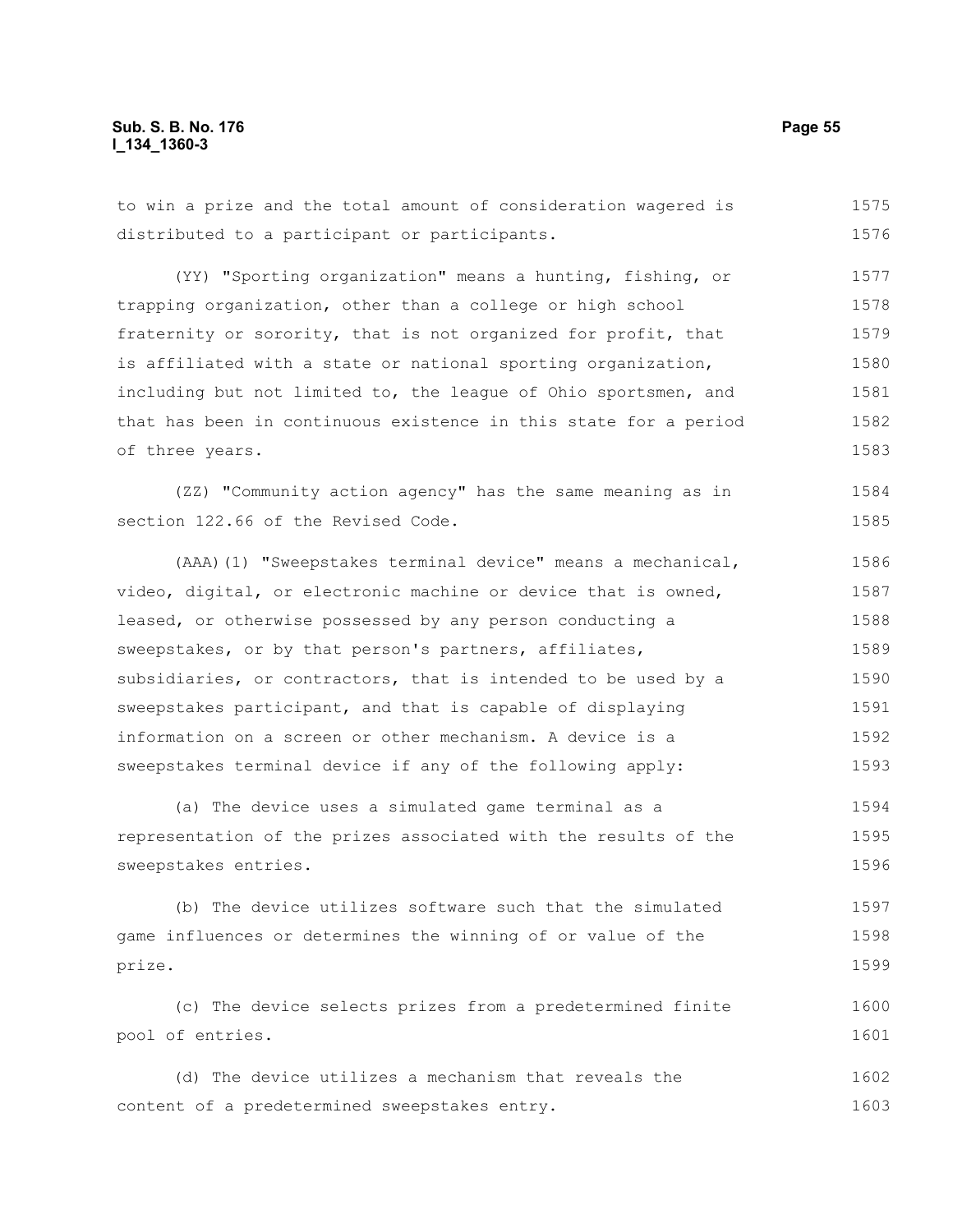| those results for delivery at the time the sweepstakes entry     | 1605 |
|------------------------------------------------------------------|------|
| results are revealed.                                            | 1606 |
| (f) The device utilizes software to create a game result.        | 1607 |
| (g) The device reveals the prize incrementally, even             | 1608 |
| though the device does not influence the awarding of the prize   | 1609 |
| or the value of any prize awarded.                               | 1610 |
| (h) The device determines and associates the prize with an       | 1611 |
| entry or entries at the time the sweepstakes is entered.         | 1612 |
| (2) As used in this division and in section 2915.02 of the       | 1613 |
| Revised Code:                                                    | 1614 |
| (a) "Enter" means the act by which a person becomes              | 1615 |
| eligible to receive any prize offered in a sweepstakes.          | 1616 |
| (b) "Entry" means one event from the initial activation of       | 1617 |
| the sweepstakes terminal device until all the sweepstakes prize  | 1618 |
| results from that activation are revealed.                       | 1619 |
| (c) "Prize" means any gift, award, gratuity, good,               | 1620 |
| service, credit, reward, or any other thing of value that may be | 1621 |
| transferred to a person, whether possession of the prize is      | 1622 |
| actually transferred, or placed on an account or other record as | 1623 |
| evidence of the intent to transfer the prize.                    | 1624 |
| (d) "Sweepstakes terminal device facility" means any             | 1625 |
| location in this state where a sweepstakes terminal device is    | 1626 |
| provided to a sweepstakes participant, except as provided in     | 1627 |
| division (G) of section 2915.02 of the Revised Code.             | 1628 |
| (BBB) "Sweepstakes" means any game, contest, advertising         | 1629 |
| scheme or plan, or other promotion where consideration is not    | 1630 |
| required for a person to enter to win or become eligible to      | 1631 |

(e) The device predetermines the prize results and stores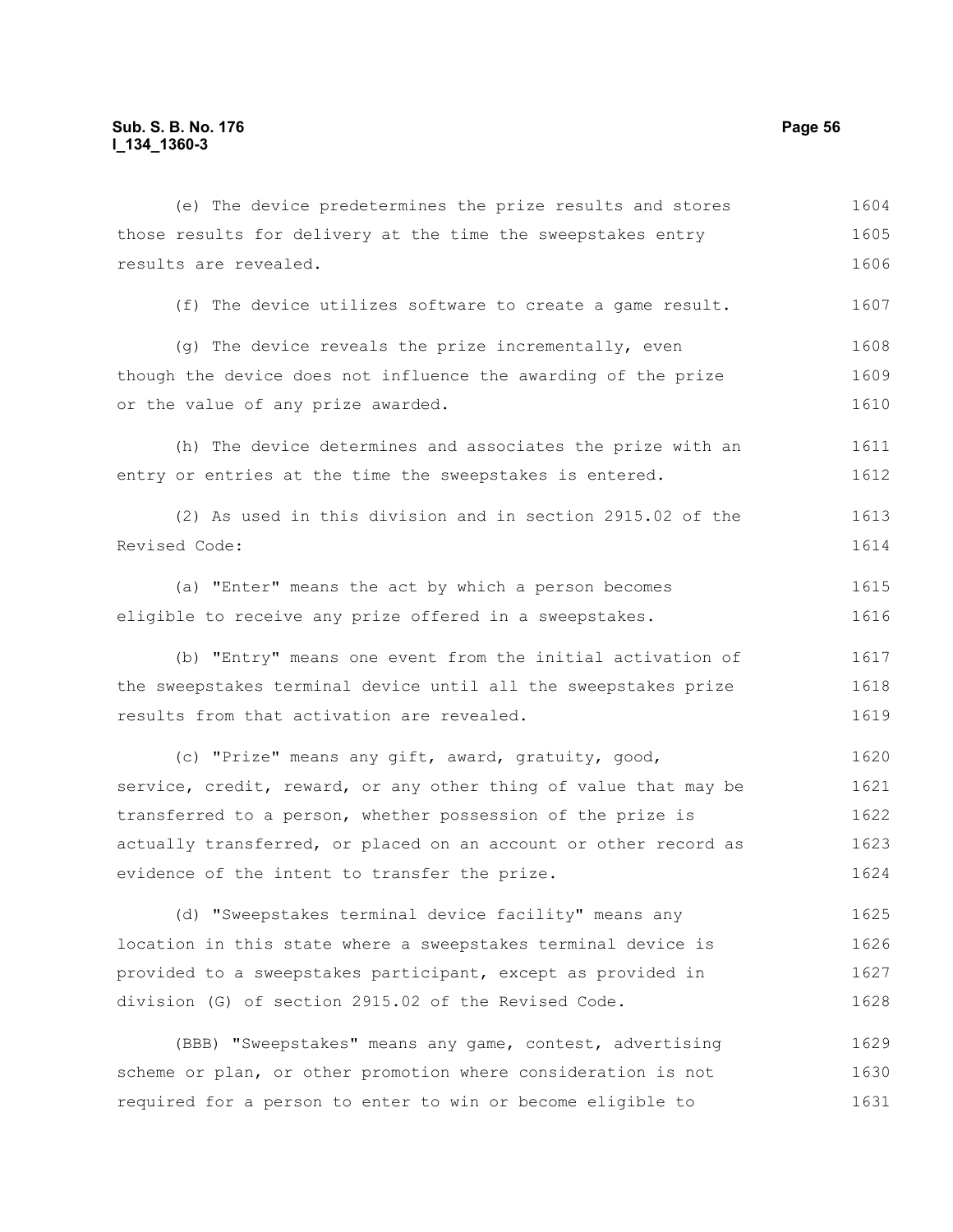receive any prize, the determination of which is based upon chance. "Sweepstakes" does not include bingo as authorized under this chapter, pari-mutuel wagering as authorized by Chapter 3769. of the Revised Code, lotteries conducted by the state lottery commission as authorized by Chapter 3770. of the Revised Code, and casino gaming as authorized by Chapter 3772. of the Revised Code. 1632 1633 1634 1635 1636 1637 1638

(CCC) "Electronic instant bingo" means a form of bingo that consists of an electronic or digital representation of instant bingo in which a participant wins a prize if the participant's electronic instant bingo ticket contains a combination of numbers or symbols that was designated in advance as a winning combination, and to which all of the following apply: 1639 1640 1641 1642 1643 1644 1645

| (1) Each deal has a predetermined, finite number of             | 1646 |
|-----------------------------------------------------------------|------|
| winning and losing tickets and a predetermined prize amount and | 1647 |
| deal structure, provided that there may be multiple winning     | 1648 |
| combinations in each deal and multiple winning tickets.         | 1649 |

(2) Each electronic instant bingo ticket within a deal has a unique serial number that is not regenerated. 1650 1651

(3) Each electronic instant bingo ticket within a deal is sold for the same price. 1652 1653

(4) After a participant purchases an electronic instant bingo ticket, the combination of numbers or symbols on the ticket is revealed to the participant. 1654 1655 1656

(5) The reveal of numbers or symbols on the ticket may incorporate an entertainment or bonus theme, provided that the reveal does not include spinning reels that resemble a slot machine. 1657 1658 1659 1660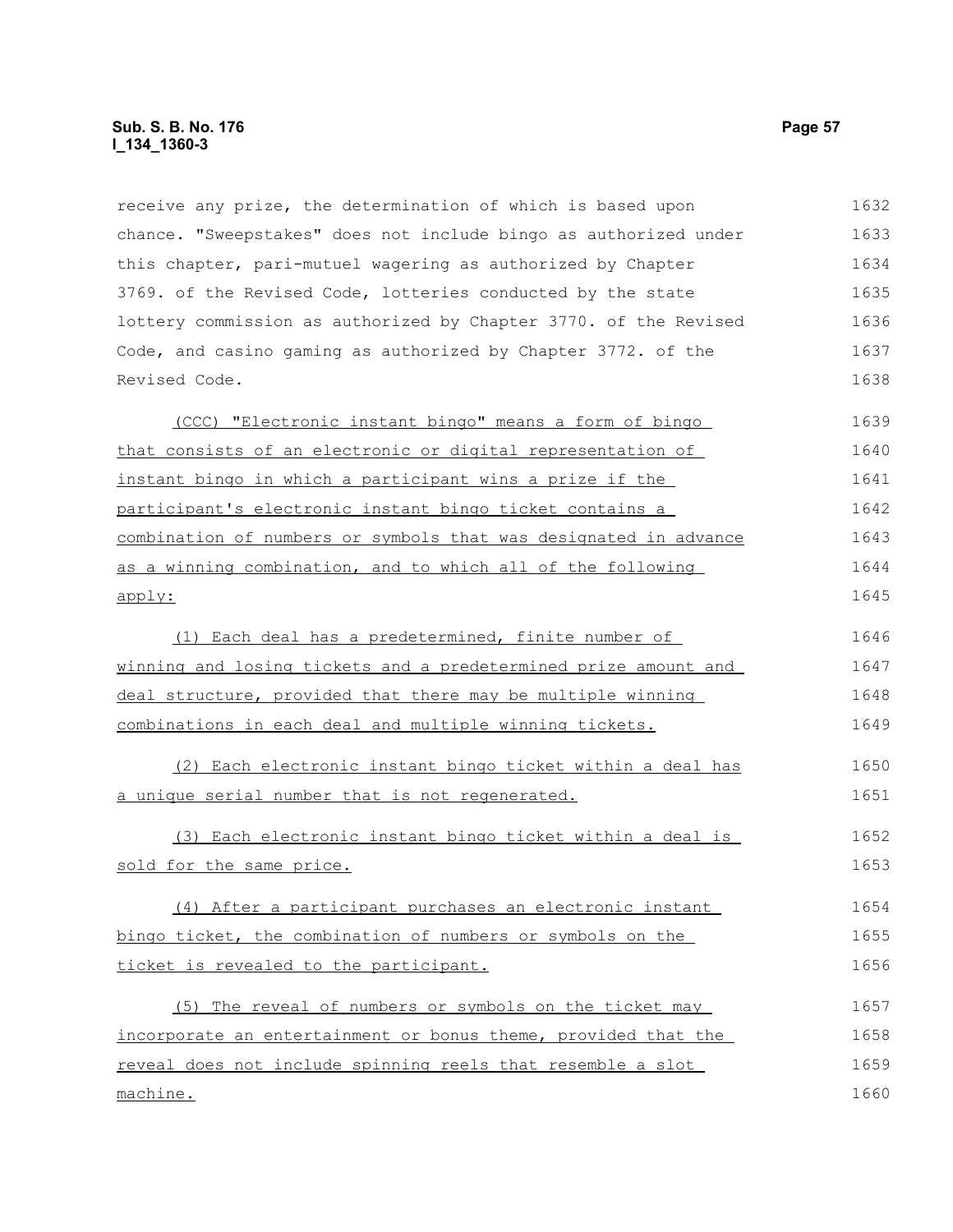| (6) The reveal theme, if any, does not require additional        | 1661 |
|------------------------------------------------------------------|------|
| consideration or award any prize other than any predetermined    | 1662 |
| prize associated with the electronic instant bingo ticket.       | 1663 |
| (DDD) "Electronic instant bingo system" means a                  | 1664 |
| mechanical, electronic, digital, or video device that is used to | 1665 |
| play electronic instant bingo and any associated equipment or    | 1666 |
| software used to conduct, manage, monitor, or document any       | 1667 |
| aspect of electronic instant bingo.                              | 1668 |
| Sec. 2915.08. $(A)$ $(1)$ Annually Except as otherwise           | 1669 |
| permitted under section 2915.092 of the Revised Code, annually   | 1670 |
| before the first day of January, a charitable organization that  | 1671 |
| desires to conduct bingo, instant bingo at a bingo session, or   | 1672 |
| instant bingo other than at a bingo session shall-make out, upon | 1673 |
| a form to be furnished by the attorney general for that purpose, | 1674 |
| an application for a license apply to the attorney general for   | 1675 |
| one or more of the following types of licenses to conduct bingo, | 1676 |
| as appropriate:                                                  | 1677 |
| (1) A type I license to conduct bingo as described in            | 1678 |
| division (0) (1) of section 2915.01 of the Revised Code;         | 1679 |
| (2) A type II license to conduct instant bingo, electronic       | 1680 |
| instant bingo, or both at a bingo session, or;                   | 1681 |
| (3) A type III license to conduct instant bingo,                 | 1682 |
| electronic instant bingo, or both other than at a bingo session- | 1683 |
| and deliver that, in accordance with sections 2915.093 to        | 1684 |
| 2915.095 or section 2915.13 of the Revised Code, as applicable.  | 1685 |
| (B) The application to the attorney general together with-       | 1686 |
| shall be accompanied by a license fee as follows:                | 1687 |
| (a) Except as otherwise provided in this division, for (1)       | 1688 |
| If the charitable organization was not licensed to conduct bingo | 1689 |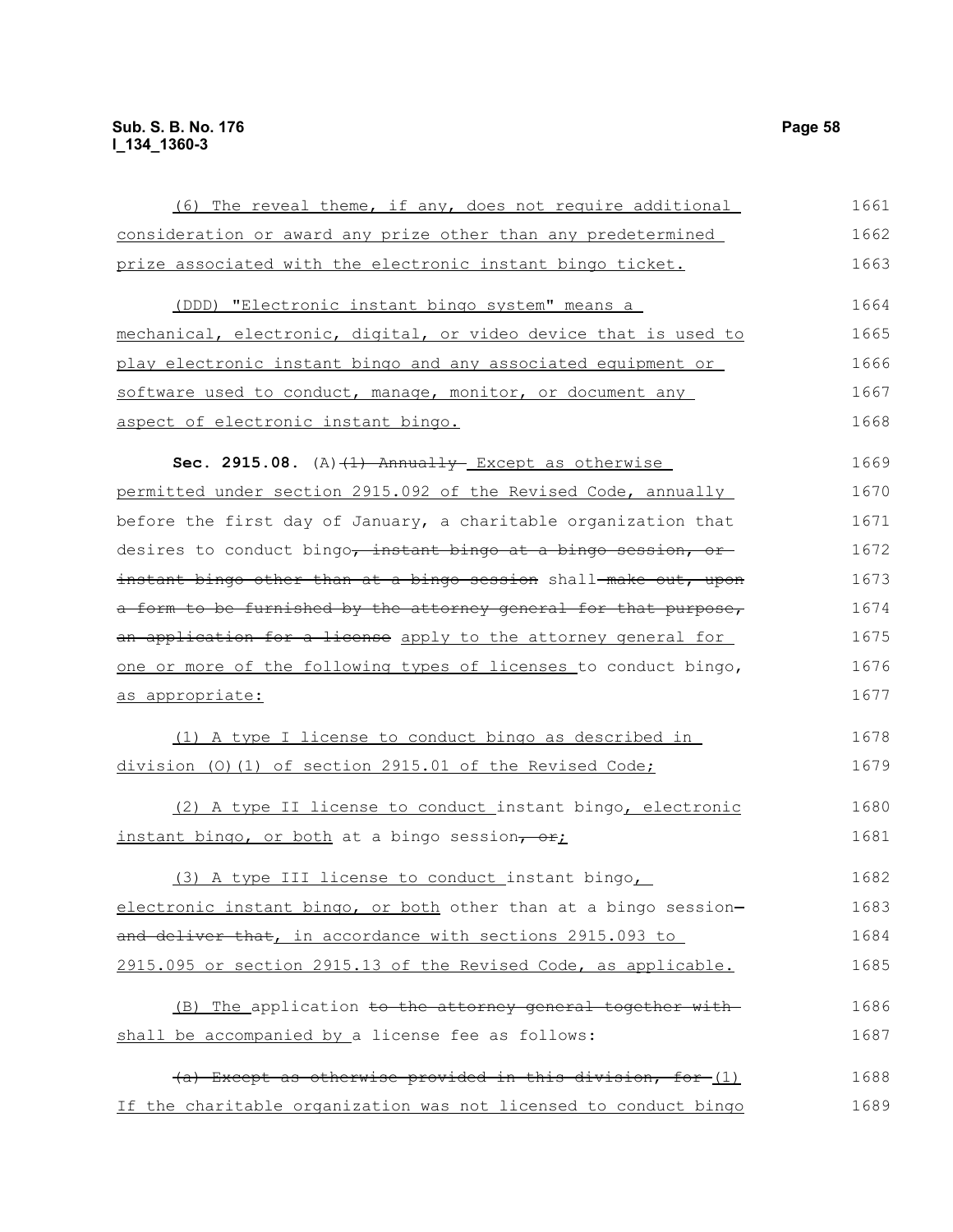under this chapter before July 1, 2003, a fee established by the attorney general by rule adopted pursuant to section 111.15 of the Revised Code. (2) If the charitable organization was licensed to conduct bingo under this chapter before July 1, 2003, the following applicable fee: (a) For a type I license for  $the-a$  charitable organization that wishes to conduct of bingo during twenty-six or more weeks in any calendar year, a license fee of two hundred dollars; (b) For a type II or type III license for the a charitable organization that previously has not been licensed under this chapter to conduct  $\theta f$ -instant bingo at a bingo session-or electronic instant bingo-other than at a bingo session for a charitable organization that previously has not been licensed under this chapter to conduct instant bingo at a bingo sessionor instant bingo other than at a bingo session and that wishes to conduct bingo during twenty-six or more weeks in any calendar year, a license fee of five hundred dollars, and for any other; (c) For a type II or type III license for a charitable organization that previously has been licensed under this chapter to conduct instant bingo or electronic instant bingo and that desires to conduct bingo during twenty-six or more weeks in any calendar year, a license fee that is based upon the gross profits received by the charitable organization from the operation of instant bingo at a bingo session or electronic instant bingo other than at a bingo session, during the one-year period ending on the thirty-first day of October of the year immediately preceding the year for which the license is sought, and that is one of the following: 1690 1691 1692 1693 1694 1695 1696 1697 1698 1699 1700 1701 1702 1703 1704 1705 1706 1707 1708 1709 1710 1711 1712 1713 1714 1715 1716 1717 1718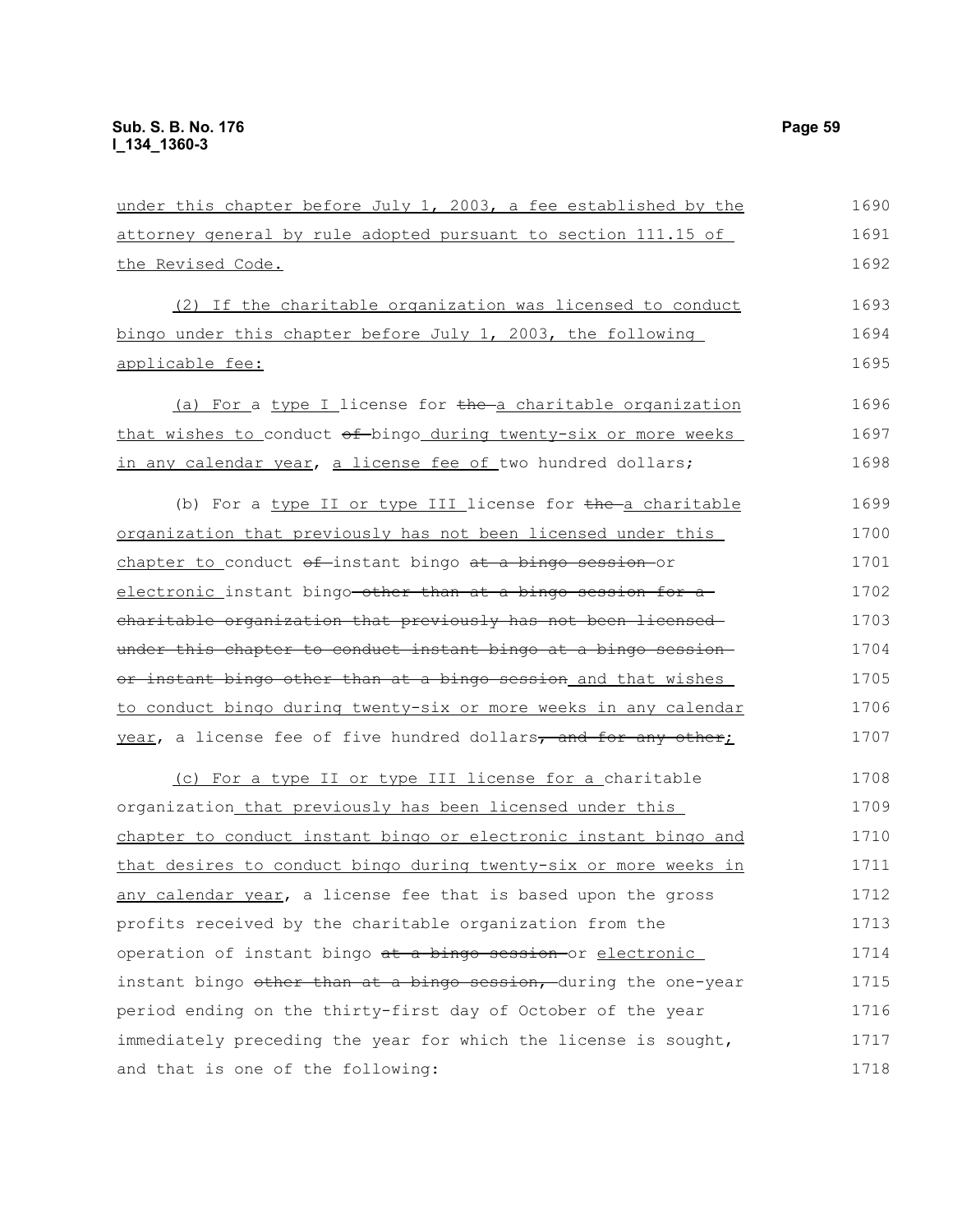(i) Five hundred dollars, if the total is fifty thousand dollars or less; (ii) One thousand two hundred fifty dollars plus onefourth per cent of the gross profit, if the total is more than fifty thousand dollars but less than two hundred fifty thousand one dollars; (iii) Two thousand two hundred fifty dollars plus one-half per cent of the gross profit, if the total is more than two hundred fifty thousand dollars but less than five hundred thousand one dollars; (iv) Three thousand five hundred dollars plus one per cent of the gross profit, if the total is more than five hundred thousand dollars but less than one million one dollars; (v) Five thousand dollars plus one per cent of the gross profit, if the total is one million one dollars or more+. (c) A (d) For a type I, type II, or type III license for a charitable organization that desires to conduct bingo during fewer than twenty-six weeks in any calendar year, a reduced license fee established by the attorney general by rule adopted pursuant to division (G) of this section 111.15 of the Revised Code. 1719 1720 1721 1722 1723 1724 1725 1726 1727 1728 1729 1730 1731 1732 1733 1734 1735 1736 1737 1738 1739

(d) For a license to conduct bingo for a charitable organization that prior to July 1, 2003, has not been licensed under this chapter to conduct bingo, instant bingo at a bingo session, or instant bingo other than at a bingo session, a license fee established by rule by the attorney general in accordance with division (H) of this section. 1740 1741 1742 1743 1744 1745

 $(2)$  (C) The application shall be in the form prescribed by the attorney general, shall be signed and sworn to by the 1746 1747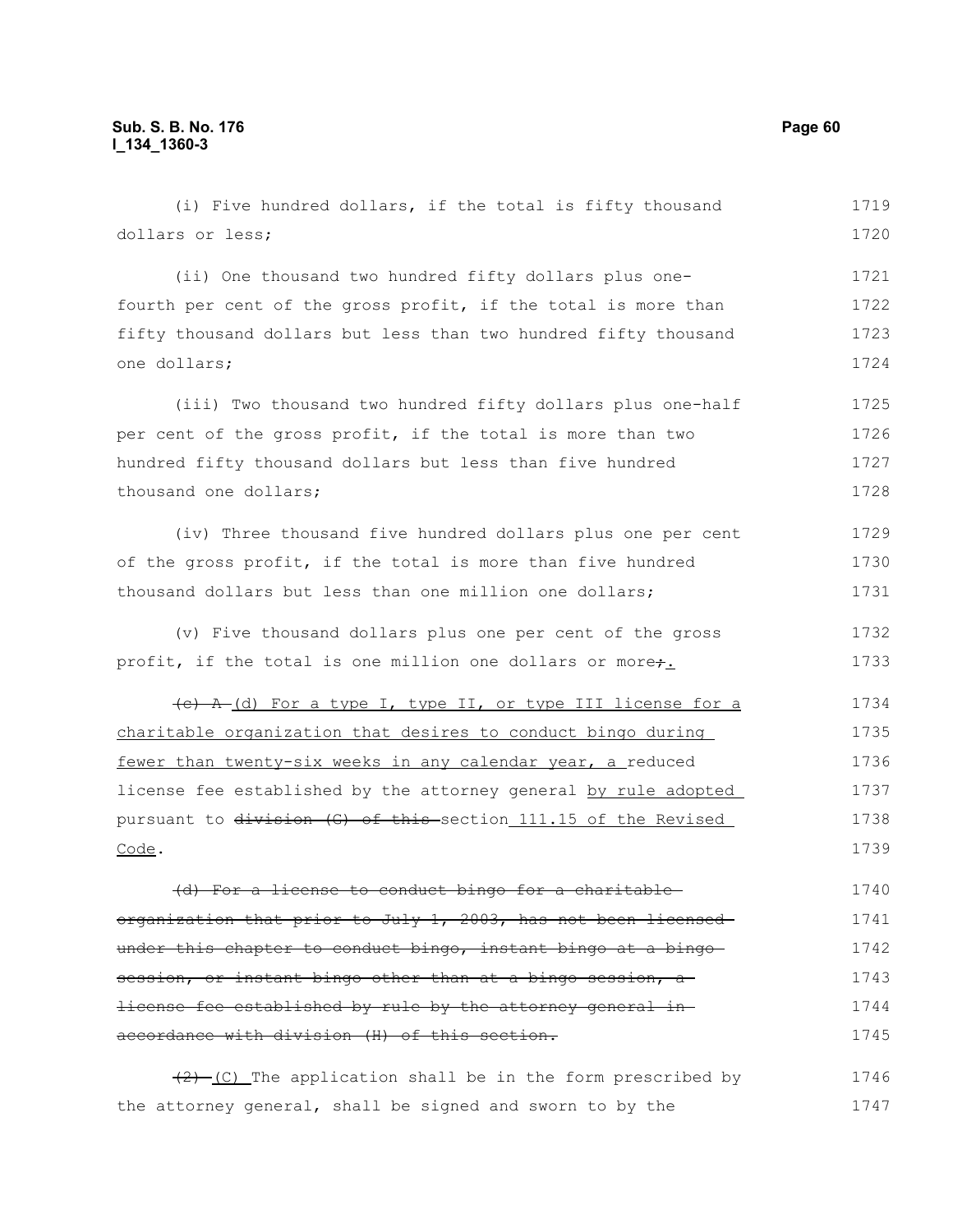Internal Revenue Code;

| applicant, and shall contain all of the following:                          | 1748 |
|-----------------------------------------------------------------------------|------|
| $(a)$ (1) The name and post-office address of the applicant;                | 1749 |
| $(b)$ (2) A statement that the applicant is a charitable                    | 1750 |
| organization and that it has been in continuous existence as a              | 1751 |
| charitable organization in this state for two years immediately             | 1752 |
| preceding the making of the application;                                    | 1753 |
| $(e)$ (3) The location at which the organization will                       | 1754 |
| conduct bingo, which location shall be within the county in                 | 1755 |
| which the principal place of business of the applicant is                   | 1756 |
| located, the days of the week and the times on each of those                | 1757 |
| days when bingo will be conducted, whether the organization                 | 1758 |
| owns, leases, or subleases the premises, and a copy of the                  | 1759 |
| rental agreement if it leases or subleases the premises;                    | 1760 |
| $\left(\frac{d}{d}\right)$ A statement of the applicant's previous history, | 1761 |
| record, and association that is sufficient to establish that the            | 1762 |
| applicant is a charitable organization, and a copy of a                     | 1763 |
| determination letter that is issued by the Internal Revenue                 | 1764 |
| Service and states that the organization is tax exempt under                | 1765 |
| subsection 501(a) and described in subsection 501(c)(3), 501(c)             | 1766 |
| (4), $501(c)$ (7), $501(c)$ (8), $501(c)$ (10), or $501(c)$ (19) of the     | 1767 |

 $(e)$  (5) A statement as to whether the applicant has ever had any previous application refused, whether it previously has had a license revoked or suspended, and the reason stated by the attorney general for the refusal, revocation, or suspension;

 $(f)$  (6) A statement of the charitable purposes for which the net profit derived from bingo, other than instant bingo, described in division (O)(1) of section 2915.01 of the Revised Code will be used, and or a statement of how the net profit 1773 1774 1775 1776

1768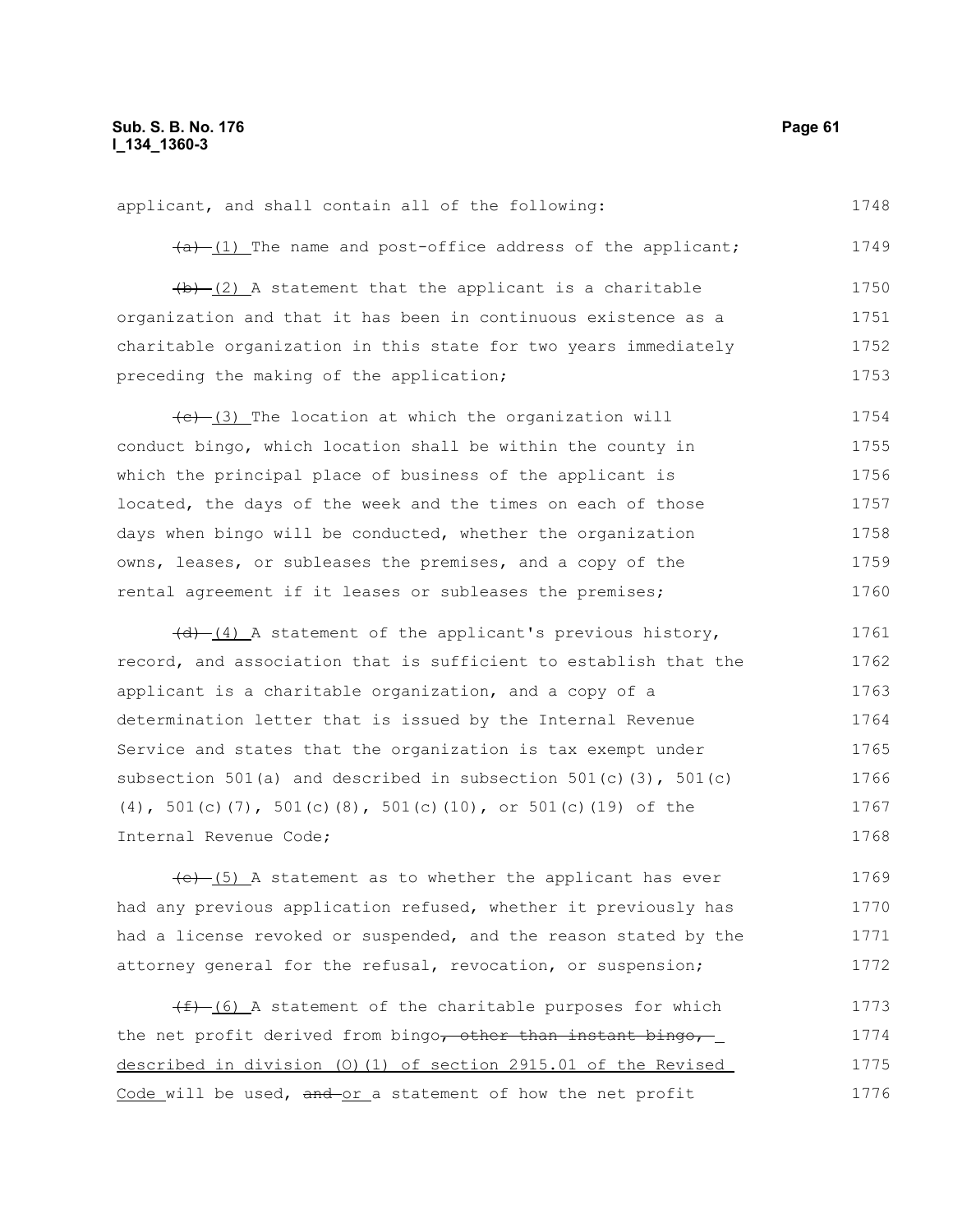## **Sub. S. B. No. 176 Page 62 l\_134\_1360-3**

derived from instant bingo or electronic instant bingo will be distributed in accordance with section 2915.101 of the Revised Code, as applicable; 1777 1778 1779

 $\frac{q}{q}$  (7) Other necessary and reasonable information that the attorney general may require by rule adopted pursuant to section 111.15 of the Revised Code; 1780 1781 1782

 $+h$  (8) If the applicant is a charitable trust as defined in section 109.23 of the Revised Code, a statement as to whether it has registered with the attorney general pursuant to section 109.26 of the Revised Code or filed annual reports pursuant to section 109.31 of the Revised Code, and, if it is not required to do either, the exemption in section 109.26 or 109.31 of the Revised Code that applies to it; 1783 1784 1785 1786 1787 1788 1789

 $\frac{1}{1}$  (9) If the applicant is a charitable organization as defined in section 1716.01 of the Revised Code, a statement as to whether it has filed with the attorney general a registration statement pursuant to section 1716.02 of the Revised Code and a financial report pursuant to section 1716.04 of the Revised Code, and, if it is not required to do both, the exemption in section 1716.03 of the Revised Code that applies to it $\div$ 1790 1791 1792 1793 1794 1795 1796

 $\overline{(10)}$  In the case of an applicant seeking to qualify as a youth athletic park organization, a statement issued by a board or body vested with authority under Chapter 755. of the Revised Code for the supervision and maintenance of recreation facilities in the territory in which the organization is located, certifying that the playing fields owned by the organization were used for at least one hundred days during the year in which the statement is issued, and were open for use to all residents of that territory, regardless of race, color, creed, religion, sex, or national origin, for athletic 1797 1798 1799 1800 1801 1802 1803 1804 1805 1806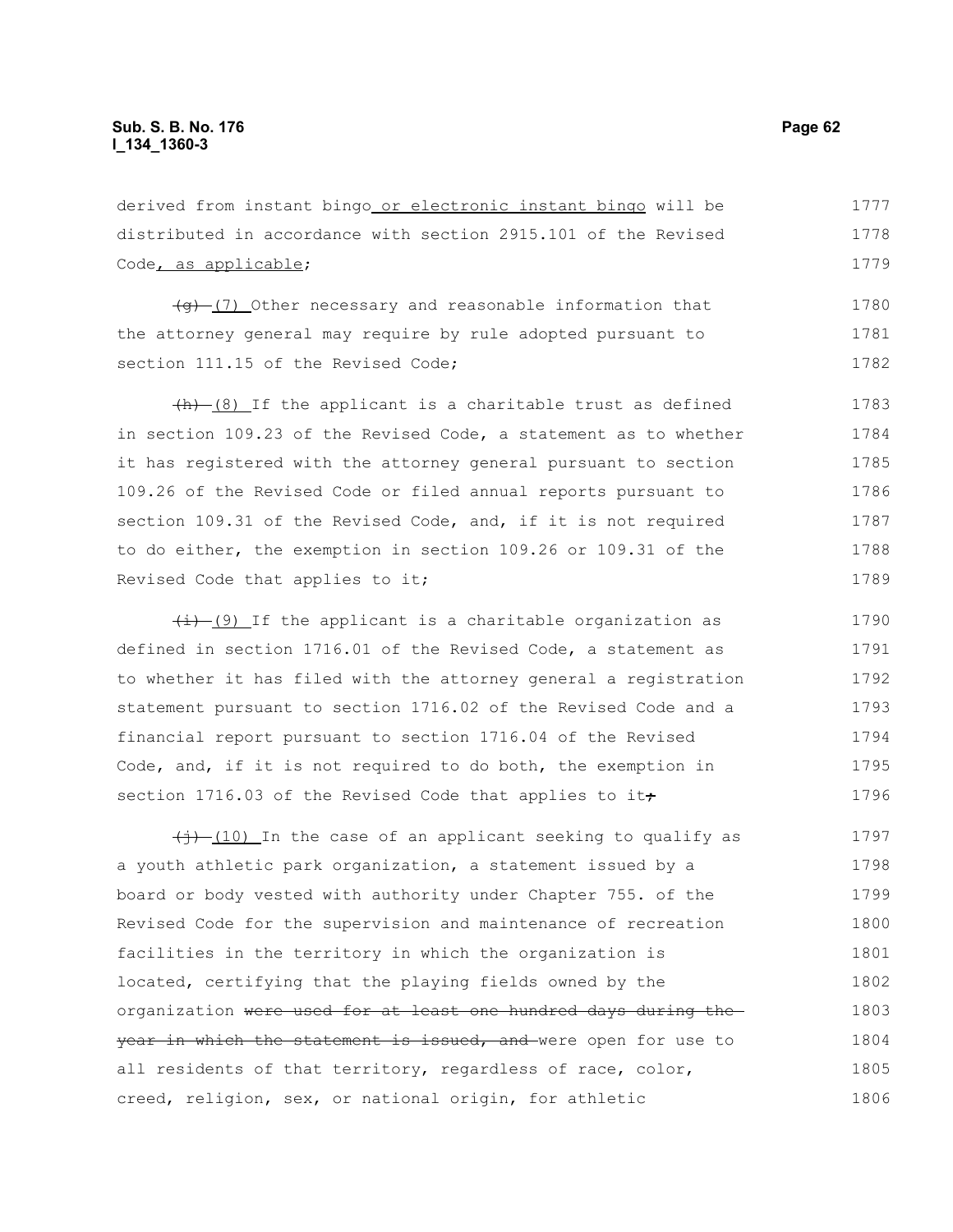## **Sub. S. B. No. 176 Page 63 l\_134\_1360-3**

activities by youth athletic organizations that do not discriminate on the basis of race, color, creed, religion, sex, or national origin $<sub>7</sub>$  and that the fields were not used for any</sub> profit-making activity at any time during the year. That type of board or body is authorized to issue the statement upon request and shall issue the statement if it finds that the applicant's playing fields were so used. 1807 1808 1809 1810 1811 1812 1813

 $(3)$  (D) The attorney general, within thirty days after receiving a timely filed application from a charitable organization that has been issued a license under this section that has not expired and has not been revoked or suspended, shall send a temporary permit to the applicant specifying the date on which the application was filed with the attorney general and stating that, pursuant to section 119.06 of the Revised Code, the applicant may continue to conduct bingo until a new license is granted or, if the application is rejected, until fifteen days after notice of the rejection is mailed to the applicant. The temporary permit does not affect the validity of the applicant's application and does not grant any rights to the applicant except those rights specifically granted in section 119.06 of the Revised Code. The issuance of a temporary permit by the attorney general pursuant to this division does not prohibit the attorney general from rejecting the applicant's application because of acts that the applicant committed, or actions that the applicant failed to take, before or after the issuance of the temporary permit. 1814 1815 1816 1817 1818 1819 1820 1821 1822 1823 1824 1825 1826 1827 1828 1829 1830 1831 1832

(4) (E) Within thirty days after receiving an initial license application from a charitable organization to conduct bingo, instant bingo at a bingo session, or instant bingo otherthan at a bingo session, the attorney general shall conduct a preliminary review of the application and notify the applicant 1833 1834 1835 1836 1837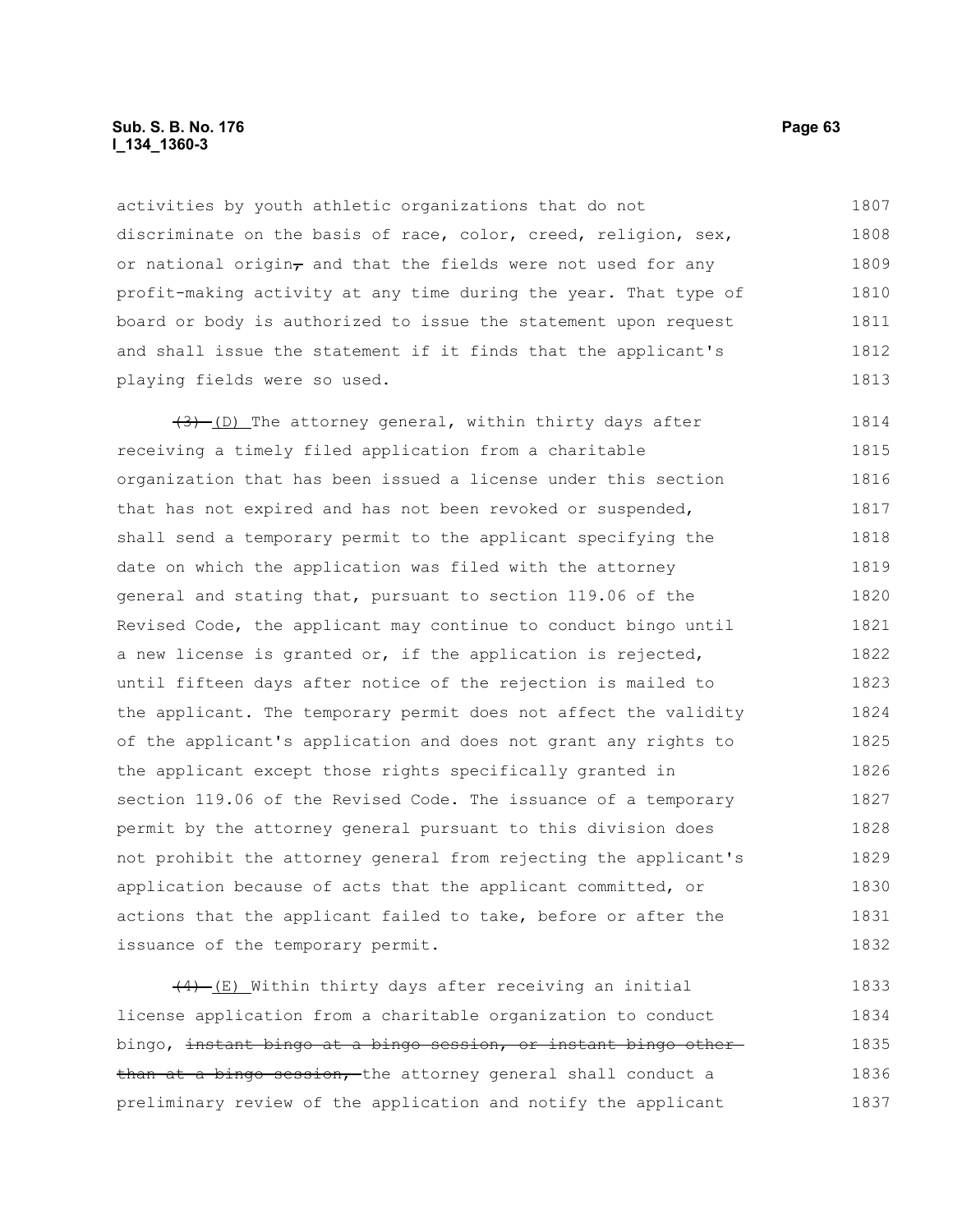regarding any deficiencies. Once an application is deemed complete, or beginning on the thirtieth day after the application is filed, if the attorney general failed to notify the applicant of any deficiencies, the attorney general shall have an additional sixty days to conduct an investigation and either grant, grant with limits, restrictions, or probationary conditions, or deny the application based on findings established and communicated in accordance with divisions  $\overline{B}$ (F) and  $(E)$  (I) of this section. As an option to granting, granting with limits, restrictions, or probationary conditions, or denying an initial license application, the attorney general may grant a temporary license and request additional time to conduct the investigation if the attorney general has cause to believe that additional time is necessary to complete the investigation and has notified the applicant in writing about the specific concerns raised during the investigation. 1838 1839 1840 1841 1842 1843 1844 1845 1846 1847 1848 1849 1850 1851 1852 1853 1854

 $\overline{(B)(1) - (F)(1)}$  The attorney general shall adopt rules to enforce sections 2915.01, 2915.02, and 2915.07 to 2915.13  $2915.15$  of the Revised Code to ensure that bingo  $\theta$  instant bingo-is conducted in accordance with those sections and to maintain proper control over the conduct of bingo-or instant bingo. The Except as otherwise provided in this section, the rules, except rules adopted pursuant to divisions  $(A)$   $(2)$   $(q)$  and (G) of this section, shall be adopted pursuant to Chapter 119. of the Revised Code. The attorney general shall license charitable organizations to conduct bingo $\frac{1}{2}$  instant bingo at a bingo session, or instant bingo other than at a bingo session in conformance with this chapter and with the licensing provisions of Chapter 119. of the Revised Code. 1855 1856 1857 1858 1859 1860 1861 1862 1863 1864 1865 1866

(2) The attorney general may refuse to grant a license to any-If any of the following applies to an organization, or 1867 1868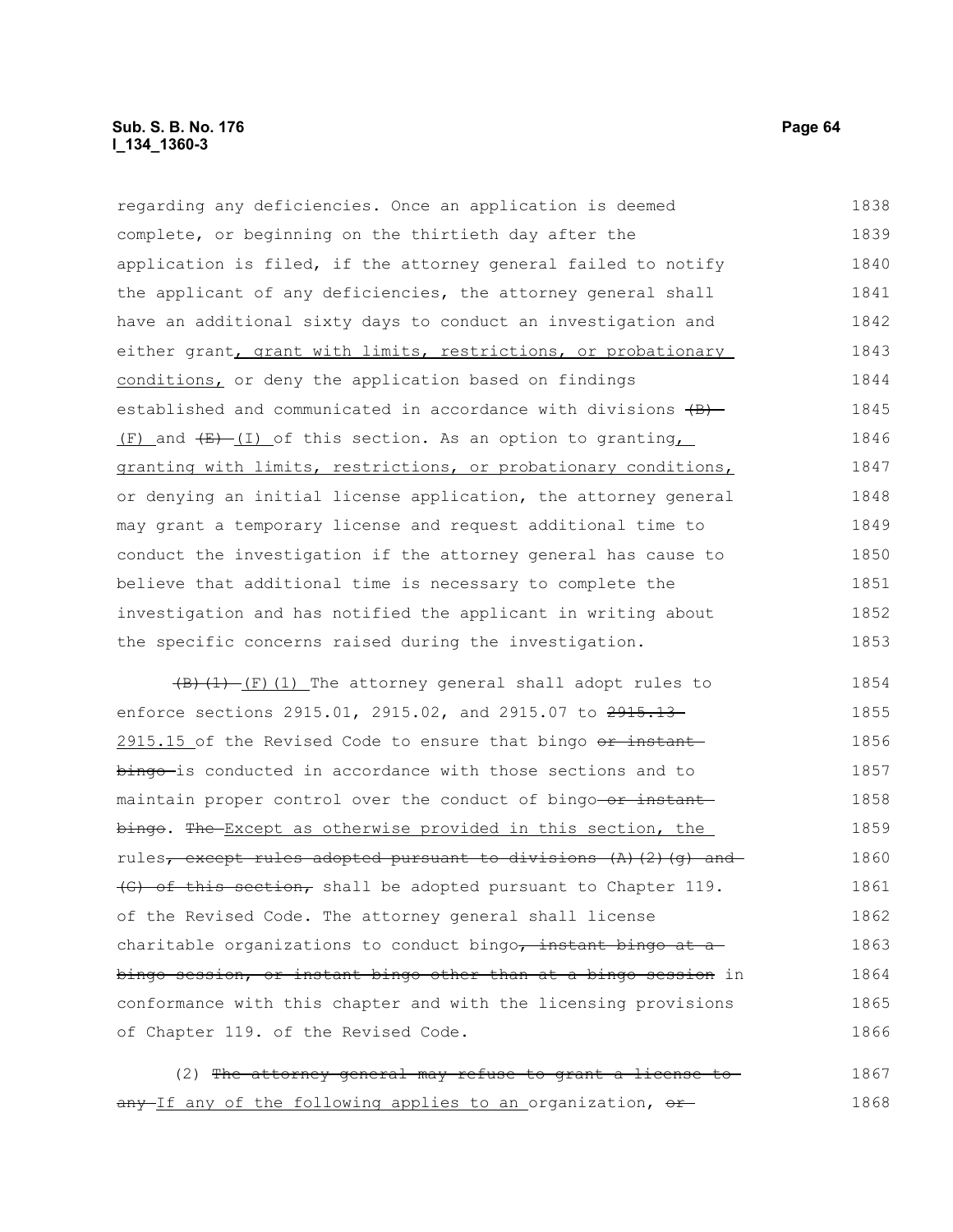| revoke or suspend the license of any organization, that does any | 1869 |
|------------------------------------------------------------------|------|
| of the following or to which any of the following appliesthe     | 1870 |
| attorney general may refuse to grant a license to the            | 1871 |
| organization, may revoke or suspend the organization's license,  | 1872 |
| or may place limits, restrictions, or probationary conditions on | 1873 |
| the organization's license for a limited or indefinite period,   | 1874 |
| as determined by the attorney general:                           | 1875 |
|                                                                  |      |

(a) Fails The organization fails or has failed at any time to meet any requirement of section 109.26, 109.31, or 1716.02, or sections 2915.07 to 2915.11-2915.15 of the Revised Code, or violates or has violated any provision of sections 2915.02 or 2915.07 to 2915.13 of the Revised Code or any rule adopted by the attorney general pursuant to this-section; chapter. 1876 1877 1878 1879 1880 1881

(b) Makes-The organization makes or has made an incorrect or false statement that is material to the granting of the license in an application filed pursuant to division (A) of under this section,. 1882 1883 1884 1885

(c) Submits The organization submits or has submitted any incorrect or false information relating to an application if the information is material to the granting of the license+. 1886 1887 1888

(d) Maintains-The organization maintains or has maintained any incorrect or false information that is material to the granting of the license in the records required to be kept pursuant to divisions (A) and (C) of section 2915.10 of the Revised Code, if applicablet. 1889 1890 1891 1892 1893

(e) The attorney general has good cause to believe that the organization will not conduct bingo, instant bingo at a bingo session, or instant bingo other than at a bingo session in accordance with sections 2915.07 to 2915.13-2915.15 of the 1894 1895 1896 1897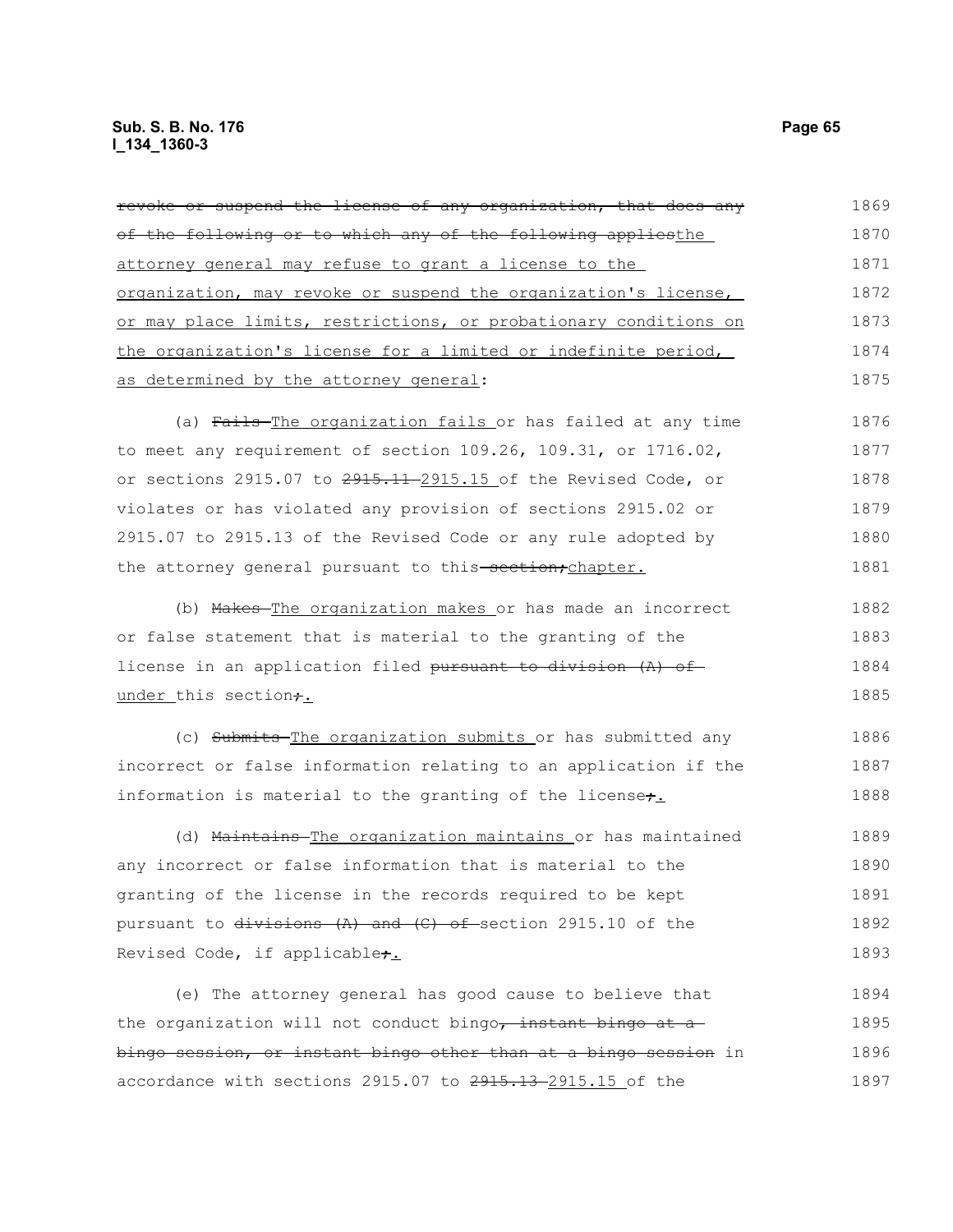| Revised Code or with any rule adopted by the attorney general          | 1898 |
|------------------------------------------------------------------------|------|
| pursuant to this-section chapter.                                      | 1899 |
| (3) If the attorney general has good cause to believe that             | 1900 |
| any director or officer of the organization has breached the           | 1901 |
| director's or officer's fiduciary duty to, or committed theft or       | 1902 |
| any other type of misconduct related to, the organization or any       | 1903 |
| other charitable organization that has been issued a bingo             | 1904 |
| license under this chapter, the attorney general may refuse to         | 1905 |
| grant a license to the organization, may impose limits,                | 1906 |
| restrictions, or probationary conditions on the license, or may        | 1907 |
| revoke or suspend the organization's license for a period not to       | 1908 |
| exceed five years.                                                     | 1909 |
| (4) The attorney general may impose a civil fine on an                 | 1910 |
| organization licensed or permitted under this chapter for              | 1911 |
| failure to comply with any restrictions, limits, or probationary       | 1912 |
| conditions on its license, and for failure to comply with this         | 1913 |
| chapter or any rule adopted under this chapter, according to a         | 1914 |
| schedule of fines that the attorney general shall adopt in             | 1915 |
| accordance with Chapter 119. of the Revised Code.                      | 1916 |
| $(5)$ For the purposes of division $(B)$ - $(F)$ of this section,      | 1917 |
| any action of an officer, trustee, agent, representative, or           | 1918 |
| bingo game operator of an organization is an action of the             | 1919 |
| organization.                                                          | 1920 |
| (C) [G] The attorney general may grant licenses to                     | 1921 |
| charitable organizations that are branches, lodges, or chapters        | 1922 |
| of national charitable organizations.                                  | 1923 |
|                                                                        |      |
| (B) (H) The attorney general shall send notice of any of               | 1924 |
| the following actions in writing to the prosecuting attorney and       | 1925 |
| sheriff of the county in which the <i>charitable</i> organization will | 1926 |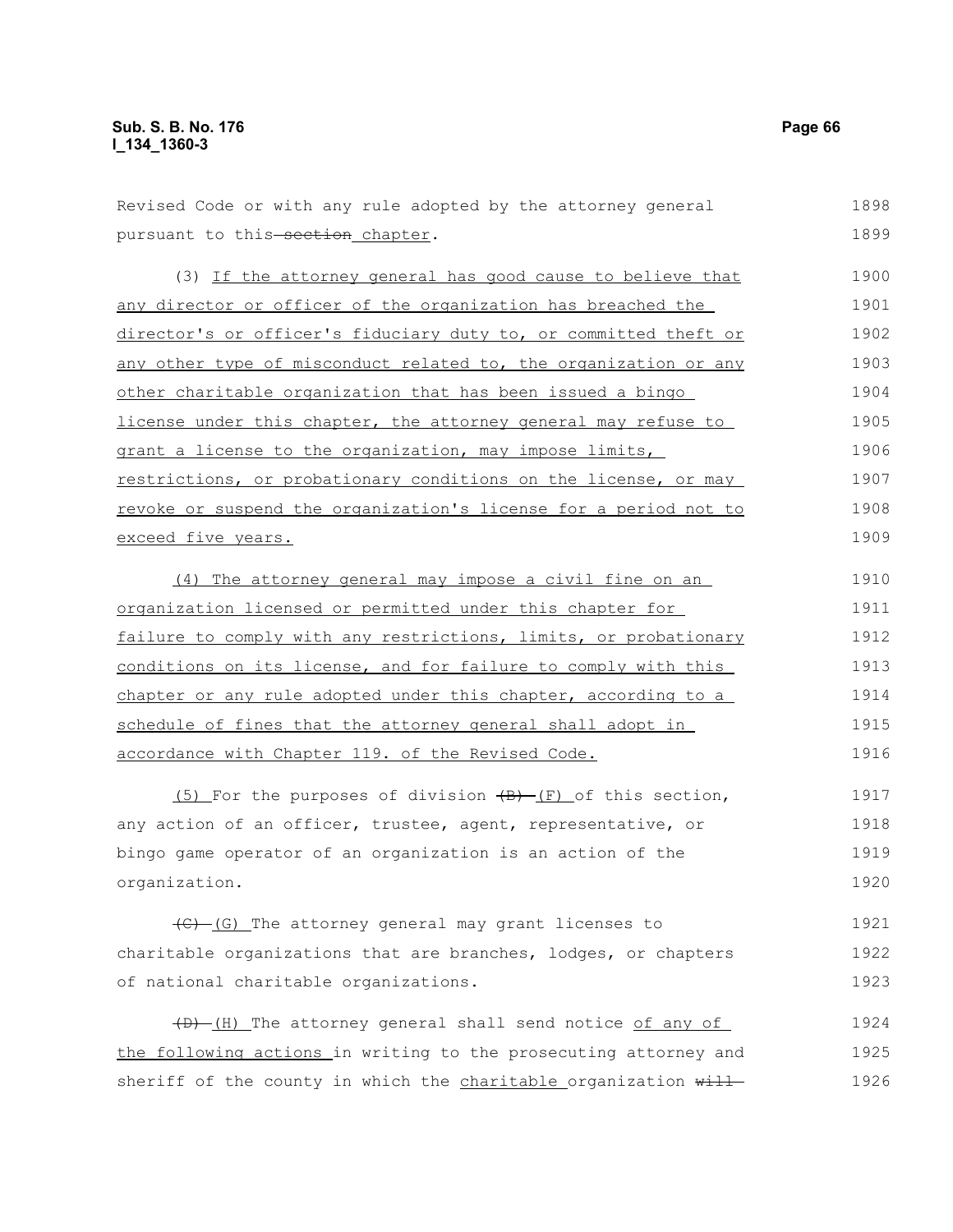| conduct bingo, instant bingo at a bingo session, or instant      | 1927 |
|------------------------------------------------------------------|------|
| bingo other than at a bingo session, as stated in its            | 1928 |
| application for a license or amended license, is located and to  | 1929 |
| any other law enforcement agency in that county that so          | 1930 |
| requests, of all of the following:                               | 1931 |
| (1) The issuance of $the-a$ license under this section;          | 1932 |
| (2) The issuance of $the$ -an amended license under this         | 1933 |
| section;                                                         | 1934 |
| (3) The rejection of an application for and refusal to           | 1935 |
| grant a license_under_this_section;                              | 1936 |
| (4) The revocation of any license previously issued under        | 1937 |
| this section;                                                    | 1938 |
| (5) The suspension of any license previously issued under        | 1939 |
| this section;                                                    | 1940 |
| (6) The placing of any limits, restrictions, or                  | 1941 |
| probationary conditions placed on a license issued under this    | 1942 |
| section.                                                         | 1943 |
| $\overline{E}-1$ A license issued by the attorney general under  | 1944 |
| this section shall set forth the information contained on the    | 1945 |
| application of the charitable organization that the attorney     | 1946 |
| general determines is relevant, including, but not limited to,   | 1947 |
| the location at which the organization will conduct bingo,-      | 1948 |
| instant bingo at a bingo session, or instant bingo other than at | 1949 |
| a bingo session whether the license is a type I, type II, or     | 1950 |
| type III license, and the days of the week and the times on each | 1951 |
| of those days when bingo will be conducted. If the attorney      | 1952 |
| general refuses to grant, places limits, restrictions, or        | 1953 |
| probationary conditions on, or revokes or suspends a license,    | 1954 |
| the attorney general shall notify the applicant in writing and   | 1955 |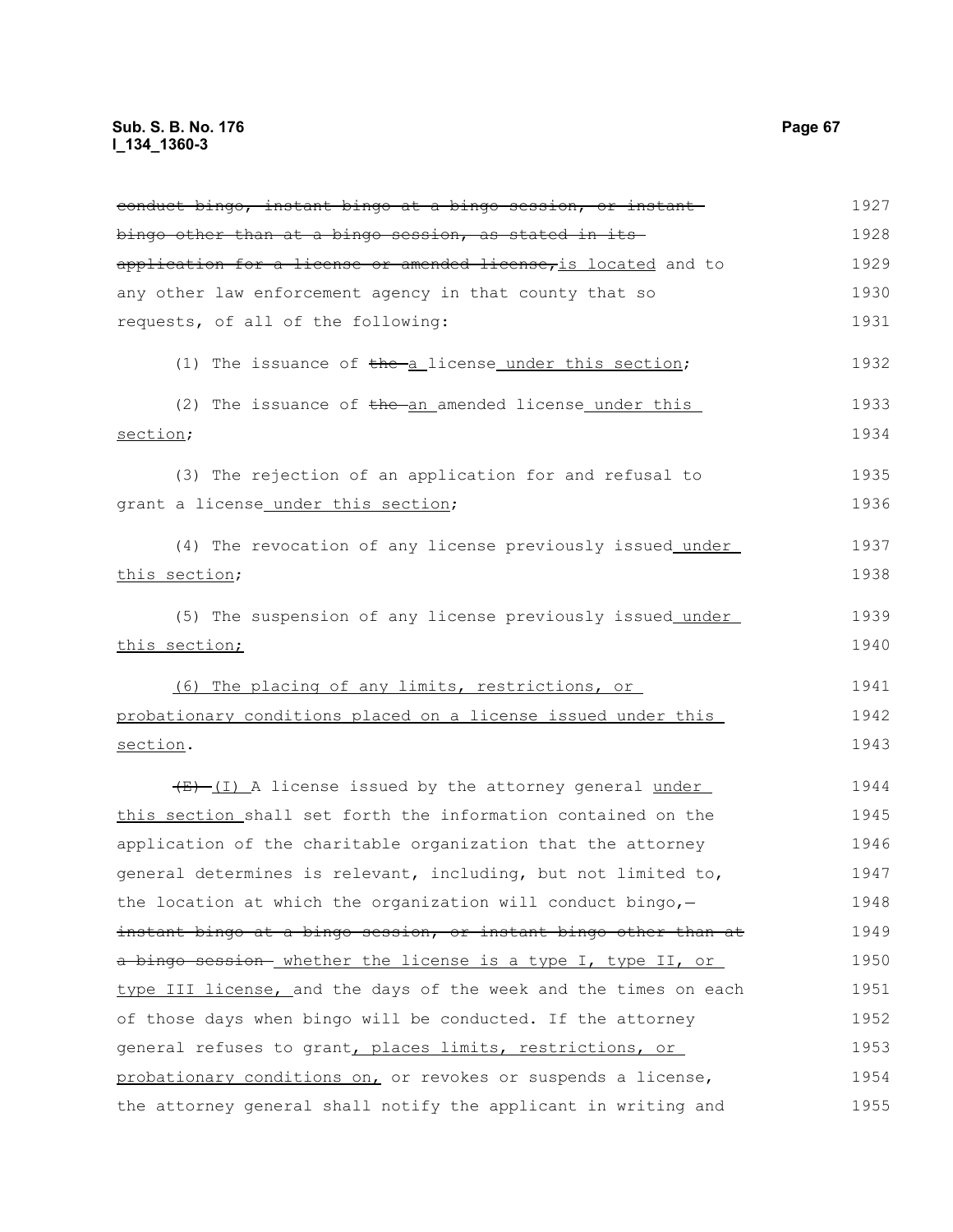specifically identify the reason for the refusal, revocation, limit, restriction, probationary condition, or suspension in narrative form and, if applicable, by identifying the section of the Revised Code violated. The failure of the attorney general to give the written notice of the reasons for the refusal, revocation, limit, restriction, probationary condition, or suspension or a mistake in the written notice does not affect the validity of the attorney general's refusal to grant, or the revocation or suspension of, or limit, restriction, or probationary condition on, a license. If the attorney general fails to give the written notice or if there is a mistake in the written notice, the applicant may bring an action to compel the attorney general to comply with this division or to correct the mistake, but the attorney general's order refusing to grant, or placing a limit, restriction, or probationary condition on, or revoking or suspending, a license shall not be enjoined during the pendency of the action. 1956 1957 1958 1959 1960 1961 1962 1963 1964 1965 1966 1967 1968 1969 1970 1971 1972

 $(F)$  (J) A charitable organization that has been issued a license pursuant to division (B) of under this section but that cannot conduct bingo or instant bingo at the location, or on the day of the week or at the time, specified on the license due to circumstances that make it impractical to do so, or that desires to conduct instant bingo, electronic instant bingo, or both other than at a bingo session at additional locations not identified on the license, may apply in writing, together with an application fee of two hundred fifty dollars, to the attorney general, at least thirty days prior to a change in or addition of a location, day of the week, or time, and request an amended license. As applicable, the application shall describe the causes making it impractical for the organization to conduct bingo or instant bingo-in conformity with its license and shall 1973 1974 1975 1976 1977 1978 1979 1980 1981 1982 1983 1984 1985 1986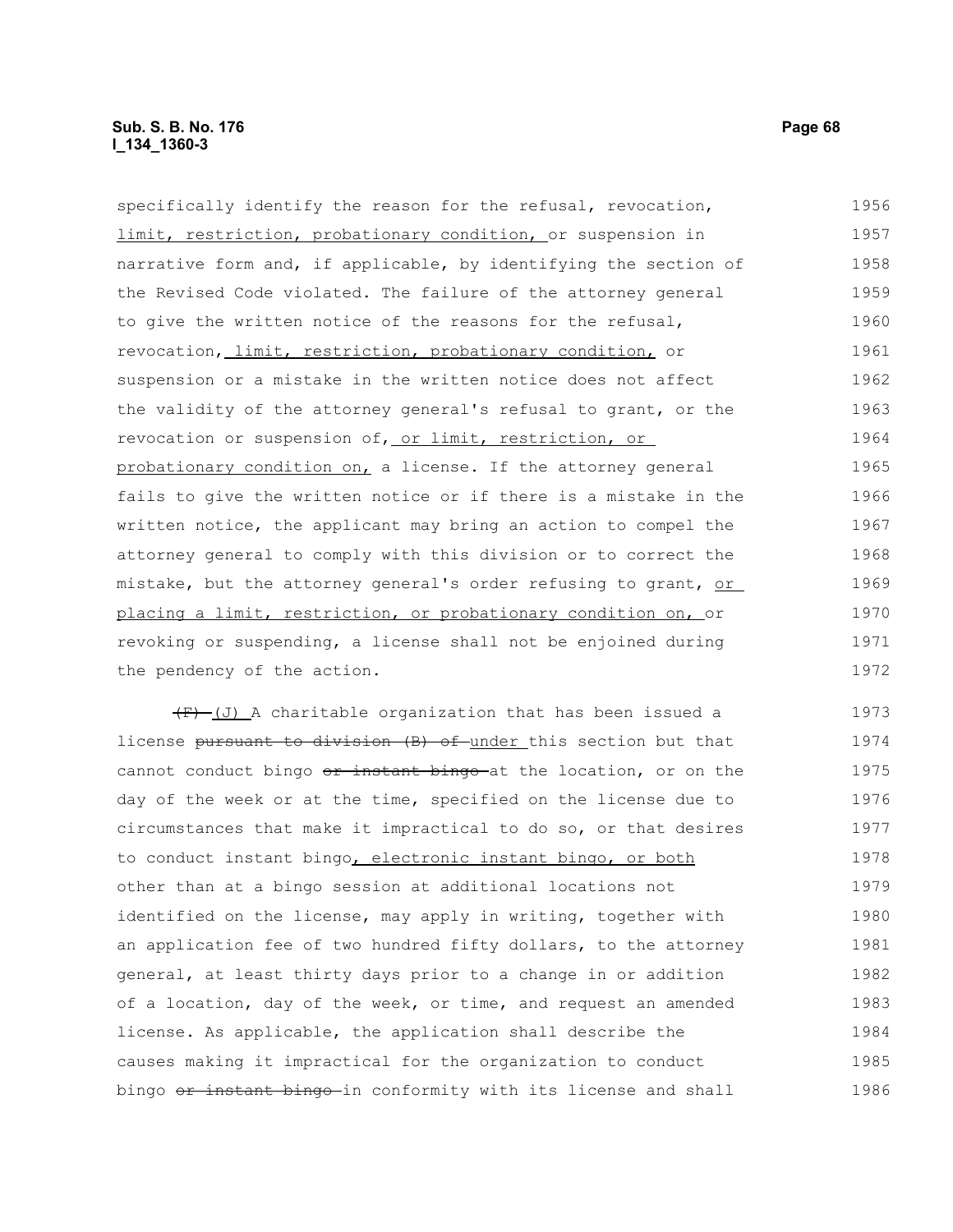## **Sub. S. B. No. 176 Page 69 l\_134\_1360-3**

indicate the location, days of the week, and times on each of those days when it desires to conduct bingo or instant bingo and, as applicable, shall indicate the additional locations at which it desires to conduct instant bingo, electronic instant bingo, or both other than at a bingo session. Except as otherwise provided in this division, the attorney general shall issue the amended license in accordance with division  $(E)$  (I) of this section, and the organization shall surrender its original license to the attorney general. The attorney general may refuse to grant an amended license according to the terms of division  $(B)$  (F) of this section. 1987 1988 1989 1990 1991 1992 1993 1994 1995 1996 1997

(G) The attorney general, by rule adopted pursuant to section 111.15 of the Revised Code, shall establish a schedule of reduced license fees for charitable organizations that desire to conduct bingo or instant bingo during fewer than twenty-six weeks in any calendar year. 1998 1999 2000 2001 2002

(H) The attorney general, by rule adopted pursuant to section 111.15 of the Revised Code, shall establish license fees for the conduct of bingo, instant bingo at a bingo session, or instant bingo other than at a bingo session for charitable organizations that prior to July 1, 2003, have not been licensed to conduct bingo, instant bingo at a bingo session, or instant bingo other than at a bingo session under this chapter. 2003 2004 2005 2006 2007 2008 2009

 $(H)$  (K) The attorney general may enter into a written contract with any other state agency to delegate to that state agency the powers prescribed to the attorney general under Chapter 2915. of the Revised Code. 2010 2011 2012 2013

(J) (L) The attorney general, by rule adopted pursuant to section 111.15 of the Revised Code, may adopt rules to determine the requirements for a charitable organization that is exempt 2014 2015 2016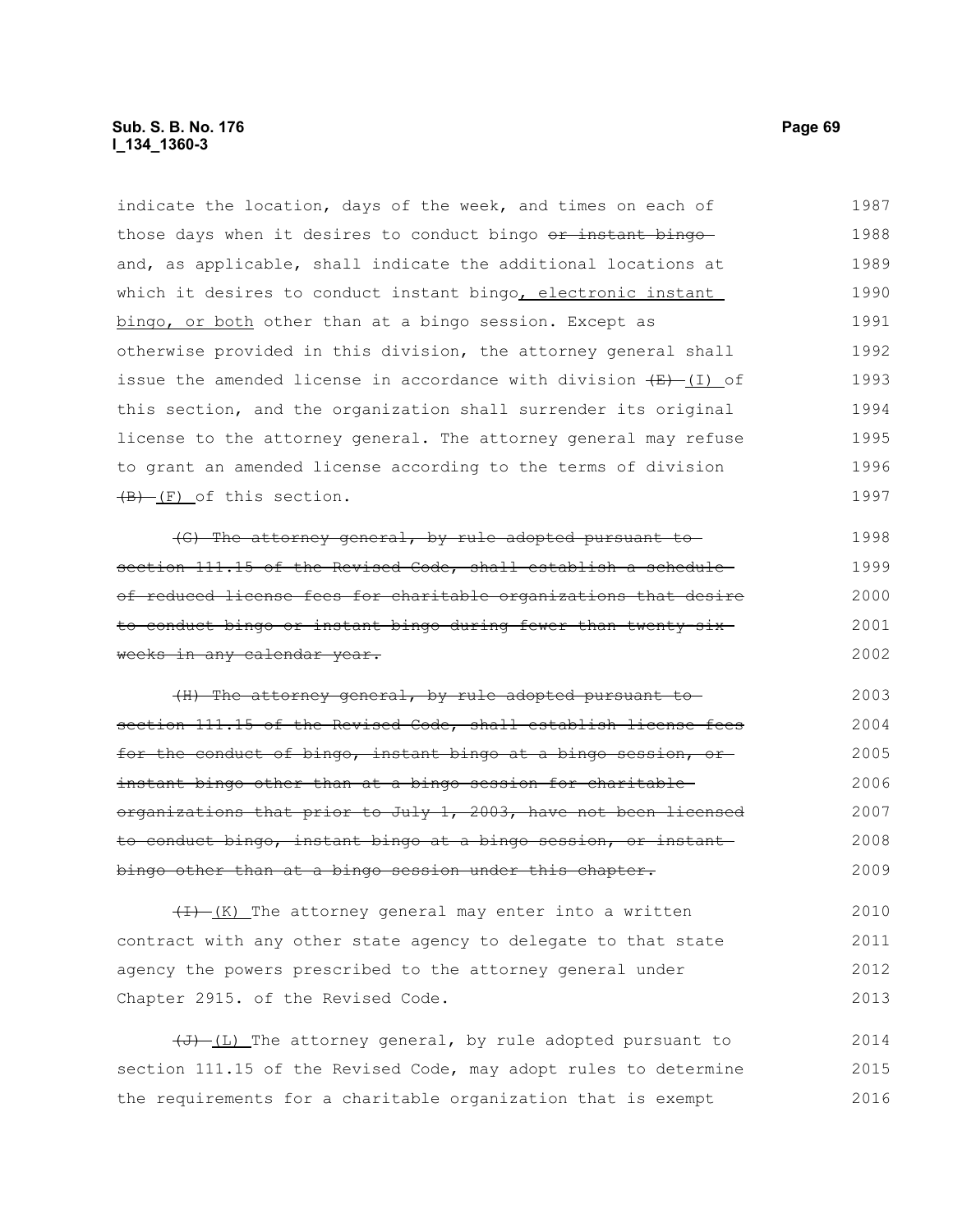## **Sub. S. B. No. 176 Page 70 l\_134\_1360-3**

from federal income taxation under subsection 501(a) and described in subsection 501(c)(3) of the Internal Revenue Code to be in good standing in the state. 2017 2018 2019

**Sec. 2915.081.** (A) No distributor shall sell, offer to sell, or otherwise provide or offer to provide bingo supplies to another person, or modify, convert, add to, or remove parts from bingo supplies to further their promotion or sale, for use in this state without having obtained a license from the attorney general under this section. 2020 2021 2022 2023 2024 2025

(B)(1) The attorney general may issue a distributor license to any person that meets the requirements of this section. The application for the license shall be on a form prescribed by the attorney general and be accompanied by the annual fee prescribed by this section. The license is valid for a period of one year, and the annual fee for the license is five thousand dollars. 2026 2027 2028 2029 2030 2031 2032

(2) Upon applying for or renewing a license under this section, an applicant shall file with and have approved by the attorney general a bond in which the applicant shall be the principal obligor, in the sum of fifty thousand dollars, with one or more sureties authorized to do business in this state. The applicant shall maintain the bond in effect as long as the license is valid; however, the liability of the surety under the bond shall not exceed an all-time aggregate liability of fifty thousand dollars. The bond, which may be in the form of a rider to a larger blanket liability bond, shall run to the state and to any person who may have a cause of action against the principal obligor of the bond for any liability arising out of a violation by the obligor of any provision of this chapter or any rule adopted pursuant to this chapter. 2033 2034 2035 2036 2037 2038 2039 2040 2041 2042 2043 2044 2045 2046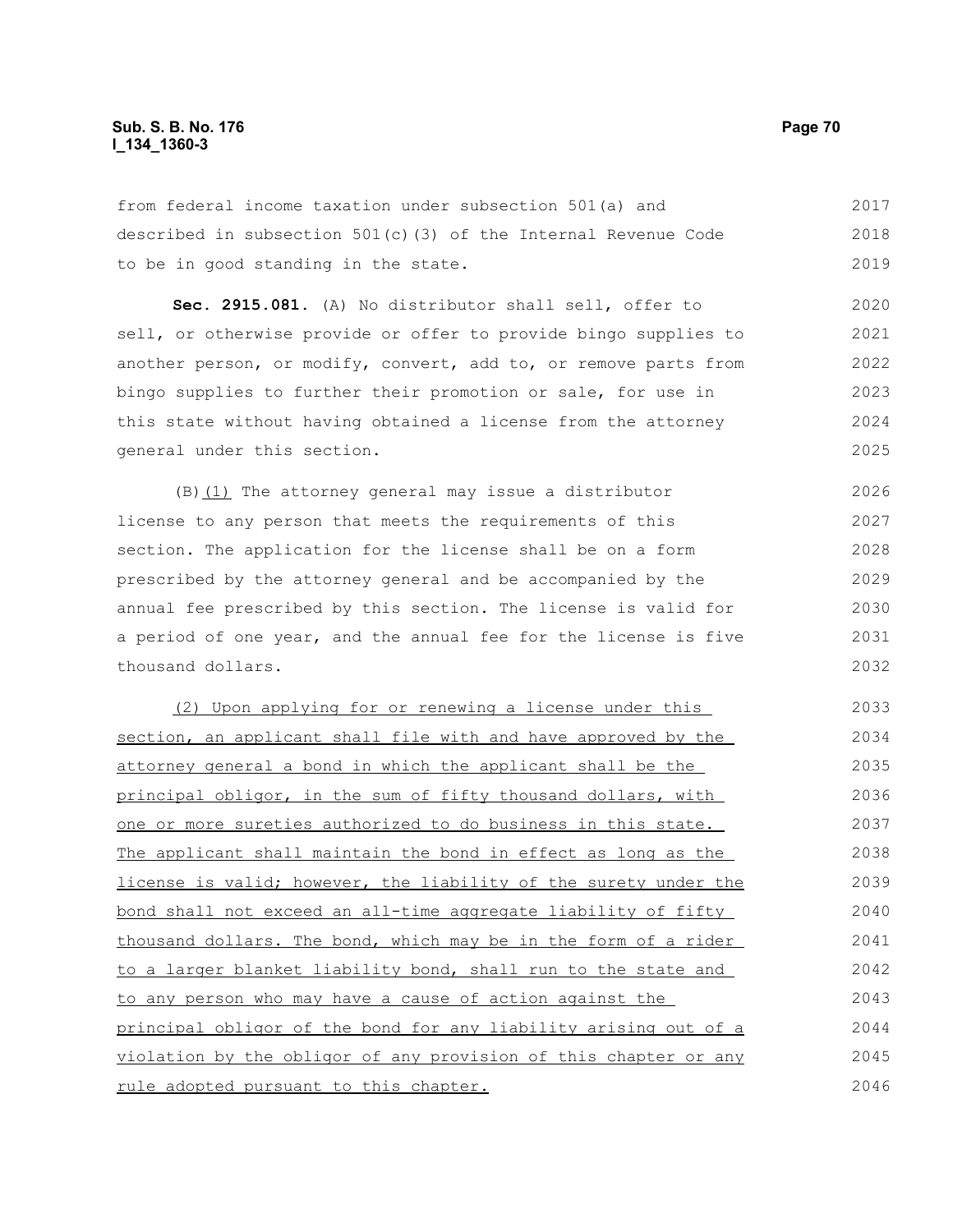## **Sub. S. B. No. 176 Page 71 l\_134\_1360-3**

(C) The attorney general may refuse to issue a distributor license to any person to which any of the following applies, or to any person that has an officer, partner, or other person who has an ownership interest of ten per cent or more and to whom any of the following applies: 2047 2048 2049 2050 2051

(1) The person, officer, or partner has been convicted of a disqualifying offense as determined in accordance with section 9.79 of the Revised Code.

(2) The person, officer, or partner has made an incorrect or false statement that is material to the granting of a license in an application submitted to the attorney general under this section or in a similar application submitted to a gambling licensing authority in another jurisdiction if the statement resulted in license revocation through administrative action in the other jurisdiction. 2055 2056 2057 2058 2059 2060 2061

(3) The person, officer, or partner has submitted any incorrect or false information relating to the application to the attorney general under this section, if the information is material to the granting of the license. 2062 2063 2064 2065

(4) The person, officer, or partner has failed to correct any incorrect or false information that is material to the granting of the license in the records required to be maintained under division (F) of section 2915.10 of the Revised Code. 2066 2067 2068 2069

(5) The person, officer, or partner has had a license related to gambling revoked or suspended under the laws of this state, another state, or the United States. 2070 2071 2072

| (6) The attorney general has good cause to believe that a        | 2073 |
|------------------------------------------------------------------|------|
| person, officer, or partner has committed a breach of fiduciary  | 2074 |
| duty, theft, or other type of misconduct related to a charitable | 2075 |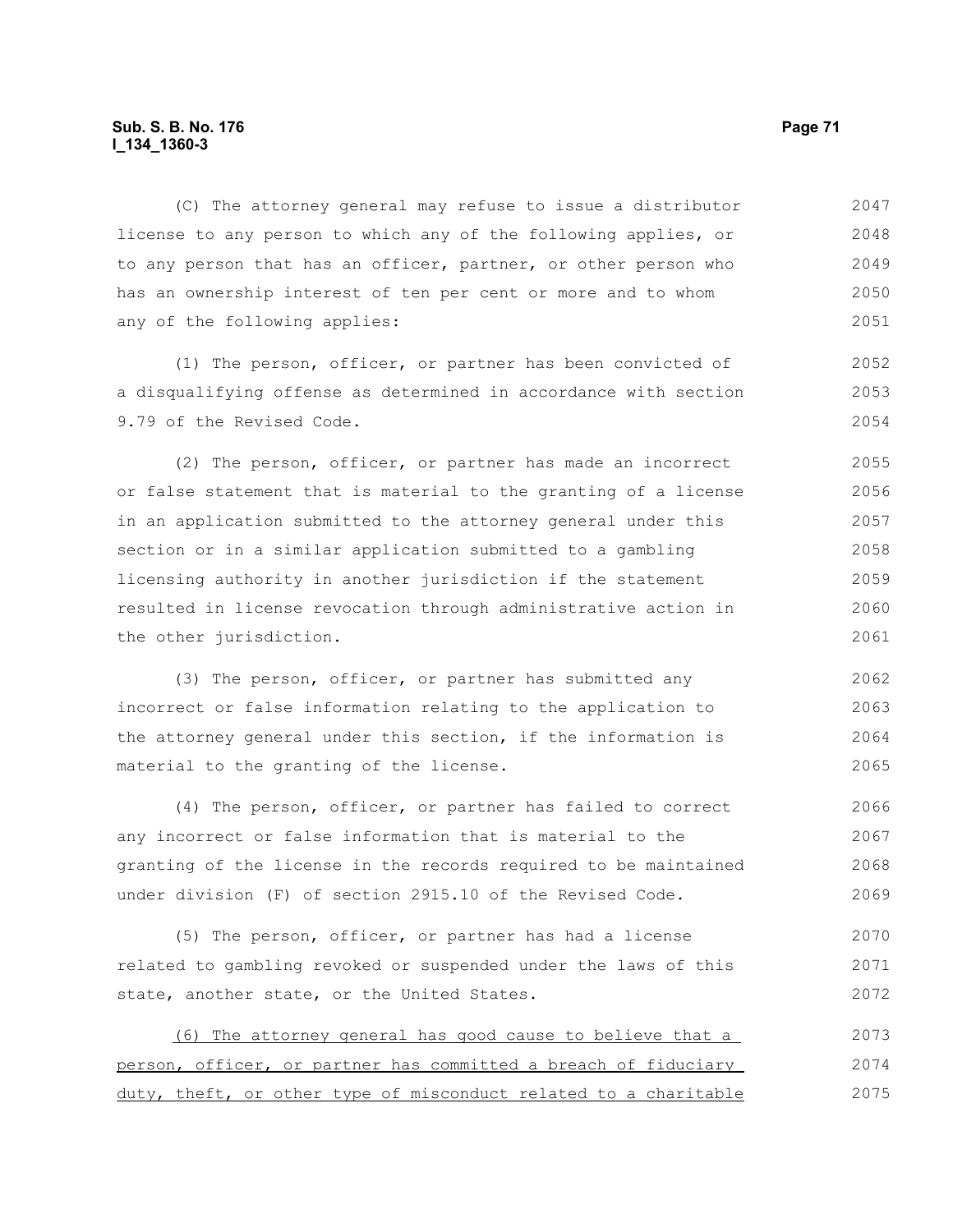organization that has obtained a bingo license issued under this chapter. (D) The attorney general shall not issue a distributor license to any person that is involved in the conduct of bingo on behalf of a charitable organization or that is a lessor of premises used for the conduct of bingo. This division does not prohibit a distributor from advising charitable organizations on the use and benefit of specific bingo supplies or prohibit a distributor from advising a customer on operational methods to improve bingo profitability. (E)(1) No distributor shall sell, offer to sell, or otherwise provide or offer to provide bingo supplies to any person, or modify, convert, add to, or remove parts from bingo supplies to further their promotion or sale, for use in this state except to or for the use of a charitable organization that has been issued a license under section 2915.08 of the Revised Code or to another distributor that has been issued a license under this section. No distributor shall accept payment for the sale or other provision of bingo supplies other than by check or electronic fund transfer. (2) No distributor may donate, give, loan, lease, or 2076 2077 2078 2079 2080 2081 2082 2083 2084 2085 2086 2087 2088 2089 2090 2091 2092 2093 2094 2095 2096

otherwise provide any bingo supplies or equipment, or modify, convert, add to, or remove parts from bingo supplies to further their promotion or sale, to or for the use of a charitable organization for use in a bingo session conditioned on or in consideration for an exclusive right to provide bingo supplies to the charitable organization. A distributor may provide a licensed charitable organization with free samples of the distributor's products to be used as prizes or to be used for the purpose of sampling. 2097 2098 2099 2100 2101 2102 2103 2104 2105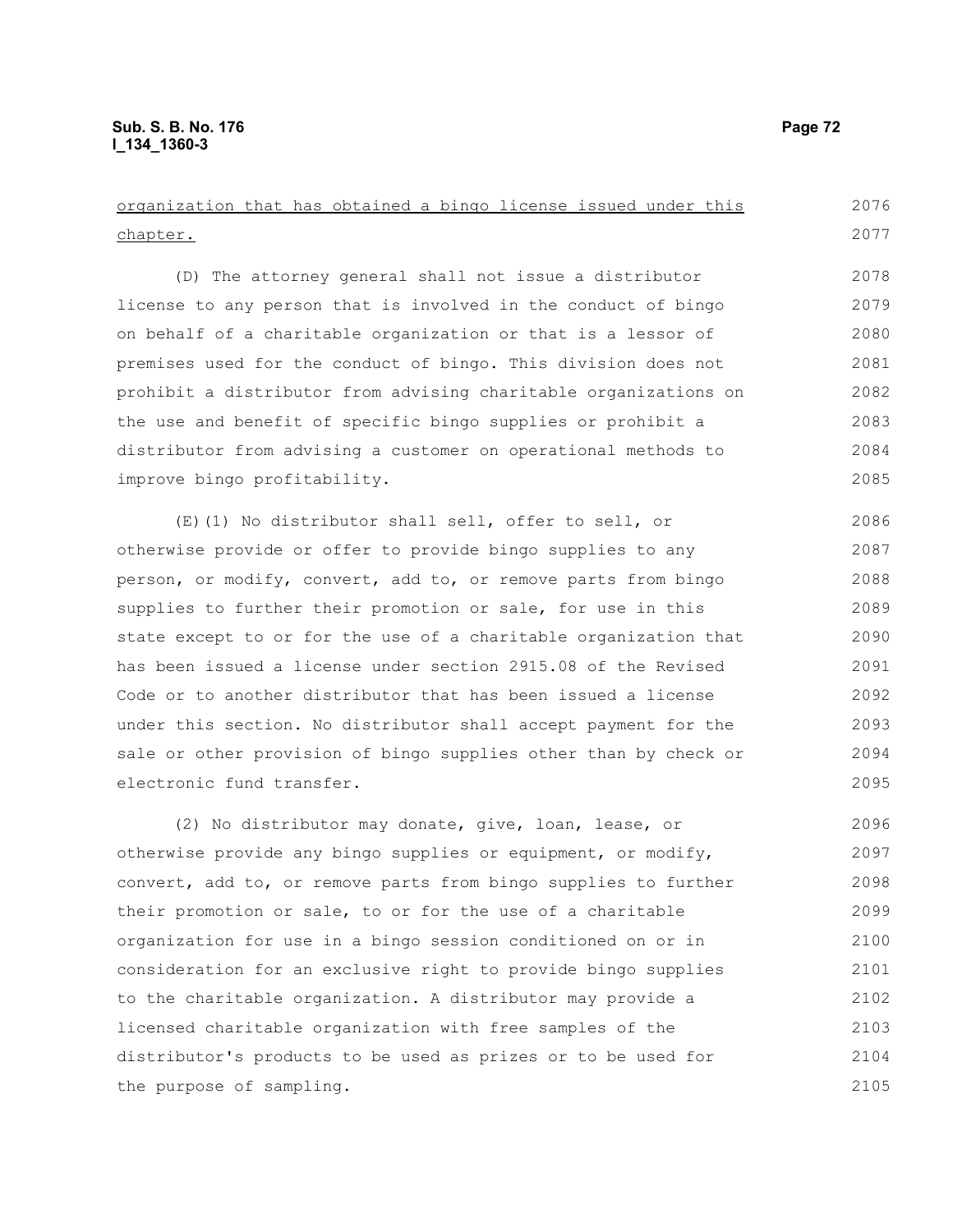## **Sub. S. B. No. 176 Page 73 l\_134\_1360-3**

(3) No distributor shall purchase bingo supplies for use in this state from any person except from a manufacturer issued a license under section 2915.082 of the Revised Code or from another distributor issued a license under this section. Subject to division (D) of section 2915.082 of the Revised Code, no distributor shall pay for purchased bingo supplies other than by check or electronic fund transfer. 2106 2107 2108 2109 2110 2111 2112

(4) No distributor shall participate in the conduct of bingo on behalf of a charitable organization or have any direct or indirect ownership interest in a premises used for the conduct of bingo. 2113 2114 2115 2116

(5) No distributor shall knowingly solicit, offer, pay, or receive any kickback, bribe, or undocumented rebate, directly or indirectly, overtly or covertly, in cash or in kind, in return for providing bingo supplies to any person in this state. 2117 2118 2119 2120

(F)(1) No distributor shall knowingly sell, offer to sell, or otherwise provide or offer to provide an electronic instant bingo system to any person for use in this state, or maintain, update, or repair an electronic instant bingo system, without first obtaining an electronic instant bingo distributor endorsement to the person's distributor license issued under this section. An applicant for a distributor license under this section may apply simultaneously for an electronic instant bingo distributor endorsement to that license. 2121 2122 2123 2124 2125 2126 2127 2128 2129

(2) An applicant for an electronic instant bingo distributor endorsement shall submit the application on a form prescribed by the attorney general and shall submit one complete set of fingerprints directly to the superintendent of the bureau of criminal identification and investigation for the purpose of conducting a criminal records check. The applicant shall provide 2130 2131 2132 2133 2134 2135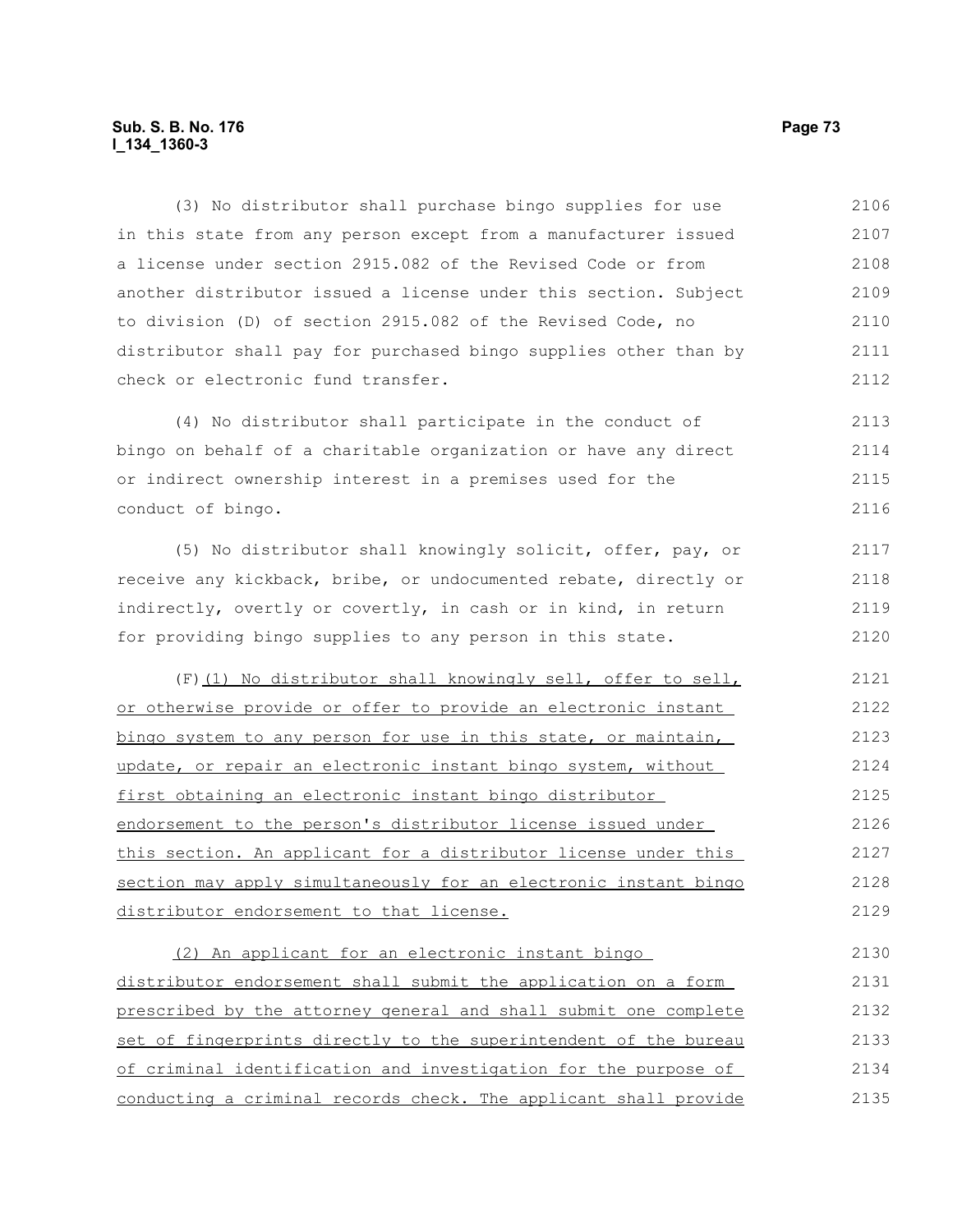| the fingerprints using a method the superintendent prescribes     | 2136 |
|-------------------------------------------------------------------|------|
| pursuant to division (C)(2) of section 109.572 of the Revised     | 2137 |
| Code and shall fill out the form the superintendent prescribes    | 2138 |
| pursuant to division (C) (1) of that section. Upon receiving an   | 2139 |
| application for an electronic instant bingo distributor           | 2140 |
| endorsement, the attorney general shall request the               | 2141 |
| superintendent, or a vendor approved by the bureau, to conduct a  | 2142 |
| criminal records check based on the applicant's fingerprint       | 2143 |
| impressions in accordance with division (A) (18) of that section. | 2144 |
| The applicant shall pay any fee required under division (C) (3)   | 2145 |
| of that section.                                                  | 2146 |
| (3) The attorney general shall not issue an electronic            | 2147 |
| instant bingo distributor endorsement to an applicant unless the  | 2148 |
| attorney general has received the results of the criminal         | 2149 |
| records check described in division (F) (2) of this section. The  | 2150 |
| attorney general shall not issue an electronic instant bingo      | 2151 |
| distributor endorsement to an applicant if the applicant, any     | 2152 |
| officer or partner of the applicant, or any person who has an     | 2153 |
| ownership interest of ten per cent or more in the applicant has   | 2154 |
| violated any provision of this chapter or any rule adopted by     | 2155 |
| the attorney general under this chapter or has violated any       | 2156 |
| existing or former law or rule of this state, any other state,    | 2157 |
| or the United States that is substantially equivalent to any      | 2158 |
| provision of this chapter or any rule adopted by the attorney     | 2159 |
| general under this chapter.                                       | 2160 |
| (4) An electronic instant bingo distributor endorsement           | 2161 |
| issued under this section shall be valid for the period of the    | 2162 |
| underlying distributor license.                                   | 2163 |
| (G) The attorney general may suspend, place limits,               | 2164 |
| restrictions, or probationary conditions on, or revoke a          | 2165 |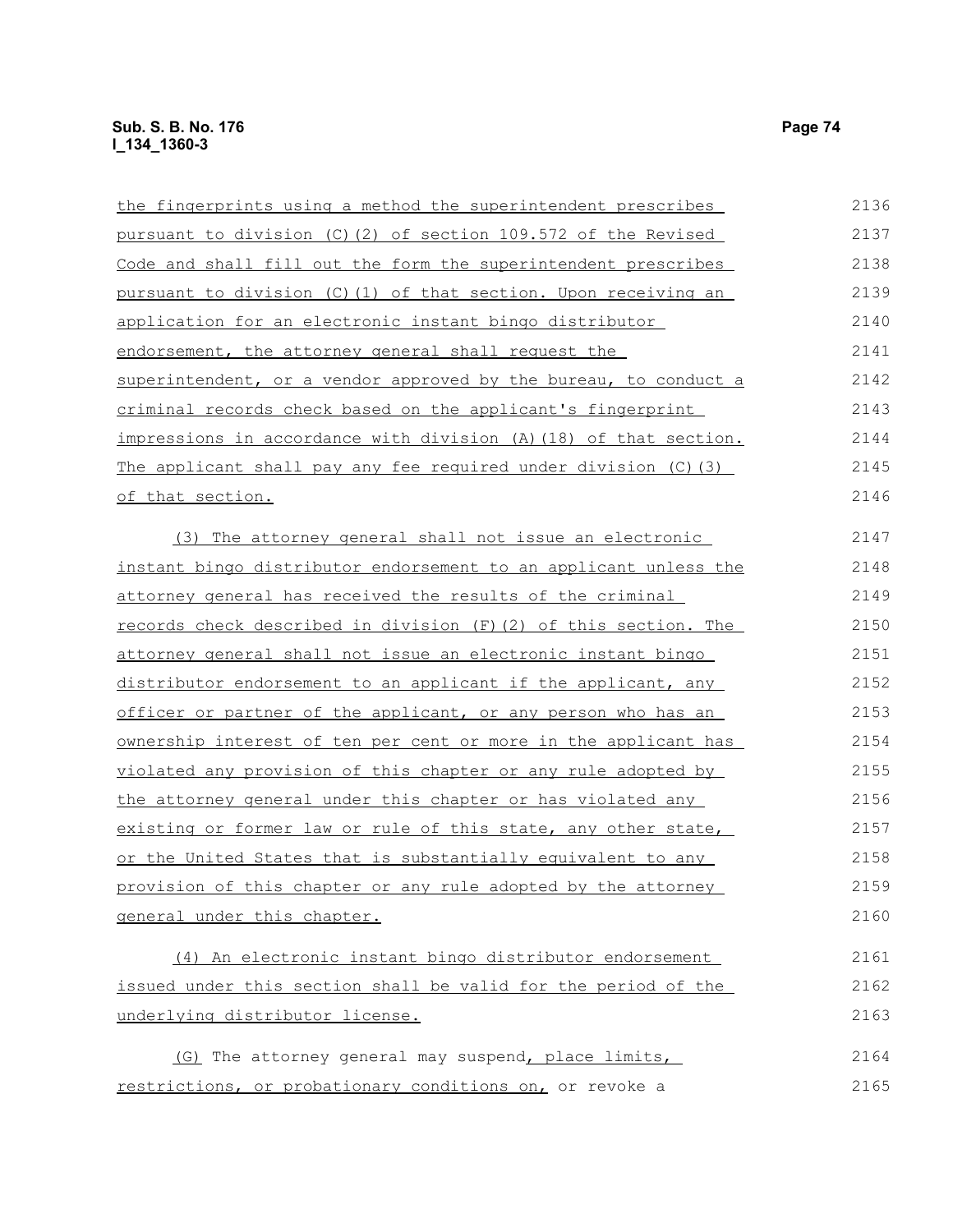| distributor license or an electronic instant bingo distributor   | 2166 |
|------------------------------------------------------------------|------|
| endorsement, for a limited or indefinite period of time at the   | 2167 |
| attorney general's discretion, for any of the following reasons: | 2168 |
| (1) Any reason for which the attorney general may refuse         | 2169 |
| to issue a distributor the license specified in divisions (C)(2) | 2170 |
| to (5) of this sectionor endorsement;                            | 2171 |
| (2) The distributor holding the license or endorsement           | 2172 |
| violates any provision of this chapter or any rule adopted by    | 2173 |
| the attorney general under this chapter;                         | 2174 |
| (3) The distributor or any officer, partner, or other            | 2175 |
| person who has an ownership interest of ten per cent or more in  | 2176 |
| the distributor is convicted of either of the following:         | 2177 |
| (a) A felony under the laws of this state, another state,        | 2178 |
| or the United States;                                            | 2179 |
| (b) Any gambling offense.                                        | 2180 |
| (G) (H) The attorney general may adopt rules for the             | 2181 |
| application, acceptance, denial, suspension, revocation,         | 2182 |
| limitation, restriction, or condition of a distributor license   | 2183 |
| or endorsement, and to enforce any other provisions of this      | 2184 |
| section, in accordance with Chapter 119. of the Revised Code.    | 2185 |
| (I) The attorney general may impose a civil fine on a            | 2186 |
| distributor licensed or permitted under this chapter for failure | 2187 |
| to comply with any restrictions, limits, or probationary         | 2188 |
| conditions on its license, or for failure to comply with this    | 2189 |
| chapter or any rule adopted under this chapter, according to a   | 2190 |
| schedule of fines that the attorney general shall adopt in       | 2191 |
| accordance with Chapter 119. of the Revised Code.                | 2192 |
| (J) Whoever violates division (A) -or (E), or (F) of this        | 2193 |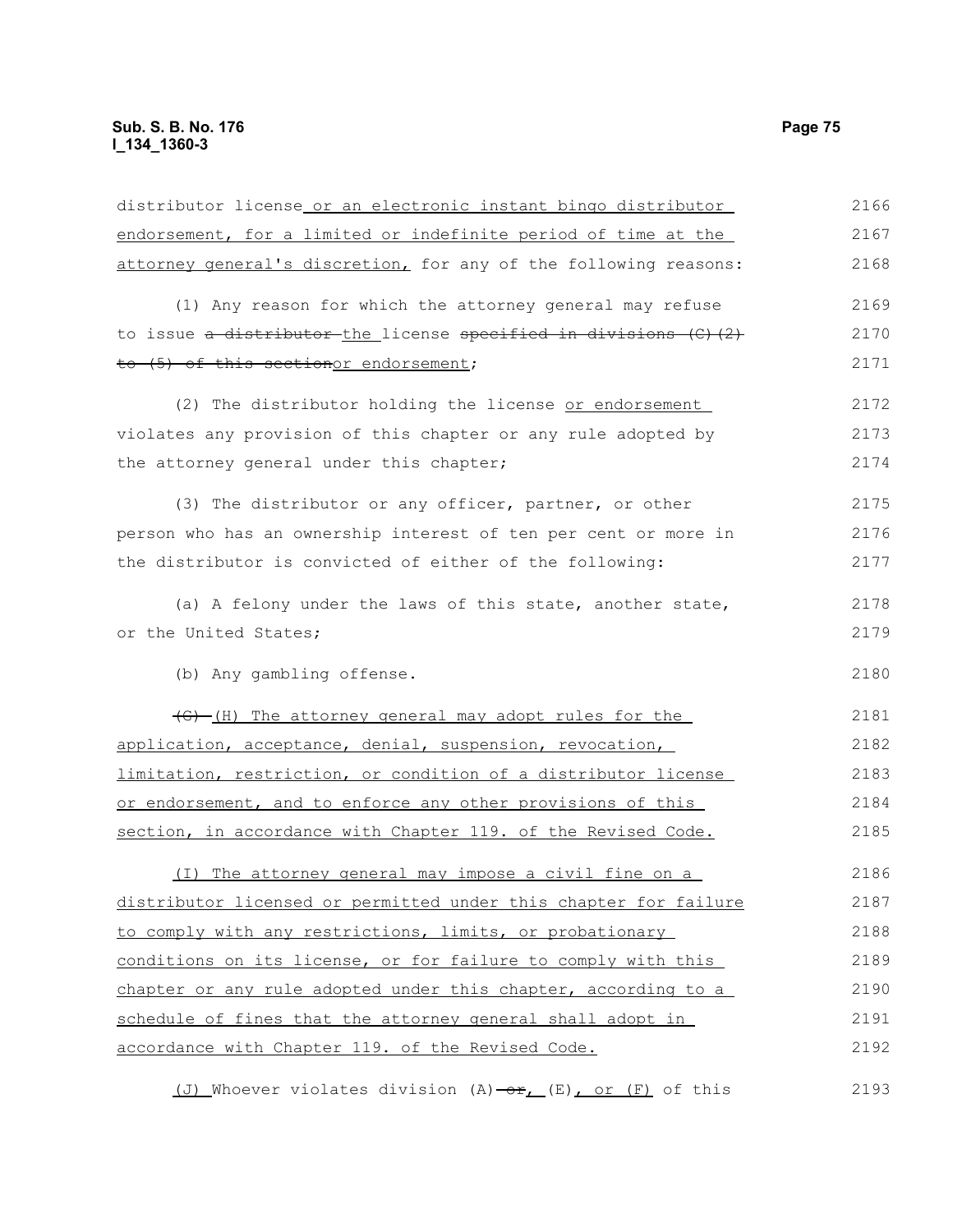### **Sub. S. B. No. 176 Page 76 l\_134\_1360-3**

section is guilty of illegally operating as a distributor. Except as otherwise provided in this division, illegally operating as a distributor is a misdemeanor of the first degree. If the offender previously has been convicted of a violation of division  $(A) - \sigma_{L}$  (E), or (F) of this section, illegally operating as a distributor is a felony of the fifth degree. 2194 2195 2196 2197 2198 2199

**Sec. 2915.082.** (A) No manufacturer shall sell, offer to sell, or otherwise provide or offer to provide bingo supplies for use in this state without having obtained a license from the attorney general under this section. 2200 2201 2202 2203

 $(B)$  (1) The attorney general may issue a manufacturer license to any person that meets the requirements of this section. The application for the license shall be on a form prescribed by the attorney general and be accompanied by the annual fee prescribed by this section. The license is valid for a period of one year, and the annual fee for the license is five thousand dollars. 2204 2205 2206 2207 2208 2209 2210

(2) Upon applying for or renewing a license under this section, an applicant shall file with and have approved by the attorney general a bond in which the applicant shall be the principal obligor, in the sum of fifty thousand dollars, with one or more sureties authorized to do business in this state. The applicant shall maintain the bond in effect as long as the license is valid; however, the liability of the surety under the bond shall not exceed an all-time aggregate liability of fifty thousand dollars. The bond, which may be in the form of a rider to a larger blanket liability bond, shall run to the state and to any person who may have a cause of action against the principal obligor of the bond for any liability arising out of a violation by the obligor of any provision of this chapter or any 2211 2212 2213 2214 2215 2216 2217 2218 2219 2220 2221 2222 2223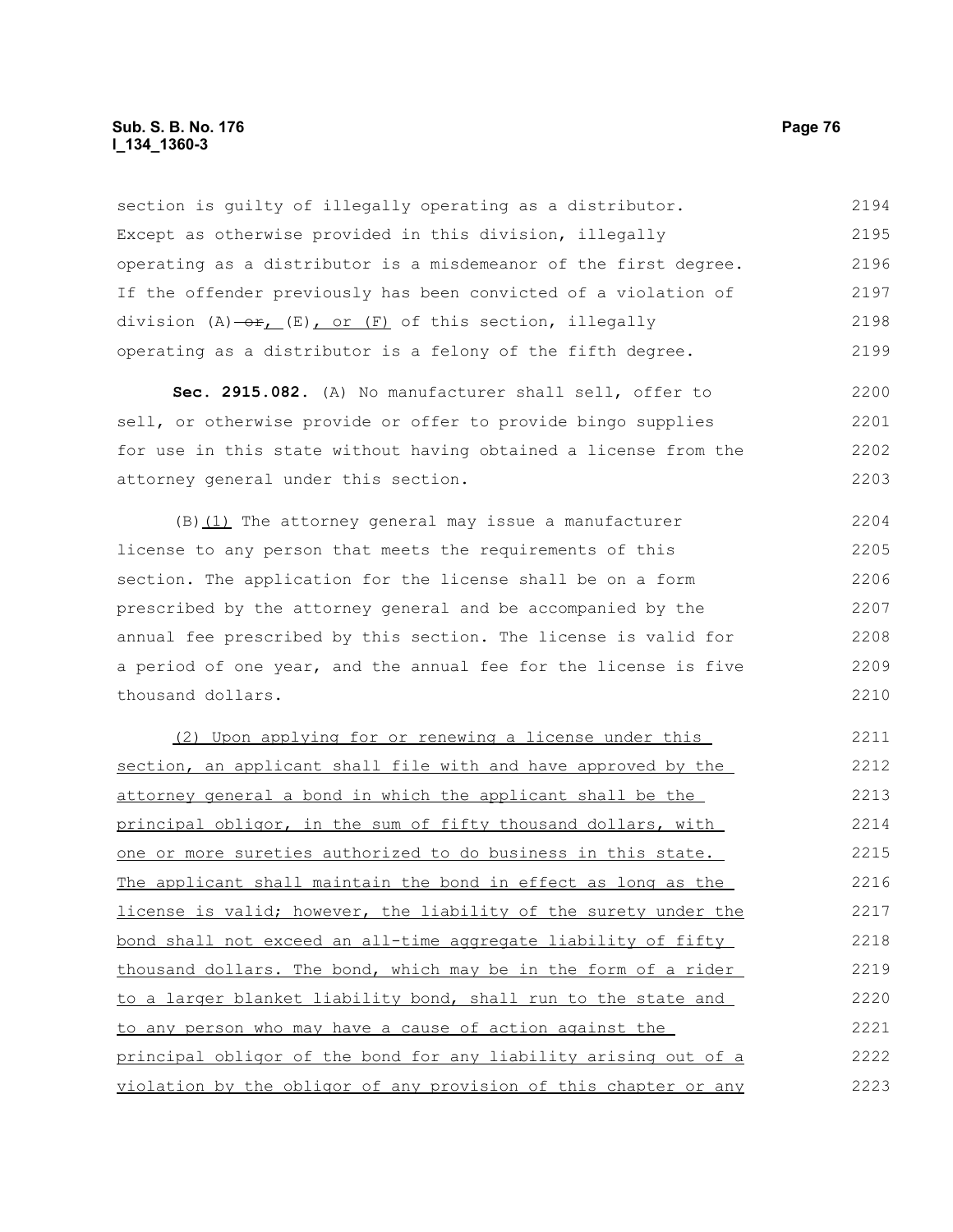(C) The attorney general may refuse to issue a manufacturer license to any person to which any of the following applies, or to any person that has an officer, partner, or other person who has an ownership interest of ten per cent or more and to whom any of the following applies: 2225 2226 2227 2228 2229

(1) The person, officer, or partner has been convicted of a disqualifying offense as determined in accordance with section 9.79 of the Revised Code. 2230 2231 2232

(2) The person, officer, or partner has made an incorrect or false statement that is material to the granting of a license in an application submitted to the attorney general under this section or in a similar application submitted to a gambling licensing authority in another jurisdiction if the statement resulted in license revocation through administrative action in the other jurisdiction. 2233 2234 2235 2236 2237 2238 2239

(3) The person, officer, or partner has submitted any incorrect or false information relating to the application to the attorney general under this section, if the information is material to the granting of the license. 2240 2241 2242 2243

(4) The person, officer, or partner has failed to correct any incorrect or false information that is material to the granting of the license in the records required to be maintained under division (G) of section 2915.10 of the Revised Code. 2244 2245 2246 2247

(5) The person, officer, or partner has had a license related to gambling revoked or suspended under the laws of this state, another state, or the United States. 2248 2249 2250

(6) The attorney general has good cause to believe that the person, officer, or partner has committed a breach of 2251 2252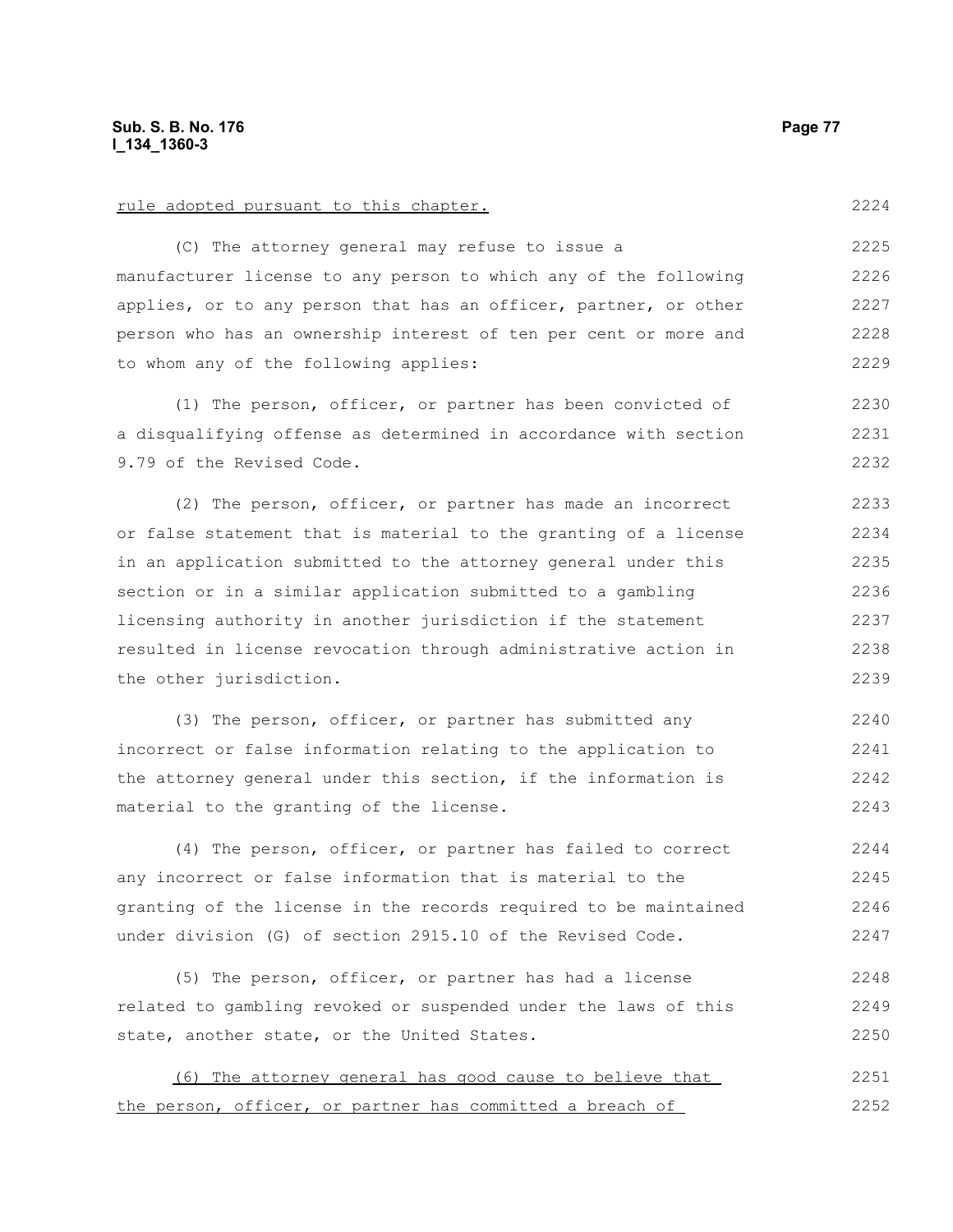| fiduciary duty, theft, or other type of misconduct, related to a | 2253 |
|------------------------------------------------------------------|------|
| charitable organization that has obtained a bingo license under  | 2254 |
| this chapter.                                                    | 2255 |
| (D)(1) No manufacturer shall sell, offer to sell, or             | 2256 |
| otherwise provide or offer to provide bingo supplies to any      | 2257 |
| person for use in this state except to a distributor that has    | 2258 |
| been issued a license under section 2915.081 of the Revised      | 2259 |
| Code. No manufacturer shall accept payment for the sale of bingo | 2260 |
| supplies other than by check or electronic fund transfer.        | 2261 |
| (2) No manufacturer shall knowingly solicit, offer, pay,         | 2262 |
| or receive any kickback, bribe, or undocumented rebate, directly | 2263 |
| or indirectly, overtly or covertly, in cash or in kind, in       | 2264 |
| return for providing bingo supplies to any person in this state. | 2265 |
| (E)(1) No manufacturer shall knowingly sell, offer to            | 2266 |
| sell, or otherwise provide or offer to provide an electronic     | 2267 |
| instant bingo system to any person for use in this state, or     | 2268 |
| submit an electronic instant bingo system for testing and        | 2269 |
| approval under section 2915.15 of the Revised Code, without      | 2270 |
| first obtaining an electronic instant bingo manufacturer         | 2271 |
| endorsement to the person's manufacturer license issued under    | 2272 |
| this section. An applicant for a manufacturer license under this | 2273 |
| section may apply simultaneously for an electronic instant bingo | 2274 |
| manufacturer endorsement to that license.                        | 2275 |
| (2) A manufacturer licensed under this section may only          | 2276 |
| sell, offer to sell, or otherwise provide or offer to provide    | 2277 |
| electronic instant bingo systems that contain proprietary        | 2278 |
| software owned by or licensed to the manufacturer. If the        | 2279 |
| proprietary software is licensed to the manufacturer, the        | 2280 |
| manufacturer shall provide a copy of the license along with the  | 2281 |
| application for an endorsement under this section.               | 2282 |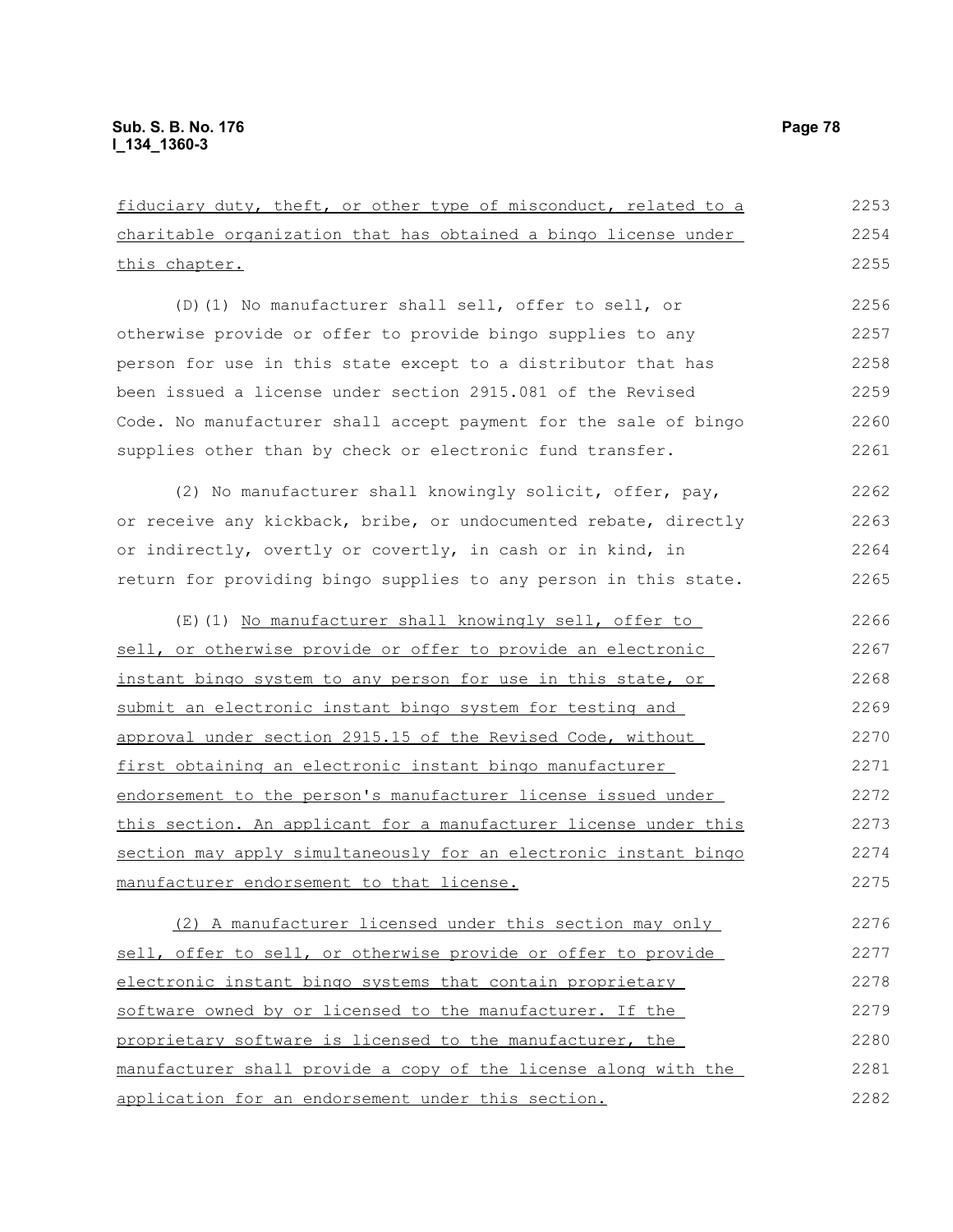| (3) An applicant for an electronic instant bingo                       | 2283 |
|------------------------------------------------------------------------|------|
| manufacturer endorsement shall submit the application on a form        | 2284 |
| prescribed by the attorney general and shall submit one complete       | 2285 |
| set of fingerprints directly to the superintendent of the bureau       | 2286 |
| of criminal identification and investigation for the purpose of        | 2287 |
| conducting a criminal records check. The applicant shall provide       | 2288 |
| the fingerprints using a method the superintendent prescribes          | 2289 |
| pursuant to division (C)(2) of section 109.572 of the Revised          | 2290 |
| Code and shall fill out the form the superintendent prescribes         | 2291 |
| pursuant to division (C)(1) of that section. Upon receiving an         | 2292 |
| application for an electronic instant bingo manufacturer               | 2293 |
| endorsement, the attorney general shall request the                    | 2294 |
| superintendent, or a vendor approved by the bureau, to conduct a       | 2295 |
| criminal records check based on the applicant's fingerprint            | 2296 |
| impressions in accordance with division (A) (18) of that section.      | 2297 |
| The applicant shall pay any fee required under division (C) (3)        | 2298 |
| <u>of that section.</u>                                                | 2299 |
| (4) The attorney general shall not issue an electronic                 | 2300 |
| instant bingo manufacturer endorsement to an applicant unless          | 2301 |
| the attorney general has received the results of the criminal          | 2302 |
| <u>records check described in division (E)(3) of this section. The</u> | 2303 |
| attorney general shall not issue an electronic instant bingo           | 2304 |
| manufacturer endorsement to an applicant if the applicant, any         | 2305 |
| officer or partner of the applicant, or any person who has an          | 2306 |
| ownership interest of ten per cent or more in the applicant has        | 2307 |
| violated any existing or former law or rule of this state, any         | 2308 |
| other state, or the United States that is substantially                | 2309 |
| equivalent to any provision of this chapter or any rule adopted        | 2310 |

(F)(1) The attorney general may suspend, place limits, restrictions, or probationary conditions on, or revoke a 2312 2313

by the attorney general under this chapter.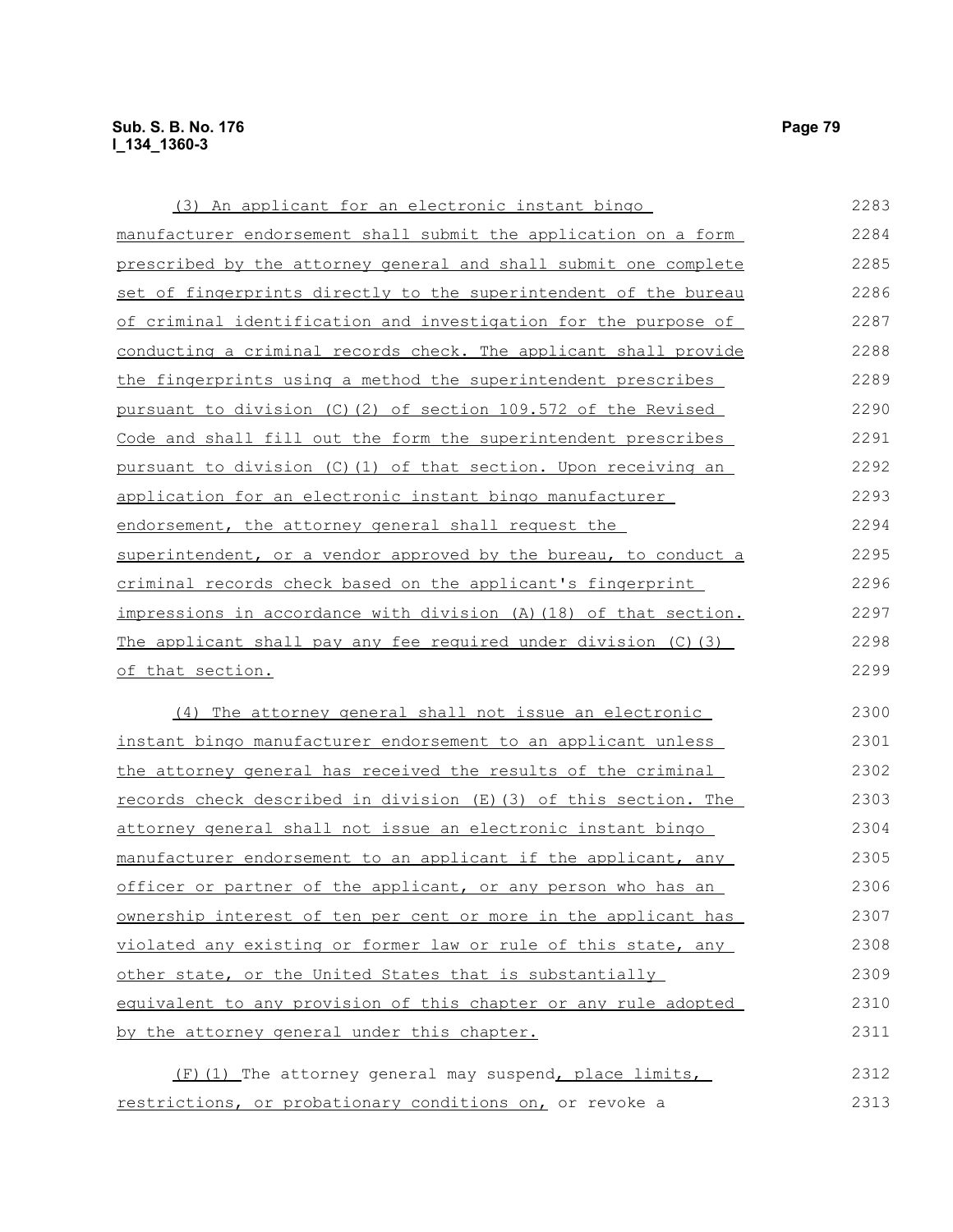| manufacturer license <u>or an electronic instant bingo manufacturer</u>              | 2314 |
|--------------------------------------------------------------------------------------|------|
| endorsement for a limited or indefinite period of time for any                       | 2315 |
| of the following reasons:                                                            | 2316 |
| (a) Any reason for which the attorney general may refuse                             | 2317 |
| to issue <del>a manufacturer the</del> license <del>specified in divisions (C)</del> | 2318 |
| (2) to (5) of this sectionor endorsement;                                            | 2319 |
| (b) The manufacturer holding the license or endorsement                              | 2320 |
| violates any provision of this chapter or any rule adopted by                        | 2321 |
| the attorney general under this chapter;                                             | 2322 |
| (c) The manufacturer or any officer, partner, or other                               | 2323 |
| person who has an ownership interest of ten per cent or more in                      | 2324 |
| the manufacturer is convicted of either of the following:                            | 2325 |
| (i) A felony under the laws of this state, another state,                            | 2326 |
| or the United States;                                                                | 2327 |
| (ii) Any gambling offense.                                                           | 2328 |
| (2) The attorney general may perform an onsite inspection                            | 2329 |
| of a manufacturer of bingo supplies that is selling, offering to                     | 2330 |
| sell, or otherwise providing or offering to provide bingo                            | 2331 |
| supplies or that is applying for a license to sell, offer to                         | 2332 |
| sell, or otherwise provide or offer to provide bingo supplies in                     | 2333 |
| this state.                                                                          | 2334 |
| (3) (a) The attorney general shall establish by rule an                              | 2335 |
| application and renewal fee for an electronic instant bingo                          | 2336 |
| manufacturer endorsement in an amount sufficient to cover the                        | 2337 |
| costs the attorney general incurs in processing applications for                     | 2338 |
| electronic instant bingo manufacturer endorsements and                               | 2339 |
| investigating an applicant's suitability.                                            | 2340 |
|                                                                                      |      |

(b) If the cost of processing a particular application and 2341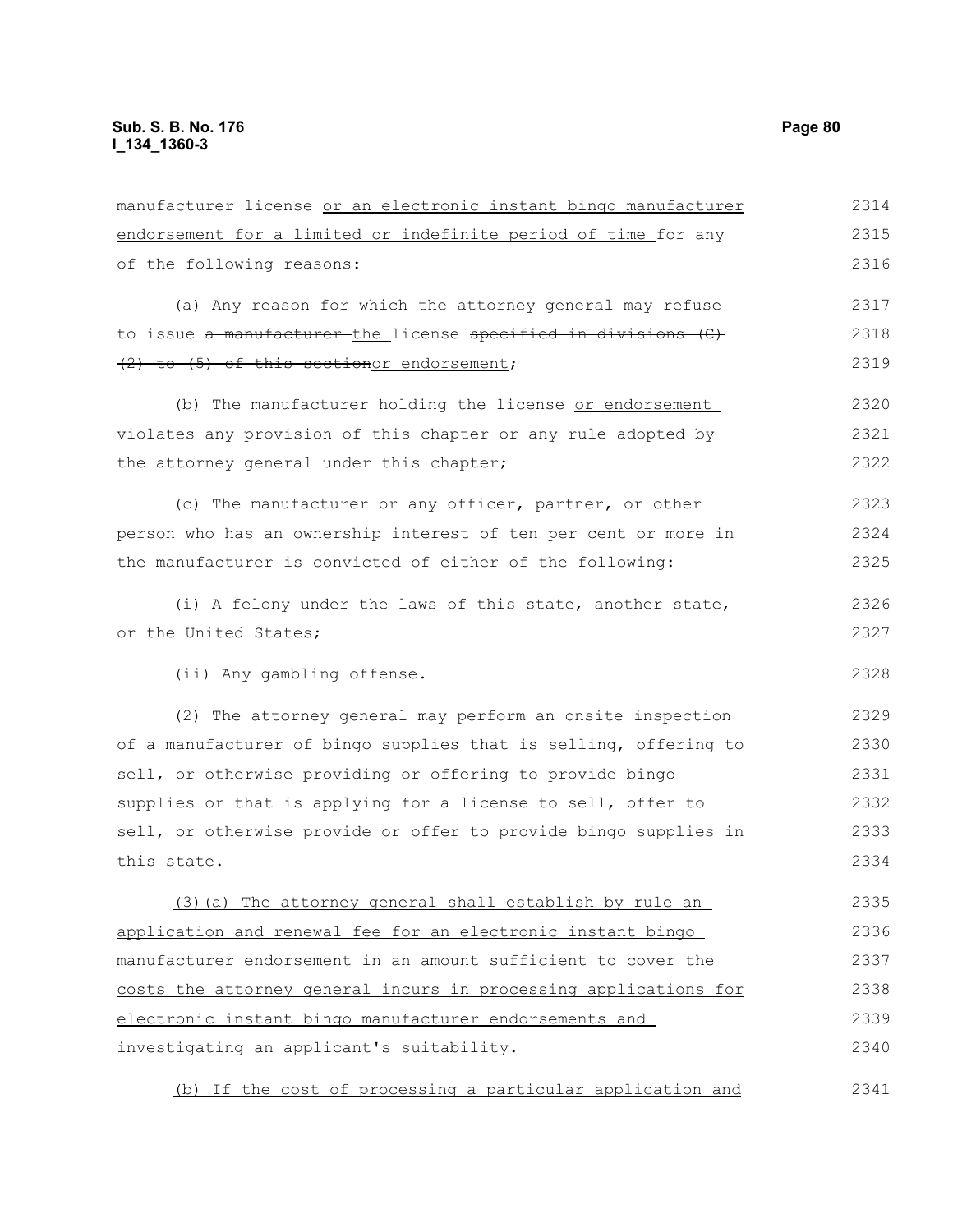# **Sub. S. B. No. 176** Page 81 **l\_134\_1360-3**

| investigating the applicant's suitability exceeds the amount of           | 2342 |
|---------------------------------------------------------------------------|------|
| the application and renewal fee, the attorney general may charge          | 2343 |
| the applicant an additional fee as necessary to cover that cost.          | 2344 |
| (c) The attorney general shall not issue an electronic                    | 2345 |
| instant bingo manufacturer endorsement unless the attorney                | 2346 |
| general has received payment in full from the applicant for all           | 2347 |
| fees to be charged under this section.                                    | 2348 |
| (F) (G) The attorney general may adopt rules for the                      | 2349 |
| application, acceptance, denial, suspension, revocation,                  | 2350 |
| limitation, restriction, or condition of a manufacturer license           | 2351 |
| or endorsement described in this section, and to enforce any              | 2352 |
| other provisions of this section, in accordance with Chapter              | 2353 |
| 119. of the Revised Code.                                                 | 2354 |
| (H) The attorney general may impose a civil fine on a                     | 2355 |
| manufacturer licensed or permitted under this chapter for                 | 2356 |
| failure to comply with any restrictions, limits, or probationary          | 2357 |
| conditions on its license, and for failure to comply with this            | 2358 |
| chapter or any rule adopted under this chapter, according to a            | 2359 |
| schedule of fines that the attorney general shall adopt in                | 2360 |
| accordance with Chapter 119. of the Revised Code.                         | 2361 |
| $(I)$ Whoever violates division $(A) \rightarrow F$ (D), or $(E)$ of this | 2362 |
| section is quilty of illegally operating as a manufacturer.               | 2363 |
| Except as otherwise provided in this division, illegally                  | 2364 |
| operating as a manufacturer is a misdemeanor of the first                 | 2365 |
| degree. If the offender previously has been convicted of a                | 2366 |
| violation of division $(A) - or (D)$ , or $(E)$ of this section,          | 2367 |
| illegally operating as a manufacturer is a felony of the fifth            | 2368 |
| degree.                                                                   | 2369 |
| Sec. 2915.09. (A) No charitable organization that conducts                | 2370 |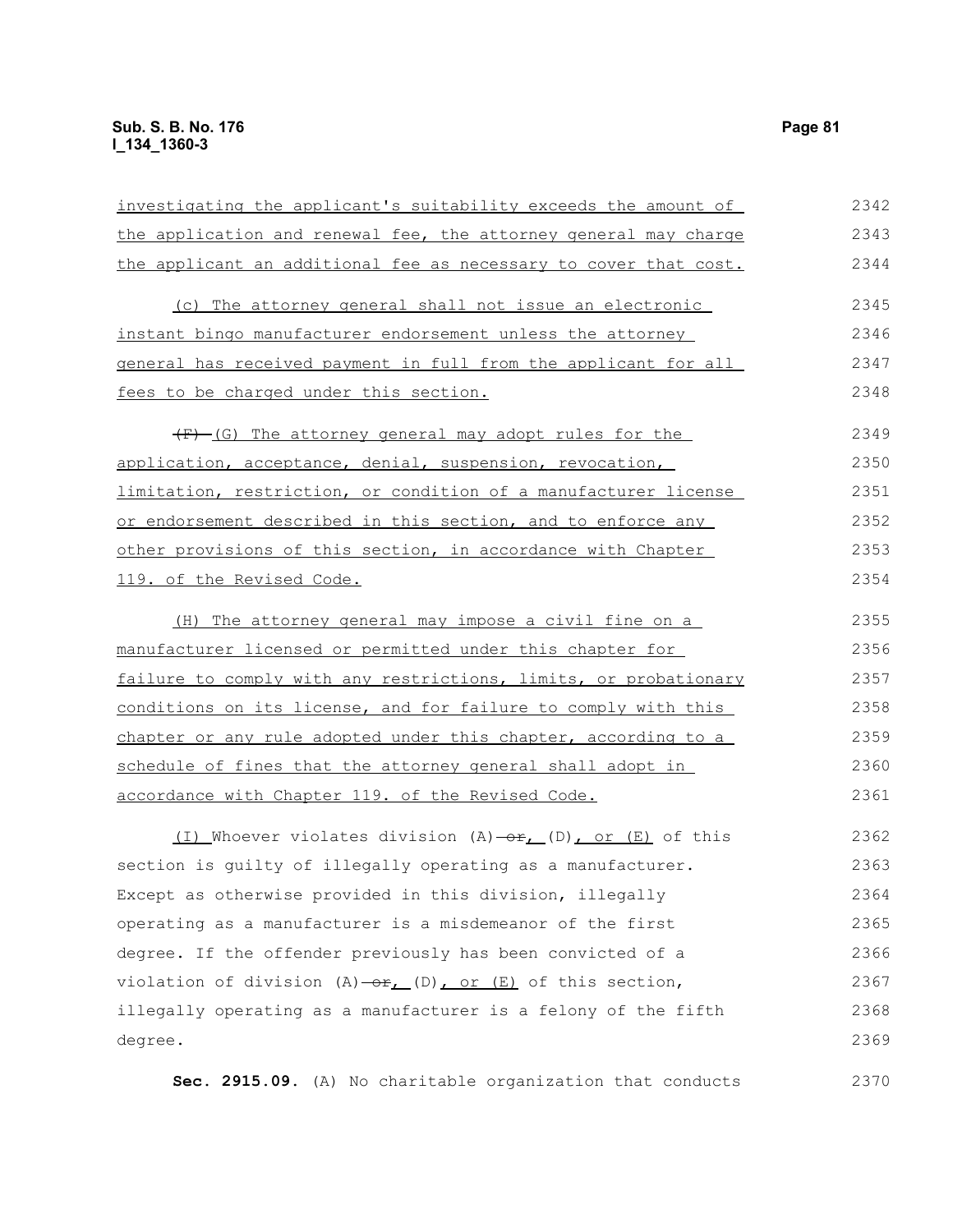bingo shall fail to do any of the following:

(1) Own all of the equipment used to conduct bingo or lease that equipment from a charitable organization that is licensed to conduct bingo, or from the landlord of a premises where bingo is conducted, for a rental rate that is not more than is customary and reasonable for that equipment; 2372 2373 2374 2375 2376

(2) Except as otherwise provided in division (A)(3) of this section, use all of the gross receipts from bingo for paying prizes, for reimbursement of expenses for or for renting premises in which to conduct a bingo session, for reimbursement of expenses for or for purchasing or leasing bingo supplies used in conducting bingo, for reimbursement of expenses for or for hiring security personnel, for reimbursement of expenses for or for advertising bingo, or for reimbursement of other expenses or for other expenses listed in division (GG) of section 2915.01 of the Revised Code, provided that the amount of the receipts so spent is not more than is customary and reasonable for a similar purchase, lease, hiring, advertising, or expense. If the building in which bingo is conducted is owned by the charitable organization conducting bingo and the bingo conducted includes a form of bingo described in division (O)(1) of section 2915.01 of the Revised Code, the charitable organization may deduct from the total amount of the gross receipts from each session a sum equal to the lesser of six hundred dollars or forty-five per cent of the gross receipts from the bingo described in that division as consideration for the use of the premises. 2377 2378 2379 2380 2381 2382 2383 2384 2385 2386 2387 2388 2389 2390 2391 2392 2393 2394 2395 2396

(3) Use, or give, donate, or otherwise transfer, all of the net profit derived from bingo, other than instant bingo, described in division (O)(1) of section 2915.01 of the Revised Code for a charitable purpose listed in its license application 2397 2398 2399 2400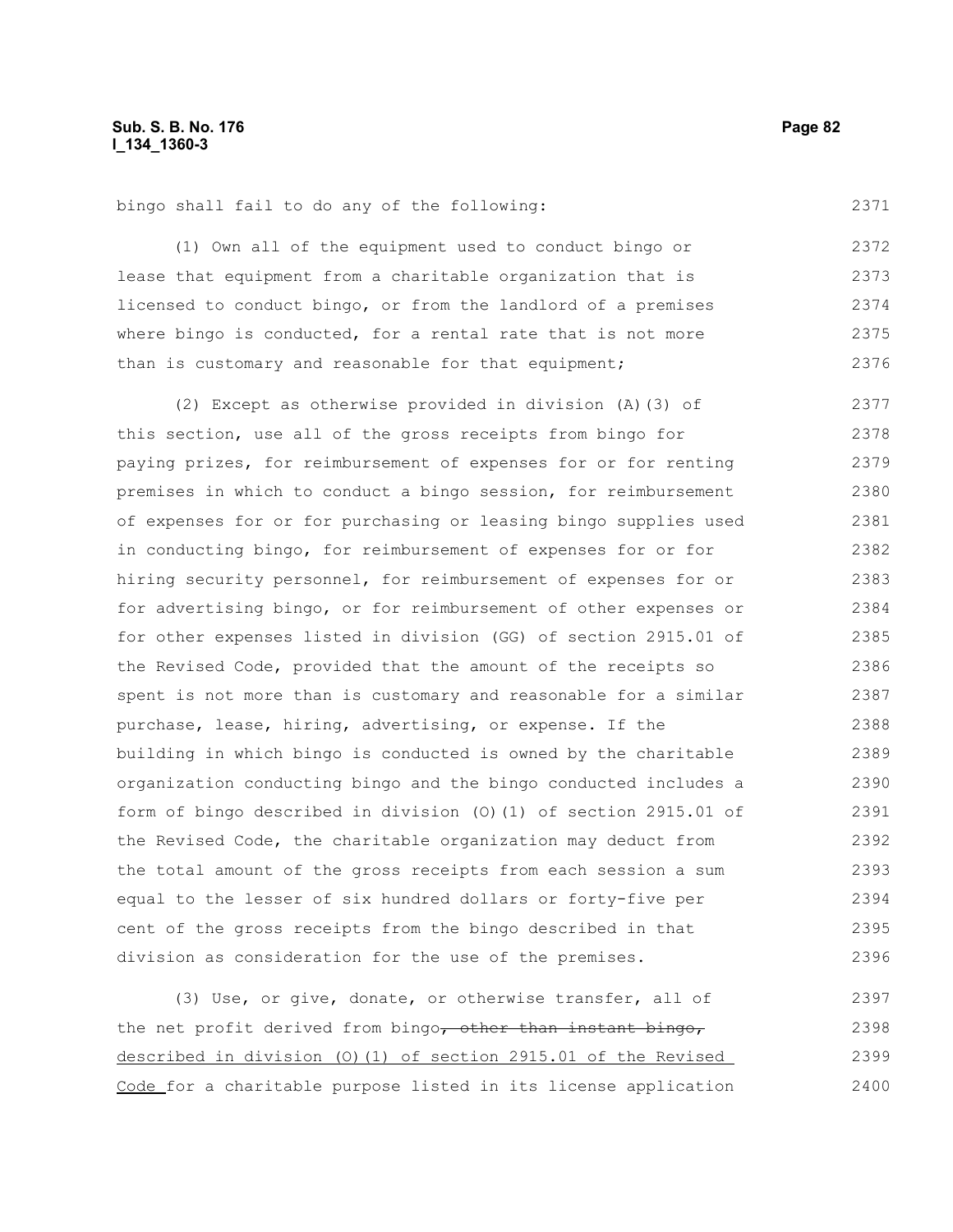#### **Sub. S. B. No. 176 Page 83 l\_134\_1360-3**

and described in division (V) of section 2915.01 of the Revised Code, or distribute all of the net profit from the proceeds of the sale of instant bingo or electronic instant bingo as stated in its license application and in accordance with section 2915.101 of the Revised Code, as applicable. 2401 2402 2403 2404 2405

(B) No charitable organization that conducts a bingo game described in division (O)(1) of section 2915.01 of the Revised Code shall fail to do any of the following:

(1) Conduct the bingo game on premises that are owned by the charitable organization, on premises that are owned by another charitable organization and leased from that charitable organization for a rental rate not in excess of the lesser of six hundred dollars per bingo session or forty-five per cent of the gross receipts of the bingo session, on premises that are leased from a person other than a charitable organization for a rental rate that is not more than is customary and reasonable for premises that are similar in location, size, and quality but not in excess of four hundred fifty dollars per bingo session, or on premises that are owned by a person other than a charitable organization, that are leased from that person by another charitable organization, and that are subleased from that other charitable organization by the charitable organization for a rental rate not in excess of four hundred fifty dollars per bingo session. No charitable organization is required to pay property taxes or assessments on premises that the charitable organization leases from another person to conduct bingo sessions. If the charitable organization leases from a person other than a charitable organization the premises on which it conducts bingo sessions, the lessor of the premises shall provide the premises to the organization and shall not provide the organization with bingo game operators, security 2409 2410 2411 2412 2413 2414 2415 2416 2417 2418 2419 2420 2421 2422 2423 2424 2425 2426 2427 2428 2429 2430 2431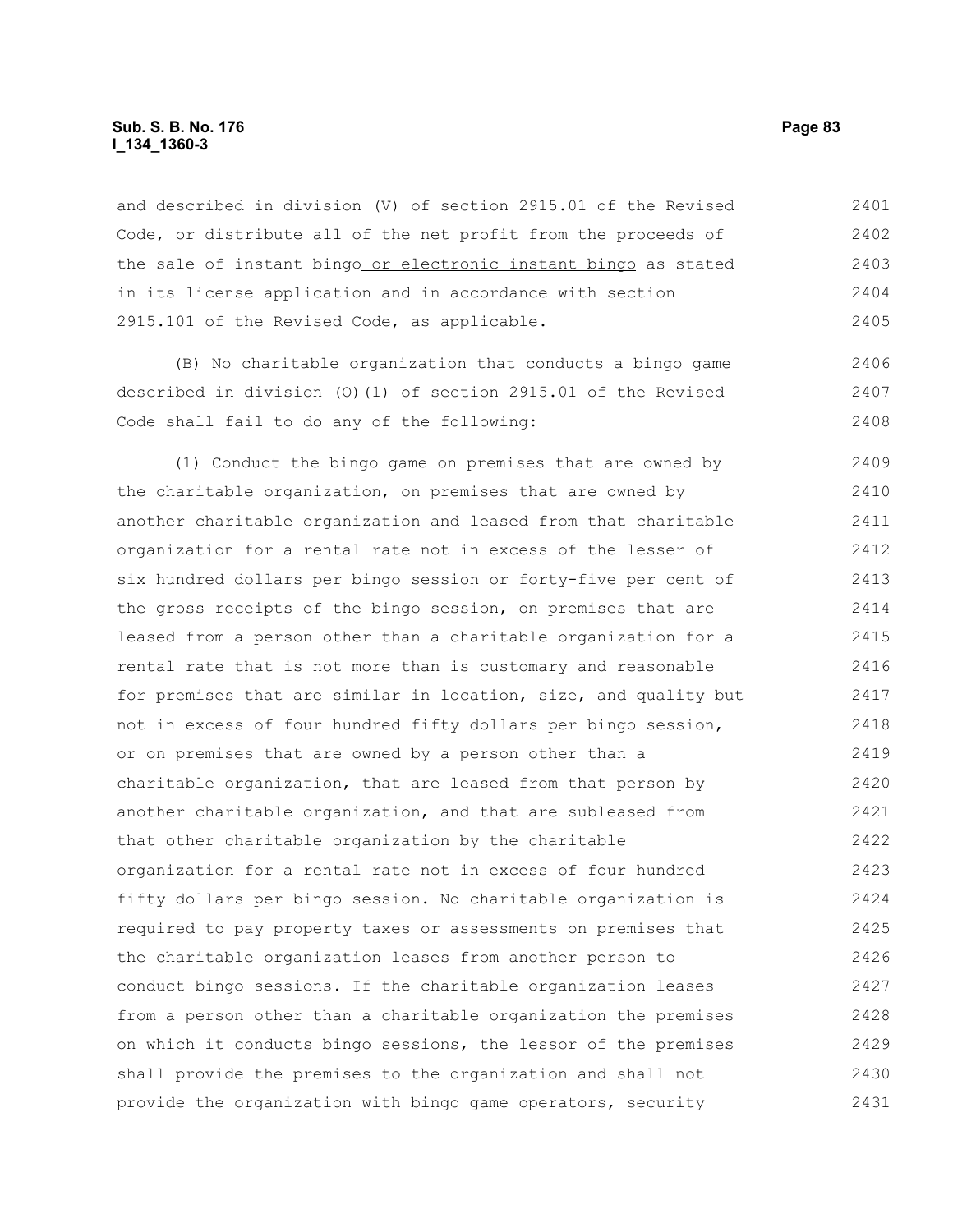### **Sub. S. B. No. 176 Page 84 l\_134\_1360-3**

personnel, concessions or concession operators, bingo supplies, or any other type of service. A charitable organization shall not lease or sublease premises that it owns or leases to more than three other charitable organizations per calendar week for conducting bingo sessions on the premises. A person that is not a charitable organization shall not lease premises that it owns, leases, or otherwise is empowered to lease to more than three charitable organizations per calendar week for conducting bingo sessions on the premises. In no case shall more than nine bingo sessions be conducted on any premises in any calendar week. 2432 2433 2434 2435 2436 2437 2438 2439 2440 2441

(2) Display its license conspicuously at the premises where the bingo session is conducted; 2442 2443

(3) Conduct the bingo session in accordance with the definition of bingo set forth in division (O)(1) of section 2915.01 of the Revised Code. 2444 2445 2446

(C) No charitable organization that conducts a bingo game described in division (O)(1) of section 2915.01 of the Revised Code shall do any of the following:

(1) Pay any compensation to a bingo game operator for operating a bingo session that is conducted by the charitable organization or for preparing, selling, or serving food or beverages at the site of the bingo session, permit any auxiliary unit or society of the charitable organization to pay compensation to any bingo game operator who prepares, sells, or serves food or beverages at a bingo session conducted by the charitable organization, or permit any auxiliary unit or society of the charitable organization to prepare, sell, or serve food or beverages at a bingo session conducted by the charitable organization, if the auxiliary unit or society pays any compensation to the bingo game operators who prepare, sell, or 2450 2451 2452 2453 2454 2455 2456 2457 2458 2459 2460 2461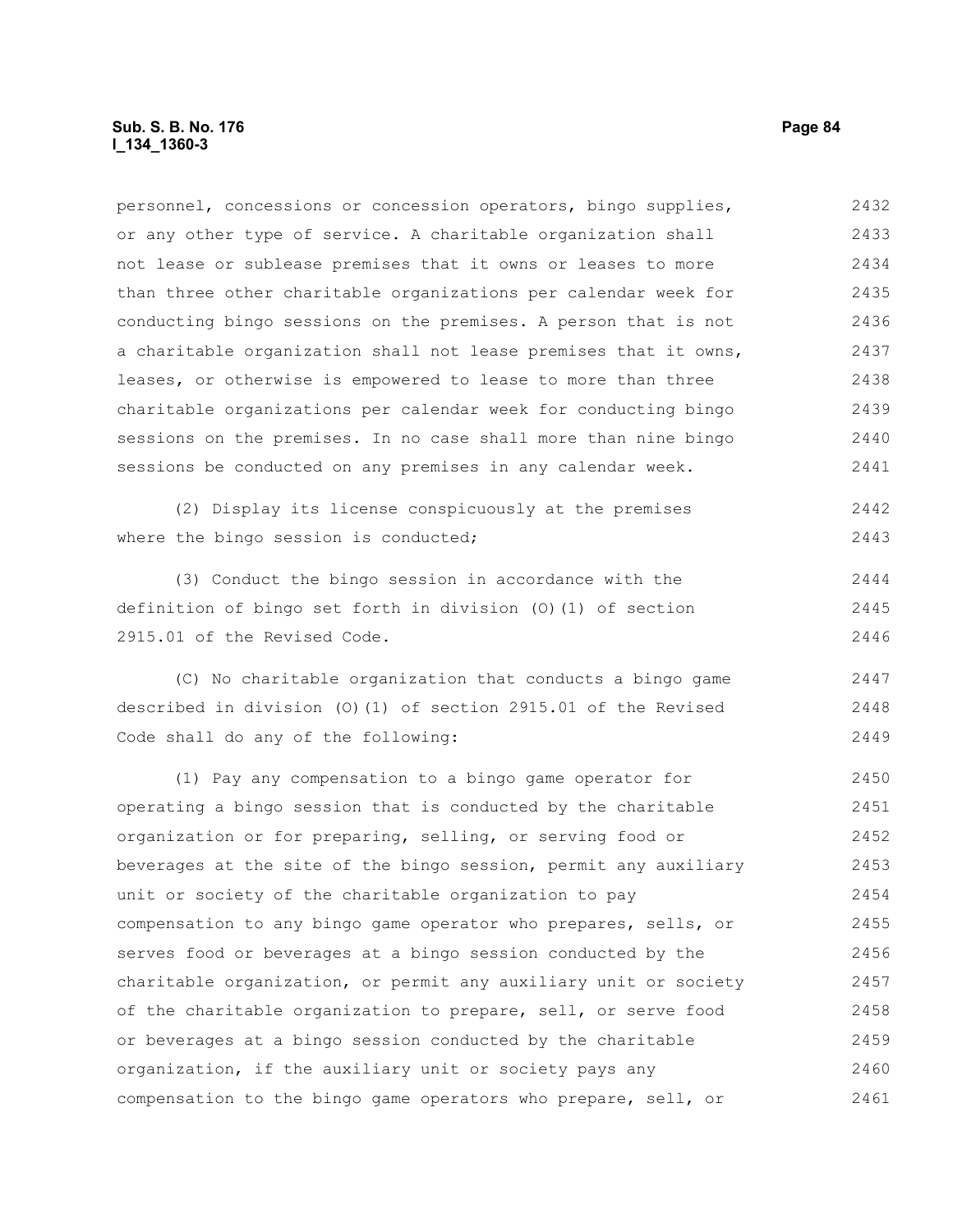serve the food or beverages;

(2) Pay consulting fees to any person for any services performed in relation to the bingo session; 2463 2464

(3) Pay concession fees to any person who provides refreshments to the participants in the bingo session; 2465 2466

(4) Except as otherwise provided in division (C)(4) of this section, conduct more than three bingo sessions in any seven-day period. A volunteer firefighter's organization or a volunteer rescue service organization that conducts not more than five bingo sessions in a calendar year may conduct more than three bingo sessions in a seven-day period after notifying the attorney general when it will conduct the sessions. 2467 2468 2469 2470 2471 2472 2473

(5) Pay out more than six thousand dollars in prizes for bingo games described in division (O)(1) of section 2915.01 of the Revised Code during any bingo session that is conducted by the charitable organization. "Prizes" does not include awards from the conduct of instant bingo. 2474 2475 2476 2477 2478

(6) Conduct a bingo session at any time during the eighthour period between two a.m. and ten a.m., at any time during, or within ten hours of, a bingo game conducted for amusement only pursuant to section 2915.12 of the Revised Code, at any premises not specified on its license, or on any day of the week or during any time period not specified on its license. Division (A)(6) of this section does not prohibit the sale of instant bingo tickets beginning at nine a.m. for a bingo session that begins at ten a.m. If circumstances make it impractical for the charitable organization to conduct a bingo session at the premises, or on the day of the week or at the time, specified on its license, or if a charitable organization wants to conduct 2479 2480 2481 2482 2483 2484 2485 2486 2487 2488 2489 2490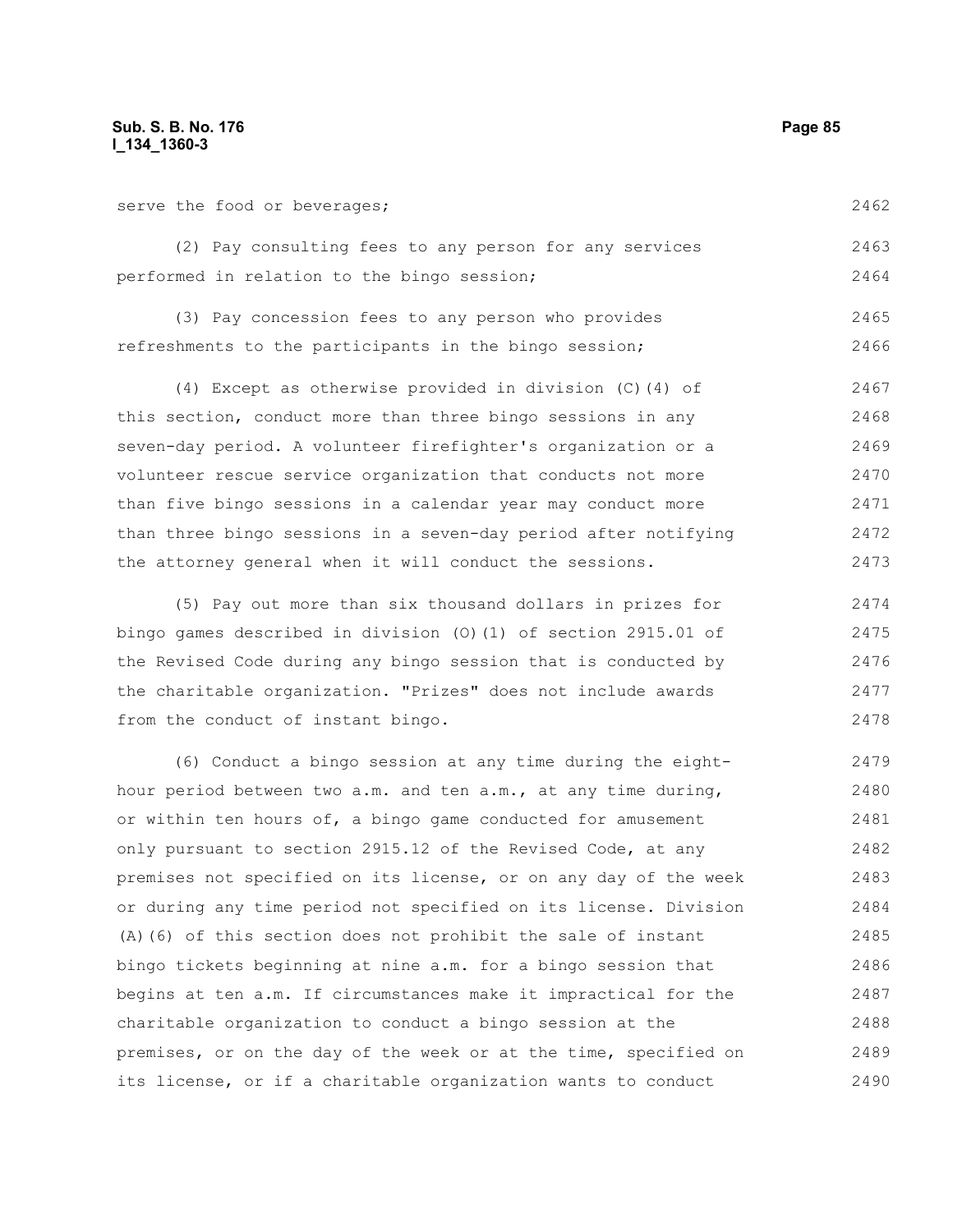### **Sub. S. B. No. 176 Page 86 l\_134\_1360-3**

the Revised Code;

bingo sessions on a day of the week or at a time other than the day or time specified on its license, the charitable organization may apply in writing to the attorney general for an amended license pursuant to division  $\overline{F}$  (J) of section 2915.08 of the Revised Code. A charitable organization may apply twice in each calendar year for an amended license to conduct bingo sessions on a day of the week or at a time other than the day or time specified on its license. If the amended license is granted, the organization may conduct bingo sessions at the premises, on the day of the week, and at the time specified on its amended license. (7) Permit any person whom the charitable organization knows, or should have known, is under the age of eighteen to work as a bingo game operator; (8) Permit any person whom the charitable organization knows, or should have known, has been convicted of a felony or gambling offense in any jurisdiction to be a bingo game operator; (9) Permit the lessor of the premises on which the bingo session is conducted, if the lessor is not a charitable organization, to provide the charitable organization with bingo game operators, security personnel, concessions, bingo supplies, or any other type of service; (10) Purchase or lease bingo supplies from any person except a distributor issued a license under section 2915.081 of 2491 2492 2493 2494 2495 2496 2497 2498 2499 2500 2501 2502 2503 2504 2505 2506 2507 2508 2509 2510 2511 2512 2513 2514 2515

(11)(a) Use or permit the use of electronic bingo aids except under the following circumstances: 2517 2518

(i) For any single participant, not more than ninety bingo 2519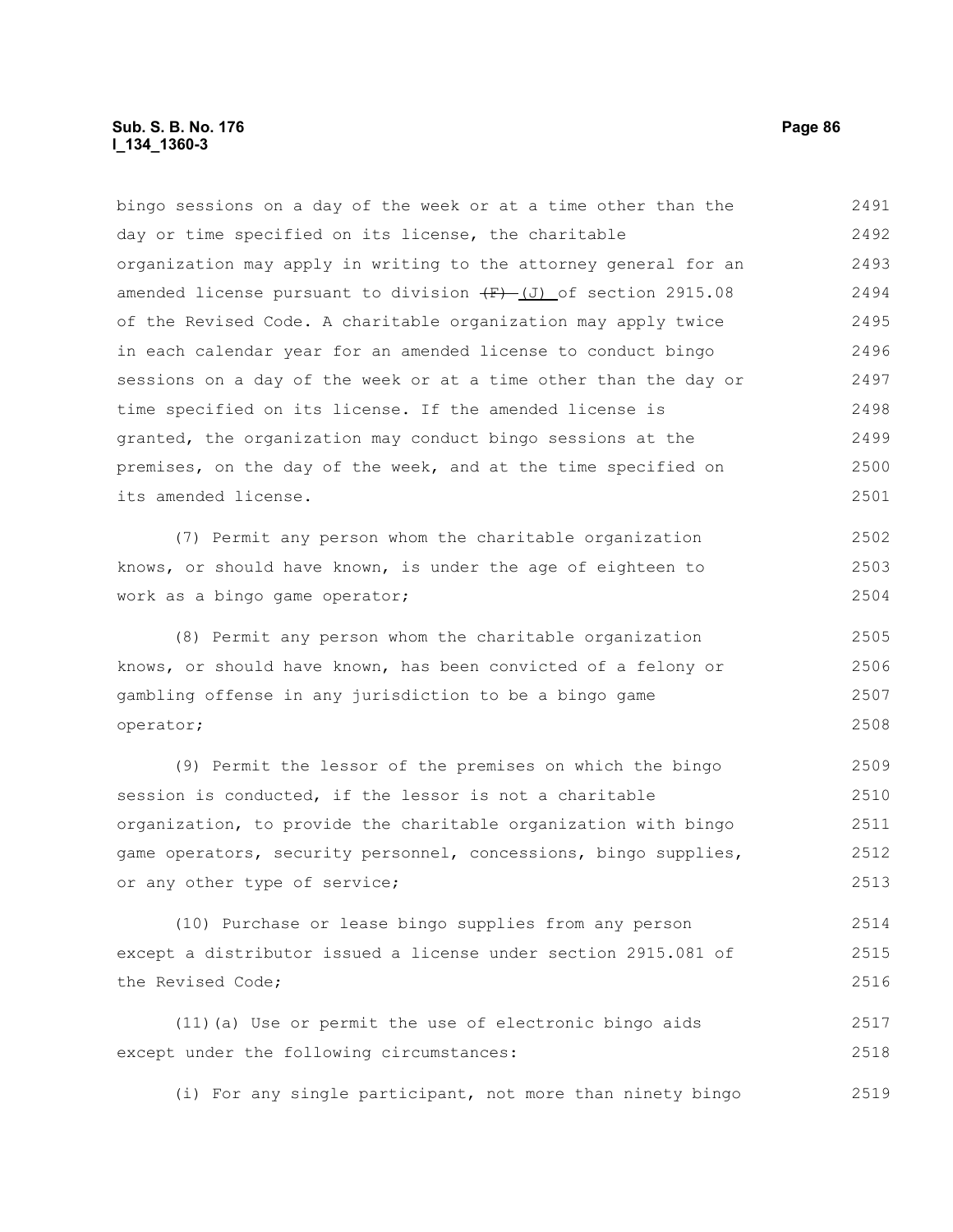| (ii) The charitable organization shall provide a                 | 2521 |
|------------------------------------------------------------------|------|
| participant using an electronic bingo aid with corresponding     | 2522 |
| paper bingo cards or sheets.                                     | 2523 |
| (iii) The total price of bingo faces played with an              | 2524 |
| electronic bingo aid shall be equal to the total price of the    | 2525 |
| same number of bingo faces played with a paper bingo card or     | 2526 |
| sheet sold at the same bingo session but without an electronic   | 2527 |
| bingo aid.                                                       | 2528 |
| (iv) An electronic bingo aid cannot be part of an                | 2529 |
| electronic network other than a network that includes only bingo | 2530 |
| aids and devices that are located on the premises at which the   | 2531 |
| bingo is being conducted or be interactive with any device not   | 2532 |
| located on the premises at which the bingo is being conducted.   | 2533 |
| (v) An electronic bingo aid cannot be used to participate        | 2534 |
| in bingo that is conducted at a location other than the location | 2535 |
| at which the bingo session is conducted and at which the         | 2536 |
| electronic bingo aid is used.                                    | 2537 |
| (vi) An electronic bingo aid cannot be used to provide for       | 2538 |
| the input of numbers and letters announced by a bingo caller     | 2539 |
| other than the bingo caller who physically calls the numbers and | 2540 |
| letters at the location at which the bingo session is conducted  | 2541 |
| and at which the electronic bingo aid is used.                   | 2542 |
| (b) The attorney general may adopt rules in accordance           | 2543 |
| with Chapter 119. of the Revised Code that govern the use of     | 2544 |
| electronic bingo aids. The rules may include a requirement that  | 2545 |
| an electronic bingo aid be capable of being audited by the       | 2546 |
| attorney general to verify the number of bingo cards or sheets   | 2547 |
| played during each bingo session.                                | 2548 |

faces can be played using an electronic bingo aid or aids.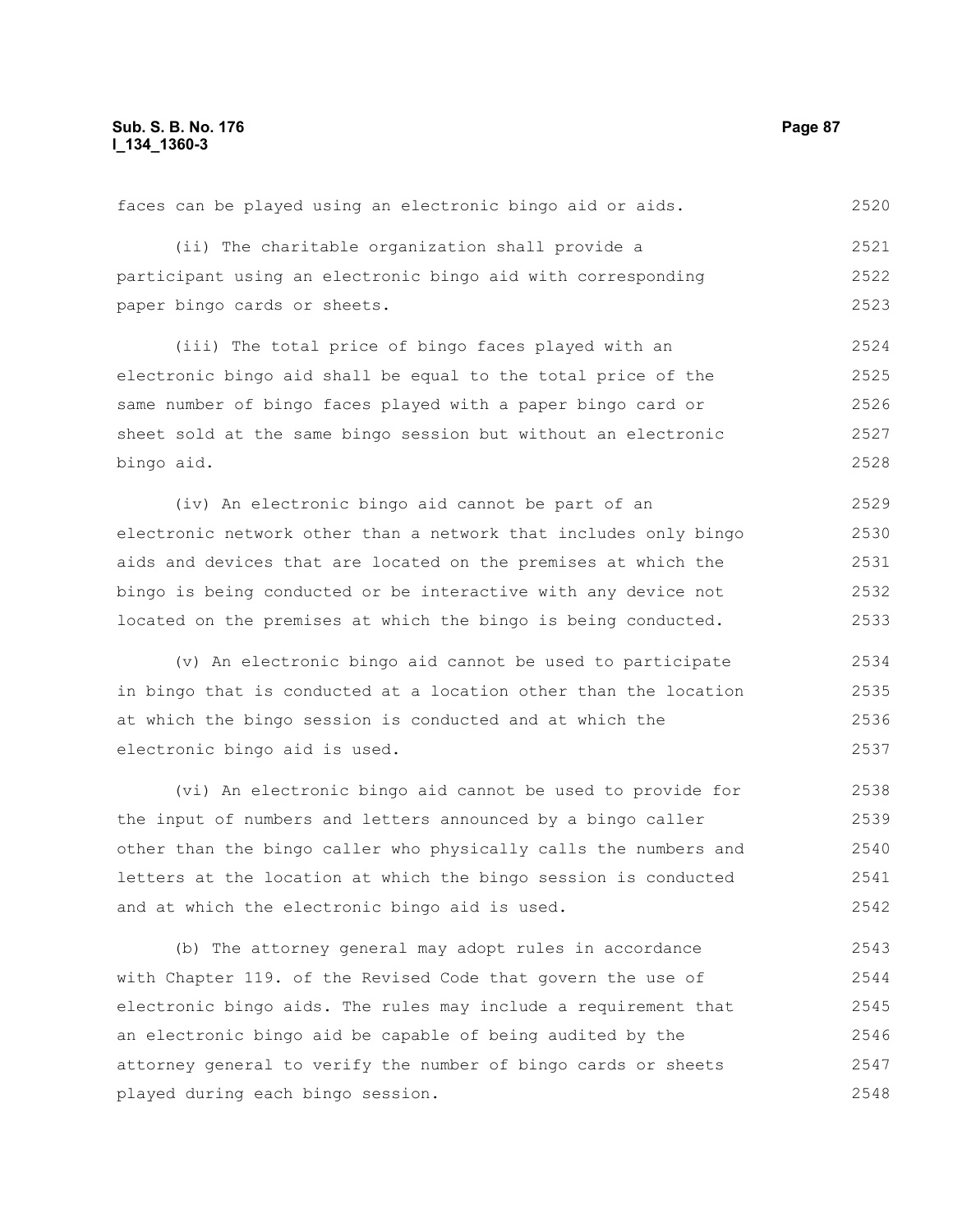(12) Permit any person the charitable organization knows, or should have known, to be under eighteen years of age to play bingo described in division (O)(1) of section 2915.01 of the Revised Code. 2549 2550 2551 2552

(D)(1) Except as otherwise provided in division (D)(3) of this section, no charitable organization shall provide to a bingo game operator, and no bingo game operator shall receive or accept, any commission, wage, salary, reward, tip, donation, gratuity, or other form of compensation, directly or indirectly, regardless of the source, for conducting bingo or providing other work or labor at the site of bingo during a bingo session. 2553 2554 2555 2556 2557 2558 2559

(2) Except as otherwise provided in division (D)(3) of this section, no charitable organization shall provide to a bingo game operator any commission, wage, salary, reward, tip, donation, gratuity, or other form of compensation, directly or indirectly, regardless of the source, for conducting instant bingo, electronic instant bingo, or both other than at a bingo session at the site of instant bingo, electronic instant bingo, or both other than at a bingo session. 2560 2561 2562 2563 2564 2565 2566 2567

(3) Nothing in division (D) of this section prohibits an employee of a fraternal organization, veteran's organization, or sporting organization from selling instant bingo tickets or cards to the organization's members or invited guests, as long as no portion of the employee's compensation is paid from any receipts of bingo. 2568 2569 2570 2571 2572 2573

(E) Notwithstanding division (B)(1) of this section, a charitable organization that, prior to December 6, 1977, has entered into written agreements for the lease of premises it owns to another charitable organization or other charitable organizations for the conducting of bingo sessions so that more 2574 2575 2576 2577 2578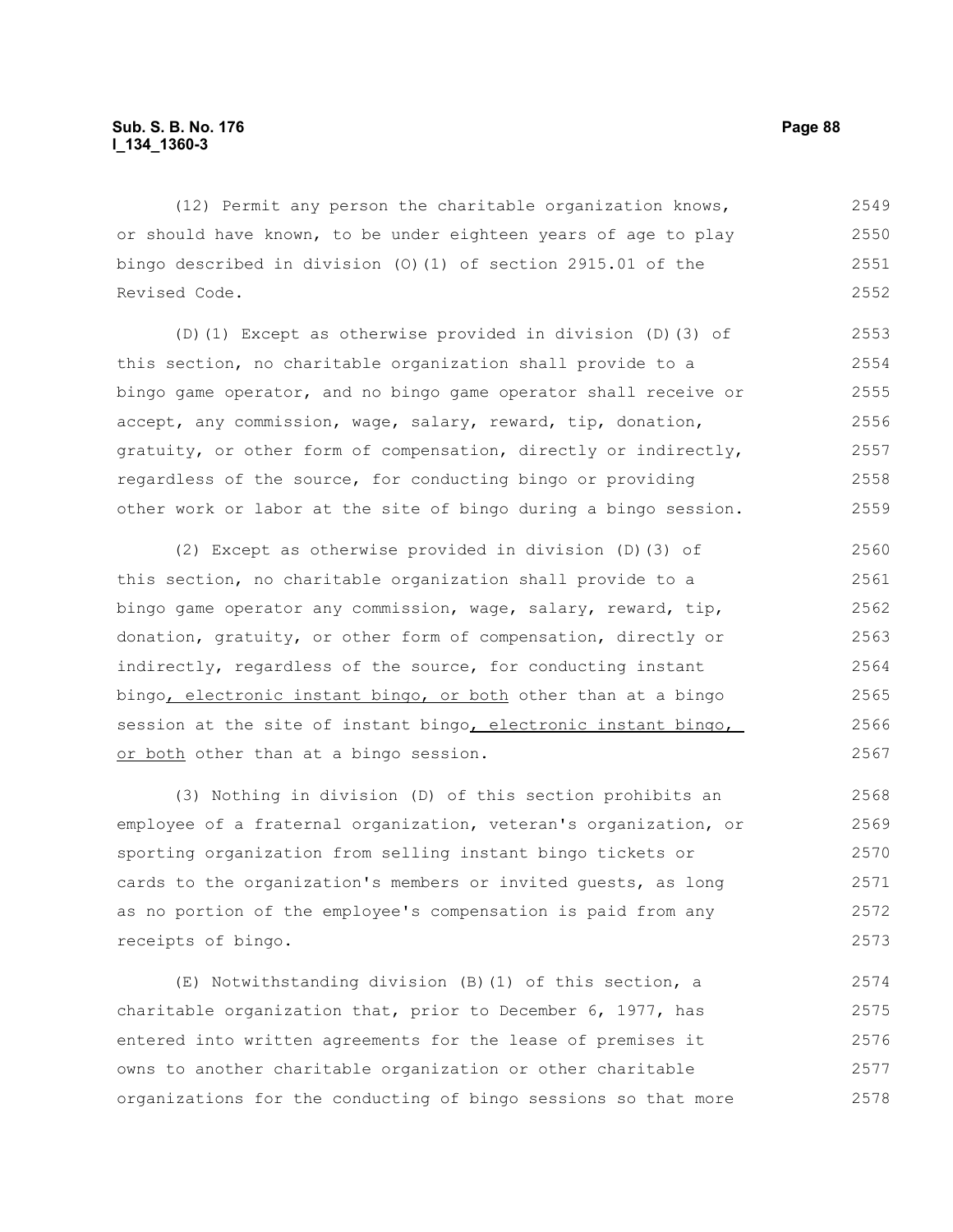### **Sub. S. B. No. 176 Page 89 l\_134\_1360-3**

than two bingo sessions are conducted per calendar week on the premises, and a person that is not a charitable organization and that, prior to December 6, 1977, has entered into written agreements for the lease of premises it owns to charitable organizations for the conducting of more than two bingo sessions per calendar week on the premises, may continue to lease the premises to those charitable organizations, provided that no more than four sessions are conducted per calendar week, that the lessor organization or person has notified the attorney general in writing of the organizations that will conduct the sessions and the days of the week and the times of the day on which the sessions will be conducted, that the initial lease entered into with each organization that will conduct the sessions was filed with the attorney general prior to December 6, 1977, and that each organization that will conduct the sessions was issued a license to conduct bingo games by the attorney general prior to December 6, 1977. 2579 2580 2581 2582 2583 2584 2585 2586 2587 2588 2589 2590 2591 2592 2593 2594 2595

(F) This section does not prohibit a bingo licensed charitable organization or a game operator from giving any person an instant bingo ticket as a prize. 2596 2597 2598

(G) Whoever violates division (A)(2) of this section is guilty of illegally conducting a bingo game, a felony of the fourth degree. Except as otherwise provided in this division, whoever violates division (A)(1) or  $(3)$ ,  $(B)(1)$ ,  $(2)$ , or  $(3)$ , (C)(1) to  $(12)$  (11), or (D) of this section is guilty of a minor misdemeanor. If the offender previously has been convicted of a violation of division (A)(1) or (3),  $(B)(1)$ , (2), or (3), (C)(1) to (11), or (D) of this section, a violation of division (A)(1) or  $(3)$ ,  $(B) (1)$ ,  $(2)$ , or  $(3)$ ,  $(C)$ , or  $(D)$  of this section is a misdemeanor of the first degree. Whoever violates division (C) (12) of this section is guilty of a misdemeanor of the first 2599 2600 2601 2602 2603 2604 2605 2606 2607 2608 2609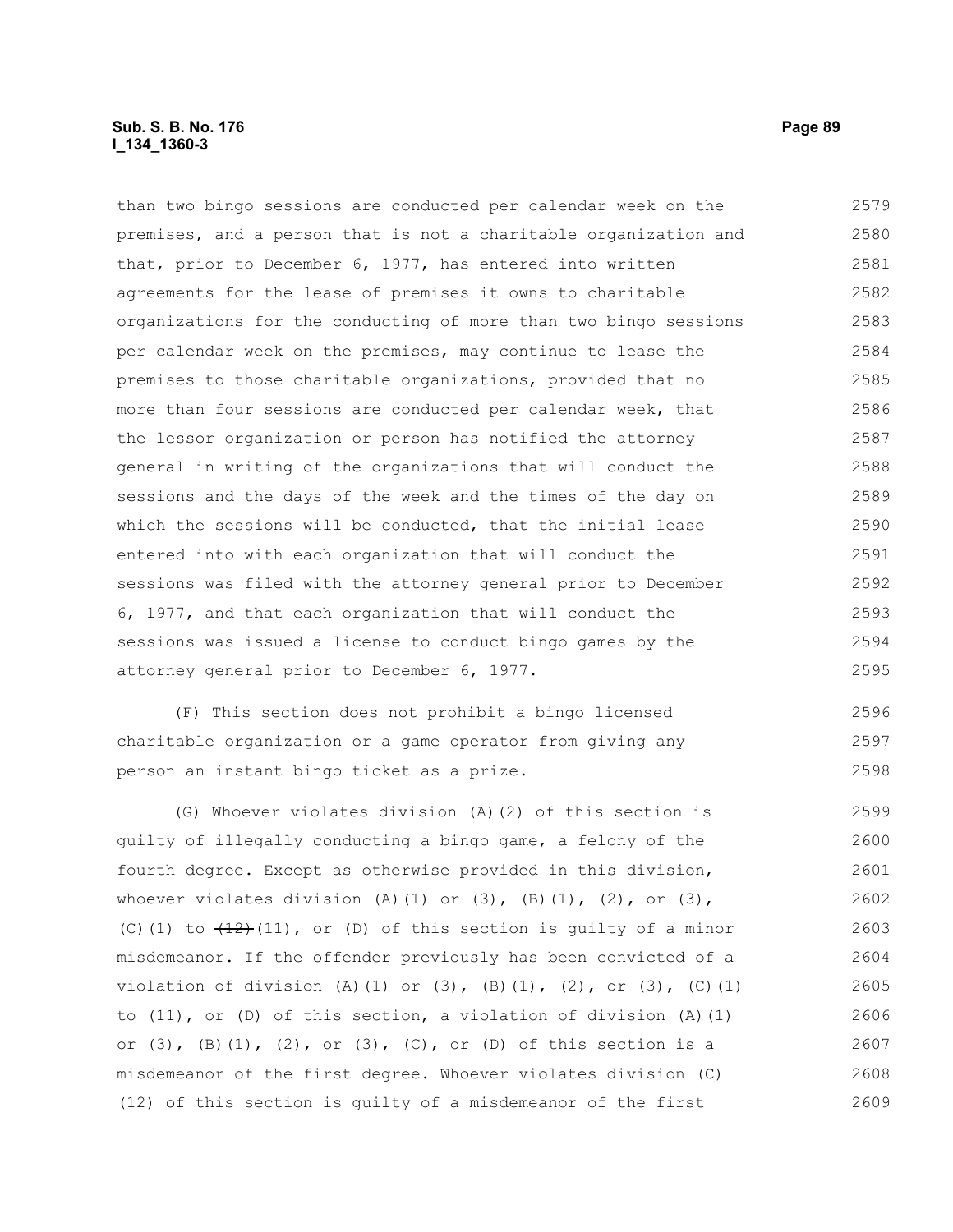degree, or if the offender previously has been convicted of a violation of division (C)(12) of this section, a felony of the fourth degree. 2610 2611 2612

**Sec. 2915.091.** (A) No charitable organization that conducts instant bingo shall do any of the following: 2613 2614

(1) Fail to comply with the requirements of divisions (A)  $(1)$ ,  $(2)$ , and  $(3)$  of section 2915.09 of the Revised Code; 2615 2616

(2) Conduct instant bingo unless either of the following applies: 2617 2618

(a) That organization is, and has received from the internal revenue service a determination letter that is currently in effect stating that the organization is, exempt from federal income taxation under subsection 501(a), is described in subsection  $501(c)$  (3) of the Internal Revenue Code, is a charitable organization as defined in section 2915.01 of the Revised Code, is in good standing in the state pursuant to section 2915.08 of the Revised Code, and is in compliance with Chapter 1716. of the Revised Code; 2619 2620 2621 2622 2623 2624 2625 2626 2627

(b) That organization is, and has received from the internal revenue service a determination letter that is currently in effect stating that the organization is, exempt from federal income taxation under subsection 501(a), is described in subsection 501(c)(7), 501(c)(8), 501(c)(10), or 501(c)(19) or is a veteran's organization described in subsection  $501(c)$  (4) of the Internal Revenue Code, and conducts instant bingo under section 2915.13 of the Revised Code. 2628 2629 2630 2631 2632 2633 2634 2635

(3) Conduct instant bingo on any day, at any time, or at any premises not specified on the organization's license issued pursuant to section 2915.08 of the Revised Code; 2636 2637 2638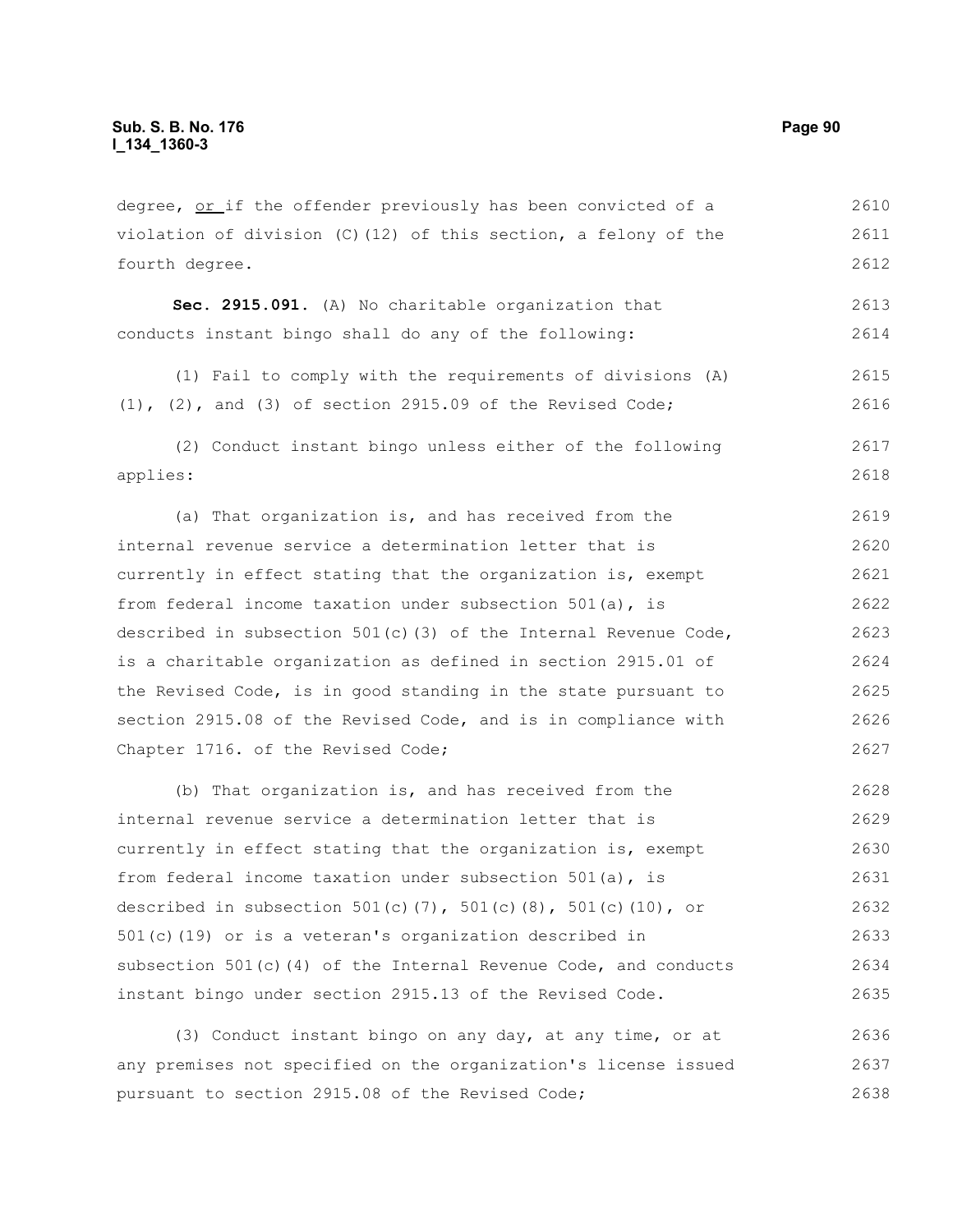(4) Permit any person whom the organization knows or should have known has been convicted of a felony or gambling offense in any jurisdiction to be a bingo game operator in the conduct of instant bingo; 2639 2640 2641 2642

(5) Purchase or lease supplies used to conduct instant bingo or punch board games from any person except a distributor licensed under section 2915.081 of the Revised Code; 2643 2644 2645

(6) Sell or provide any instant bingo ticket or card for a price different from the price printed on it by the manufacturer on either the instant bingo ticket or card or on the game flare; 2646 2647 2648

(7) Sell an instant bingo ticket or card to a person under eighteen years of age; 2649 2650

(8) Fail to keep unsold instant bingo tickets or cards for less than three years;

(9) Pay any compensation to a bingo game operator for conducting instant bingo that is conducted by the organization or for preparing, selling, or serving food or beverages at the site of the instant bingo game, permit any auxiliary unit or society of the organization to pay compensation to any bingo game operator who prepares, sells, or serves food or beverages at an instant bingo game conducted by the organization, or permit any auxiliary unit or society of the organization to prepare, sell, or serve food or beverages at an instant bingo game conducted by the organization, if the auxiliary unit or society pays any compensation to the bingo game operators who prepare, sell, or serve the food or beverages; 2653 2654 2655 2656 2657 2658 2659 2660 2661 2662 2663 2664

(10) Pay fees to any person for any services performed in relation to an instant bingo game, except as provided in division (D) of section 2915.093 of the Revised Code; 2665 2666 2667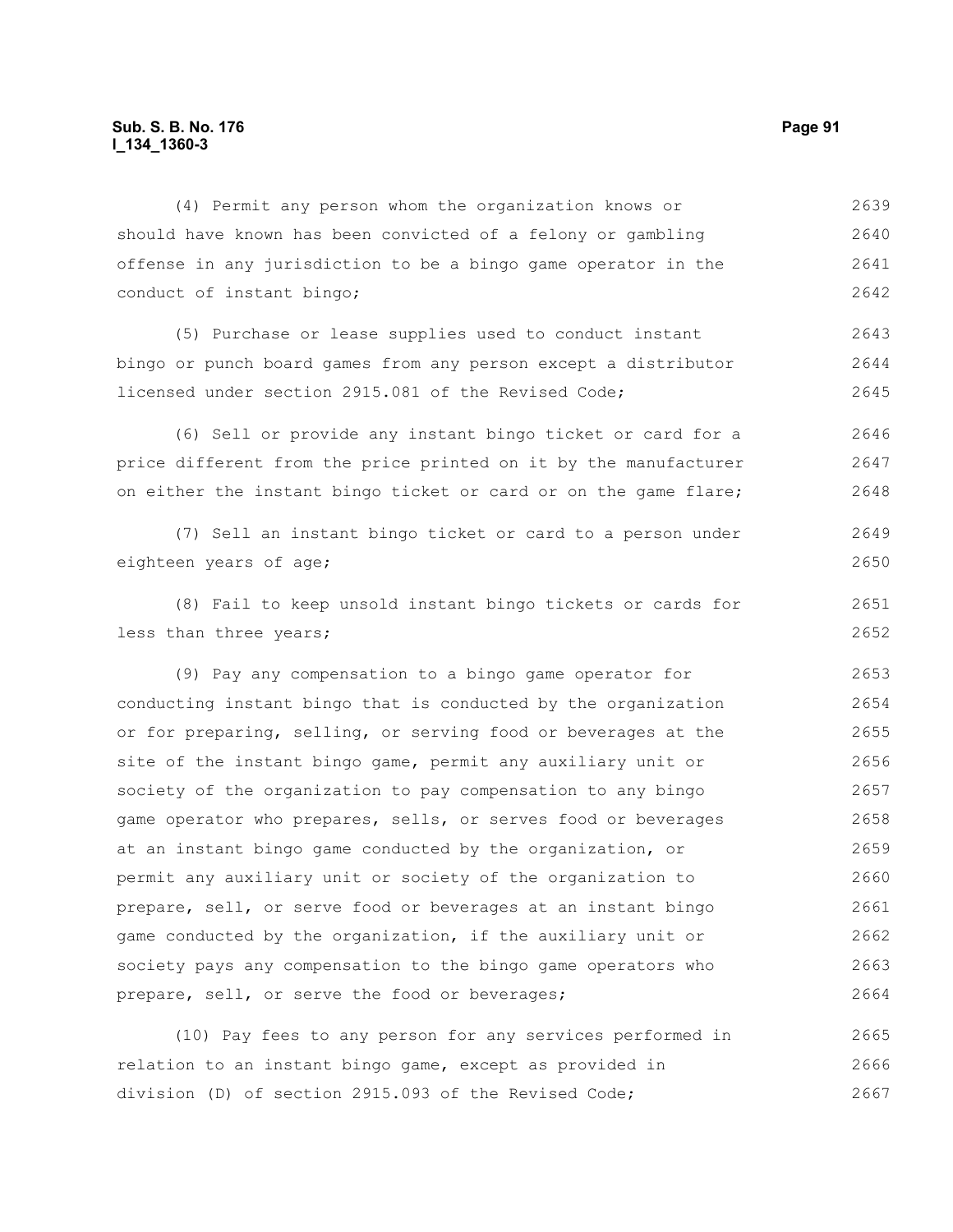# **Sub. S. B. No. 176 Page 92 l\_134\_1360-3**

(11) Pay fees to any person who provides refreshments to the participants in an instant bingo game; 2668 2669

(12)(a) Allow instant bingo tickets or cards to be sold to bingo game operators at a premises at which the organization sells instant bingo tickets or cards or to be sold to employees of a D permit holder who are working at a premises at which instant bingo tickets or cards are sold; 2670 2671 2672 2673 2674

(b) Division (A)(12)(a) of this section does not prohibit a licensed charitable organization or a bingo game operator from giving any person an instant bingo ticket as a prize in place of a cash prize won by a participant in an instant bingo game. In no case shall an instant bingo ticket or card be sold or provided for a price different from the price printed on it by the manufacturer on either the instant bingo ticket or card or on the game flare. 2675 2676 2677 2678 2679 2680 2681 2682

(13) Fail to display its bingo license, and the serial numbers of the deal of instant bingo tickets or cards to be sold, conspicuously at each premises at which it sells instant bingo tickets or cards; 2683 2684 2685 2686

(14) Possess a deal of instant bingo tickets or cards that was not purchased from a distributor licensed under section 2915.081 of the Revised Code as reflected on an invoice issued by the distributor that contains all of the information required by division (E) of section 2915.10 of the Revised Code; 2687 2688 2689 2690 2691

(15) Fail, once it opens a deal of instant bingo tickets or cards, to continue to sell the tickets or cards in that deal until the tickets or cards with the top two highest tiers of prizes in that deal are sold; 2692 2693 2694 2695

(16) Possess bingo supplies that were not obtained in 2696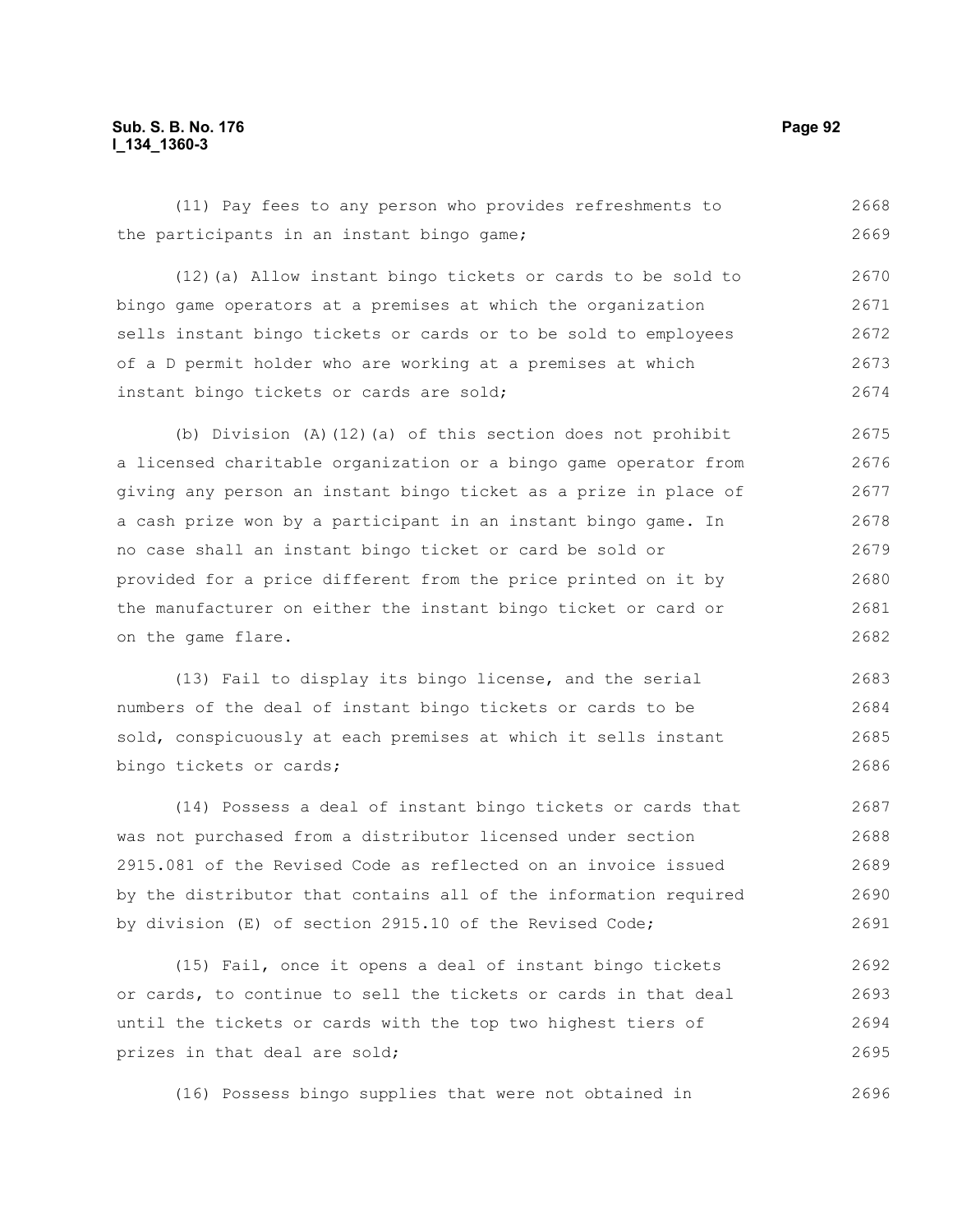degree.

accordance with sections 2915.01 to 2915.13 of the Revised Code this chapter. (B) A charitable organization may purchase, lease, or use instant bingo ticket dispensers to sell instant bingo tickets or cards. (C) The attorney general may adopt rules in accordance with Chapter 119. of the Revised Code that govern the conduct of instant bingo by charitable organizations. Before those rules are adopted, the attorney general shall reference the recommended standards for opacity, randomization, minimum information, winner protection, color, and cutting for instant bingo tickets or cards, seal cards, and punch boards established by the North American gaming regulators association. (D) Whoever violates division (A) of this section or a rule adopted under division (C) of this section is guilty of illegal instant bingo conduct. Except as otherwise provided in this division, illegal instant bingo conduct is a misdemeanor of the first degree. If the offender previously has been convicted of a violation of division (A) of this section or of such a rule, illegal instant bingo conduct is a felony of the fifth 2697 2698 2699 2700 2701 2702 2703 2704 2705 2706 2707 2708 2709 2710 2711 2712 2713 2714 2715 2716

**Sec. 2915.093.** (A) As used in this section, "retail income from all commercial activity" means the income that a person receives from the provision of goods, services, or activities that are provided at the location where instant bingo other than at a bingo session is conducted, including the sale of instant bingo tickets. A religious organization that is exempt from federal income taxation under subsection 501(a) and described in subsection  $501(c)(3)$  of the Internal Revenue Code, at not more than one location at which it conducts its charitable programs, 2718 2719 2720 2721 2722 2723 2724 2725 2726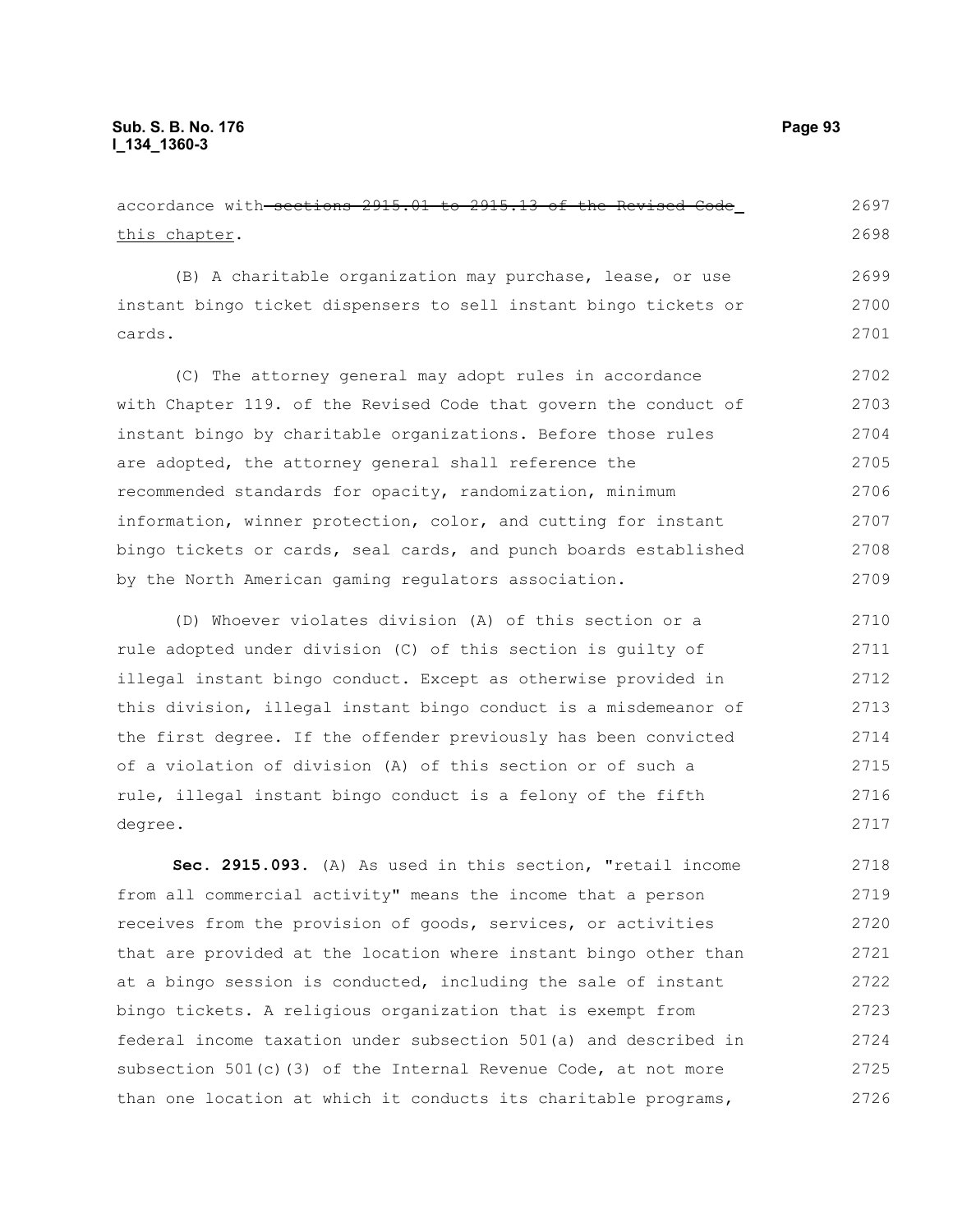may include donations from its members and guests as retail income. 2727 2728

(B)(1) If a charitable instant bingo organization conducts instant bingo other than at a bingo session under a type III license issued under section 2915.08 of the Revised Code, the charitable instant bingo organization shall enter into a written contract with the owner or lessor of the location at which the instant bingo is conducted to allow the owner or lessor to assist in the conduct of instant bingo other than at a bingo session, identify each location where the instant bingo other than at a bingo session is being conducted, and identify the owner or lessor of each location. 2729 2730 2731 2732 2733 2734 2735 2736 2737 2738

(2) A charitable instant bingo organization that conducts instant bingo other than at a bingo session under a type III license issued under section 2915.08 of the Revised Code is not required to enter into a written contract with the owner or lessor of the location at which the instant bingo is conducted, provided that the owner or lessor is not assisting in the conduct of the instant bingo other than at a bingo session and provided that the conduct of the instant bingo other than at a bingo session at that location is not more than five days per calendar year and not more than ten hours per day. 2739 2740 2741 2742 2743 2744 2745 2746 2747 2748

(C) Except as provided in division (F) of this section, no charitable instant bingo organization shall conduct instant bingo other than at a bingo session at a location where the primary source of retail income from all commercial activity at that location is the sale of instant bingo tickets. 2749 2750 2751 2752 2753

(D) The owner or lessor of a location that enters into a contract pursuant to division (B) of this section shall pay the full gross profit to the charitable instant bingo organization, 2754 2755 2756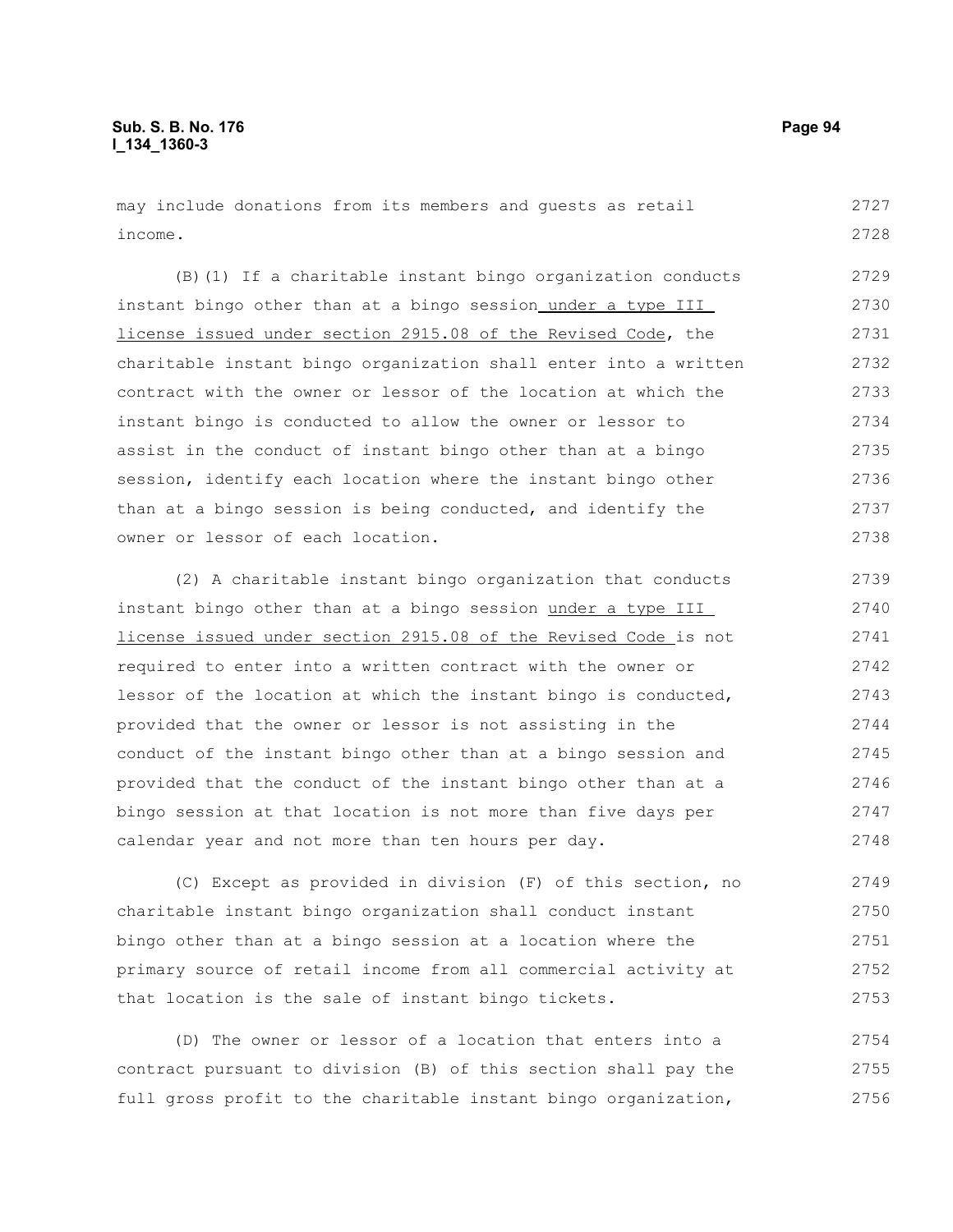### **Sub. S. B. No. 176 Page 95 l\_134\_1360-3**

in return for the deal of instant bingo tickets. The owner or lessor may retain the money that the owner or lessor receives for selling the instant bingo tickets, provided, however, that after the deal has been sold, the owner or lessor shall pay to the charitable instant bingo organization the value of any unredeemed instant bingo prizes remaining in the deal of instant bingo tickets. 2757 2758 2759 2760 2761 2762 2763

The charitable instant bingo organization shall pay six per cent of the total gross receipts of any deal of instant bingo tickets for the purpose of reimbursing the owner or lessor for expenses described in this division. 2764 2765 2766 2767

As used in this division, "expenses" means those items provided for in divisions (GG)(4),  $(5)$ ,  $(6)$ ,  $(7)$ ,  $(8)$ ,  $(12)$ , and (13) of section 2915.01 of the Revised Code and that percentage of the owner's or lessor's rent for the location where instant bingo is conducted. "Expenses," in the aggregate, shall not exceed six per cent of the total gross receipts of any deal of instant bingo tickets. 2769 2770 2771

As used in this division, "full gross profit" means the amount by which the total receipts of all instant bingo tickets, if the deal had been sold in full, exceeds the amount that would be paid out if all prizes were redeemed. 2775 2776 2777 2778

(E) A charitable instant bingo organization shall provide the attorney general with all of the following information: 2779 2780

(1) That the charitable instant bingo organization has terminated a contract entered into pursuant to division (B) of this section with an owner or lessor of a location; 2781 2782 2783

(2) That the charitable instant bingo organization has entered into a written contract pursuant to division (B) of this 2784 2785

2768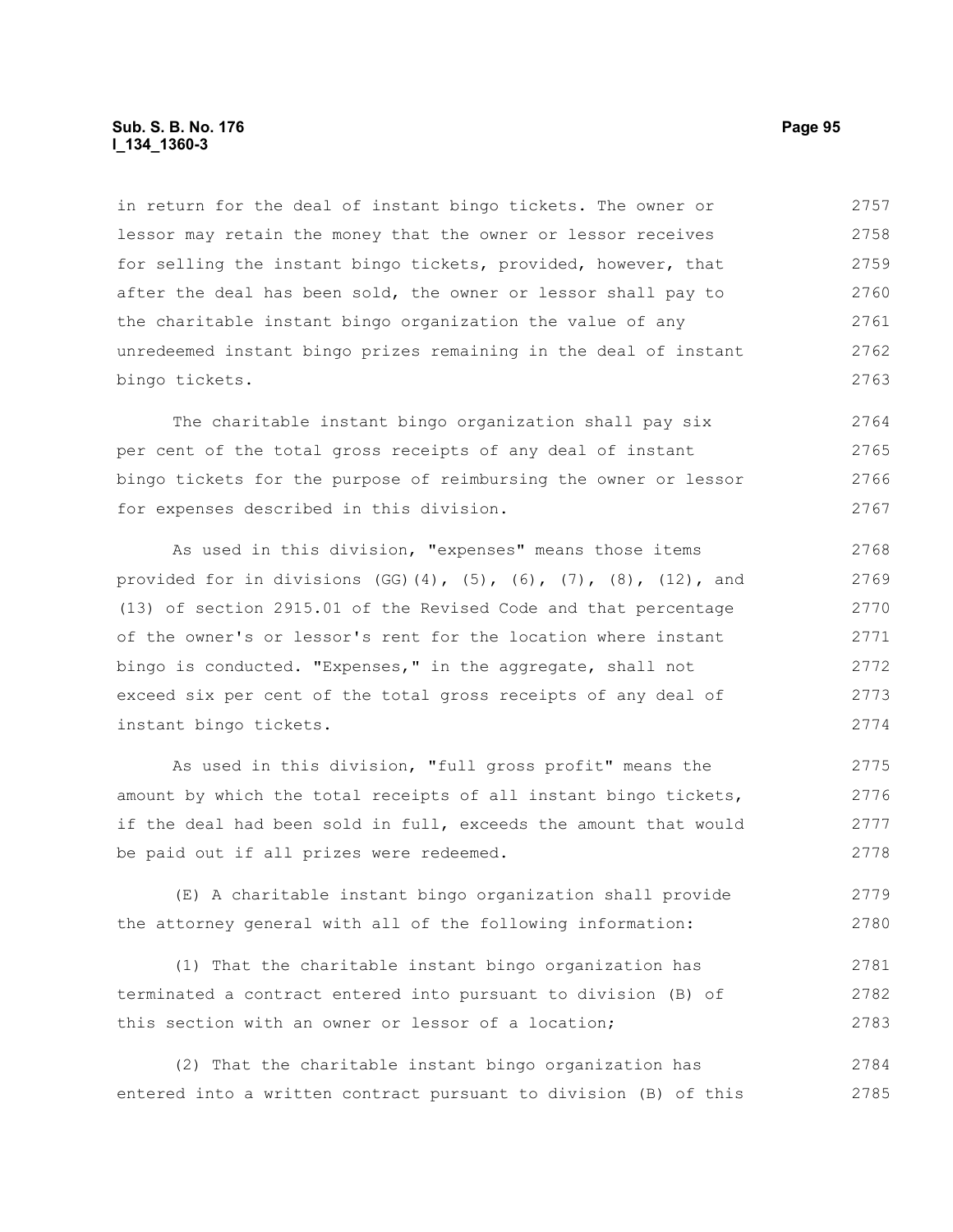2786

2814

section with a new owner or lessor of a location;

(3) That the charitable instant bingo organization is aware of conduct by the owner or lessor of a location at which instant bingo is conducted that is in violation of this chapter. 2787 2788 2789

(F) Division (C) of this section does not apply to a volunteer firefighter's organization that is exempt from federal income taxation under subsection 501(a) and described in subsection 501(c)(3) of the Internal Revenue Code, that conducts instant bingo other than at a bingo session on the premises where the organization conducts firefighter training, that has conducted instant bingo continuously for at least five years prior to July 1, 2003, and that, during each of those five years, had gross receipts of at least one million five hundred thousand dollars. 2790 2791 2792 2793 2794 2795 2796 2797 2798 2799

**Sec. 2915.095.** The attorney general, by rule adopted pursuant to section 111.15 of the Revised Code, shall establish a standard contract to be used by a charitable instant bingo organization, a veteran's organization, $\tau$ a fraternal organization, or a sporting organization for the conduct of instant bingo, electronic instant bingo, or both other than at a bingo session under a type III license issued under section 2915.08 of the Revised Code. The terms of the contract shall be limited to the provisions in Chapter 2915. of the Revised Code. 2800 2801 2802 2803 2804 2805 2806 2807 2808

**Sec. 2915.10.** (A) No charitable organization that conducts bingo or a game of chance pursuant to division (D) of section 2915.02 of the Revised Code shall fail to maintain the following records for at least three years from the date on which the bingo or game of chance is conducted: 2809 2810 2811 2812 2813

(1) An itemized list of the gross receipts of each bingo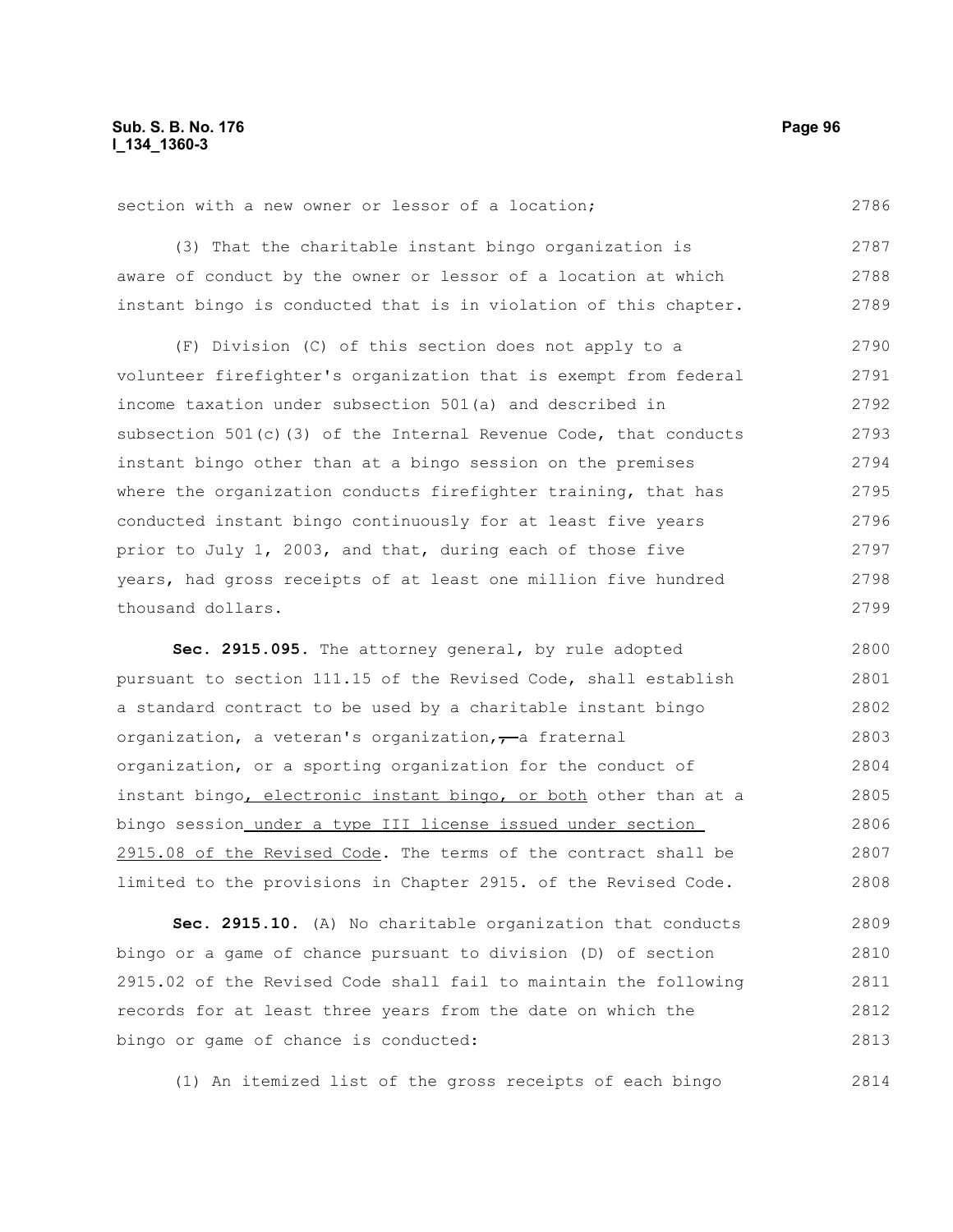session, each game of instant bingo by serial number, each electronic instant bingo game by serial number, each raffle, each punch board game, and each game of chance, and an itemized list of the gross profits of each game of instant bingo by serial number and each electronic instant bingo game by serial number; 2815 2816 2817 2818 2819 2820

(2) An itemized list of all expenses, other than prizes, that are incurred in conducting bingo-or instant bingo, the name of each person to whom the expenses are paid, and a receipt for all of the expenses; 2821 2822 2823 2824

(3) A list of all prizes awarded during each bingo session, each raffle, each punch board game, and each game of chance conducted by the charitable organization, the total prizes awarded from each game of instant bingo by serial number and each electronic instant bingo game by serial number, and the name, address, and social security number of all persons who are winners of prizes of six hundred dollars or more in value; 2825 2826 2827 2828 2829 2830 2831

(4) An itemized list of the recipients of the net profit of the bingo or game of chance, including the name and address of each recipient to whom the money is distributed, and if the organization uses the net profit of bingo, or the money or assets received from a game of chance, for any charitable or other purpose set forth in division (V) of section 2915.01, division (D) of section 2915.02, or section 2915.101 of the Revised Code, a list of each purpose and an itemized list of each expenditure for each purpose; 2832 2833 2834 2835 2836 2837 2838 2839 2840

(5) The number of persons who participate in any bingo session or game of chance that is conducted by the charitable organization; 2841 2842 2843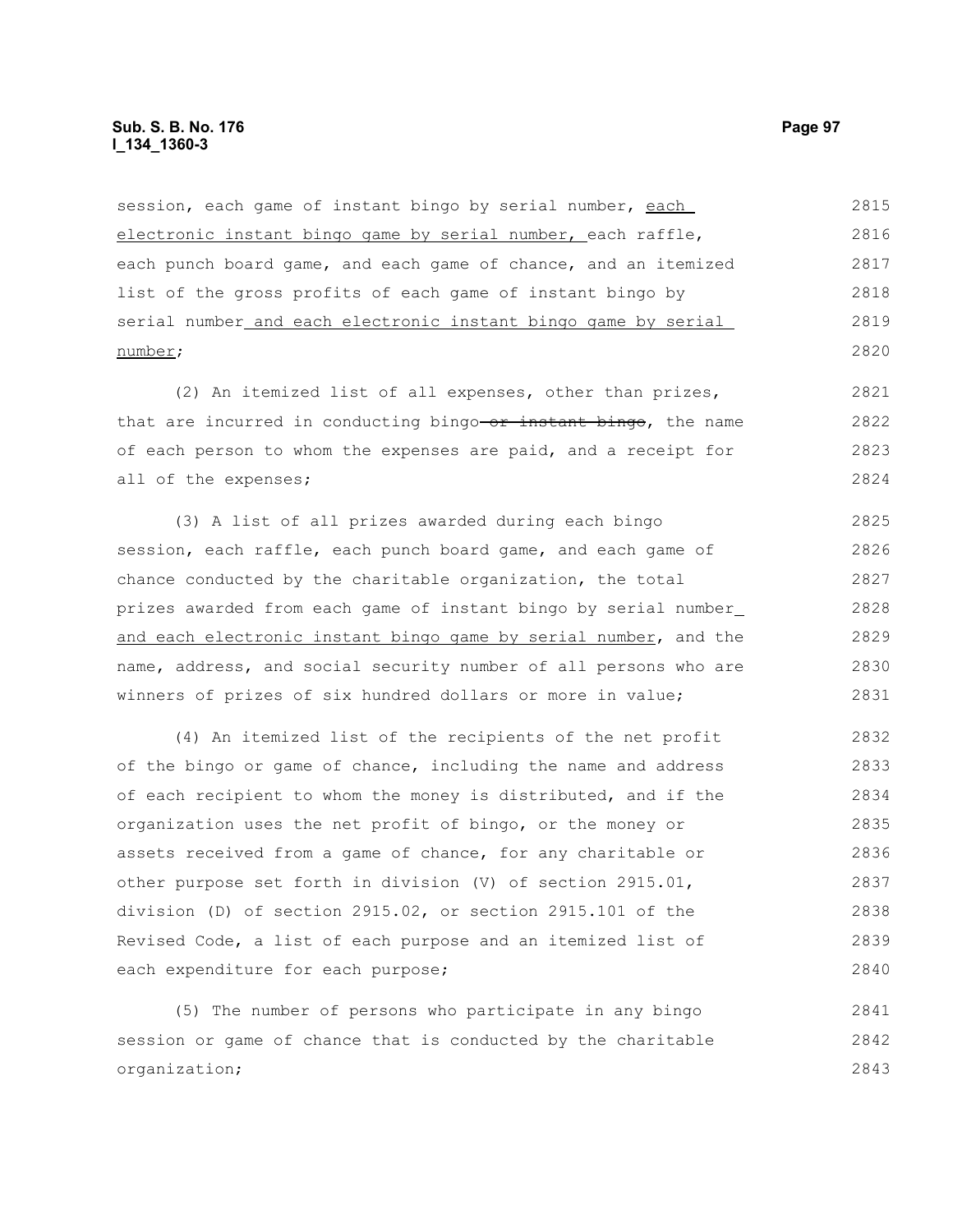# **Sub. S. B. No. 176 Page 98 l\_134\_1360-3**

(6) A list of receipts from the sale of food and beverages by the charitable organization or one of its auxiliary units or societies, if the receipts were excluded from gross receipts under division (T) of section 2915.01 of the Revised Code; 2844 2845 2846 2847

(7) An itemized list of all expenses incurred at each bingo session, each raffle, each punch board game, or each game of instant bingo or electronic instant bingo conducted by the charitable organization in the sale of food and beverages by the charitable organization or by an auxiliary unit or society of the charitable organization, the name of each person to whom the expenses are paid, and a receipt for all of the expenses. 2848 2849 2850 2851 2852 2853 2854

(B) A charitable organization shall keep the records that it is required to maintain pursuant to division (A) of this section at its principal place of business in this state or at its headquarters in this state and shall notify the attorney general of the location at which those records are kept. 2855 2856 2857 2858 2859

(C) The gross profit from each bingo session or game described in division (O)(1) or (2) of section 2915.01 of the Revised Code shall be deposited into a checking account devoted exclusively to the bingo session or game. Payments for allowable expenses incurred in conducting the bingo session or game and payments to recipients of some or all of the net profit of the bingo session or game shall be made only by checks or electronic fund transfers drawn on the bingo session or game account. 2860 2861 2862 2863 2864 2865 2866 2867

(D) Each charitable organization shall conduct and record an inventory of all of its bingo supplies as of the first day of November of each year. 2868 2869 2870

(E) The attorney general may adopt rules in accordance with Chapter 119. of the Revised Code that establish standards 2871 2872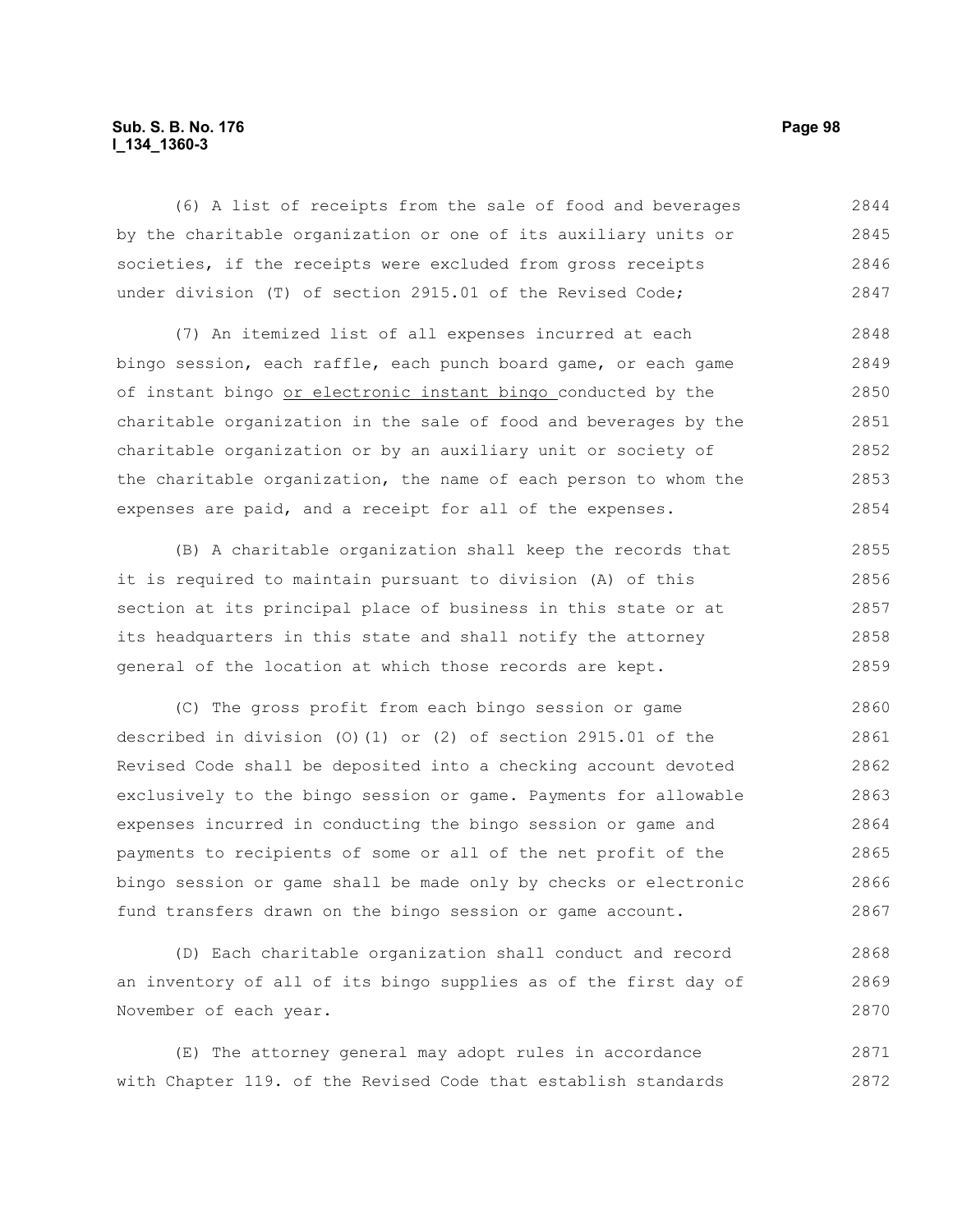of accounting, record keeping, and reporting to ensure that gross receipts from bingo or games of chance are properly accounted for. 2873 2874 2875

(F) A distributor shall maintain, for a period of three years after the date of its sale or other provision, a record of each instance of its selling or otherwise providing to another person bingo supplies for use in this state. The record shall include all of the following for each instance: 2876 2877 2878 2879 2880

(1) The name of the manufacturer from which the distributor purchased the bingo supplies and the date of the purchase; 2881 2882 2883

(2) The name and address of the charitable organization or other distributor to which the bingo supplies were sold or otherwise provided; 2884 2885 2886

(3) A description that clearly identifies the bingo supplies; 2887 2888

(4) Invoices that include the nonrepeating serial numbers of all paper bingo cards and sheets and all instant bingo deals sold or otherwise provided to each charitable organization. 2889 2890 2891

(G) A manufacturer shall maintain, for a period of three years after the date of its sale or other provision, a record of each instance of its selling or otherwise providing bingo supplies for use in this state. The record shall include all of the following for each instance: 2892 2893 2894 2895 2896

(1) The name and address of the distributor to whom the bingo supplies were sold or otherwise provided; 2897 2898

(2) A description that clearly identifies the bingo supplies, including serial numbers; 2899 2900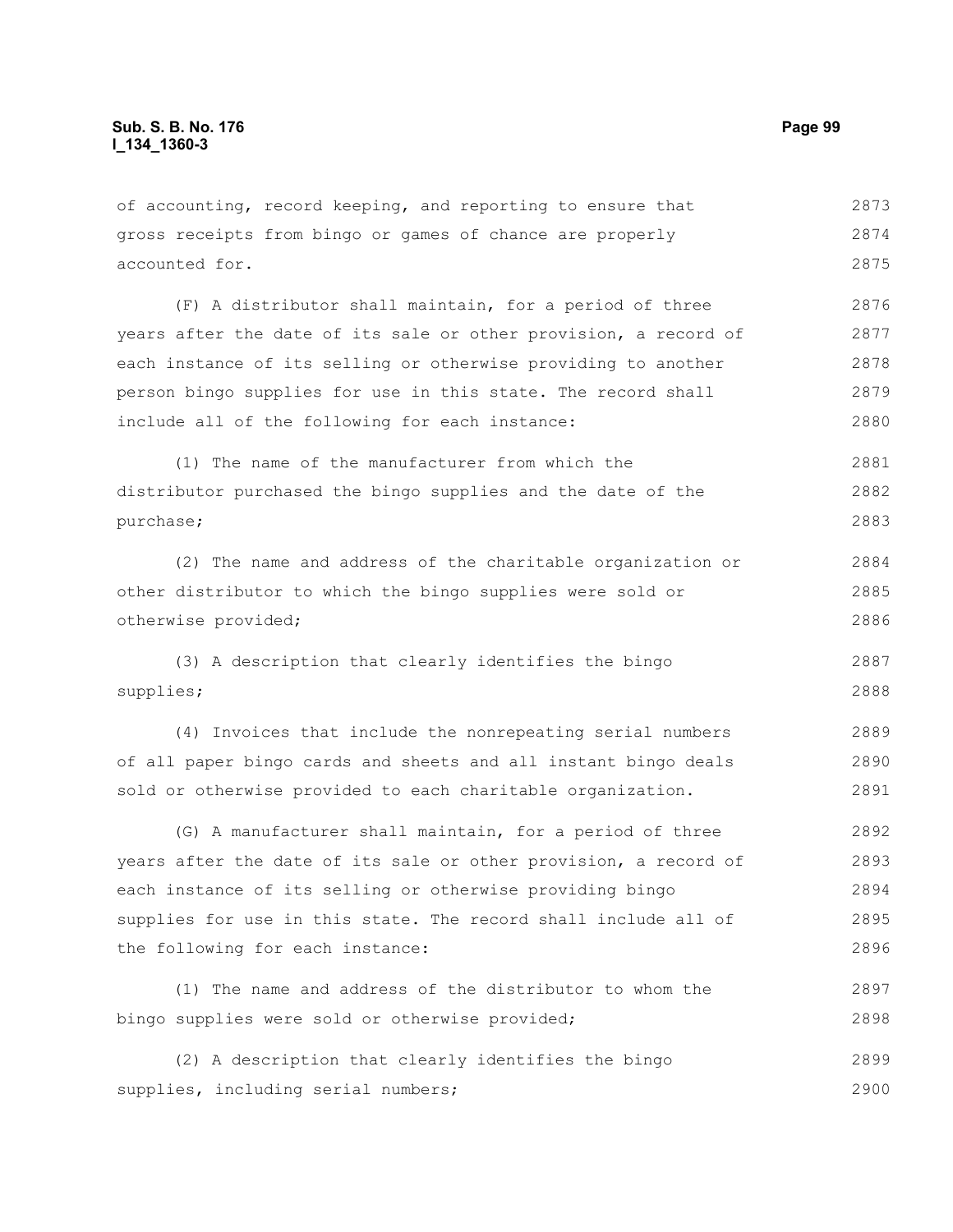| (3) Invoices that include the nonrepeating serial numbers        | 2901 |
|------------------------------------------------------------------|------|
| of all paper bingo cards and sheets and all instant bingo deals  | 2902 |
| sold or otherwise provided to each distributor.                  | 2903 |
| (H) The attorney general or any law enforcement agency may       | 2904 |
| do all of the following:                                         | 2905 |
| (1) Investigate any charitable organization, distributor,        | 2906 |
| or manufacturer or any officer, agent, trustee, member, or       | 2907 |
| employee of the organization, distributor, or manufacturer;      | 2908 |
|                                                                  |      |
| (2) Examine the accounts and records of the charitable           | 2909 |
| organization, distributor, or manufacturer or of any officer,    | 2910 |
| agent, trustee, member, or employee of the organization,         | 2911 |
| distributor, or manufacturer;                                    | 2912 |
| (3) Conduct inspections, audits, and observations of bingo       | 2913 |
| or games of chance;                                              | 2914 |
| (4) Conduct inspections of the premises where bingo or           | 2915 |
| games of chance are conducted_or where bingo supplies are        | 2916 |
| manufactured or distributed;                                     | 2917 |
| (5) Take any other necessary and reasonable action to            | 2918 |
| determine if a violation of any provision of sections 2915.01 to | 2919 |
| 2915.13 of the Revised Code this chapter has occurred and to     | 2920 |
| determine whether section 2915.11 of the Revised Code has been   | 2921 |
| complied with.                                                   | 2922 |
|                                                                  |      |
| If any law enforcement agency has reasonable grounds to          | 2923 |
| believe that a charitable organization, distributor, or          | 2924 |
| manufacturer or an officer, agent, trustee, member, or employee  | 2925 |
| of the organization, distributor, or manufacturer has violated   | 2926 |
| any provision of this chapter, the law enforcement agency may    | 2927 |
| proceed by action in the proper court to enforce this chapter,   | 2928 |
| provided that the law enforcement agency shall give written      | 2929 |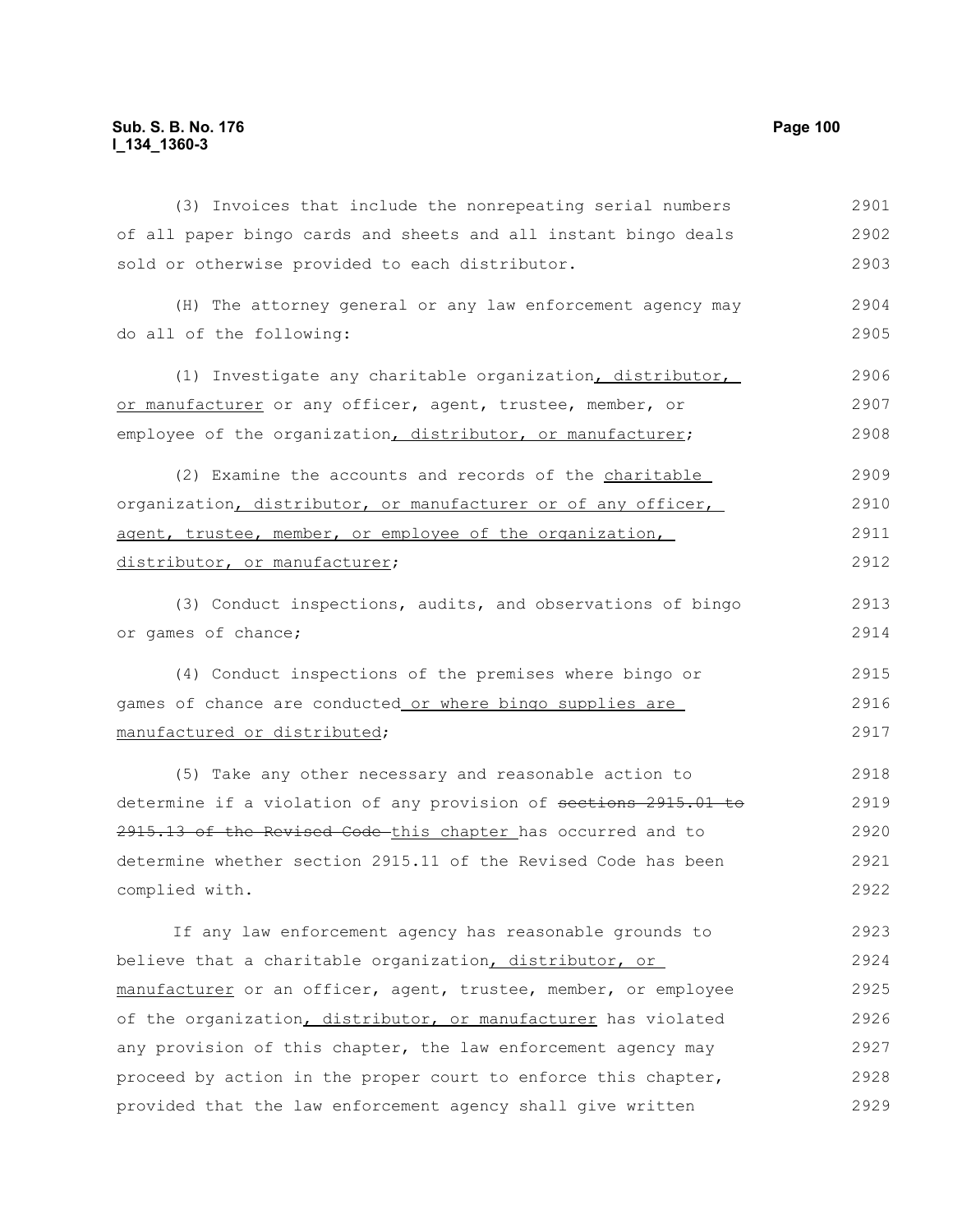| notice to the attorney general when commencing an action as      | 2930 |
|------------------------------------------------------------------|------|
| described in this division.                                      | 2931 |
| (I) No person shall destroy, alter, conceal, withhold, or        | 2932 |
| deny access to any accounts or records of a charitable           | 2933 |
| organization, distributor, or manufacturer that have been        | 2934 |
| requested for examination, or obstruct, impede, or interfere     | 2935 |
| with any inspection, audit, or observation of bingo or a game of | 2936 |
| chance-or, of premises where bingo or a game of chance is        | 2937 |
| conducted, or of premises where bingo supplies are manufactured  | 2938 |
| or distributed, or refuse to comply with any reasonable request  | 2939 |
| of, or obstruct, impede, or interfere with any other reasonable  | 2940 |
| action undertaken by, the attorney general or a law enforcement  | 2941 |
| agency pursuant to division (H) of this section.                 | 2942 |
| (J) Whoever violates division (A) or (I) of this section         | 2943 |
| is guilty of a misdemeanor of the first degree.                  | 2944 |
| Sec. 2915.101. Except as otherwise provided by law, a            | 2945 |
| charitable organization that conducts instant bingo or           | 2946 |
| electronic instant bingo shall distribute the net profit from    | 2947 |
| the proceeds of the sale of instant bingo or electronic instant  | 2948 |
| bingo as follows:                                                | 2949 |
| (A) (1) If a veteran's organization, a fraternal                 | 2950 |
| organization, or a sporting organization conducted the instant   | 2951 |
| bingo or electronic instant bingo, the organization shall        | 2952 |
| distribute the net profit from the proceeds of the sale of       | 2953 |
| instant bingo or electronic instant bingo, as follows:           | 2954 |
| (a) For the first two hundred fifty thousand dollars, or a       | 2955 |
| greater amount prescribed by the attorney general to adjust for  | 2956 |

changes in prices as measured by the consumer price index as defined in section 325.18 of the Revised Code and other factors 2957 2958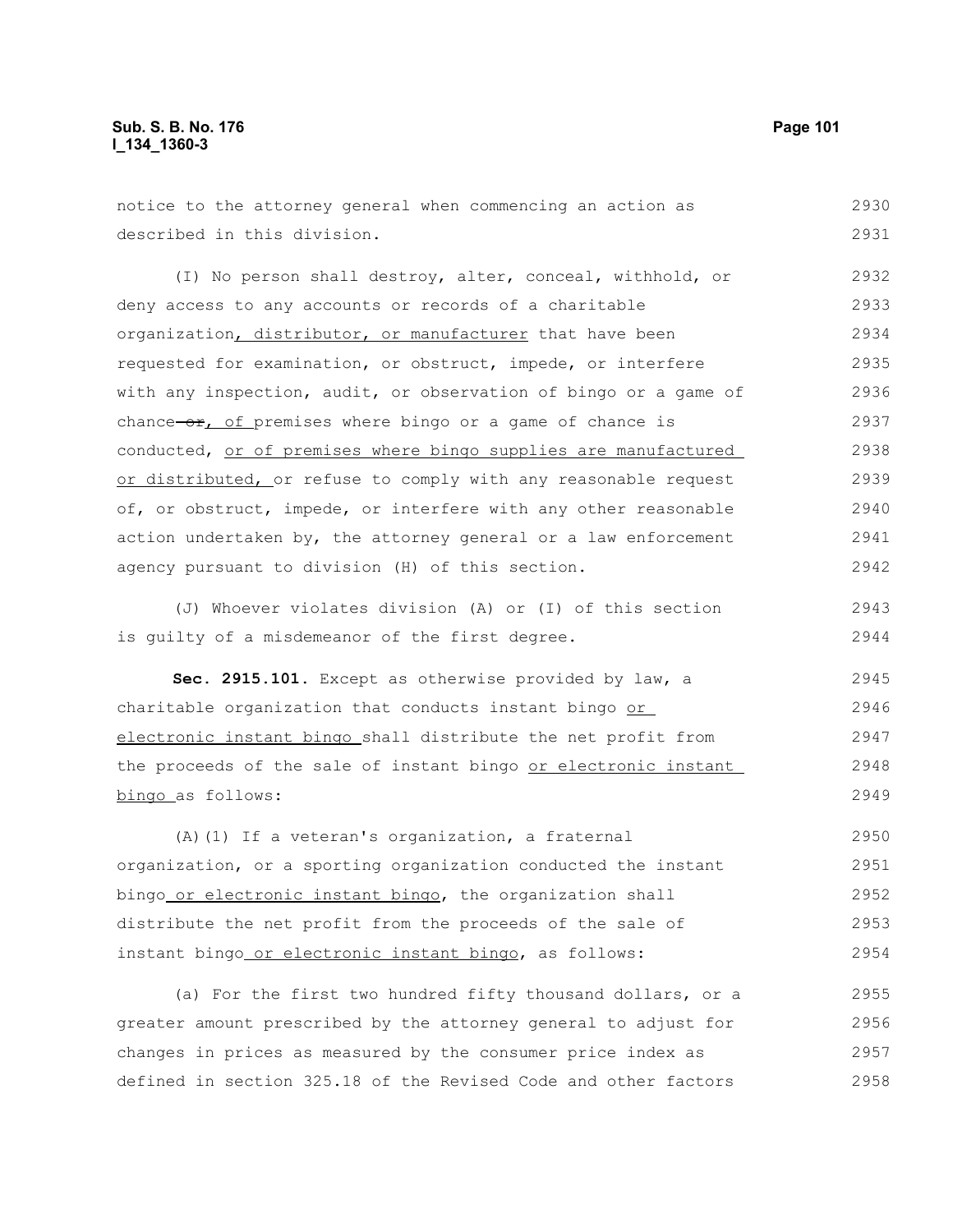affecting the organization's expenses, as defined in division (GG) of section 2915.01 of the Revised Code, or less of net profit from the proceeds of the sale of instant bingo or electronic instant bingo generated in a calendar year: 2959 2960 2961 2962

(i) At least twenty-five per cent shall be distributed to an organization described in division (V)(1) of section 2915.01 of the Revised Code or to a department or agency of the federal government, the state, or any political subdivision. 2963 2964 2965 2966

(ii) Not more than seventy-five per cent may be deducted and retained by the organization for reimbursement of or for the organization's expenses, as defined in division (GG) of section 2915.01 of the Revised Code, in conducting the instant bingo or electronic instant bingo game. 2967 2968 2969 2970 2971

(b) For any net profit from the proceeds of the sale of instant bingo or electronic instant bingo of more than two hundred fifty thousand dollars or an adjusted amount generated in a calendar year: 2972 2973 2974 2975

(i) A minimum of fifty per cent shall be distributed to an organization described in division (V)(1) of section 2915.01 of the Revised Code or to a department or agency of the federal government, the state, or any political subdivision. 2976 2977 2978 2979

(ii) Five per cent may be distributed for the organization's own charitable purposes or to a community action agency. 2980 2981 2982

(iii) Forty-five per cent may be deducted and retained by the organization for reimbursement of or for the organization's expenses, as defined in division (GG) of section 2915.01 of the Revised Code, in conducting the instant bingo or electronic instant bingo game. 2983 2984 2985 2986 2987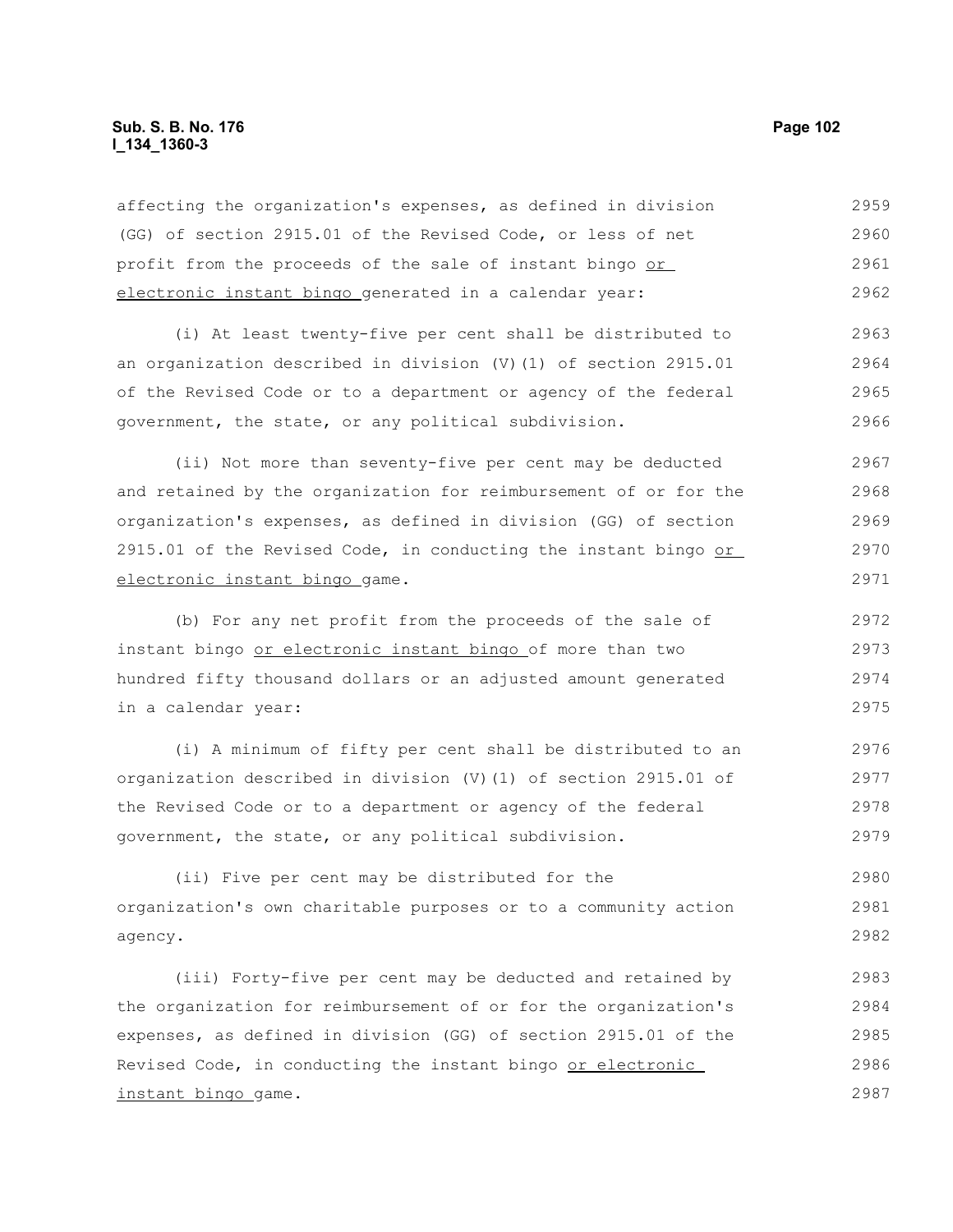## **Sub. S. B. No. 176 Page 103 l\_134\_1360-3**

(2) If a veteran's organization, a fraternal organization, or a sporting organization does not distribute the full percentages specified in divisions (A)(1)(a) and (b) of this section for the purposes specified in those divisions, the organization shall distribute the balance of the net profit from the proceeds of the sale of instant bingo or electronic instant bingo not distributed or retained for those purposes to an organization described in division (V)(1) of section 2915.01 of the Revised Code. 2988 2989 2990 2991 2992 2993 2994 2995 2996

(B) If a charitable organization other than a veteran's organization, a fraternal organization, or a sporting organization conducted the instant bingo or electronic instant bingo, the organization shall distribute one hundred per cent of the net profit from the proceeds of the sale of instant bingo or electronic instant bingo to an organization described in division (V)(1) of section 2915.01 of the Revised Code or to a department or agency of the federal government, the state, or any political subdivision. 2997 2998 2999 3000 3001 3002 3003 3004 3005

(C) Nothing in this section prohibits a veteran's organization, a fraternal organization, or a sporting organization from distributing any net profit from the proceeds of the sale of instant bingo or electronic instant bingo to an organization that is described in subsection  $501(c)$  (3) of the Internal Revenue Code when the organization that is described in subsection  $501(c)$  (3) of the Internal Revenue Code is one that makes donations to other organizations and permits donors to advise or direct such donations so long as the donations comply with requirements established in or pursuant to subsection 501(c)(3) of the Internal Revenue Code. 3006 3007 3008 3009 3010 3011 3012 3013 3014 3015 3016

**Sec. 2915.12.** (A) Sections 2915.07 to  $2915.11 - 2915.15$  of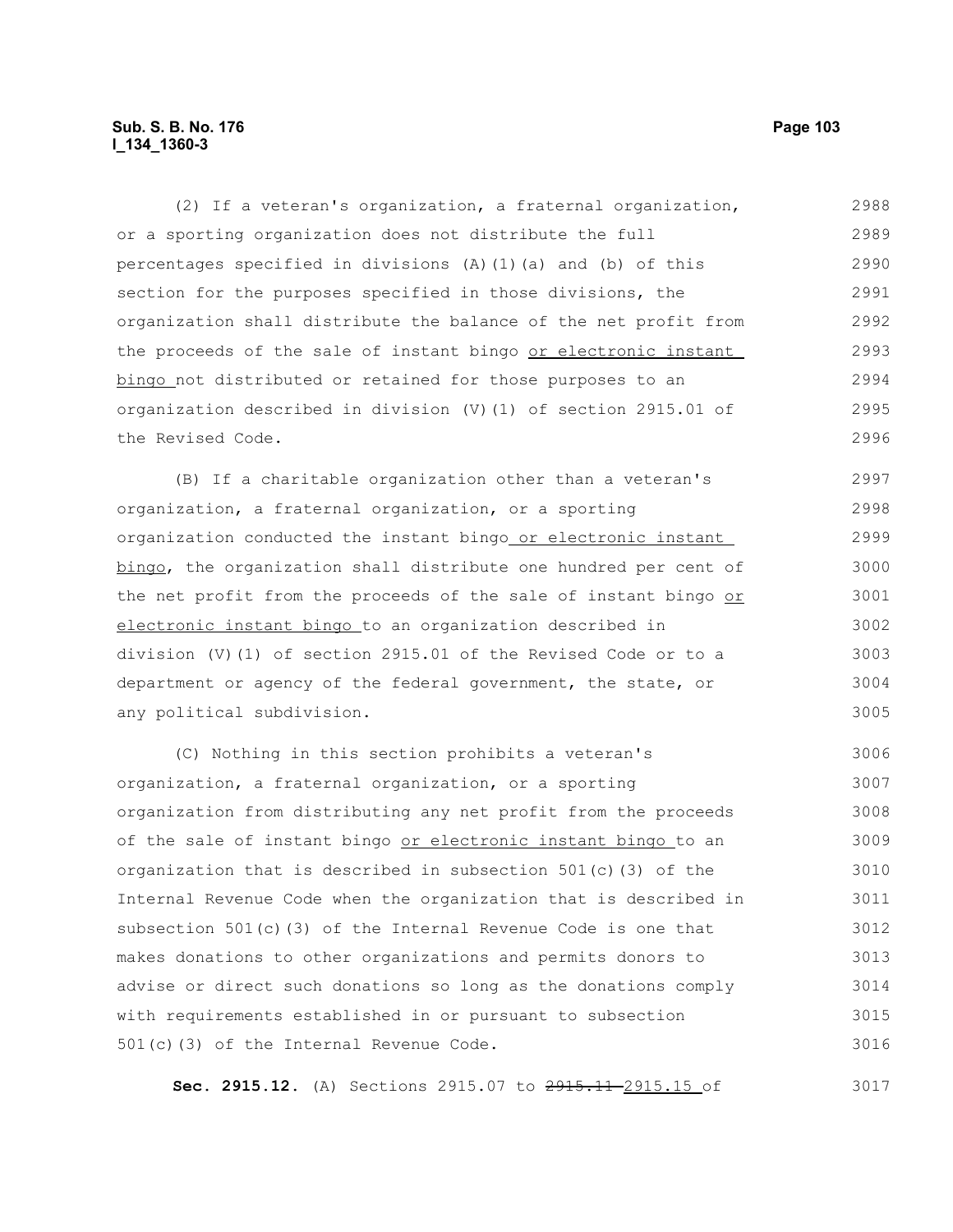# **Sub. S. B. No. 176** Page 104 **l\_134\_1360-3**

the Revised Code do not apply to bingo games that are conducted for the purpose of amusement only. A bingo game is conducted for the purpose of amusement only if it complies with all of the requirements specified in either division (A)(1) or (2) of this section: 3018 3019 3020 3021 3022

(1)(a) The participants do not pay any money or any other thing of value including an admission fee, or any fee for bingo cards or sheets, objects to cover the spaces, or other devices used in playing bingo, for the privilege of participating in the bingo game, or to defray any costs of the game, or pay tips or make donations during or immediately before or after the bingo game. 3023 3024 3025 3026 3027 3028 3029

(b) All prizes awarded during the course of the game are nonmonetary, and in the form of merchandise, goods, or entitlements to goods or services only, and the total value of all prizes awarded during the game is less than one hundred dollars. 3030 3031 3032 3033 3034

(c) No commission, wages, salary, reward, tip, donation, gratuity, or other form of compensation, either directly or indirectly, and regardless of the source, is paid to any bingo game operator for work or labor performed at the site of the bingo game. 3035 3036 3037 3038 3039

(d) The bingo game is not conducted either during or within ten hours of any of the following: 3040 3041

(i) A bingo session during which a charitable bingo game is conducted pursuant to sections 2915.07 to 2915.11-2915.15 of the Revised Code; 3042 3043 3044

(ii) A scheme or game of chance, or bingo described in division (O)(2) of section 2915.01 of the Revised Code. 3045 3046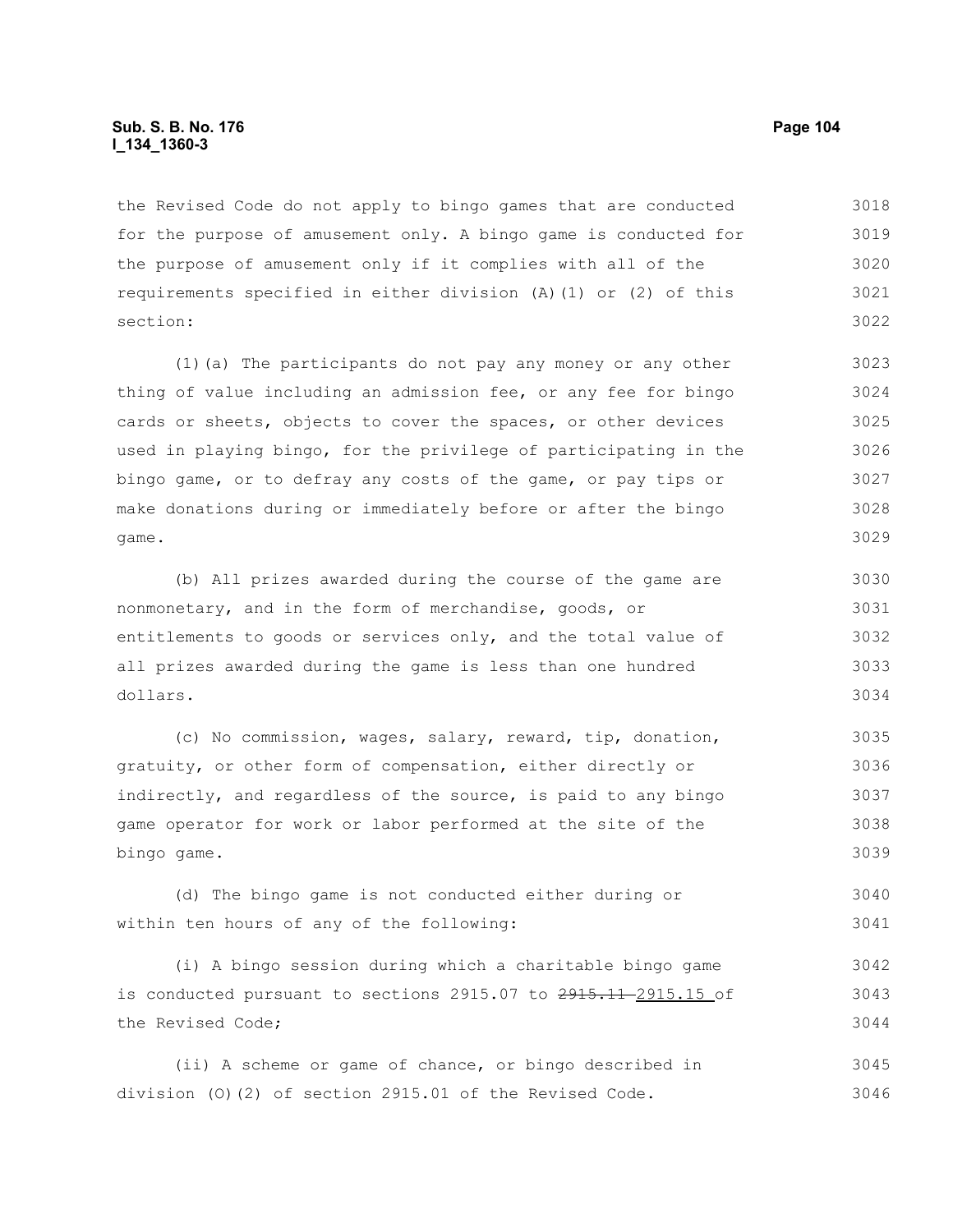| (e) The number of players participating in the bingo game       | 3047 |
|-----------------------------------------------------------------|------|
| does not exceed fifty.                                          | 3048 |
| (2) (a) The participants do not pay money or any other          | 3049 |
| thing of value as an admission fee, and no participant is       | 3050 |
| charged more than twenty-five cents to purchase a bingo card or | 3051 |
| sheet, objects to cover the spaces, or other devices used in    | 3052 |
| playing bingo.                                                  | 3053 |
| (b) The total amount of money paid by all of the                | 3054 |
| participants for bingo cards or sheets, objects to cover the    | 3055 |
| spaces, or other devices used in playing bingo does not exceed  | 3056 |
| one hundred dollars.                                            | 3057 |
| (c) All of the money paid for bingo cards or sheets,            | 3058 |
| objects to cover spaces, or other devices used in playing bingo | 3059 |
| is used only to pay winners monetary and nonmonetary prizes and | 3060 |
| to provide refreshments.                                        | 3061 |
| (d) The total value of all prizes awarded during the game       | 3062 |
| does not exceed one hundred dollars.                            | 3063 |
| (e) No commission, wages, salary, reward, tip, donation,        | 3064 |
| gratuity, or other form of compensation, either directly or     | 3065 |
| indirectly, and regardless of the source, is paid to any bingo  | 3066 |
| game operator for work or labor performed at the site of the    | 3067 |
| bingo game.                                                     | 3068 |
| (f) The bingo game is not conducted during or within ten        | 3069 |
| hours of either of the following:                               | 3070 |
| (i) A bingo session during which a charitable bingo game        | 3071 |
| is conducted pursuant to sections 2915.07 to 2915.11-2915.15 of | 3072 |
| the Revised Code;                                               | 3073 |
| (ii) A scheme of chance or game of chance, or bingo             | 3074 |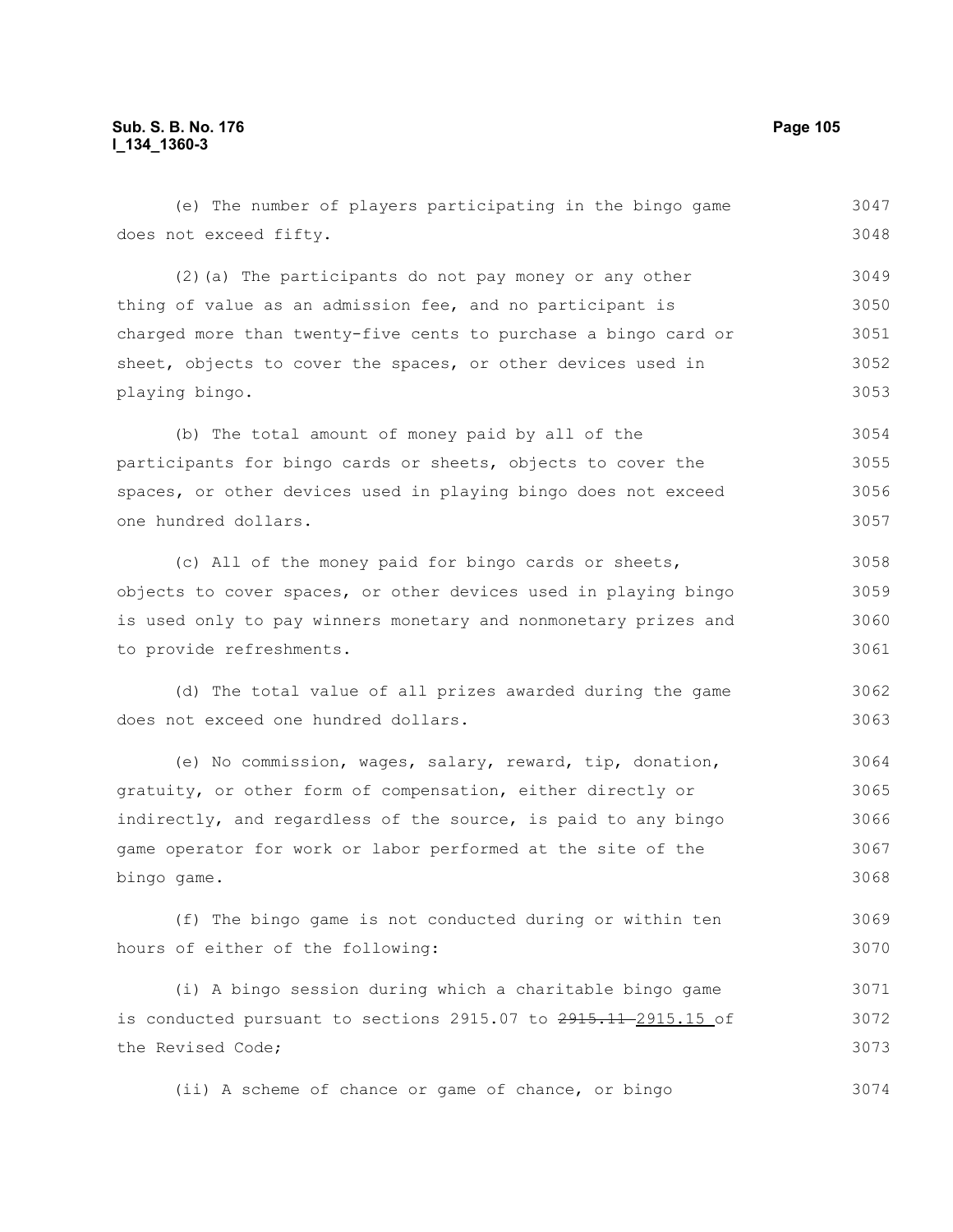| described in division (0)(2) of section 2915.01 of the Revised   | 3075 |
|------------------------------------------------------------------|------|
| Code.                                                            | 3076 |
| (g) All of the participants reside at the premises where         | 3077 |
| the bingo game is conducted.                                     | 3078 |
|                                                                  | 3079 |
| (h) The bingo games are conducted on different days of the       |      |
| week and not more than twice in a calendar week.                 | 3080 |
| (B) The attorney general or any local law enforcement            | 3081 |
| agency may investigate the conduct of a bingo game that          | 3082 |
| purportedly is conducted for purposes of amusement only if there | 3083 |
| is reason to believe that the purported amusement bingo game     | 3084 |
| does not comply with the requirements of either division (A) (1) | 3085 |
| or (2) of this section. A local law enforcement agency may       | 3086 |
| proceed by action in the proper court to enforce this section if | 3087 |
| the local law enforcement agency gives written notice to the     | 3088 |
| attorney general when commencing the action.                     | 3089 |
| Sec. 2915.13. (A) A veteran's organization, a fraternal          | 3090 |
| organization, or a sporting organization authorized to conduct a | 3091 |
| bingo session pursuant to sections 2915.01 to 2915.12 of the     | 3092 |
| Revised Code this chapter may conduct instant bingo, electronic  | 3093 |
| instant bingo, or both other than at a bingo session under a     | 3094 |
| type III license issued under section 2915.08 of the Revised     | 3095 |
| Code if all of the following apply:                              | 3096 |
| (1) The veteran's organization, fraternal organization, or       | 3097 |
| sporting organization limits the sale of instant bingo or        | 3098 |
| electronic instant bingo to twelve hours during any day,         | 3099 |
| provided that the sale does not begin earlier than ten a.m. and  | 3100 |
| ends not later than two a.m.                                     | 3101 |
|                                                                  |      |

(2) The veteran's organization, fraternal organization, or sporting organization limits the sale of instant bingo or 3102 3103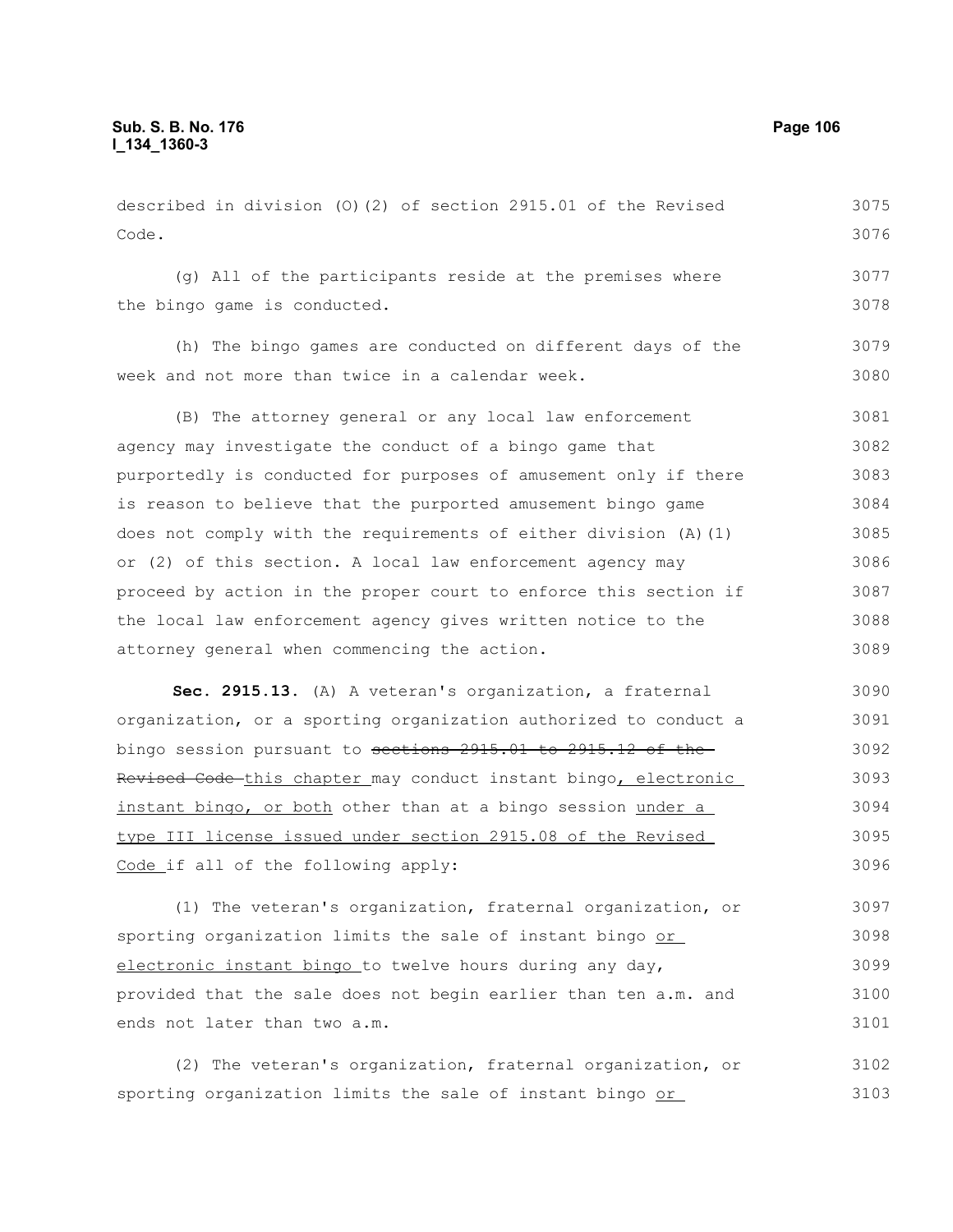electronic instant bingo to its own premises and to its own members and invited guests. 3104 3105

(3) The veteran's organization, fraternal organization, or sporting organization is raising money for an organization that is described in subsection  $509(a)(1)$ ,  $509(a)(2)$ , or  $509(a)(3)$  of the Internal Revenue Code and is either a governmental unit or an organization that maintains its principal place of business in this state, that is exempt from federal income taxation under subsection 501(a) and described in subsection 501(c)(3) of the Internal Revenue Code, and that is in good standing in this state and executes a written contract with that organization as required in division (B) of this section. 3106 3107 3108 3109 3110 3111 3112 3113 3114 3115

(B) If a veteran's organization, fraternal organization, or sporting organization authorized to conduct instant bingo or electronic instant bingo pursuant to division (A) of this section is raising money for another organization that is described in subsection  $509(a)(1)$ ,  $509(a)(2)$ , or  $509(a)(3)$  of the Internal Revenue Code and is either a governmental unit or an organization that maintains its principal place of business in this state, that is exempt from federal income taxation under subsection 501(a) and described in subsection 501(c)(3) of the Internal Revenue Code, and that is in good standing in this state, the veteran's organization, fraternal organization, or sporting organization shall execute a written contract with the organization that is described in subsection  $509(a)(1)$ ,  $509(a)$ (2), or 509(a)(3) of the Internal Revenue Code and is either a governmental unit or an organization that maintains its principal place of business in this state, that is exempt from federal income taxation under subsection 501(a) and described in subsection  $501(c)(3)$  of the Internal Revenue Code, and that is in good standing in this state in order to conduct instant bingo 3116 3117 3118 3119 3120 3121 3122 3123 3124 3125 3126 3127 3128 3129 3130 3131 3132 3133 3134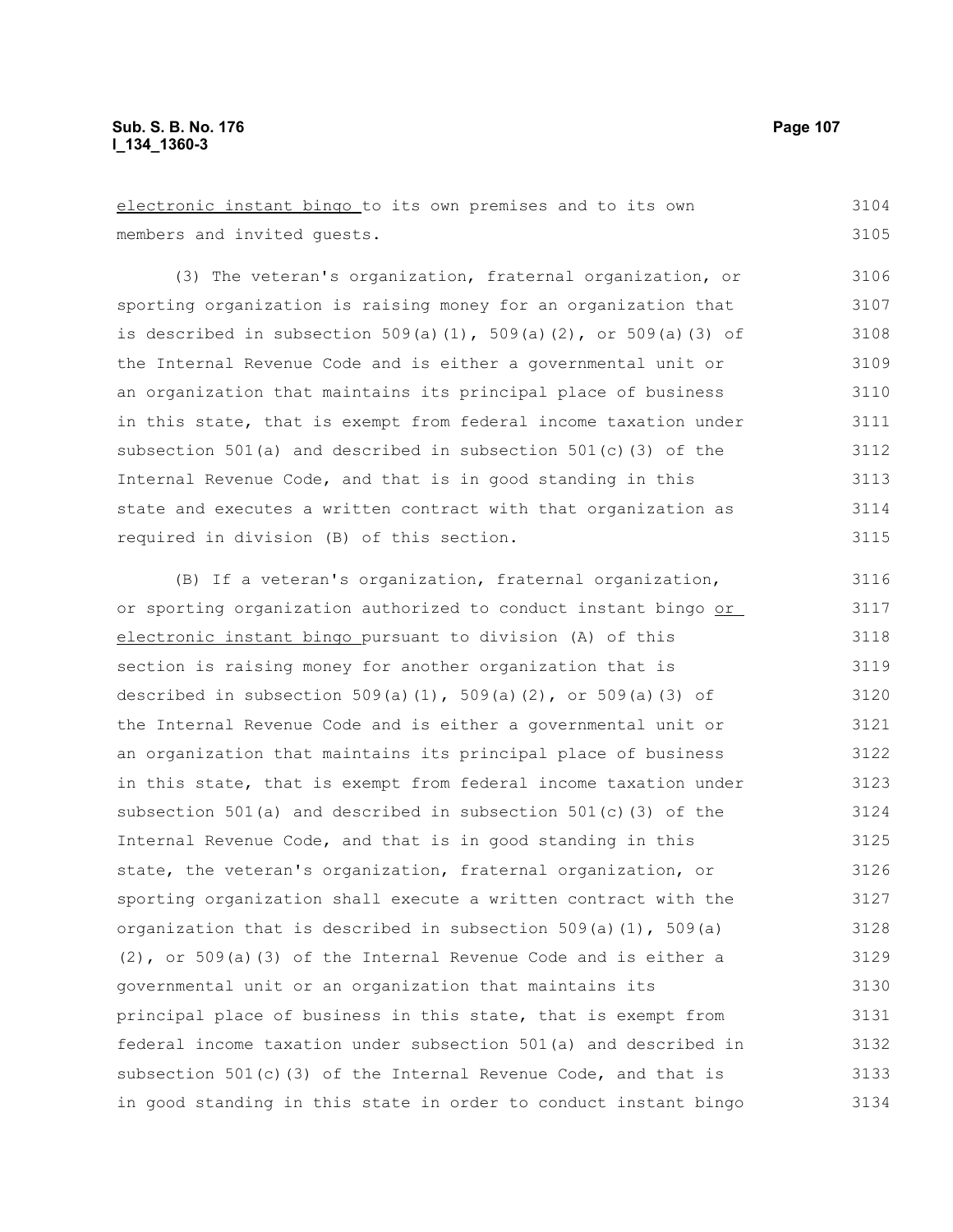or electronic instant bingo. That contract shall include a statement of the percentage of the net proceeds that the veteran's, fraternal, or sporting organization will be distributing to the organization that is described in subsection 509(a)(1), 509(a)(2), or 509(a)(3) of the Internal Revenue Code and is either a governmental unit or an organization that maintains its principal place of business in this state, that is exempt from federal income taxation under subsection 501(a) and described in subsection 501(c)(3) of the Internal Revenue Code, and that is in good standing in this state. (C)(1) If a veteran's organization, fraternal organization, or sporting organization authorized to conduct instant bingo or electronic instant bingo pursuant to division (A) of this section has been issued a liquor permit under Chapter 4303. of the Revised Code, that permit may be subject to suspension, revocation, or cancellation if the veteran's organization, fraternal organization, or sporting organization violates a provision of this chapter. (2) No veteran's organization, fraternal organization, or sporting organization that enters into a written contract pursuant to division (B) of this section shall violate any provision of this chapter or permit, aid, or abet any other person in violating any provision of this chapter. 3135 3136 3137 3138 3139 3140 3141 3142 3143 3144 3145 3146 3147 3148 3149 3150 3151 3152 3153 3154 3155 3156 3157

(D) A veteran's organization, fraternal organization, or sporting organization shall give all required proceeds earned from the conduct of instant bingo or electronic instant bingo to the organization with which the veteran's organization, fraternal organization, or sporting organization has entered into a written contract. 3158 3159 3160 3161 3162 3163

(E) Whoever violates this section is guilty of illegal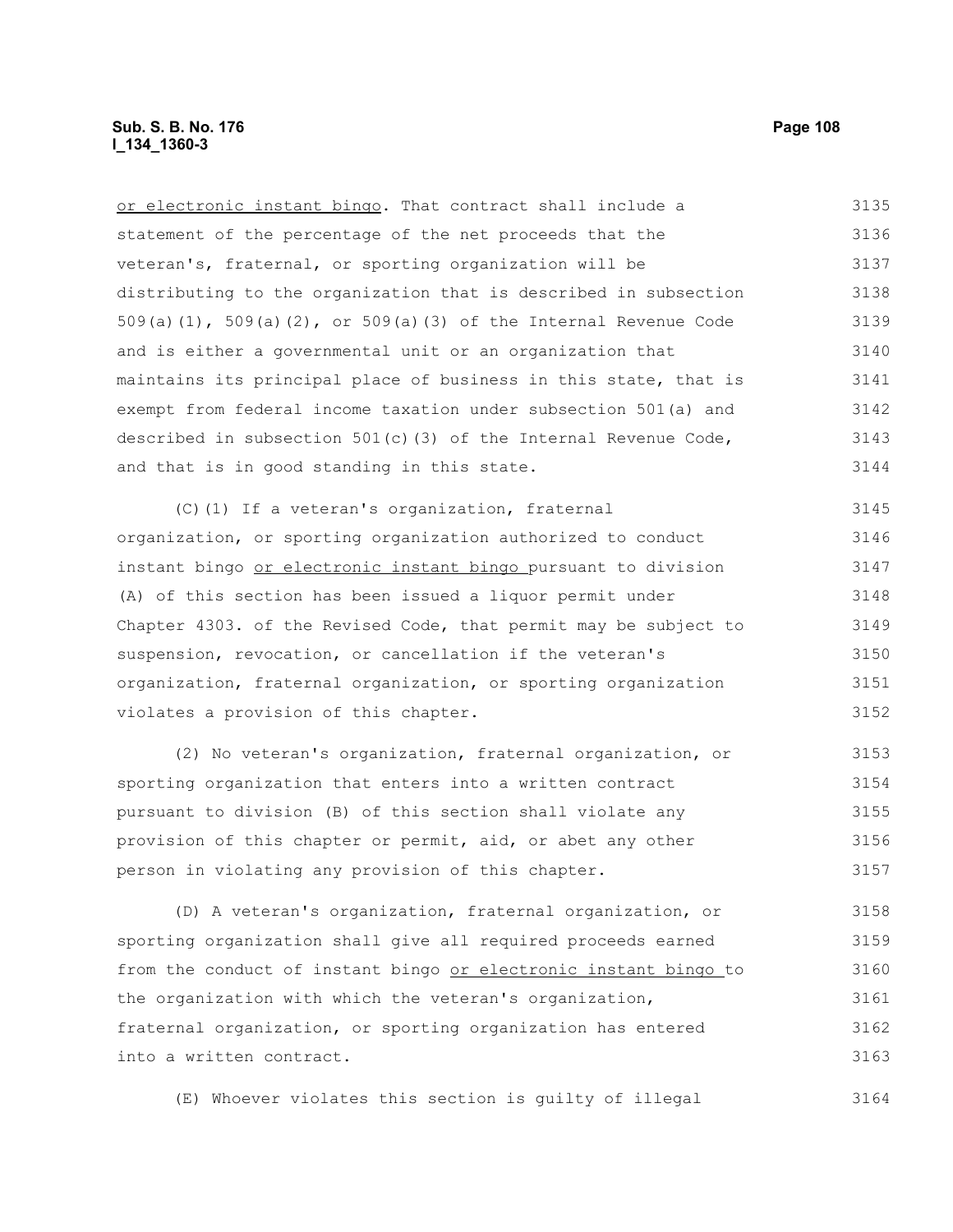| instant bingo or electronic instant bingo conduct. Except as            | 3165 |
|-------------------------------------------------------------------------|------|
| otherwise provided in this division, illegal instant bingo or           | 3166 |
| electronic instant bingo conduct is a misdemeanor of the first          | 3167 |
| degree. If the offender previously has been convicted of a              | 3168 |
| violation of this section, illegal instant bingo or electronic          | 3169 |
| instant bingo conduct is a felony of the fifth degree.                  | 3170 |
| Sec. 2915.14. (A) No charitable organization shall conduct              | 3171 |
| electronic instant bingo unless all of the following are true:          | 3172 |
| (1) The organization is a veteran's organization described              | 3173 |
| in division (J) of section 2915.01 of the Revised Code or is a          | 3174 |
| fraternal organization described in division (L) of section             | 3175 |
| 2915.01 of the Revised Code.                                            | 3176 |
| (2) The organization is a veteran's organization described              | 3177 |
| in subsection 501(c)(4) of the Internal Revenue Code or is, and         | 3178 |
| has received from the internal revenue service a determination          | 3179 |
| letter that is currently in effect stating that the organization        | 3180 |
| is, exempt from federal income taxation under subsection 501(a),        | 3181 |
| <u>and is described in subsection 501(c)(7), 501(c)(8), 501(c)(10),</u> | 3182 |
| or 501(c)(19) of the Internal Revenue Code.                             | 3183 |
| (3) The organization has not conducted a raffle in                      | 3184 |
| violation of division (B) of section 2915.092 of the Revised            | 3185 |
| Code using an electronic raffle machine, as described in Ohio           | 3186 |
| Veterans and Fraternal Charitable Coalition v. DeWine, Case No.         | 3187 |
| 13-CV-13610 (C.P. Franklin Co. February 23, 2018), at any time          | 3188 |
| on or after January 1, 2022.                                            | 3189 |
| (B) No charitable organization that conducts electronic                 | 3190 |
| instant bingo shall do any of the following:                            | 3191 |
| (1) Possess an electronic instant bingo system that was                 | 3192 |
| not obtained in accordance with this chapter or with any rule           | 3193 |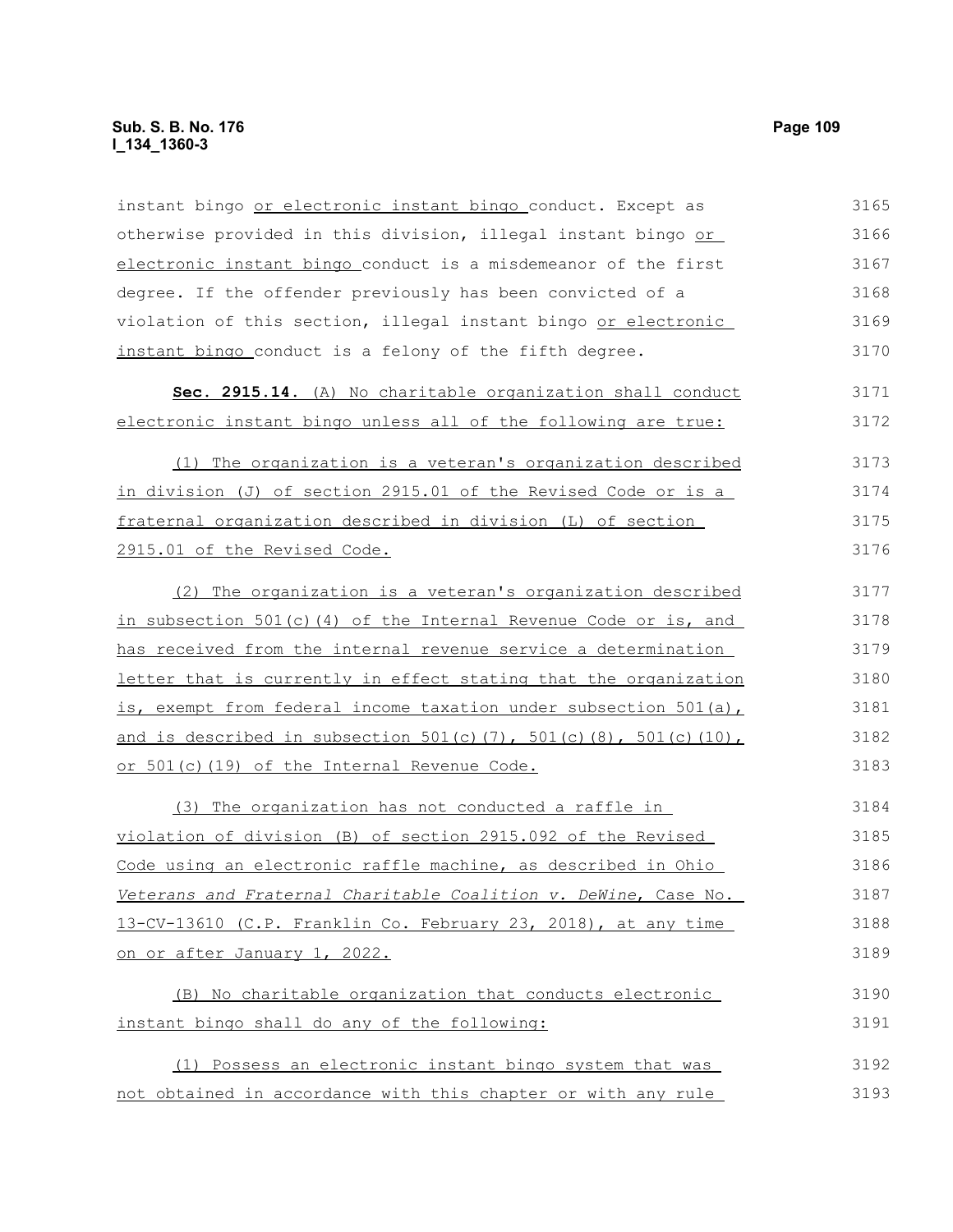| adopted under this chapter;                                       | 3194 |
|-------------------------------------------------------------------|------|
| (2) Conduct electronic instant bingo on any day, at any           | 3195 |
| time, or on any premises not specified on the organization's      | 3196 |
| type II or type III license issued under section 2915.08 of the   | 3197 |
| <u>Revised Code;</u>                                              | 3198 |
| (3) Fail to display both of the following conspicuously at        | 3199 |
| each premises in which the charitable organization conducts       | 3200 |
| <u>electronic instant bingo:</u>                                  | 3201 |
| (a) The charitable organization's bingo license;                  | 3202 |
| (b) The serial number of each deal of electronic instant          | 3203 |
| bingo tickets being sold.                                         | 3204 |
| (4) Permit any person the charitable organization knows,          | 3205 |
| or should have known, to be under eighteen years of age to play   | 3206 |
| electronic instant bingo;                                         | 3207 |
| (5) Sell or provide to any person an electronic instant           | 3208 |
| bingo ticket for a price different from the price displayed on    | 3209 |
| the game flare for that deal, except that the charitable          | 3210 |
| <u>organization may qive a participant who wins an electronic</u> | 3211 |
| instant bingo game an electronic instant bingo ticket as a prize  | 3212 |
| in place of a cash prize;                                         | 3213 |
| (6) Fail, once an electronic instant bingo deal is begun,         | 3214 |
| to continue to sell tickets in that deal until all prizes have    | 3215 |
| <u>been awarded;</u>                                              | 3216 |
| (7) Permit any person whom the organization knows, or             | 3217 |
| should have known, has been convicted of a felony or gambling     | 3218 |
| offense in any jurisdiction to be a bingo game operator in the    | 3219 |
| conduct of electronic instant bingo;                              | 3220 |
| (8) Permit a bingo game operator to play electronic               | 3221 |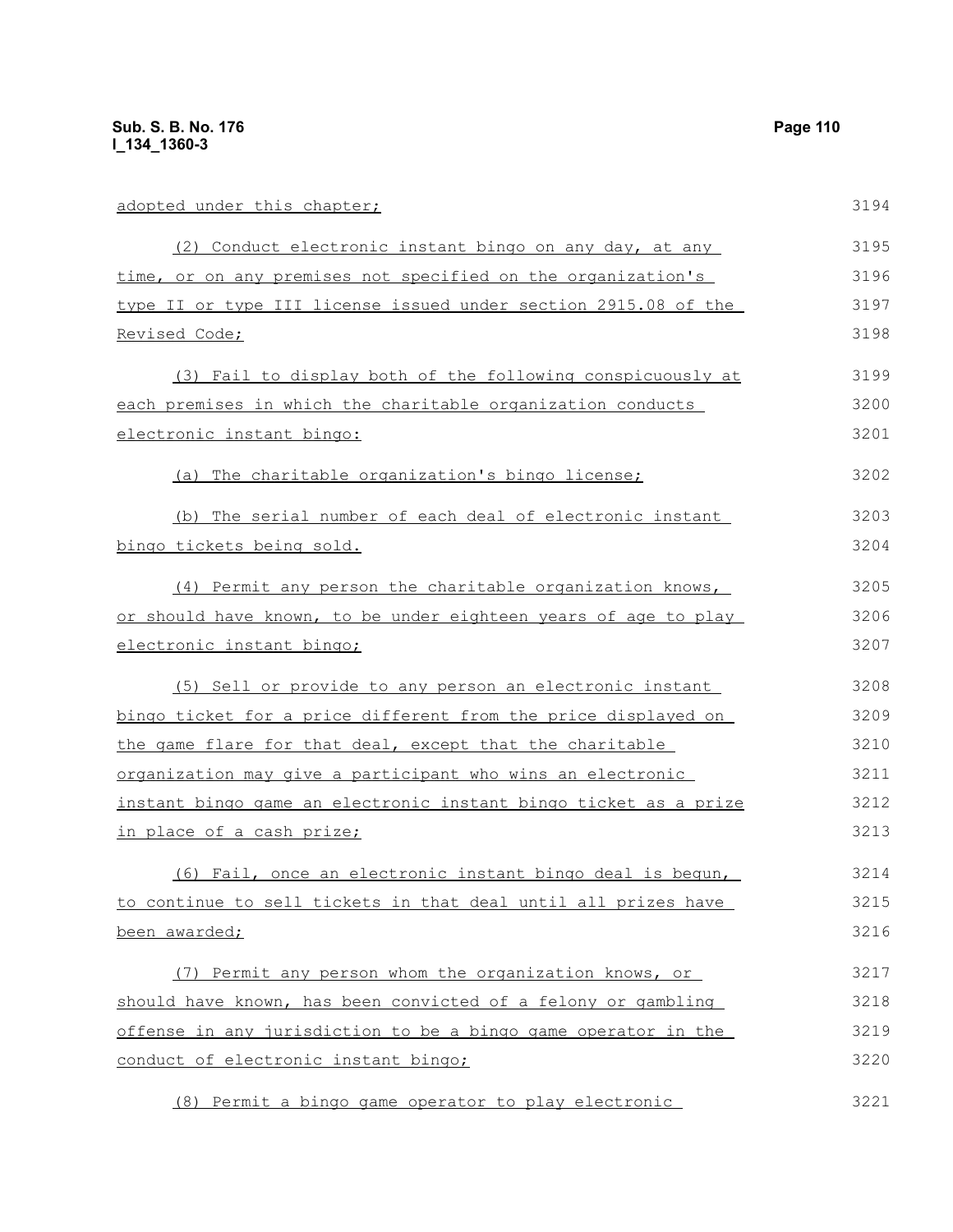| instant bingo;                                                  | 3222 |
|-----------------------------------------------------------------|------|
| (9) (a) Except as otherwise provided in division (B) (9) (b)    | 3223 |
| of this section, pay compensation to a bingo game operator for  | 3224 |
| conducting electronic instant bingo.                            | 3225 |
| (b) Division (B) (9) (a) of this section does not prohibit      | 3226 |
| an employee of a veteran's organization or fraternal            | 3227 |
| organization from redeeming electronic instant bingo tickets or | 3228 |
| vouchers for the organization's members or invited quests, so   | 3229 |
| long as no portion of the employee's compensation is paid from  | 3230 |
| any bingo receipts.                                             | 3231 |
| (10) Pay consulting fees to any person in relation to           | 3232 |
| electronic instant bingo.                                       | 3233 |
| (C) No person shall sell, offer to sell, or otherwise           | 3234 |
| provide or offer to provide an electronic instant bingo system  | 3235 |
| to any person for use in this state unless the electronic       | 3236 |
| instant bingo system has been approved under section 2915.15 of | 3237 |
| the Revised Code.                                               | 3238 |
| (D) The attorney general shall adopt rules under Chapter        | 3239 |
| 119. of the Revised Code to ensure the integrity of electronic  | 3240 |
| instant bingo, including, but not limited to, rules governing   | 3241 |
| all of the following:                                           | 3242 |
| (1) The requirements to receive a license or endorsement        | 3243 |
| to conduct electronic instant bingo;                            | 3244 |
| (2) The location and number of electronic instant bingo         | 3245 |
| systems in use;                                                 | 3246 |
| (3) The times when electronic instant bingo may be              | 3247 |
| offered;                                                        | 3248 |
| (4) Signage requirements in facilities where electronic         | 3249 |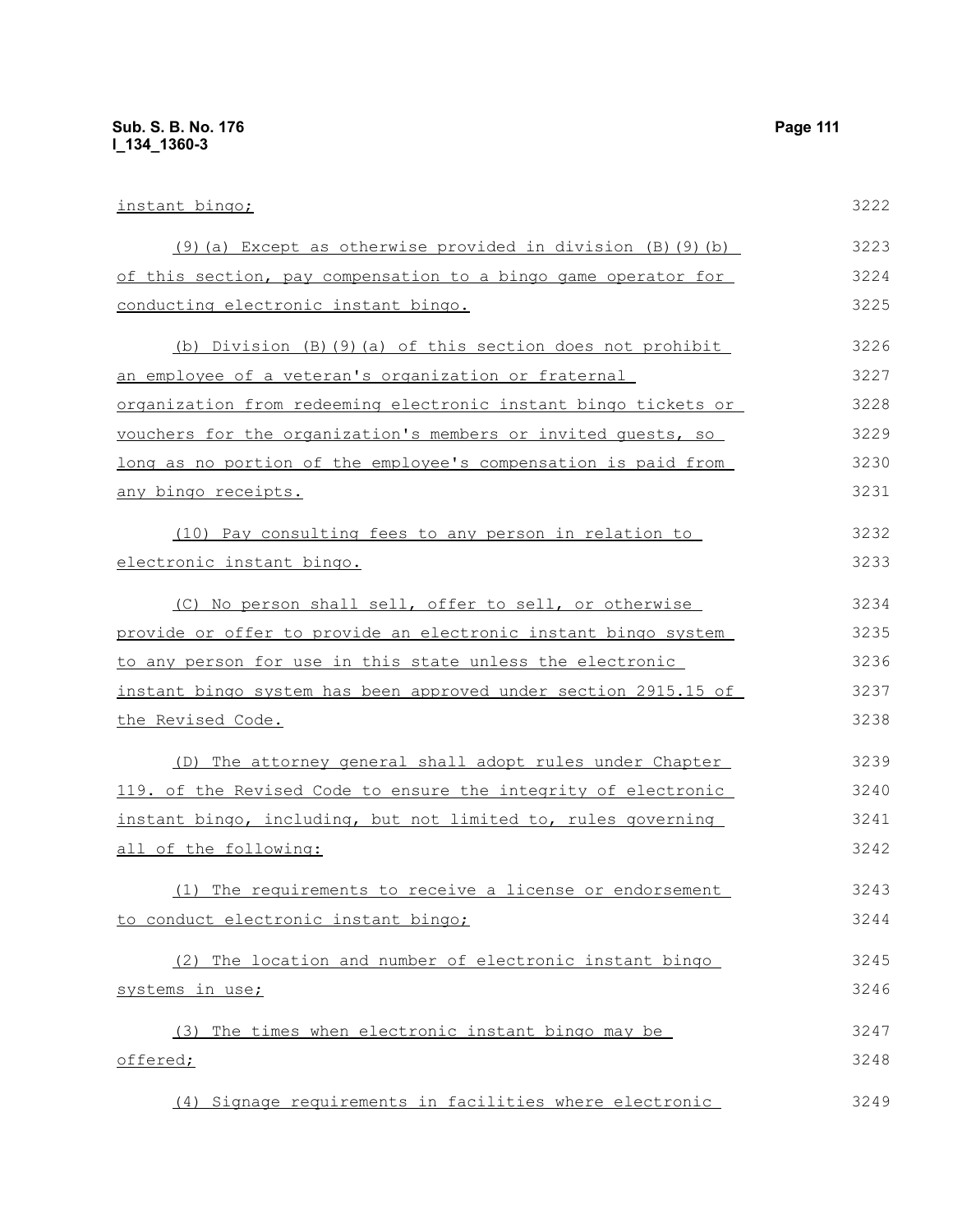| instant bingo is offered;                                        | 3250 |
|------------------------------------------------------------------|------|
| (5) Electronic instant bingo device and system                   | 3251 |
| specifications, including reveal features and game themes;       | 3252 |
| (6) Procedures and standards for the review, approval,           | 3253 |
| inspection, and monitoring of electronic instant bingo systems,  | 3254 |
| as described in section 2915.15 of the Revised Code;             | 3255 |
| (7) Procedures and standards for the review and approval         | 3256 |
| of any changes to technology, systems, or games licensed or      | 3257 |
| permitted under this chapter;                                    | 3258 |
| (8) The fees to be charged under section 2915.15 of the          | 3259 |
| Revised Code for review, approval, inspection, and monitoring of | 3260 |
| electronic instant bingo systems;                                | 3261 |
| (9) Procedures allowing the attorney general to seek a           | 3262 |
| summary suspension of a license to conduct electronic instant    | 3263 |
| bingo or a license to manufacture or distribute electronic       | 3264 |
| instant bingo systems if the attorney general has good cause to  | 3265 |
| believe that the person or organization licensed to conduct      | 3266 |
| electronic instant bingo, or the person or organization licensed | 3267 |
| to manufacture or distribute electronic instant bingo systems,   | 3268 |
| or any of the organization's employees, officers, directors,     | 3269 |
| agents, representatives, or partners, has violated this chapter  | 3270 |
| or a rule adopted under this chapter.                            | 3271 |
| (E) Whoever knowingly violates division (A), (B), or (C)         | 3272 |
| of this section or a rule adopted under division (D) of this     | 3273 |
| section is quilty of illegal electronic instant bingo conduct.   | 3274 |
| Illegal electronic instant bingo conduct is a misdemeanor of the | 3275 |
| first degree, except that if the offender previously has been    | 3276 |
| convicted of a violation of division (A) or (B) of this section  | 3277 |
| or of a rule adopted under division (D) of this section, illegal | 3278 |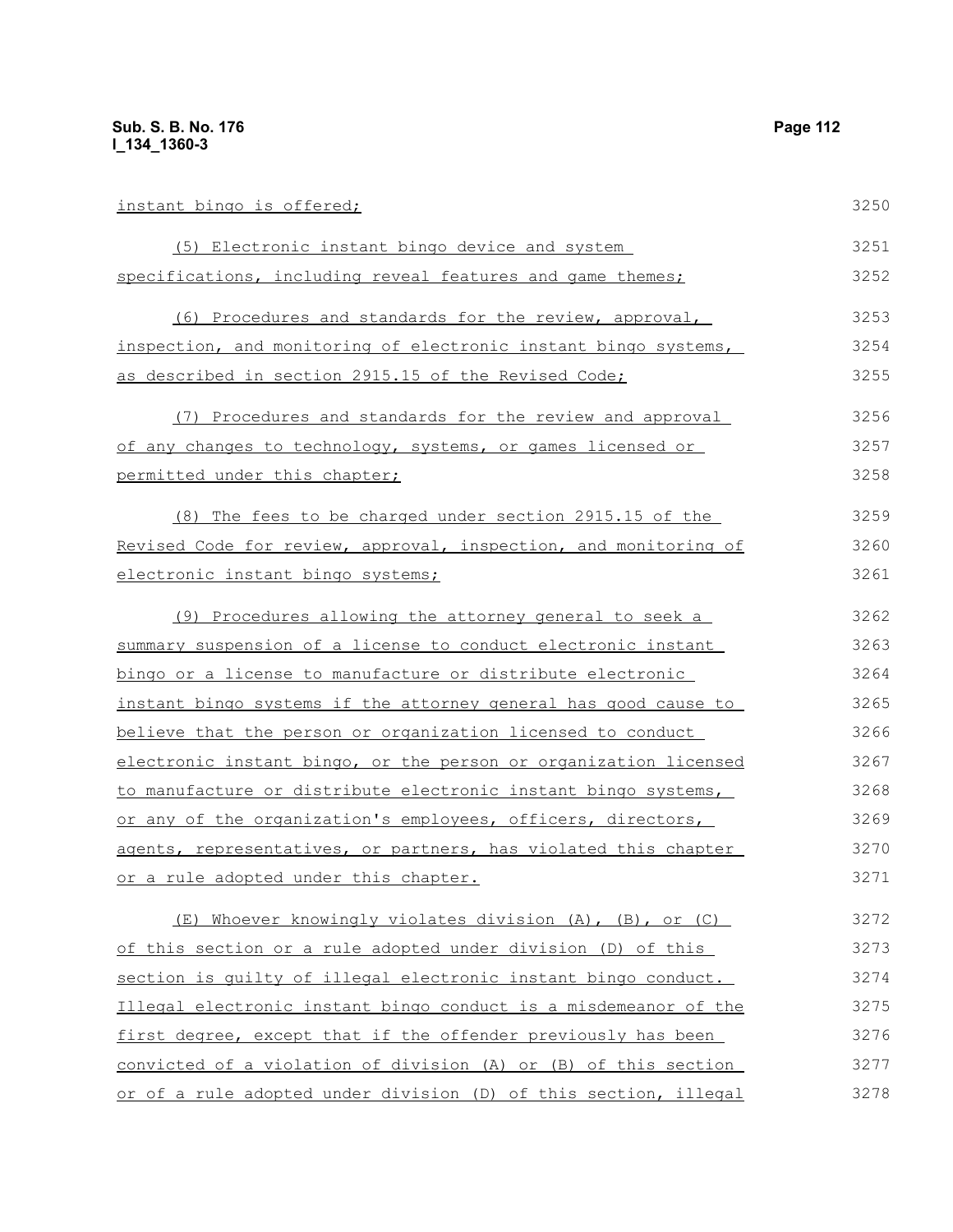instant bingo conduct is a felony of the fifth degree. **Sec. 2915.15.** (A)(1) Before selling, offering to sell, or otherwise providing or offering to provide an electronic instant bingo system to any person for use in this state, a manufacturer shall submit the electronic instant bingo system to an independent testing laboratory, that is licensed by the state lottery commission under section 3770.02 of the Revised Code or that is certified under section 3772.31 of the Revised Code, for testing and evaluation to determine whether the electronic instant bingo system meets the requirements of this chapter and of rules adopted under this chapter. The manufacturer shall pay all costs of that testing and evaluation. (2) If the independent testing laboratory certifies that the electronic instant bingo system meets the requirements of this chapter and of rules adopted under this chapter, the manufacturer may submit the electronic instant bingo system, along with a copy of the laboratory's certification and a fee established by the attorney general by rule under Chapter 119. of the Revised Code, to the attorney general for review and approval. The manufacturer also shall submit a fee established by the attorney general by rule under Chapter 119. of the Revised Code, which the attorney general shall use to pay the cost of reviewing and approving electronic instant bingo systems under division (A) of this section. 3280 3281 3282 3283 3284 3285 3286 3287 3288 3289 3290 3291 3292 3293 3294 3295 3296 3297 3298 3299 3300 3301 3302

(3) If both of the following apply, the attorney general shall approve the system for use in this state: 3303 3304

(a) The Ohio casino control commission determines that the electronic instant bingo system is not a slot machine under section 2915.01 or 3772.01 of the Revised Code; 3305 3306 3307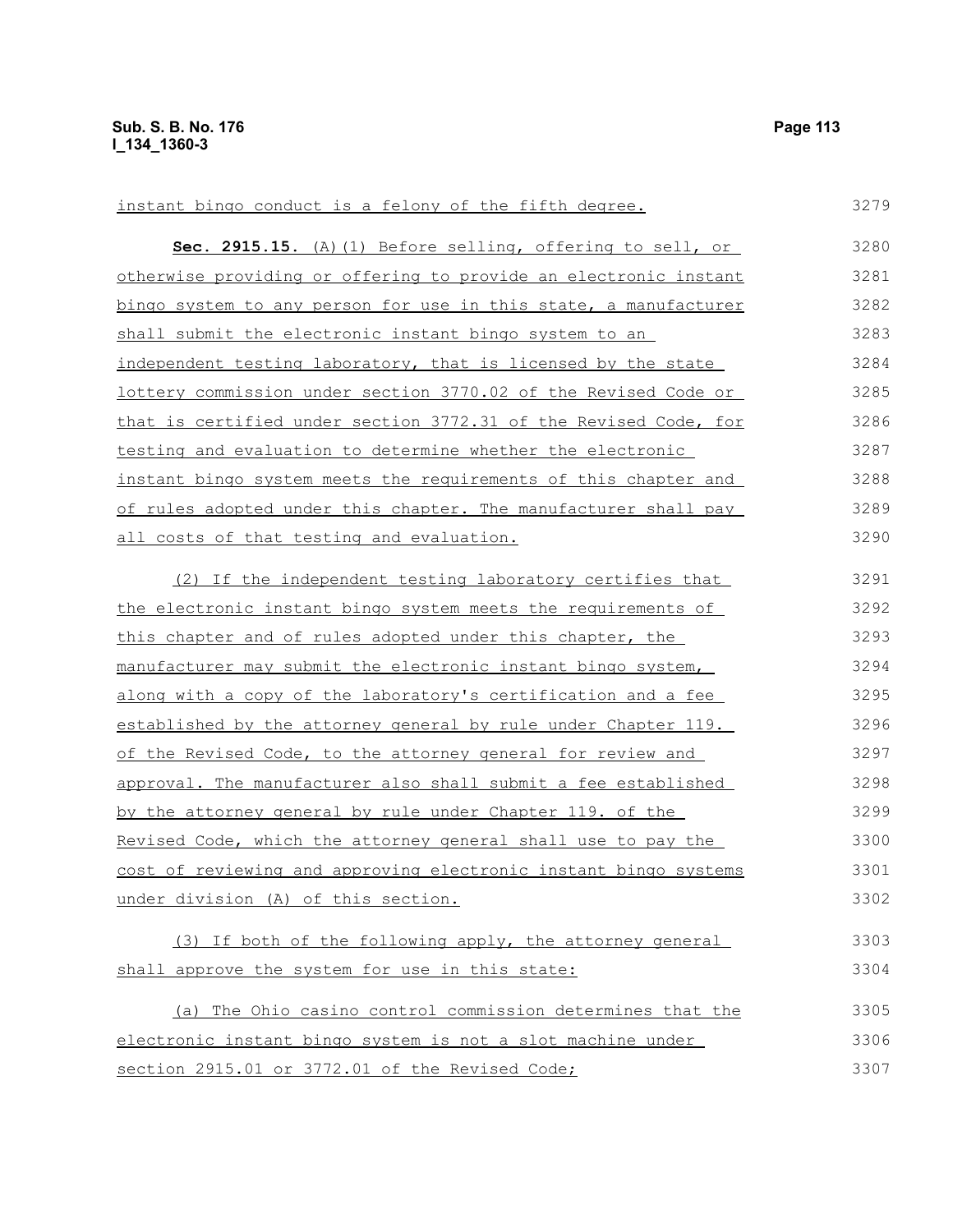(b) The attorney general determines that the electronic instant bingo system meets the requirements of this chapter and of the rules adopted under this chapter. (B) Any electronic instant bingo system approved for use in this state shall have a central server located in Ohio which is accessible to the attorney general and shall include an internal report management system that records information concerning the operation of the system and that meets the requirements adopted by the attorney general by rule under Chapter 119. of the Revised Code. The internal report management system shall permit the attorney general or another person designated by the attorney general to access the internal report management system, monitor the electronic instant bingo system, and remotely deactivate the electronic instant bingo system or any aspect of the system. (C) The attorney general may inspect any electronic instant bingo system in use in this state at any time to ensure that the system is in compliance with this chapter and with the rules adopted under this chapter. If the attorney general determines that any person or any electronic instant bingo system is in violation of any provision of this chapter or of any rule adopted under this chapter, the attorney general may order that the violation immediately cease and may deactivate the electronic instant bingo system or any aspect of it. (D) The attorney general may establish by rule adopted under Chapter 119. of the Revised Code an annual fee to be paid by distributors licensed under section 2915.081 of the Revised Code who have electronic instant bingo distributor endorsements to their licenses in order to pay the cost of monitoring the 3308 3309 3310 3311 3312 3313 3314 3315 3316 3317 3318 3319 3320 3321 3322 3323 3324 3325 3326 3327 3328 3329 3330 3331 3332 3333 3334 3335 3336

systems under division (B) of this section and the cost of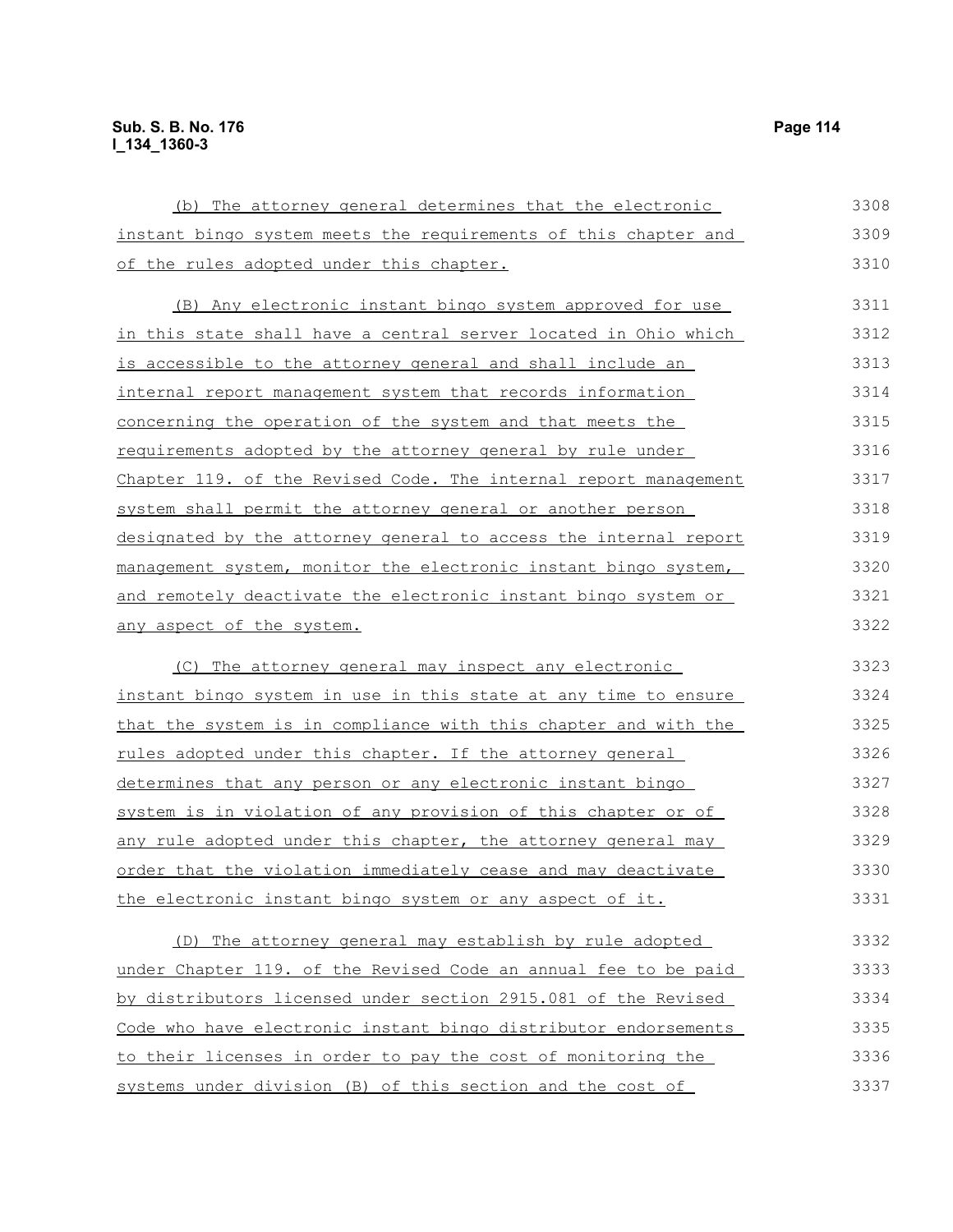#### inspecting systems under division (C) of this section. **Sec. 3770.03.** (A) The state lottery commission shall promulgate rules under which a statewide lottery may be conducted, which includes, and since the original enactment of this section has included, the authority for the commission to operate video lottery terminal games, and under which the sports gaming lottery may be conducted in accordance with section 3770.23 of the Revised Code. Any reference in this chapter to tickets shall not be construed to in any way limit the authority of the commission to operate video lottery terminal games or the sports gaming lottery. Nothing in this chapter shall restrict the authority of the commission to promulgate rules related to the operation of games utilizing video lottery terminals as described in section 3770.21 of the Revised Code. The rules shall be promulgated pursuant to Chapter 119. of the Revised Code, except that instant game rules shall be promulgated pursuant to section 111.15 of the Revised Code but are not subject to division (D) of that section. Subjects covered in these rules shall include, but need not be limited to, the following: (1) The type of lottery to be conducted; (2) The prices of tickets in the lottery; (3) The number, nature, and value of prize awards, the manner and frequency of prize drawings, and the manner in which prizes shall be awarded to holders of winning tickets. (B) The commission shall promulgate rules, in addition to those described in division (A) of this section, pursuant to Chapter 119. of the Revised Code under which a statewide lottery and statewide joint lottery games may be conducted. Subjects 3338 3339 3340 3341 3342 3343 3344 3345 3346 3347 3348 3349 3350 3351 3352 3353 3354 3355 3356 3357 3358 3359 3360 3361 3362 3363 3364 3365 3366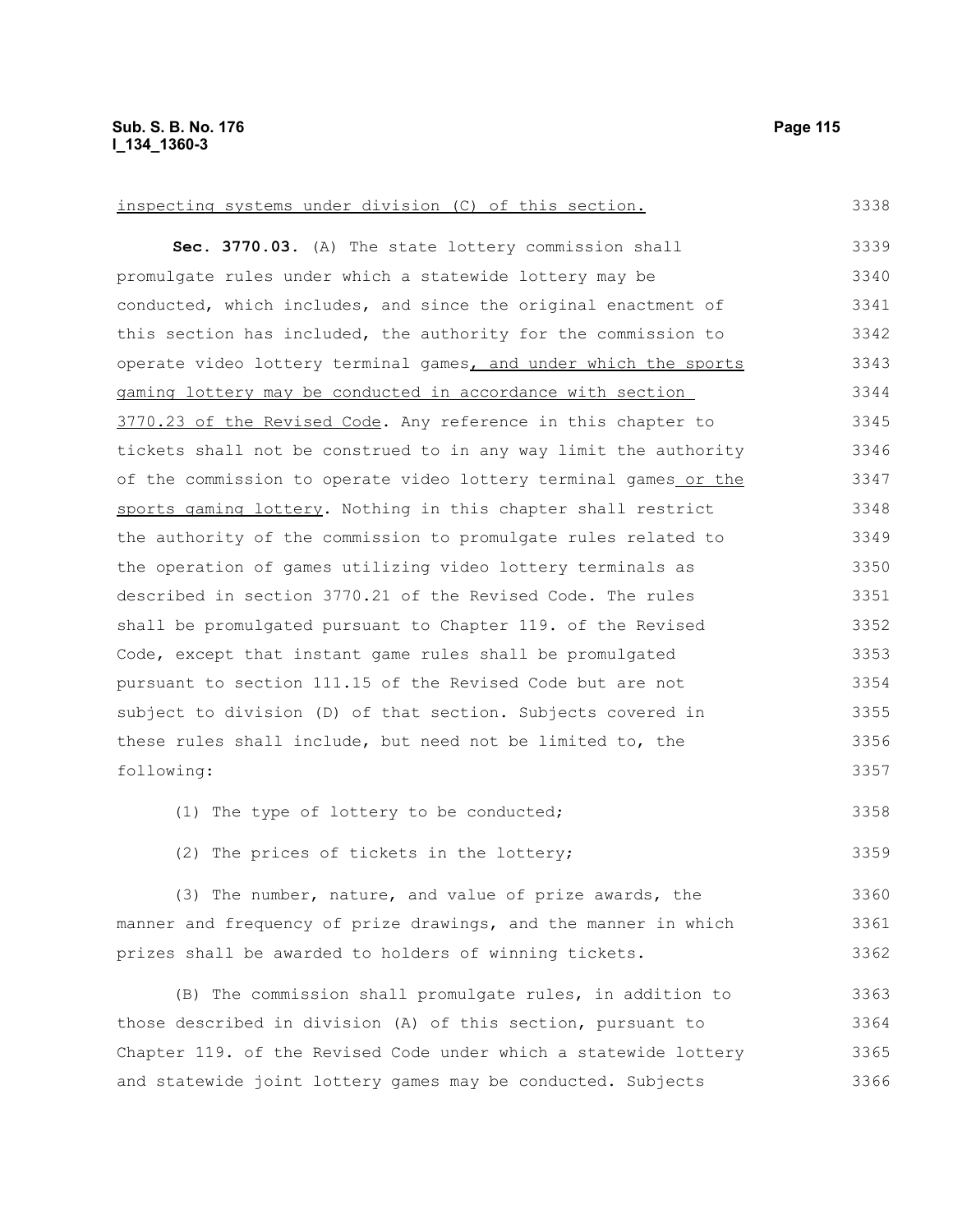covered in these rules shall include, but not be limited to, the following: 3367 3368

(1) The locations at which lottery tickets may be sold and the manner in which they are to be sold. These rules may authorize the sale of lottery tickets by commission personnel or other licensed individuals from traveling show wagons at the state fair, and at any other expositions the director of the commission considers acceptable. These rules shall prohibit commission personnel or other licensed individuals from soliciting from an exposition the right to sell lottery tickets at that exposition, but shall allow commission personnel or other licensed individuals to sell lottery tickets at an exposition if the exposition requests commission personnel or licensed individuals to do so. These rules may also address the accessibility of sales agent locations to commission products in accordance with the "Americans with Disabilities Act of 1990," 104 Stat. 327, 42 U.S.C.A. 12101 et seq. 3369 3370 3371 3372 3373 3374 3375 3376 3377 3378 3379 3380 3381 3382 3383

(2) The manner in which lottery sales revenues are to be collected, including authorization for the director to impose penalties for failure by lottery sales agents to transfer revenues to the commission in a timely manner; 3384 3385 3386 3387

(3) The amount of compensation to be paid to licensed lottery sales agents; 3388 3389

(4) The substantive criteria for the licensing of lottery sales agents consistent with section 3770.05 of the Revised Code, and procedures for revoking or suspending their licenses consistent with Chapter 119. of the Revised Code. If circumstances, such as the nonpayment of funds owed by a lottery sales agent, or other circumstances related to the public safety, convenience, or trust, require immediate action, the 3390 3391 3392 3393 3394 3395 3396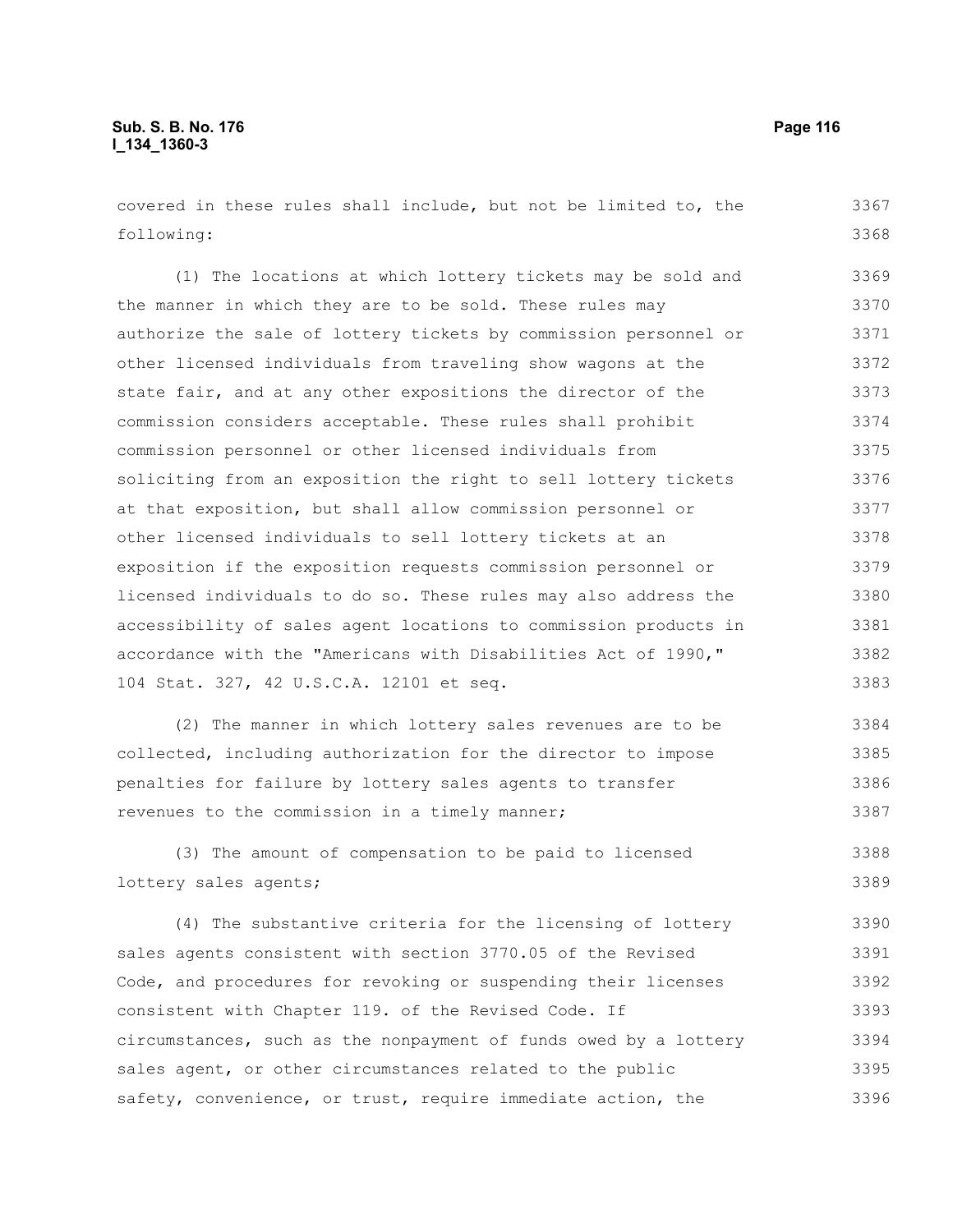# **Sub. S. B. No. 176 Page 117 l\_134\_1360-3**

director may suspend a license without affording an opportunity for a prior hearing under section 119.07 of the Revised Code. 3397 3398

(5) Special game rules to implement any agreements signed by the governor that the director enters into with other lottery jurisdictions under division (J) of section 3770.02 of the Revised Code to conduct statewide joint lottery games. The rules shall require that the entire net proceeds of those games that remain, after associated operating expenses, prize disbursements, lottery sales agent bonuses, commissions, and reimbursements, and any other expenses necessary to comply with the agreements or the rules are deducted from the gross proceeds of those games, be transferred to the lottery profits education fund under division (B) of section 3770.06 of the Revised Code. 3399 3400 3401 3402 3403 3404 3405 3406 3407 3408 3409

(6) Any other subjects the commission determines are necessary for the operation of video lottery terminal games or the sports gaming lottery, including the establishment of any fees, fines, payment schedules, or the establishment of a voluntary exclusion program. 3410 3411 3412 3413 3414

(C) Chapter 2915. of the Revised Code does not apply to, affect, or prohibit lotteries conducted pursuant to this chapter. 3415 3416 3417

(D) The commission may promulgate rules, in addition to those described in divisions (A) and (B) of this section, that establish standards governing the display of advertising and celebrity images on lottery tickets and on other items that are used in the conduct of, or to promote, the statewide lottery, the sports gaming lottery, and statewide joint lottery games. Any revenue derived from the sale of advertising displayed on lottery tickets and on those other items shall be considered, for purposes of section 3770.06 of the Revised Code, to be 3418 3419 3420 3421 3422 3423 3424 3425 3426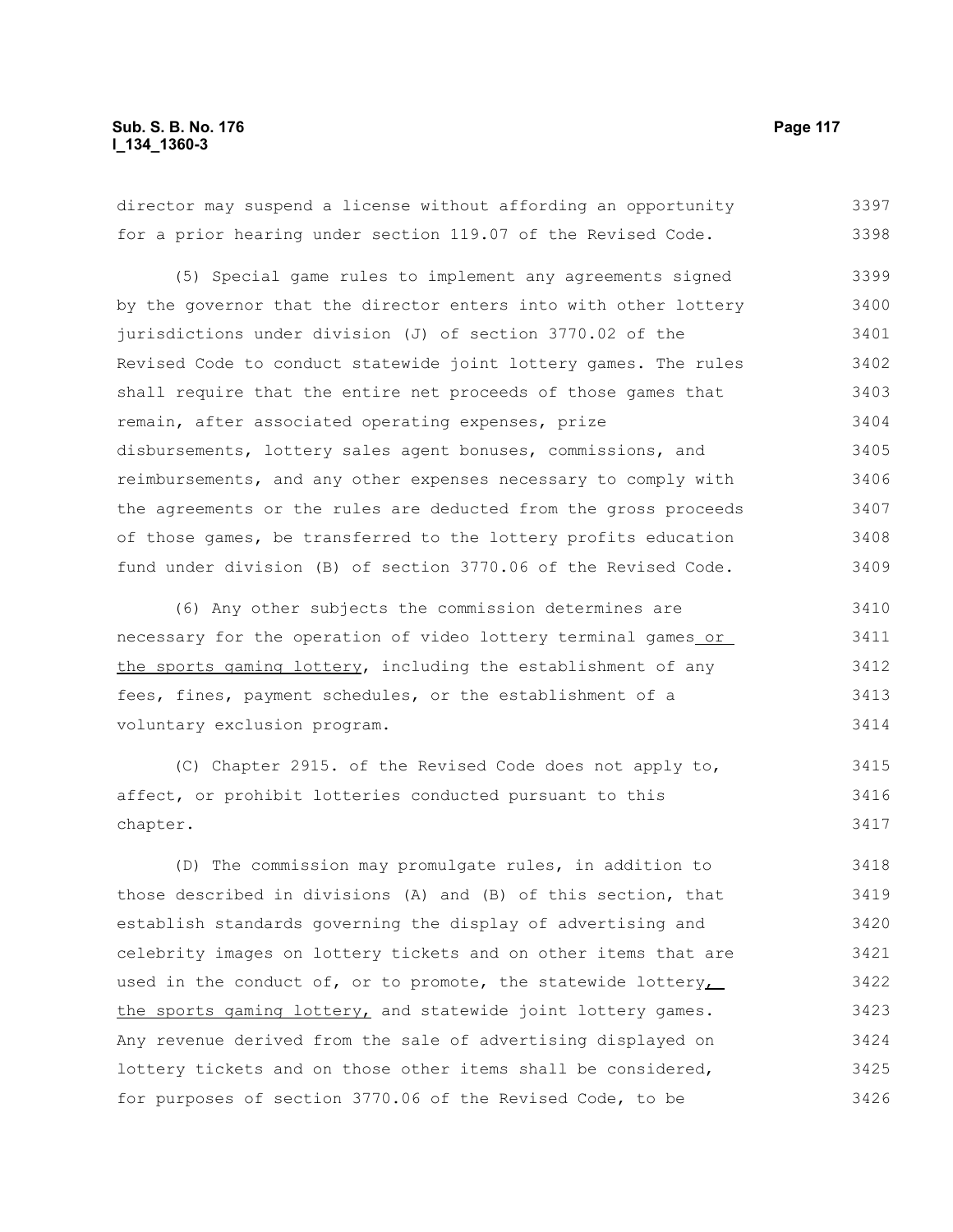# **Sub. S. B. No. 176 Page 118 l\_134\_1360-3**

related proceeds in connection with the statewide lottery, the sports gaming lottery, or gross proceeds from statewide joint lottery games, as applicable. 3427 3428 3429

(E)(1) The commission shall meet with the director at least once each month and shall convene other meetings at the request of the chairperson or any five of the members. No action taken by the commission shall be binding unless at least five of the members present vote in favor of the action. A written record shall be made of the proceedings of each meeting and shall be transmitted forthwith to the governor, the president of the senate, the senate minority leader, the speaker of the house of representatives, and the house minority leader. 3430 3431 3432 3433 3434 3435 3436 3437 3438

(2) The director shall present to the commission a report each month, showing the total revenues, prize disbursements, and operating expenses of the state lottery for the preceding month. As soon as practicable after the end of each fiscal year, the commission shall prepare and transmit to the governor and the general assembly a report of lottery revenues, prize disbursements, and operating expenses for the preceding fiscal year and any recommendations for legislation considered necessary by the commission. 3439 3440 3441 3442 3443 3444 3445 3446 3447

**Sec. 3770.06.** (A) There is hereby created the state lottery gross revenue fund, which shall be in the custody of the treasurer of state but shall not be part of the state treasury. All gross revenues received from sales of lottery tickets, fines, fees, and related proceeds in connection with the statewide lottery, including the sports gaming lottery described in section 3770.23 of the Revised Code, and all gross proceeds from statewide joint lottery games shall be deposited into the fund. The treasurer of state shall invest any portion of the 3448 3449 3450 3451 3452 3453 3454 3455 3456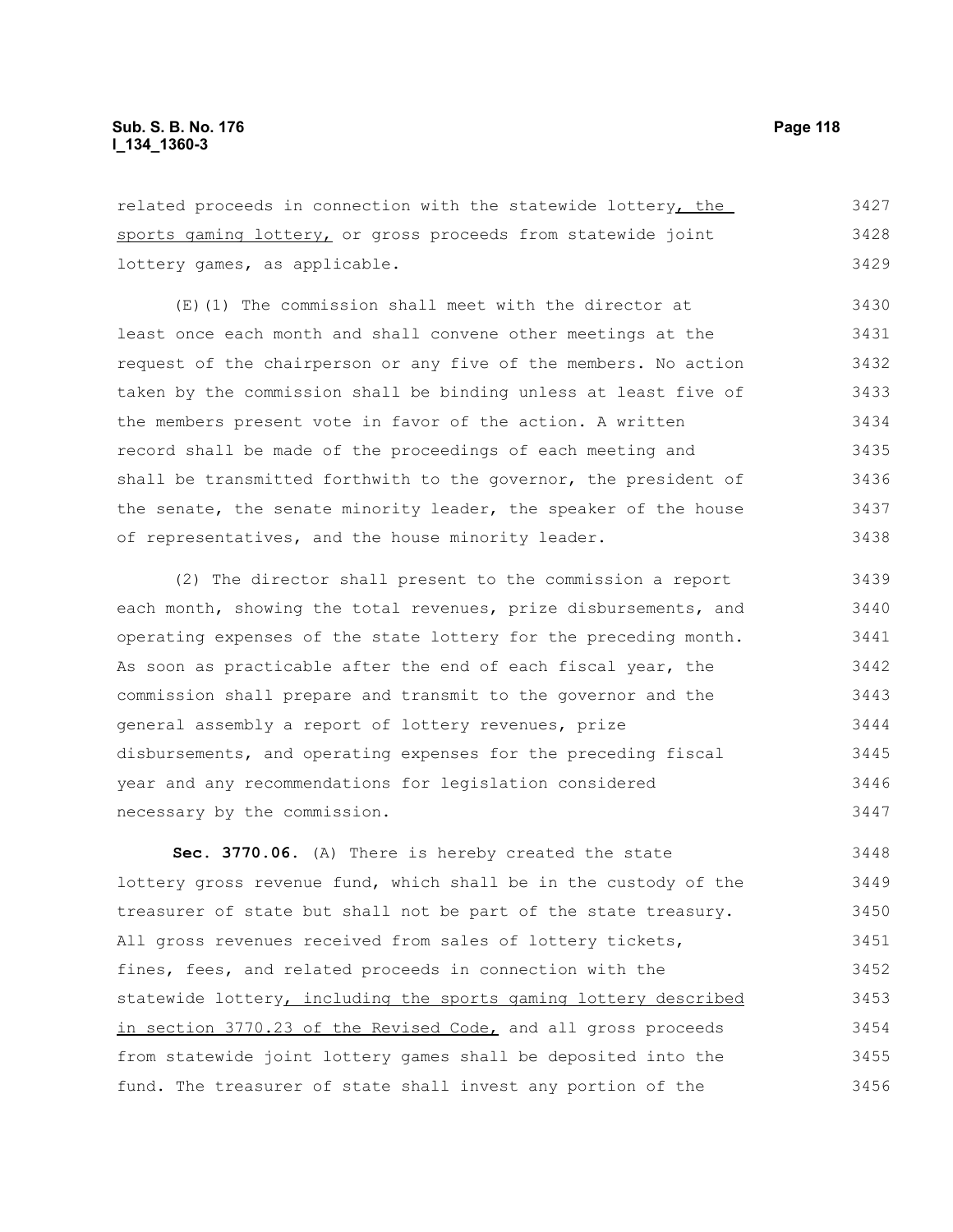## **Sub. S. B. No. 176 Page 119 l\_134\_1360-3**

fund not needed for immediate use in the same manner as, and subject to all provisions of law with respect to the investment of, state funds. The treasurer of state shall disburse money from the fund on order of the director of the state lottery commission or the director's designee. 3457 3458 3459 3460 3461

Except for gross proceeds from statewide joint lottery games, all revenues of the state lottery gross revenue fund that are not paid to holders of winning lottery tickets, that are not required to meet short-term prize liabilities, that are not credited to lottery sales agents in the form of bonuses, commissions, or reimbursements, that are not paid to financial institutions to reimburse those institutions for sales agent nonsufficient funds, and that are collected from sales agents for remittance to insurers under contract to provide sales agent bonding services shall be transferred to the state lottery fund, which is hereby created in the state treasury. In addition, all revenues of the state lottery gross revenue fund that represent the gross proceeds from the statewide joint lottery games and that are not paid to holders of winning lottery tickets, that are not required to meet short-term prize liabilities, that are not credited to lottery sales agents in the form of bonuses, commissions, or reimbursements, and that are not necessary to cover operating expenses associated with those games or to otherwise comply with the agreements signed by the governor that the director enters into under division (J) of section 3770.02 of the Revised Code or the rules the commission adopts under division (B)(5) of section 3770.03 of the Revised Code shall be transferred to the state lottery fund. All investment earnings of the fund shall be credited to the fund. Moneys shall be disbursed from the fund pursuant to vouchers approved by the director. Total disbursements for monetary prize awards to 3462 3463 3464 3465 3466 3467 3468 3469 3470 3471 3472 3473 3474 3475 3476 3477 3478 3479 3480 3481 3482 3483 3484 3485 3486 3487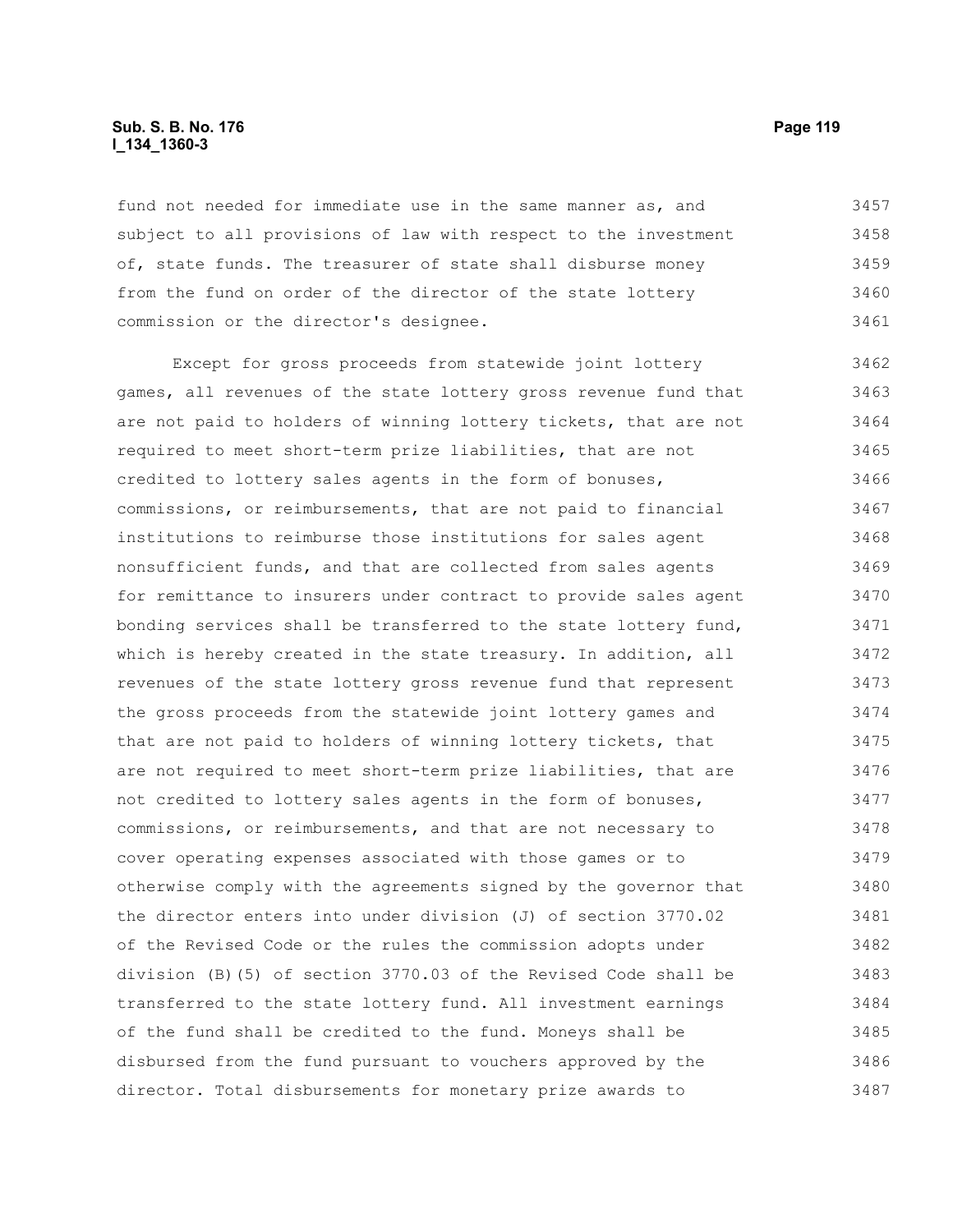# **Sub. S. B. No. 176 Page 120 l\_134\_1360-3**

holders of winning lottery tickets in connection with the statewide lottery, other than the sports gaming lottery, and purchases of goods and services awarded as prizes to holders of winning lottery tickets shall be of an amount equal to at least fifty per cent of the total revenue accruing from the sale of lottery tickets. 3488 3489 3490 3491 3492 3493

(B) Pursuant to Section 6 of Article XV, Ohio Constitution, there is hereby established in the state treasury the lottery profits education fund. Whenever, in the judgment of the director of the state lottery commission, the amount to the credit of the state lottery fund that does not represent proceeds from statewide joint lottery games is in excess of that needed to meet the maturing obligations of the commission and as working capital for its further operations, the director of the state lottery commission shall recommend the amount of the excess to be transferred to the lottery profits education fund, and the director of budget and management may transfer the excess to the lottery profits education fund in connection with the statewide lottery. In addition, whenever, in the judgment of the director of the state lottery commission, the amount to the credit of the state lottery fund that represents proceeds from statewide joint lottery games equals the entire net proceeds of those games as described in division (B)(5) of section 3770.03 of the Revised Code and the rules adopted under that division, the director of the state lottery commission shall recommend the amount of the proceeds to be transferred to the lottery profits education fund, and the director of budget and management may transfer those proceeds to the lottery profits education fund. Investment earnings of the lottery profits education fund shall be credited to the fund. 3494 3495 3496 3497 3498 3499 3500 3501 3502 3503 3504 3505 3506 3507 3508 3509 3510 3511 3512 3513 3514 3515 3516 3517

The lottery profits education fund shall be used solely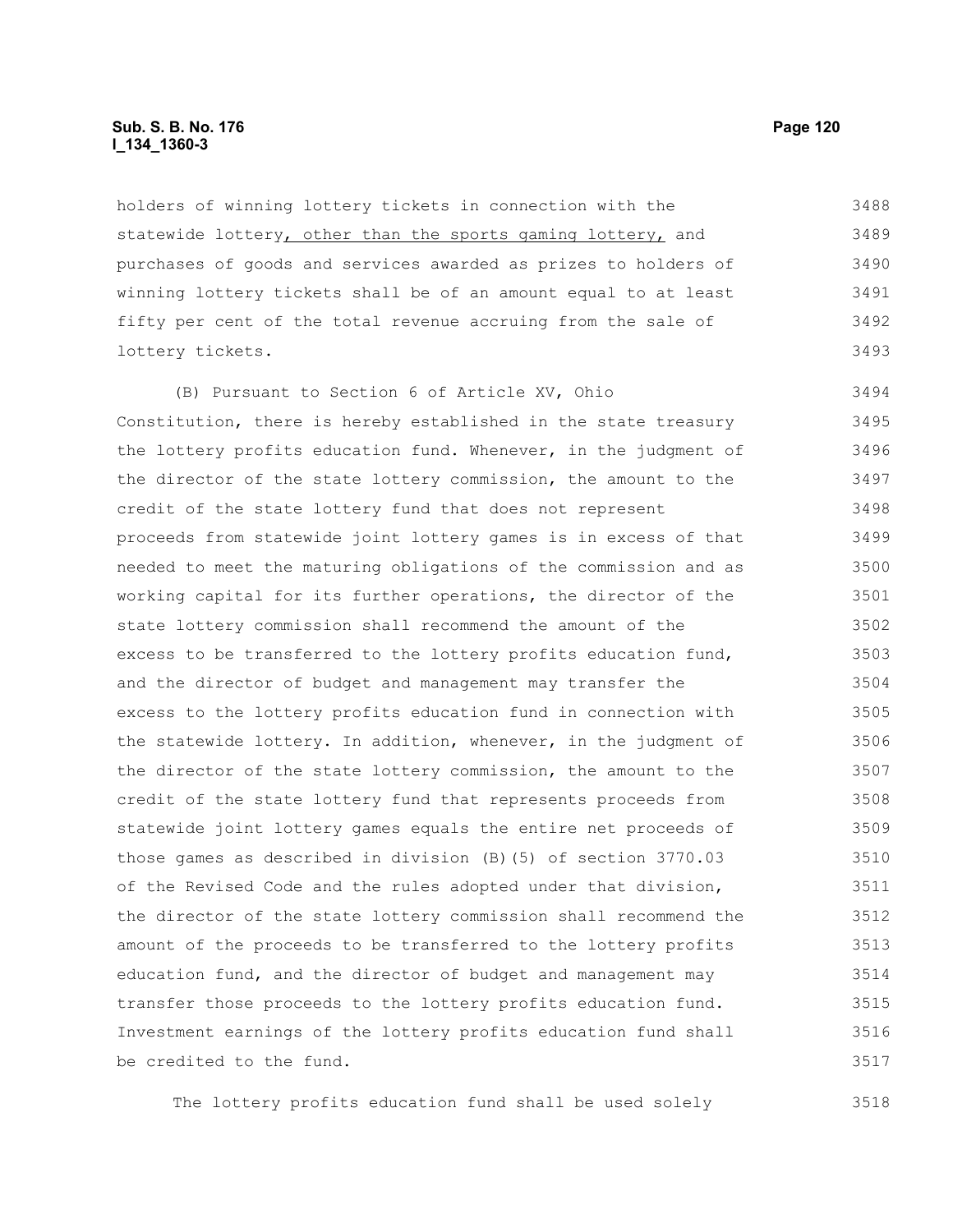for the support of elementary, secondary, vocational, and special education programs as determined in appropriations made by the general assembly, or as provided in applicable bond proceedings for the payment of debt service on obligations issued to pay costs of capital facilities, including those for a system of common schools throughout the state pursuant to section 2n of Article VIII, Ohio Constitution. When determining the availability of money in the lottery profits education fund, the director of budget and management may consider all balances and estimated revenues of the fund. 3519 3520 3521 3522 3523 3524 3525 3526 3527 3528

(C) There is hereby established in the state treasury the deferred prizes trust fund. With the approval of the director of budget and management, an amount sufficient to fund annuity prizes shall be transferred from the state lottery fund and credited to the trust fund. The treasurer of state shall credit all earnings arising from investments purchased under this division to the trust fund. Within sixty days after the end of each fiscal year, the treasurer of state shall certify to the director of budget and management whether the actuarial amount of the trust fund is sufficient over the fund's life for continued funding of all remaining deferred prize liabilities as of the last day of the fiscal year just ended. Also, within that sixty days, the director of budget and management shall certify the amount of investment earnings necessary to have been credited to the trust fund during the fiscal year just ending to provide for such continued funding of deferred prizes. Any earnings credited in excess of the latter certified amount shall be transferred to the lottery profits education fund. 3529 3530 3531 3532 3533 3534 3535 3536 3537 3538 3539 3540 3541 3542 3543 3544 3545 3546

To provide all or a part of the amounts necessary to fund deferred prizes awarded by the commission in connection with the statewide lottery, the treasurer of state, in consultation with 3547 3548 3549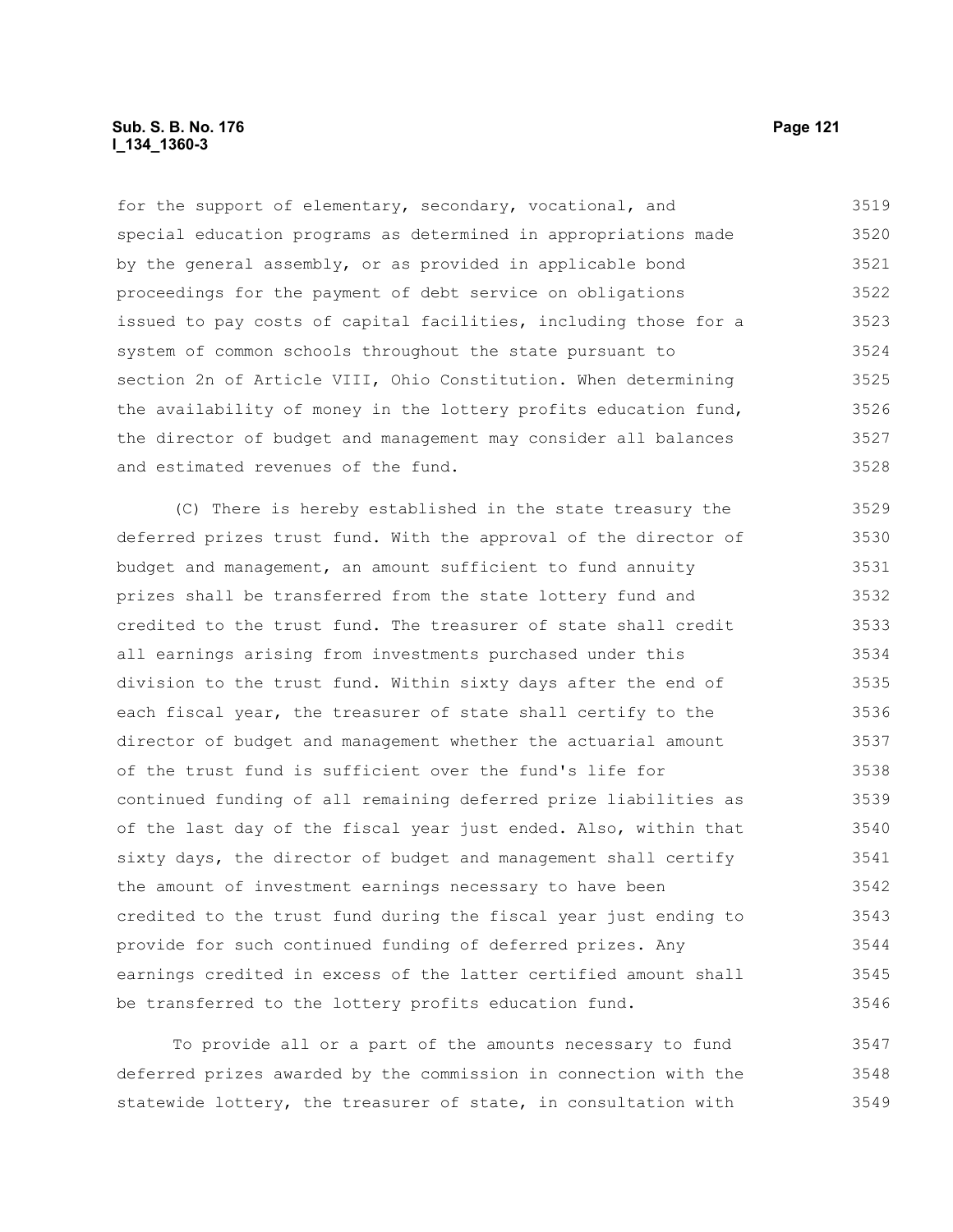## **Sub. S. B. No. 176 Page 122 l\_134\_1360-3**

the commission, may invest moneys contained in the deferred prizes trust fund which represents proceeds from the statewide lottery in obligations of the type permitted for the investment of state funds but whose maturities are thirty years or less. Notwithstanding the requirements of any other section of the Revised Code, to provide all or part of the amounts necessary to fund deferred prizes awarded by the commission in connection with statewide joint lottery games, the treasurer of state, in consultation with the commission, may invest moneys in the trust fund which represent proceeds derived from the statewide joint lottery games in accordance with the rules the commission adopts under division (B)(5) of section 3770.03 of the Revised Code. Investments of the trust fund are not subject to the provisions of division (A)(10) of section 135.143 of the Revised Code limiting to twenty-five per cent the amount of the state's total average portfolio that may be invested in debt interests other than commercial paper and limiting to five per cent the amount that may be invested in debt interests, including commercial paper, of a single issuer. 3550 3551 3552 3553 3554 3555 3556 3557 3558 3559 3560 3561 3562 3563 3564 3565 3566 3567 3568

All purchases made under this division shall be effected on a delivery versus payment method and shall be in the custody of the treasurer of state.

The treasurer of state may retain an investment advisor, if necessary. The commission shall pay any costs incurred by the treasurer of state in retaining an investment advisor. 3572 3573 3574

(D) The auditor of state shall conduct annual audits of all funds and any other audits as the auditor of state or the general assembly considers necessary. The auditor of state may examine all records, files, and other documents of the commission, and records of lottery sales agents that pertain to 3575 3576 3577 3578 3579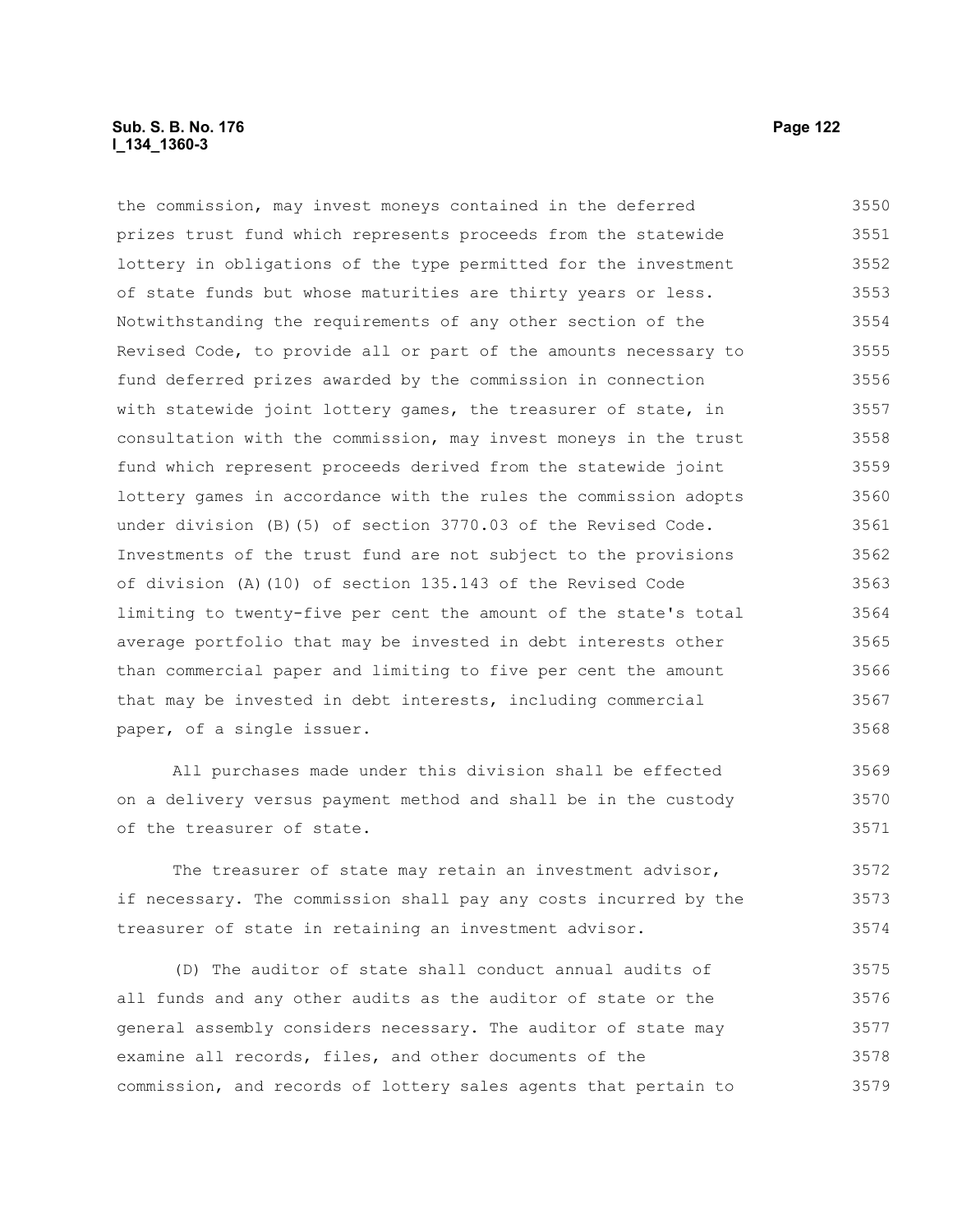their activities as agents, for purposes of conducting authorized audits. 3580 3581

(E) The state lottery commission shall establish an internal audit plan before the beginning of each fiscal year, subject to the approval of the office of internal audit in the office of budget and management. At the end of each fiscal year, the commission shall prepare and submit an annual report to the office of internal audit for the office's review and approval, specifying the internal audit work completed by the end of that fiscal year and reporting on compliance with the annual internal audit plan. 3582 3583 3584 3585 3586 3587 3588 3589 3590

(F) Whenever, in the judgment of the director of budget and management, an amount of net state lottery proceeds is necessary to be applied to the payment of debt service on obligations, all as defined in sections 151.01 and 151.03 of the Revised Code, the director shall transfer that amount directly from the state lottery fund or from the lottery profits education fund to the bond service fund defined in those sections. The provisions of this division are subject to any prior pledges or obligation of those amounts to the payment of bond service charges as defined in division (C) of section 3318.21 of the Revised Code, as referred to in division (B) of this section. 3591 3592 3593 3594 3595 3596 3597 3598 3599 3600 3601 3602

**Sec. 3770.07.** (A)(1) Except as provided in division (A)(2) of this section, lottery prize awards shall be claimed by the holder of the winning lottery product, or by the executor or administrator, or the trustee of a trust, of the estate of a deceased holder of a winning lottery product, in a manner to be determined by the state lottery commission, within one hundred eighty days after the date on which the prize award was 3603 3604 3605 3606 3607 3608 3609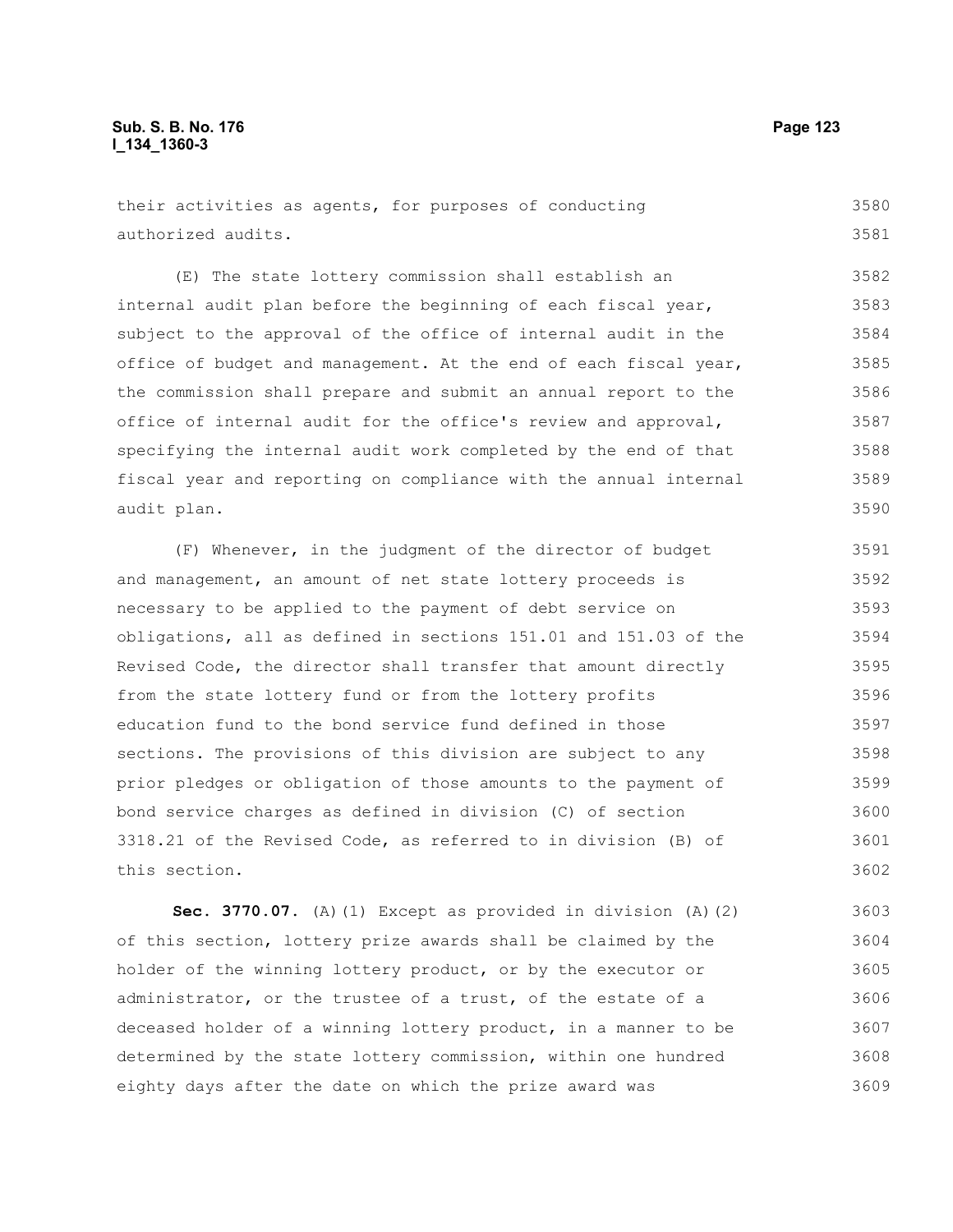# **Sub. S. B. No. 176 Page 124 l\_134\_1360-3**

announced if the lottery game is an online game, and within one hundred eighty days after the close of the game if the lottery game is an instant game, and within one hundred eighty days after the end of the sporting event on which the wager was placed if the lottery game is the sports gaming lottery. 3610 3611 3612 3613 3614

Any lottery prize award with a value that meets or exceeds the reportable winnings amounts set by 26 U.S.C. 6041, or a subsequent analogous section of the Internal Revenue Code, shall not be claimed by or paid to any person, as defined in section 1.59 of the Revised Code or as defined by rule or order of the state lottery commission, until the name, address, and social security number of each beneficial owner of the prize award are documented for the commission. Except when a beneficial owner otherwise consents in writing, in the case of a claim for a lottery prize award made by one or more beneficial owners using a trust, the name, address, and social security number of each such beneficial owner in the commission's records as a result of such a disclosure are confidential and shall not be subject to inspection or copying under section 149.43 of the Revised Code as a public record. 3615 3616 3617 3618 3619 3620 3621 3622 3623 3624 3625 3626 3627 3628 3629

Except as otherwise provided in division (A)(1) of this section or as otherwise provided by law, the name and address of any individual claiming a lottery prize award are subject to inspection or copying under section 149.43 of the Revised Code as a public record. 3630 3631 3632 3633 3634

(2) An eligible person serving on active military duty in any branch of the United States armed forces during a war or national emergency declared in accordance with federal law may submit a delayed claim for a lottery prize award. The eligible person shall do so by notifying the state lottery commission 3635 3636 3637 3638 3639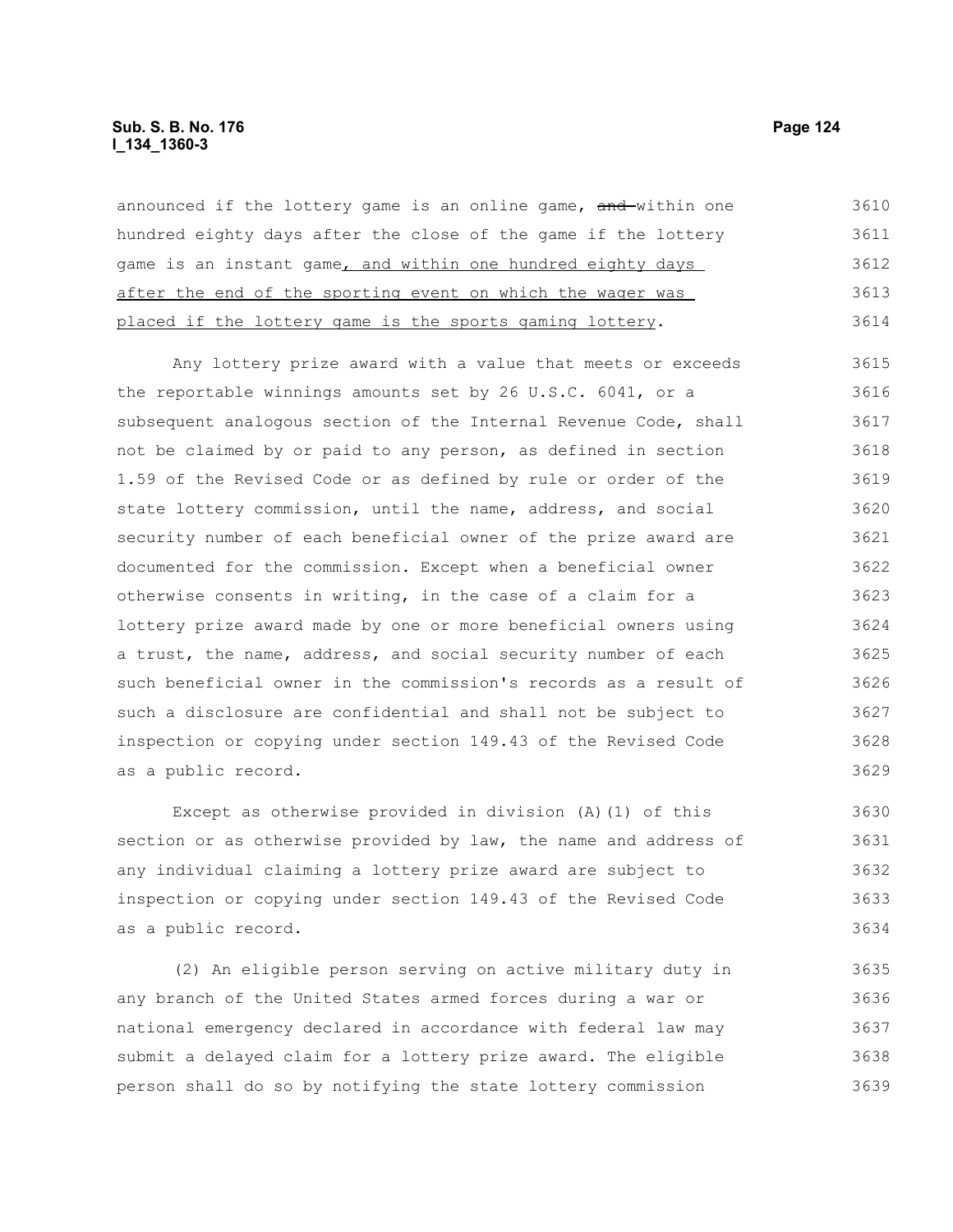about the claim not later than the five-three hundred fortiethsixtieth day after the date on which the prize award was announced if the lottery game is an online game or after the date on which the lottery game closed if the lottery game is an instant game applicable deadline specified under division (A)(1) of this section. 3640 3641 3642 3643 3644 3645

(3) If no valid claim to a lottery prize award is made within the prescribed period, the prize money, the cost of goods and services awarded as prizes, or, if goods or services awarded as prizes are resold by the state lottery commission, the proceeds from their sale shall be returned to the state lottery fund and distributed in accordance with section 3770.06 of the Revised Code. 3646 3647 3648 3649 3650 3651 3652

(4) The state lottery commission may share with other governmental agencies the name, address, and social security number of a beneficial owner disclosed to the commission under division (A)(1) of this section, as authorized under sections 3770.071 and 3770.073 of the Revised Code. Any shared information as disclosed pursuant to those sections that is made confidential by division (A)(1) of this section remains confidential and shall not be subject to inspection or copying under section 149.43 of the Revised Code as a public record unless the applicable beneficial owner otherwise provides written consent. 3653 3654 3655 3656 3657 3658 3659 3660 3661 3662 3663

(5) As used in this division:

(a) "Eligible person" means a person who is entitled to a lottery prize award and who falls into either of the following categories: 3665 3666 3667

(i) While on active military duty in this state, the

3664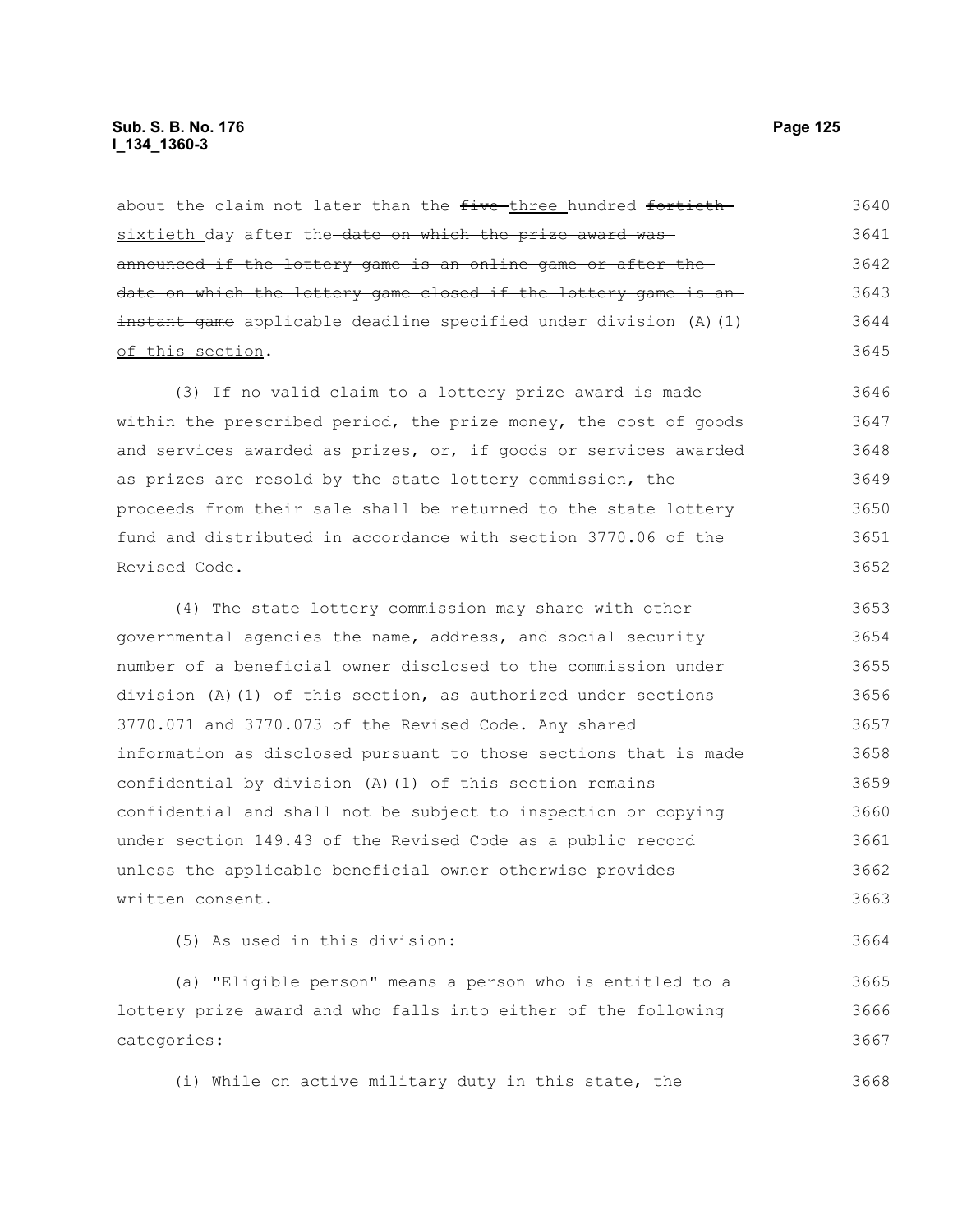person, as the result of a war or national emergency declared in accordance with federal law, is transferred out of this state before the one hundred eightieth day after the date on which the winner of the lottery prize award is selected applicable deadline specified under division (A)(1) of this section. 3669 3670 3671 3672 3673

(ii) While serving in the reserve forces in this state, the person, as the result of a war or national emergency declared in accordance with federal law, is placed on active military duty and is transferred out of this state before the expiration of the one hundred eightieth day after the date on which the prize drawing occurs for an online game or before the expiration of the one hundred eightieth day following the close of an instant game as determined by the commission applicable deadline specified under division (A)(1) of this section. 3674 3675 3676 3677 3678 3679 3680 3681 3682

(b) "Active military duty" means that a person is covered by the "Servicemembers Civil Relief Act," 117 Stat. 2835 (2003), 50 U.S.C. 501 et seq., as amended, or the "Uniformed Services Employment and Reemployment Rights Act of 1994," 108 Stat. 3149, 38 U.S.C. 4301 et seq., as amended. 3683 3684 3685 3686 3687

(c) "Each beneficial owner" means the ultimate recipient or, if there is more than one, each ultimate recipient of a lottery prize award. 3688 3689 3690

(B) If a prize winner, as defined in section 3770.10 of the Revised Code, is under eighteen years of age or, in the case of the sports gaming lottery, under twenty-one years of age, or is under some other legal disability, and the prize money or the cost of goods or services awarded as a prize exceeds one thousand dollars, the director of the state lottery commission shall order that payment be made to the order of the legal guardian of that prize winner. If the amount of the prize money 3691 3692 3693 3694 3695 3696 3697 3698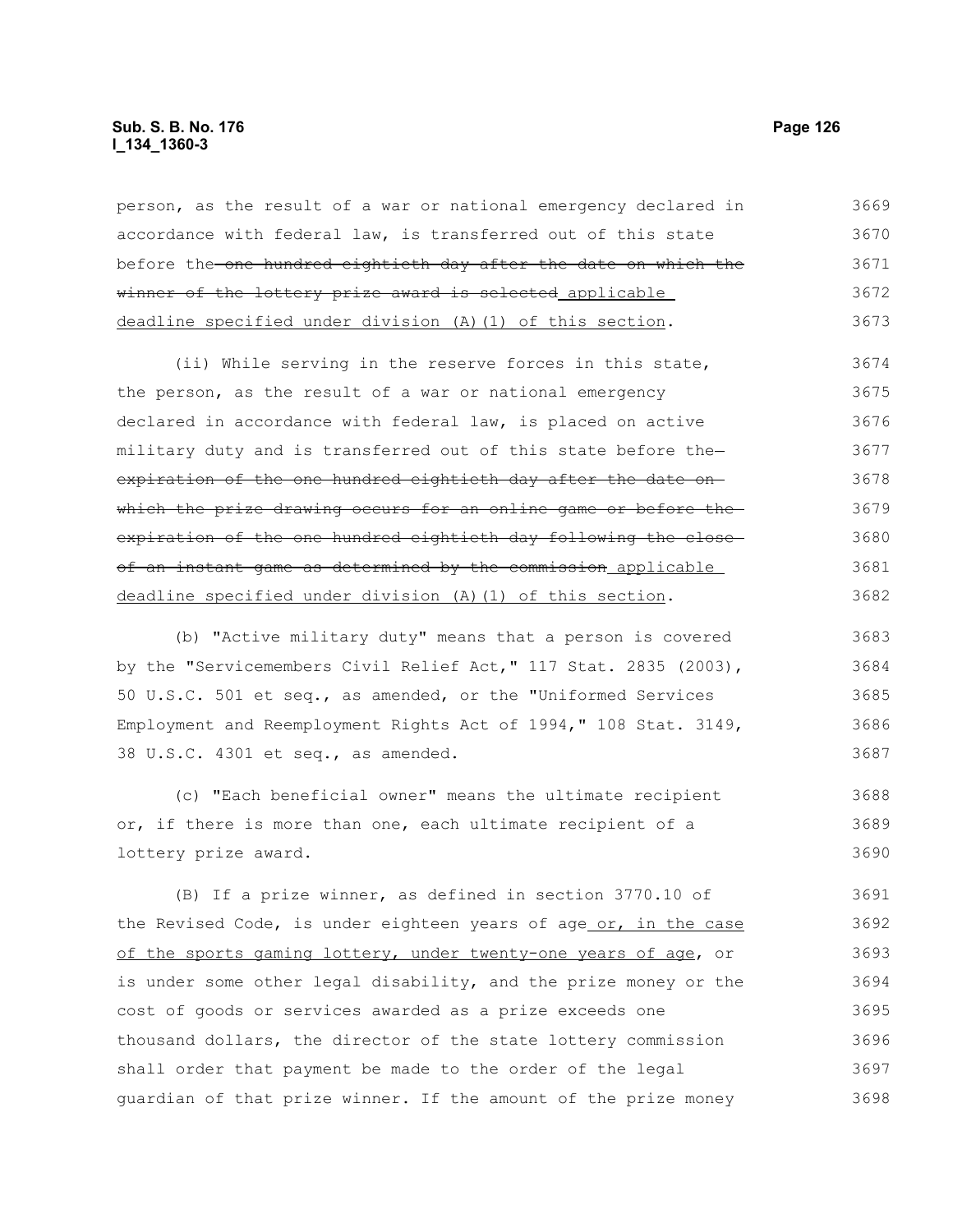## **Sub. S. B. No. 176 Page 127 l\_134\_1360-3**

or the cost of goods or services awarded as a prize is one thousand dollars or less, the director may order that payment be made to the order of the adult member, if any, of that prize winner's family legally responsible for the care of that prize winner. 3699 3700 3701 3702 3703

(C) No right of any prize winner, as defined in section 3770.10 of the Revised Code, to a prize award shall be the subject of a security interest or used as collateral. 3704 3705 3706

(D)(1) No right of any prize winner, as defined in section 3770.10 of the Revised Code, to a prize award shall be assignable except as follows: when the payment is to be made to the executor or administrator, or the trustee of a trust, of the estate of a prize winner; when the award of a prize is disputed, any person may be awarded a prize award to which another has claimed title, pursuant to the order of a court of competent jurisdiction; when a person is awarded a prize award to which another has claimed title, pursuant to the order of a federal bankruptcy court under Title 11 of the United States Code; or as provided in sections 3770.10 to 3770.14 of the Revised Code. 3707 3708 3709 3710 3711 3712 3713 3714 3715 3716 3717

(2)(a) No right of any prize winner, as defined in section 3770.10 of the Revised Code, to a prize award with a remaining unpaid balance of less than one hundred thousand dollars shall be subject to garnishment, attachment, execution, withholding, or deduction except as provided in sections 3119.80, 3119.81, 3121.02, 3121.03, and 3123.06 of the Revised Code or when the director is to make a payment pursuant to section 3770.071 or 3770.073 of the Revised Code. 3718 3719 3720 3721 3722 3723 3724 3725

(b) No right of any prize winner, as defined in section 3770.10 of the Revised Code, to a prize award with an unpaid balance of one hundred thousand dollars or more shall be subject 3726 3727 3728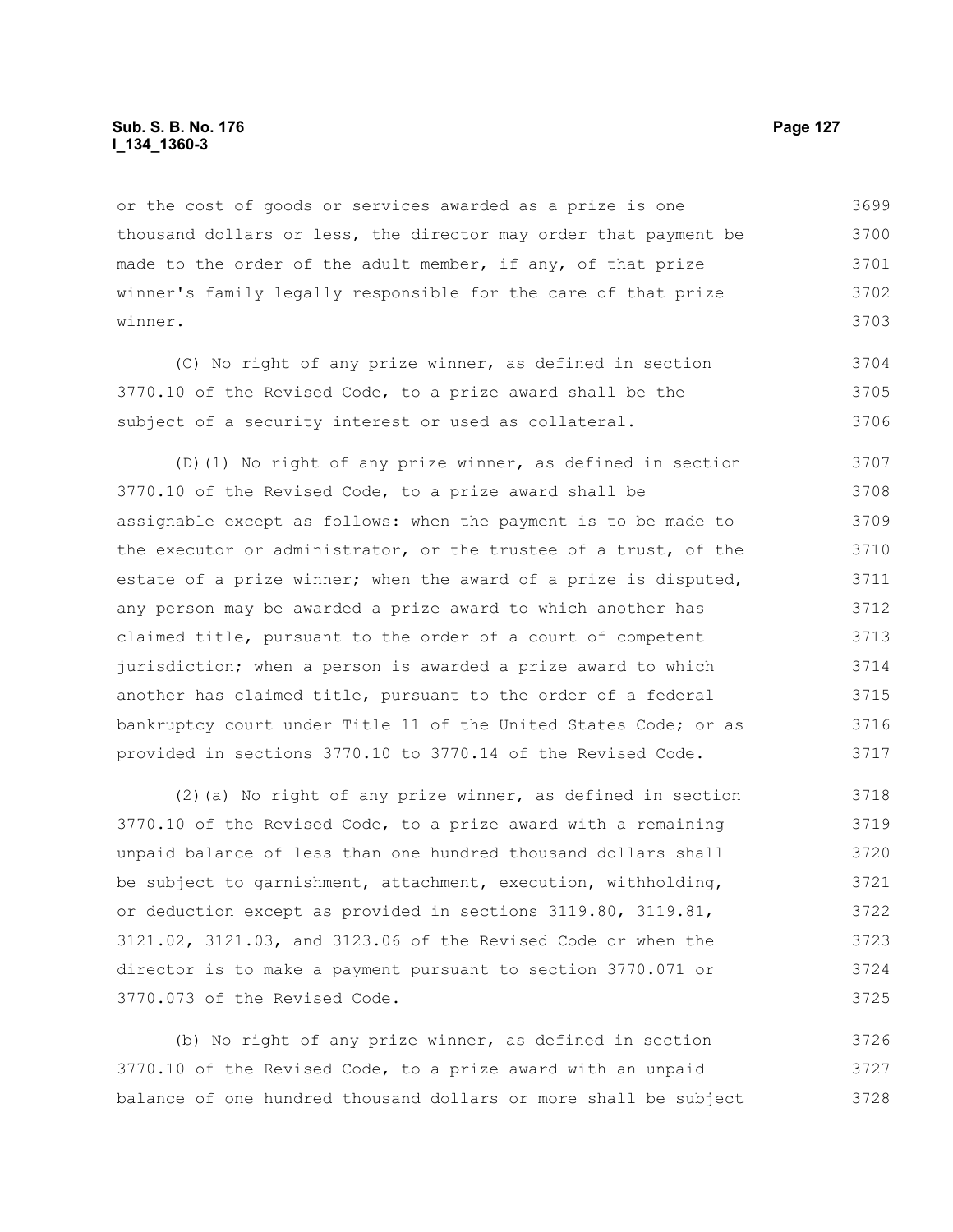to garnishment, attachment, execution, withholding, or deduction except as follows: as provided in sections 3119.80, 3119.81, 3121.02, 3121.03, and 3123.06 of the Revised Code; when the director is to make a payment pursuant to section 3770.071 or 3770.073 of the Revised Code; or pursuant to the order of a court of competent jurisdiction located in this state in a proceeding in which the state lottery commission is a named party, in which case the garnishment, attachment, execution, withholding, or deduction pursuant to the order shall be subordinate to any payments to be made pursuant to section 3119.80, 3119.81, 3121.02, 3121.03, 3123.06, 3770.071, or 3770.073 of the Revised Code. 3729 3730 3731 3732 3733 3734 3735 3736 3737 3738 3739 3740

(3) The state lottery commission may adopt and amend rules pursuant to Chapter 119. of the Revised Code as necessary to implement division (D) of this section, to provide for payments from prize awards subject to garnishment, attachment, execution, withholding, or deduction, and to comply with any applicable requirements of federal law. 3741 3742 3743 3744 3745 3746

(4) Upon making payments from a prize award as required by division (D) of this section, the director and the state lottery commission are discharged from all further liability for those payments, whether they are made to an executor, administrator, trustee, judgment creditor, or another person, or to the prize winner, as defined in section 3770.10 of the Revised Code. 3747 3748 3749 3750 3751 3752

(5) The state lottery commission shall adopt rules pursuant to section 3770.03 of the Revised Code concerning the payment of prize awards upon the death of a prize winner, as defined in section 3770.10 of the Revised Code. Upon the death of a prize winner, the remainder of the prize winner's prize award, to the extent it is not subject to a transfer agreement 3753 3754 3755 3756 3757 3758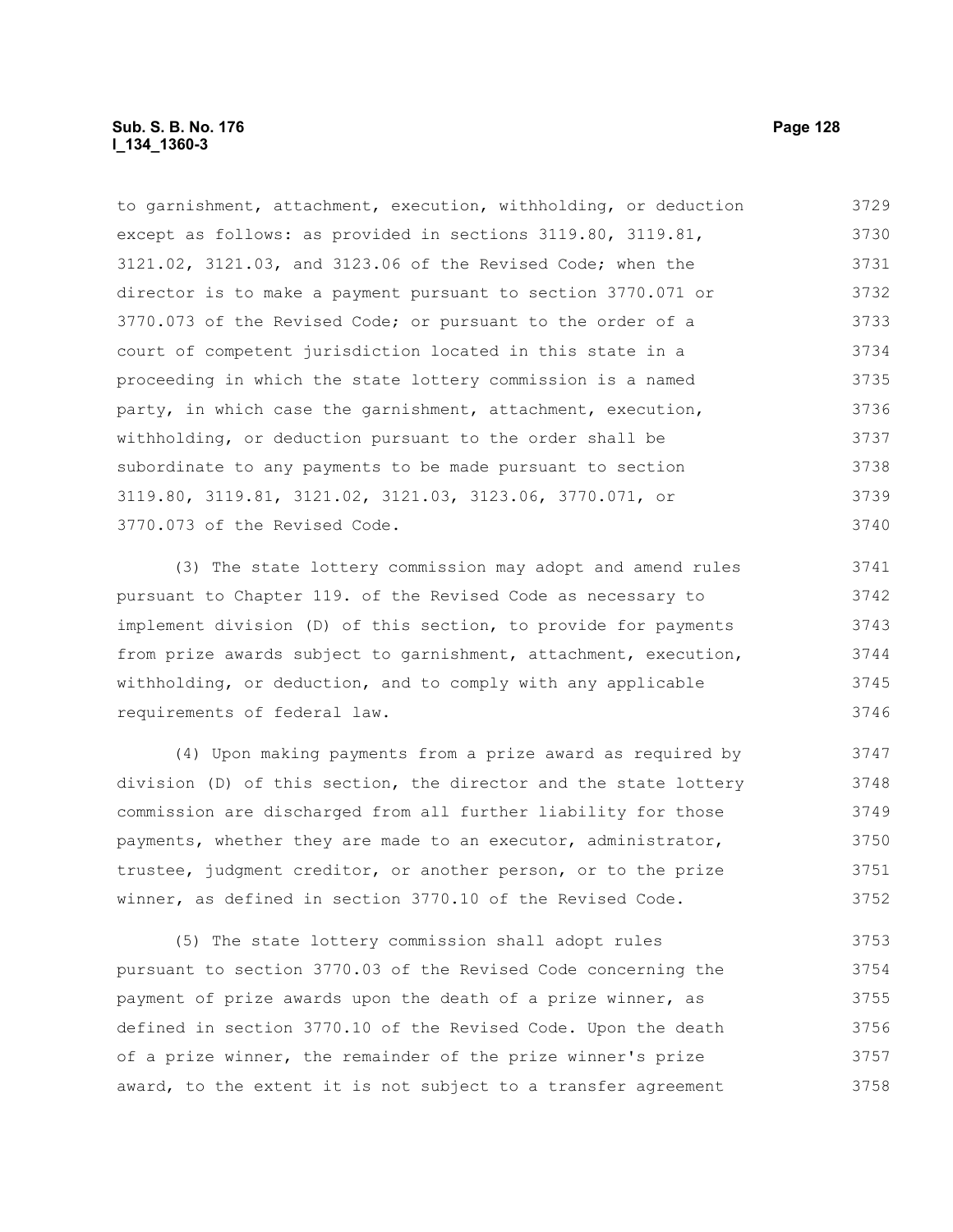under sections 3770.10 to 3770.14 of the Revised Code, may be paid to the executor, administrator, or trustee in the form of a discounted lump sum cash settlement. 3759 3760

(E) No lottery prize award shall be awarded to or for any officer or employee of the state lottery commission, any officer or employee of the auditor of state actively auditing, coordinating, or observing commission drawings, or any blood relative or spouse of such an officer or employee of the commission or auditor of state living as a member of the officer's or employee's household, nor shall any such officer, employee, blood relative, or spouse attempt to claim a lottery prize award. 3762 3763 3764 3765 3766 3767 3768 3769 3770

(F) The director may prohibit vendors to the state lottery commission and their employees from being awarded a lottery prize award. 3771 3772 3773

(G) Upon the payment of prize awards pursuant to a provision of this section, other than a provision of division (D) of this section, the director and the state lottery commission are discharged from all further liability for their payment. Installment payments of lottery prize awards shall be paid by official check or warrant, and they shall be sent by mail delivery to the prize winner's address within the United States or by electronic funds transfer to an established bank account located within the United States, or the prize winner may pick them up at an office of the commission. 3774 3775 3776 3777 3778 3779 3780 3781 3782 3783

**Sec. 3770.10.** As used in sections 3770.07 to 3770.073 and 3770.10 to 3770.14 of the Revised Code: 3784 3785

(A) "Court of competent jurisdiction" means either the general division or the probate division of the court of common 3786 3787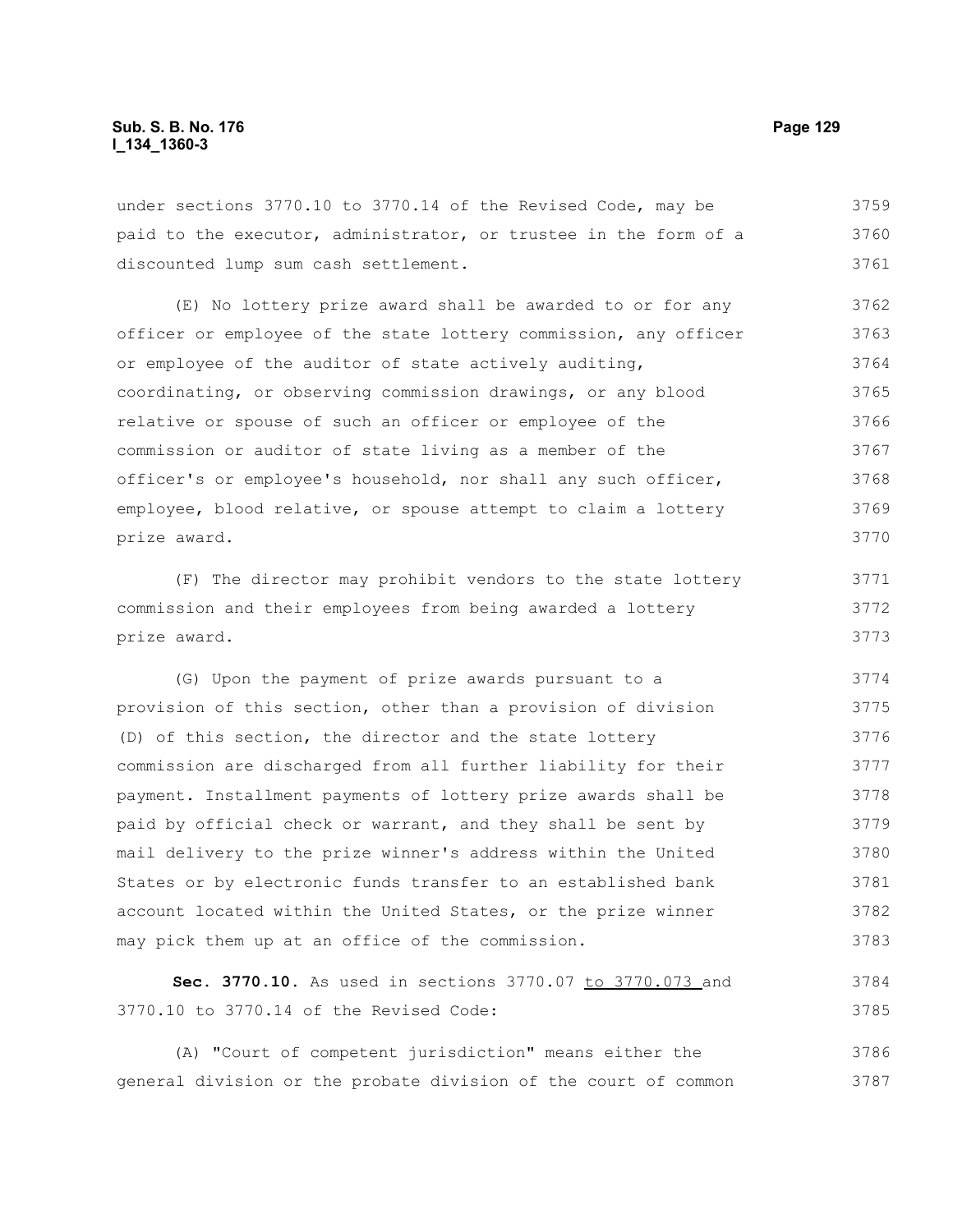## **Sub. S. B. No. 176 Page 130 l\_134\_1360-3**

pleas of the county in which the prize winner or transferor resides, or, if the prize winner or transferor is not a resident of this state, either the general division or the probate division of the court of common pleas of Franklin county or a federal court having jurisdiction over the lottery prize award. 3788 3789 3790 3791 3792

(B) "Discounted present value" means the present value of the future payments of a lottery prize award that is determined by discounting those payments to the present, using the most recently published applicable federal rate for determining the present value of an annuity as issued by the United States internal revenue service and assuming daily compounding. 3793 3794 3795 3796 3797 3798

(C) "Independent professional advice" means the advice of an attorney, a certified public accountant, an actuary, or any other licensed professional adviser if all of the following apply: 3799 3800 3801 3802

(1) The prize winner has engaged the services of the licensed professional adviser to render advice concerning the legal and other implications of a transfer of the lottery prize award. 3803 3804 3805 3806

(2) The licensed professional adviser is not affiliated in any manner with or compensated in any manner by the transferee of the lottery prize award. 3807 3808 3809

(3) The compensation of the licensed professional adviser is not affected by whether or not a transfer of a lottery prize award occurs. 3810 3811 3812

(D) "Prize winner" means any person that holds the right to receive all or any part of a lottery prize award as a result of being any of the following: 3813 3814 3815

(1) A person who is a claimant under division (A) of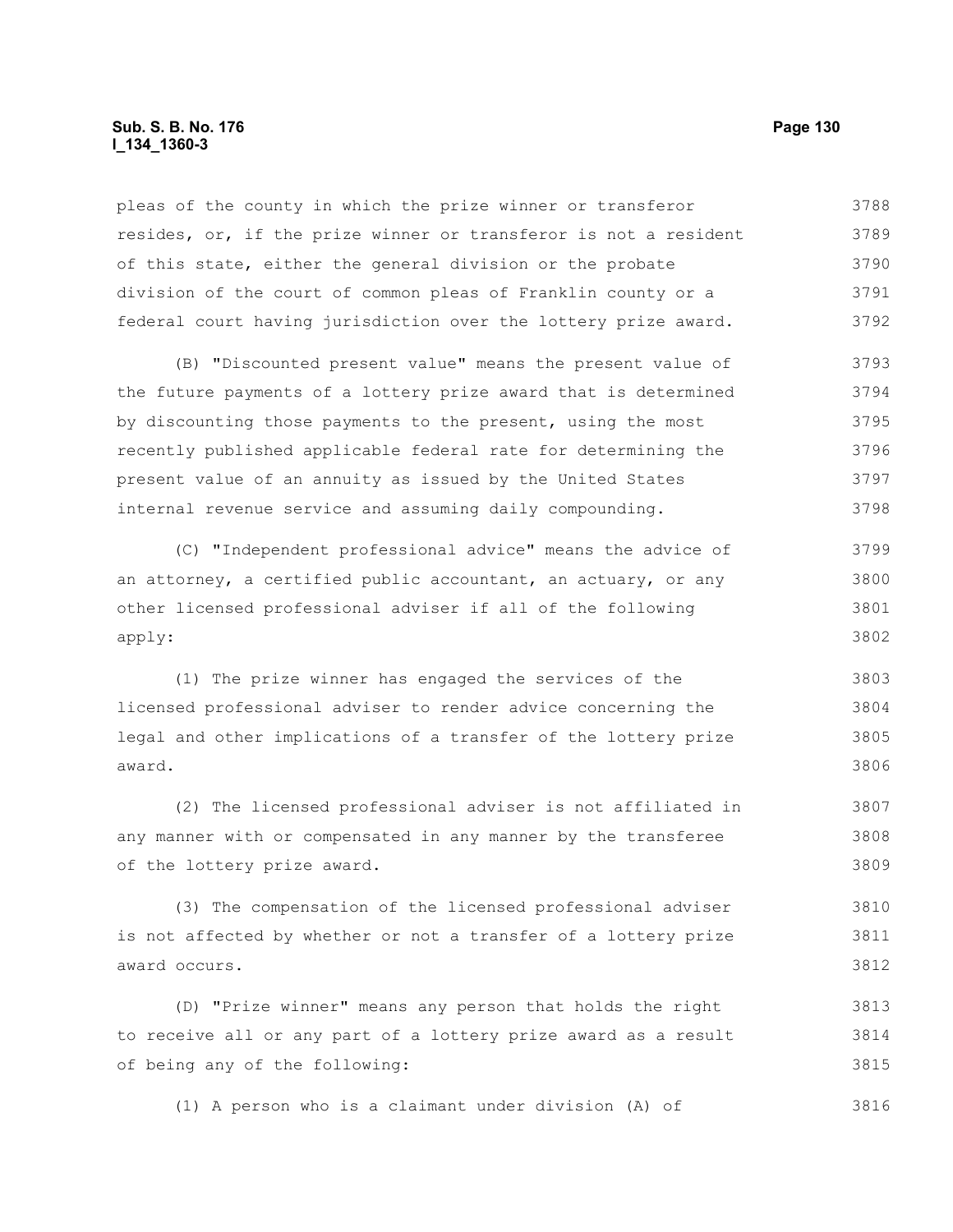section 3770.07 of the Revised Code;

(2) A person who is entitled to a prize award and who is under a legal disability as described in division (B) of section 3770.07 of the Revised Code; 3818 3819 3820

(3) A person who was awarded a prize award to which another has claimed title by a federal bankruptcy court order or other court order referred to in division (D) of section 3770.07 of the Revised Code; 3821 3822 3823 3824

(4) A person who is receiving payments upon the death of a prize winner as provided in division (D) of section 3770.07 of the Revised Code. 3825 3826 3827

(E) "Transfer" means any form of sale, assignment, or redirection of payment of all or any part of a lottery prize award for consideration. 3828 3829 3830

(F) "Transfer agreement" means an agreement that is complete and valid, and that provides for the transfer of all or any part of a lottery prize award from a transferor to a transferee. A transfer agreement is incomplete and invalid unless the agreement contains both of the following: 3831 3832 3833 3834 3835

(1) A statement, signed by the transferor under penalties of perjury, that the transferor irrevocably agrees that the transferor is subject to the tax imposed by Chapter 5733. or 5747. of the Revised Code with respect to gain or income which the transferor will recognize in connection with the transfer. If the transferor is a pass-through entity, as defined in section 5733.04 of the Revised Code, each investor in the passthrough entity shall also sign under penalties of perjury a statement that the investor irrevocably agrees that the investor is subject to the tax imposed by Chapter 5733. or 5747. of the 3836 3837 3838 3839 3840 3841 3842 3843 3844 3845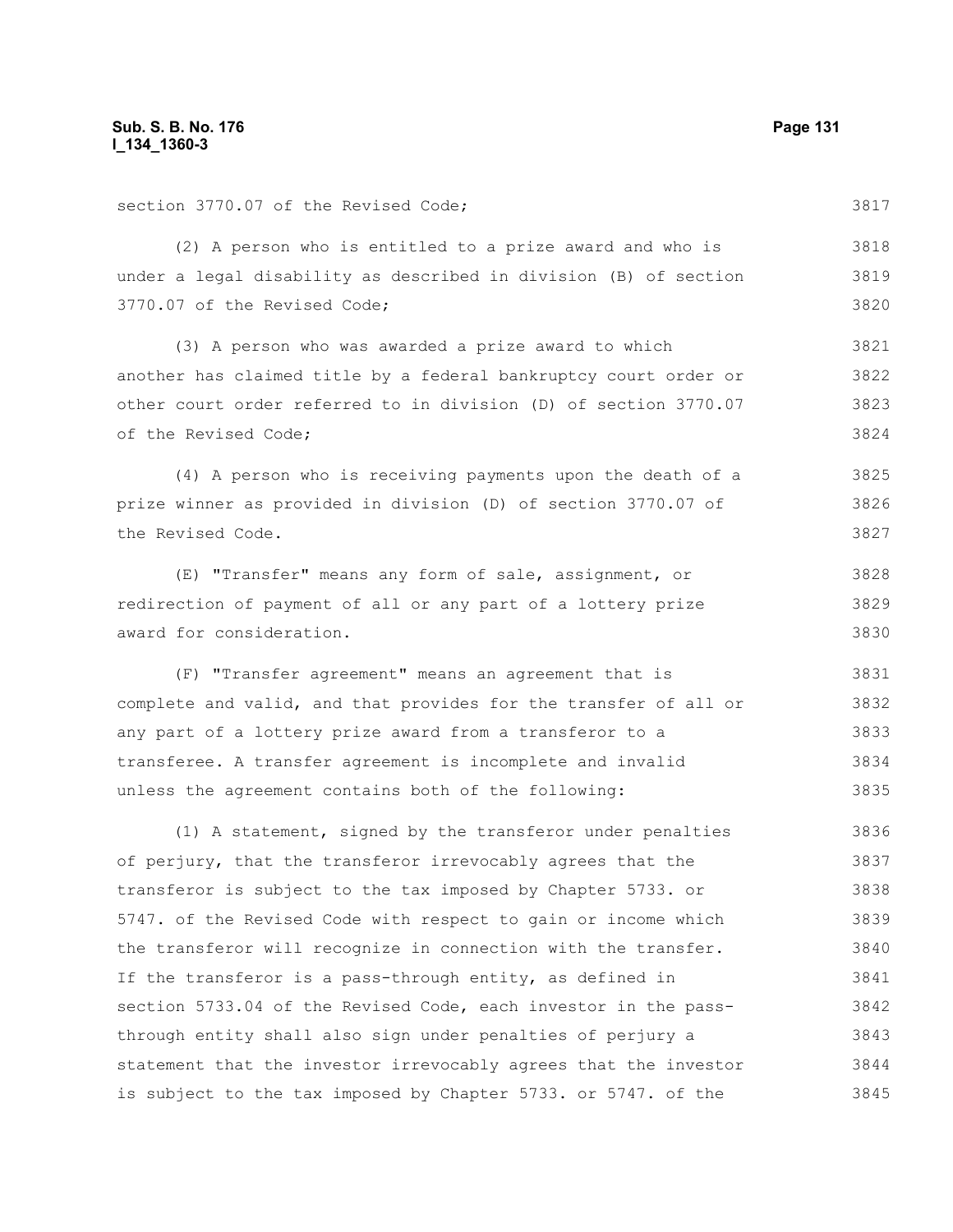# **Sub. S. B. No. 176 Page 132 l\_134\_1360-3**

Revised Code with respect to gain or income which the transferor and the investor will recognize in connection with the transfer. 3846 3847

(2) A statement, signed by the transferee, that the transferee irrevocably agrees that the transferee is subject to the withholding requirements imposed by division (C) of section 3770.072 of the Revised Code and that the transferee is subject to the tax imposed by Chapter 5733. or 5747. of the Revised Code with respect to gain or income which the transferee will recognize in connection with lottery prize awards to be received as a result of the transfer. If the transferee is a pass-through entity, as defined in section 5733.04 of the Revised Code, each investor in the pass-through entity shall also sign under penalties of perjury a statement setting forth that the investor irrevocably agrees that the investor is subject to the withholding requirements imposed by division (C) of section 3770.072 of the Revised Code and is subject to the tax imposed by Chapter 5733. or 5747. of the Revised Code with respect to gain or income which the transferee and the investor will recognize in connection with lottery prize awards to be received as a result of the transfer. 3848 3849 3850 3851 3852 3853 3854 3855 3856 3857 3858 3859 3860 3861 3862 3863 3864 3865

(G) "Transferee" means a party acquiring or proposing to acquire all or any part of a lottery prize award through a transfer. 3866 3867 3868

(H) "Transferor" means either a prize winner or a transferee in an earlier transfer whose interest is acquired by or is sought to be acquired by a transferee or a new transferee through a transfer. 3869 3870 3871 3872

(I) "Lottery prize award" includes winnings from the sports gaming lottery. 3873 3874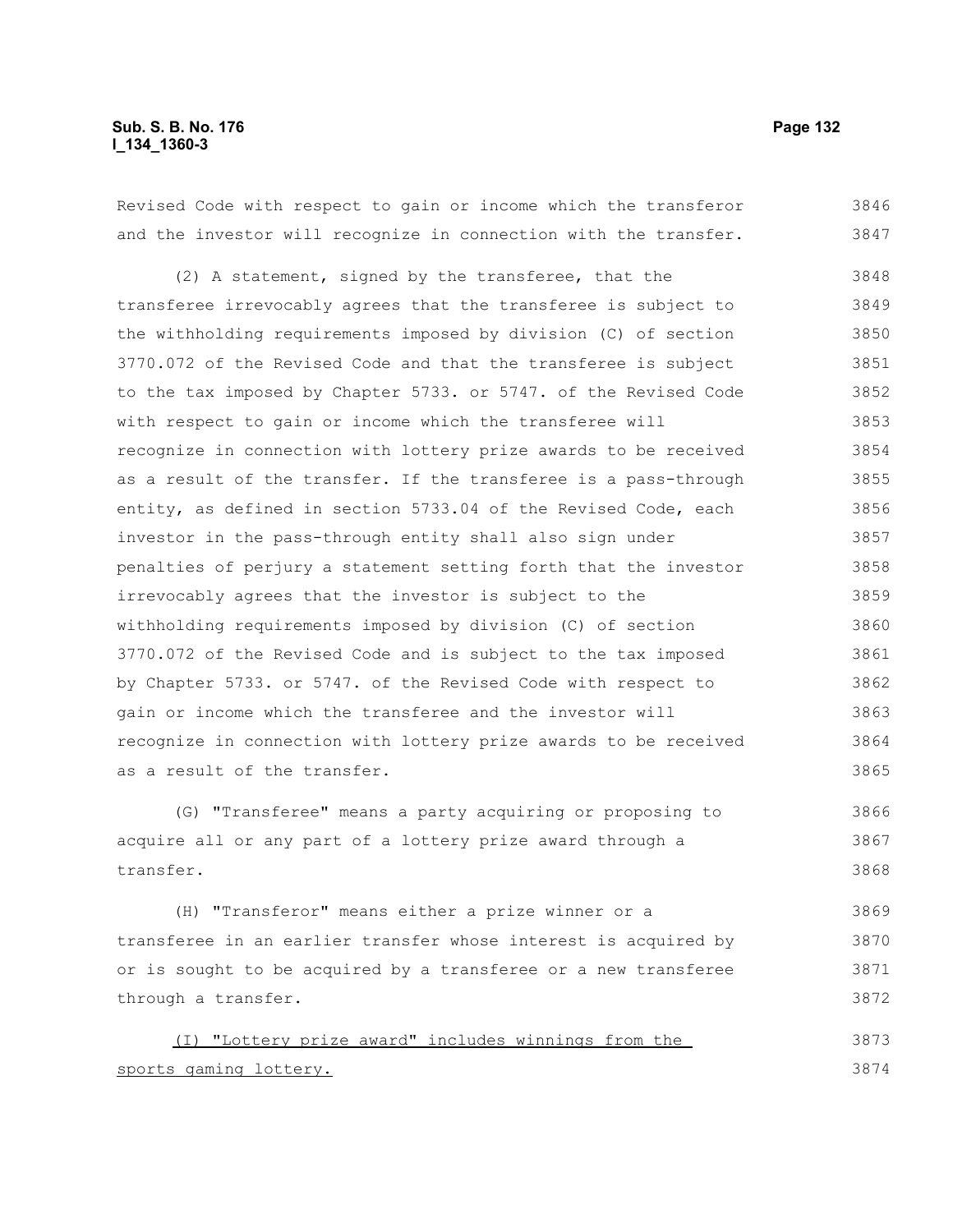**Sec. 3770.23.** (A) As used in this section, "sports gaming" and "sporting event" have the same meanings as in section 3775.01 of the Revised Code. (B)(1) The state lottery commission shall operate a sports gaming lottery through which the commission accepts wagers on sporting events from individuals who are at least twenty-one years of age and who are physically located in this state. (2) In the sports gaming lottery, a participant shall pay a fixed price of twenty dollars for a ticket and select an outcome of a sporting event. The state lottery commission shall retain a fixed fee per ticket. The total proceeds of the tickets sold concerning that sporting event, minus the commission's fee, shall be divided by the number of tickets for which the correct outcome was selected. All participants with winning tickets shall be awarded an equal amount of winnings per winning ticket. (3) The state lottery commission shall not operate any version of the sports gaming lottery in which the commission or its agent engages in odds-making or risks a financial loss based on the outcome of a sporting event. (C) The state lottery commission, acting with the advice and consent of the Ohio casino control commission, shall adopt rules under Chapter 119. of the Revised Code as necessary to implement the sports gaming lottery in a manner that is consistent with Chapter 3775. of the Revised Code. **Sec. 3772.01.** As used in this chapter: (A) "Applicant" means any person who applies to the commission for a license under this chapter. (B) "Casino control commission fund" means the casino 3875 3876 3877 3878 3879 3880 3881 3882 3883 3884 3885 3886 3887 3888 3889 3890 3891 3892 3893 3894 3895 3896 3897 3898 3899 3900 3901 3902

control commission fund described in Section 6(C)(3)(d) of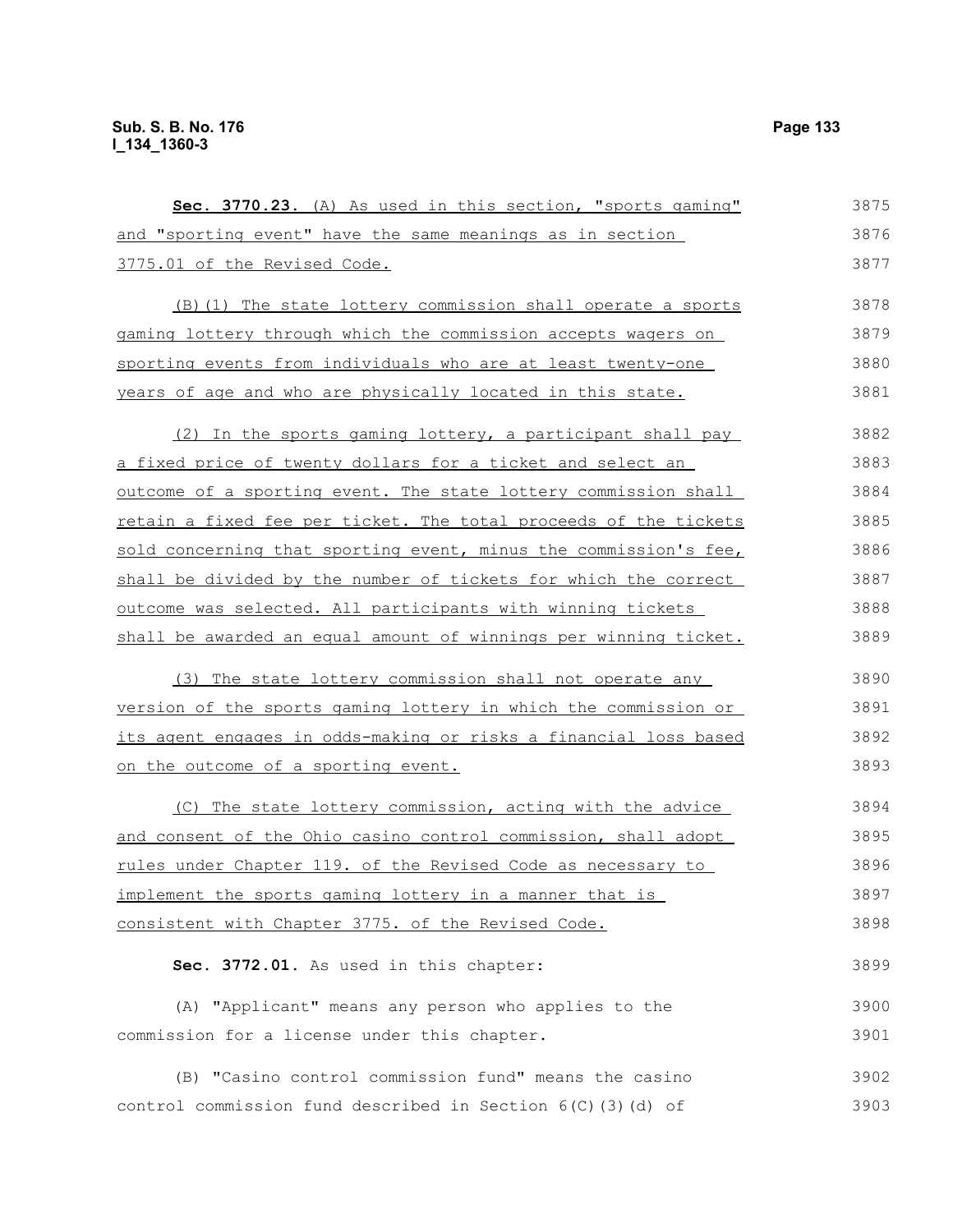Article XV, Ohio Constitution, the money in which shall be used to fund the commission and its related affairs. (C) "Casino facility" means a casino facility as defined in Section 6(C)(9) of Article XV, Ohio Constitution. (D) "Casino game" means any slot machine or table game as defined in this chapter. (E) "Casino gaming" means any type of slot machine or table game wagering, using money, casino credit, or any representative of value, authorized in any of the states of Indiana, Michigan, Pennsylvania, and West Virginia as of January 1, 2009, and includes slot machine and table game wagering subsequently authorized by, but shall not be limited by, subsequent restrictions placed on such wagering in such states. "Casino gaming" does not include bingo, as authorized in Section 3904 3905 3906 3907 3908 3909 3910 3911 3912 3913 3914 3915 3916 3917

6 of Article XV, Ohio Constitution and conducted as of January 1, 2009 $\frac{1}{1}$  orse racing where the pari-mutuel system of wagering is conducted, as authorized under the laws of this state as of January 1, 2009; or sports gaming. 3918 3919 3920 3921

(F) "Casino gaming employee" means any employee of a casino operator or management company, but not a key employee, and as further defined in section 3772.131 of the Revised Code. 3922 3923 3924

(G) "Casino operator" means any person, trust, corporation, partnership, limited partnership, association, limited liability company, or other business enterprise that directly or indirectly holds an ownership or leasehold interest in a casino facility. "Casino operator" does not include an agency of the state, any political subdivision of the state, any person, trust, corporation, partnership, limited partnership, association, limited liability company, or other business 3925 3926 3927 3928 3929 3930 3931 3932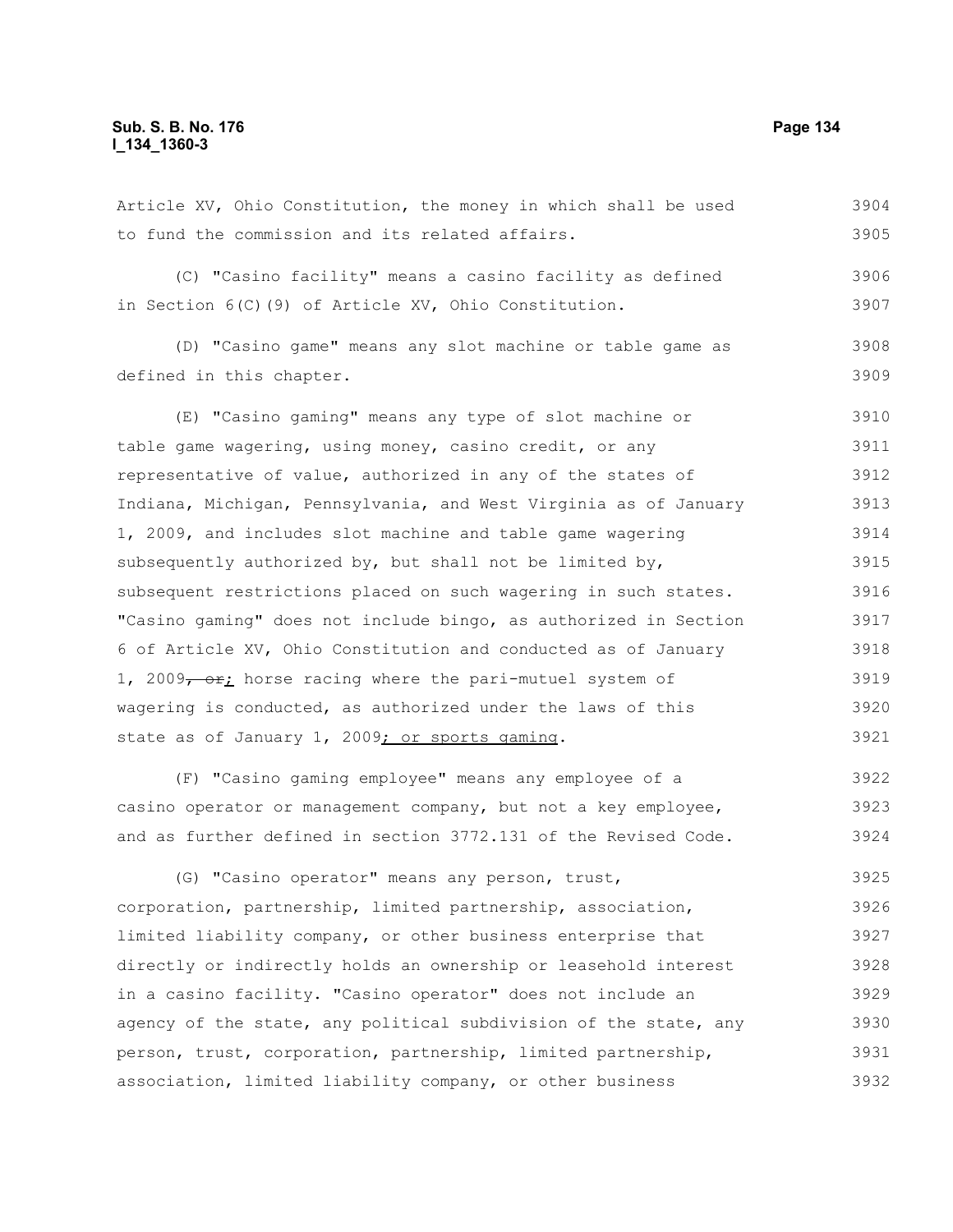enterprise that may have an interest in a casino facility, but who is legally or contractually restricted from conducting casino gaming. 3933 3934 3935

(H) "Central system" means a computer system that provides the following functions related to casino gaming equipment used in connection with casino gaming authorized under this chapter: security, auditing, data and information retrieval, and other purposes deemed necessary and authorized by the commission. 3936 3937 3938 3939 3940

(I) "Cheat" means to alter the result of a casino game, the element of chance, the operation of a machine used in a casino game, or the method of selection of criteria that determines (a) the result of the casino game, (b) the amount or frequency of payment in a casino game, (c) the value of a wagering instrument, or (d) the value of a wagering credit. "Cheat" does not include an individual who, without the assistance of another individual or without the use of a physical aid or device of any kind, uses the individual's own ability to keep track of the value of cards played and uses predictions formed as a result of the tracking information in the individual's playing and betting strategy. 3941 3942 3943 3944 3945 3946 3947 3948 3949 3950 3951 3952

(J) "Commission" means the Ohio casino control commission. 3953

(K) "Gaming agent" means a peace officer employed by the commission that is vested with duties to enforce this chapter and conduct other investigations into the conduct of the casino gaming and the maintenance of the equipment that the commission considers necessary and proper and is in compliance with section 109.77 of the Revised Code. 3954 3955 3956 3957 3958 3959

(L) "Gaming-related vendor" means any individual, partnership, corporation, association, trust, or any other group 3960 3961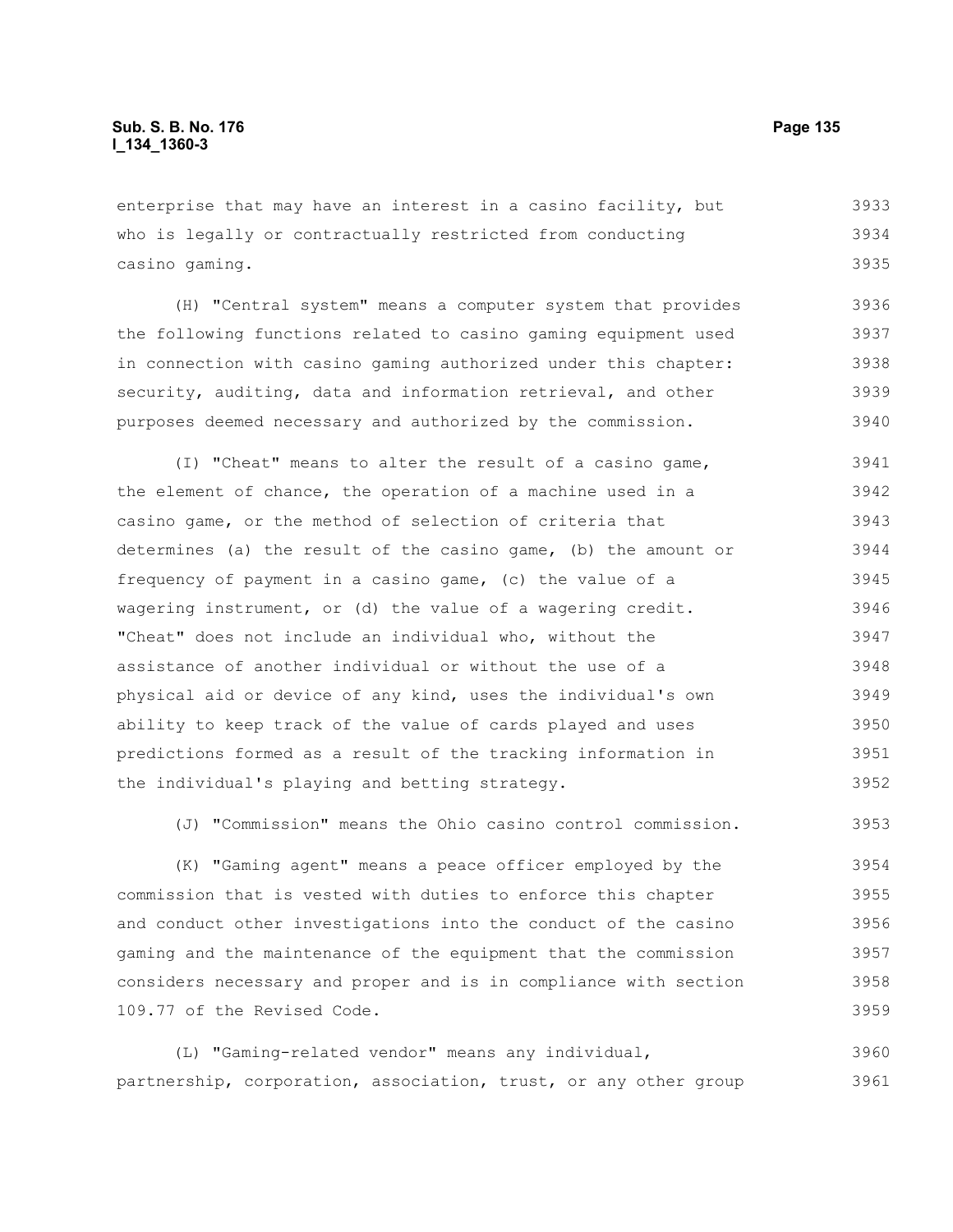of individuals, however organized, who supplies gaming-related equipment, goods, or services to a casino operator or management company, that are directly related to or affect casino gaming authorized under this chapter, including, but not limited to, the manufacture, sale, distribution, or repair of slot machines and table game equipment. 3962 3963 3964 3965 3966 3967

(M) "Holding company" means any corporation, firm, partnership, limited partnership, limited liability company, trust, or other form of business organization not a natural person which directly or indirectly does any of the following: 3968 3969 3970 3971

(1) Has the power or right to control a casino operator, management company, or gaming-related vendor license applicant or licensee; 3972 3973 3974

(2) Holds an ownership interest of five per cent or more, as determined by the commission, in a casino operator, management company, or gaming-related vendor license applicant or licensee; 3975 3976 3977 3978

(3) Holds voting rights with the power to vote five per cent or more of the outstanding voting rights of a casino operator, management company, or gaming-related vendor applicant or licensee. 3979 3980 3981 3982

(N) "Initial investment" includes costs related to demolition, engineering, architecture, design, site preparation, construction, infrastructure improvements, land acquisition, fixtures and equipment, insurance related to construction, and leasehold improvements. 3983 3984 3986 3987

(O) "Institutional investor" means any of the following entities owning five per cent or more, but less than fifteen per cent, of an ownership interest in a casino facility, casino 3988 3989 3990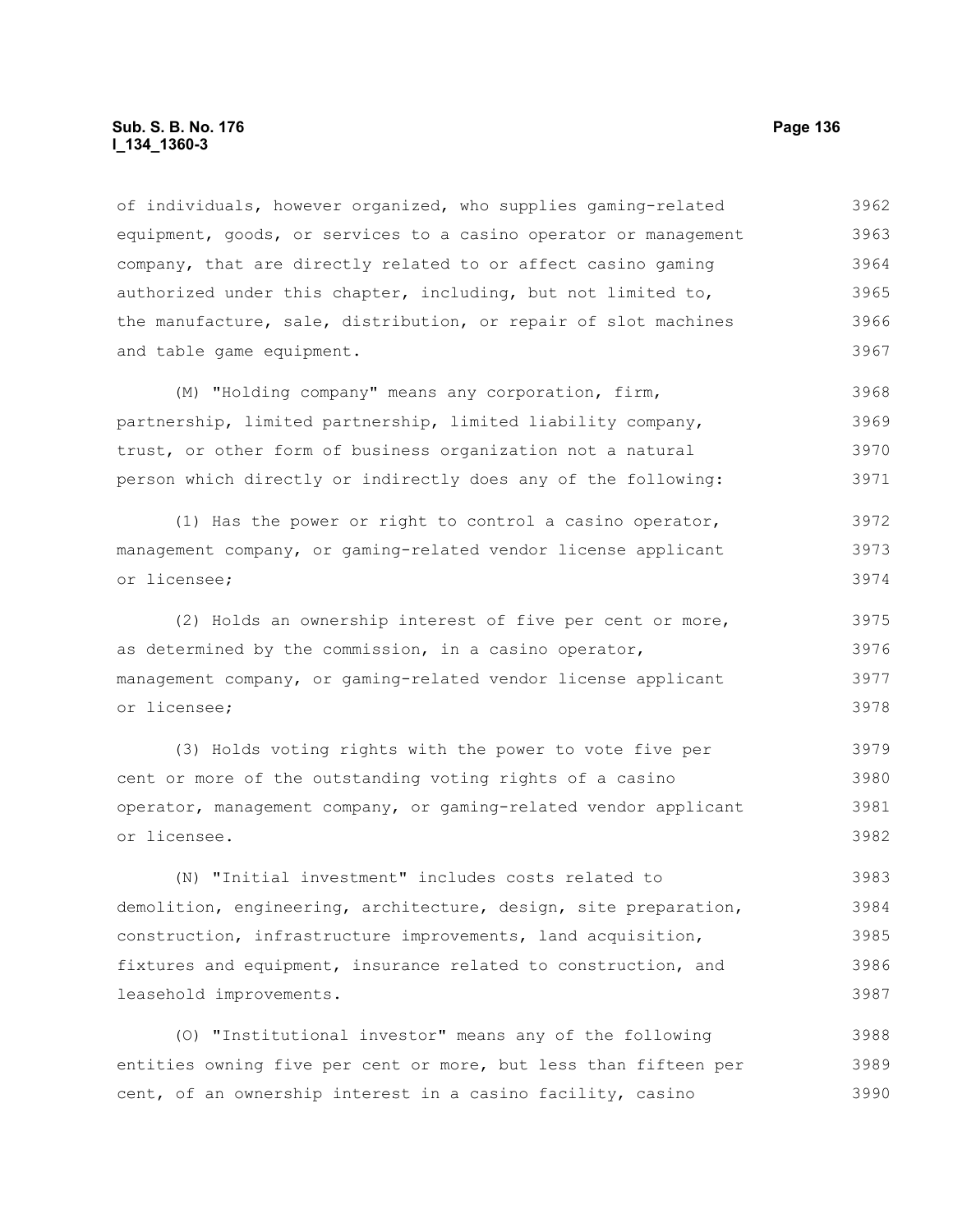# **Sub. S. B. No. 176 Page 137 l\_134\_1360-3**

operator, management company, or holding company: a corporation, bank, insurance company, pension fund or pension fund trust, retirement fund, including funds administered by a public agency, employees' profit-sharing fund or employees' profitsharing trust, any association engaged, as a substantial part of its business or operations, in purchasing or holding securities, including a hedge fund, mutual fund, or private equity fund, or any trust in respect of which a bank is trustee or cotrustee, investment company registered under the "Investment Company Act of 1940," 15 U.S.C. 80a-1 et seq., collective investment trust organized by banks under Part Nine of the Rules of the Comptroller of the Currency, closed-end investment trust, chartered or licensed life insurance company or property and casualty insurance company, investment advisor registered under the "Investment Advisors Act of 1940," 15 U.S.C. 80 b-1 et seq., and such other persons as the commission may reasonably determine to qualify as an institutional investor for reasons consistent with this chapter, and that does not exercise control over the affairs of a licensee and its ownership interest in a licensee is for investment purposes only, as set forth in division (F) of section 3772.10 of the Revised Code. 3991 3992 3993 3994 3995 3996 3997 3998 3999 4000 4001 4002 4003 4004 4005 4006 4007 4008 4009 4010 4011

(P) "Key employee" means any executive, employee, agent, or other individual who has the power to exercise significant influence over decisions concerning any part of the operation of a person that has applied for or holds a casino operator, management company, or gaming-related vendor license or the operation of a holding company of a person that has applied for or holds a casino operator, management company, or gamingrelated vendor license, including: 4012 4013 4014 4015 4016 4017 4018 4019

(1) An officer, director, trustee, partner, or an equivalent fiduciary; 4020 4021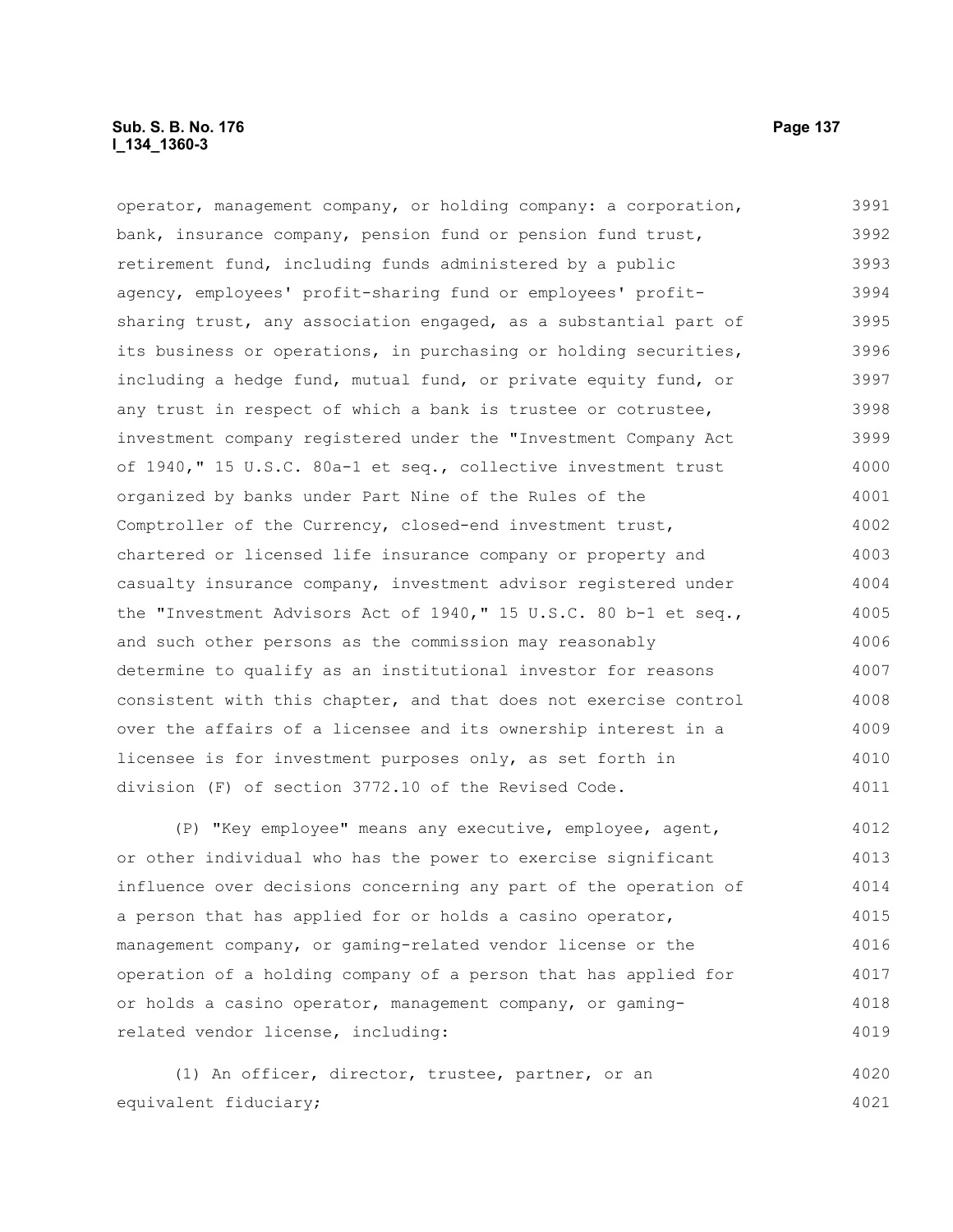# **Sub. S. B. No. 176 Page 138 l\_134\_1360-3**

interest of five per cent or more; (3) An individual who performs the function of a principal executive officer, principal operating officer, principal accounting officer, or an equivalent officer; (4) Any other individual the commission determines to have the power to exercise significant influence over decisions concerning any part of the operation. (Q) "Licensed casino operator" means a casino operator that has been issued a license by the commission and that has been certified annually by the commission to have paid all applicable fees, taxes, and debts to the state. (R) "Majority ownership interest" in a license or in a casino facility, as the case may be, means ownership of more than fifty per cent of such license or casino facility, as the case may be. For purposes of the foregoing, whether a majority ownership interest is held in a license or in a casino facility, as the case may be, shall be determined under the rules for constructive ownership of stock provided in Treas. Reg. 1.409A- $3(i)$ (5)(iii) as in effect on January 1, 2009. (S) "Management company" means an organization retained by a casino operator to manage a casino facility and provide services such as accounting, general administration, maintenance, recruitment, and other operational services. (T) "Ohio law enforcement training fund" means the state law enforcement training fund described in Section  $6(C)$  (3)(f) of Article XV, Ohio Constitution, the money in which shall be used 4023 4024 4025 4026 4027 4028 4029 4030 4031 4032 4033 4034 4035 4036 4037 4038 4039 4040 4041 4042 4043 4044 4045 4046 4047 4048

to enhance public safety by providing additional training

opportunities to the law enforcement community.

(2) An individual who holds a direct or indirect ownership

4022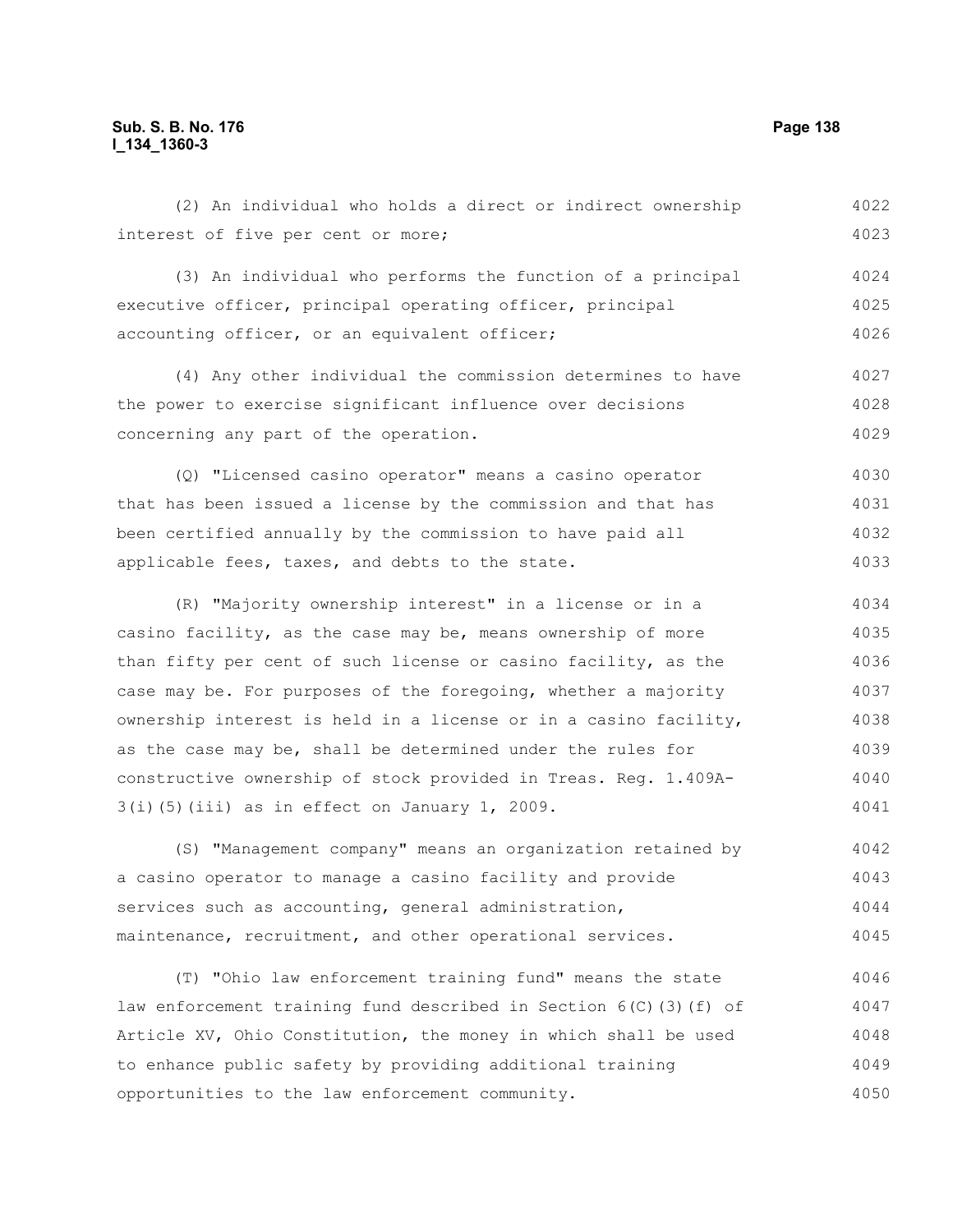# **Sub. S. B. No. 176 Page 139 l\_134\_1360-3**

(U) "Person" includes, but is not limited to, an individual or a combination of individuals; a sole proprietorship, a firm, a company, a joint venture, a partnership of any type, a joint-stock company, a corporation of any type, a corporate subsidiary of any type, a limited liability company, a business trust, or any other business entity or organization; an assignee; a receiver; a trustee in bankruptcy; an unincorporated association, club, society, or other unincorporated entity or organization; entities that are disregarded for federal income tax purposes; and any other nongovernmental, artificial, legal entity that is capable of engaging in business. 4051 4052 4053 4054 4055 4056 4057 4058 4059 4060 4061 4062

(V) "Problem casino gambling and addictions fund" means the state problem gambling and addictions fund described in Section  $6(C)(3)(q)$  of Article XV, Ohio Constitution, the money in which shall be used for treatment of problem gambling and substance abuse, and for related research. 4063 4064 4065 4066 4067

(W) "Promotional gaming credit" means a slot machine or table game credit, discount, or other similar item issued to a patron to enable the placement of, or increase in, a wager at a slot machine or table game. 4068 4069 4070 4071

(X) "Slot machine" means any mechanical, electrical, or other device or machine which, upon insertion of a coin, token, ticket, or similar object, or upon payment of any consideration, is available to play or operate, the play or operation of which, whether by reason of the skill of the operator or application of the element of chance, or both, makes individual prize determinations for individual participants in cash, premiums, merchandise, tokens, or any thing of value, whether the payoff is made automatically from the machine or in any other manner, 4072 4073 4074 4075 4076 4077 4078 4079 4080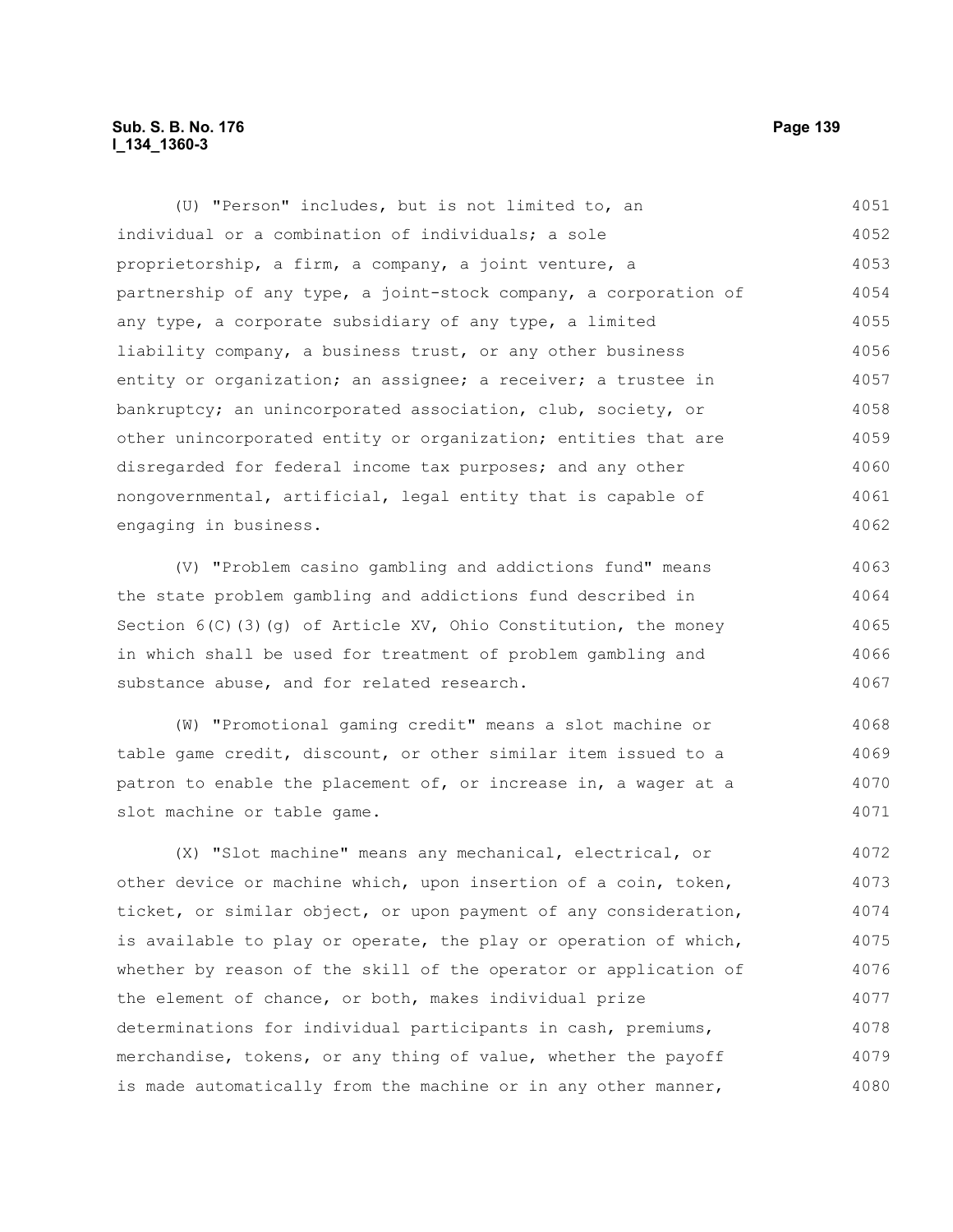but does not include any device that is a skill-based amusement machine, as defined in section 2915.01 of the Revised Code. 4081 4082

(Y) "Table game" means any game played with cards, dice, or any mechanical, electromechanical, or electronic device or machine for money, casino credit, or any representative of value. "Table game" does not include slot machines. 4083 4084 4085 4086

(Z) "Upfront license" means the first plenary license issued to a casino operator. 4087 4088

(AA) "Voluntary exclusion program" means a program provided by the commission that allows persons to voluntarily exclude themselves from the gaming areas of facilities under the jurisdiction of the commission by placing their name on a voluntary exclusion list and following the procedures set forth by the commission. 4089 4090 4091 4092 4093 4094

(BB) "Sports gaming," "sports gaming agent," "sports gaming facility," and "management services provider" have the same meanings as in section 3775.01 of the Revised Code. 4095 4096 4097

**Sec. 3772.02.** (A) There is hereby created the Ohio casino control commission described in Section 6(C)(4) of Article XV, Ohio Constitution. 4098 4099 4100

(B) The commission shall consist of seven members appointed within one month of September 10, 2010, by the governor with the advice and consent of the senate. The governor shall forward all appointments to the senate within twenty-four hours. 4101 4102 4103 4104 4105

(1) Each commission member is eligible for reappointment at the discretion of the governor. No commission member shall be appointed for more than three terms in total. 4106 4107 4108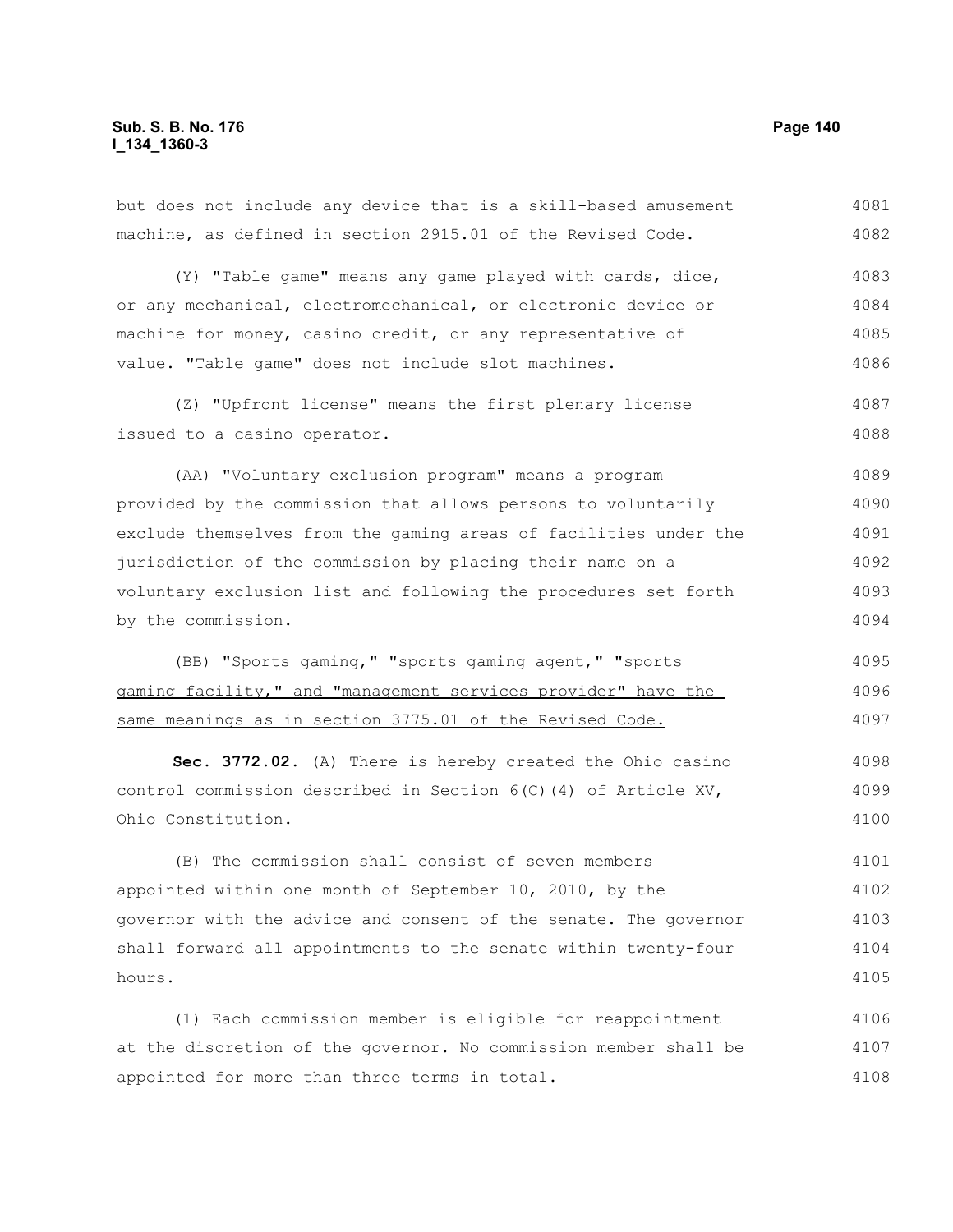(3) At least one commission member shall be experienced in law enforcement and criminal investigation. (4) At least one commission member shall be a certified public accountant experienced in accounting and auditing. (5) At least one commission member shall be an attorney admitted to the practice of law in Ohio. (6) At least one commission member shall be a resident of a county where one of the casino facilities is located. (7) Not more than four commission members shall be of the same political party. (8) No commission member shall have any affiliation with an Ohio casino operator or facility or with a sports gaming agent or management services provider licensed under Chapter 3775. of the Revised Code. (C) Commission members shall serve four-year terms, except that when the governor makes initial appointments to the commission under this chapter, the governor shall appoint three members to serve four-year terms with not more than two such members from the same political party, two members to serve three-year terms with such members not being from the same political party, and two members to serve two-year terms with such members not being from the same political party. 4110 4111 4112 4113 4114 4115 4116 4117 4118 4119 4120 4121 4122 4123 4124 4125 4126 4127 4128 4129 4130 4131

(2) Each commission member shall be a resident of Ohio.

(D) Each commission member shall hold office from the date of appointment until the end of the term for which the member was appointed. Any member appointed to fill a vacancy occurring before the expiration of the term for which the member's predecessor was appointed shall hold office for the remainder of 4132 4133 4134 4135 4136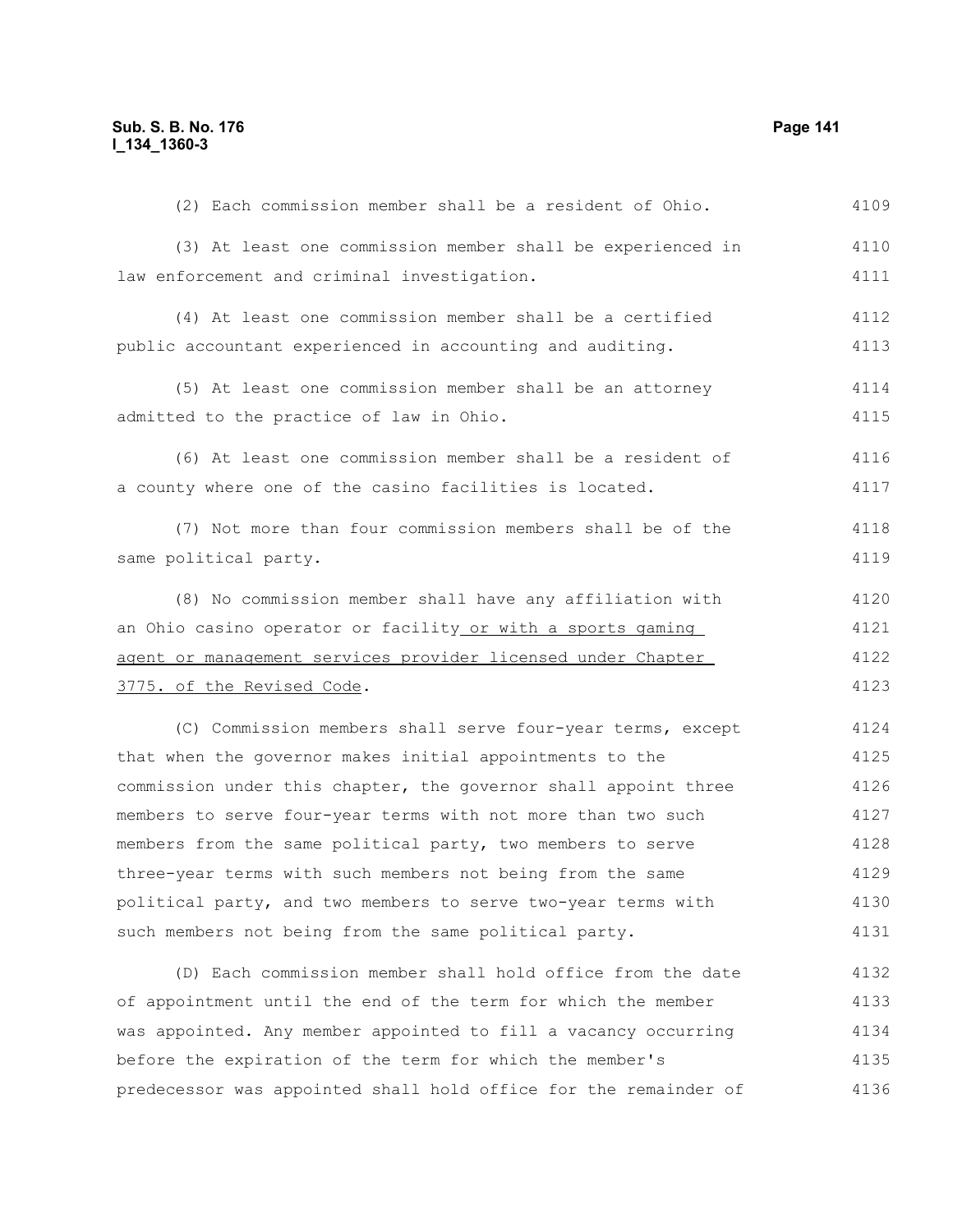## **Sub. S. B. No. 176 Page 142 l\_134\_1360-3**

the unexpired term. Any member shall continue in office after the expiration date of the member's term until the member's successor takes office, or until a period of sixty days has elapsed, whichever occurs first. A vacancy in the commission membership shall be filled in the same manner as the original appointment. 4137 4138 4139 4140 4141 4142

(E) The governor shall select one member to serve as chairperson and the commission members shall select one member from a different party than the chairperson to serve as vicechairperson. The governor may remove and replace the chairperson at any time. No such member shall serve as chairperson for more than six successive years. The vice-chairperson shall assume the duties of the chairperson in the absence of the chairperson. The chairperson and vice-chairperson shall perform but shall not be limited to additional duties as are prescribed by commission rule. 4143 4144 4145 4146 4147 4148 4149 4150 4151 4152

(F) A commission member is not required to devote the member's full time to membership on the commission. Beginning on September 29, 2015, each member of the commission shall receive compensation of fifty thousand dollars per year. Beginning July 1, 2016, each member of the commission shall receive compensation of forty thousand dollars per year. Beginning July 1, 2017, each member of the commission shall receive compensation of thirty thousand dollars per year. Each member shall receive the member's actual and necessary expenses incurred in the discharge of the member's official duties. 4153 4154 4155 4156 4157 4158 4159 4160 4161 4162

(G) The governor shall not appoint an individual to the commission, and an individual shall not serve on the commission, if the individual has been convicted of or pleaded guilty or noeontest to a disqualifying offense as defined in-is ineligible 4163 4164 4165 4166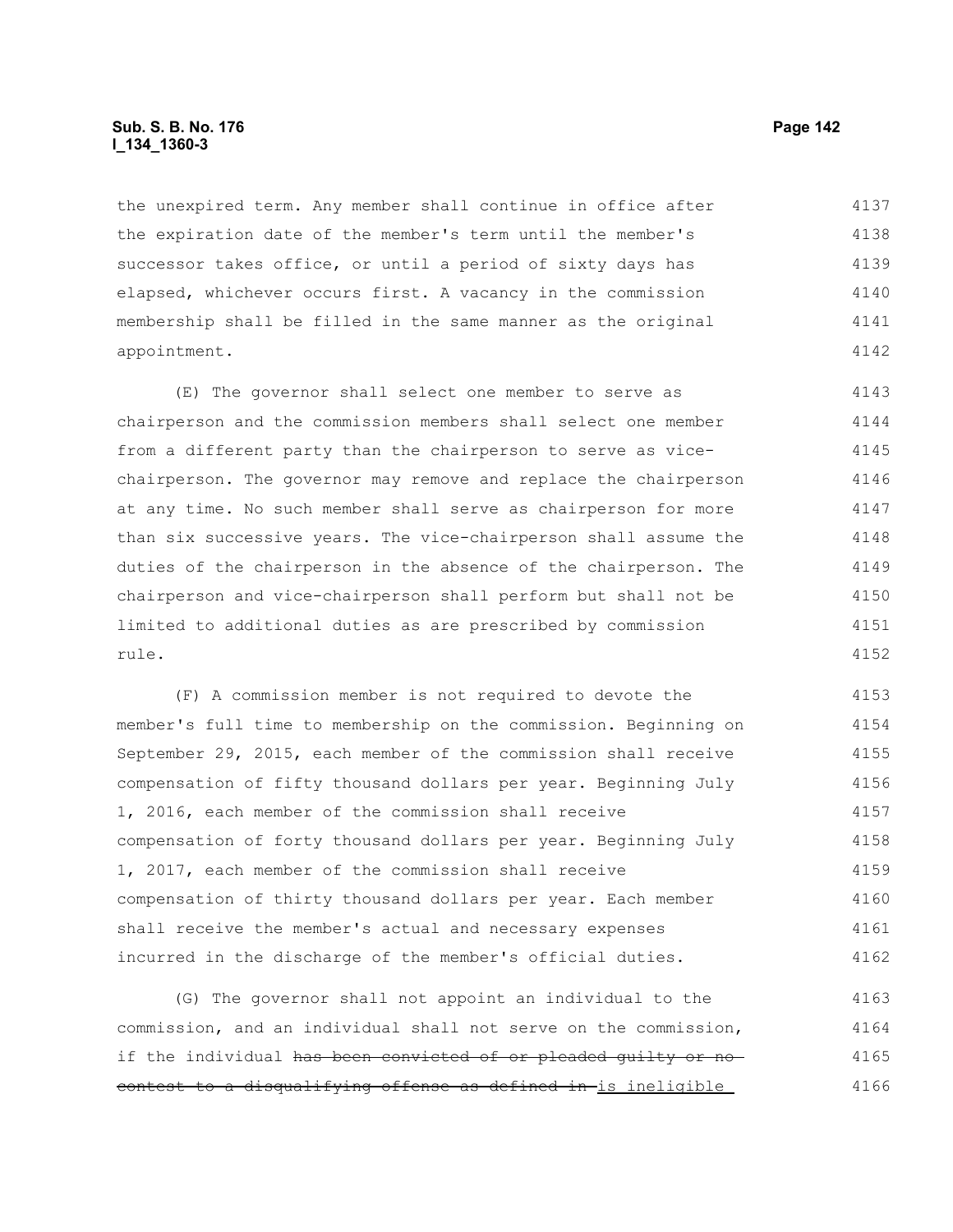to be appointed or retained under section 3772.07 of the Revised Code. Members coming A member who comes under indictment or bill of information of a disqualifying an offense that, if the member were convicted of the offense, would make the member ineligible to be appointed or retained under that section shall resign from the commission immediately upon indictment. 4167 4168 4169 4170 4171 4172

(H) At least five commission members shall be present for the commission to meet. The concurrence of four members is necessary for the commission to take any action. All members shall vote on the adoption of rules, and the approval of, and the suspension or revocation of, the licenses of casino operators or management companies, unless a member has a written leave of absence filed with and approved by the chairperson. 4173 4174 4175 4176 4177 4178 4179

(I) A commission member may be removed or suspended from office in accordance with section 3.04 of the Revised Code. 4180 4181

(J) Each commission member, before entering upon the discharge of the member's official duties, shall make an oath to uphold the Ohio Constitution and laws of the state of Ohio and shall give a bond, payable by the commission, to the treasurer of state, in the sum of ten thousand dollars with sufficient sureties to be approved by the treasurer of state, which bond shall be filed with the secretary of state. 4182 4183 4184 4185 4186 4187 4188

(K) The commission shall hold one regular meeting each month and shall convene other meetings at the request of the chairperson or a majority of the members. A member who fails to attend at least three-fifths of the regular and special meetings of the commission during any two-year period forfeits membership on the commission. All meetings of the commission shall be open meetings under section 121.22 of the Revised Code except as otherwise allowed by law. 4189 4190 4191 4192 4193 4194 4195 4196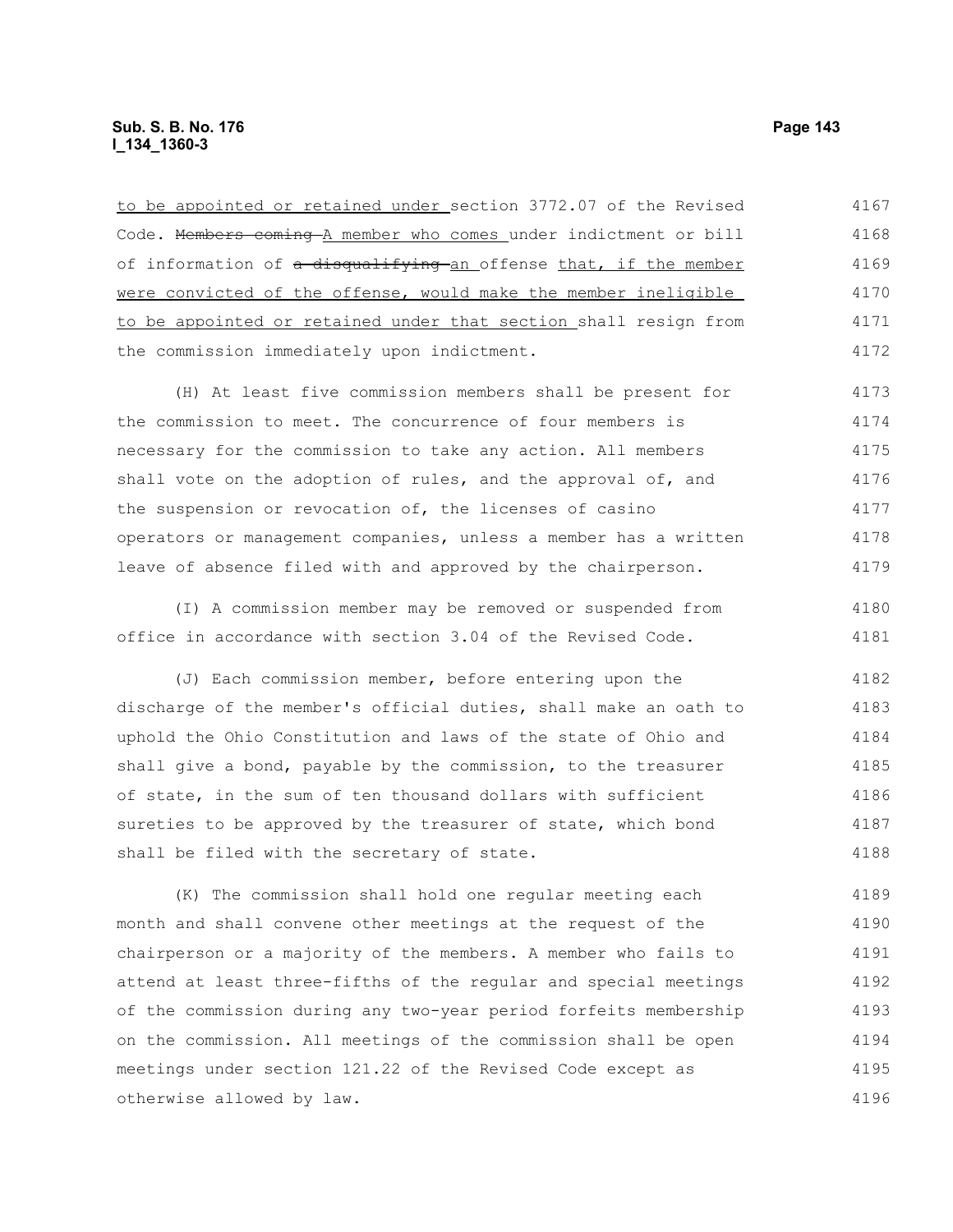# **Sub. S. B. No. 176 Page 144 l\_134\_1360-3**

(L) Pursuant to divisions (A)(3) and (9) of section 101.82 of the Revised Code, the commission is exempt from the requirements of sections 101.82 to 101.87 of the Revised Code. 4197 4198 4199

**Sec. 3772.03.** (A) To ensure the integrity of casino gaming, the commission shall have authority to complete the functions of licensing, regulating, investigating, and penalizing casino operators, management companies, holding companies, key employees, casino gaming employees, and gamingrelated vendors. The commission also shall have jurisdiction over all persons participating in casino gaming authorized by Section  $6(C)$  of Article XV, Ohio Constitution, and this chapter. 4200 4201 4202 4203 4204 4205 4206 4207

(B) All rules adopted by the commission under this chapter shall be adopted under procedures established in Chapter 119. of the Revised Code. The commission may contract for the services of experts and consultants to assist the commission in carrying out its duties under this section. 4208 4209 4210 4211 4212

(C) The commission shall adopt rules as are necessary for completing the functions stated in division (A) of this section and for addressing the subjects enumerated in division (D) of this section. 4213 4214 4215 4216

(D) The commission shall adopt, and as advisable and necessary shall amend or repeal, rules that include all of the following: 4217 4218 4219

(1) The prevention of practices detrimental to the public interest; 4220 4221

(2) Prescribing the method of applying, and the form of application, that an applicant for a license under this chapter must follow as otherwise described in this chapter; 4222 4223 4224

(3) Prescribing the information to be furnished by an 4225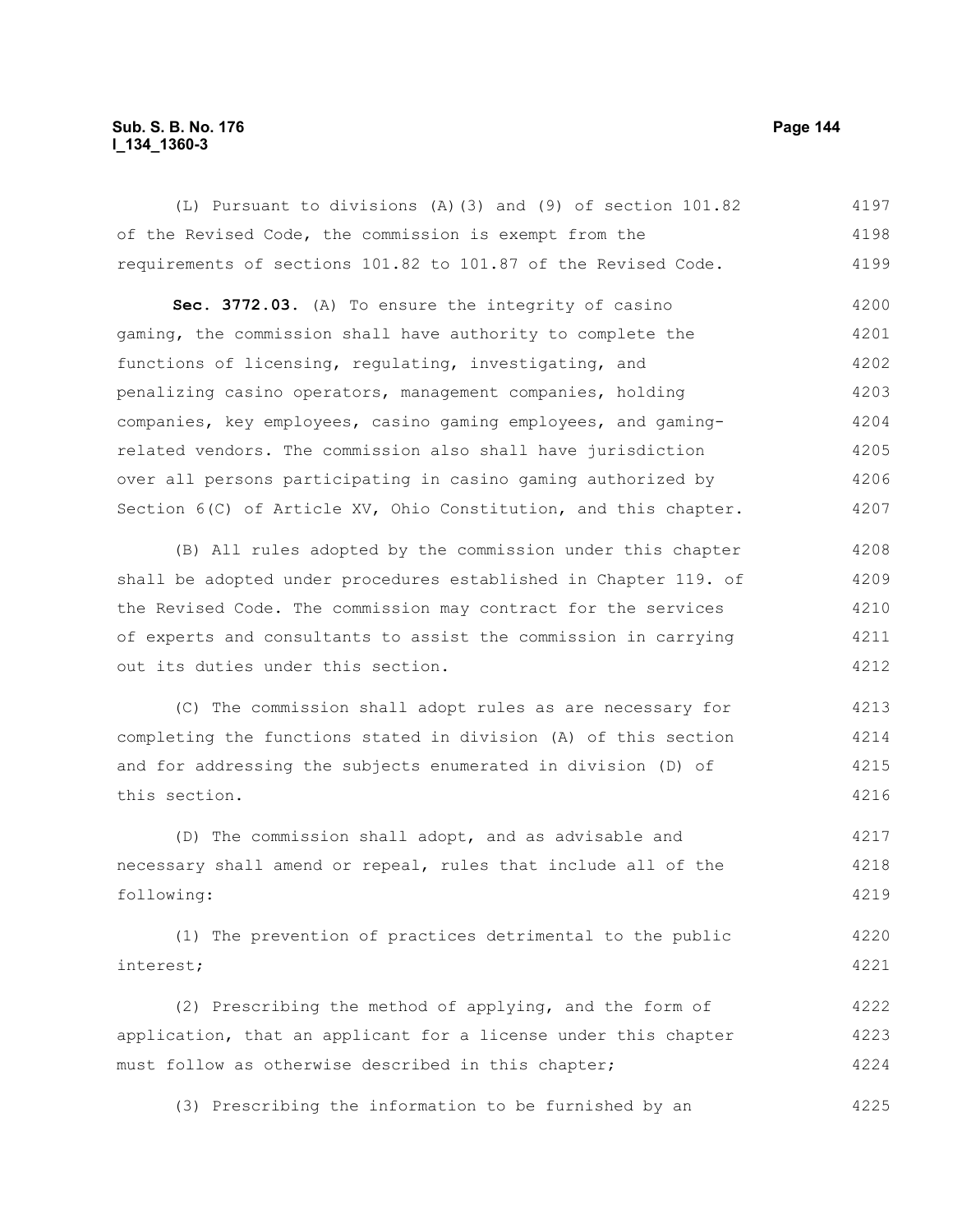| applicant or licensee as described in section 3772.11 of the     | 4226 |
|------------------------------------------------------------------|------|
| Revised Code;                                                    | 4227 |
| (4) Describing the certification standards and duties of         | 4228 |
| an independent testing laboratory certified under section        | 4229 |
| 3772.31 of the Revised Code and the relationship between the     | 4230 |
| commission, the laboratory, the gaming-related vendor, and the   | 4231 |
| casino operator;                                                 | 4232 |
| (5) The minimum amount of insurance that must be                 | 4233 |
| maintained by a casino operator, management company, holding     | 4234 |
| company, or gaming-related vendor;                               | 4235 |
| (6) The approval process for a significant change in             | 4236 |
| ownership or transfer of control of a licensee as provided in    | 4237 |
| section 3772.091 of the Revised Code;                            | 4238 |
| (7) The design of gaming supplies, devices, and equipment        | 4239 |
| to be distributed by gaming-related vendors;                     | 4240 |
| (8) Identifying the casino gaming that is permitted,             | 4241 |
| identifying the gaming supplies, devices, and equipment, that    | 4242 |
| are permitted, defining the area in which the permitted casino   | 4243 |
| gaming may be conducted, and specifying the method of operation  | 4244 |
| according to which the permitted casino gaming is to be          | 4245 |
| conducted as provided in section 3772.20 of the Revised Code,    | 4246 |
| and requiring gaming devices and equipment to meet the standards | 4247 |
| of this state;                                                   | 4248 |
| (9) Tournament play in any casino facility;                      | 4249 |
| (10) Establishing and implementing a voluntary exclusion         | 4250 |
| program that provides all of the following:                      | 4251 |
| (a) Except as provided by commission rule, a person who          | 4252 |
| participates in the program shall agree to refrain from entering | 4253 |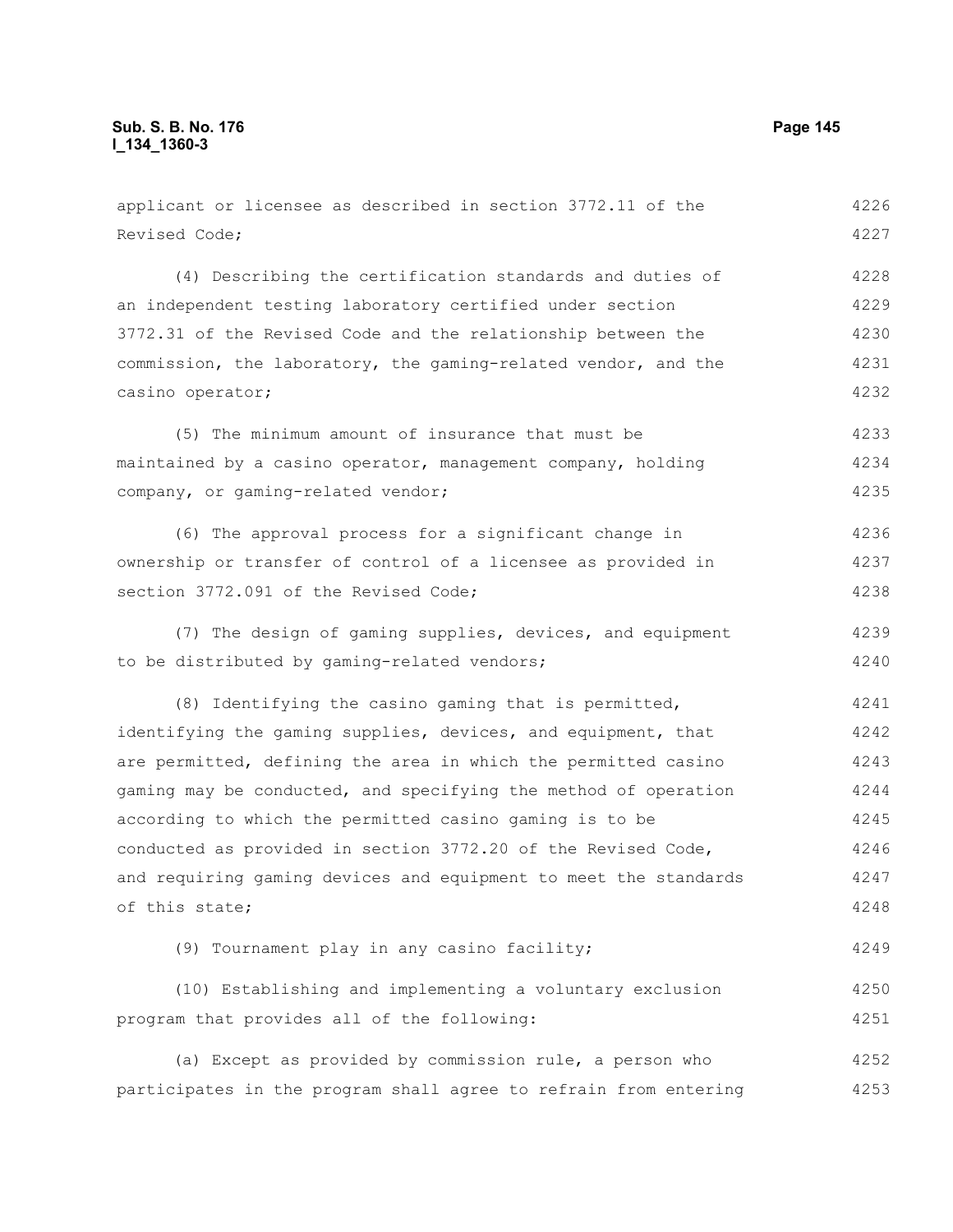4278

| a casino facility.                                              | 4254 |
|-----------------------------------------------------------------|------|
| (b) The name of a person participating in the program           | 4255 |
| shall be included on a list of persons excluded from all casino | 4256 |
| facilities.                                                     | 4257 |
| (c) Except as provided by commission rule, no person who        | 4258 |
| participates in the program shall petition the commission for   | 4259 |
| admittance into a casino facility.                              | 4260 |
| (d) The list of persons participating in the program and        | 4261 |
| the personal information of those persons shall be confidential | 4262 |
| and shall only be disseminated by the commission to a-casino    | 4263 |
| operator and the operators, sports gaming agents, and their     | 4264 |
| agents and employees of the casino operator and to the state    | 4265 |
| lottery commission for purposes of enforcement and to other     | 4266 |
| entities, upon request of the participant and agreement by the  | 4267 |
| commission.                                                     | 4268 |
| (e) A casino operator shall make all reasonable attempts        | 4269 |
| as determined by the commission to cease all direct marketing   | 4270 |
| efforts to a person participating in the program.               | 4271 |
| (f) A casino operator shall not cash the check of a person      | 4272 |
| participating in the program or extend credit to the person in  | 4273 |
| any manner. However, the program shall not exclude a casino     | 4274 |
| operator from seeking the payment of a debt accrued by a person | 4275 |
| before participating in the program.                            | 4276 |
| (g) Any and all locations at which a person may register        | 4277 |

(11) Requiring the commission to adopt standards regarding the marketing materials of a licensed casino operator, including allowing the commission to prohibit marketing materials that are contrary to the adopted standards; 4279 4280 4281 4282

as a participant in the program shall be published.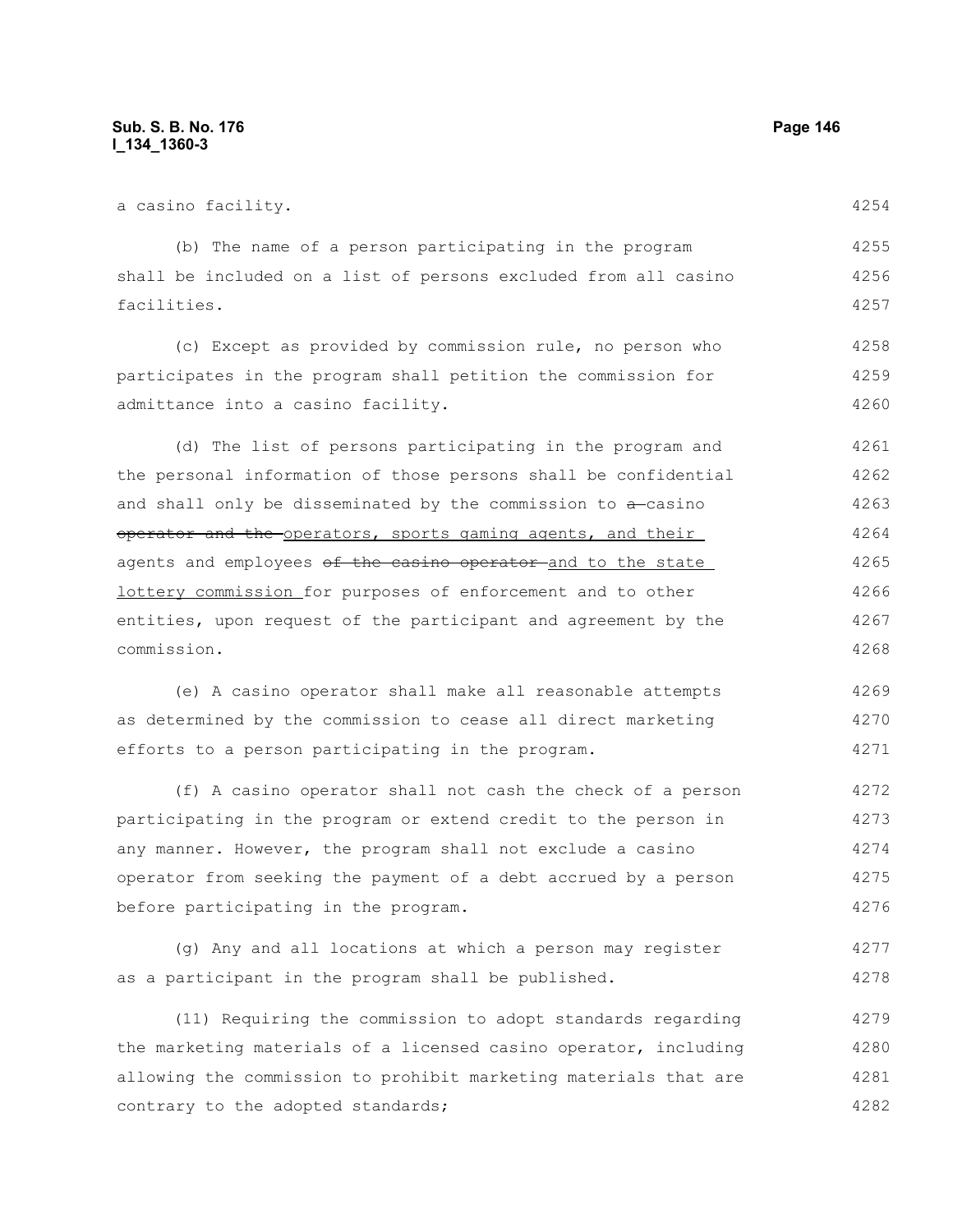## **Sub. S. B. No. 176 Page 147 Page 147 l\_134\_1360-3**

(12) Requiring that the records, including financial statements, of any casino operator, management company, holding company, and gaming-related vendor be maintained in the manner prescribed by the commission and made available for inspection upon demand by the commission, but shall be subject to section 3772.16 of the Revised Code; 4283 4284 4285 4286 4287 4288

(13) Permitting a licensed casino operator, management company, key employee, or casino gaming employee to question a person suspected of violating this chapter; 4289 4290 4291

(14) The chips, tokens, tickets, electronic cards, or similar objects that may be purchased by means of an agreement under which credit is extended to a wagerer by a casino operator; 4292 4293 4294 4295

(15) Establishing standards for provisional key employee licenses for a person who is required to be licensed as a key employee and is in exigent circumstances and standards for provisional licenses for casino gaming employees who submit complete applications and are compliant under an instant background check. A provisional license shall be valid not longer than three months. A provisional license may be renewed one time, at the commission's discretion, for an additional three months. In establishing standards with regard to instant background checks the commission shall take notice of criminal records checks as they are conducted under section 311.41 of the Revised Code using electronic fingerprint reading devices. 4296 4297 4298 4299 4300 4301 4302 4303 4304 4305 4306 4307

(16) Establishing approval procedures for third-party engineering or accounting firms, as described in section 3772.09 of the Revised Code; 4308 4309 4310

(17) Prescribing the manner in which winnings,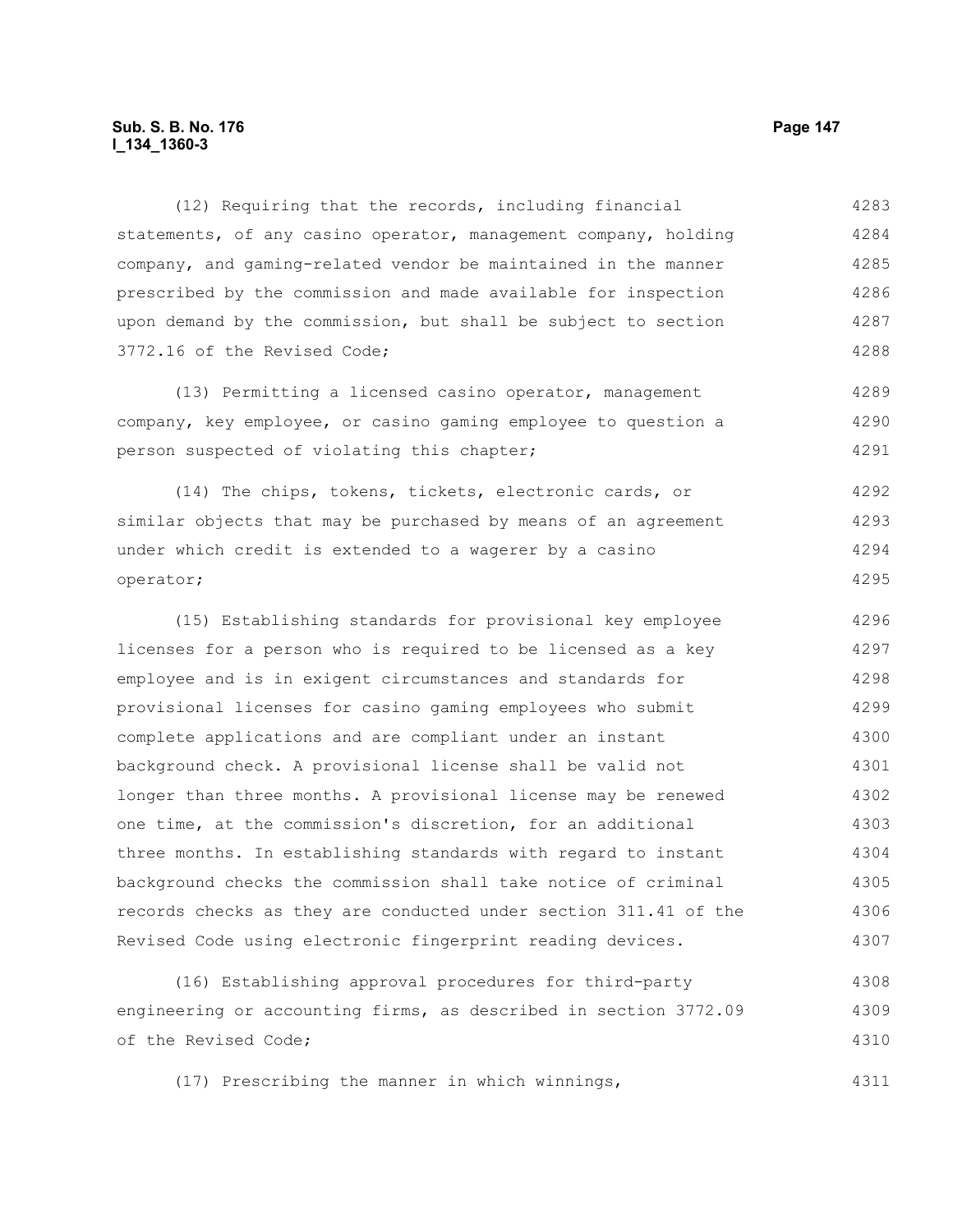compensation from casino gaming, and gross revenue must be computed and reported by a licensee as described in Chapter 5753. of the Revised Code; 4312 4313 4314

(18) Prescribing conditions under which a licensee's license may be suspended or revoked as described in section 3772.04 of the Revised Code; 4315 4316 4317

(19) Prescribing the manner and procedure of all hearings to be conducted by the commission or by any hearing examiner; 4318 4319

(20) Prescribing technical standards and requirements that are to be met by security and surveillance equipment that is used at and standards and requirements to be met by personnel who are employed at casino facilities, and standards and requirements for the provision of security at and surveillance of casino facilities; 4320 4321 4322 4323 4324 4325

(21) Prescribing requirements for a casino operator to provide unarmed security services at a casino facility by licensed casino employees, and the training that shall be completed by these employees; 4326 4327 4328 4329

(22) Prescribing standards according to which casino operators shall keep accounts and standards according to which casino accounts shall be audited, and establish means of assisting the tax commissioner in levying and collecting the gross casino revenue tax levied under section 5753.02 of the Revised Code; 4330 4331 4332 4333 4334 4335

(23) Defining penalties for violation of commission rules and a process for imposing such penalties;

(24) Establishing standards for decertifying contractors that violate statutes or rules of this state or the federal government; 4338 4339 4340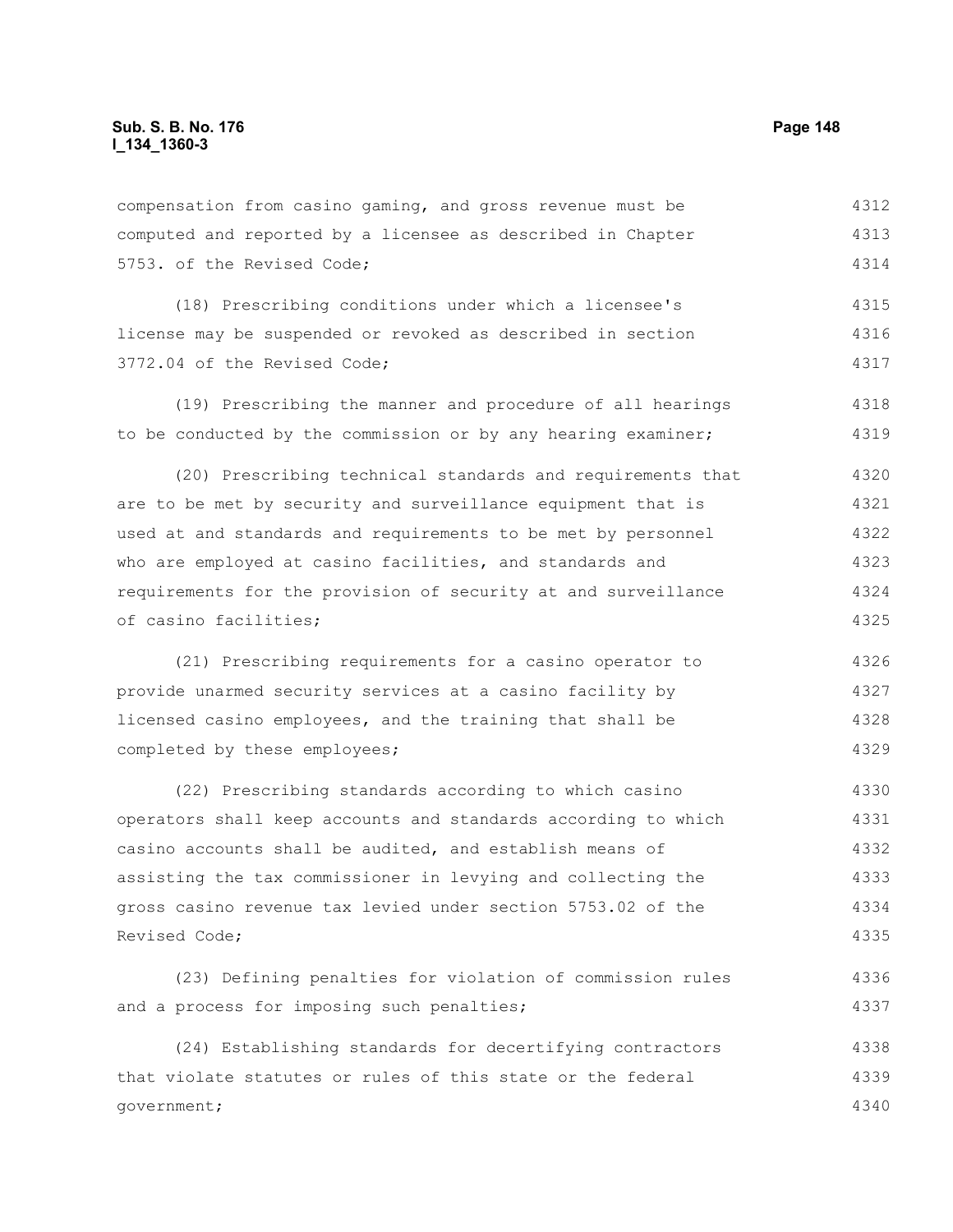(25) Establishing standards for the repair of casino gaming equipment; (26) Establishing procedures to ensure that casino operators, management companies, and holding companies are compliant with the compulsive and problem gambling plan submitted under section 3772.18 of the Revised Code; (27) Prescribing, for institutional investors in or holding companies of a casino operator, management company, holding company, or gaming-related vendor that fall below the threshold needed to be considered an institutional investor or a holding company, standards regarding what any employees, members, or owners of those investors or holding companies may do and shall not do in relation to casino facilities and casino gaming in this state, which standards shall rationally relate to the need to proscribe conduct that is inconsistent with passive institutional investment status; (28) Providing for any other thing necessary and proper for successful and efficient regulation of casino gaming under this chapter. (E) The commission shall employ and assign gaming agents as necessary to assist the commission in carrying out the duties of this chapter and Chapter-Chapters 2915. and 3775. of the Revised Code. In order to maintain employment as a gaming agent, 4341 4342 4343 4344 4345 4346 4347 4348 4349 4350 4351 4352 4353 4354 4355 4356 4357 4358 4359 4360 4361 4362 4363

the gaming agent shall successfully complete all continuing training programs required by the commission and shall not have been convicted of or pleaded quilty or no contest to  $a$ disqualifying an offense as defined in that makes the gaming agent ineligible for appointment or retention under section 3772.07 of the Revised Code. 4364 4365 4366 4367 4368 4369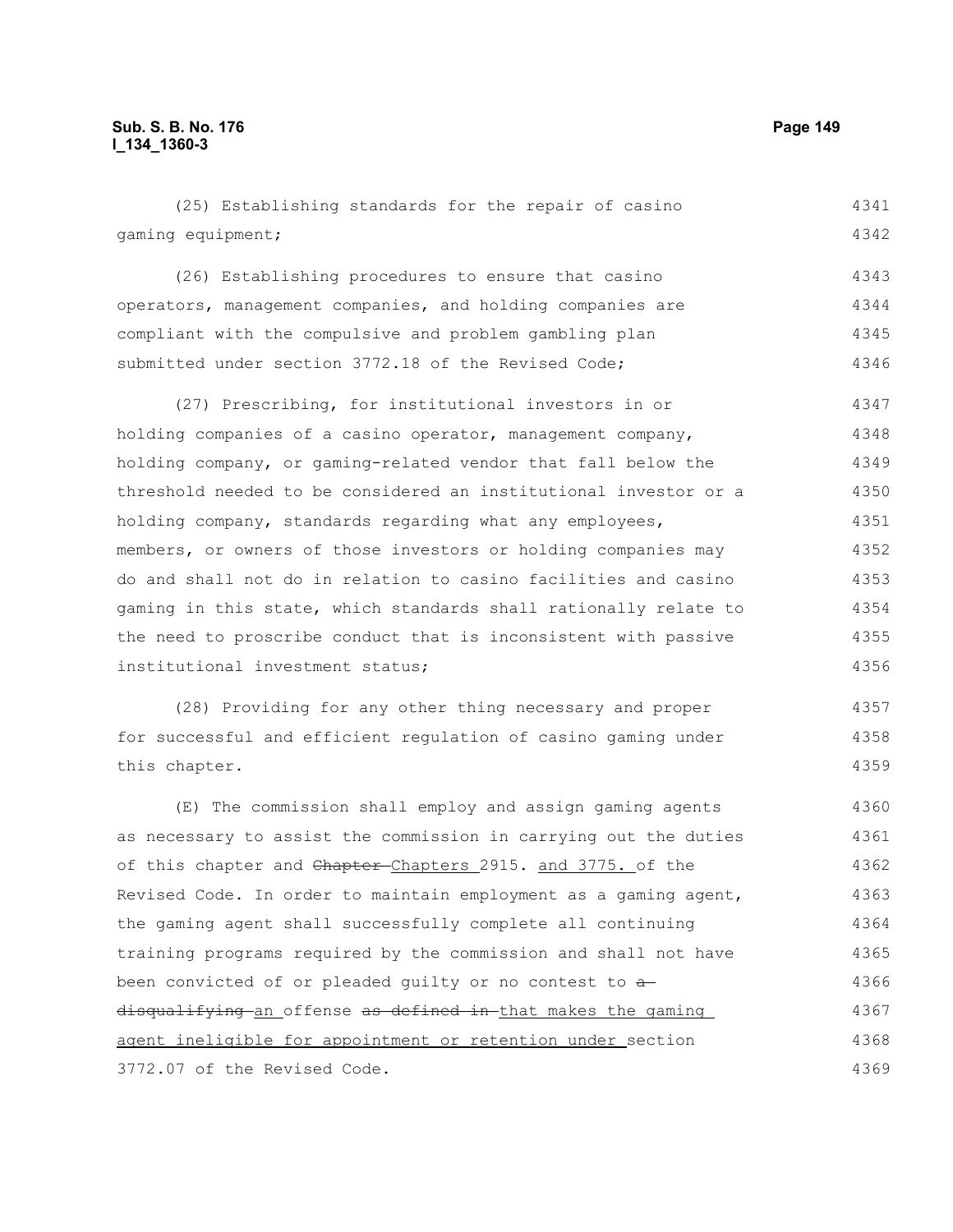## **Sub. S. B. No. 176 Page 150 l\_134\_1360-3**

(F) The commission, as a law enforcement agency, and its gaming agents, as law enforcement officers as defined in section 2901.01 of the Revised Code, shall have authority with regard to the detection and investigation of, the seizure of evidence allegedly relating to, and the apprehension and arrest of persons allegedly committing violations of this chapter or gambling offenses as defined in section 2915.01 of the Revised Code or violations of any other law of this state that may affect the integrity of casino gaming $-\sigma r$ , the operation of skill-based amusement machines, or the operation of sports gaming, and shall have access to casino facilities, and skillbased amusement machine facilities, and sports gaming facilities to carry out the requirements of this chapter and Chapter 3775. of the Revised Code. (G) The commission may eject or exclude or authorize the ejection or exclusion of and a gaming agent may eject a person from a casino facility for any of the following reasons: (1) The person's name is on the list of persons 4370 4371 4372 4373 4374 4375 4376 4377 4378 4379 4380 4381 4382 4383 4384 4385 4386 4387

voluntarily excluding themselves from all casinos in a program established according to rules adopted by the commission; 4388 4389

(2) The person violates or conspires to violate this chapter or a rule adopted thereunder; or 4390 4391

(3) The commission determines that the person's conduct or reputation is such that the person's presence within a casino facility may call into question the honesty and integrity of the casino gaming operations or interfere with the orderly conduct of the casino gaming operations. 4392 4393 4394 4395 4396

(H) A person, other than a person participating in a voluntary exclusion program, may petition the commission for a 4397 4398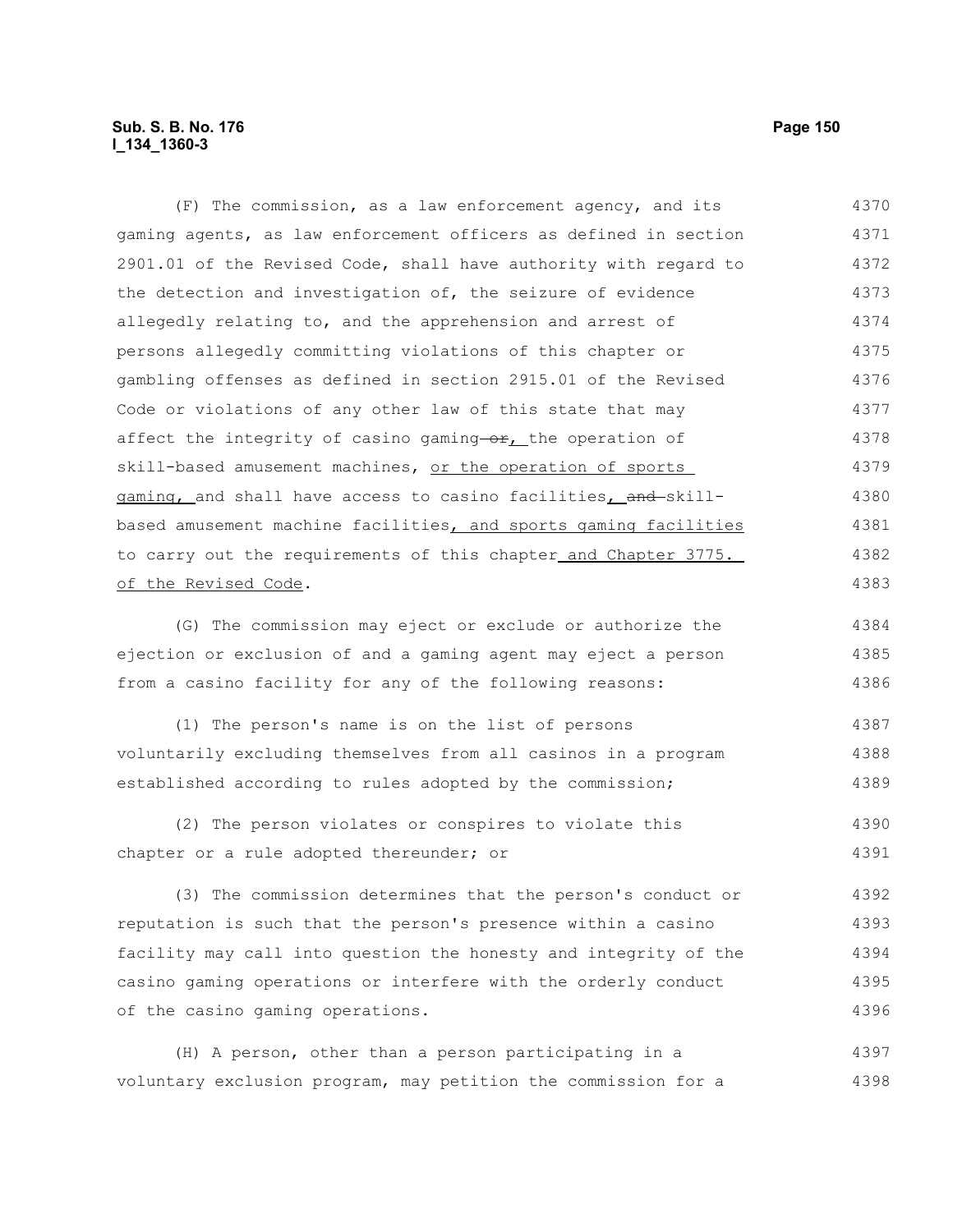public hearing on the person's ejection or exclusion under this chapter. (I) A casino operator or management company shall have the same authority to eject or exclude a person from the management company's casino facilities as authorized in division (G) of this section. The licensee shall immediately notify the commission of an ejection or exclusion. (J) The commission shall submit a written annual report with the governor, president and minority leader of the senate, and the speaker and minority leader of the house of representatives before the first day of September each year. The annual report shall cover the previous fiscal year and shall include all of the following: (1) A statement describing the receipts and disbursements of the commission; (2) Relevant financial data regarding casino gaming, including gross revenues and disbursements made under this chapter; (3) Actions taken by the commission; (4) An update on casino operators', management companies', and holding companies' compulsive and problem gambling plans and the voluntary exclusion program and list; (5) Information regarding prosecutions for conduct described in division (H) of section 3772.99 of the Revised Code, including, but not limited to, the total number of prosecutions commenced and the name of each person prosecuted; 4399 4400 4401 4402 4403 4404 4405 4406 4407 4408 4409 4410 4411 4412 4413 4414 4415 4416 4417 4418 4419 4420 4421 4422 4423 4424

(6) Any additional information that the commission considers useful or that the governor, president or minority 4425 4426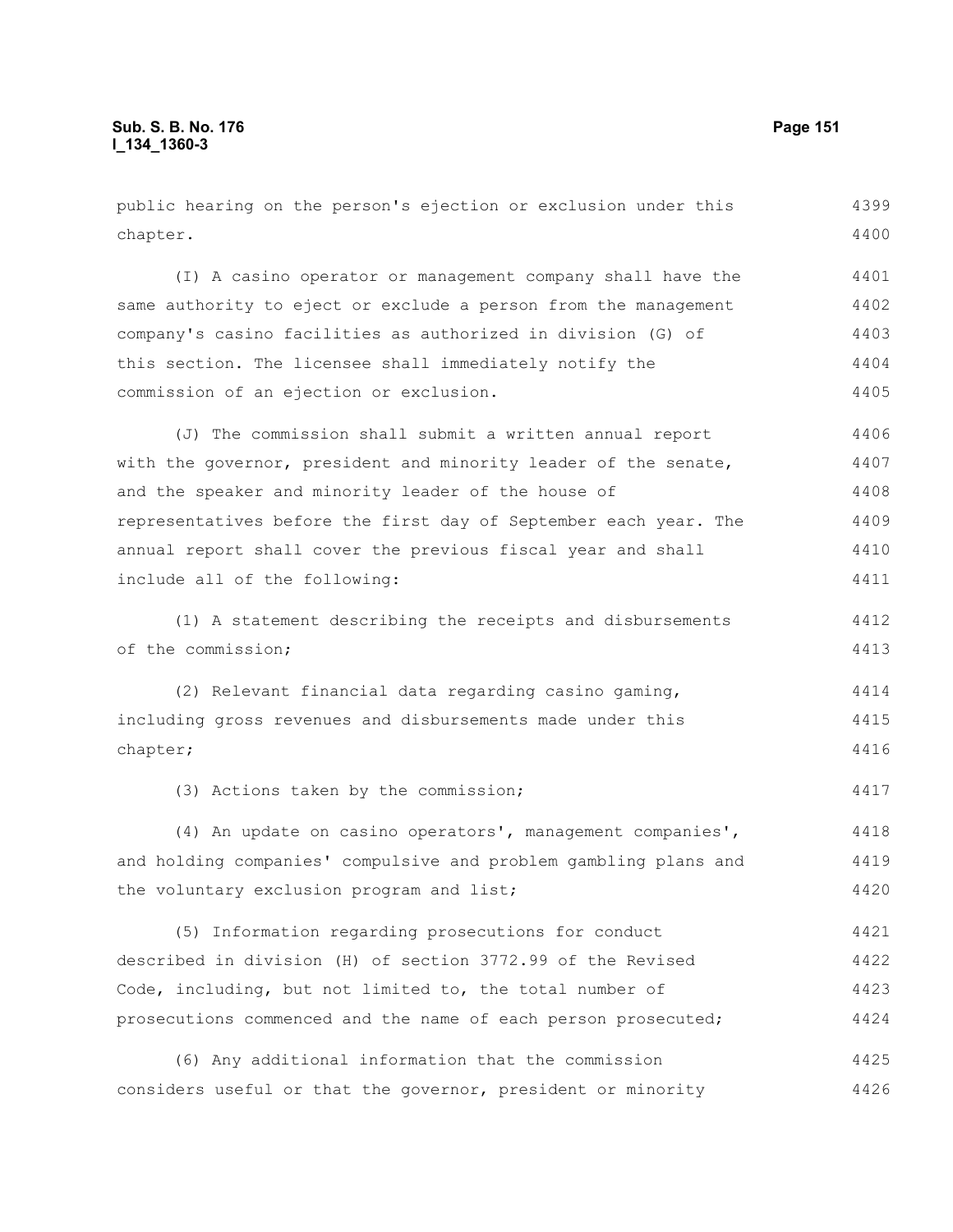leader of the senate, speaker or minority leader of the house of representatives requests. (K) To ensure the integrity of skill-based amusement machine operations, the commission shall have jurisdiction over all persons conducting or participating in the conduct of skillbased amusement machine operations authorized by this chapter and Chapter 2915. of the Revised Code, including the authority to complete the functions of licensing, regulating, investigating, and penalizing those persons in a manner that is consistent with the commission's authority to do the same with respect to casino gaming. To carry out this division, the commission may adopt rules under Chapter 119. of the Revised Code, including rules establishing fees and penalties related to the operation of skill-based amusement machines. (L) To ensure the integrity of fantasy contests, the commission shall have jurisdiction over all persons conducting or participating in the conduct of a fantasy contest authorized by Chapter 3774. of the Revised Code, including the authority to license, regulate, investigate, and penalize those persons in a manner that is consistent with the commission's authority to do 4427 4428 4429 4430 4431 4432 4433 4434 4435 4436 4437 4438 4439 4440 4441 4442 4443 4444 4445 4446

the same with respect to skill-based amusement machines. To carry out this division, the commission may adopt rules under Chapter 119. of the Revised Code, including rules establishing fees and penalties related to the operation of fantasy contests. 4447 4448 4449 4450

(M) All fees imposed pursuant to the rules adopted under divisions (K) and (L) of this section shall be deposited into the casino control commission fund. 4451 4452 4453

Sec. 3772.062. (A) (1) The executive director of the commission shall enter into an agreement with the department of mental health and addiction services under which the department 4454 4455 4456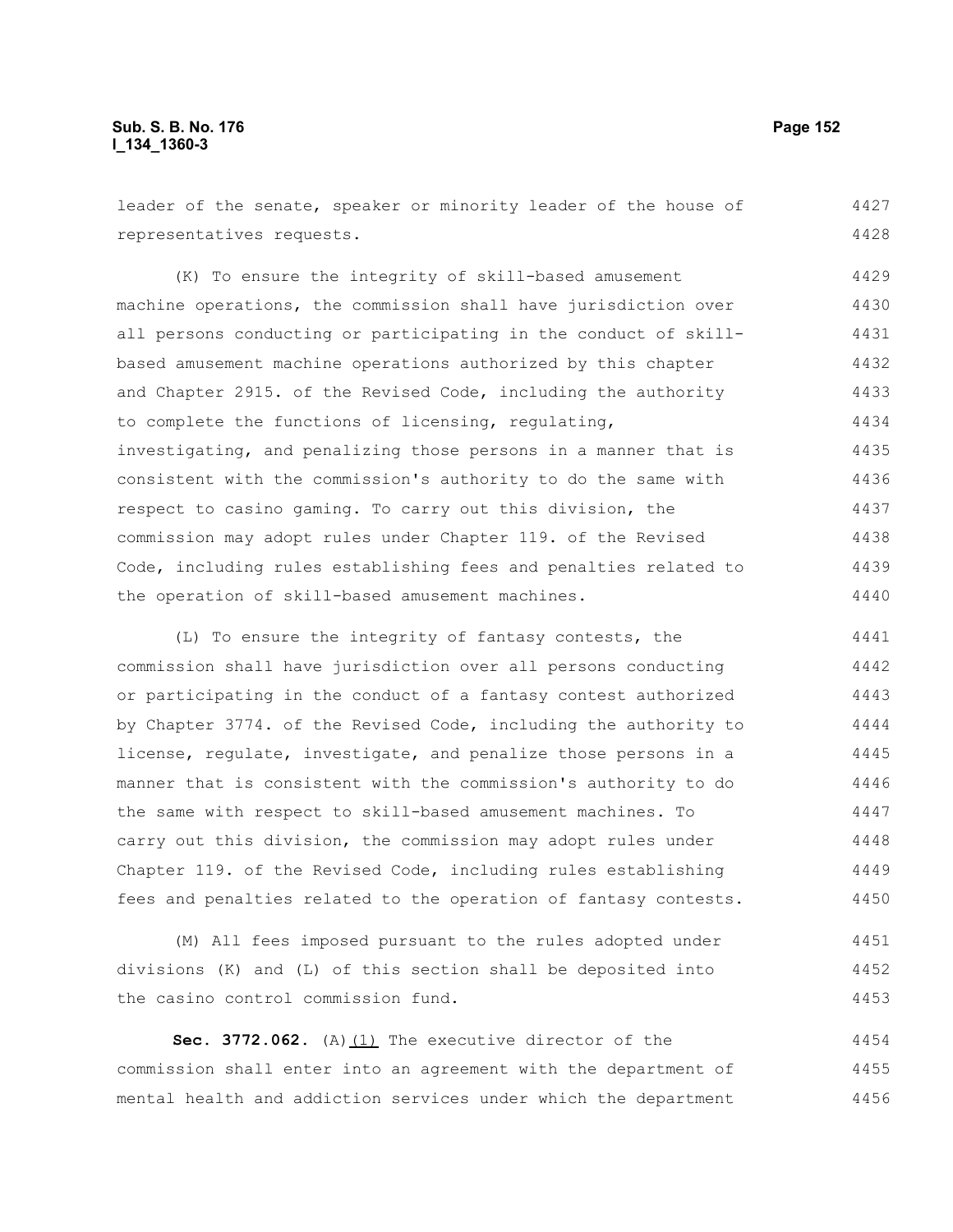provides a program of gambling and addiction services, including services to alleviate problem sports gaming, on behalf of the commission. 4457 4458

(2) The commission shall use the moneys in the problem sports gaming fund established under section 5753.031 of the Revised Code for the purpose of paying the costs of program services to alleviate problem sports gaming in this state. 4460 4461 4462 4463

(B) The executive director of the commission, in conjunction with the department of mental health and addiction services and the state lottery commission, shall establish, operate, and publicize an in-state, toll-free telephone number Ohio residents may call to obtain basic information about problem gambling, the gambling addiction services available to problem gamblers, and how a problem gambler may obtain help. The telephone number shall be staffed twenty-four hours per day, seven days a week, to respond to inquiries and provide that information. The costs of establishing, operating, and publicizing the telephone number shall be paid for with money in the problem casino gambling and addictions fund. 4464 4465 4466 4467 4468 4469 4470 4471 4472 4473 4474 4475

**Sec. 3772.07.** The following appointing or licensing authorities shall obtain a criminal records check of the person who is to be appointed or licensed: 4476 4477 4478

(A) The governor, before appointing an individual as a member of the commission; 4479 4480

(B) The commission, before appointing an individual as executive director or a gaming agent; 4481 4482

(C) The commission, before issuing a license for a key employee or casino gaming employee, and before issuing a license for each investor, except an institutional investor, for a 4483 4484 4485

- 
-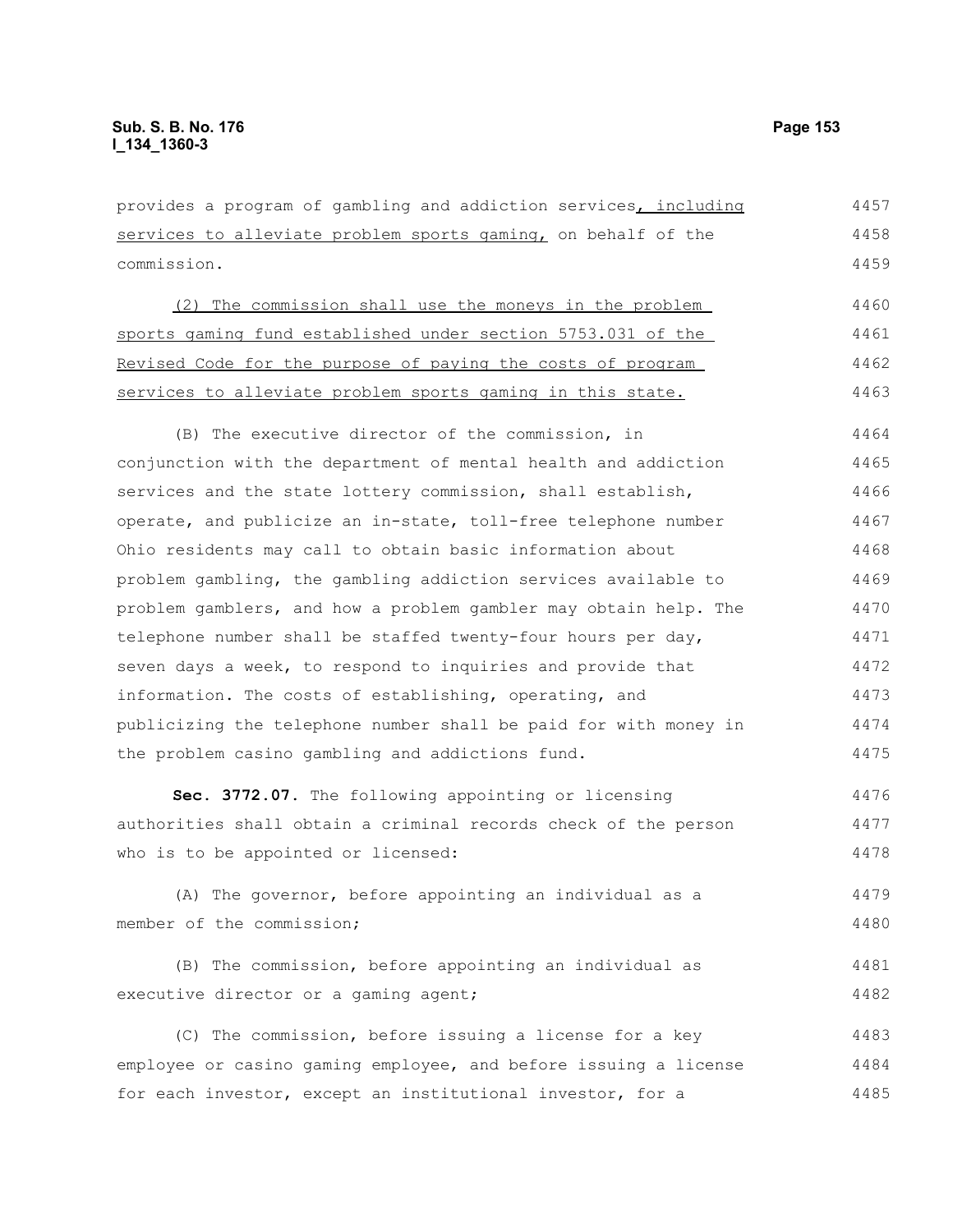check.

casino operator, management company, holding company, or gaming-

related vendor; (D) The executive director, before appointing an individual as a professional, technical, or clerical employee of the commission. Thereafter, such an appointing or licensing authority shall obtain a criminal records check of the same individual at three-year intervals. The appointing or licensing authority shall make available to each person of whom a criminal records check is required a copy of the form and the standard fingerprint impression sheet prescribed under divisions (C)(1) and (2) of section 109.572 of the Revised Code. The person shall complete the form and impression sheet and return them as directed by the appointing or licensing authority. If a person fails to complete and return the form and impression sheet within a reasonable time, the person is ineligible to be appointed or licensed or to continue in the appointment or licensure. The appointing or licensing authority shall cause the completed form and impression sheet to be forwarded to the superintendent of the bureau of criminal identification and investigation. The appointing or licensing authority shall request the superintendent also to obtain information from the federal bureau of investigation, including fingerprint-based checks of the national crime information databases, and from 4487 4488 4489 4490 4491 4492 4493 4494 4495 4496 4497 4498 4499 4500 4501 4502 4503 4504 4505 4506 4507 4508 4509 4510

For all criminal records checks conducted under this 4514

other states and the federal government under the national crime prevention and privacy compact as part of the criminal records

4486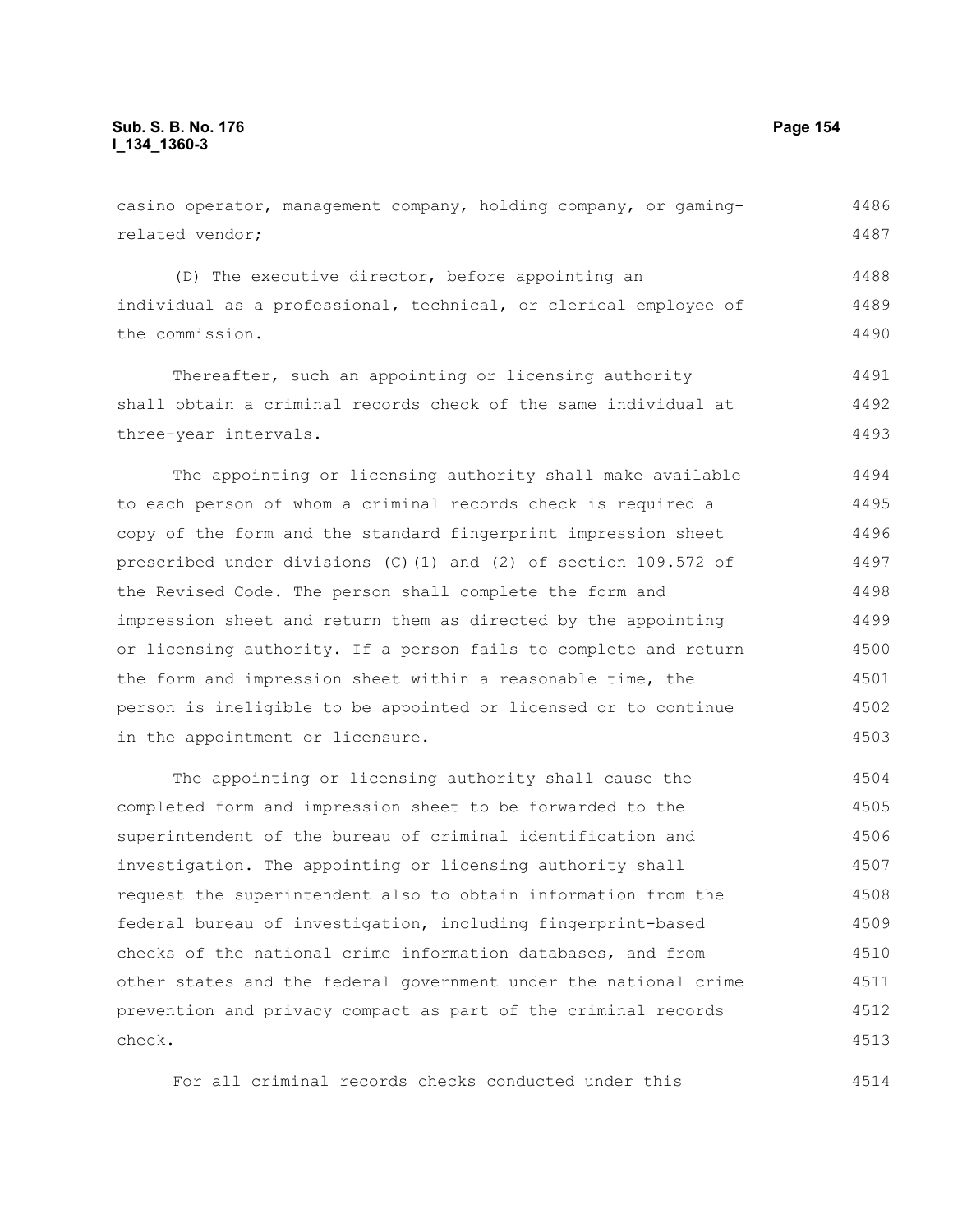## **Sub. S. B. No. 176 Page 155 l\_134\_1360-3**

section, the applicant for a casino operator, management company, holding company, gaming-related vendor, key employee, or casino gaming employee license shall pay the fee charged by the bureau of criminal identification and investigation or by a vendor approved by the bureau to conduct a criminal records check based on the applicant's fingerprints in accordance with division (A)(15) of section 109.572 of the Revised Code. If the applicant for a key employee or casino gaming employee license is applying at the request of a casino operator, management company, holding company, or gaming-related vendor, the casino operator, management company, holding company, or gaming-related vendor shall pay the fee charged for all criminal records checks conducted under this section. 4515 4516 4517 4518 4519 4520 4521 4522 4523 4524 4525 4526 4527

The appointing or licensing authority shall review the results of a criminal records check. An appointee for a commission member shall forward the results of the criminal records check to the president of the senate before the senate advises and consents to the appointment of the commission member. The appointing authority shall not appoint or retain the appointment of a person a criminal records check discloses has been convicted of or has pleaded guilty or no contest to any gambling offense, any theft offense, any offense having an element of fraud or misrepresentation, any offense having an element of moral turpitude, and any felony not otherwise included in the foregoing list, except as otherwise provided in section 3772.10 of the Revised Code. The licensing authority shall not license a person if a criminal records check discloses that the person has been convicted of a disqualifying offense. As used in this section, "disqualifying offense" means a disqualifying offense as determined by the licensing authority under section 9.79 of the Revised Code. 4528 4529 4530 4531 4532 4533 4534 4535 4536 4537 4538 4539 4540 4541 4542 4543 4544 4545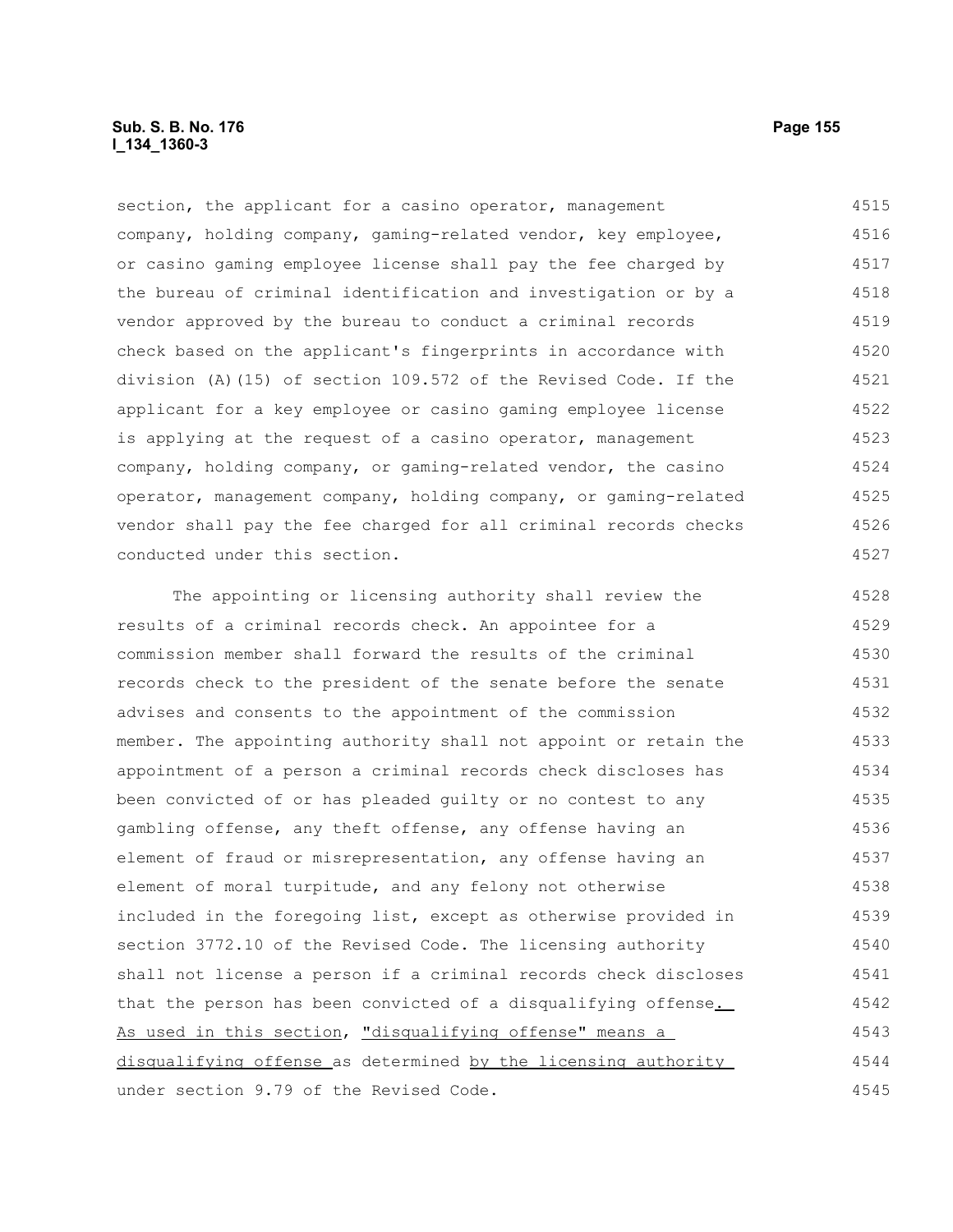The report of a criminal records check is not a public record that is open to public inspection and copying. The commission shall not make the report available to any person other than the person who was the subject of the criminal records check; an appointing or licensing authority; a member, the executive director, or an employee of the commission; or any court or agency, including a hearing examiner, in a judicial or administrative proceeding relating to the person's employment or application for a license under this chapter. **Sec. 3775.01.** As used in this chapter: (A) "Appropriate commission" means the following, as applicable: (1) With respect to sports gaming offered by a sports gaming agent, the Ohio casino control commission; (2) With respect to the sports gaming lottery, the state lottery commission. (B) "Collegiate sport or athletic event" means a sport or athletic event offered or sponsored by, or played in connection with, a public or private institution that offers educational services beyond the secondary level. (C) "Management services provider" means a person that contracts with a type A sports gaming agent under section 3775.05 of the Revised Code and that is licensed by the Ohio casino control commission as a management services provider under that section. (D) "Online sports pool" means sports gaming in which a wager on a sporting event is made through a computer or mobile device and accepted through an online gaming web site that is operated by a sports gaming agent. 4546 4547 4548 4549 4550 4551 4552 4553 4554 4555 4556 4557 4558 4559 4560 4561 4562 4563 4564 4565 4566 4567 4568 4569 4570 4571 4572 4573 4574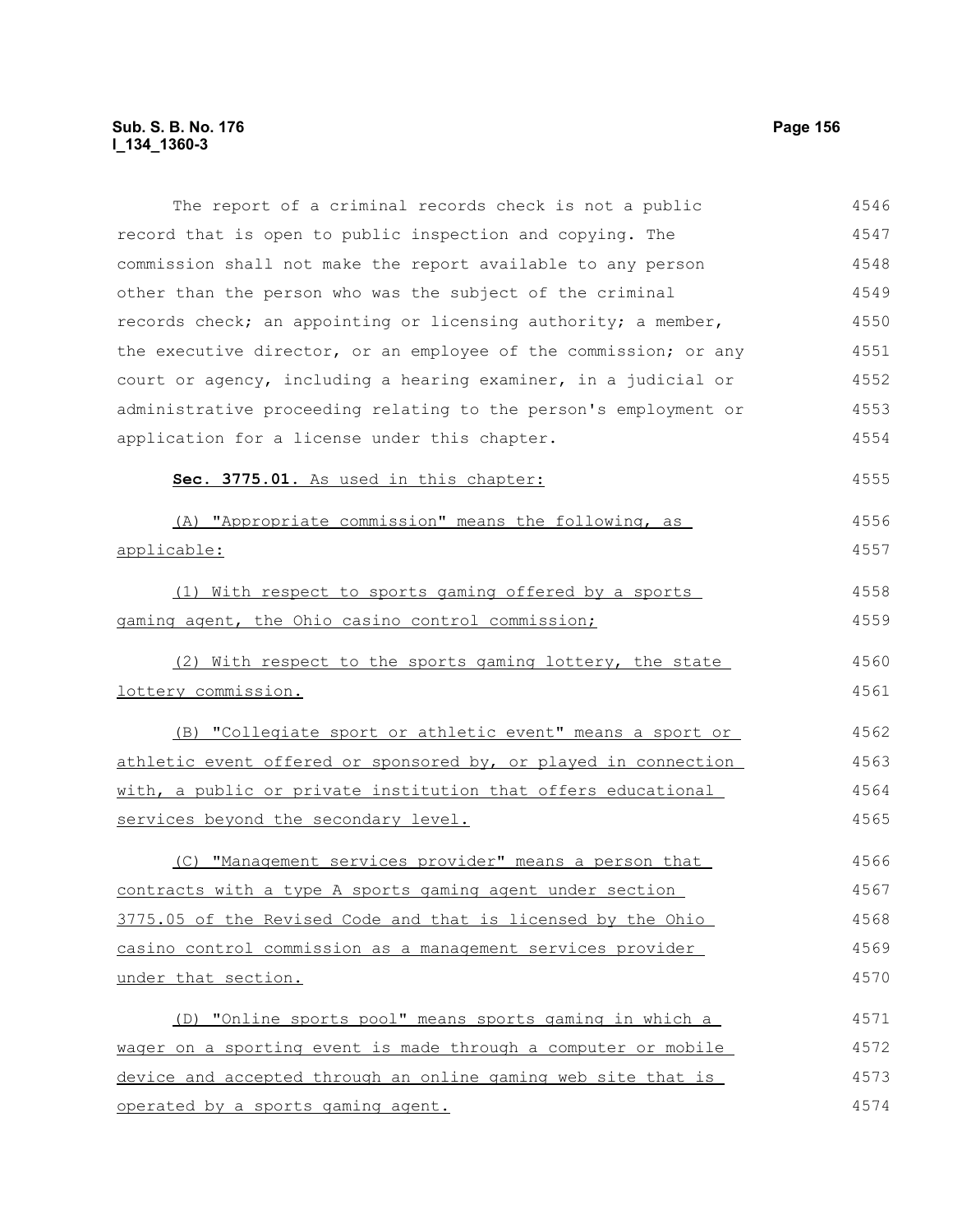| (E) "Professional sport or athletic event" means an event        | 4575 |
|------------------------------------------------------------------|------|
| at which two or more persons participate in sports or athletic   | 4576 |
| events and receive compensation, or the potential for            | 4577 |
| compensation based on their performance, in excess of actual     | 4578 |
| expenses for their participation in the event.                   | 4579 |
| $(F)$ (1) Except as otherwise provided in division (F) (2) of    | 4580 |
| this section, "sporting event" means any professional sport or   | 4581 |
| athletic event, any collegiate sport or athletic event, any      | 4582 |
| Olympic or international sports competition event, any motor     | 4583 |
| race event, or any other special event the appropriate           | 4584 |
| commission authorizes for sports gaming, the individual          | 4585 |
| performance statistics of athletes or participants in such an    | 4586 |
| event, or a combination of those.                                | 4587 |
| (2) "Sporting event" does not include a sport or athletic        | 4588 |
| event for primary or secondary school students that is conducted | 4589 |
| or sponsored by a primary or secondary school or by another      | 4590 |
| person or the individual performance statistics of athletes or   | 4591 |
| participants in such a sport or athletic event.                  | 4592 |
| (G) (1) "Sports gaming" means the business of accepting          | 4593 |
| wagers on sporting events.                                       | 4594 |
| (2) With respect to sports gaming offered by a sports            | 4595 |
| gaming agent, "sports gaming" includes any system or method of   | 4596 |
| wagering on sporting events that the Ohio casino control         | 4597 |
| commission approves, including exchange wagering, parlays, over- | 4598 |
| under, moneyline, in-game wagering, single game bets, teaser     | 4599 |
| bets, in-play bets, proposition bets, pools, pari-mutuel sports  | 4600 |
| wagering pools, or straight bets.                                | 4601 |
| (3) "Sports gaming" does not include any of the following:       | 4602 |
| (a) Pari-mutuel betting on the outcome of a horse race           | 4603 |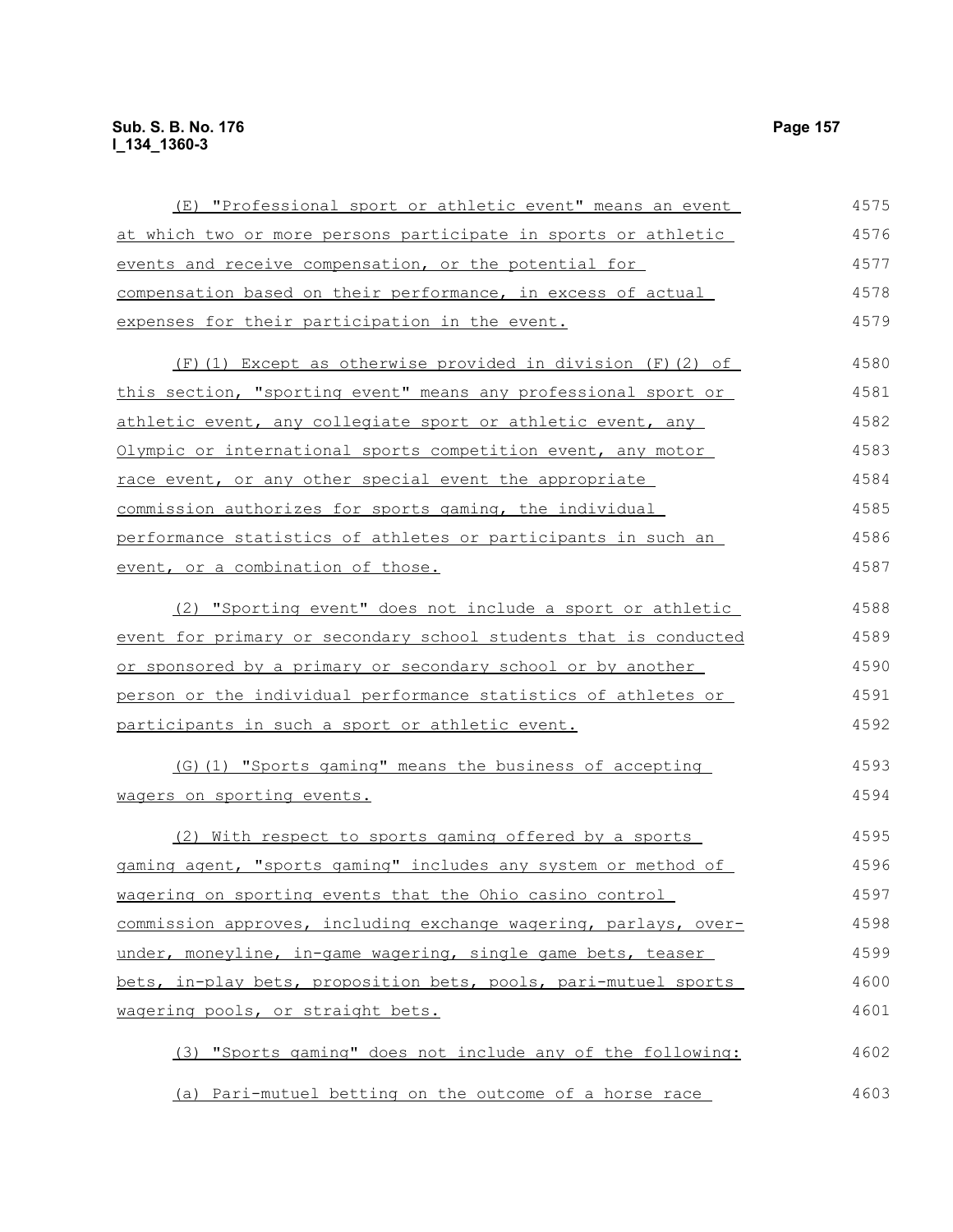| authorized under Chapter 3769. of the Revised Code;                  | 4604 |
|----------------------------------------------------------------------|------|
| (b) Lottery games, other than the sports gaming lottery,             | 4605 |
| authorized under Chapter 3770. of the Revised Code and operated      | 4606 |
| by the state lottery commission, including video lottery             | 4607 |
| terminals;                                                           | 4608 |
| (c) Casino gaming authorized under division (C) of Section           | 4609 |
| 6 of Article XV, Ohio Constitution and Chapter 3772. of the          | 4610 |
| Revised Code;                                                        | 4611 |
| (d) Fantasy contests authorized under Chapter 3774. of the           | 4612 |
| Revised Code.                                                        | 4613 |
| (H) "Sports gaming agent" means a person licensed by the             | 4614 |
| <u>Ohio casino control commission to offer sports gaming in this</u> | 4615 |
| state as a type A or type B sports gaming agent. "Sports gaming      | 4616 |
| agent" does not include the state lottery commission or an agent     | 4617 |
| of the state lottery commission on the basis that it offers          | 4618 |
| sports gaming through the sports gaming lottery.                     | 4619 |
| (I) "Sports gaming equipment" means any mechanical,                  | 4620 |
| electronic, or other device, mechanism, or equipment and related     | 4621 |
| software, materials, or supplies, including any software to be       | 4622 |
| installed or used on a patron's personal device, that are used       | 4623 |
| or consumed in the operation of sports gaming.                       | 4624 |
| (J) "Sports gaming facility" means a designated area of a            | 4625 |
| building or structure in which patrons may place wagers on           | 4626 |
| sporting events with a type B sports gaming agent either in          | 4627 |
| person or using self-service sports gaming equipment.                | 4628 |
| (K) "Sports gaming license" means a sports gaming agent              | 4629 |
| license, a management services provider license, a sports gaming     | 4630 |
| occupational license, or a sports qaming supplier license issued     | 4631 |
| by the Ohio casino control commission under this chapter.            | 4632 |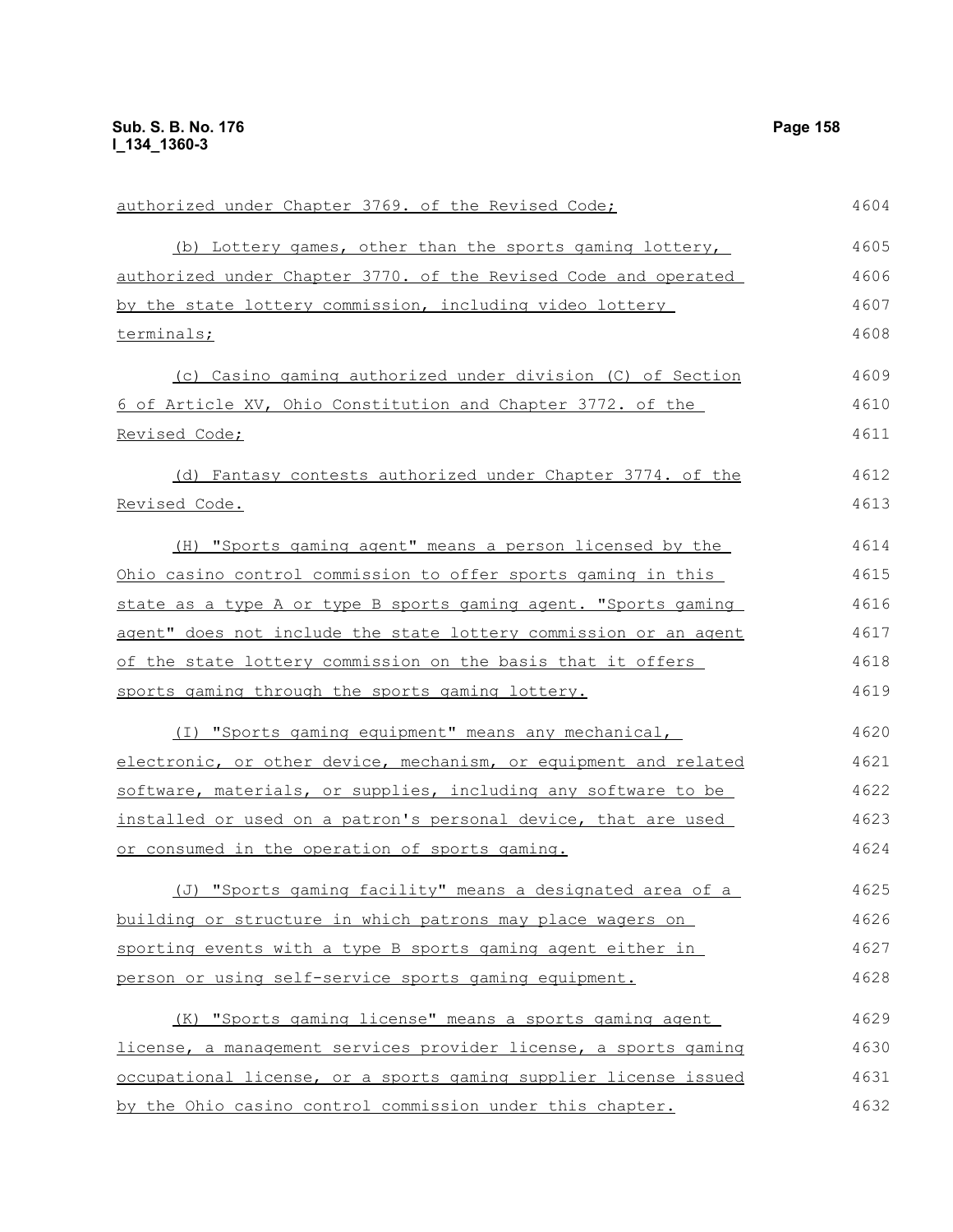(L) "Sports gaming licensee" means a person who holds a valid sports gaming license. (M) "Sports gaming lottery" means the sports gaming lottery conducted by the state lottery commission under section 3770.23 of the Revised Code. (N) "Sports gaming receipts" has the same meaning as in section 5753.01 of the Revised Code. (O) "Sports gaming supplier" means a person or entity that provides sports gaming equipment or related services to a sports gaming agent. A sports gaming supplier that provides sports gaming equipment or services to be used through a sports gaming agent is not considered a sports gaming agent or management services provider solely on that basis. (P) "Sports governing body" means a regional, national, or international organization having ultimate authority over the rules and codes of conduct with respect to a sporting event and the participants in the sporting event. (Q) "Type A sports gaming agent" means a sports gaming agent licensed by the Ohio casino control commission to offer sports gaming through an online sports pool. (R) "Type B sports gaming agent" means a sports gaming agent licensed by the Ohio casino control commission to offer sports gaming at a sports gaming facility. (S) "Wager" or "bet" means to risk a sum of money or thing of value on an uncertain occurrence. **Sec. 3775.02.** (A) With the exception of the sports gaming lottery, the Ohio casino control commission shall have 4633 4634 4635 4636 4637 4638 4639 4640 4641 4642 4643 4644 4645 4646 4647 4648 4649 4650 4651 4652 4653 4654 4655 4656 4657 4658 4659

jurisdiction over all persons conducting or participating in the 4660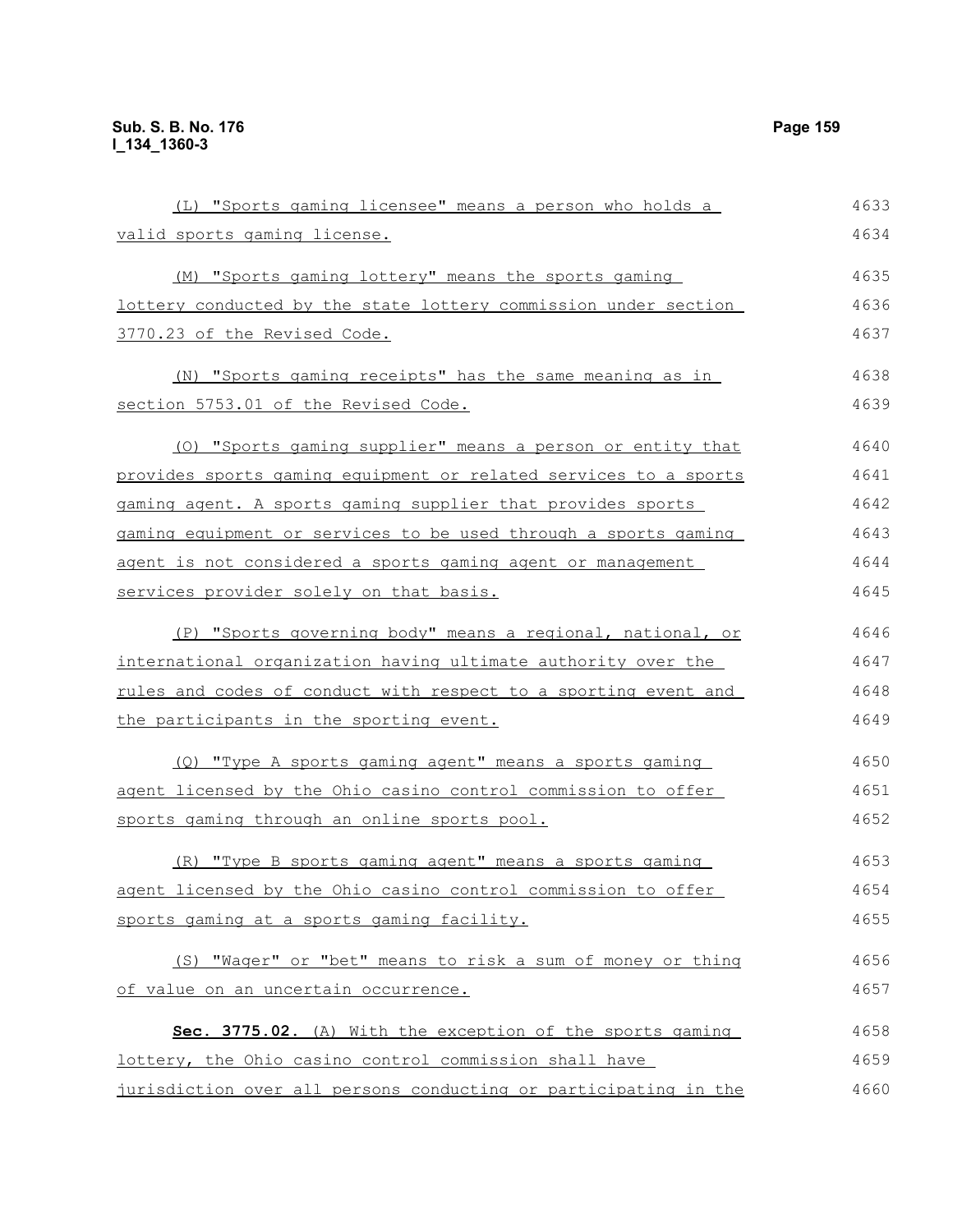the following:

conduct of sports gaming authorized by this chapter, including the authority to license, regulate, investigate, and penalize those persons in a manner that is consistent with the commission's authority with respect to casino gaming. In all cases in which this chapter requires or allows the commission to adopt rules concerning sports gaming, the commission shall adopt those rules under Chapter 119. of the Revised Code. (B) The commission shall adopt rules that include all of (1) Procedures for a sports gaming agent to accept wagers on a sporting event or series of sporting events; (2) The types of wagering tickets sports gaming agents are 4661 4662 4663 4664 4665 4666 4667 4668 4669 4670 4671 4672

to use; (3) The manner in which sports gaming agents are to issue tickets; 4673 4674 4675

(4) The type of records sports gaming licensees are to keep; 4676 4677

(5) The system to be used to place a wager with a sports gaming agent; 4678 4679

(6) Protections for a player placing a wager with a sports gaming agent; 4680 4681

(7) Measures to promote responsible sports gaming; (8) Penalties and fines for violating this section or 4682 4683

rules adopted under this section;

(9) Restrictions to ensure that sports gaming agents' advertisements for sports gaming meet all of the following requirements: 4685 4686 4687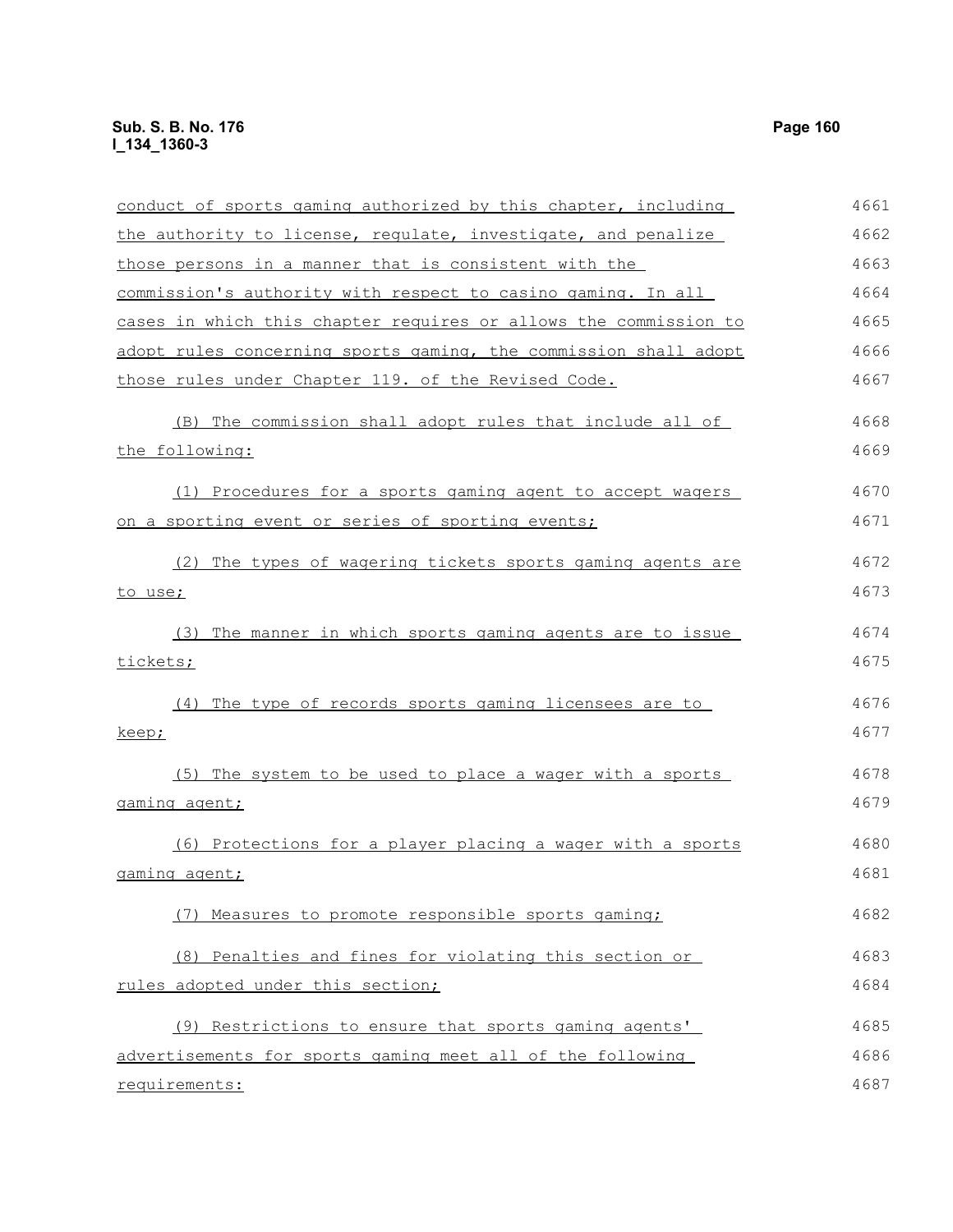| (a) They do not target individuals under twenty-one years        | 4688 |
|------------------------------------------------------------------|------|
| of age, other individuals who are ineligible to participate in   | 4689 |
| sports gaming, problem gamblers, or other vulnerable             | 4690 |
| individuals;                                                     | 4691 |
| (b) They disclose the identity of the sports gaming agent;       | 4692 |
| (c) They provide information about how to access resources       | 4693 |
| related to problem gambling;                                     | 4694 |
| (d) They are not false, misleading, or deceptive to a            | 4695 |
| <u>reasonable consumer.</u>                                      | 4696 |
| (10) Requirements concerning the size, furnishings, and          | 4697 |
| equipment of a sports gaming facility and the minimum capital    | 4698 |
| investment in a sports gaming facility that is necessary to      | 4699 |
| ensure that it generates strong economic development;            | 4700 |
| (11) Any other procedure or thing the commission                 | 4701 |
| determines necessary to ensure the integrity of sports gaming    | 4702 |
| requlated by the commission.                                     | 4703 |
| (C)(1) The commission may, independently or at the request       | 4704 |
| of any person, including a sports governing body, adopt rules to | 4705 |
| prohibit or restrict sports gaming agents from accepting wagers  | 4706 |
| on a particular sporting event or to prohibit or restrict sports | 4707 |
| gaming agents from accepting a particular type of wager.         | 4708 |
| (2) The commission shall adopt rules prescribing a process       | 4709 |
| by which the commission may prohibit or restrict sports gaming   | 4710 |
| agents from accepting wagers on a particular sporting event or   | 4711 |
| prohibit or restrict sports gaming agents from accepting a       | 4712 |
| particular type of wager on a temporary emergency basis instead  | 4713 |
| of by rule.                                                      | 4714 |
| (3) (a) A sports governing body may formally request the         | 4715 |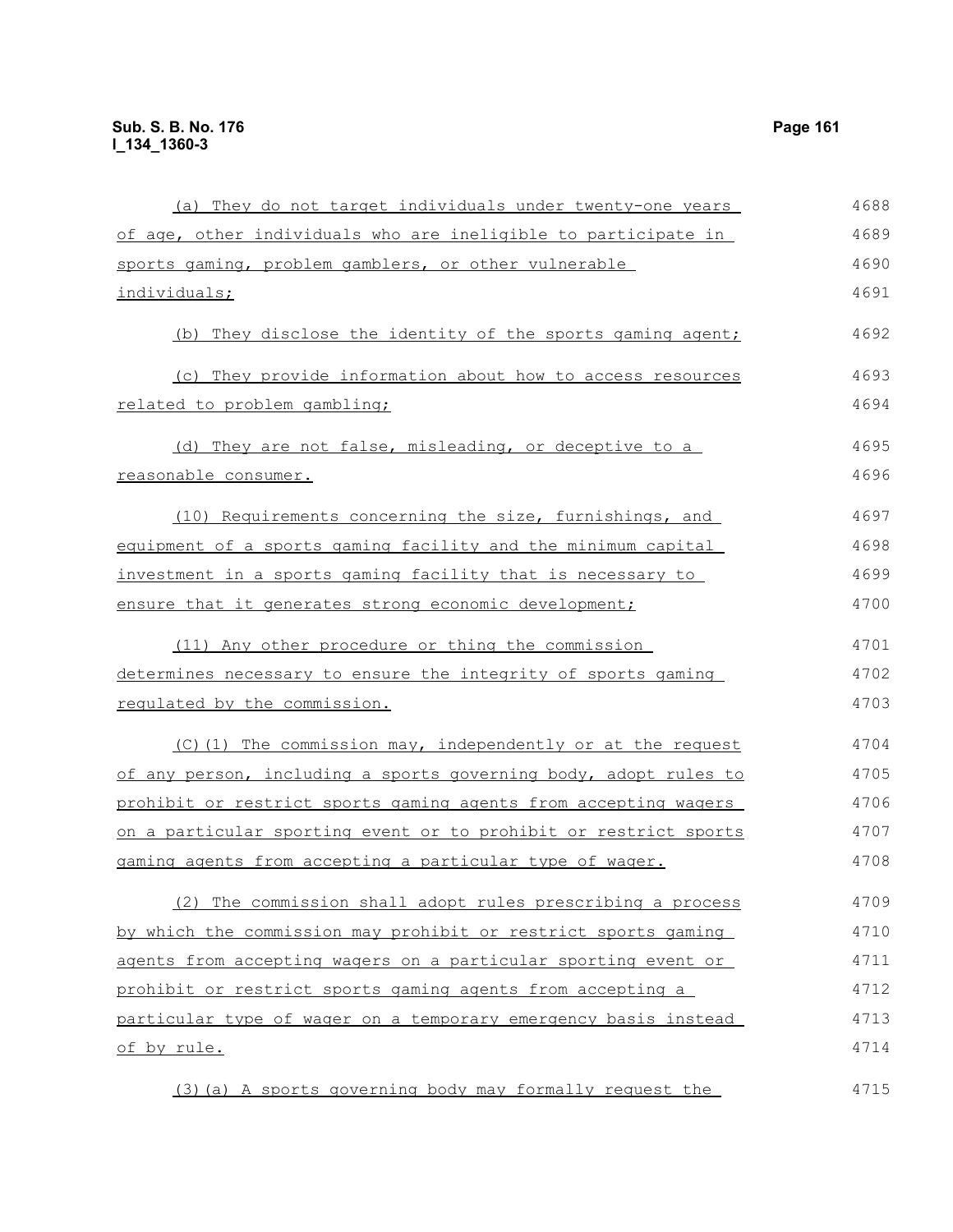commission to prohibit or restrict sports gaming agents from accepting wagers on a particular sporting event or to prohibit or restrict sports gaming agents from accepting a particular type of wager. The sports governing body shall submit the formal request in the form and manner prescribed by the commission. Upon receiving the request, the commission promptly shall send written notice of the request to every sports gaming agent and shall consider any timely response submitted by a sports gaming agent. (b) If the commission determines that the sports governing body has shown good cause through its formal request to grant the requested prohibition or restriction, the commission promptly shall adopt the prohibition or restriction. (c) If the commission determines that the sports governing body has not shown good cause through its formal request to grant the requested prohibition or restriction, the commission promptly shall provide the sports governing body with notice and an opportunity for a hearing to offer further evidence in support of granting the requested prohibition or restriction. (D) The commission shall adopt rules establishing minimum internal control standards for the administration of sports gaming agents' operations, sports gaming equipment, systems, or other items used by sports gaming agents to conduct sports gaming, and the maintenance of sports gaming agents' financial records and other required records. The commission may approve minimum internal control standards proposed by sports gaming agents. (E)(1) The commission shall approve all sports gaming equipment and each form, variation, or composite of sports gaming to be used by sports gaming agents. Before approving a 4716 4717 4718 4719 4720 4721 4722 4723 4724 4725 4726 4727 4728 4729 4730 4731 4732 4733 4734 4735 4736 4737 4738 4739 4740 4741 4742 4743 4744 4745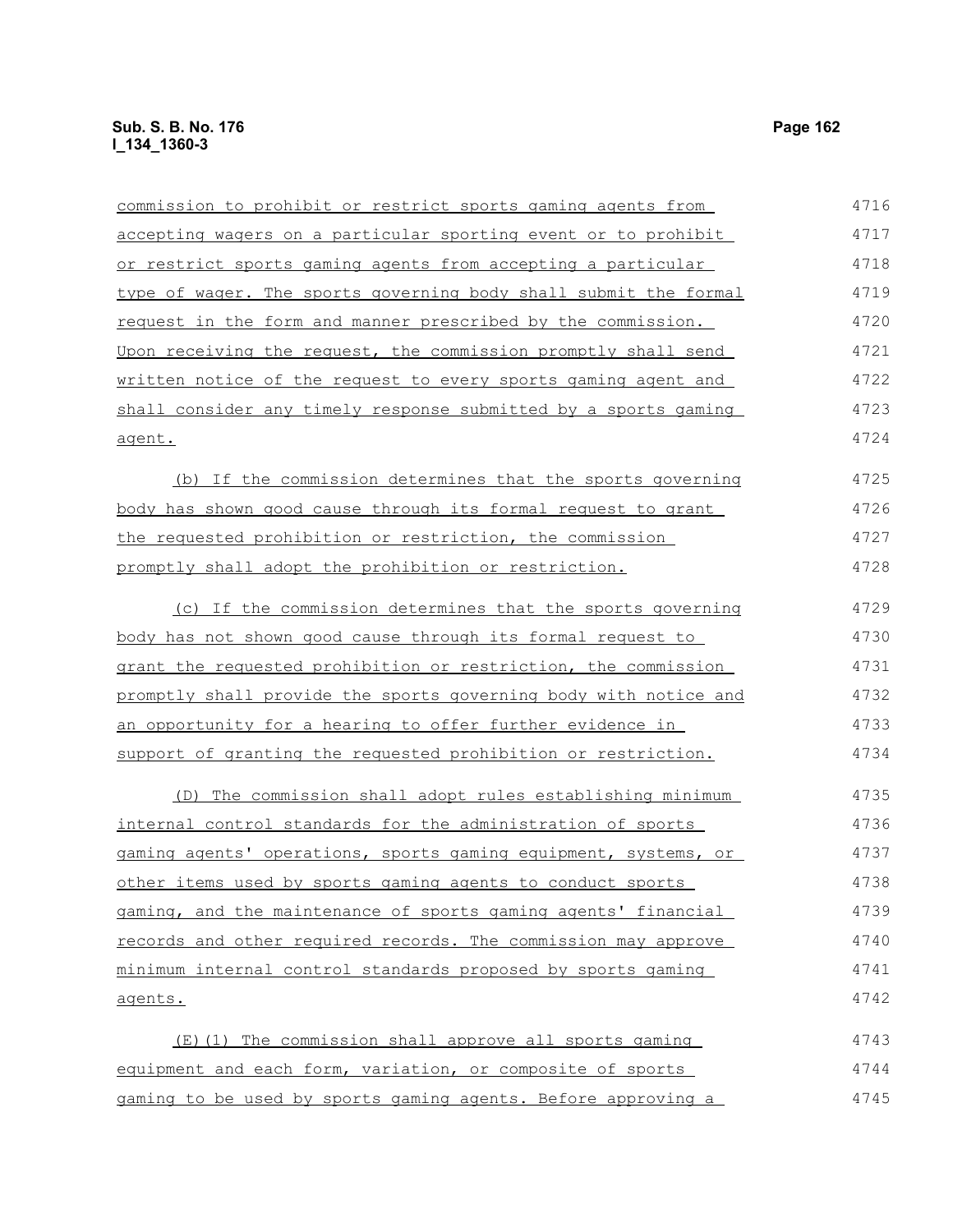piece of sports gaming equipment or a form, variation, or composite of sports gaming, the commission shall test it under the terms and conditions the commission considers appropriate. (2) The commission shall adopt rules requiring sports gaming licensees and sports gaming facilities to use only approved sports gaming equipment acquired from a licensed sports gaming supplier and to use only approved forms, variations, or composites of sports gaming. (F)(1) The commission shall determine a person's eligibility to hold or renew a sports gaming license under this chapter, shall issue all sports gaming licenses, and shall maintain a record of all sports gaming licenses issued under this chapter. (2) The commission shall conduct a complete investigation of each applicant for a sports gaming license to determine whether the applicant meets the requirements of this chapter and of the commission's rules each time the applicant applies for an initial or renewed sports gaming license. The commission may initiate an additional licensing investigation or adjudication or reopen an existing licensing investigation or adjudication at any time. (G)(1) Except as otherwise provided in division (G)(2) of this section, the commission shall levy and collect all fees and surcharges imposed under this chapter and rules adopted under this chapter and shall deposit all moneys collected in the casino control commission fund created under section 5753.03 of the Revised Code. (2) The commission shall levy and collect fines for noncriminal violations of the provisions of this chapter and of 4746 4747 4748 4749 4750 4751 4752 4753 4754 4755 4756 4757 4758 4759 4760 4761 4762 4763 4764 4765 4766 4767 4768 4769 4770 4771 4772 4773 4774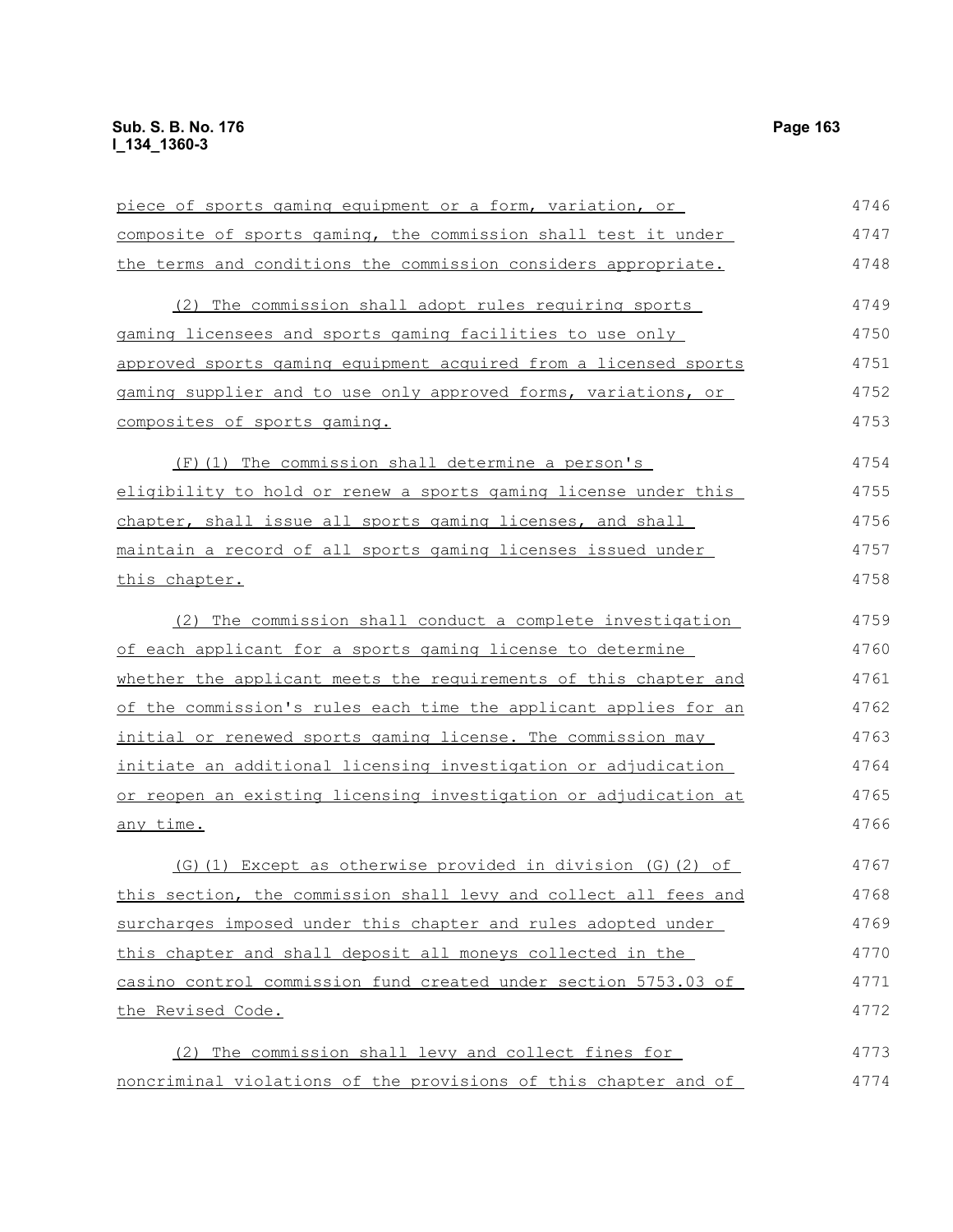| rules adopted under this chapter. The commission shall deposit   | 4775 |
|------------------------------------------------------------------|------|
| all such fines, along with the license fees described in         | 4776 |
| division (D) of section 3775.04 and division (B) (3) of section  | 4777 |
| 3775.05 of the Revised Code, in the sports gaming revenue fund   | 4778 |
| created under section 5753.031 of the Revised Code.              | 4779 |
| (H) The commission, in an adjudication conducted under           | 4780 |
| Chapter 119. of the Revised Code, may penalize, limit,           | 4781 |
| condition, restrict, suspend, revoke, deny, or refuse to renew   | 4782 |
| any sports gaming license. The commission may take into account  | 4783 |
| any relevant aggravating or mitigating factors without in any    | 4784 |
| manner limiting the commission's authority to impose the level   | 4785 |
| and type of discipline the commission considers appropriate.     | 4786 |
| (I) (1) The commission shall monitor all sports gaming           | 4787 |
| conducted in this state by sports gaming agents, or shall        | 4788 |
| contract with an independent integrity monitoring provider for   | 4789 |
| that purpose, in order to identify any unusual betting           | 4790 |
| activities or patterns that may indicate a need for further      | 4791 |
| investigation. The commission shall require each sports gaming   | 4792 |
| agent to participate in the monitoring system as part of the     | 4793 |
| minimum internal control standards described in division (D) of  | 4794 |
| this section.                                                    | 4795 |
| (2) The information in the monitoring system described in        | 4796 |
| division (I) (1) of this section is not a public record. The     | 4797 |
| commission may disclose the information in the monitoring system | 4798 |
| only as necessary for investigative or law enforcement purposes, | 4799 |
| as permitted under division (I) (3) of this section, or pursuant | 4800 |
| to a court order.                                                | 4801 |
| (3) If a sports governing body believes that the integrity       | 4802 |
| of one of its sporting events is in question, the sports         | 4803 |

governing body may formally request the commission to make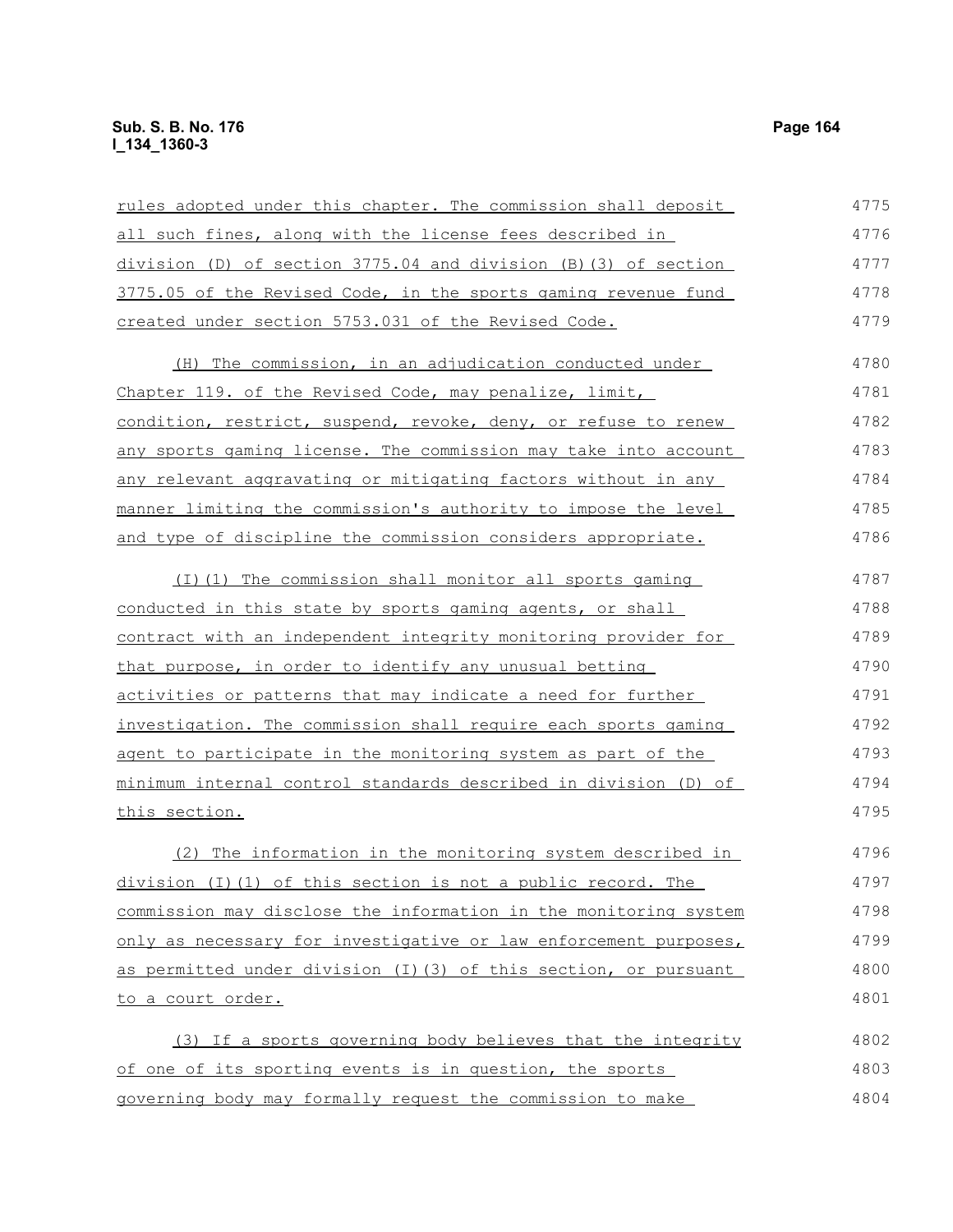| anonymized sports gaming data concerning the sporting event      | 4805 |
|------------------------------------------------------------------|------|
| available to the sports governing body, as soon after each bet   | 4806 |
| is placed as is commercially reasonable, through the monitoring  | 4807 |
| system described in division (I)(1) of this section. If the      | 4808 |
| commission determines that the sports governing body has shown   | 4809 |
| good cause to believe that the integrity of the sporting event   | 4810 |
| is in question, the commission shall make that data available to | 4811 |
| the sports governing body, provided that the commission shall    | 4812 |
| not be required to provide any information to a sports governing | 4813 |
| body that would jeopardize an ongoing criminal investigation.    | 4814 |
| (J)(1) The executive director of the commission promptly         | 4815 |
| shall report to the commission any facts or circumstances        | 4816 |
| related to the operation of a sports gaming licensee that        | 4817 |
| constitute a violation of state or federal law and immediately   | 4818 |
| report any suspicious wagering to the appropriate state or       | 4819 |
| federal authorities.                                             | 4820 |
| (2) The commission shall cooperate with any investigation        | 4821 |
| conducted by a law enforcement agency or sports governing body,  | 4822 |
| including by providing, or facilitating the provision of,        | 4823 |
| wagering information and audio or video files related to persons | 4824 |
| placing wagers, provided that the commission shall not be        | 4825 |
| required to provide any information to a sports governing body   | 4826 |
| that would jeopardize an ongoing criminal investigation.         | 4827 |
| (3) A sheriff, chief of police, or prosecuting attorney          | 4828 |
| shall furnish to the commission, on forms prescribed by the      | 4829 |
| commission, any information obtained concerning any apparent     | 4830 |
| violation of this chapter or rules adopted under this chapter.   | 4831 |
| If the information is considered a confidential law enforcement  | 4832 |
| investigatory record under section 149.43 of the Revised Code,   | 4833 |

the commission shall not disclose the information to the public. 4834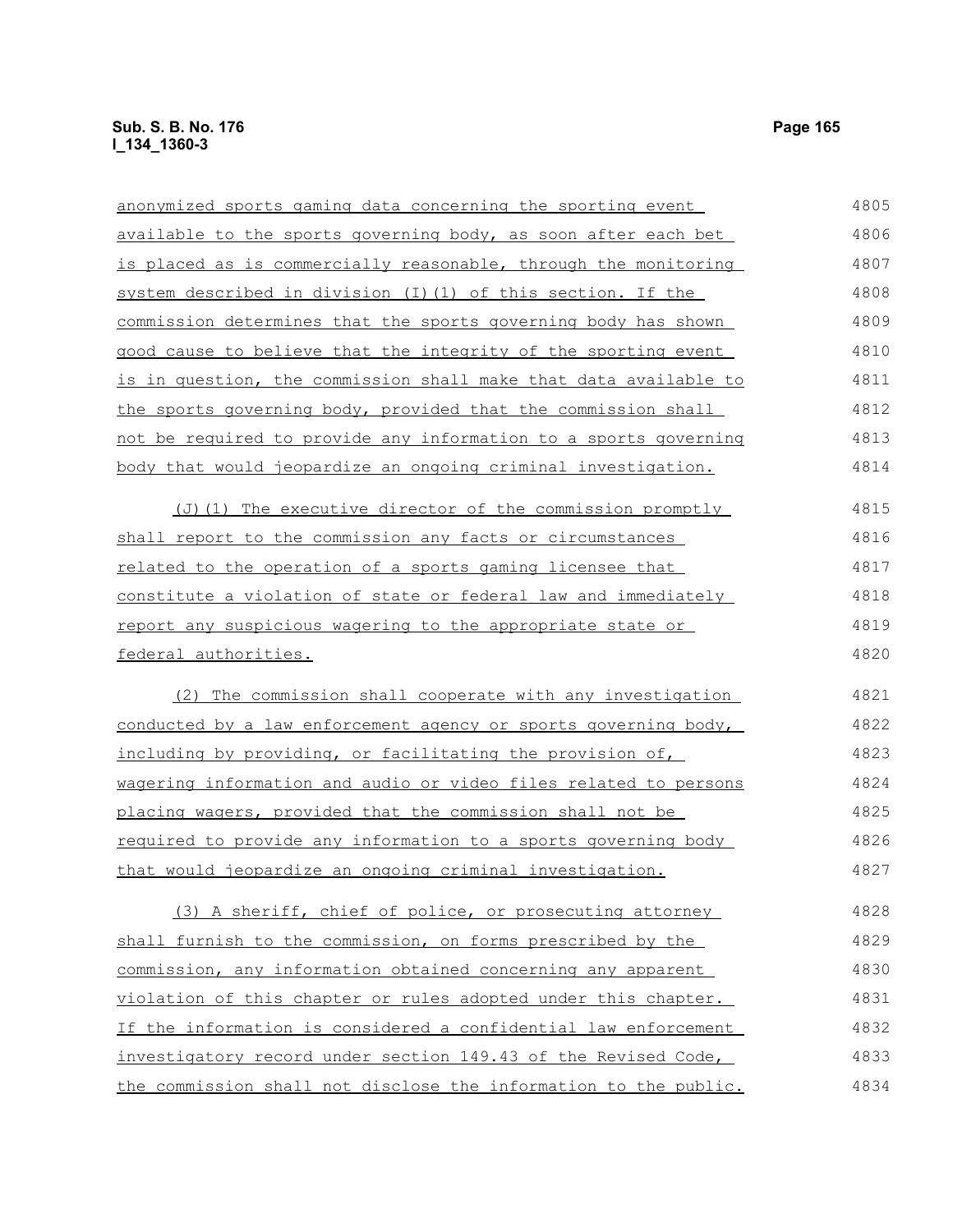| (K) (1) The attorney general has a civil cause of action to       | 4835 |
|-------------------------------------------------------------------|------|
| restrain any violation of this chapter or of rules adopted under  | 4836 |
| this chapter. Upon the request of the commission or its           | 4837 |
| executive director, the attorney general shall commence and       | 4838 |
| prosecute such an action to completion. The court shall give      | 4839 |
| priority to such an action over all other civil actions.          | 4840 |
| (2) An action brought under division (K) (1) of this              | 4841 |
| section does not preclude an administrative or criminal           | 4842 |
| proceeding on the same facts.                                     | 4843 |
| (3) The attorney general may enter into an agreement with         | 4844 |
| a state or local law enforcement agency to carry out the duties   | 4845 |
| described in division (K) (1) of this section.                    | 4846 |
| Sec. 3775.03. (A) Except as permitted under section               | 4847 |
| 3770.23 of the Revised Code, no person shall operate, conduct,    | 4848 |
| or assist in operating or conducting sports gaming in this state  | 4849 |
| without first obtaining an appropriate sports gaming license      | 4850 |
| from the Ohio casino control commission.                          | 4851 |
| (B) Each person applying for an initial or renewed sports         | 4852 |
| gaming license issued under this chapter, and each individual     | 4853 |
| who has control of the applicant as described in division (C) of  | 4854 |
| this section, shall submit two complete sets of fingerprints to   | 4855 |
| the commission for the purpose of conducting a criminal records   | 4856 |
| check, including obtaining any available information from the     | 4857 |
| federal bureau of investigation. The person shall provide the     | 4858 |
| fingerprints using a method the superintendent of the bureau of   | 4859 |
| criminal identification and investigation prescribes pursuant to  | 4860 |
| division (C) (2) of section 109.572 of the Revised Code and fill  | 4861 |
| out the form the superintendent of the bureau of criminal         | 4862 |
| identification and investigation prescribes pursuant to division  | 4863 |
| (C) (1) of section 109.572 of the Revised Code. Upon receiving an | 4864 |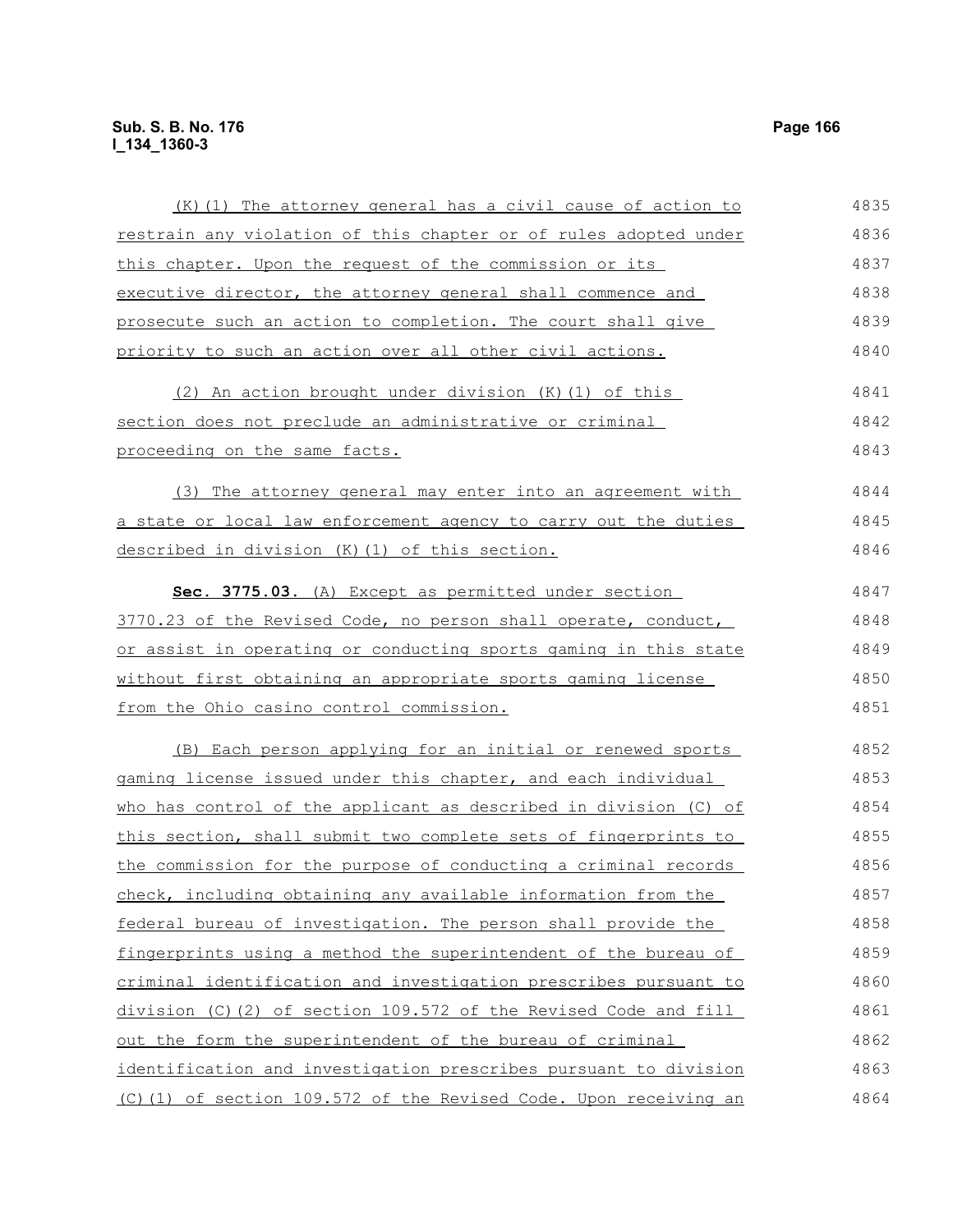| application under this section, the executive director of the     | 4865 |
|-------------------------------------------------------------------|------|
| Ohio casino control commission shall request the superintendent   | 4866 |
| of the bureau of criminal identification and investigation, or a  | 4867 |
| vendor approved by the bureau, to conduct a criminal records      | 4868 |
| check based on the fingerprint impressions in accordance with     | 4869 |
| division (A) (19) of section 109.572 of the Revised Code. Any fee | 4870 |
| required under division (C) (3) of section 109.572 of the Revised | 4871 |
| Code shall be paid by the applicant, or in the case of an         | 4872 |
| occupational license, by the applicant's employer. Any applicant  | 4873 |
| convicted of any disqualifying offense, as defined in section     | 4874 |
| 3772.07 of the Revised Code, shall not be issued a license.       | 4875 |
| (C) The Ohio casino control commission shall not grant a          | 4876 |
| sports gaming agent or management services provider license       | 4877 |
| until it has determined that each person who has control of the   | 4878 |
| applicant has met the qualifications for sports gaming licensure  | 4879 |
| established in this chapter and in rules adopted by the           | 4880 |
| commission. All of the following persons are considered to have   | 4881 |
| control of an applicant:                                          | 4882 |
| (1) Each person associated with a corporate applicant,            | 4883 |
| including any corporate holding company, parent company, or       | 4884 |
| subsidiary company of the applicant, that has the ability to      | 4885 |
| control the activities of the corporate applicant or elect a      | 4886 |
| majority of the board of directors of that corporation, other     | 4887 |
| than any bank or other licensed lending institution that holds a  | 4888 |
| mortgage or other lien acquired in the course of ordinary         | 4889 |
| business;                                                         | 4890 |
| (2) Each person associated with a noncorporate applicant          | 4891 |
| that directly or indirectly holds a beneficial or proprietary     | 4892 |
| interest in the applicant's business operation or that the        | 4893 |
| commission otherwise determines has the ability to control the    | 4894 |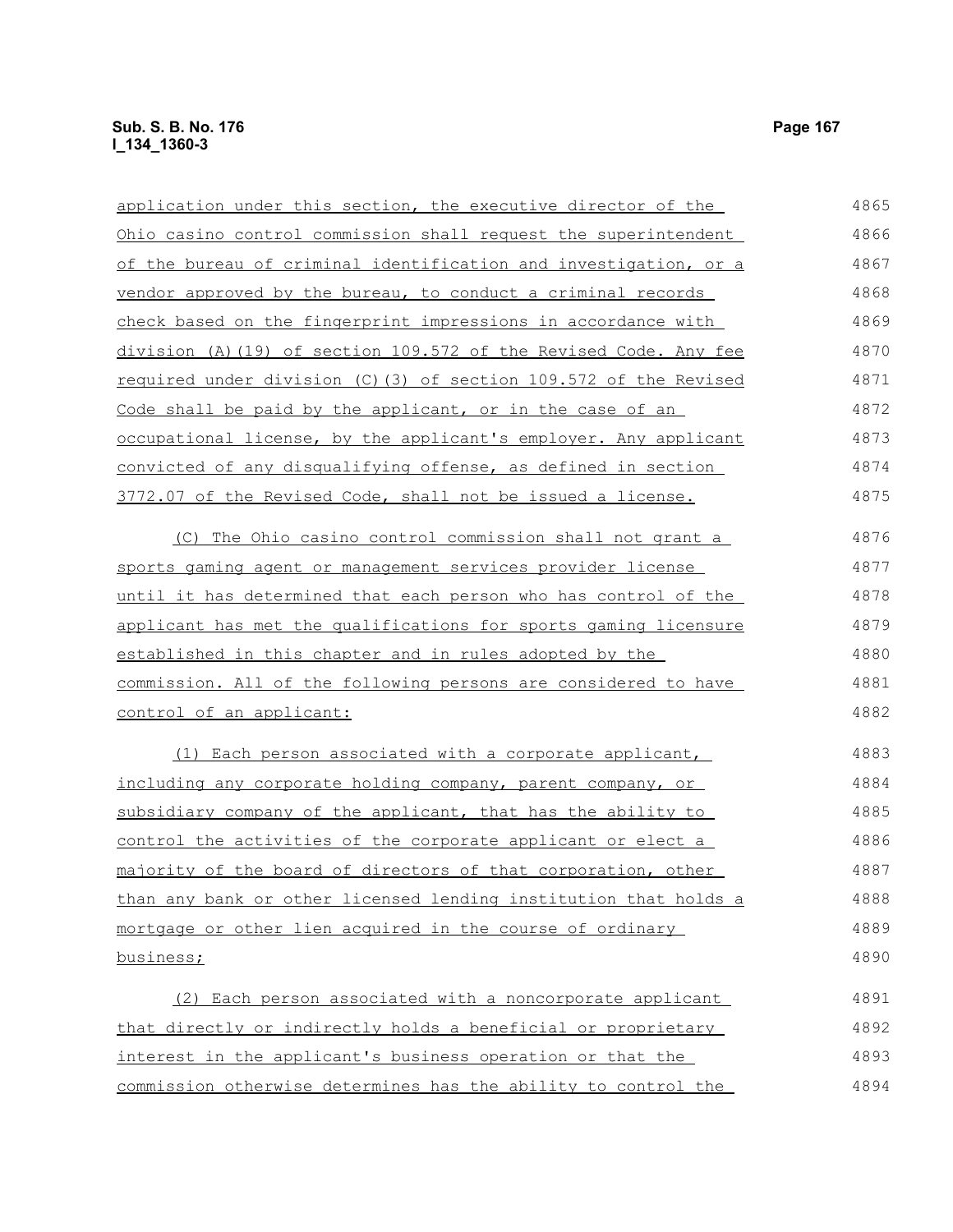applicant; (3) Key personnel of an applicant, including any executive, employee, or agency, having the power to exercise significant influence over decisions concerning any part of the applicant's business operation. (D) A sports gaming agent or management services provider shall display its license conspicuously in its place of business or have the license available for inspection by any agent of the Ohio casino control commission or any law enforcement agency. Each holder of an occupational license issued under section 3775.06 of the Revised Code shall have an indicator of licensure prominently displayed when present in a sports gaming facility at all times, in accordance with the rules of the commission. (E) A sports gaming licensee shall give the Ohio casino control commission written notice within ten days of any change to any information provided in the licensee's application for a license or renewal. **Sec. 3775.04.** (A)(1) A type A sports gaming agent license authorizes a sports gaming agent to offer sports gaming through one or more online sports pools. (2) The Ohio casino control commission shall license not more than twenty type A sports gaming agents at any one time. (3) A type A sports gaming agent shall meet at least one of the following requirements at all times: (a) The type A sports gaming agent also shall operate a sports gaming facility under a type B sports gaming agent license. A person may simultaneously apply for, and be issued, 4895 4896 4897 4898 4899 4900 4901 4902 4903 4904 4905 4906 4907 4908 4909 4910 4911 4912 4913 4914 4915 4916 4917 4918 4919 4920 4921

both a type A and a type B sports gaming agent license in order to satisfy the requirements of this division. 4922 4923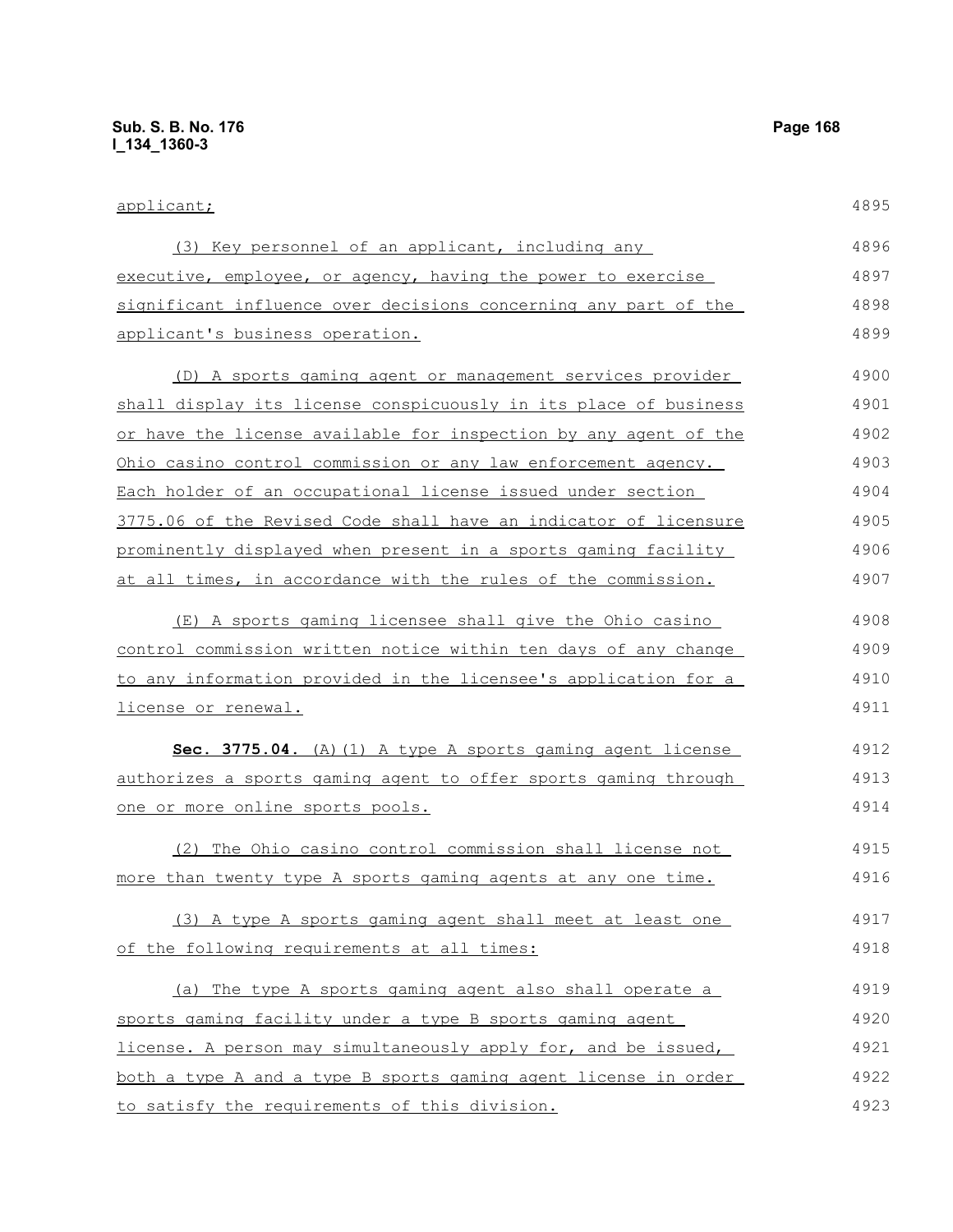(b) The type A sports gaming agent shall maintain at least one place of business in this state, including a secure facility to house the servers responsible for accepting wagers through the sports gaming agent's online sports pools. (4) The commission shall adopt by rule a procedure allowing the commission to revoke a type A sports gaming agent license if the licensee does not offer sports gaming to patrons under the license for a continuous period of one year or more. (B)(1) A type B sports gaming agent license authorizes a sports gaming agent to offer sports gaming at one sports gaming facility at a location specified on the license. (2) The commission shall license not more than twenty type B sports gaming agents at any one time. (C) An applicant for an initial or renewed type A or type B sports gaming agent license shall do all of the following: (1) Submit a written application on a form furnished by the commission. (a) If the application is for an initial type B sports gaming agent license, the application shall specify the intended location of the sports gaming facility or, at a minimum, the county in which the sports gaming facility is to be located if the license is granted. (b) If the application is for a renewed type B sports gaming agent license, the application shall specify one of the following, as applicable: (i) If the sports gaming agent does not intend to relocate the sports gaming facility, the location of the sports gaming facility; 4924 4925 4926 4927 4928 4929 4930 4931 4932 4933 4934 4935 4936 4937 4938 4939 4940 4941 4942 4943 4944 4945 4946 4947 4948 4949 4950 4951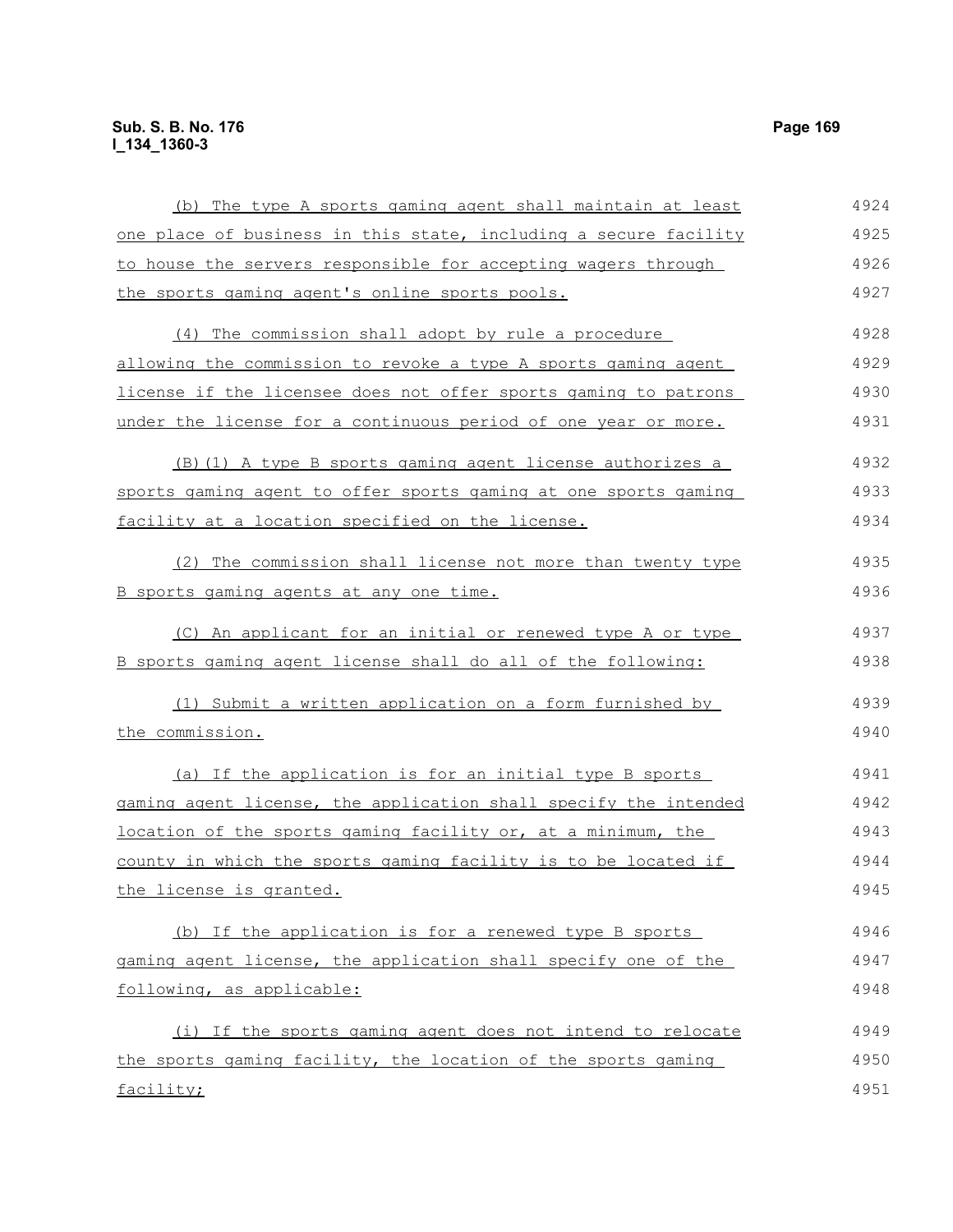| (ii) If the sports gaming agent intends to relocate the          | 4952 |
|------------------------------------------------------------------|------|
| sports gaming facility, the intended new location of the sports  | 4953 |
| gaming facility or, at a minimum, the county in which the sports | 4954 |
| gaming facility is to be located if the renewal is granted.      | 4955 |
| (2) Pay the fee required under division (C) (3) of section       | 4956 |
| 109.572 of the Revised Code, along with a nonrefundable          | 4957 |
| application fee in an amount prescribed by the commission by     | 4958 |
| rule;                                                            | 4959 |
| (3) Submit an audit of the applicant's financial                 | 4960 |
| transactions and the condition of the applicant's total          | 4961 |
| operations for the previous fiscal year prepared by a certified  | 4962 |
| public accountant in accordance with generally accepted          | 4963 |
| accounting principles and state and federal laws;                | 4964 |
| (4) Satisfy any other requirements for licensure under           | 4965 |
| this chapter and rules adopted under this chapter.               | 4966 |
| (D) Upon receiving an initial or renewed sports gaming           | 4967 |
| agent license, the applicant shall pay a nonrefundable license   | 4968 |
| fee of one million dollars and shall give to the state a surety  | 4969 |
| bond, in an amount and in the form approved by the commission,   | 4970 |
| to quarantee that the applicant faithfully makes all payments    | 4971 |
| required by this chapter and rules adopted under this chapter    | 4972 |
| during the period of the license.                                | 4973 |
| (E)(1) A sports gaming agent license shall be valid for a        | 4974 |
| term of three years.                                             | 4975 |
| (2) Upon the expiration of a sports gaming agent license,        | 4976 |
| the sports gaming agent may apply to renew the license in the    | 4977 |
| same manner as for an initial license, unless the license is     | 4978 |
| suspended or revoked or the commission determines that the       | 4979 |
| sports gaming agent is not in compliance with this chapter and   | 4980 |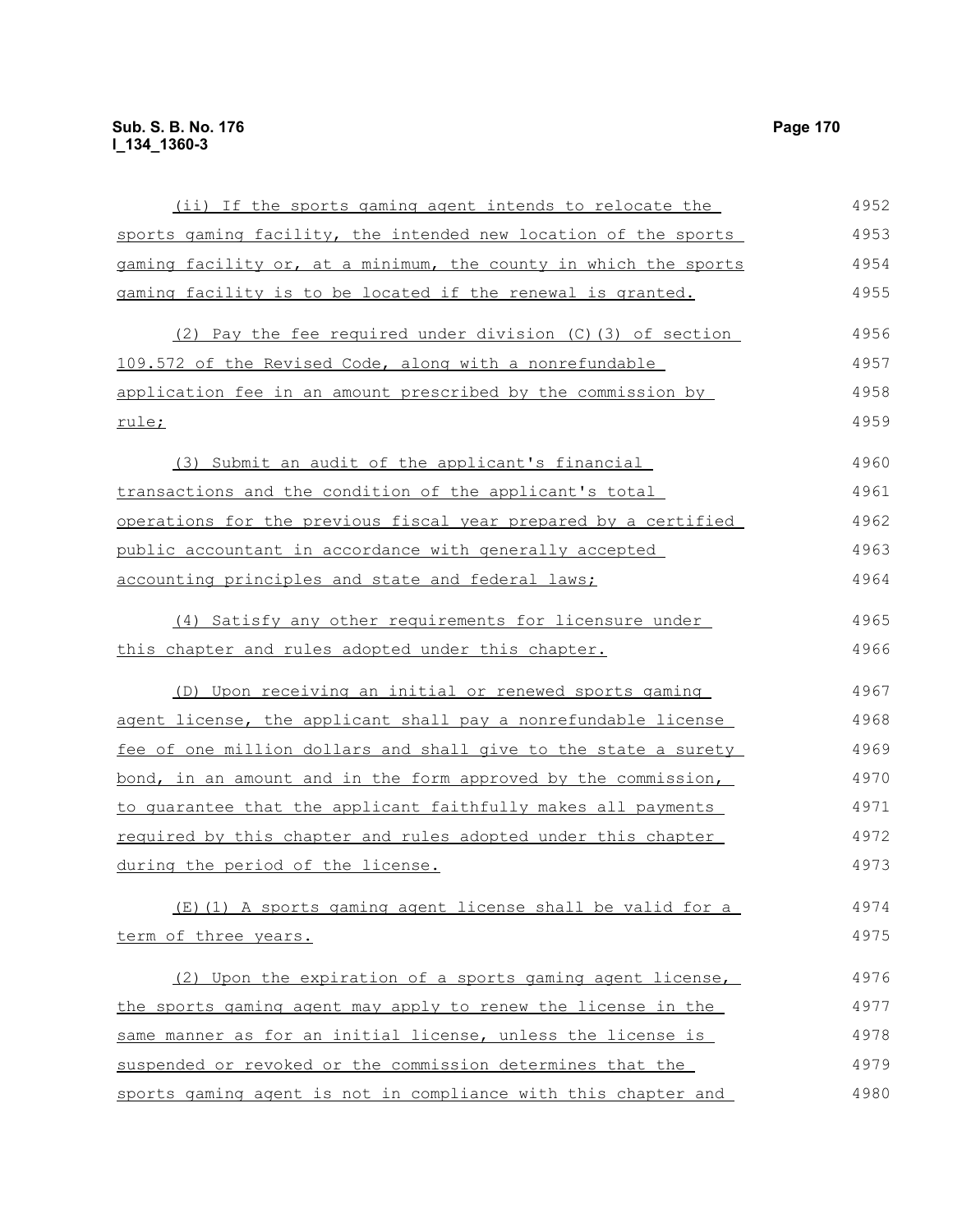violation;

| the rules adopted under this chapter.                           | 4981 |
|-----------------------------------------------------------------|------|
| Sec. 3775.041. In issuing initial and renewed sports            | 4982 |
| gaming agent licenses, the Ohio casino control commission shall | 4983 |
| consider all of the following factors, in addition to all other | 4984 |
| requirements for licensure specified under this chapter and in  | 4985 |
| the rules of the commission:                                    | 4986 |
| (A) The reputation, experience, and financial integrity of      | 4987 |
| the applicant and any person that controls the applicant, as    | 4988 |
| determined under division (C) of section 3775.03 of the Revised | 4989 |
| Code <sub>i</sub>                                               | 4990 |
| (B) The financial ability of the applicant to purchase and      | 4991 |
| maintain adequate liability and casualty insurance and to       | 4992 |
| provide an adequate surety bond;                                | 4993 |
| (C) The past and present compliance of the applicant and        | 4994 |
| its affiliates or affiliated companies with gambling-related    | 4995 |
| licensing requirements in this state or any other jurisdiction, | 4996 |
| including whether the applicant has a history of noncompliance  | 4997 |
| with those requirements;                                        | 4998 |
| (D) Whether the applicant has been charged with, indicted       | 4999 |
| for, or convicted of any felony or misdemeanor criminal offense | 5000 |
| under the laws of any jurisdiction, not including any traffic   | 5001 |

(E) Whether the applicant has filed, or had filed against it, a proceeding for bankruptcy, or has ever been involved in any formal process to adjust, defer, suspend, or otherwise work out the payment of any debt; 5003 5004 5005 5006

(F) Whether the applicant has been served with a complaint or other notice filed with any public body regarding a payment of any tax required under federal, state, or local law that has 5007 5008 5009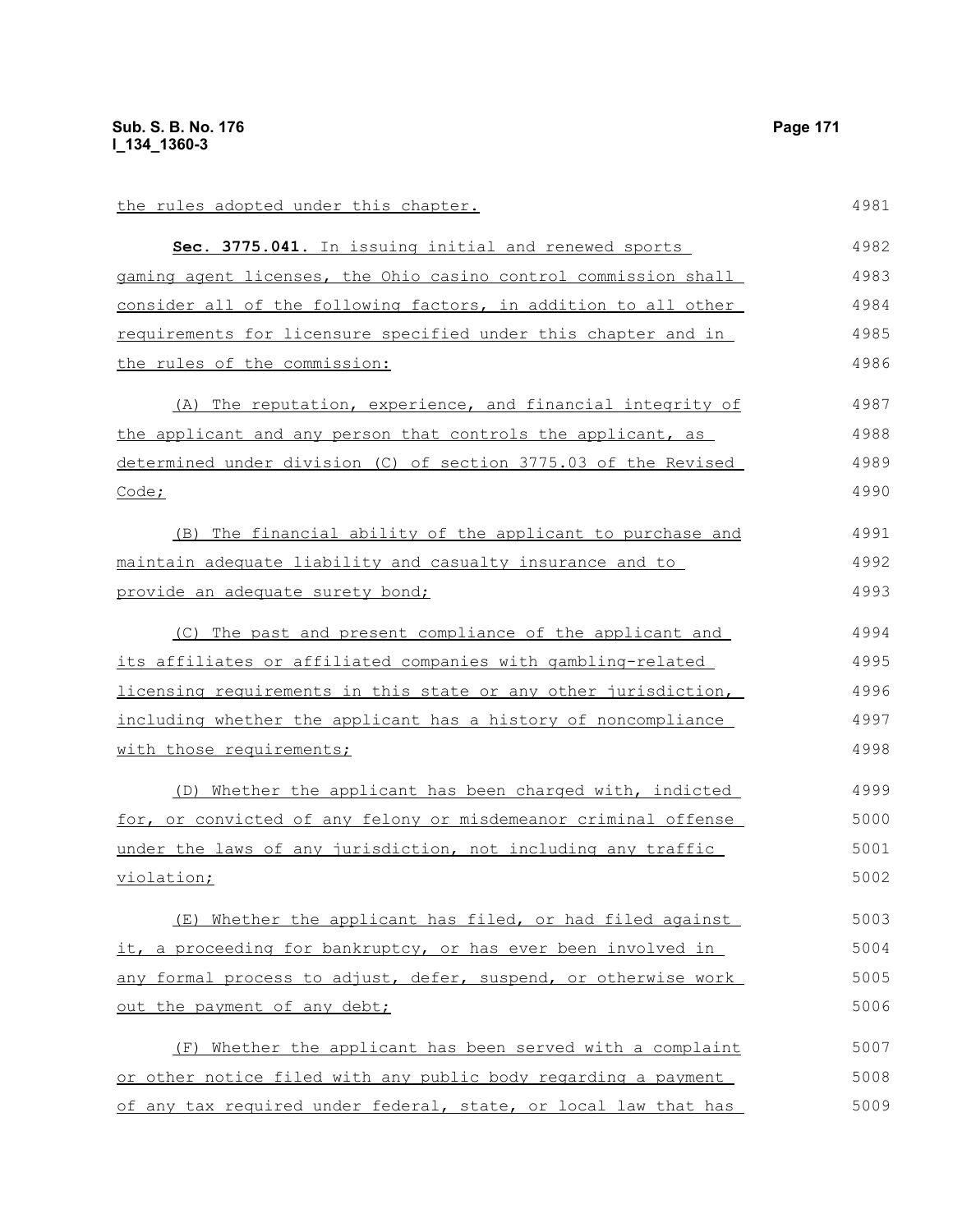| been delinquent for one or more years;                                  | 5010 |
|-------------------------------------------------------------------------|------|
| (G) Whether the applicant is or has been a defendant in                 | 5011 |
| litigation involving its business practices;                            | 5012 |
| (H) Whether awarding a license would undermine the                      | 5013 |
| public's confidence in the sports gaming industry in this state;        | 5014 |
| (I) In the case of a type B sports gaming agent license,                | 5015 |
| whether the current or proposed locations of sports gaming              | 5016 |
| facilities are distributed equitably among all regions of the           | 5017 |
| <u>state.</u>                                                           | 5018 |
| Sec. 3775.05. (A) A type A sports gaming agent may                      | 5019 |
| <u>contract with one or more management services providers to offer</u> | 5020 |
| sports gaming on the sports gaming agent's behalf, in a manner          | 5021 |
| authorized under the contract and in accordance with this               | 5022 |
| chapter and with the rules adopted by the Ohio casino control           | 5023 |
| commission under this chapter. A management services provider           | 5024 |
| shall be licensed under this section before entering into a             | 5025 |
| contract with a sports gaming agent for that purpose.                   | 5026 |
| (B) (1) An applicant for an initial or renewed management               | 5027 |
| services provider license shall meet all requirements for               | 5028 |
| licensure established by the commission by rule and shall pay           | 5029 |
| the fee required under division (C) (3) of section 109.572 of the       | 5030 |
| Revised Code, along with a nonrefundable application fee in an          | 5031 |
| amount determined by the commission by rule.                            | 5032 |
| (2) The commission may accept another jurisdiction's                    | 5033 |
| license, if the commission determines it has similar licensing          | 5034 |
| requirements, as evidence that the applicant meets the                  | 5035 |
| requirements for a license issued under this section.                   | 5036 |
| (3) Upon receiving an initial or renewed management                     | 5037 |
| services provider license, the applicant shall pay a                    | 5038 |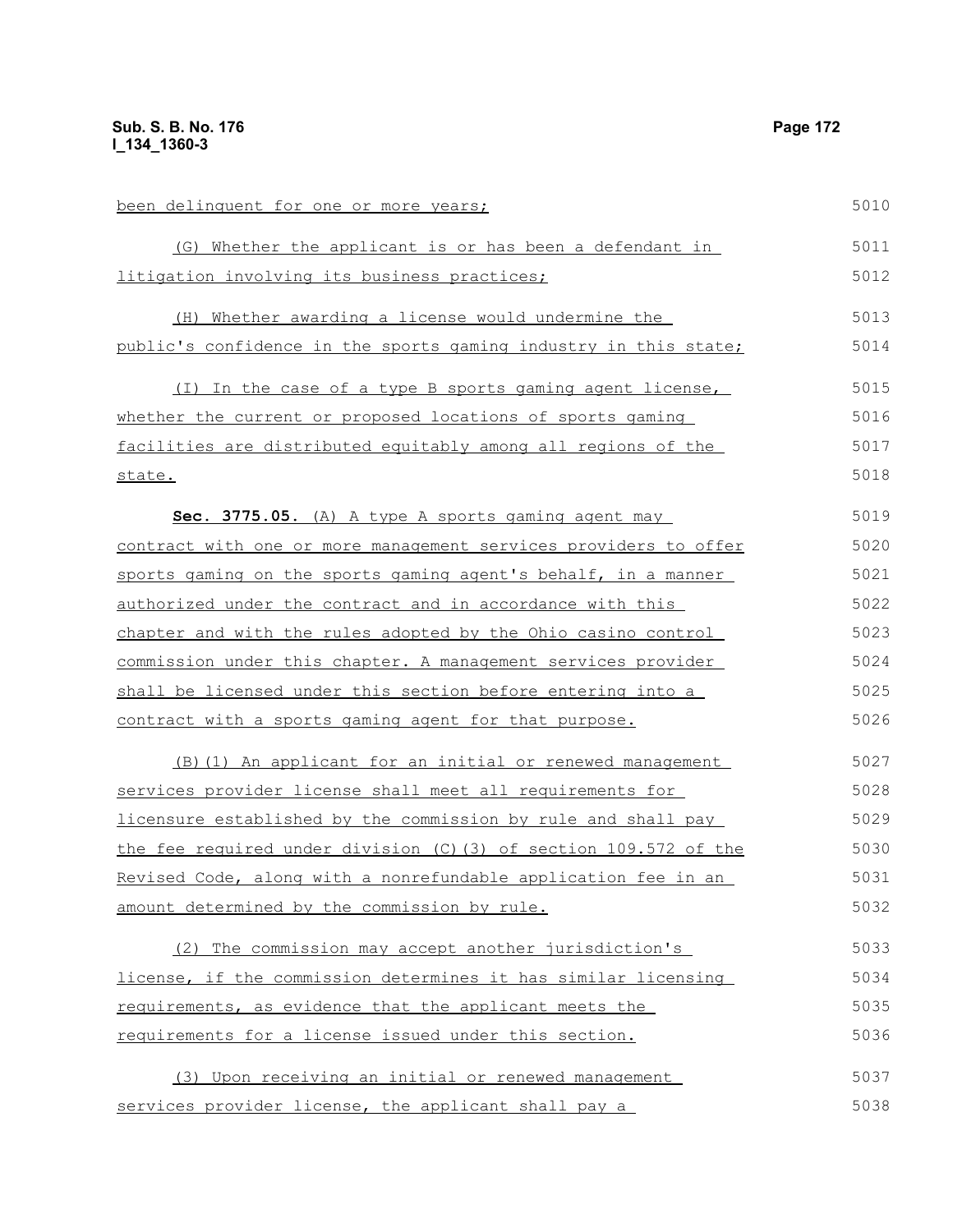nonrefundable license fee of one million dollars. (C) A management services provider license shall be valid for a term of three years. In order to renew a management services provider license, the licensee shall apply to the commission for a renewed license in the same manner as for an initial license. (D) In order to permit a management services provider to offer sports gaming on behalf of a type A sports gaming agent, the sports gaming agent and the management services provider shall enter into a written contract that has been approved by the commission. If the sports gaming agent and the management services provider wish to make a material change to the contract, the sports gaming agent first shall submit the change to the commission for its approval or rejection. The sports gaming agent or the management services provider shall not assign, delegate, subcontract, or transfer the management service provider's duties and responsibilities under the contract to a third party. (E)(1) Subject to division (E)(2) of this section, the provisions of this chapter concerning a type A sports gaming agent apply to a management services provider that contracts with the sports gaming agent with respect to all rights, duties, and liabilities of the sports gaming agent assigned, delegated, subcontracted, or transferred to the management services provider as though the management services provider were a type A sports gaming agent. Unless the context requires otherwise, references in the Revised Code to a sports gaming agent apply to a management services provider to the extent that the management services provider is acting on behalf of a type A sports gaming agent pursuant to the contract. 5039 5040 5041 5042 5043 5044 5045 5046 5047 5048 5049 5050 5051 5052 5053 5054 5055 5056 5057 5058 5059 5060 5061 5062 5063 5064 5065 5066 5067 5068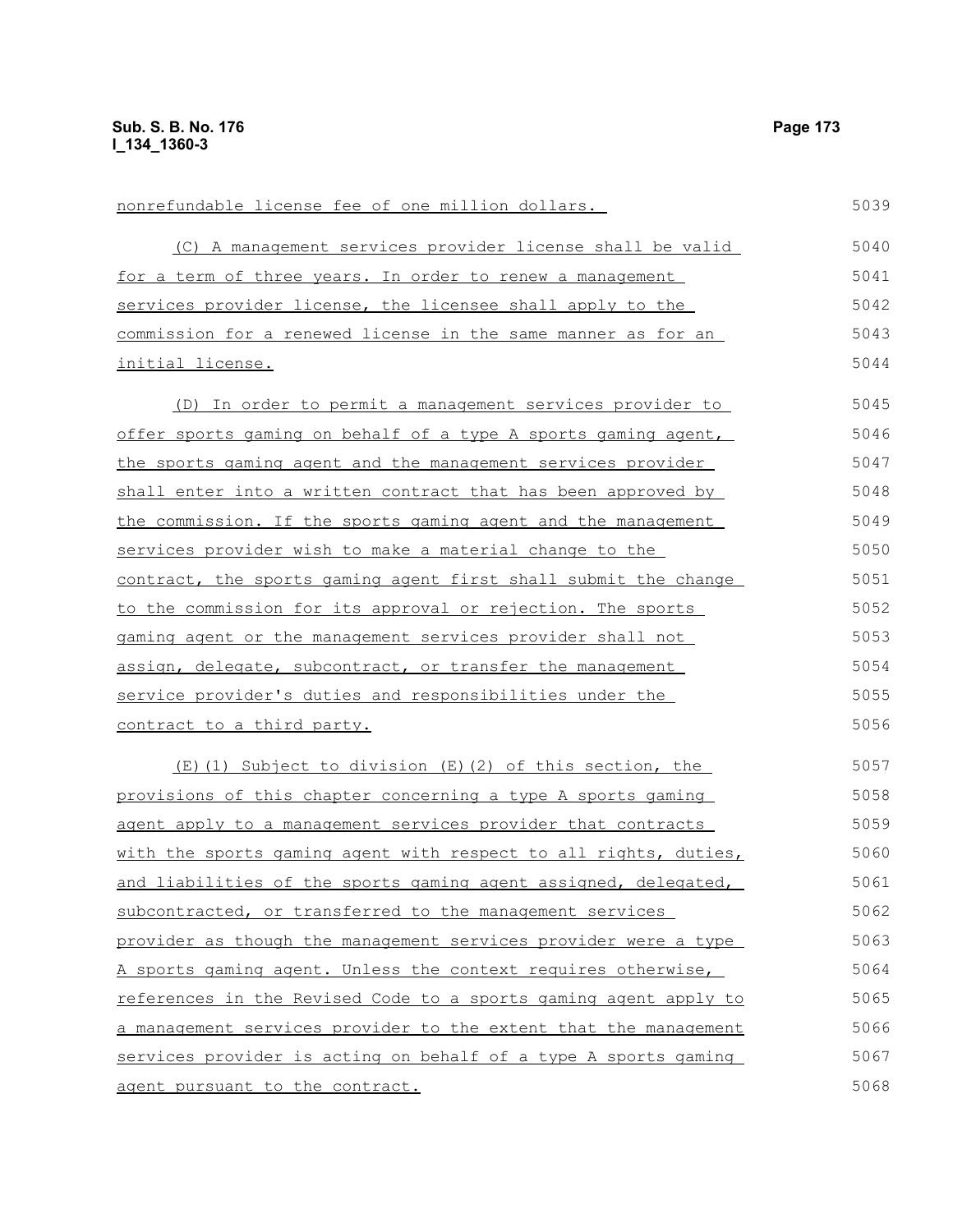| (2) Division (E)(1) of this section does not permit a            | 5069 |
|------------------------------------------------------------------|------|
| management services provider to operate an online sports pool    | 5070 |
| other than pursuant to a contract with a type A sports gaming    | 5071 |
| agent to operate the online sports pool on behalf of the sports  | 5072 |
| gaming agent.                                                    | 5073 |
| Sec. 3775.06. (A) (1) An individual whose duties include         | 5074 |
| any of the following shall hold an appropriate and valid sports  | 5075 |
| gaming occupational license issued by the Ohio casino control    | 5076 |
| commission at all times:                                         | 5077 |
| (a) Accepting wagers on sporting events on behalf of a           | 5078 |
| sports gaming agent;                                             | 5079 |
| (b) Handling money as part of operating sports gaming on         | 5080 |
| behalf of a sports gaming agent, including a cashier, change     | 5081 |
| person, count team, or coin wrapper;                             | 5082 |
| (c) Providing security for the operation of sports gaming        | 5083 |
| by a sports gaming agent, including a guard or observer;         | 5084 |
| (d) Performing other duties such that the individual has         | 5085 |
| the ability to alter material aspects of sports gaming conducted | 5086 |
| by a sports gaming agent.                                        | 5087 |
| (2) An individual is not required to have a sports gaming        | 5088 |
| occupational license if the individual's duties are related      | 5089 |
| solely to nongaming activities such as entertainment,            | 5090 |
| maintenance, or preparing or serving food or beverages.          | 5091 |
| (3) The commission shall issue a sports gaming                   | 5092 |
| occupational license to an individual who meets the requirements | 5093 |
| of this chapter and of the commission's rules, provided that the | 5094 |
| commission's rules shall not require an applicant for a sports   | 5095 |
| gaming occupational license who currently holds a video lottery  | 5096 |
| license issued under Chapter 3770. or a license issued under     | 5097 |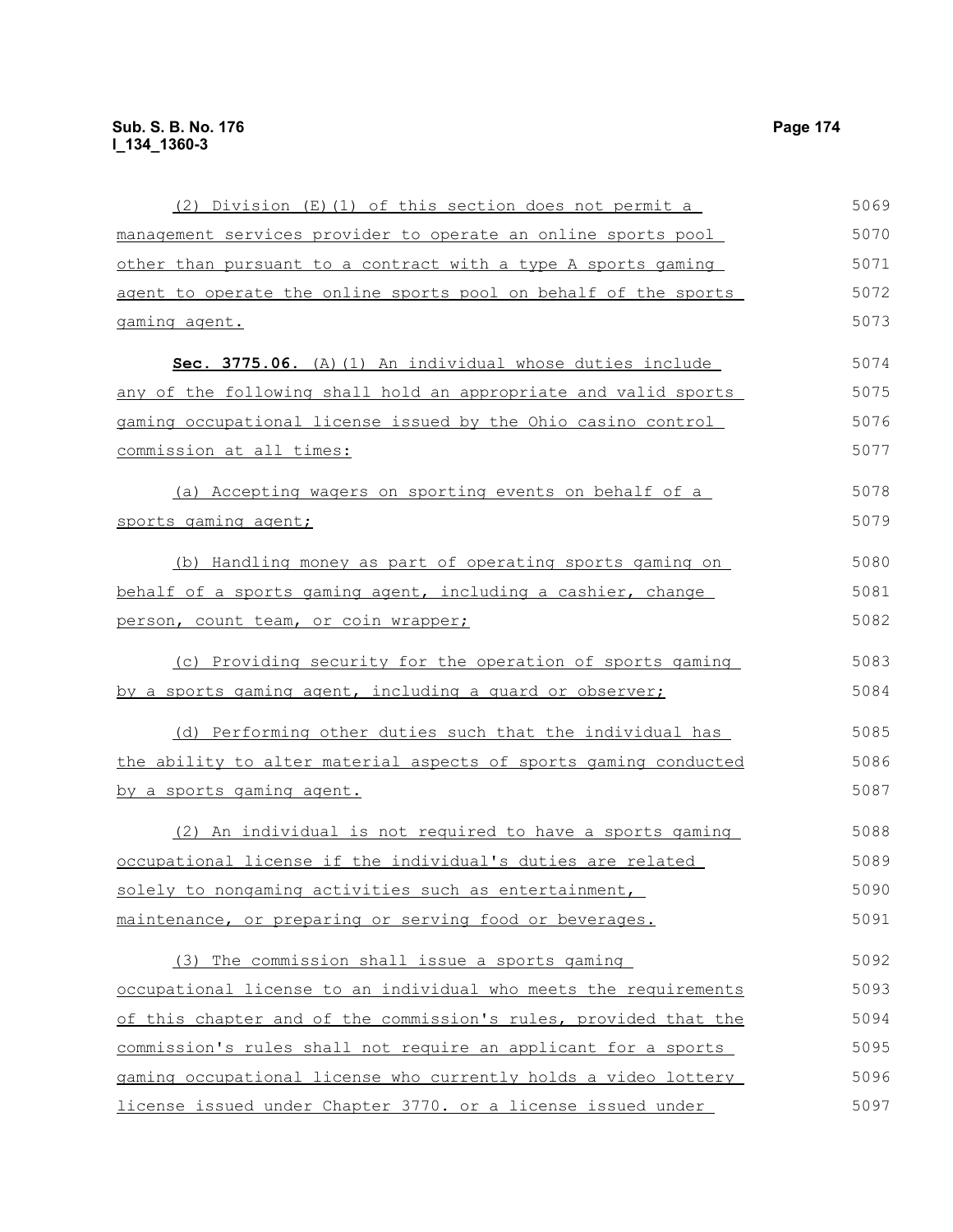| Chapter 3772. of the Revised Code to take action to satisfy any  | 5098 |
|------------------------------------------------------------------|------|
| additional requirement for the sports gaming occupational        | 5099 |
| license that is substantially similar to any requirement the     | 5100 |
| applicant previously has satisfied in order to obtain or renew   | 5101 |
| the applicant's video lottery license or license issued under    | 5102 |
| Chapter 3772. of the Revised Code.                               | 5103 |
| (B) A sports gaming occupational license permits the             | 5104 |
| licensee to be employed in the capacity the commission           | 5105 |
| designates during the duration of the license. The commission    | 5106 |
| may establish by rule job classifications with different         | 5107 |
| requirements.                                                    | 5108 |
| (C)(1) An applicant for an initial or renewed sports             | 5109 |
| gaming occupational license shall apply for the license on a     | 5110 |
| form prescribed by the commission and shall pay the fee required | 5111 |
| under division $(C)$ (3) of section 109.572 of the Revised Code, | 5112 |
| along with a nonrefundable application fee of one hundred        | 5113 |
| dollars. The commission may annually increase the amount of the  | 5114 |
| application fee in an amount that does not exceed the percentage | 5115 |
| increase in the consumer price index for the previous year, as   | 5116 |
| necessary to cover the cost of processing the application. As    | 5117 |
| used in this division, "consumer price index" means the consumer | 5118 |
| price index for all urban consumers or its successive            | 5119 |
| equivalent, as determined by the United States department of     | 5120 |
| labor, bureau of labor statistics, or its successor in           | 5121 |
| responsibility, for all items, Series A.                         | 5122 |
| (2) Upon receiving an initial or renewed sports gaming           | 5123 |
| occupational license, the applicant shall pay a nonrefundable    | 5124 |
| license fee of fifty dollars.                                    | 5125 |
| (3) An applicant's employer may pay the fees described in        | 5126 |
| $divisions$ (C)(1) and (2) of this section on behalf of the      | 5127 |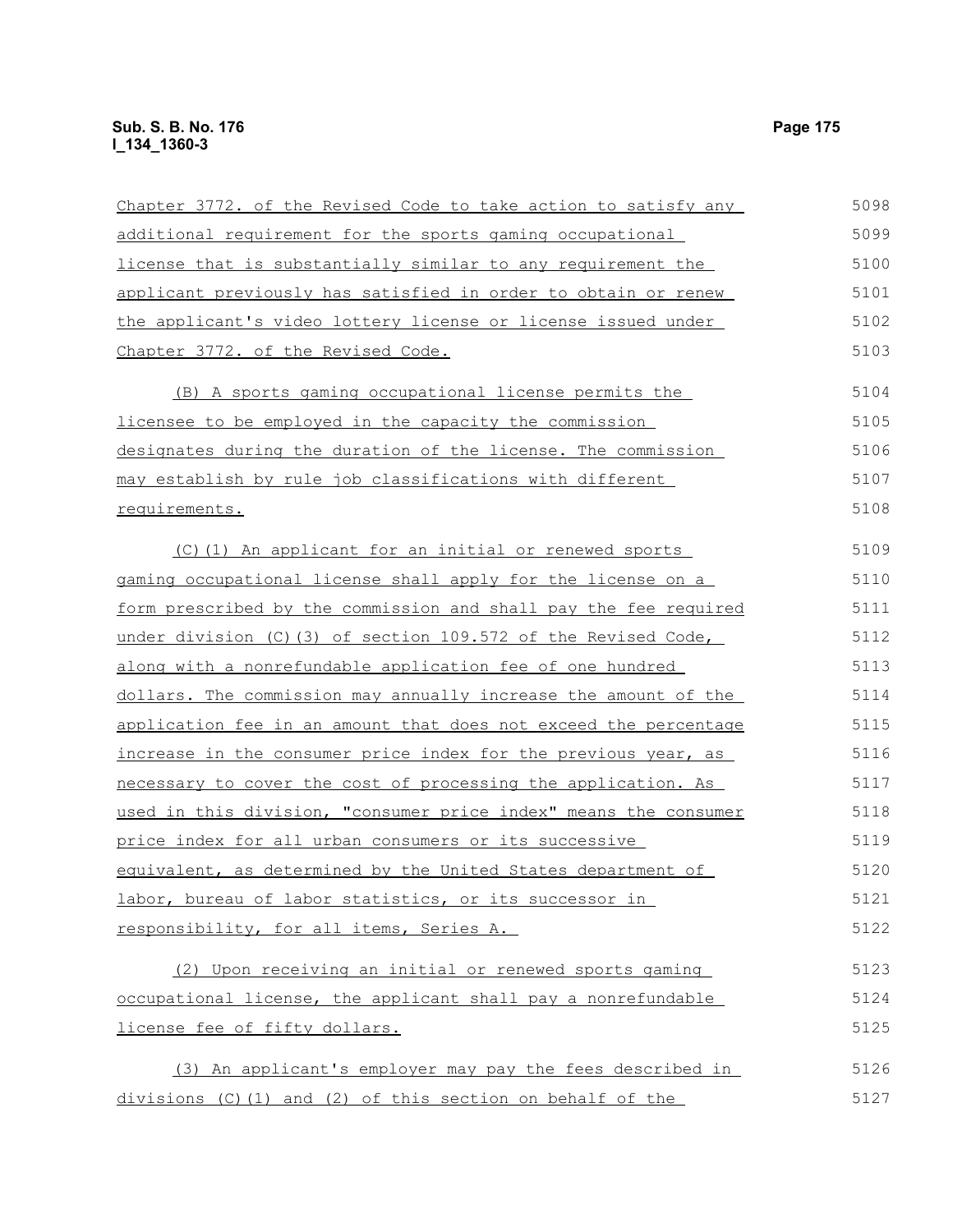| applicant. |  |                    |
|------------|--|--------------------|
|            |  | (D) The commission |

| (D) The commission may adopt rules allowing an individual           | 5129 |
|---------------------------------------------------------------------|------|
| who holds a sports gaming occupational license from another         | 5130 |
| jurisdiction to be licensed in this state by reciprocity, so        | 5131 |
| long as that jurisdiction's requirements to receive that license    | 5132 |
| and the activities authorized by the license are substantially      | 5133 |
| similar to those of this state with respect to the license the      | 5134 |
| individual seeks.                                                   | 5135 |
| (E) A sports gaming occupational license shall be valid             | 5136 |
| <u>for a term of three years. In order to renew a sports gaming</u> | 5137 |
| occupational license, the licensee shall apply to the commission    | 5138 |
| <u>for a renewed license in the same manner as for an initial</u>   | 5139 |
| license.                                                            | 5140 |
| Sec. 3775.07. (A) A person or entity that provides sports           | 5141 |
| gaming equipment or related services to a sports gaming agent       | 5142 |
| shall hold an appropriate and valid sports gaming supplier          | 5143 |
| license issued by the Ohio casino control commission at all         | 5144 |
| times. The commission may accept another jurisdiction's license,    | 5145 |
| if the commission determines it has similar licensing               | 5146 |
| requirements, as evidence that the applicant meets the              | 5147 |
| requirements for a license issued under this section. The           | 5148 |
| commission shall issue a sports gaming supplier license to a        | 5149 |
| person or entity that meets the requirements of this chapter and    | 5150 |
| of the commission's rules, provided that the commission's rules     | 5151 |
| shall not require an applicant for a sports gaming supplier         | 5152 |
| license who currently holds a video lottery license issued under    | 5153 |
| Chapter 3770. or a license issued under Chapter 3772. of the        | 5154 |
| Revised Code to take action to satisfy any additional               | 5155 |
| requirement for the sports gaming supplier license that is          | 5156 |
| substantially similar to any requirement the applicant              | 5157 |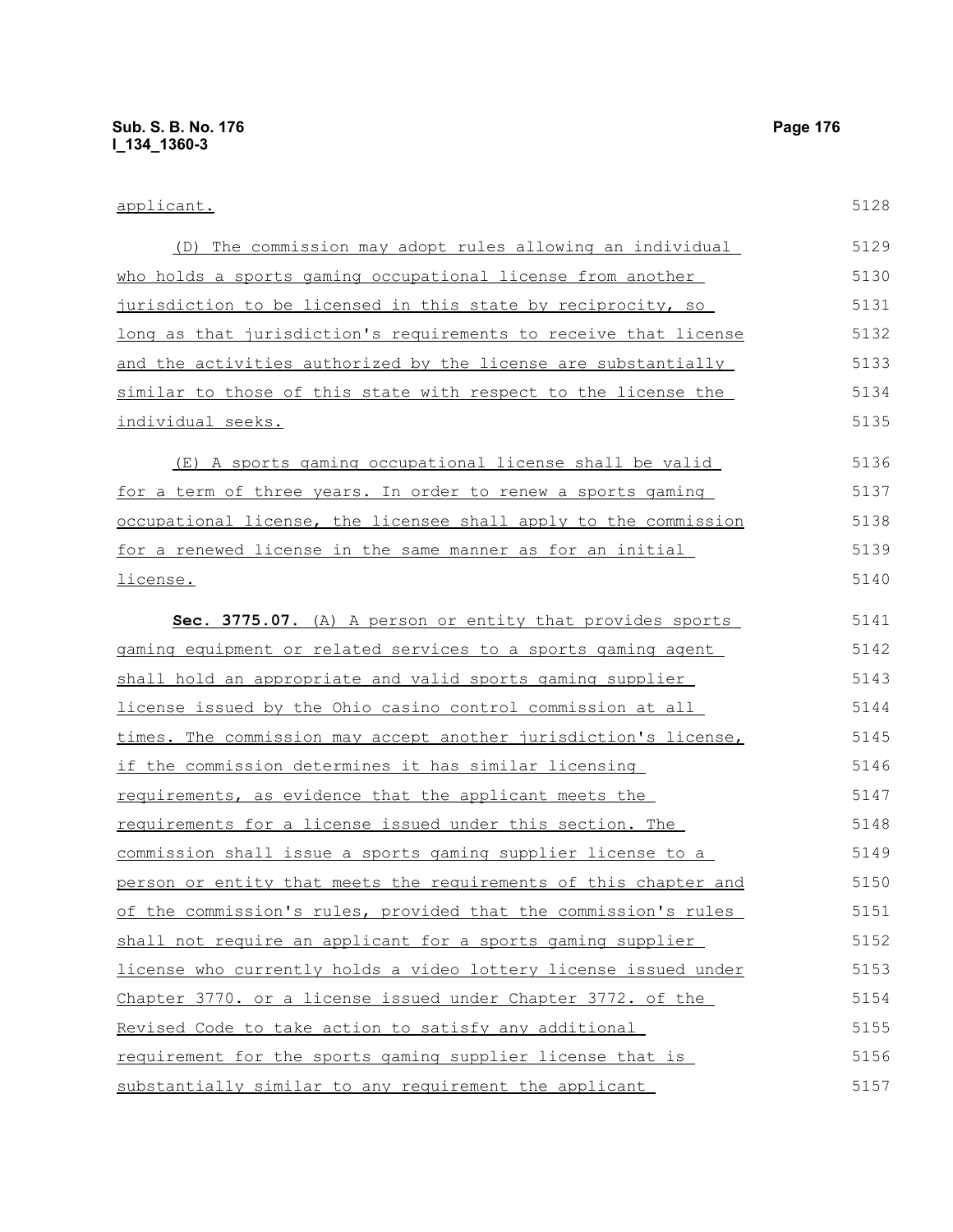applicant's video lottery license or license issued under Chapter 3772. of the Revised Code. (B) An applicant for an initial or renewed sports gaming supplier license shall apply for the license on a form prescribed by the commission and shall pay the fee required under division (C)(3) of section 109.572 of the Revised Code, along with a nonrefundable application fee of ten thousand dollars. The commission may annually increase the amount of the application fee in an amount that does not exceed the percentage increase in the consumer price index for the previous year, as necessary to cover the cost of processing the application. As used in this division, "consumer price index" means the consumer price index for all urban consumers or its successive equivalent, as determined by the United States department of labor, bureau of labor statistics, or its successor in responsibility, for all items, Series A. (C) Upon receiving an initial or renewed sports gaming supplier license, the applicant shall pay a nonrefundable license fee of fifteen thousand dollars. (D) A sports gaming supplier license shall be valid for a 5159 5160 5161 5162 5163 5164 5165 5166 5167 5168 5169 5170 5171 5172 5173 5174 5175 5176 5177 5178

previously has satisfied in order to obtain or renew the

term of three years. In order to renew a sports gaming supplier license, the licensee shall apply to the commission for a renewed license in the same manner as for an initial license. 5179 5180 5181

 **Sec. 3775.08.** (A) An applicant for a sports gaming license shall establish the applicant's suitability for the license by clear and convincing evidence. 5182 5183 5184

 (B) The Ohio casino control commission shall not grant a sports gaming license to an applicant if evidence satisfactory 5185 5186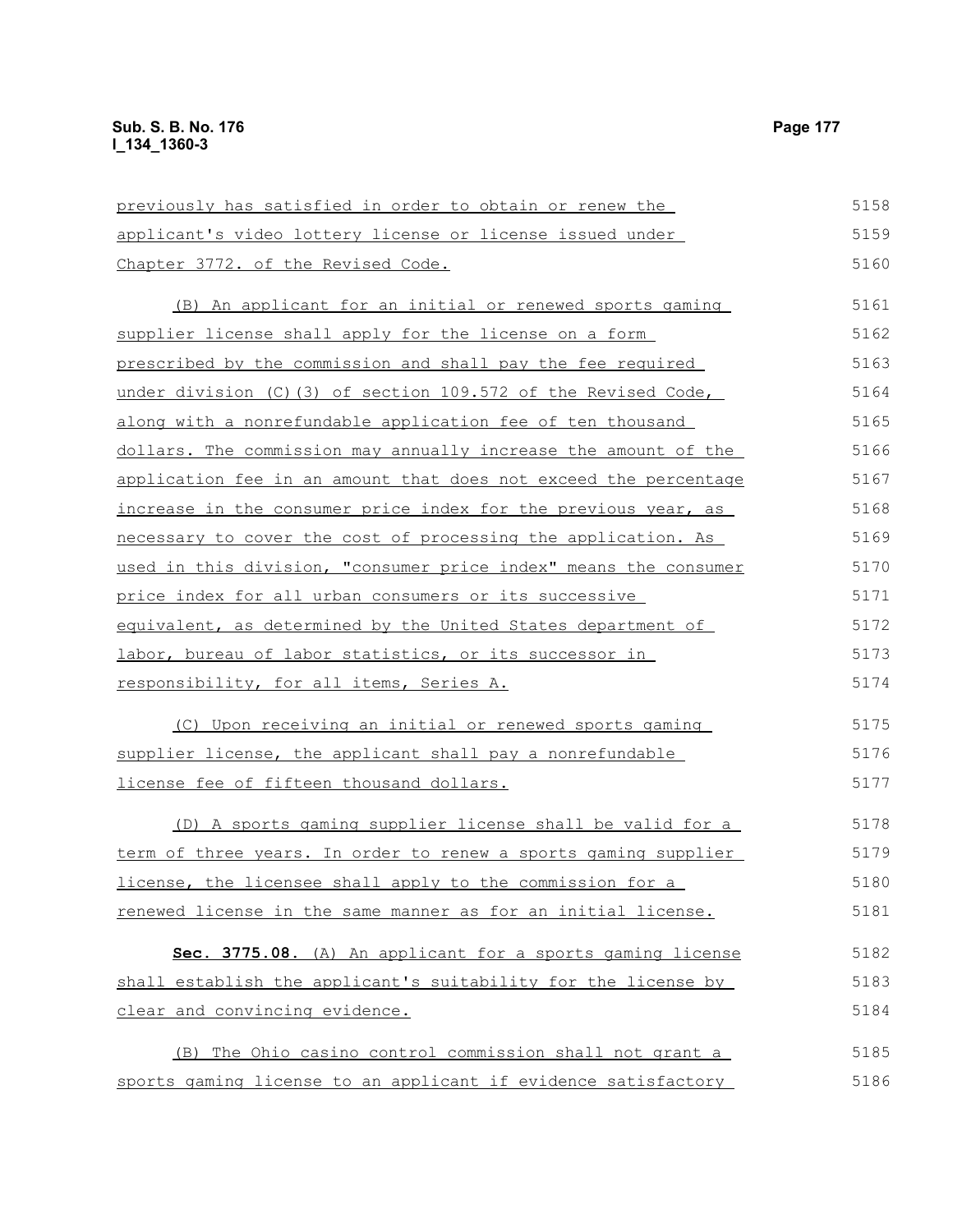| to the commission exists that the applicant has done any of the     | 5187 |
|---------------------------------------------------------------------|------|
| following:                                                          | 5188 |
| (1) Knowingly made a false statement to the commission;             | 5189 |
| (2) Been suspended from operating a gambling game, gaming           | 5190 |
| device, or gaming operation, or had a license revoked by any        | 5191 |
| governmental unit of a national, state, or local body exercising    | 5192 |
| governmental functions;                                             | 5193 |
| (3) Been convicted of a disqualifying offense, as defined           | 5194 |
| in section 3772.07 of the Revised Code;                             | 5195 |
| (4) Been directly involved in or employed by any offshore           | 5196 |
| wagering market that illegally serviced the United States or        | 5197 |
| otherwise accepted illegal wagers from individuals located in       | 5198 |
| the United States on or after April 16, 2015.                       | 5199 |
| (C) The commission may deny a sports gaming agent or                | 5200 |
| management services provider license to any applicant, reprimand    | 5201 |
| <u>any sports gaming agent or management services provider, or </u> | 5202 |
| suspend or revoke a sports gaming agent or management services      | 5203 |
| provider license if any of the following are true:                  | 5204 |
| (1) The applicant or licensee has not demonstrated to the           | 5205 |
| commission's satisfaction financial responsibility sufficient to    | 5206 |
| adequately meet the requirements of the enterprise.                 | 5207 |
| (2) The applicant or licensee is not the true owner of the          | 5208 |
| business or is not the sole owner and has not disclosed the         | 5209 |
| existence or identity of other persons who have an ownership        | 5210 |
| interest in the business.                                           | 5211 |
| (3) The applicant or licensee is a corporation that sells           | 5212 |
| more than five per cent of the licensee's voting stock, or more     | 5213 |
| than five per cent of the voting stock of a corporation that        | 5214 |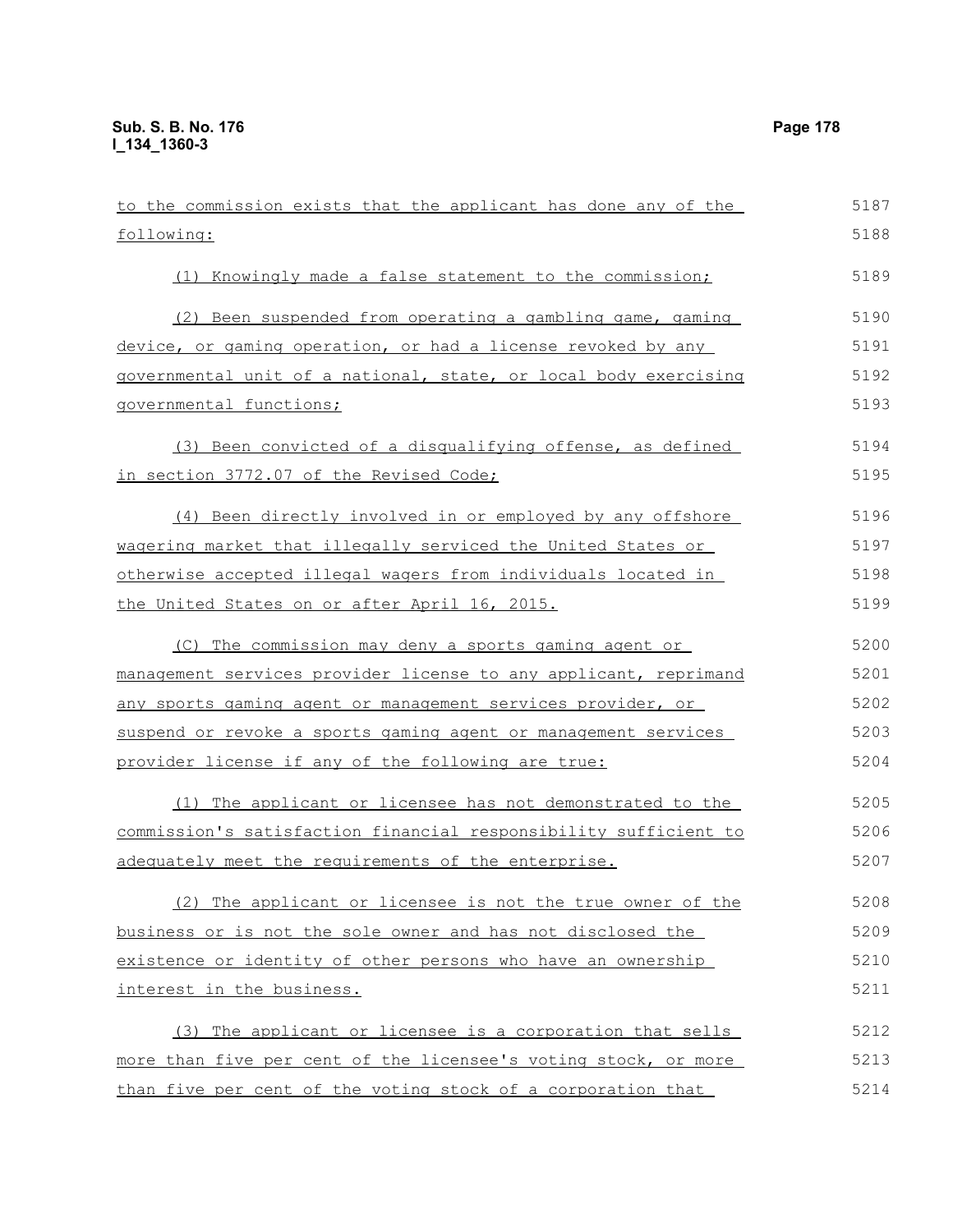controls the licensee, or sells the licensee's assets, other than those bought and sold in the ordinary course of business, or any interest in the assets, to any person not already determined by the commission to have met the qualifications of a sports gaming agent or management services provider, as applicable. (D) The commission shall not grant a sports gaming license to any of the following persons: (1) A nonprofit corporation or organization; (2) An individual who is under twenty-one years of age; (3) An employee of the commission. **Sec. 3775.09.** (A) A sports gaming agent shall do all of the following: (1) Conduct all sports gaming activities and functions in a manner that does not pose a threat to the public health, safety, or welfare of the citizens of this state; (2) Adopt comprehensive house rules for game play governing sports gaming transactions with its patrons, including rules that specify the amounts to be paid on winning wagers and the effect of schedule changes, and submit them to the Ohio casino control commission for approval before implementing them. 5215 5216 5217 5218 5219 5220 5221 5222 5223 5224 5225 5226 5227 5228 5229 5230 5231 5232 5233 5234 5235

The sports gaming agent shall publish its house rules as part of its minimum internal control standards, shall display the house rules, together with any other information the commission considers appropriate, conspicuously in each sports gaming facility and in any other place or manner prescribed by the commission, and shall make copies of its house rules readily available to patrons. 5236 5237 5238 5239 5240 5241 5242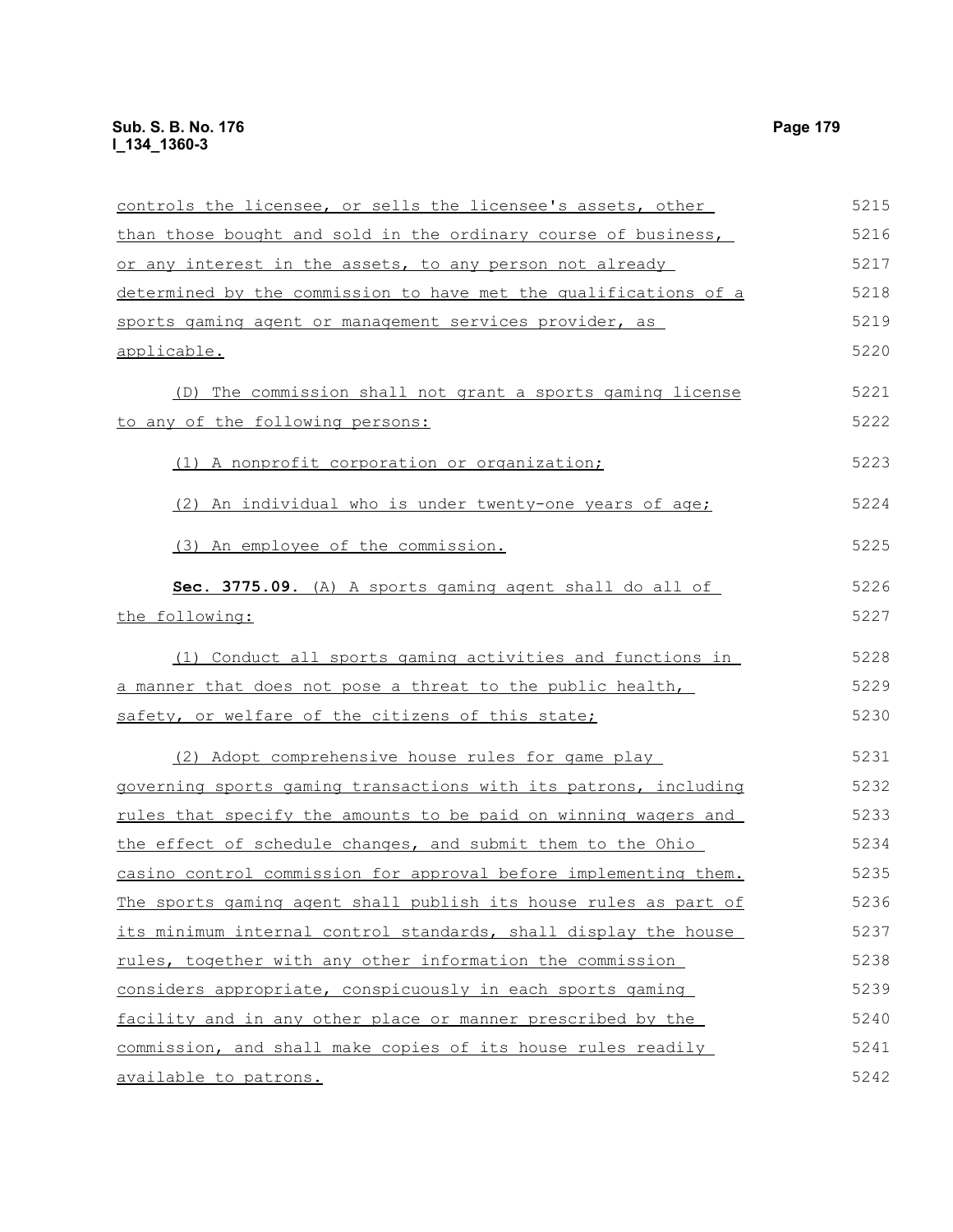(3) Keep current in all payments and obligations to the commission; (4) Provide a secure location for the placement, operation, and use of sports gaming equipment; (5) Prevent any person from tampering with or interfering with the operation of sports gaming; (6) Employ commercially reasonable methods to prevent the sports gaming agent and its agents and employees from disclosing any confidential information in the possession of the sports gaming agent that could affect the conduct of sports gaming; (7) Maintain the confidentiality of any confidential information provided to the sports gaming agent by a sports governing body, except as otherwise required by law or by order of the commission; (8) Ensure that sports gaming conducted at a sports gaming facility is within the sight and control of designated employees of the sports gaming agent and that sports gaming is conducted under continuous observation by security equipment in conformity with the specifications and requirements of the commission; (9) Ensure that sports gaming occurs only in the locations and manner approved by the commission; (10) Ensure that all sports gaming is monitored in accordance with division (I) of section 3775.02 of the Revised Code; (11) Maintain sufficient funds and other supplies to conduct sports gaming at all times; (12) Maintain daily records showing the sports gaming agent's sports gaming receipts and timely file with the 5243 5244 5245 5246 5247 5248 5249 5250 5251 5252 5253 5254 5255 5256 5257 5258 5259 5260 5261 5262 5263 5264 5265 5266 5267 5268 5269 5270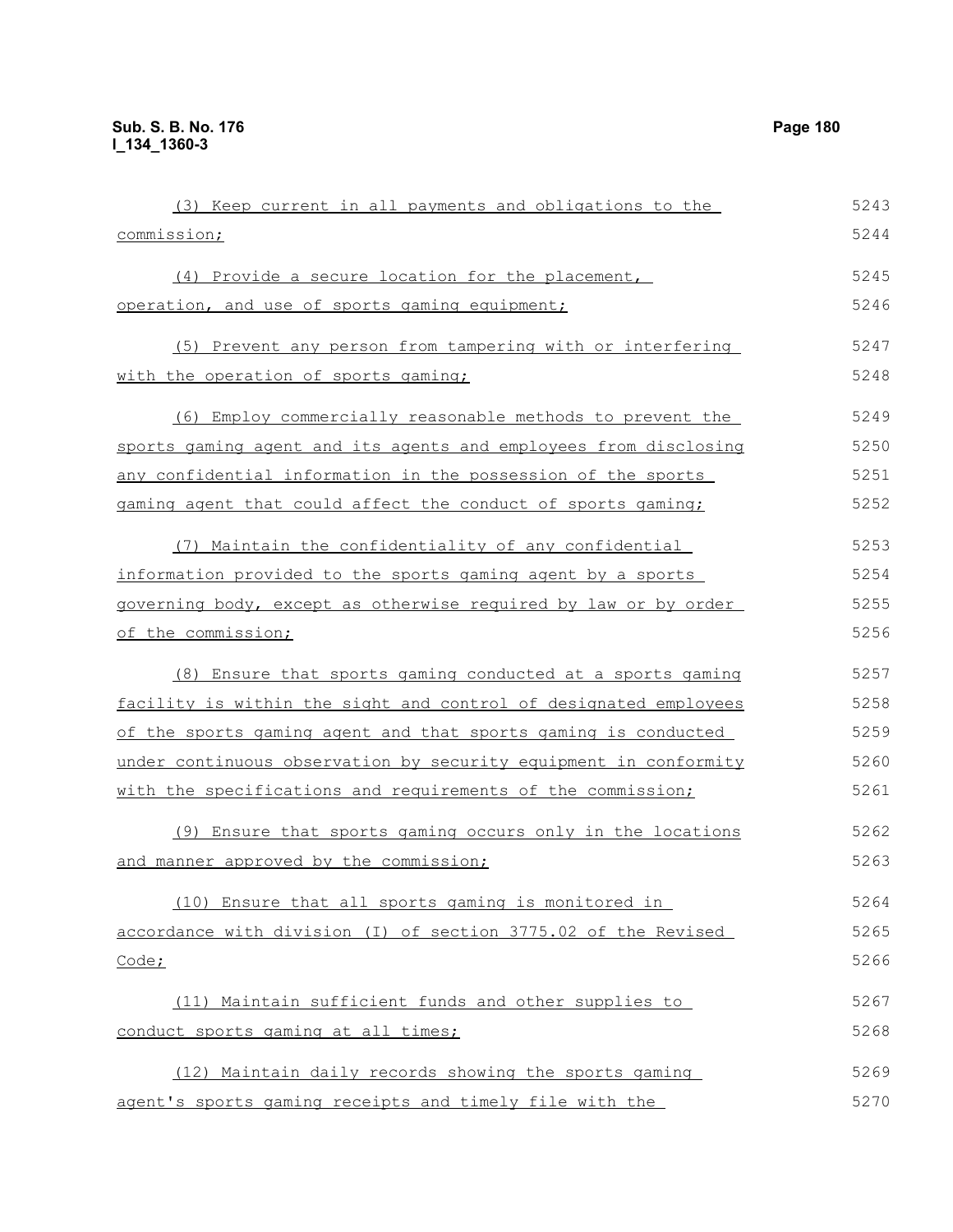| commission any additional reports required by rule or by other   | 5271 |
|------------------------------------------------------------------|------|
| provisions of the Revised Code;                                  | 5272 |
| (13) Submit to the commission, each fiscal year, an audit        | 5273 |
| of the sports gaming agent's financial transactions and the      | 5274 |
| condition of the sports gaming agent's total operations prepared | 5275 |
| by a certified public accountant in accordance with generally    | 5276 |
| accepted accounting principles and applicable state and federal  | 5277 |
| laws.                                                            | 5278 |
| (B) A sports gaming agent immediately shall report to the        | 5279 |
| commission any information in the sports gaming agent's          | 5280 |
| possession related to any of the following:                      | 5281 |
| (1) Any wager in violation of this chapter or rules              | 5282 |
| adopted under this chapter or of federal law;                    | 5283 |
| (2) Abnormal sports gaming activity or patterns that may         | 5284 |
| indicate a concern regarding the integrity of a sporting event;  | 5285 |
| (3) Suspicious wagering activities;                              | 5286 |
| (4) Any conduct that corrupts a wagering outcome of a            | 5287 |
| sporting event for purposes of financial gain;                   | 5288 |
| (5) Any criminal or disciplinary proceedings commenced           | 5289 |
| against the sports gaming agent by any person other than the     | 5290 |
| commission in connection with the sports gaming agent's          | 5291 |
| operations.                                                      | 5292 |
| (C) A sports gaming agent may manage risk associated with        | 5293 |
| wagers by rejecting or pooling one or more wagers or by laying   | 5294 |
| off one or more wagers with another sports gaming agent.         | 5295 |
| (D) A sports gaming agent may employ a system that offsets       | 5296 |
| loss or manages risk in the operation of sports gaming under     | 5297 |
| this chapter through the use of a liquidity pool in another      | 5298 |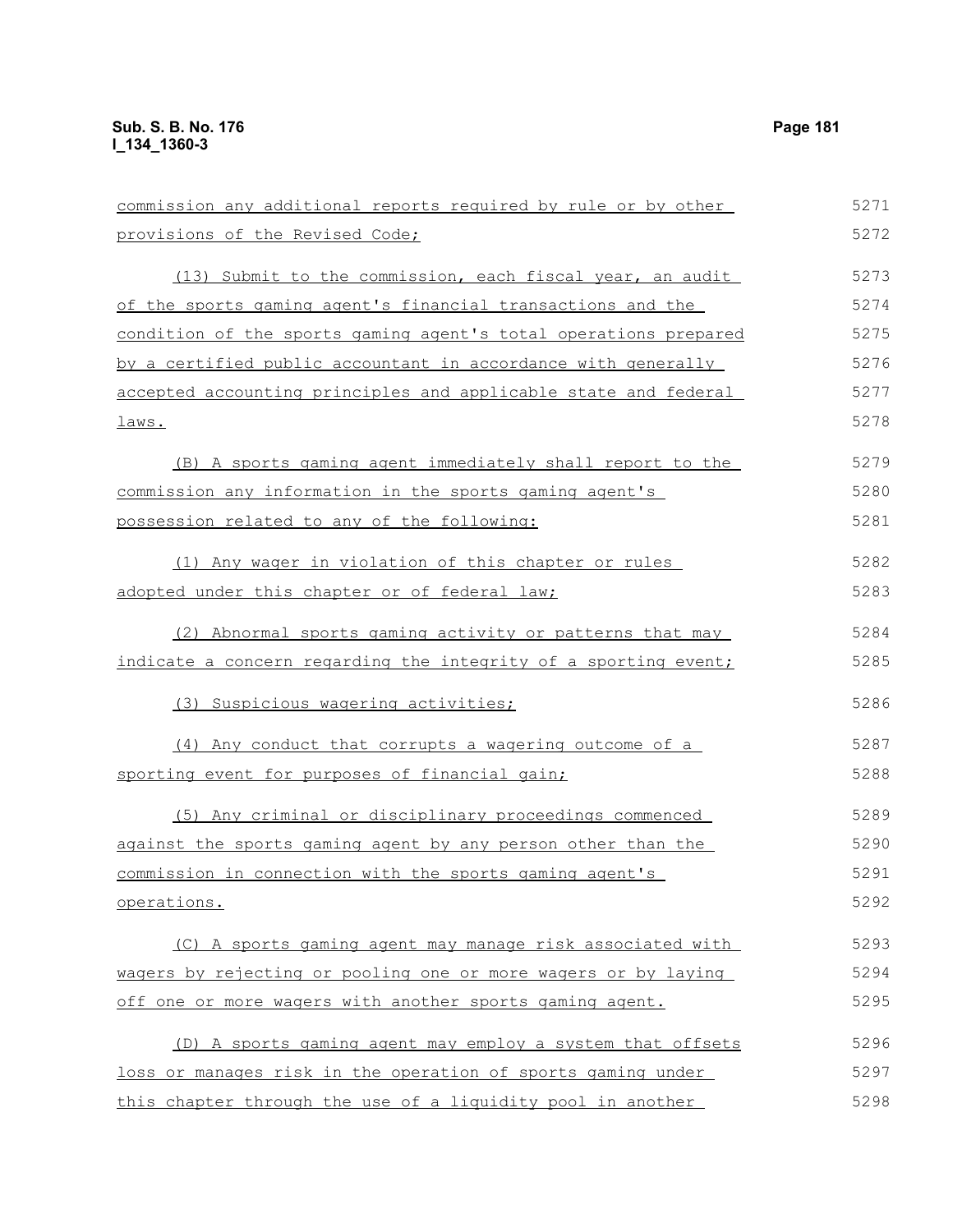jurisdiction in which the sports gaming agent or an affiliate or other third party also holds licensure, provided that at all times adequate protections are maintained to ensure sufficient funds are available to pay patrons. (E) A sports gaming agent may provide promotional gaming credits to patrons, subject to oversight by the commission. As used in this division, "promotional gaming credit" means a credit, discount, or other similar item issued to a patron to enable the placement of, or increase in, a wager on a sporting event. (F) If a sports gaming patron does not claim a winning wager from a sports gaming agent within one year from the last day on which the sporting event is held, the sports gaming agent's obligation to pay the winnings shall expire, and the sports gaming agent shall remit the winnings to the commission, which shall deposit them in the sports gaming revenue fund. (G) A sports gaming agent is not liable under the laws of this state to any party, including a patron, for disclosing information as required under this chapter or for refusing to disclose information that is not required by law to be disclosed. **Sec. 3775.10.** (A) A type A sports gaming agent may operate one or more online sports pool web sites and accompanying mobile applications through which the sports gaming agent accepts wagers from individuals who are at least twenty-one years of age and who are physically located in this state. The sports gaming agent shall use location based technology to prohibit individuals who are not physically present in this state from 5299 5300 5301 5302 5303 5304 5305 5306 5307 5308 5309 5310 5311 5312 5313 5314 5315 5316 5317 5318 5319 5320 5321 5322 5323 5324 5325 5326

participating in sports gaming through an online sports pool.

5327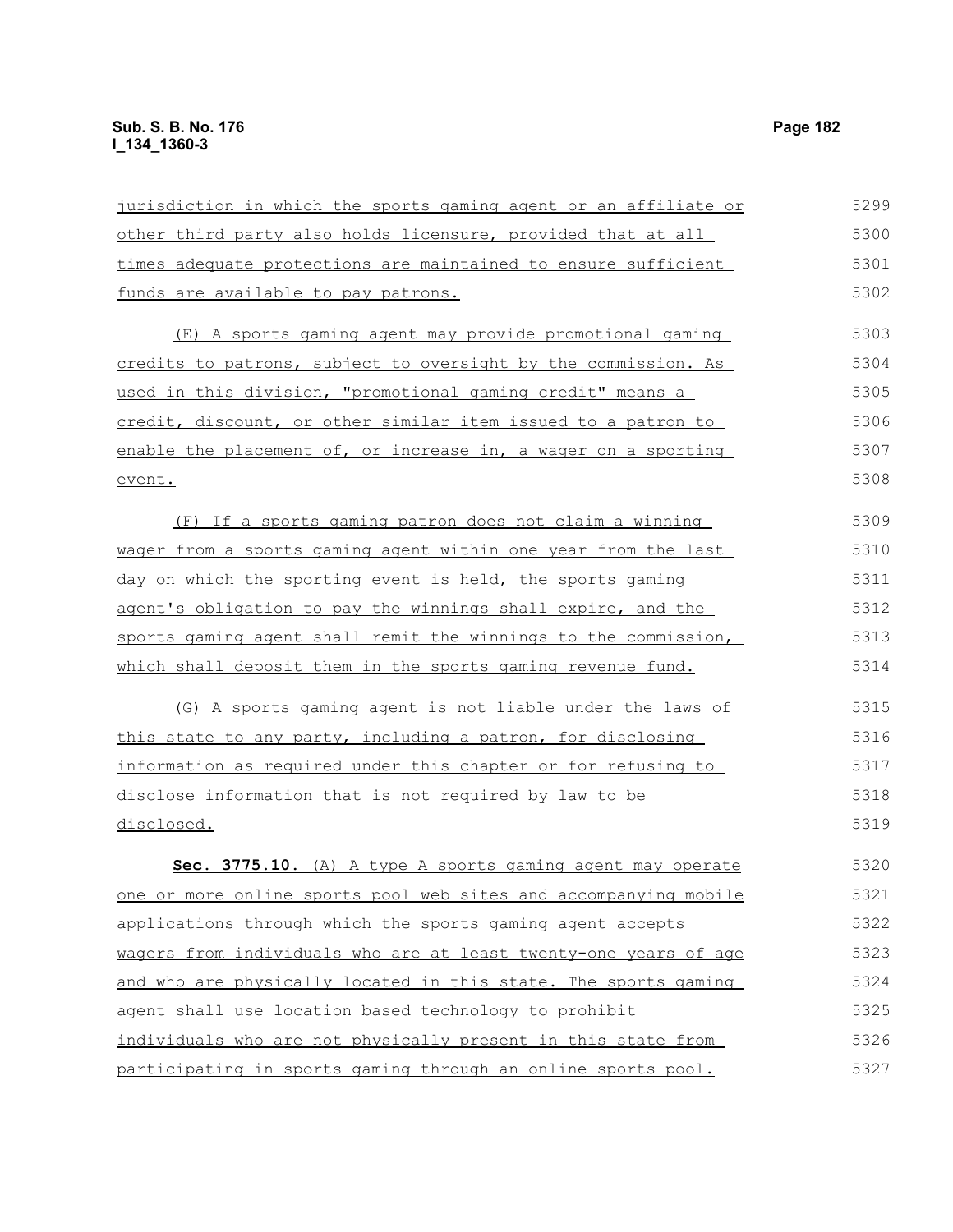| (B) (1) As used in division (B) of this section, "sports         | 5328 |
|------------------------------------------------------------------|------|
| gaming account" means an electronic account that an individual   | 5329 |
| may establish for the purpose of sports gaming, including making | 5330 |
| deposits and withdrawals, wagering amounts, and receiving        | 5331 |
| payouts on winning wagers.                                       | 5332 |
| (2) A sports gaming agent may accept a wager from an             | 5333 |
| individual through an online sports pool only using the          | 5334 |
| individual's sports gaming account. The sports gaming account    | 5335 |
| shall be in the individual's full legal name and shall not be in | 5336 |
| the name of any beneficiary, custodian, joint trust,             | 5337 |
| corporation, partnership, or other organization or entity.       | 5338 |
| (3) A sports gaming account may be established and funded        | 5339 |
| in person through employees or sales agents of a sports gaming   | 5340 |
| agent or, pursuant to rules adopted by the Ohio casino control   | 5341 |
| commission, over the internet through a sports gaming agent's    | 5342 |
| web site or mobile application in a manner that complies with    | 5343 |
| the sports gaming agent's internal controls.                     | 5344 |
| (C) The server responsible for accepting wagers through an       | 5345 |
| online sports pool shall be located in a secure facility in this | 5346 |
| state.                                                           | 5347 |
| Sec. 3775.11. (A) A type B sports gaming agent may accept        | 5348 |
| wagers on sporting events that are made in person only from      | 5349 |
| individuals who are at least twenty-one years of age and who are | 5350 |
| physically present in a sports gaming facility. The sports       | 5351 |
| gaming agent shall not accept a wager on a sporting event from   | 5352 |
| an individual who is placing the wager on behalf of another      | 5353 |
| individual who is not physically present in the sports gaming    | 5354 |
| facility.                                                        | 5355 |
| (B)(1) Except as otherwise provided in division (B)(2) of        | 5356 |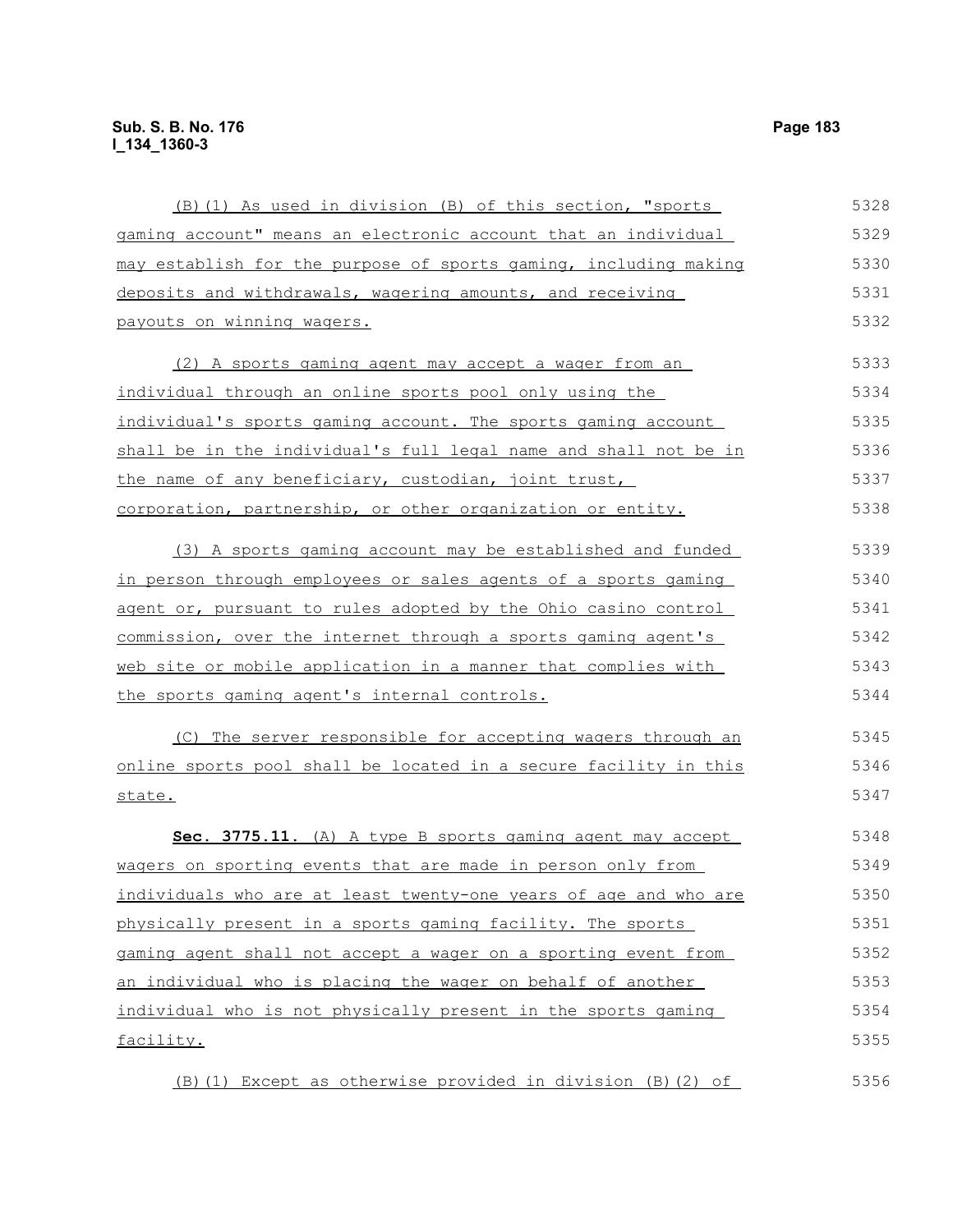| this section, before accepting any wager on a sporting event, a  | 5357 |
|------------------------------------------------------------------|------|
| type B sports gaming agent shall require the individual to       | 5358 |
| register with the sports gaming agent, provide the individual's  | 5359 |
| full legal name and any other information required by the Ohio   | 5360 |
| casino control commission or requested by the sports gaming      | 5361 |
| agent, and place all wagers on sporting events placed with the   | 5362 |
| sports gaming agent through that registration.                   | 5363 |
| (2) A type B sports gaming agent may accept an anonymous         | 5364 |
| wager from an individual, so long as the amount of the wager     | 5365 |
| does not exceed a dollar limit determined by the commission by   | 5366 |
| rule.                                                            | 5367 |
| (C) Except as provided in divisions (C) (1) and (2) of this      | 5368 |
| section, no individual who is under twenty-one years of age      | 5369 |
| shall enter a sports gaming facility.                            | 5370 |
| (1) An employee of a sports gaming agent who is eighteen,        | 5371 |
| nineteen, or twenty years of age may be present in a sports      | 5372 |
| gaming facility, so long as the employee's duties are not        | 5373 |
| <u>related to sports gaming.</u>                                 | 5374 |
| (2) An individual who is under twenty-one years of age may       | 5375 |
| enter a sports gaming facility in order to pass to another area  | 5376 |
| where sports gaming is not being conducted, but only if the      | 5377 |
| individual is personally escorted by an employee of the sports   | 5378 |
| gaming agent who remains in close proximity to the individual at | 5379 |
| all times in accordance with the rules of the commission.        | 5380 |
| Sec. 3775.12. (A) The Ohio casino control commission may         | 5381 |
| exclude any individual from entering a sports gaming facility or | 5382 |
| the grounds of a sports gaming facility or from participating in | 5383 |
| the play or operation of sports gaming conducted by a sports     | 5384 |
| gaming agent. The commission shall keep a list of all excluded   | 5385 |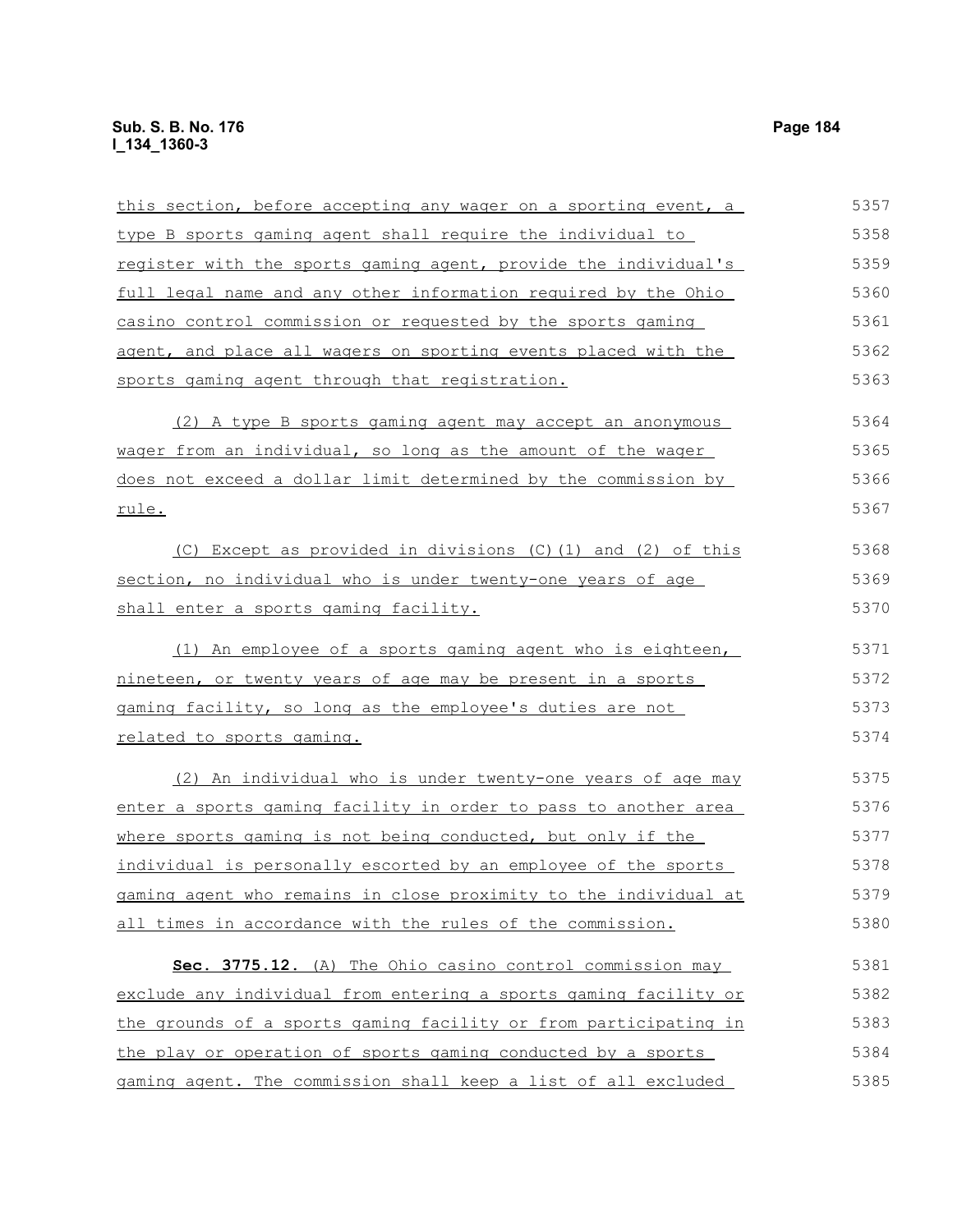| individuals and shall make that list available to each sports         | 5386 |
|-----------------------------------------------------------------------|------|
| gaming agent and to the state lottery commission. No individual       | 5387 |
| who is on the Ohio casino control commission's exclusion list         | 5388 |
| shall enter a sports gaming facility or the grounds of a sports       | 5389 |
| <u>gaming facility or participate in the play or operation of</u>     | 5390 |
| sports gaming conducted by a sports gaming agent.                     | 5391 |
| (B) (1) A sports gaming agent may exclude any individual              | 5392 |
| from entering a sports gaming facility, or the grounds of a           | 5393 |
| sports gaming facility, that is under the control of the sports       | 5394 |
| gaming agent and may exclude any individual from participating        | 5395 |
| in the play or operation of sports gaming conducted by the            | 5396 |
| sports gaming agent. The sports gaming agent shall keep a list        | 5397 |
| of all excluded individuals. No individual who is on a sports         | 5398 |
| <u>gaming agent's exclusion list shall enter a sports gaming </u>     | 5399 |
| facility, or the grounds of a sports gaming facility, that is         | 5400 |
| under the control of the sports gaming agent or participate in        | 5401 |
| <u>the play or operation of sports gaming conducted by the sports</u> | 5402 |
| <u>gaming agent under this chapter.</u>                               | 5403 |
| (2) If a sports gaming agent excludes an individual                   | 5404 |
| because the sports gaming agent determines that the individual        | 5405 |
| engaged or attempted to engage in any sports gaming related           | 5406 |
| <u>activity that is prohibited under this chapter or under the </u>   | 5407 |
| <u>commission's rules, the sports gaming agent shall report that</u>  | 5408 |
| fact to the Ohio casino control commission.                           | 5409 |
| (C) No person who is on the voluntary exclusion list                  | 5410 |
| described in section 3772.01 of the Revised Code shall                | 5411 |
| participate in the play or operation of sports gaming conducted       | 5412 |
| <u>by a sports gaming agent. A sports gaming agent shall employ </u>  | 5413 |
| commercially reasonable methods to prevent the person from            | 5414 |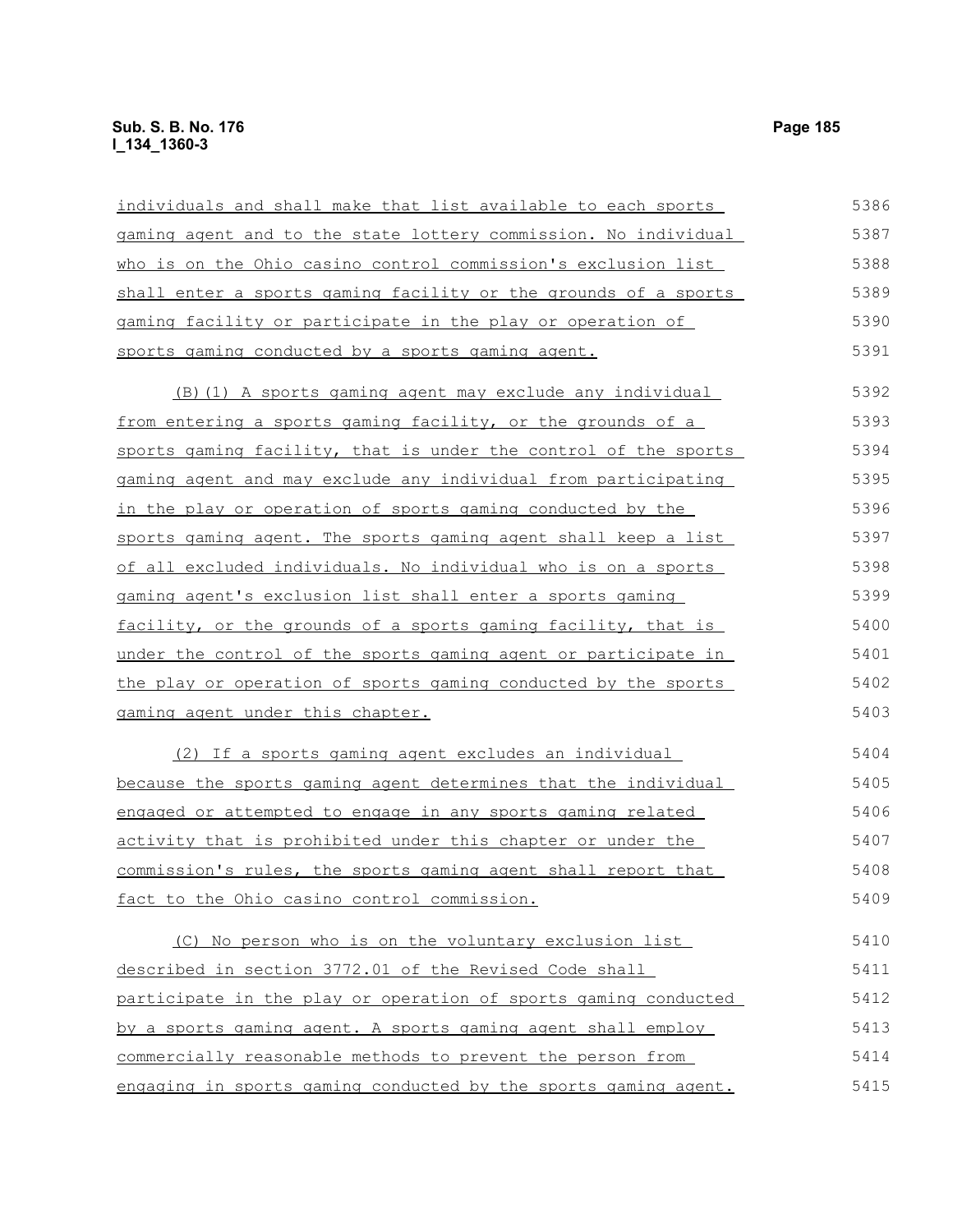(D) No sports gaming agent, no director, officer, agent, or employee of a sports gaming agent, no other person who has a financial interest in a sports gaming agent, and no person living in the same household as any of those persons, shall engage in any sports gaming conducted by the sports gaming agent, other than as part of operating sports gaming or as part of the employee's employment. A sports gaming agent shall employ commercially reasonable methods to prevent those persons, and any other person who has access to confidential information held by the sports gaming agent, from engaging in sports gaming conducted by the sports gaming agent. (E) No member or employee of the Ohio casino control commission shall knowingly participate in sports gaming conducted by a sports gaming agent in this state or participate in sports gaming with any person or entity located outside this state that is directly or indirectly owned or operated by a sports gaming agent. 5416 5417 5418 5419 5420 5421 5422 5423 5424 5425 5426 5427 5428 5429 5430 5431 5432

(F) A sports gaming agent shall employ commercially reasonable methods to prevent any person involved in a sporting event with respect to which sports gaming is permitted from engaging in any sports gaming with the sports gaming agent, based on publicly available information and any information provided by a sports governing body. For purposes of this division, a person is considered to be involved in a sporting event if the person is an athlete, participant, coach, referee, team owner, or sports governing body with respect to the sporting event; any agent or employee of such an athlete, participant, coach, referee, team owner, or sports governing body; and any agent or employee of an athlete, participant, or referee union with respect to the sporting event. 5433 5434 5435 5436 5437 5438 5439 5440 5441 5442 5443 5444 5445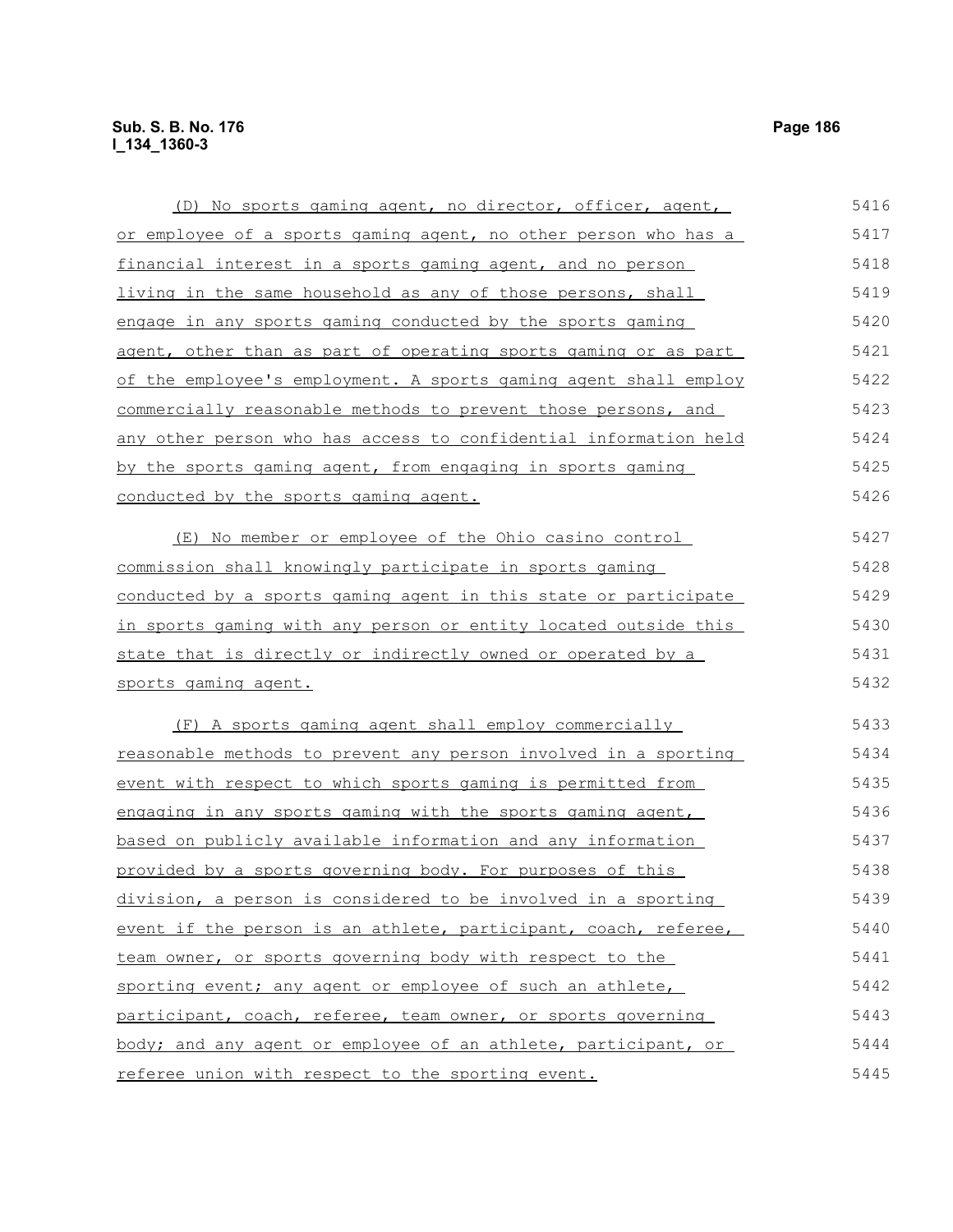**Sec. 3775.13.** (A) Notwithstanding any contrary provision of section 149.43 of the Revised Code, the Ohio casino control commission shall not disclose to the public any of the following information or documents concerning a person who has applied for or been issued a license under this chapter or the person's spouse, dependent, or employee, unless the person authorizes the commission to disclose the information: (1) A social security number, passport number, or federal tax identification number; (2) A home address, telephone number, or electronic mail address; (3) A birth certificate; (4) A driver's license or state identification card number; (5) The name or address of a previous spouse; (6) A date or place of birth; (7) Any personal financial information or records, including personal tax returns and information and records of criminal proceedings; (8) Any information concerning a minor child; (9) Any information concerning a person the commission has reason to know is a victim of domestic violence, sexual assault, or stalking; (10) Any trade secret, medical records, or patents or exclusive licenses; (11) Security information, including risk prevention plans, detection and countermeasures, location of count rooms or 5446 5447 5448 5449 5450 5451 5452 5453 5454 5455 5456 5457 5458 5459 5460 5461 5462 5463 5464 5465 5466 5467 5468 5469 5470 5471 5472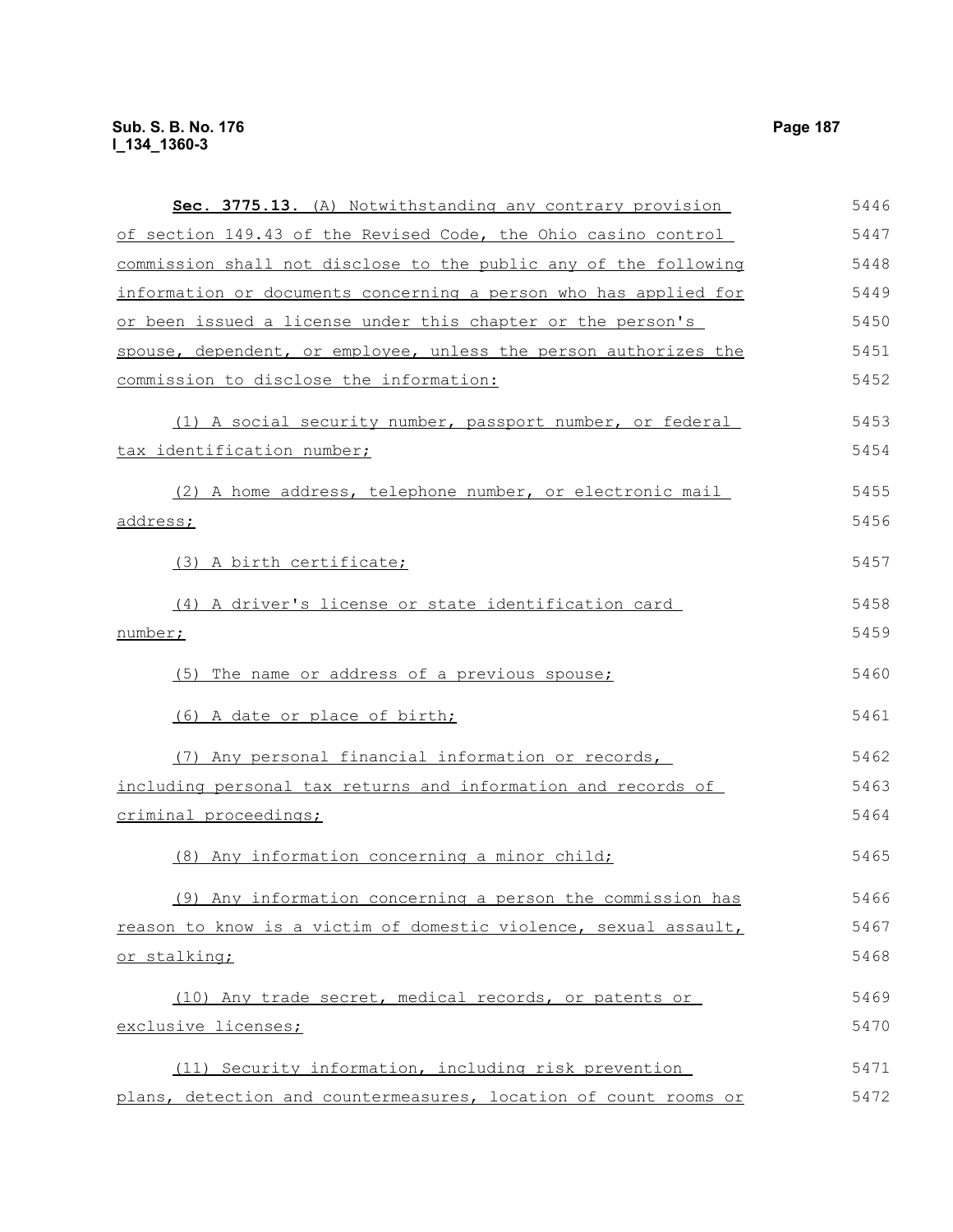other money storage areas, emergency management plans, security and surveillance plans, equipment and usage protocols, and theft and fraud prevention plans and countermeasures; (12) Any other information that the commission receives from another jurisdiction relating to an applicant who holds, held, or has applied for a license under this chapter; (13) Any other information that is exempt from disclosure as a public record under section 149.43 of the Revised Code. (B) Except as otherwise provided in division (A) of this section, all of the following information is subject to disclosure as a public record under section 149.43 of the Revised Code: (1) The information a sports gaming agent or an applicant for a sports gaming agent or management services provider license has submitted to the commission as part of applying for or renewing a sports gaming agent or management services provider license; (2) The name, place of employment, job title, and gaming experience of a person who has applied for or been issued a license under this chapter; (3) The commission's reasons for denying or revoking a license under this chapter or for taking other disciplinary action under this chapter. (C) Division (A) of this section does not prohibit the commission from disclosing information and documents described in that division to the inspector general, a prosecuting authority, a law enforcement agency, or any other appropriate governmental entity or licensing agency, provided that the recipient shall not disclose the information and documents to 5473 5474 5475 5476 5477 5478 5479 5480 5481 5482 5483 5484 5485 5486 5487 5488 5489 5490 5491 5492 5493 5494 5495 5496 5497 5498 5499 5500 5501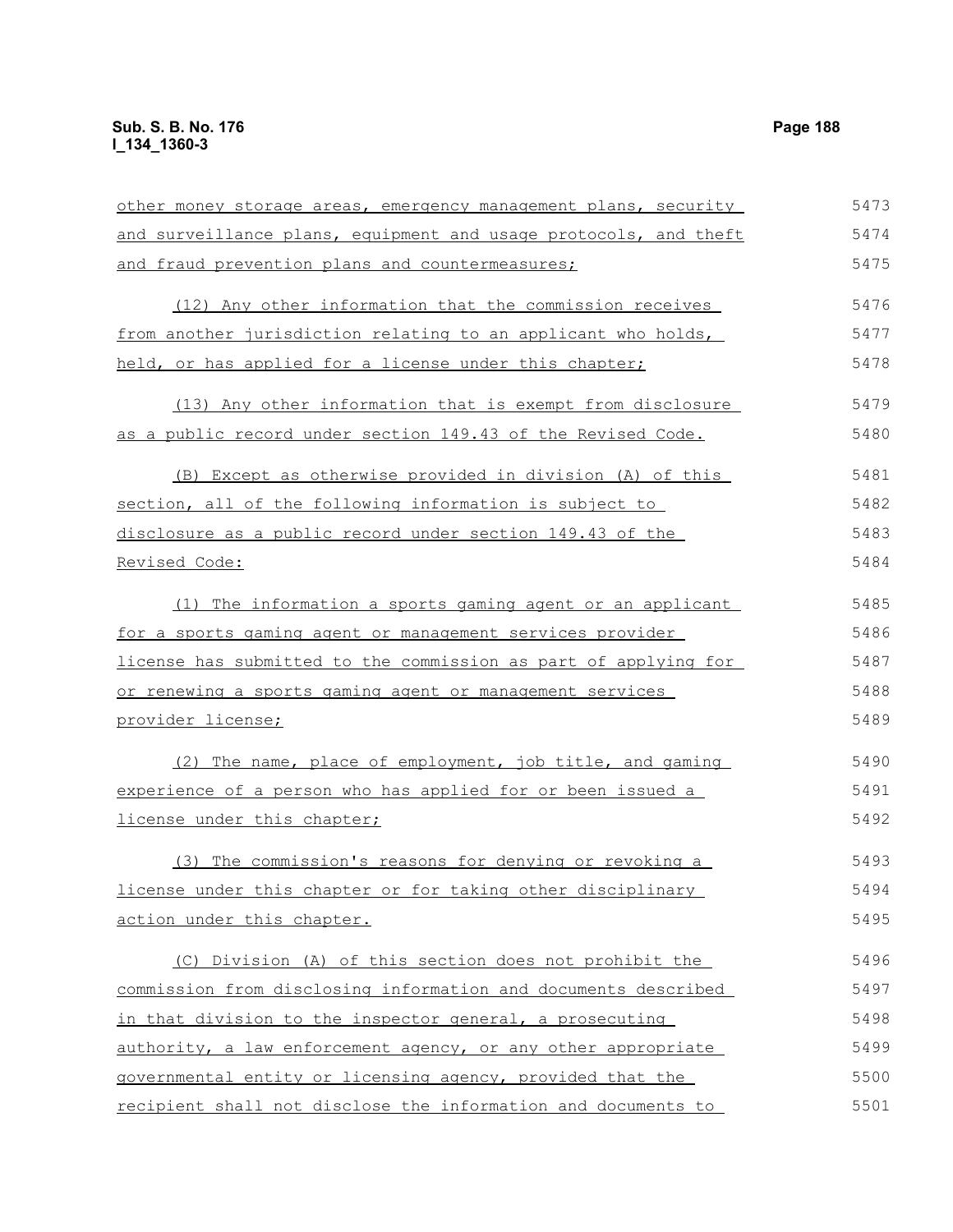| the public.                                                      | 5502 |
|------------------------------------------------------------------|------|
| Sec. 3775.14. (A) All shipments of gambling devices,             | 5503 |
| including any sports gaming equipment, to sports gaming          | 5504 |
| facilities or to lottery sales agents in this state are legal    | 5505 |
| shipments of gambling devices into this state, as long as the    | 5506 |
| supplier has completed the registering, recording, and labeling  | 5507 |
| of the equipment in accordance with the "Gambling Devices Act of | 5508 |
| <u>1962, " 15 U.S.C. 1171 to 1178.</u>                           | 5509 |
| (B) This state is exempt from section 2 of the "Gambling         | 5510 |
| Devices Act of 1962, " 15 U.S.C. 1172.                           | 5511 |
| Sec. 3775.99. (A) Whoever knowingly does any of the              | 5512 |
| following commits a misdemeanor of the first degree on the first | 5513 |
| offense and a felony of the fifth degree on a subsequent         | 5514 |
| offense:                                                         | 5515 |
| (1) Makes a false statement on an application submitted          | 5516 |
| under this chapter;                                              | 5517 |
| (2) Permits an individual under twenty-one years of age to       | 5518 |
| engage in sports gaming;                                         | 5519 |
| (3) Aids, induces, or causes an individual under twenty-         | 5520 |
| one years of age who is not an employee of the sports gaming     | 5521 |
| agent to enter or attempt to enter a sports gaming facility;     | 5522 |
| (4) Enters or attempts to enter a sports gaming facility         | 5523 |
| while under twenty-one years of age, except as permitted under   | 5524 |
| division (C) of section 3775.11 of the Revised Code;             | 5525 |
| (5) Participates in sports gaming in violation of division       | 5526 |
| (D) of section 3775.12 of the Revised Code, other than as part   | 5527 |
| of operating sports gaming or as part of the employee's          | 5528 |
| employment.                                                      | 5529 |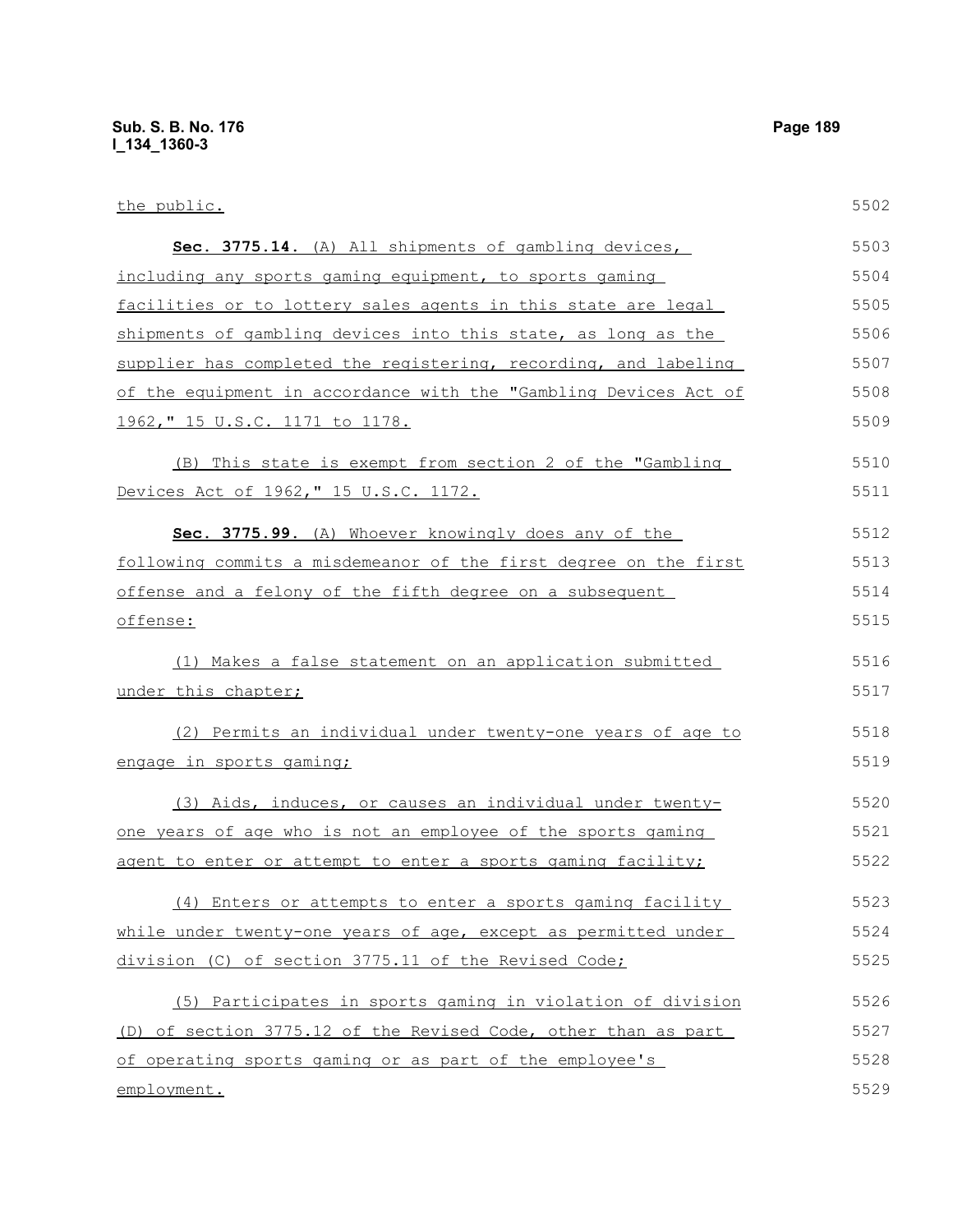| (B) Whoever knowingly does any of the following commits a             | 5530 |
|-----------------------------------------------------------------------|------|
| felony of the fifth degree on a first offense and a felony of         | 5531 |
| the fourth degree on a subsequent offense. If the person is a         | 5532 |
| sports gaming licensee under this chapter, the Ohio casino            | 5533 |
| control commission shall revoke the person's license issued           | 5534 |
| under this chapter after the first offense.                           | 5535 |
| (1) Offers, promises, or gives anything of value to anyone            | 5536 |
| for the purpose of influencing the outcome of a sporting event        | 5537 |
| <u>or attempts to do so;</u>                                          | 5538 |
| (2) Places, increases, or decreases a wager after                     | 5539 |
| acquiring knowledge not available to the general public that          | 5540 |
| anyone has been offered, promised, or given anything of value         | 5541 |
| for the purpose of influencing the outcome of the sporting event      | 5542 |
| upon which the wager is placed, increased, or decreased, or           | 5543 |
| attempts to do so;                                                    | 5544 |
| (3) Manufactures, sells, or distributes any device that is            | 5545 |
| <u>intended by that person to be used to violate any provision of</u> | 5546 |
| this chapter or the sports gaming laws of any other state;            | 5547 |
| (4) Places a bet or aids any other person in placing a bet            | 5548 |
| on a sporting event after unlawfully acquiring knowledge of the       | 5549 |
| outcome on which winnings from that bet are contingent;               | 5550 |
| (5) Claims, collects, or takes anything of value from a               | 5551 |
| sports gaming agent or from the state lottery commission with         | 5552 |
| intent to defraud or attempts to do so without having made a          | 5553 |
| wager in which the amount or value is legitimately won or owed;       | 5554 |
| (6) Places a wager using counterfeit currency or other                | 5555 |
| counterfeit form of credit approved for wagering;                     | 5556 |
| (7) Possesses any device intended to be used to violate               | 5557 |
| this chapter or any rule adopted under this chapter or any            | 5558 |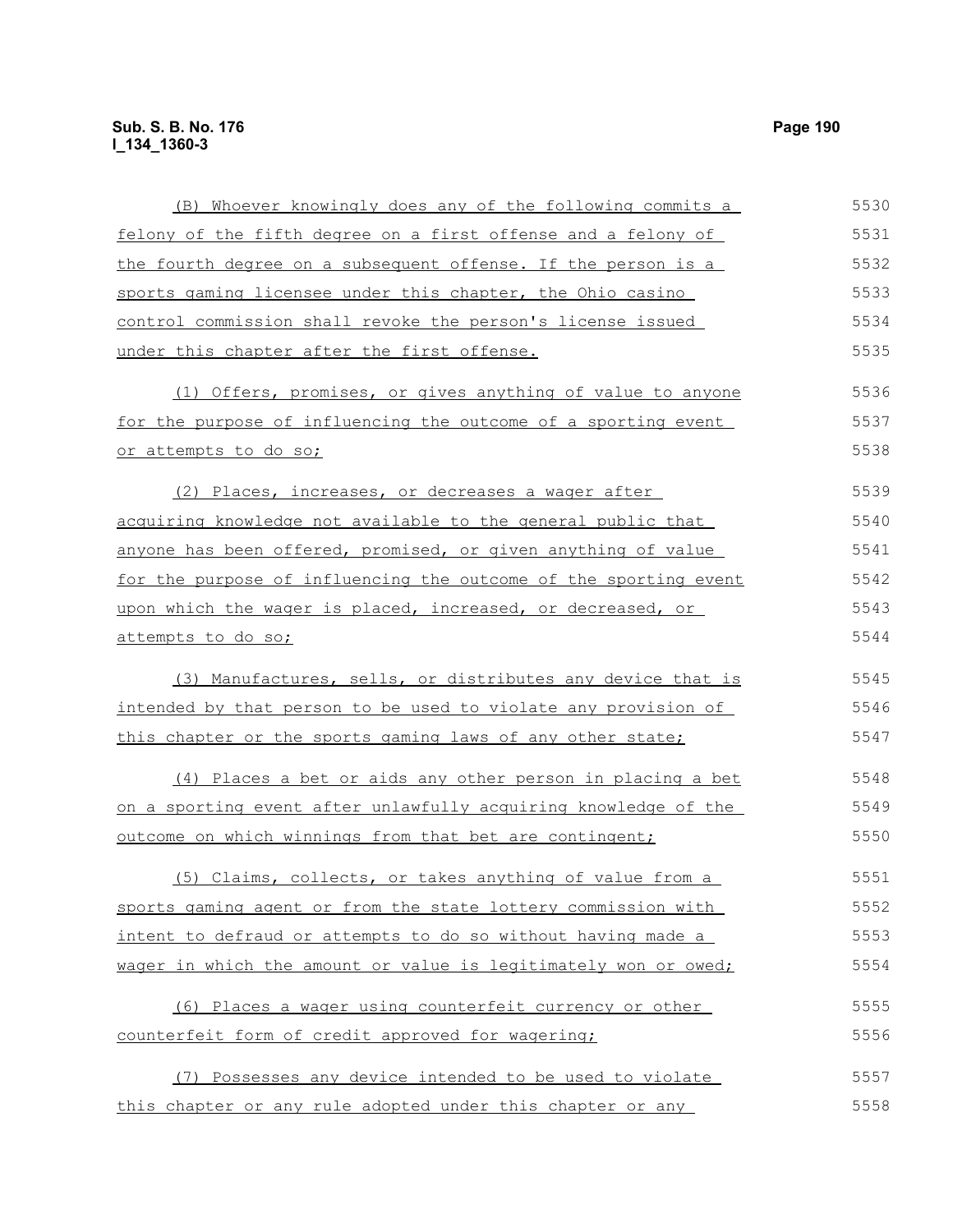| materials used to manufacture such a device. This division does  | 5559 |
|------------------------------------------------------------------|------|
| not apply to a sports gaming agent or to an agent or employee of | 5560 |
| a sports gaming agent who is acting in furtherance of the sports | 5561 |
| gaming agent's interest.                                         | 5562 |
| (8) Changes or alters the normal outcome of any sports           | 5563 |
| gaming conducted through an online sports pool, including any    | 5564 |
| system used to monitor the online sports pool, or the way in     | 5565 |
| which the outcome is reported to any patron;                     | 5566 |
| (9) Operates sports gaming in a manner other than the            | 5567 |
| manner required under this chapter and Chapter 3770. of the      | 5568 |
| Revised Code. Premises or any internet web site used or occupied | 5569 |
| in violation of this division constitute a nuisance subject to   | 5570 |
| abatement under Chapter 3767. of the Revised Code.               | 5571 |
| (C) Whoever knowingly does any of the following commits a        | 5572 |
| felony of the third degree. If the person is a sports gaming     | 5573 |
| licensee under this chapter, the commission shall revoke the     | 5574 |
| person's license issued under this chapter after the first       | 5575 |
| offense. If the person is a public servant or political party    | 5576 |
| official, the person is forever disqualified from holding any    | 5577 |
| public office, employment, or position of trust in this state.   | 5578 |
| (1) Offers, promises, or gives anything of value or              | 5579 |
| benefit to a person who is connected with a sports gaming agent  | 5580 |
| or the state lottery commission or to an agent or employee of a  | 5581 |
| sports gaming agent or the state lottery commission, under an    | 5582 |
| agreement to influence, or with the intent to influence, the     | 5583 |
| actions of the person to whom the offer, promise, or gift is     | 5584 |
| made in order to affect or attempt to affect the outcome of      | 5585 |
| sports gaming or an official action of a member, agent, or       | 5586 |
| employee of the Ohio casino control commission or the state      | 5587 |
| lottery commission;                                              | 5588 |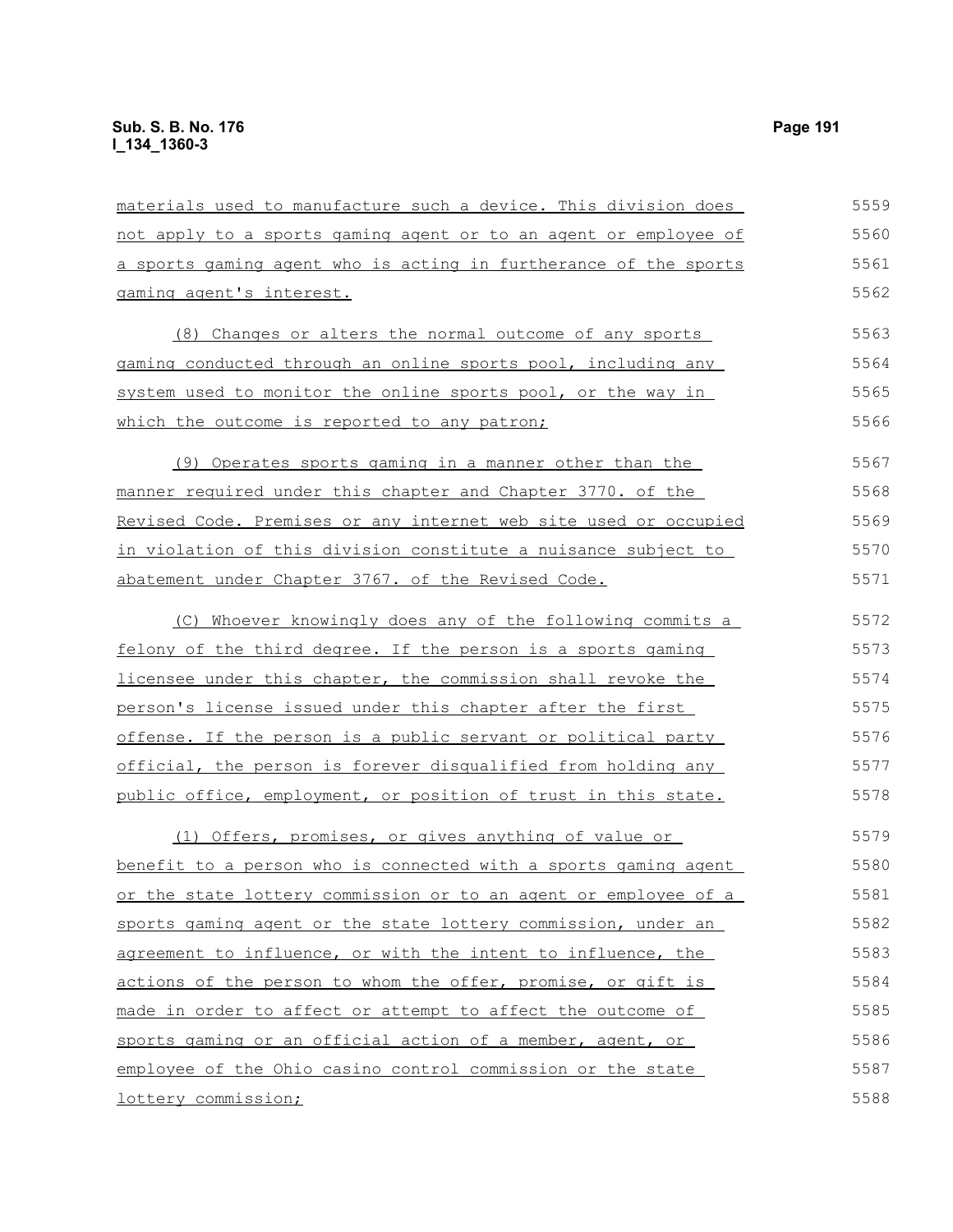or the state lottery commission.

(2) Solicits, accepts, or receives a promise of anything of value or benefit while the person is connected with a sports gaming agent or the state lottery commission or an agent or employee of a sports gaming agent or the state lottery commission, under an agreement to influence, or with the intent to influence, the actions of the person to affect or attempt to affect the outcome of sports gaming or an official action of a 5589 5590 5591 5592 5593 5594 5595

(D) Whoever knowingly does any of the following while participating in sports gaming or otherwise transacting with a sports gaming agent or the state lottery commission as permitted under this chapter or Chapter 3770. of the Revised Code commits a felony of the fifth degree on a first offense and a felony of the fourth degree on a subsequent offense: 5598 5599 5600 5601 5602 5603

member, agent, or employee of the Ohio casino control commission

(1) Causes or attempts to cause a sports gaming agent or the state lottery commission to fail to file a report required under 31 U.S.C. 5313(a) or 5325 or any regulation prescribed thereunder or section 1315.53 of the Revised Code, or to fail to file a report or maintain a record required by an order issued under section 21 of the "Federal Deposit Insurance Act" or section 123 of Pub. L. No. 91-508; 5604 5605 5606 5607 5608 5609 5610

(2) Causes or attempts to cause a sports gaming agent or the state lottery commission to file a report under 31 U.S.C. 5313(a) or 5325 or any regulation prescribed thereunder or section 1315.53 of the Revised Code, to file a report or to maintain a record required by any order issued under 31 U.S.C. 3126, or to maintain a record required under any regulation prescribed under section 21 of the "Federal Deposit Insurance Act" or section 123 of Pub. L. No. 91-508 that contains a 5611 5612 5613 5614 5615 5616 5617 5618

5596 5597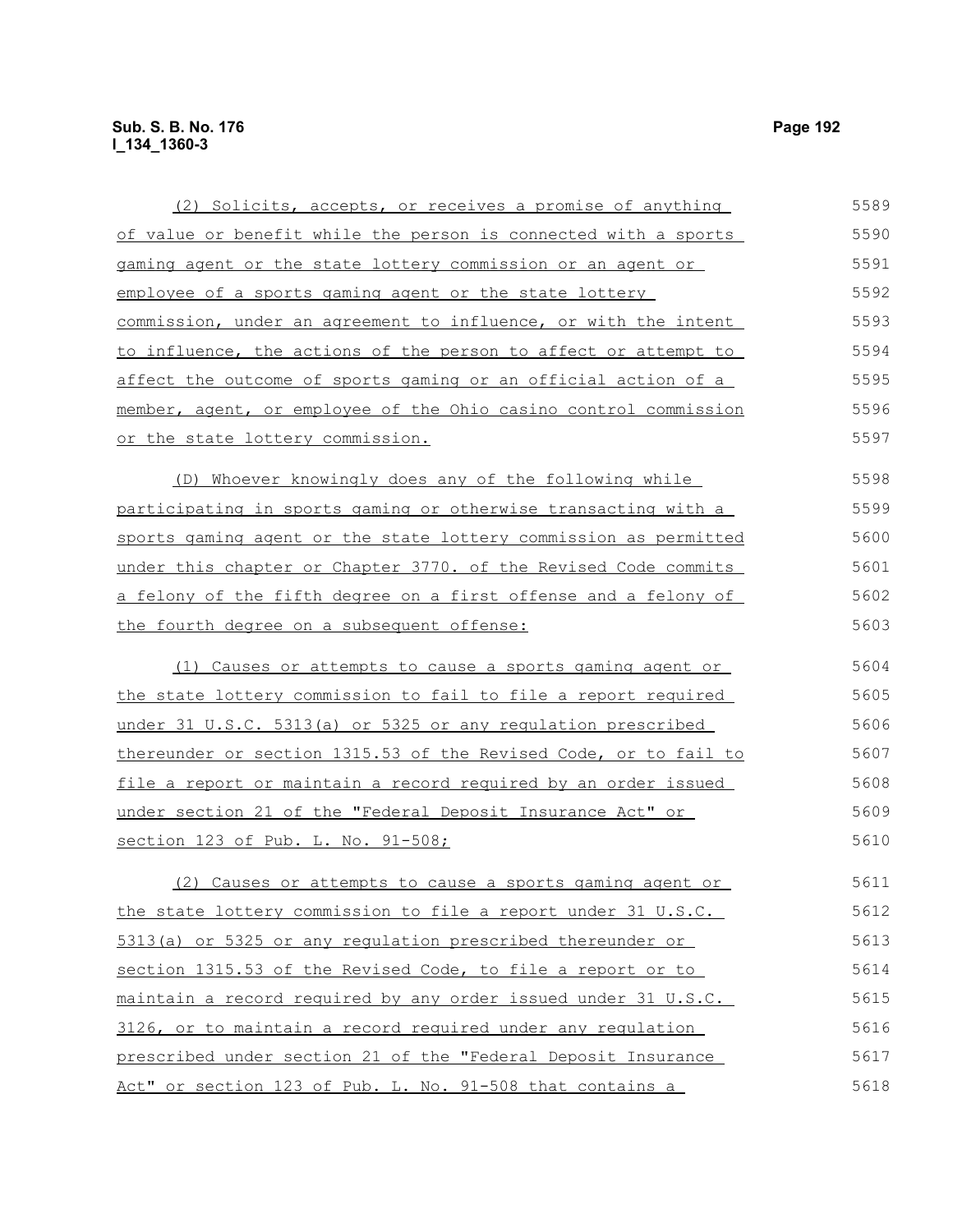5619

material omission or misstatement of fact; (3) With one or more sports gaming agents or the state lottery commission, structures a transaction, is complicit in structuring a transaction, attempts to structure a transaction, or is complicit in an attempt to structure a transaction. As used in this division: (a) To be "complicit" means to engage in any conduct of a type described in divisions (A)(1) to (4) of section 2923.03 of the Revised Code. (b) "Structure a transaction" has the same meaning as in section 1315.51 of the Revised Code. 5620 5621 5622 5623 5624 5625 5626 5627 5628 5629

**Sec. 5703.21.** (A) Except as provided in divisions (B) and (C) of this section, no agent of the department of taxation, except in the agent's report to the department or when called on to testify in any court or proceeding, shall divulge any information acquired by the agent as to the transactions, property, or business of any person while acting or claiming to act under orders of the department. Whoever violates this provision shall thereafter be disqualified from acting as an officer or employee or in any other capacity under appointment or employment of the department. 5630 5631 5632 5633 5634 5635 5636 5637 5638 5639

(B)(1) For purposes of an audit pursuant to section 117.15 of the Revised Code, or an audit of the department pursuant to Chapter 117. of the Revised Code, or an audit, pursuant to that chapter, the objective of which is to express an opinion on a financial report or statement prepared or issued pursuant to division (A)(7) or (9) of section 126.21 of the Revised Code, the officers and employees of the auditor of state charged with conducting the audit shall have access to and the right to 5640 5641 5642 5643 5644 5645 5646 5647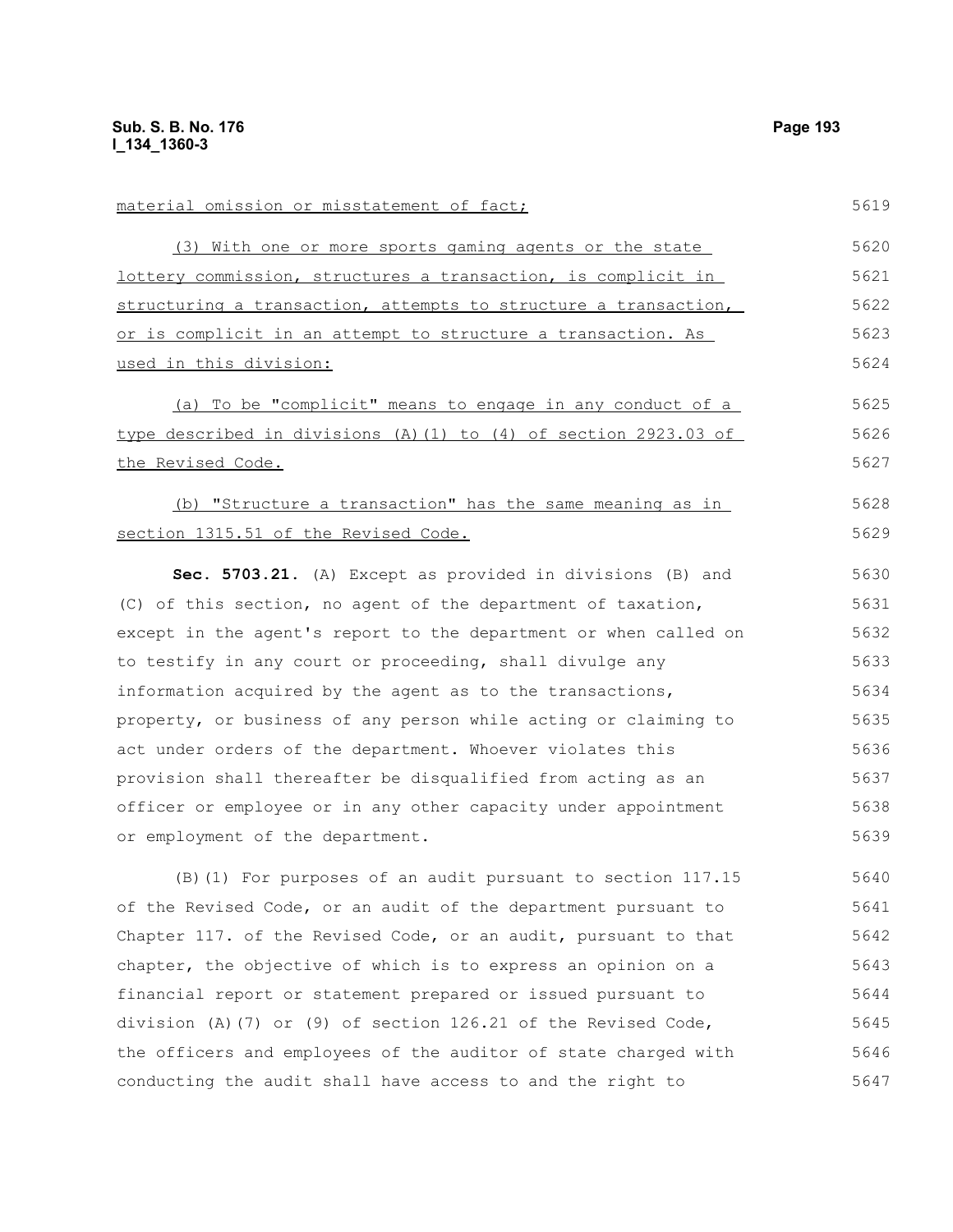# **Sub. S. B. No. 176 Page 194 l\_134\_1360-3**

examine any state tax returns and state tax return information in the possession of the department to the extent that the access and examination are necessary for purposes of the audit. Any information acquired as the result of that access and examination shall not be divulged for any purpose other than as required for the audit or unless the officers and employees are required to testify in a court or proceeding under compulsion of legal process. Whoever violates this provision shall thereafter be disqualified from acting as an officer or employee or in any other capacity under appointment or employment of the auditor of state. 5648 5649 5650 5651 5652 5653 5654 5655 5656 5657 5658

(2) For purposes of an internal audit pursuant to section 126.45 of the Revised Code, the officers and employees of the office of internal audit in the office of budget and management charged with directing the internal audit shall have access to and the right to examine any state tax returns and state tax return information in the possession of the department to the extent that the access and examination are necessary for purposes of the internal audit. Any information acquired as the result of that access and examination shall not be divulged for any purpose other than as required for the internal audit or unless the officers and employees are required to testify in a court or proceeding under compulsion of legal process. Whoever violates this provision shall thereafter be disqualified from acting as an officer or employee or in any other capacity under appointment or employment of the office of internal audit. 5659 5660 5661 5662 5663 5664 5665 5666 5667 5668 5669 5670 5671 5672 5673

(3) As provided by section 6103(d)(2) of the Internal Revenue Code, any federal tax returns or federal tax information that the department has acquired from the internal revenue service, through federal and state statutory authority, may be disclosed to the auditor of state or the office of internal 5674 5675 5676 5677 5678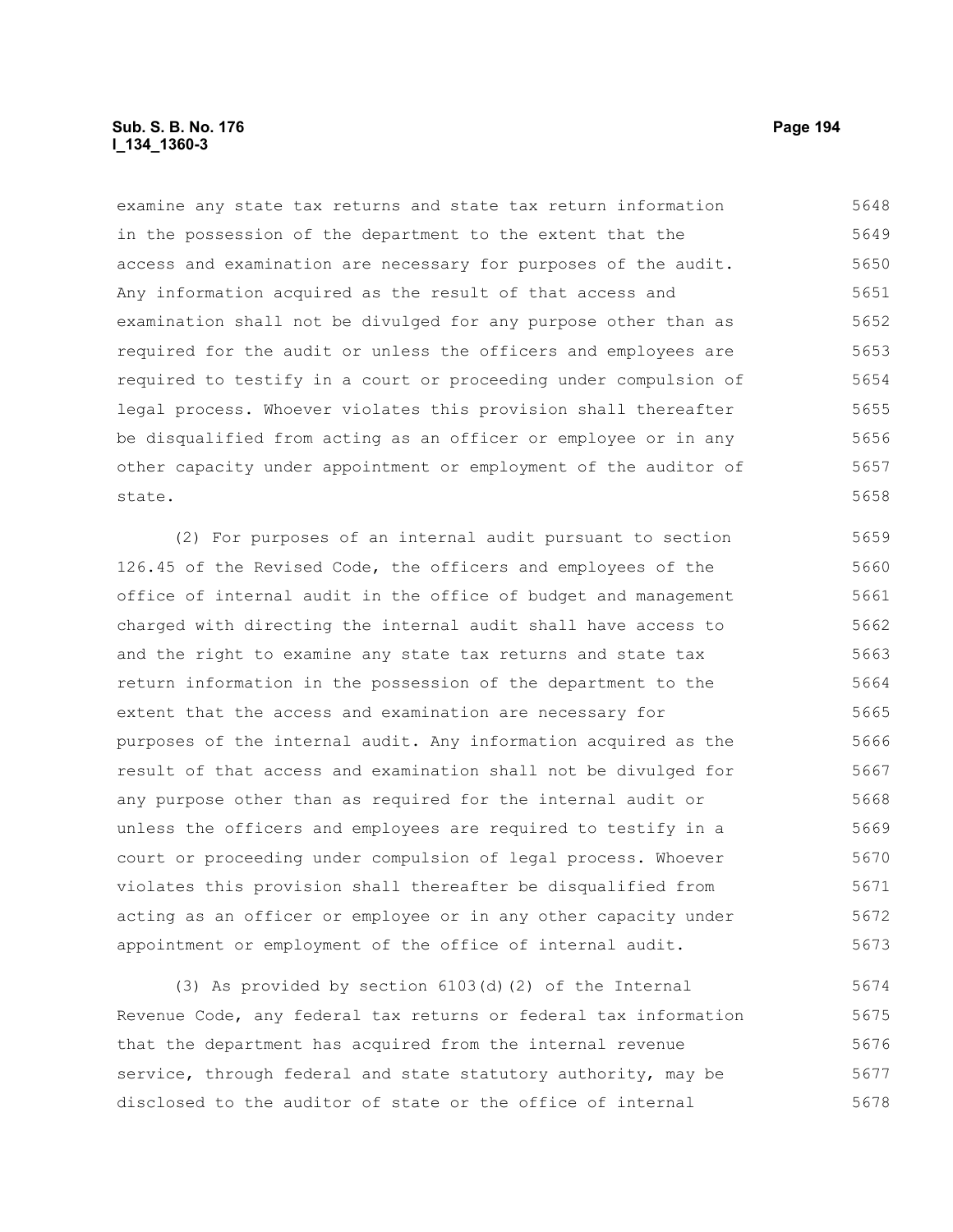#### audit solely for purposes of an audit of the department. (4) For purposes of Chapter 3739. of the Revised Code, an agent of the department of taxation may share information with the division of state fire marshal that the agent finds during the course of an investigation. (C) Division (A) of this section does not prohibit any of the following: (1) Divulging information contained in applications, complaints, and related documents filed with the department under section 5715.27 of the Revised Code or in applications filed with the department under section 5715.39 of the Revised Code; (2) Providing information to the office of child support within the department of job and family services pursuant to section 3125.43 of the Revised Code; (3) Disclosing to the motor vehicle repair board any information in the possession of the department that is necessary for the board to verify the existence of an applicant's valid vendor's license and current state tax identification number under section 4775.07 of the Revised Code; (4) Providing information to the administrator of workers' compensation pursuant to sections 4123.271 and 4123.591 of the Revised Code; (5) Providing to the attorney general information the 5679 5680 5681 5682 5683 5684 5685 5686 5687 5688 5689 5690 5691 5692 5693 5694 5695 5696 5697 5698 5699 5700 5701 5702

department obtains under division (J) of section 1346.01 of the Revised Code; 5703 5704

(6) Permitting properly authorized officers, employees, or agents of a municipal corporation from inspecting reports or 5705 5706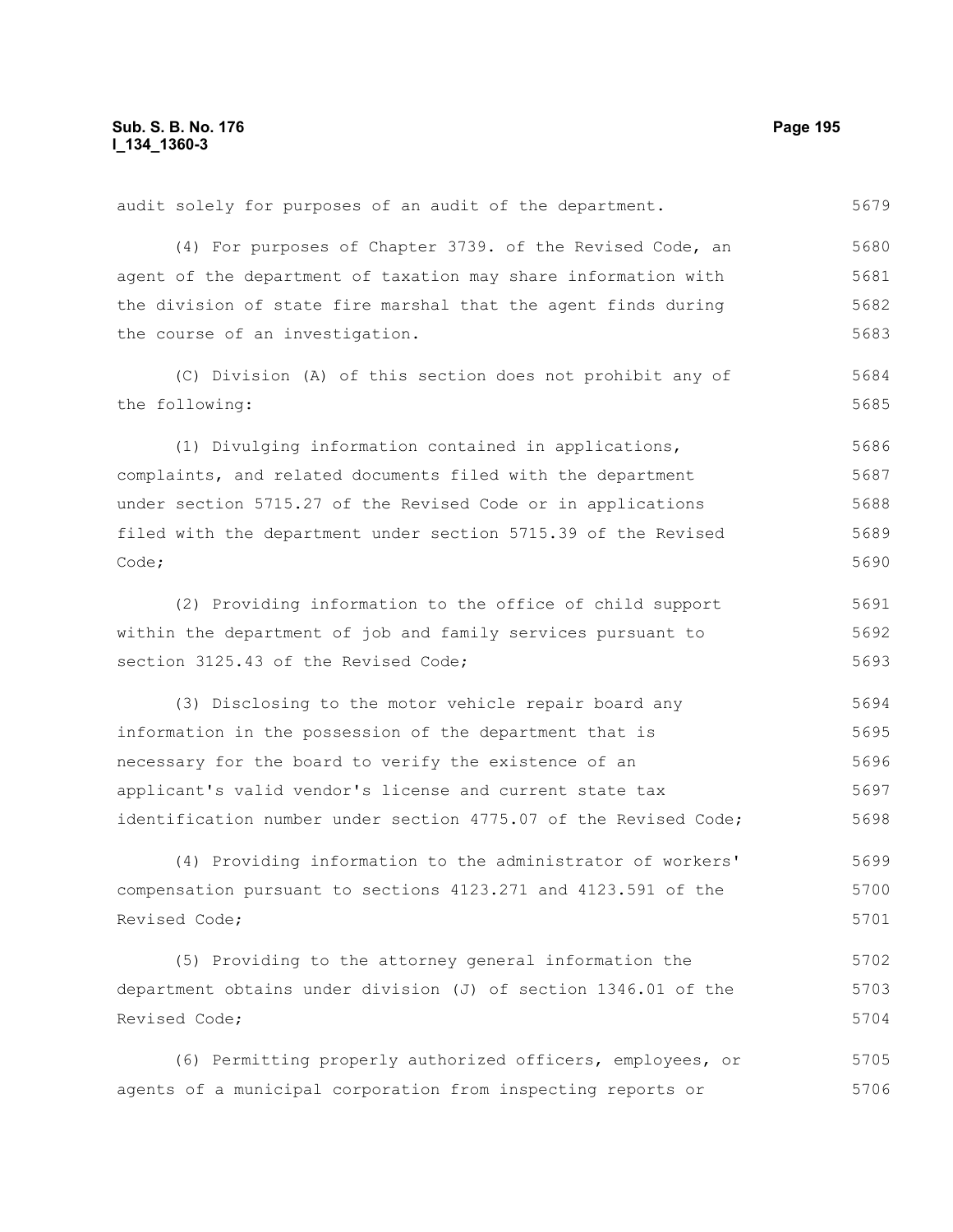information pursuant to section 718.84 of the Revised Code or rules adopted under section 5745.16 of the Revised Code; (7) Providing information regarding the name, account number, or business address of a holder of a vendor's license issued pursuant to section 5739.17 of the Revised Code, a holder of a direct payment permit issued pursuant to section 5739.031 of the Revised Code, or a seller having a use tax account maintained pursuant to section 5741.17 of the Revised Code, or information regarding the active or inactive status of a vendor's license, direct payment permit, or seller's use tax account; 5707 5708 5709 5710 5711 5712 5713 5714 5715 5716 5717

(8) Releasing invoices or invoice information furnished under section 4301.433 of the Revised Code pursuant to that section; 5718 5719 5720

(9) Providing to a county auditor notices or documents concerning or affecting the taxable value of property in the county auditor's county. Unless authorized by law to disclose documents so provided, the county auditor shall not disclose such documents; 5721 5722 5723 5724 5725

(10) Providing to a county auditor sales or use tax return or audit information under section 333.06 of the Revised Code; 5726 5727

(11) Subject to section 4301.441 of the Revised Code, disclosing to the appropriate state agency information in the possession of the department of taxation that is necessary to verify a permit holder's gallonage or noncompliance with taxes levied under Chapter 4301. or 4305. of the Revised Code; 5728 5729 5730 5731 5732

(12) Disclosing to the department of natural resources information in the possession of the department of taxation that is necessary for the department of taxation to verify the 5733 5734 5735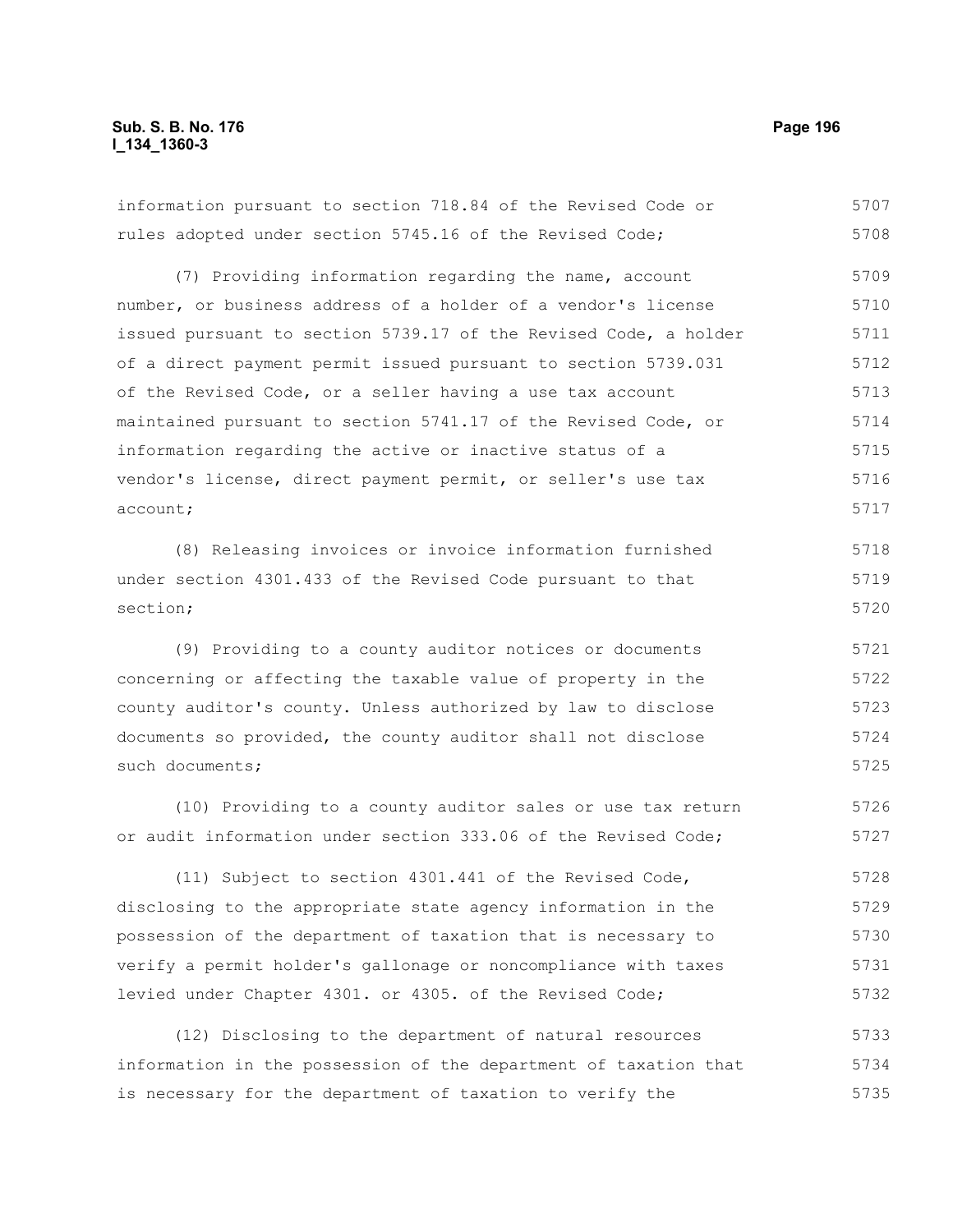taxpayer's compliance with section 5749.02 of the Revised Code or to allow the department of natural resources to enforce Chapter 1509. of the Revised Code; 5736 5737 5738

(13) Disclosing to the department of job and family services, industrial commission, and bureau of workers' compensation information in the possession of the department of taxation solely for the purpose of identifying employers that misclassify employees as independent contractors or that fail to properly report and pay employer tax liabilities. The department of taxation shall disclose only such information that is necessary to verify employer compliance with law administered by those agencies. 5739 5740 5741 5742 5743 5744 5745 5746 5747

(14) Disclosing to the Ohio casino control commission information in the possession of the department of taxation that is necessary to verify a casino operator's or sports gaming agent's compliance with section 5747.063-or, 5753.02, or 5753.021 of the Revised Code and sections related thereto; 5748 5749 5750 5751 5752

(15) Disclosing to the state lottery commission information in the possession of the department of taxation that is necessary to verify a lottery sales agent's compliance with section 5747.064 of the Revised Code. 5753 5754 5755 5756

(16) Disclosing to the development services agency information in the possession of the department of taxation that is necessary to ensure compliance with the laws of this state governing taxation and to verify information reported to the development services agency for the purpose of evaluating potential tax credits, grants, or loans. Such information shall not include information received from the internal revenue service the disclosure of which is prohibited by section 6103 of the Internal Revenue Code. No officer, employee, or agent of the 5757 5758 5759 5760 5761 5762 5763 5764 5765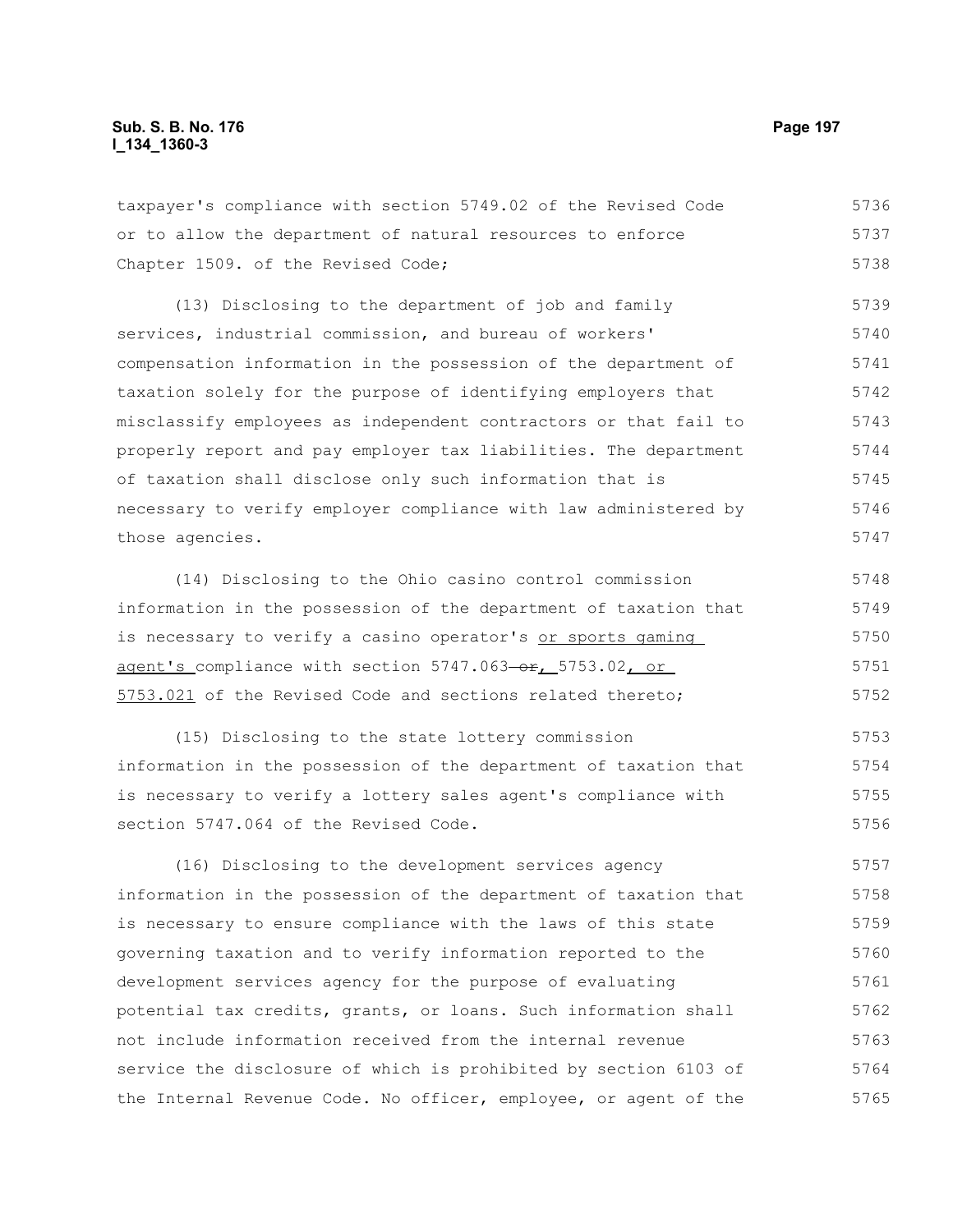## **Sub. S. B. No. 176 Page 198 l\_134\_1360-3**

development services agency shall disclose any information provided to the development services agency by the department of taxation under division (C)(16) of this section except when disclosure of the information is necessary for, and made solely for the purpose of facilitating, the evaluation of potential tax credits, grants, or loans. 5766 5767 5768 5769 5770 5771

(17) Disclosing to the department of insurance information in the possession of the department of taxation that is necessary to ensure a taxpayer's compliance with the requirements with any tax credit administered by the development services agency and claimed by the taxpayer against any tax administered by the superintendent of insurance. No officer, employee, or agent of the department of insurance shall disclose any information provided to the department of insurance by the department of taxation under division (C)(17) of this section. 5772 5773 5774 5775 5776 5777 5778 5779 5780

(18) Disclosing to the division of liquor control information in the possession of the department of taxation that is necessary for the division and department to comply with the requirements of sections 4303.26 and 4303.271 of the Revised Code. 5781 5782 5783 5784 5785

(19) Disclosing to the department of education, upon that department's request, information in the possession of the department of taxation that is necessary only to verify whether the family income of a student applying for or receiving a scholarship under the educational choice scholarship pilot program is equal to, less than, or greater than the income thresholds prescribed by section 3310.02 or 3310.032 of the Revised Code. The department of education shall provide sufficient information about the student and the student's family to enable the department of taxation to make the 5786 5787 5788 5789 5790 5791 5792 5793 5794 5795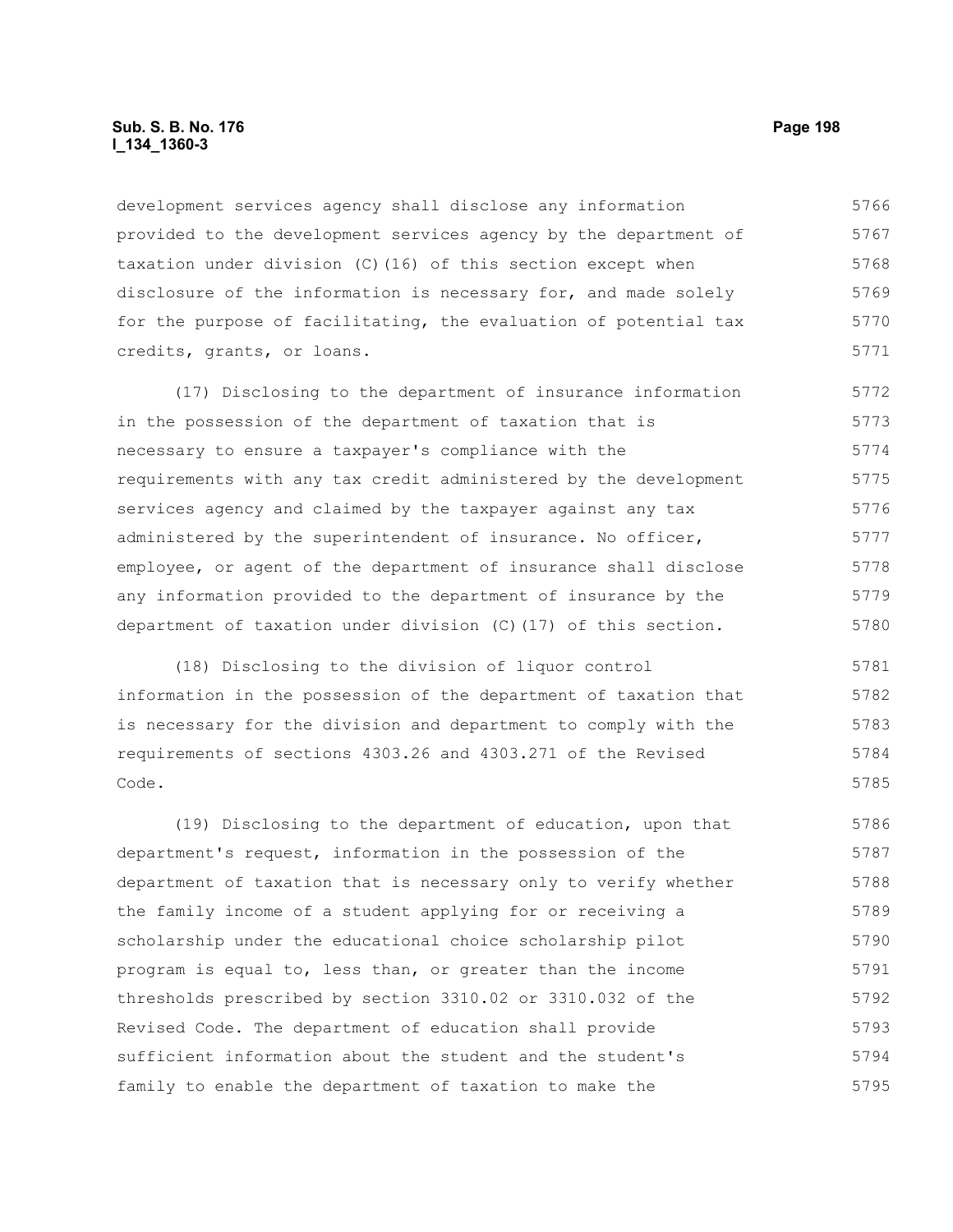#### verification.

(20) Disclosing to the Ohio rail development commission information in the possession of the department of taxation that is necessary to ensure compliance with the laws of this state governing taxation and to verify information reported to the commission for the purpose of evaluating potential grants or loans. Such information shall not include information received from the internal revenue service the disclosure of which is prohibited by section 6103 of the Internal Revenue Code. No member, officer, employee, or agent of the Ohio rail development commission shall disclose any information provided to the commission by the department of taxation under division (C)(20) of this section except when disclosure of the information is necessary for, and made solely for the purpose of facilitating, the evaluation of potential grants or loans. 5797 5798 5799 5800 5801 5802 5803 5804 5805 5806 5807 5808 5809 5810

**Sec. 5747.02.** (A) For the purpose of providing revenue for the support of schools and local government functions, to provide relief to property taxpayers, to provide revenue for the general revenue fund, and to meet the expenses of administering the tax levied by this chapter, there is hereby levied on every individual, trust, and estate residing in or earning or receiving income in this state, on every individual, trust, and estate earning or receiving lottery winnings, prizes, or awards pursuant to Chapter 3770. of the Revised Code, on every individual, trust, and estate earning or receiving winnings on casino or sports gaming, and on every individual, trust, and estate otherwise having nexus with or in this state under the Constitution of the United States, an annual tax measured as prescribed in divisions (A)(1) to (4) of this section. 5811 5812 5813 5814 5815 5816 5817 5818 5819 5820 5821 5822 5823 5824

(1) In the case of trusts, the tax imposed by this section

5796

5825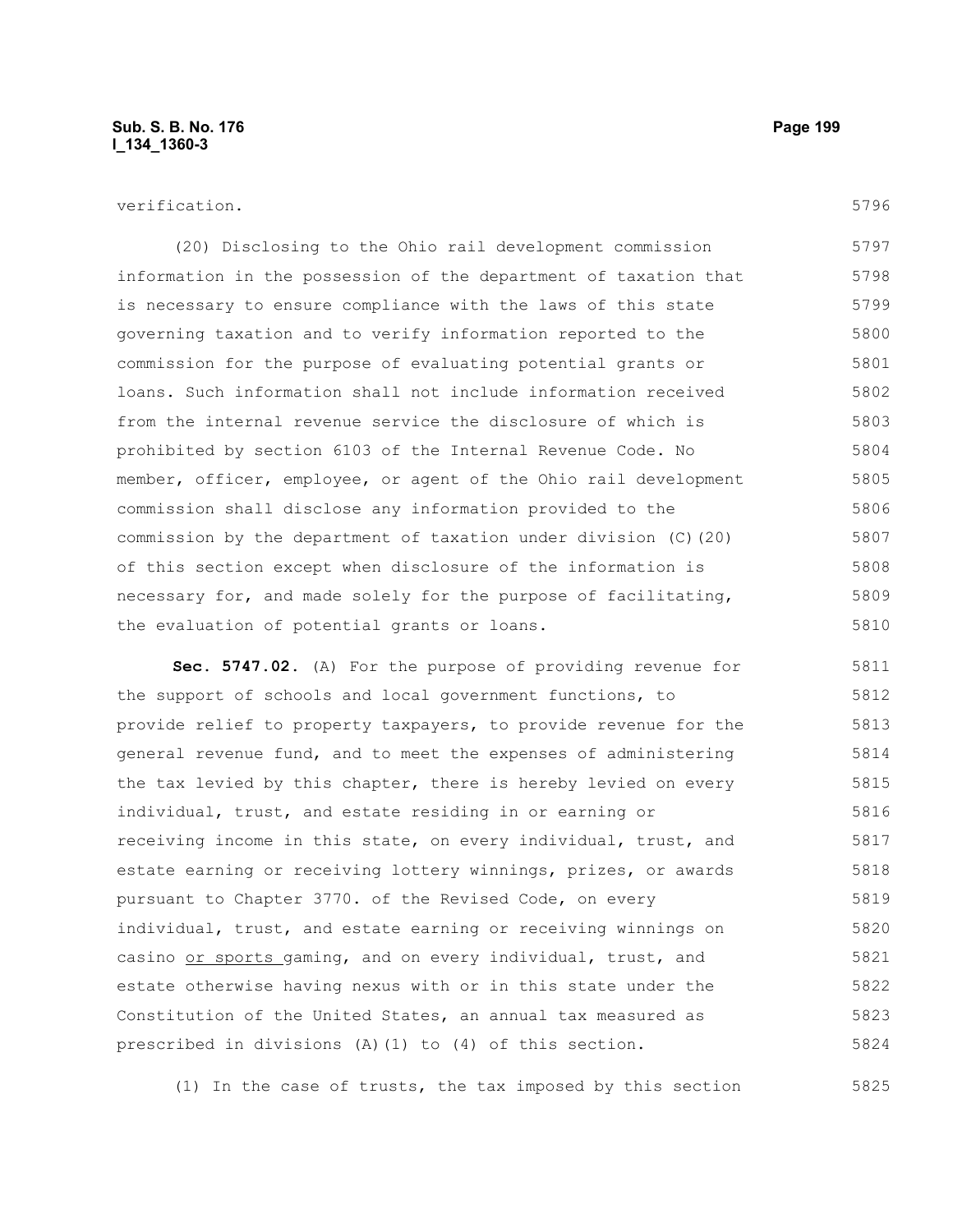shall be measured by modified Ohio taxable income under division (D) of this section and levied in the same amount as the tax is imposed on estates as prescribed in division (A)(2) of this section. 5826 5827 5828 5829

(2) In the case of estates, the tax imposed by this section shall be measured by Ohio taxable income. The tax shall be levied at the rate of one and forty-two thousand seven hundred forty-four hundred-thousandths per cent for the first twenty-one thousand seven hundred fifty dollars of such income and, for income in excess of that amount, the tax shall be levied at the same rates prescribed in division (A)(3) of this section for individuals. 5830 5831 5832 5833 5834 5835 5836 5837

(3) In the case of individuals, the tax imposed by this section on income other than taxable business income shall be measured by Ohio adjusted gross income, less taxable business income and less an exemption for the taxpayer, the taxpayer's spouse, and each dependent as provided in section 5747.025 of the Revised Code. If the balance thus obtained is equal to or less than twenty-one thousand seven hundred fifty dollars, no tax shall be imposed on that balance. If the balance thus obtained is greater than twenty-one thousand seven hundred fifty dollars, the tax is hereby levied as follows: 5838 5839 5840 5841 5842 5843 5844 5845 5846 5847

5848

1 2

TAX

A OHIO ADJUSTED GROSS INCOME LESS TAXABLE BUSINESS INCOME AND EXEMPTIONS (INDIVIDUALS) OR MODIFIED OHIO TAXABLE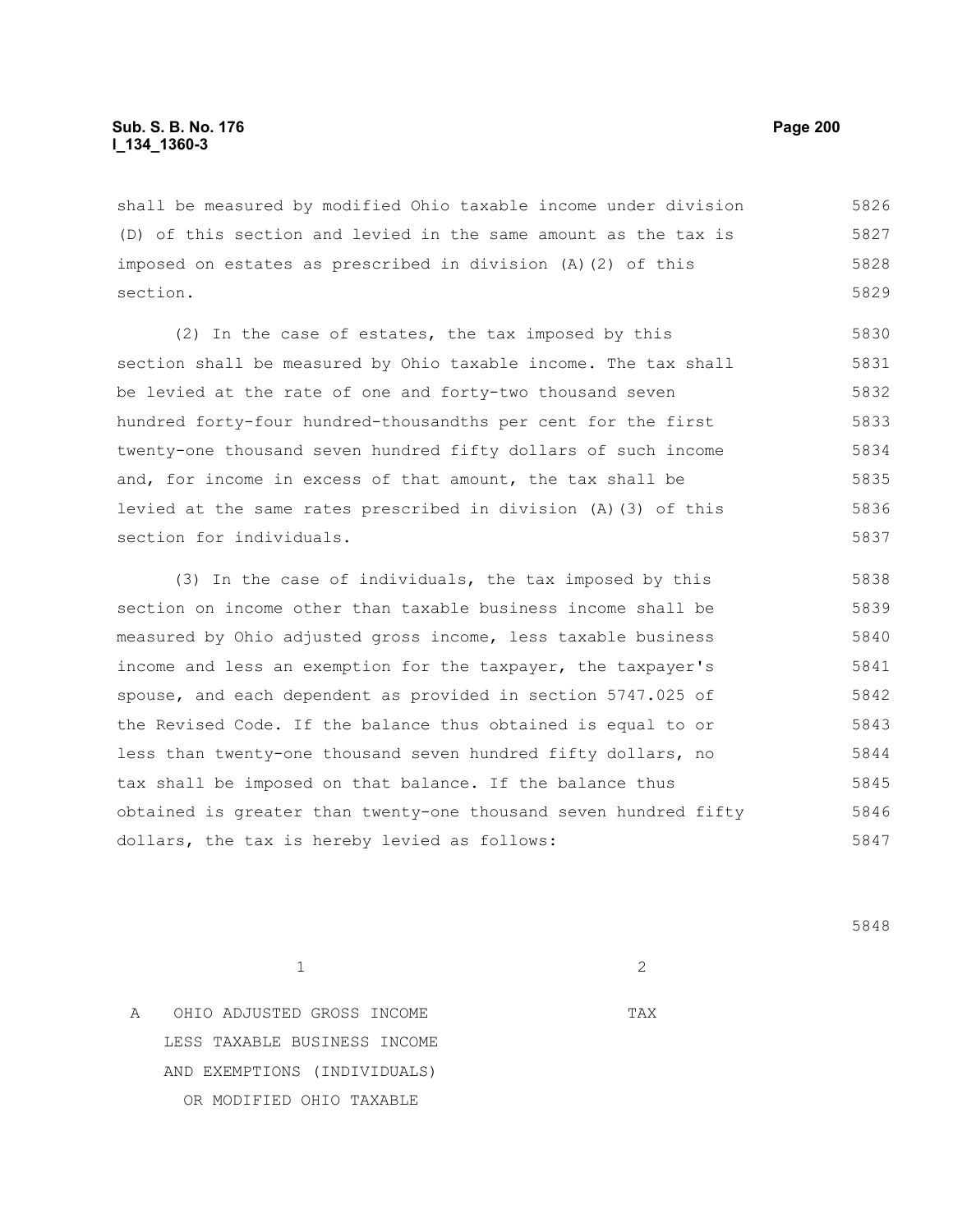INCOME (TRUSTS) OR OHIO TAXABLE INCOME (ESTATES)

- B More than \$21,750 but not \$310.47 plus 2.850% of the amount in more than \$43,450 excess of \$21,750
- C More than \$43,450 but not more than \$86,900 \$928.92 plus 3.326% of the amount in excess of \$43,450
- D More than \$86,900 but not more than \$108,700 \$2,374.07 plus 3.802% of the amount in excess of \$86,900
- E More than \$108,700 but not \$3,202.91 plus 4.413% of the amount in more than \$217,400 excess of \$108,700
- F More than \$217,400 \$7,999.84 plus 4.797% of the amount in excess of \$217,400

(4)(a) In the case of individuals, the tax imposed by this section on taxable business income shall equal three per cent of the result obtained by subtracting any amount allowed under division (A)(4)(b) of this section from the individual's taxable business income. 5849 5850 5851 5852 5853

(b) If the exemptions allowed to an individual under division (A)(3) of this section exceed the taxpayer's Ohio adjusted gross income less taxable business income, the excess shall be deducted from taxable business income before computing the tax under division  $(A)$   $(4)$   $(a)$  of this section. 5854 5855 5856 5857 5858

(5) Except as otherwise provided in this division, in August of each year, the tax commissioner shall make a new adjustment to the income amounts prescribed in divisions (A)(2) and (3) of this section by multiplying the percentage increase 5859 5860 5861 5862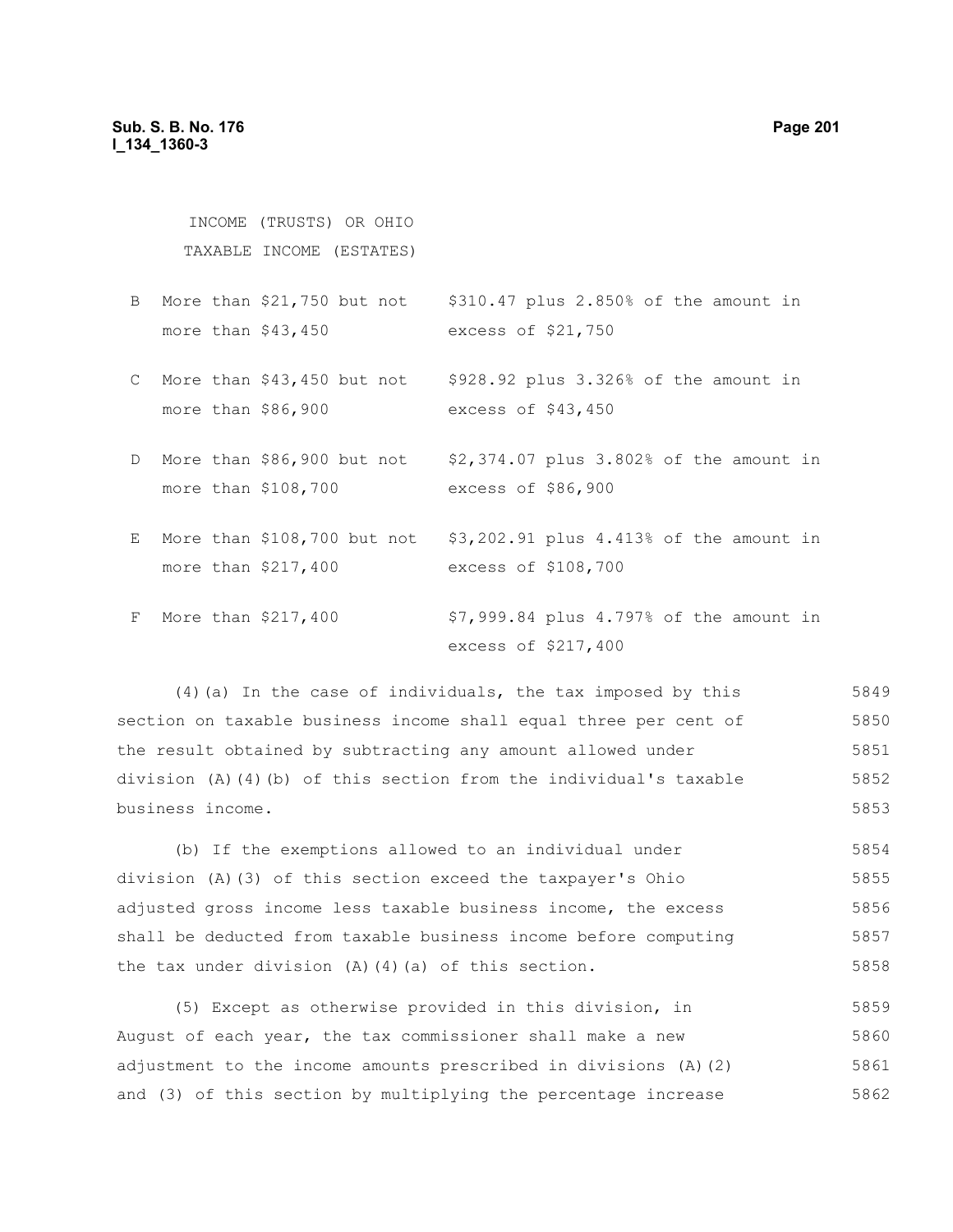in the gross domestic product deflator computed that year under section 5747.025 of the Revised Code by each of the income amounts resulting from the adjustment under this division in the preceding year, adding the resulting product to the corresponding income amount resulting from the adjustment in the preceding year, and rounding the resulting sum to the nearest multiple of fifty dollars. The tax commissioner also shall recompute each of the tax dollar amounts to the extent necessary to reflect the new adjustment of the income amounts. To recompute the tax dollar amount corresponding to the lowest tax rate in division (A)(3) of this section, the commissioner shall multiply the tax rate prescribed in division (A)(2) of this section by the income amount specified in that division and as adjusted according to this paragraph. The rates of taxation shall not be adjusted. 5863 5864 5865 5866 5867 5868 5869 5870 5871 5872 5873 5874 5875 5876 5877

The adjusted amounts apply to taxable years beginning in the calendar year in which the adjustments are made and to taxable years beginning in each ensuing calendar year until a calendar year in which a new adjustment is made pursuant to this division. The tax commissioner shall not make a new adjustment in any year in which the amount resulting from the adjustment would be less than the amount resulting from the adjustment in the preceding year. 5878 5879 5880 5881 5882 5883 5884 5885

(B) If the director of budget and management makes a certification to the tax commissioner under division (B) of section 131.44 of the Revised Code, the amount of tax as determined under divisions (A)(1) to (3) of this section shall be reduced by the percentage prescribed in that certification for taxable years beginning in the calendar year in which that certification is made. 5886 5887 5888 5889 5890 5891 5892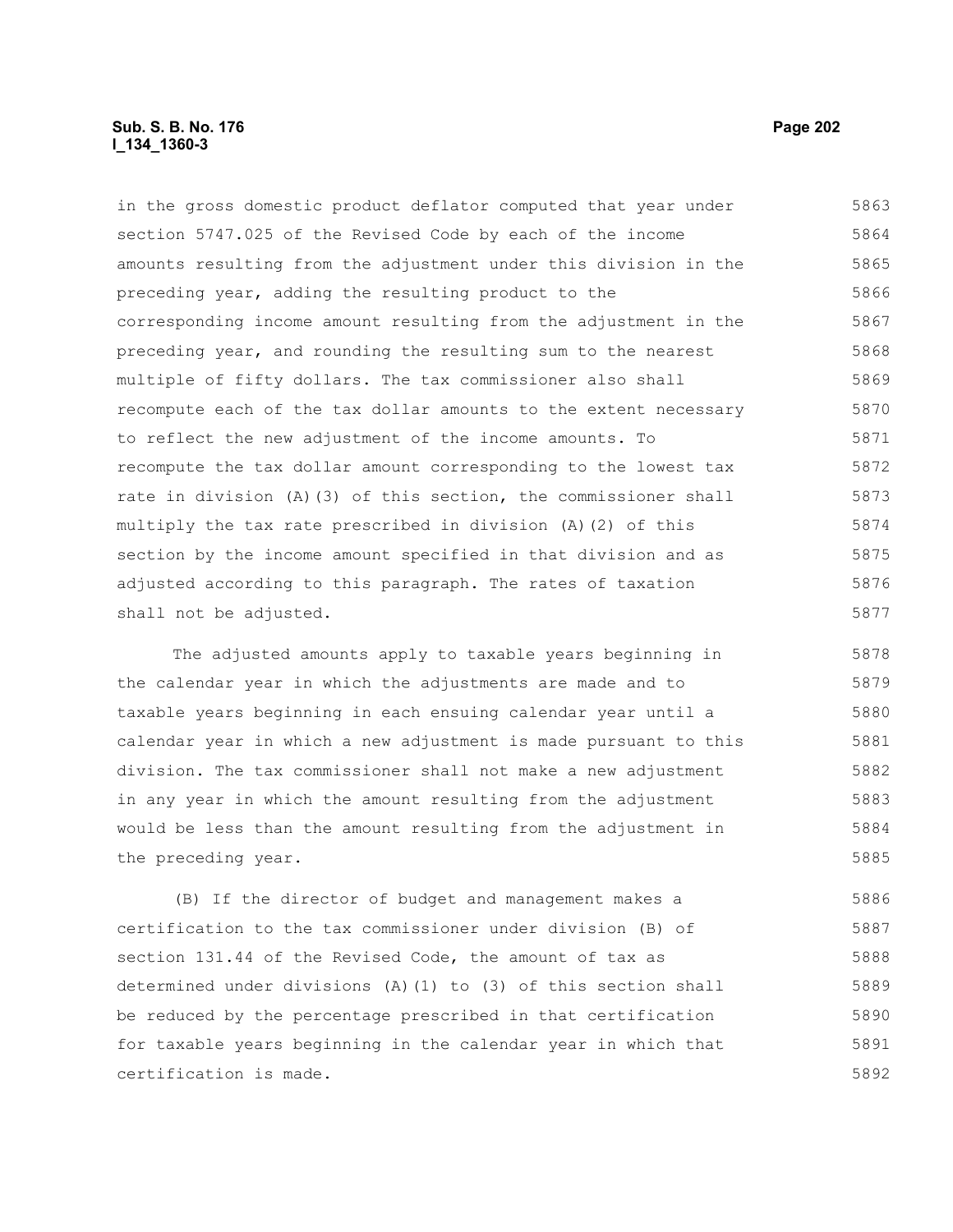# **Sub. S. B. No. 176 Page 203 l\_134\_1360-3**

(C)(1) The tax imposed by this section on a trust shall be computed by multiplying the Ohio modified taxable income of the trust by the rates prescribed by division (A) of this section. 5893 5894 5895

(2) A resident trust may claim a credit against the tax computed under division (C) of this section equal to the lesser of (a) the tax paid to another state or the District of Columbia on the resident trust's modified nonbusiness income, other than the portion of the resident trust's nonbusiness income that is qualifying investment income as defined in section 5747.012 of the Revised Code, or (b) the effective tax rate, based on modified Ohio taxable income, multiplied by the resident trust's modified nonbusiness income other than the portion of the resident trust's nonbusiness income that is qualifying investment income. The credit applies before any other applicable credits. 5896 5897 5898 5899 5900 5901 5902 5903 5904 5905 5906 5907

(3) Any credit authorized against the tax imposed by this section applies to a trust subject to division (C) of this section only if the trust otherwise qualifies for the credit. To the extent that the trust distributes income for the taxable year for which a credit is available to the trust, the credit shall be shared by the trust and its beneficiaries. The tax commissioner and the trust shall be guided by applicable regulations of the United States treasury regarding the sharing of credits. 5908 5909 5910 5911 5912 5913 5914 5915 5916

(D) For the purposes of this section, "trust" means any trust described in Subchapter J of Chapter 1 of the Internal Revenue Code, excluding trusts that are not irrevocable as defined in division (I)(3)(b) of section 5747.01 of the Revised Code and that have no modified Ohio taxable income for the taxable year, charitable remainder trusts, qualified funeral 5917 5918 5919 5920 5921 5922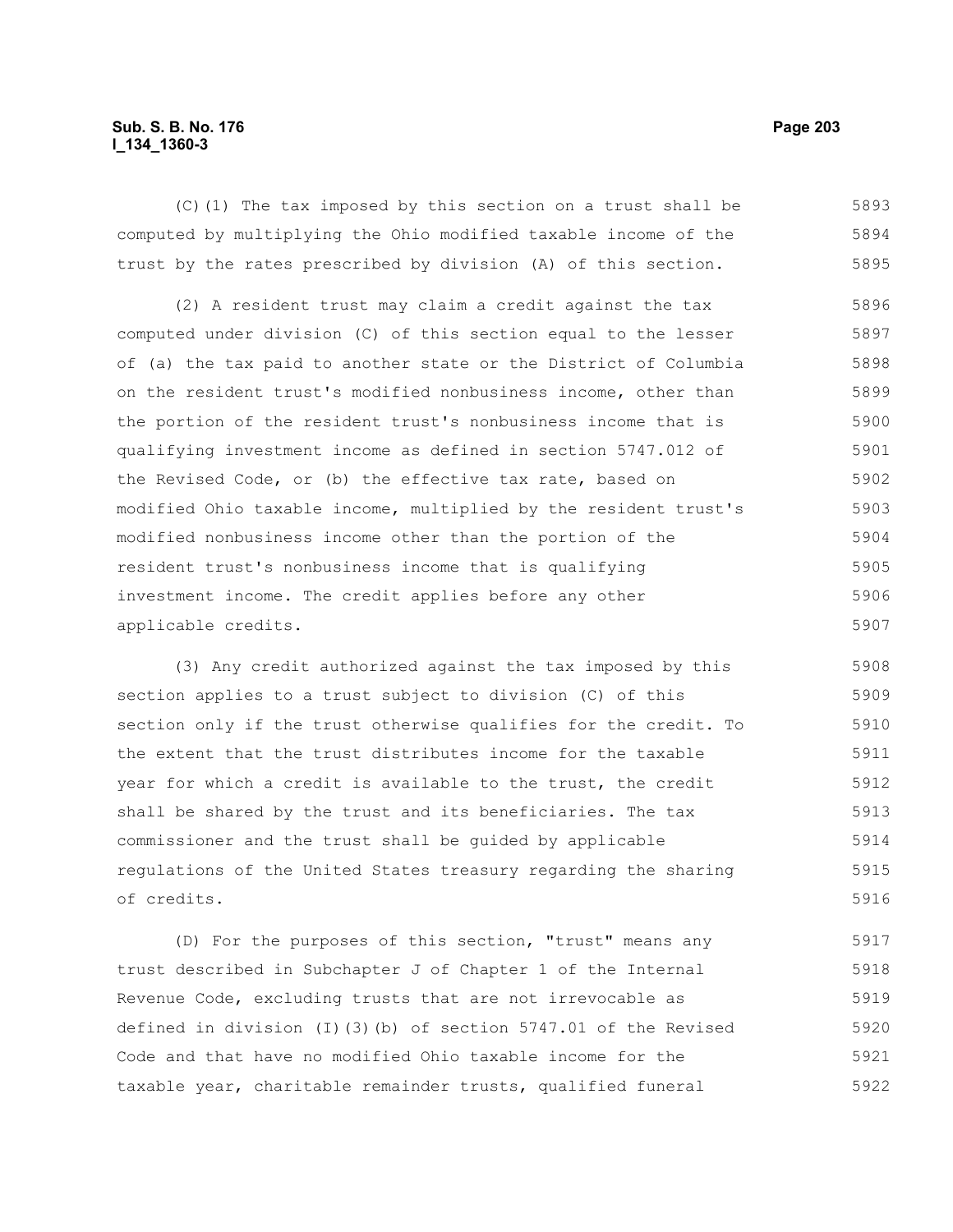## **Sub. S. B. No. 176 Page 204 l\_134\_1360-3**

trusts and preneed funeral contract trusts established pursuant to sections 4717.31 to 4717.38 of the Revised Code that are not qualified funeral trusts, endowment and perpetual care trusts, qualified settlement trusts and funds, designated settlement trusts and funds, and trusts exempted from taxation under section 501(a) of the Internal Revenue Code. 5923 5924 5925 5926 5927 5928

(E) Nothing in division (A)(3) of this section shall prohibit an individual with an Ohio adjusted gross income, less taxable business income and exemptions, of twenty-one thousand seven hundred fifty dollars or less from filing a return under this chapter to receive a refund of taxes withheld or to claim any refundable credit allowed under this chapter. 5929 5930 5931 5932 5933 5934

**Sec. 5747.063.** The requirements imposed under this section are in addition to the municipal income tax withholding requirements under section 718.031 of the Revised Code. As used in this section, "sports gaming agent" and "sports gaming facility" have the same meanings as in section 3775.01 of the Revised Code. 5935 5936 5937 5938 5939 5940

(A)(1) If a person's winnings  $at a$  from casino facility gaming or from sports gaming are an amount for which reporting to the internal revenue service of the amount is required by section 6041 of the Internal Revenue Code, as amended, the a casino operator or sports gaming agent shall deduct and withhold Ohio income tax from the person's winnings at a rate of four per cent of the amount won. A person's amount of winnings from casino gaming shall be determined each time the person exchanges amounts won in tokens, chips, casino credit, or other prepaid representations of value for cash or a cash equivalent. The casino operator or sports gaming agent shall issue, to a person from whose winnings an amount has been deducted and withheld, a 5941 5942 5943 5944 5945 5946 5947 5948 5949 5950 5951 5952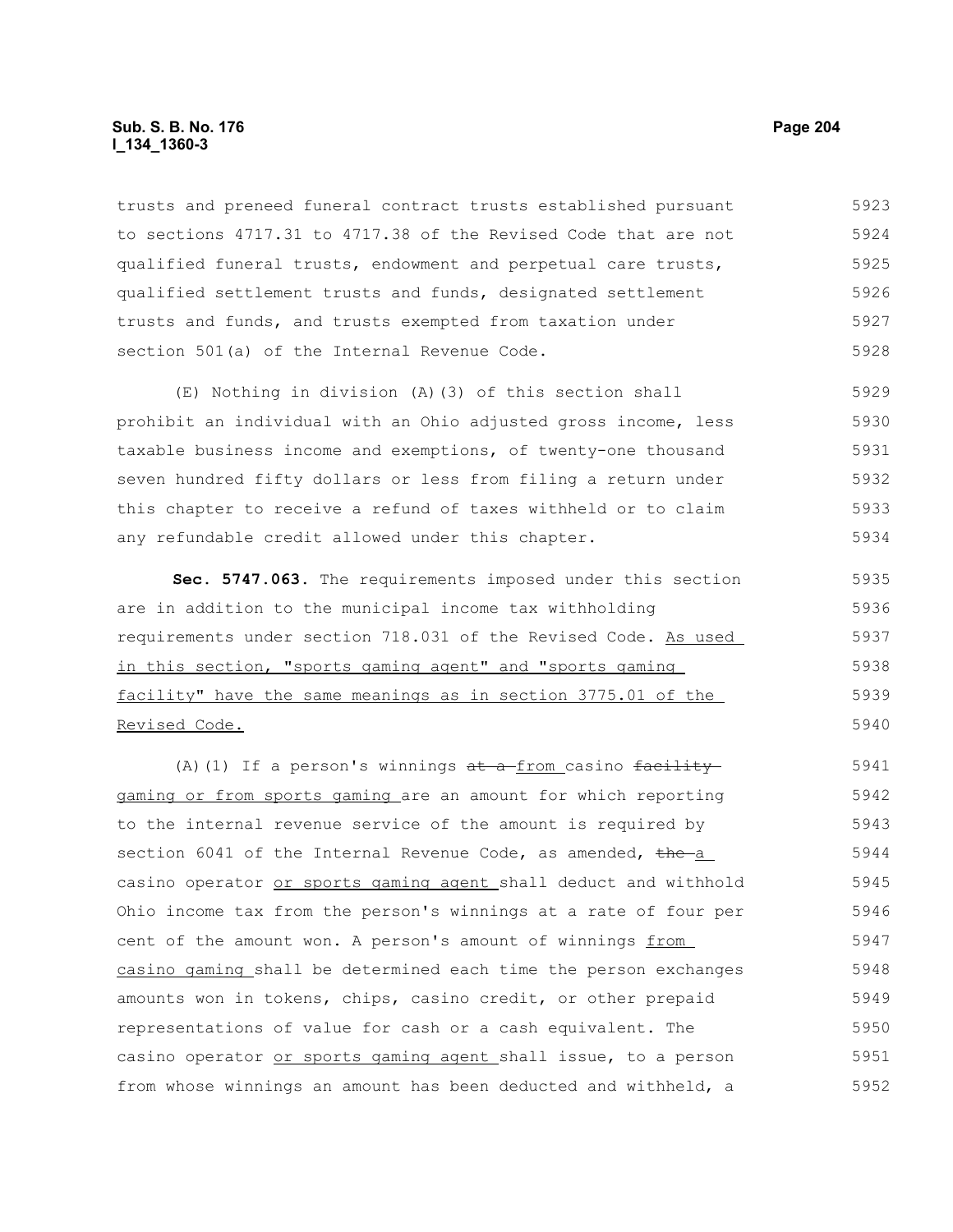receipt for the amount deducted and withheld, and also shall obtain from the person additional information that will be necessary for the casino operator or sports gaming agent to prepare the returns required by this section. 5953 5954 5955 5956

(2) If a person's winnings  $at a-form$  casino  $facility$ gaming or sports gaming require reporting to the internal revenue service under division (A)(1) of this section, the casino operator or sports gaming agent also shall require the person to state in writing, under penalty of falsification, whether the person is in default under a support order. 5957 5958 5959 5960 5961 5962

(B) Amounts deducted and withheld by a casino operator or sports gaming agent are held in trust for the benefit of the state. 5963 5964 5965

(1) On or before the tenth day of each month, the casino operator shall file a return electronically with the tax commissioner identifying the persons from whose winnings amounts were deducted and withheld, the amount of each such deduction and withholding during the preceding calendar month, the amount of the winnings from which each such amount was withheld, the type of casino gaming or sports gaming that resulted in such winnings, and any other information required by the tax commissioner. With the return, the casino operator or sports gaming agent shall remit electronically to the commissioner all the amounts deducted and withheld during the preceding month. 5966 5967 5968 5969 5970 5971 5972 5973 5974 5975 5976

(2)(a) A casino operator or sports gaming agent shall maintain a record of each written statement provided under division (A)(2) of this section in which a person admits to being in default under a support order. The casino operator or sports gaming agent shall make these records available to the director of job and family services upon request. 5977 5978 5979 5980 5981 5982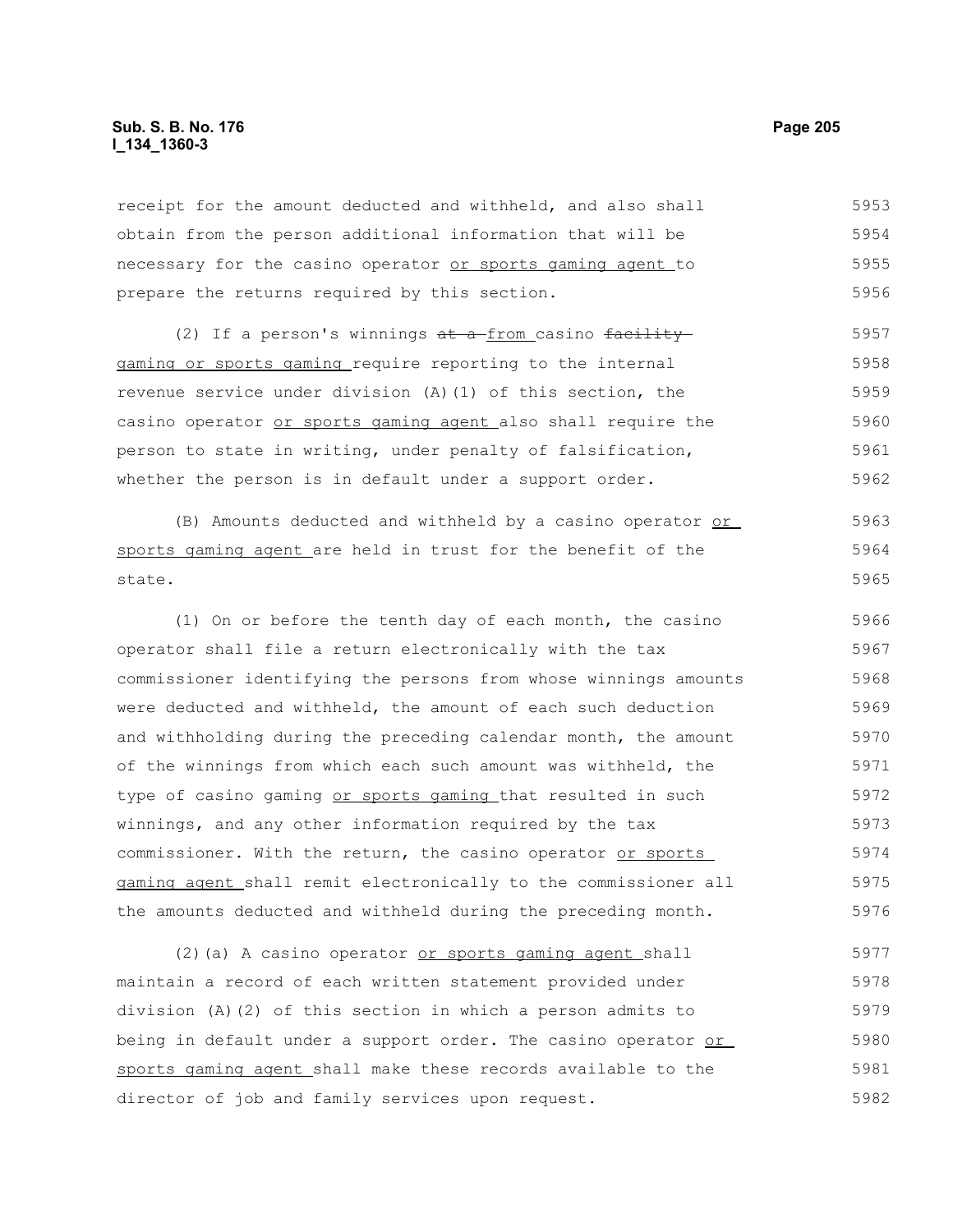(b) A casino operator or sports gaming agent shall maintain copies of receipts issued under division (A)(1) of this section and of written statements provided under division (A)(2) of this section and shall make these copies available to the tax commissioner upon request. 5983 5984 5985 5986 5987

(c) A casino operator or sports gaming agent shall maintain the information described in divisions (B)(2)(a) and (b) of this section in accordance with section 5747.17 of the Revised Code and any rules adopted pursuant thereto. 5988 5989 5990 5991

(3) Annually, on or before the thirty-first day of January, a casino operator or sports gaming agent shall file an annual return electronically with the tax commissioner indicating the total amount deducted and withheld during the preceding calendar year. The casino operator or sports gaming agent shall remit electronically with the annual return any amount that was deducted and withheld and that was not previously remitted. If the identity of a person and the amount deducted and withheld with respect to that person were omitted on a monthly return, that information shall be indicated on the annual return. 5992 5993 5994 5995 5996 5997 5998 5999 6000 6001 6002

 $(4)$  (a) A casino operator or sports gaming agent who fails to file a return and remit the amounts deducted and withheld is personally liable for the amount deducted and withheld and not remitted. The commissioner may impose a penalty up to one thousand dollars if a return is filed late, if amounts deducted and withheld are remitted late, if a return is not filed, or if amounts deducted and withheld are not remitted. Interest accrues on past due amounts deducted and withheld at the rate prescribed in section 5703.47 of the Revised Code. The commissioner may collect past due amounts deducted and withheld and penalties and 6003 6004 6005 6006 6007 6008 6009 6010 6011 6012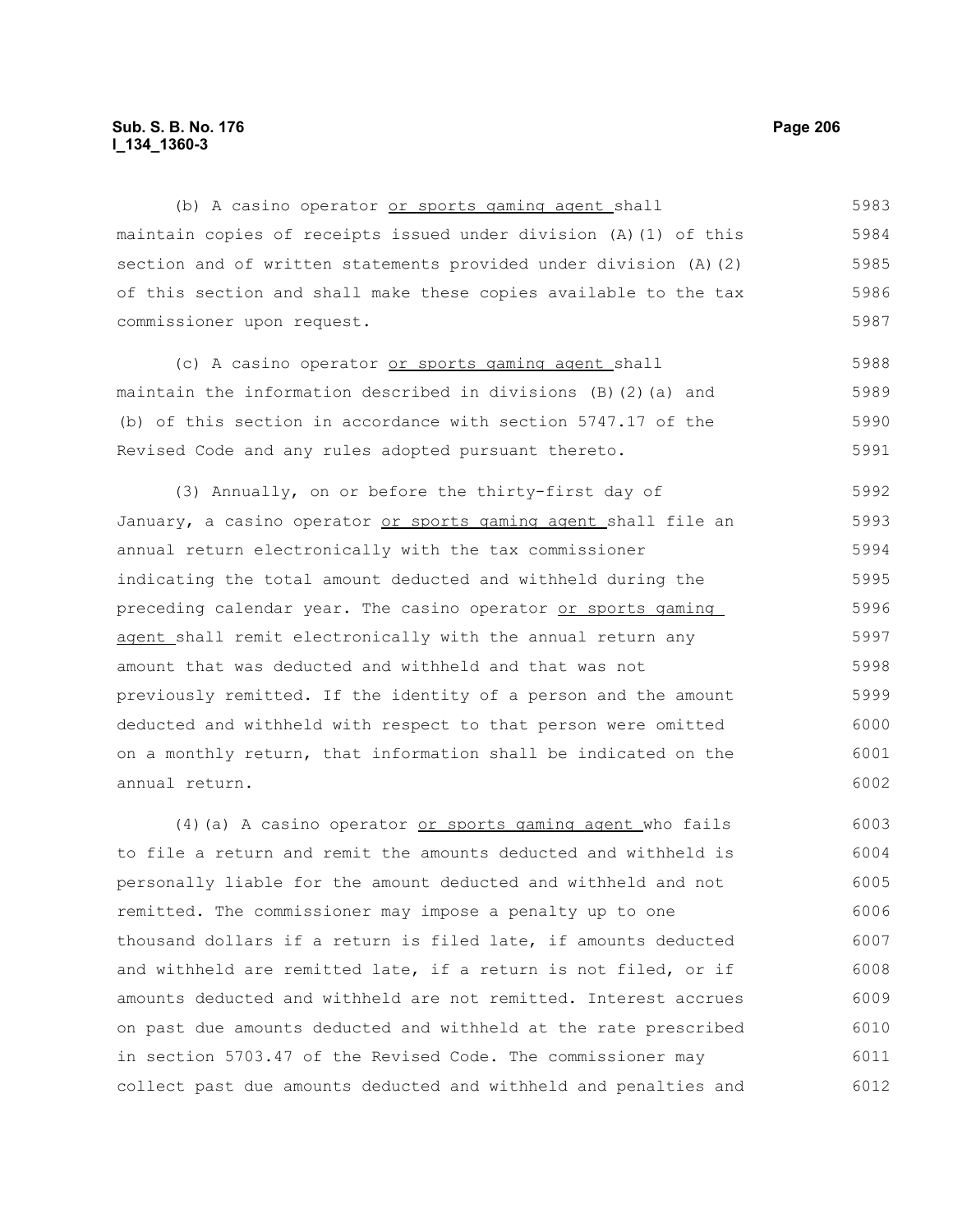interest thereon by assessment under section 5747.13 of the Revised Code as if they were income taxes collected by an employer. 6013 6014 6015

(b) If a casino operator  $or$  sports gaming agent sells the casino facility or sports gaming facility, or otherwise quits the casino or sports gaming business, the amounts deducted and withheld and any penalties and interest thereon are immediately due and payable. The successor shall withhold an amount of the purchase money that is sufficient to cover the amounts deducted and withheld and penalties and interest thereon until the predecessor casino operator or sports gaming agent produces either a receipt from the commissioner showing that the amounts deducted and withheld and penalties and interest thereon have been paid or a certificate from the commissioner indicating that no amounts deducted and withheld or penalties and interest thereon are due. If the successor fails to withhold purchase money, the successor is personally liable for payment of the amounts deducted and withheld and penalties and interest thereon, up to the amount of the purchase money. 6016 6017 6018 6019 6020 6021 6022 6023 6024 6025 6026 6027 6028 6029 6030 6031

(C)(1) Annually, on or before the thirty-first day of January, a casino operator or sports gaming agent shall issue an information return to each person with respect to whom an amount has been deducted and withheld during the preceding calendar year. The information return shall show the total amount deducted from the person's winnings by the casino operator or sports gaming agent during the preceding calendar year. 6032 6033 6034 6035 6036 6037 6038

(2) Annually, on or before the thirty-first day of January, a casino operator or sports gaming agent shall provide to the commissioner a copy of each information return issued under division (C)(1) of this section for the preceding calendar 6039 6040 6041 6042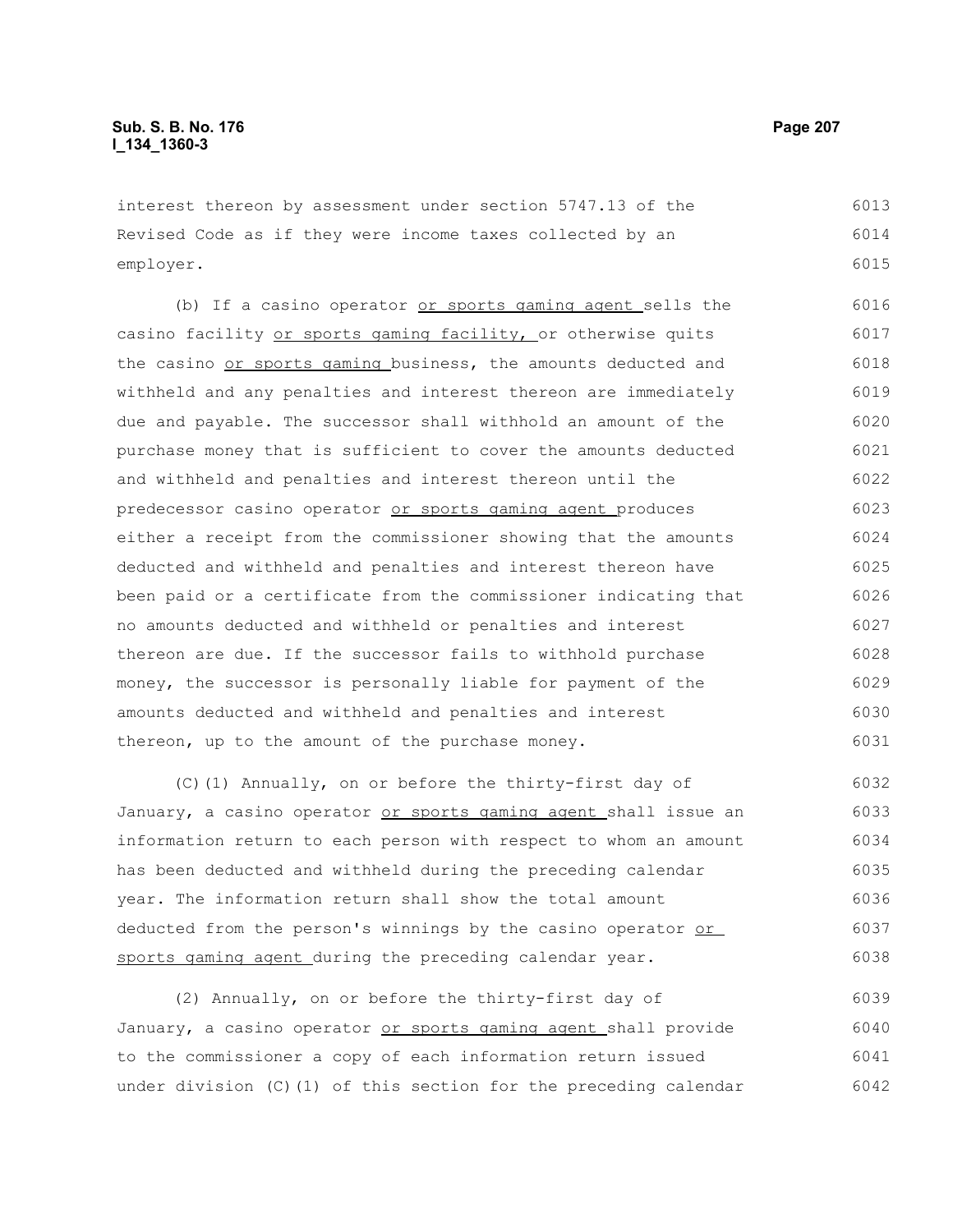year. The commissioner may require that the copies be transmitted electronically. 6043 6044

(D) Amounts deducted and withheld shall be allowed as a credit against payment of the tax imposed by section 5747.02 of the Revised Code and shall be treated as taxes paid for purposes of section 5747.09 of the Revised Code. This division applies only to the person for whom the amount is deducted and withheld. 6045 6046 6047 6048 6049

(E) The failure of a casino operator or sports gaming agent to deduct and withhold the required amount from a person's winnings does not relieve the person from liability for the tax imposed by section 5747.02 of the Revised Code with respect to those winnings. And compliance with this section does not relieve a casino operator or sports gaming agent or a person who has winnings at a from casino facility gaming or sports gaming from compliance with relevant provisions of federal tax laws. 6050 6051 6052 6053 6054 6055 6056 6057

(F) The commissioner shall prescribe the form of the receipt and returns required by this section. The director of job and family services shall prescribe the form of the statement required by this section. 6058 6059 6060 6061

(G) The commissioner may adopt rules that are necessary to administer this section. 6062 6063

**Sec. 5747.08.** An annual return with respect to the tax imposed by section 5747.02 of the Revised Code and each tax imposed under Chapter 5748. of the Revised Code shall be made by every taxpayer for any taxable year for which the taxpayer is liable for the tax imposed by that section or under that chapter, unless the total credits allowed under division (E) of section 5747.05 and divisions (F) and (G) of section 5747.055 of the Revised Code for the year are equal to or exceed the tax 6064 6065 6066 6067 6068 6069 6070 6071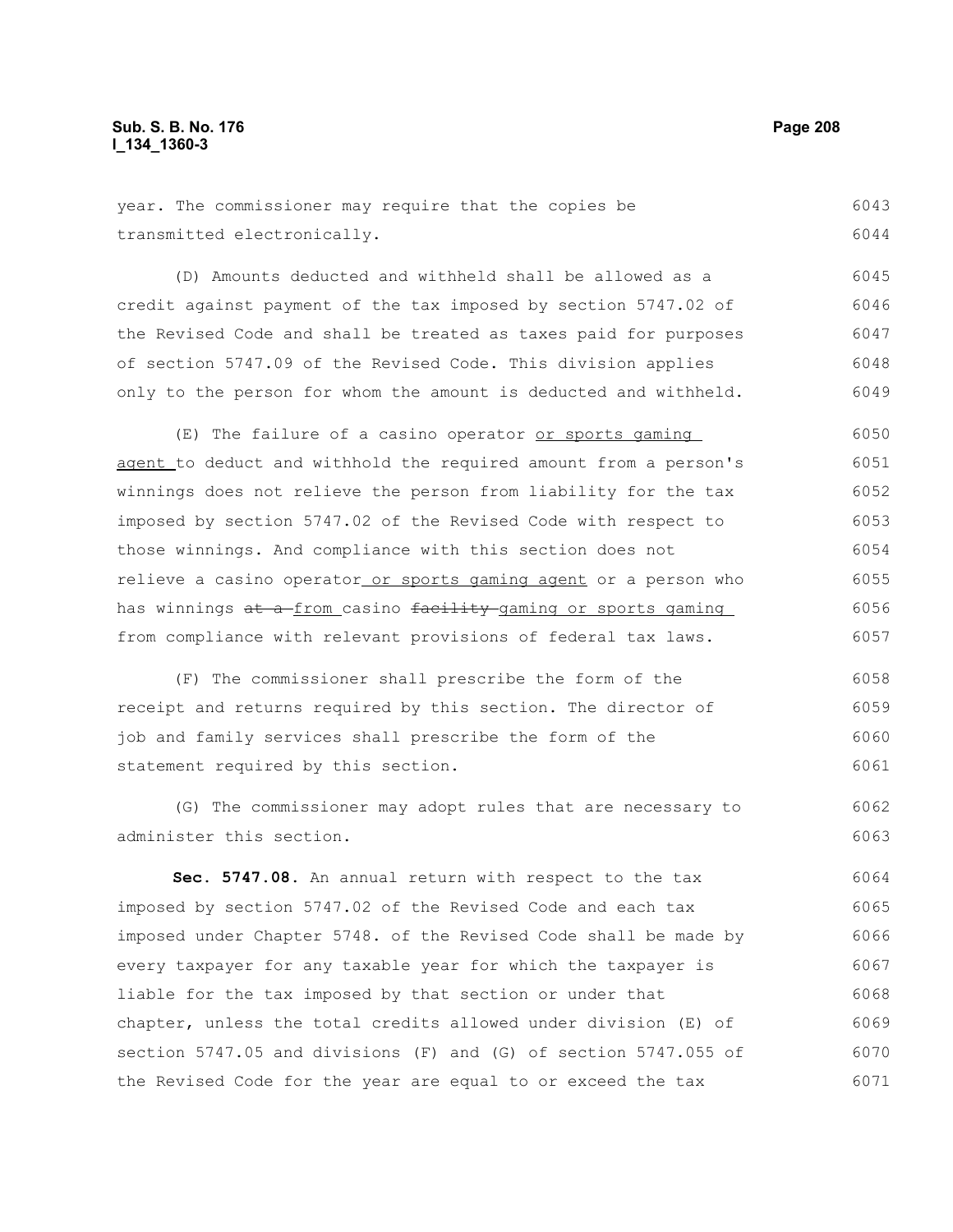# **Sub. S. B. No. 176 Page 209 l\_134\_1360-3**

imposed by section 5747.02 of the Revised Code, in which case no return shall be required unless the taxpayer is liable for a tax imposed pursuant to Chapter 5748. of the Revised Code. 6072 6073 6074

(A) If an individual is deceased, any return or notice required of that individual under this chapter shall be made and filed by that decedent's executor, administrator, or other person charged with the property of that decedent. 6075 6076 6077 6078

(B) If an individual is unable to make a return or notice required by this chapter, the return or notice required of that individual shall be made and filed by the individual's duly authorized agent, guardian, conservator, fiduciary, or other person charged with the care of the person or property of that individual. 6079 6080 6081 6082 6083 6084

(C) Returns or notices required of an estate or a trust shall be made and filed by the fiduciary of the estate or trust. 6085 6086

(D)(1)(a) Except as otherwise provided in division (D)(1) (b) of this section, any pass-through entity may file a single return on behalf of one or more of the entity's investors other than an investor that is a person subject to the tax imposed under section 5733.06 of the Revised Code. The single return shall set forth the name, address, and social security number or other identifying number of each of those pass-through entity investors and shall indicate the distributive share of each of those pass-through entity investor's income taxable in this state in accordance with sections 5747.20 to 5747.231 of the Revised Code. Such pass-through entity investors for whom the pass-through entity elects to file a single return are not entitled to the exemption or credit provided for by sections 5747.02 and 5747.022 of the Revised Code; shall calculate the tax before business credits at the highest rate of tax set forth 6087 6088 6089 6090 6091 6092 6093 6094 6095 6096 6097 6098 6099 6100 6101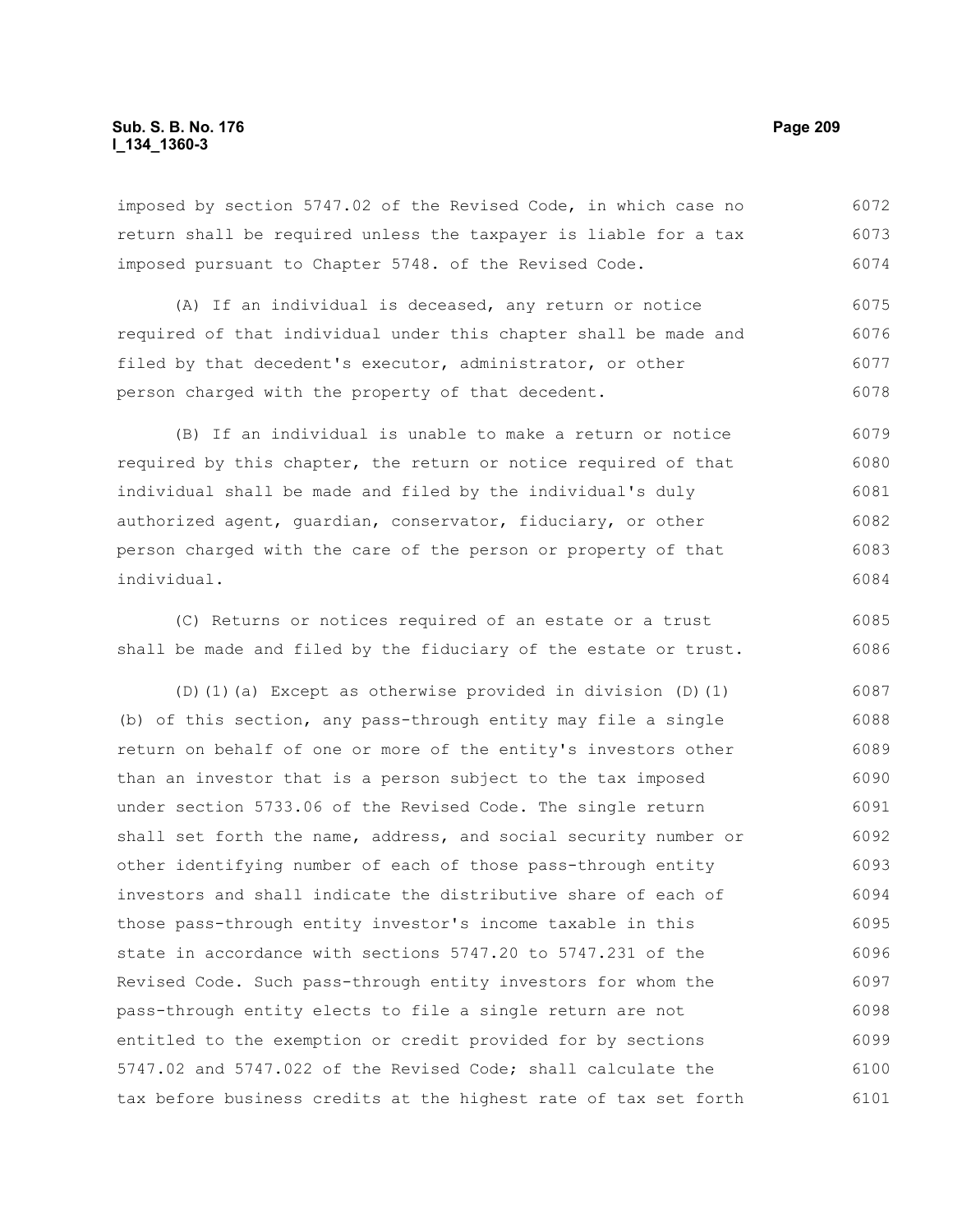# **Sub. S. B. No. 176 Page 210 l\_134\_1360-3**

in section 5747.02 of the Revised Code for the taxable year for which the return is filed; and are entitled to only their distributive share of the business credits as defined in division (D)(2) of this section. A single check drawn by the pass-through entity shall accompany the return in full payment of the tax due, as shown on the single return, for such investors, other than investors who are persons subject to the tax imposed under section 5733.06 of the Revised Code. 6102 6103 6104 6105 6106 6107 6108 6109

(b)(i) A pass-through entity shall not include in such a single return any investor that is a trust to the extent that any direct or indirect current, future, or contingent beneficiary of the trust is a person subject to the tax imposed under section 5733.06 of the Revised Code. 6110 6111 6112 6113 6114

(ii) A pass-through entity shall not include in such a single return any investor that is itself a pass-through entity to the extent that any direct or indirect investor in the second pass-through entity is a person subject to the tax imposed under section 5733.06 of the Revised Code. 6115 6116 6117 6118 6119

(c) Nothing in division (D) of this section precludes the tax commissioner from requiring such investors to file the return and make the payment of taxes and related interest, penalty, and interest penalty required by this section or section 5747.02, 5747.09, or 5747.15 of the Revised Code. Nothing in division (D) of this section precludes such an investor from filing the annual return under this section, utilizing the refundable credit equal to the investor's proportionate share of the tax paid by the pass-through entity on behalf of the investor under division (I) of this section, and making the payment of taxes imposed under section 5747.02 of the Revised Code. Nothing in division (D) of this section shall 6120 6121 6122 6123 6124 6125 6126 6127 6128 6129 6130 6131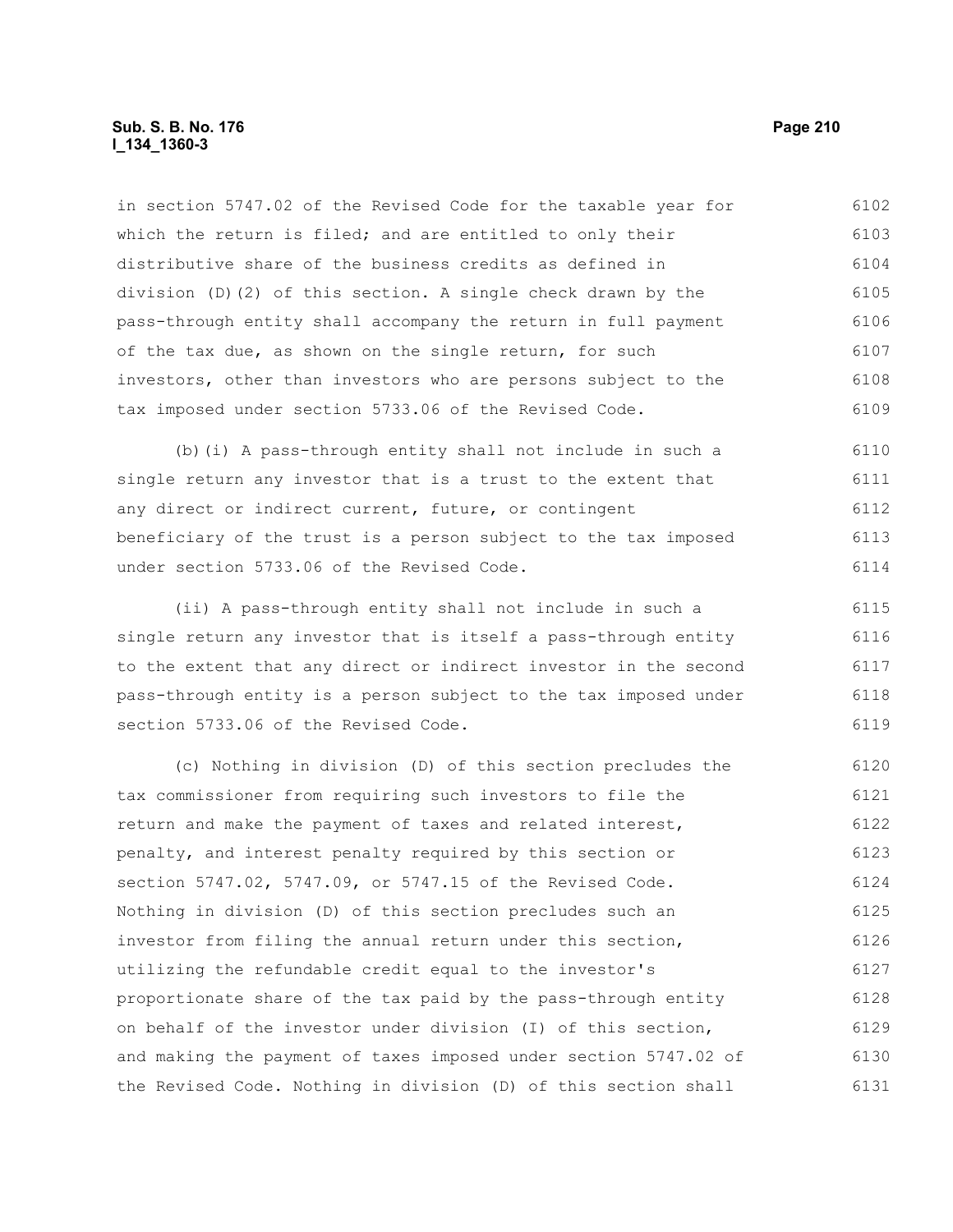be construed to provide to such an investor or pass-through entity any additional deduction or credit, other than the credit provided by division (I) of this section, solely on account of the entity's filing a return in accordance with this section. Such a pass-through entity also shall make the filing and payment of estimated taxes on behalf of the pass-through entity investors other than an investor that is a person subject to the tax imposed under section 5733.06 of the Revised Code. (2) For the purposes of this section, "business credits" means the credits listed in section 5747.98 of the Revised Code excluding the following credits: (a) The retirement income credit under division (B) of section 5747.055 of the Revised Code; (b) The senior citizen credit under division (F) of section 5747.055 of the Revised Code; (c) The lump sum distribution credit under division (G) of section 5747.055 of the Revised Code; (d) The dependent care credit under section 5747.054 of the Revised Code; (e) The lump sum retirement income credit under division (C) of section 5747.055 of the Revised Code; (f) The lump sum retirement income credit under division (D) of section 5747.055 of the Revised Code; (g) The lump sum retirement income credit under division (E) of section 5747.055 of the Revised Code; (h) The credit for displaced workers who pay for job training under section 5747.27 of the Revised Code; 6132 6133 6134 6135 6136 6137 6138 6139 6140 6141 6142 6143 6144 6145 6146 6147 6148 6149 6150 6151 6152 6153 6154 6155 6156 6157 6158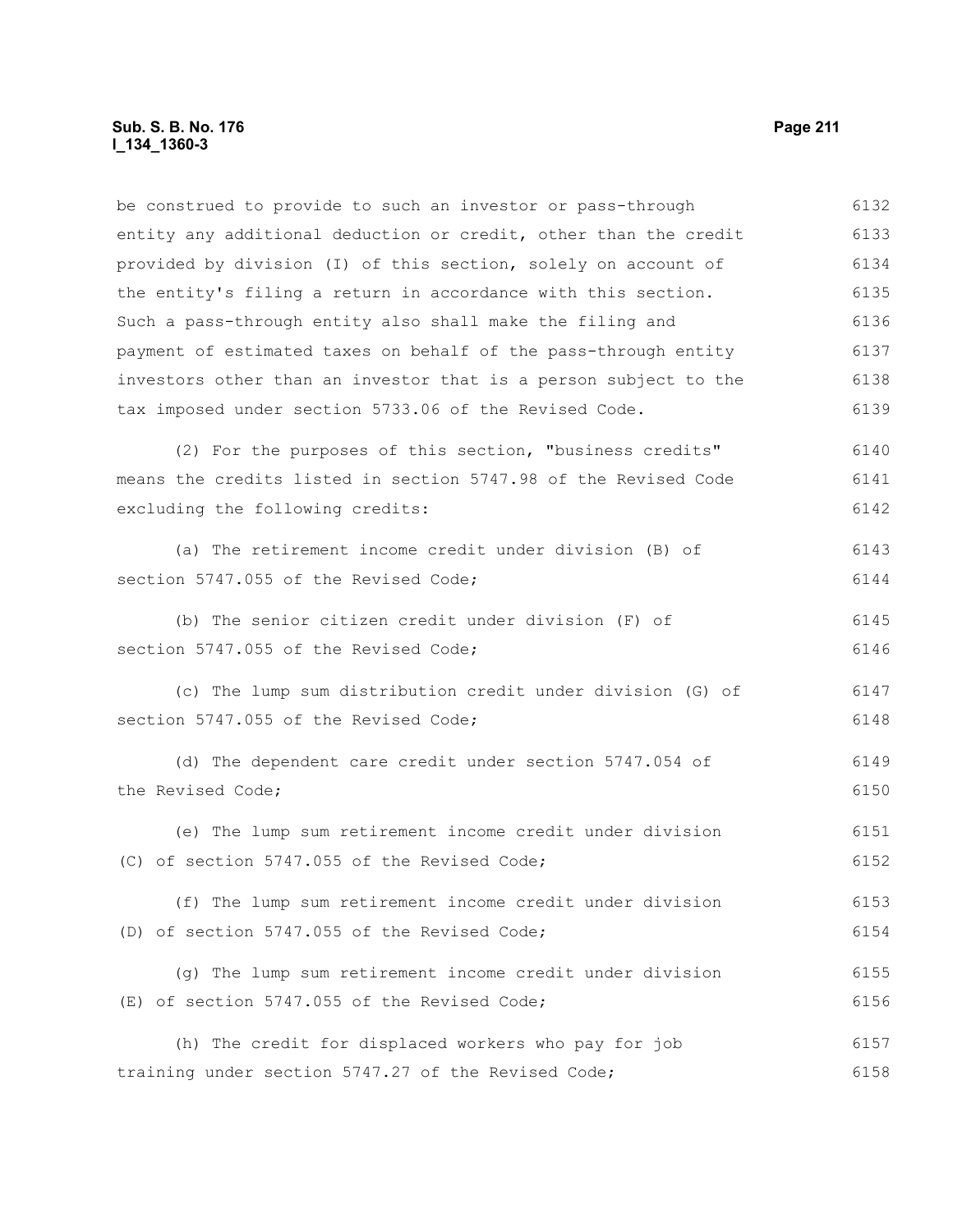(i) The twenty-dollar personal exemption credit under section 5747.022 of the Revised Code: (j) The joint filing credit under division (E) of section 5747.05 of the Revised Code;

(k) The nonresident credit under division (A) of section 5747.05 of the Revised Code; 6163 6164

(l) The credit for a resident's out-of-state income under division (B) of section 5747.05 of the Revised Code; 6165 6166

(m) The earned income tax credit under section 5747.71 of the Revised Code; 6167 6168

(n) The lead abatement credit under section 5747.26 of the Revised Code. 6169 6170

(3) The election provided for under division (D) of this section applies only to the taxable year for which the election is made by the pass-through entity. Unless the tax commissioner provides otherwise, this election, once made, is binding and irrevocable for the taxable year for which the election is made. Nothing in this division shall be construed to provide for any deduction or credit that would not be allowable if a nonresident pass-through entity investor were to file an annual return. 6171 6172 6173 6174 6175 6176 6177 6178

(4) If a pass-through entity makes the election provided for under division (D) of this section, the pass-through entity shall be liable for any additional taxes, interest, interest penalty, or penalties imposed by this chapter if the tax commissioner finds that the single return does not reflect the correct tax due by the pass-through entity investors covered by that return. Nothing in this division shall be construed to limit or alter the liability, if any, imposed on pass-through entity investors for unpaid or underpaid taxes, interest, 6179 6180 6181 6182 6183 6184 6185 6186 6187

6159 6160

6161 6162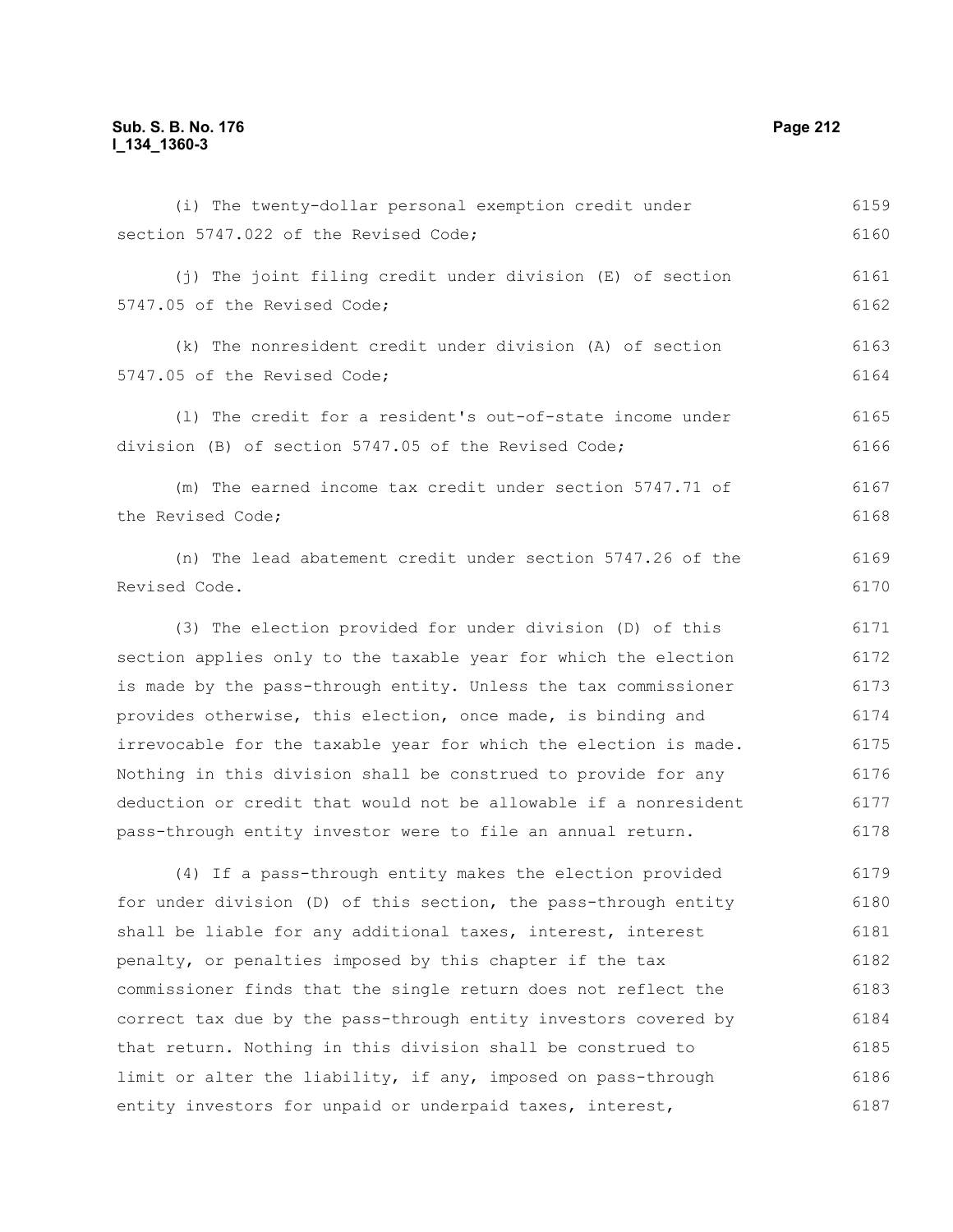# **Sub. S. B. No. 176 Page 213 l\_134\_1360-3**

interest penalty, or penalties as a result of the pass-through entity's making the election provided for under division (D) of this section. For the purposes of division (D) of this section, "correct tax due" means the tax that would have been paid by the pass-through entity had the single return been filed in a manner reflecting the commissioner's findings. Nothing in division (D) of this section shall be construed to make or hold a passthrough entity liable for tax attributable to a pass-through entity investor's income from a source other than the passthrough entity electing to file the single return. 6188 6189 6190 6191 6192 6193 6194 6195 6196 6197

(E) If a husband and wife file a joint federal income tax return for a taxable year, they shall file a joint return under this section for that taxable year, and their liabilities are joint and several, but, if the federal income tax liability of either spouse is determined on a separate federal income tax return, they shall file separate returns under this section. 6198 6199 6200 6201 6202 6203

If either spouse is not required to file a federal income tax return and either or both are required to file a return pursuant to this chapter, they may elect to file separate or joint returns, and, pursuant to that election, their liabilities are separate or joint and several. If a husband and wife file separate returns pursuant to this chapter, each must claim the taxpayer's own exemption, but not both, as authorized under section 5747.02 of the Revised Code on the taxpayer's own return. 6204 6205 6206 6207 6208 6209 6210 6211 6212

(F) Each return or notice required to be filed under this section shall contain the signature of the taxpayer or the taxpayer's duly authorized agent and of the person who prepared the return for the taxpayer, and shall include the taxpayer's social security number. Each return shall be verified by a 6213 6214 6215 6216 6217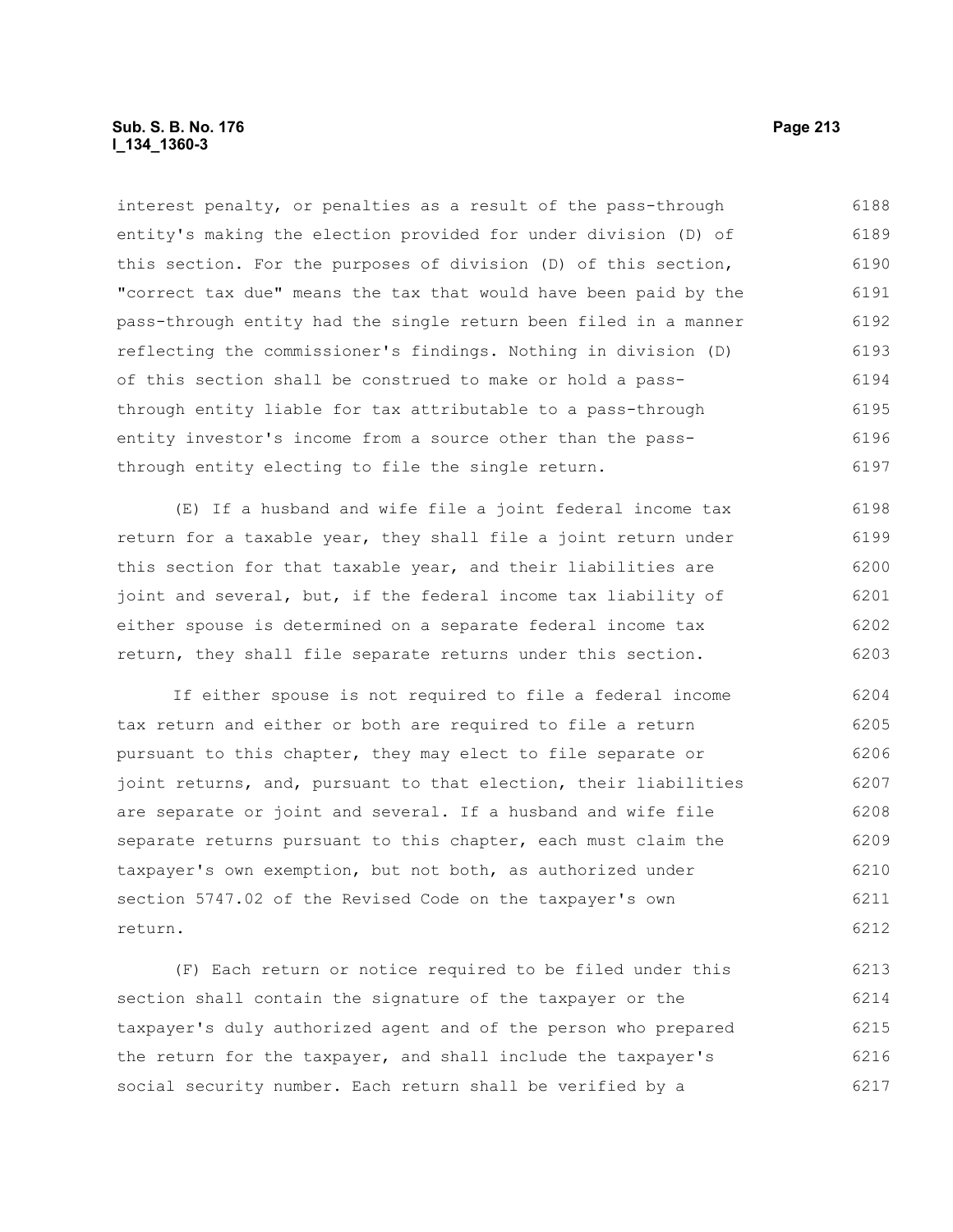declaration under the penalties of perjury. The tax commissioner shall prescribe the form that the signature and declaration shall take. 6218 6219 6220

(G) Each return or notice required to be filed under this section shall be made and filed as required by section 5747.04 of the Revised Code, on or before the fifteenth day of April of each year, on forms that the tax commissioner shall prescribe, together with remittance made payable to the treasurer of state in the combined amount of the state and all school district income taxes shown to be due on the form. 6221 6222 6223 6224 6225 6226 6227

Upon good cause shown, the commissioner may extend the period for filing any notice or return required to be filed under this section and may adopt rules relating to extensions. If the extension results in an extension of time for the payment of any state or school district income tax liability with respect to which the return is filed, the taxpayer shall pay at the time the tax liability is paid an amount of interest computed at the rate per annum prescribed by section 5703.47 of the Revised Code on that liability from the time that payment is due without extension to the time of actual payment. Except as provided in section 5747.132 of the Revised Code, in addition to all other interest charges and penalties, all taxes imposed under this chapter or Chapter 5748. of the Revised Code and remaining unpaid after they become due, except combined amounts due of one dollar or less, bear interest at the rate per annum prescribed by section 5703.47 of the Revised Code until paid or until the day an assessment is issued under section 5747.13 of the Revised Code, whichever occurs first. 6228 6229 6230 6231 6232 6233 6234 6235 6236 6237 6238 6239 6240 6241 6242 6243 6244 6245

If the commissioner considers it necessary in order to ensure the payment of the tax imposed by section 5747.02 of the 6246 6247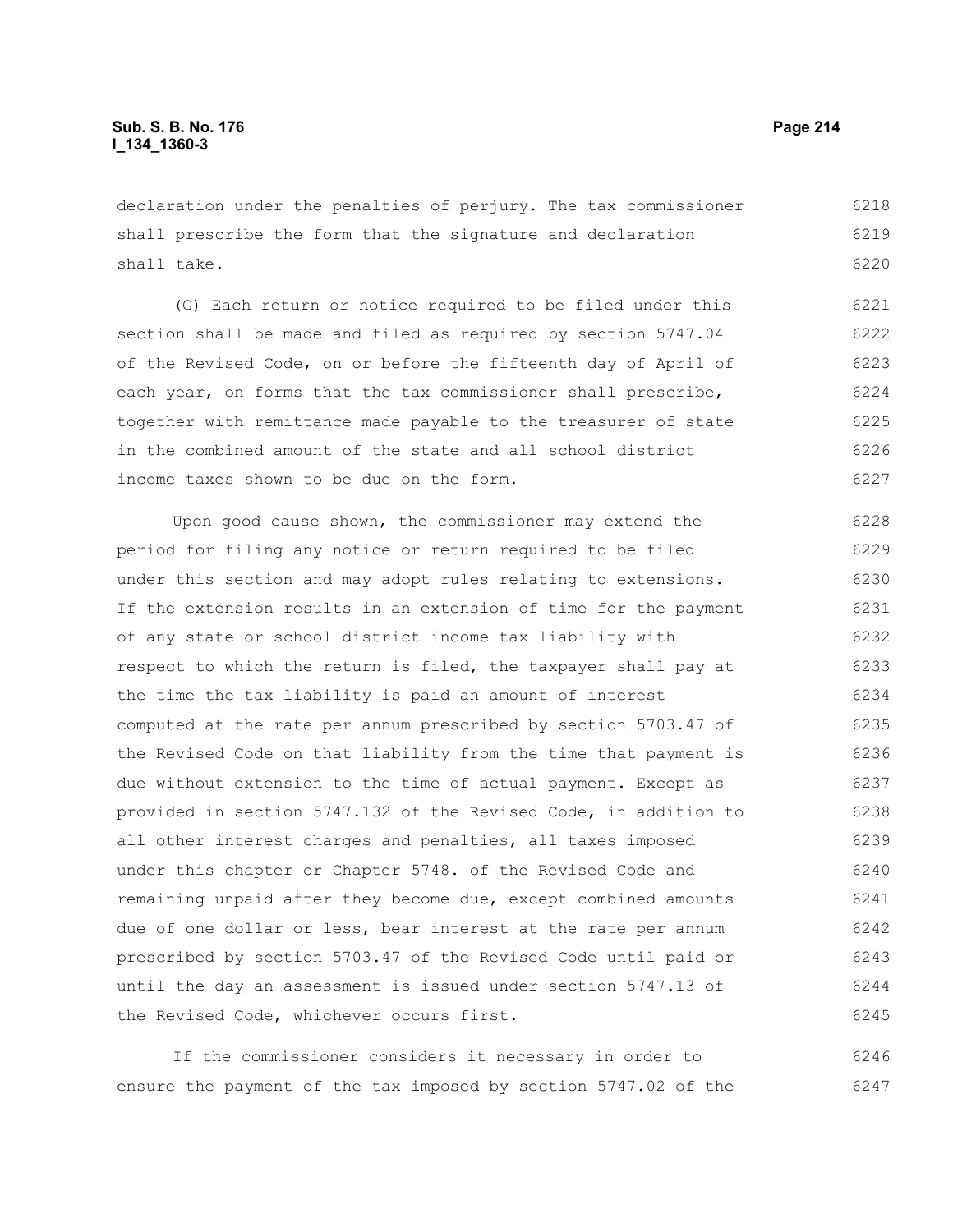# **Sub. S. B. No. 176 Page 215 l\_134\_1360-3**

Revised Code or any tax imposed under Chapter 5748. of the Revised Code, the commissioner may require returns and payments to be made otherwise than as provided in this section. 6248 6249 6250

| To the extent that any provision in this division               | 6251 |
|-----------------------------------------------------------------|------|
| conflicts with any provision in section 5747.026 of the Revised | 6252 |
| Code, the provision in that section prevails.                   | 6253 |

(H) The amounts withheld by an employer pursuant to section 5747.06 of the Revised Code, a casino operator or sports gaming agent pursuant to section 5747.063 of the Revised Code, or a lottery sales agent pursuant to section 5747.064 of the Revised Code shall be allowed to the recipient of the compensation, casino or sports gaming winnings, or lottery prize award as credits against payment of the appropriate taxes imposed on the recipient by section 5747.02 and under Chapter 5748. of the Revised Code. 6254 6255 6256 6257 6258 6259 6260 6261 6262

(I) If a pass-through entity elects to file a single return under division (D) of this section and if any investor is required to file the annual return and make the payment of taxes required by this chapter on account of the investor's other income that is not included in a single return filed by a passthrough entity or any other investor elects to file the annual return, the investor is entitled to a refundable credit equal to the investor's proportionate share of the tax paid by the passthrough entity on behalf of the investor. The investor shall claim the credit for the investor's taxable year in which or with which ends the taxable year of the pass-through entity. Nothing in this chapter shall be construed to allow any credit provided in this chapter to be claimed more than once. For the purpose of computing any interest, penalty, or interest penalty, the investor shall be deemed to have paid the refundable credit 6263 6264 6265 6266 6267 6268 6269 6270 6271 6272 6273 6274 6275 6276 6277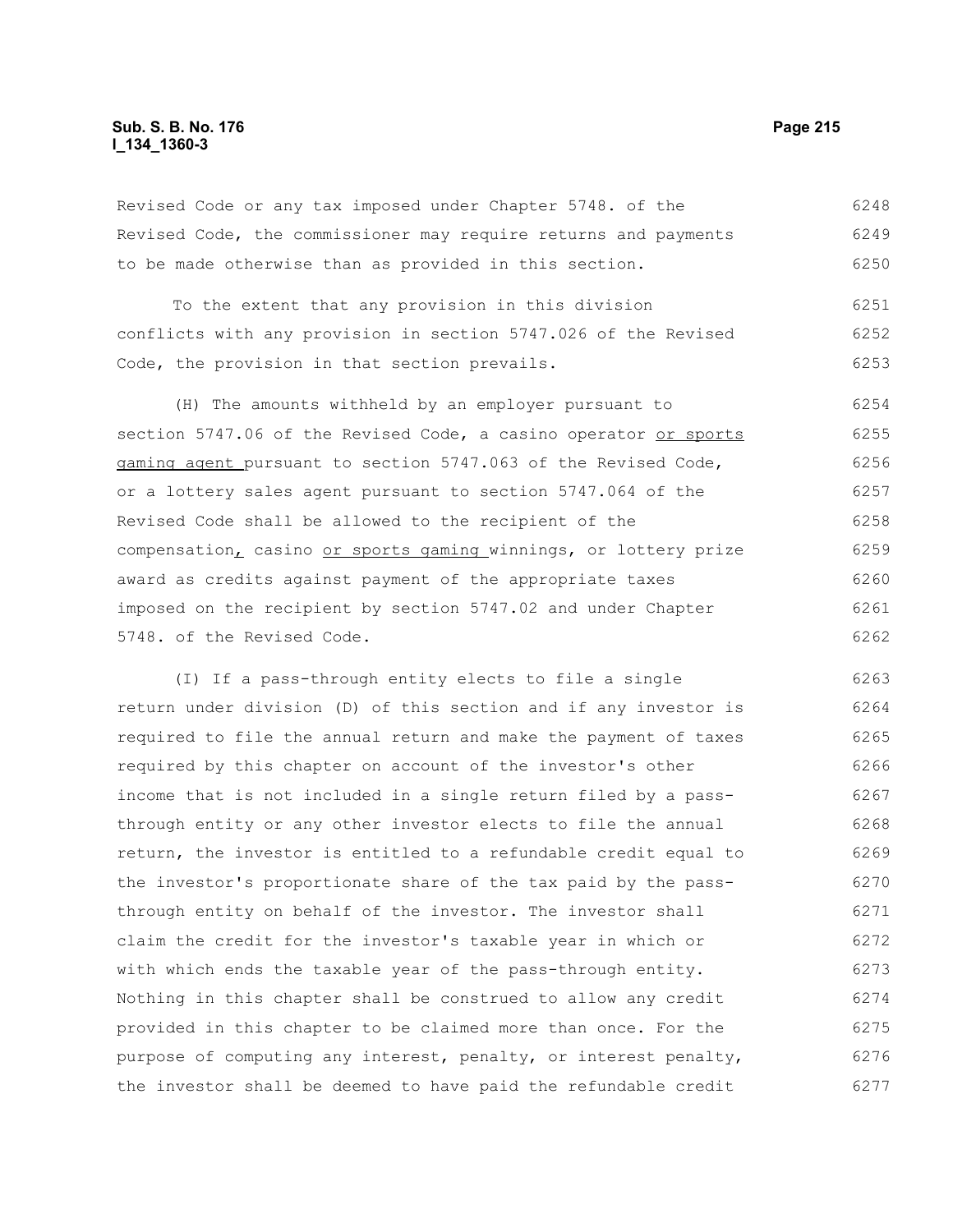provided by this division on the day that the pass-through entity paid the estimated tax or the tax giving rise to the credit. 6278 6279 6280

(J) The tax commissioner shall ensure that each return required to be filed under this section includes a box that the taxpayer may check to authorize a paid tax preparer who prepared the return to communicate with the department of taxation about matters pertaining to the return. The return or instructions accompanying the return shall indicate that by checking the box the taxpayer authorizes the department of taxation to contact the preparer concerning questions that arise during the processing of the return and authorizes the preparer only to provide the department with information that is missing from the return, to contact the department for information about the processing of the return or the status of the taxpayer's refund or payments, and to respond to notices about mathematical errors, offsets, or return preparation that the taxpayer has received from the department and has shown to the preparer. 6281 6282 6283 6284 6285 6286 6287 6288 6289 6290 6291 6292 6293 6294 6295

(K) The tax commissioner shall permit individual taxpayers to instruct the department of taxation to cause any refund of overpaid taxes to be deposited directly into a checking account, savings account, or an individual retirement account or individual retirement annuity, or preexisting college savings plan or program account offered by the Ohio tuition trust authority under Chapter 3334. of the Revised Code, as designated by the taxpayer, when the taxpayer files the annual return required by this section electronically. 6296 6297 6298 6299 6300 6301 6302 6303 6304

(L) A taxpayer claiming the deduction under division (A) (31) of section 5747.01 of the Revised Code for a taxable year shall indicate on the taxpayer's return the north American 6305 6306 6307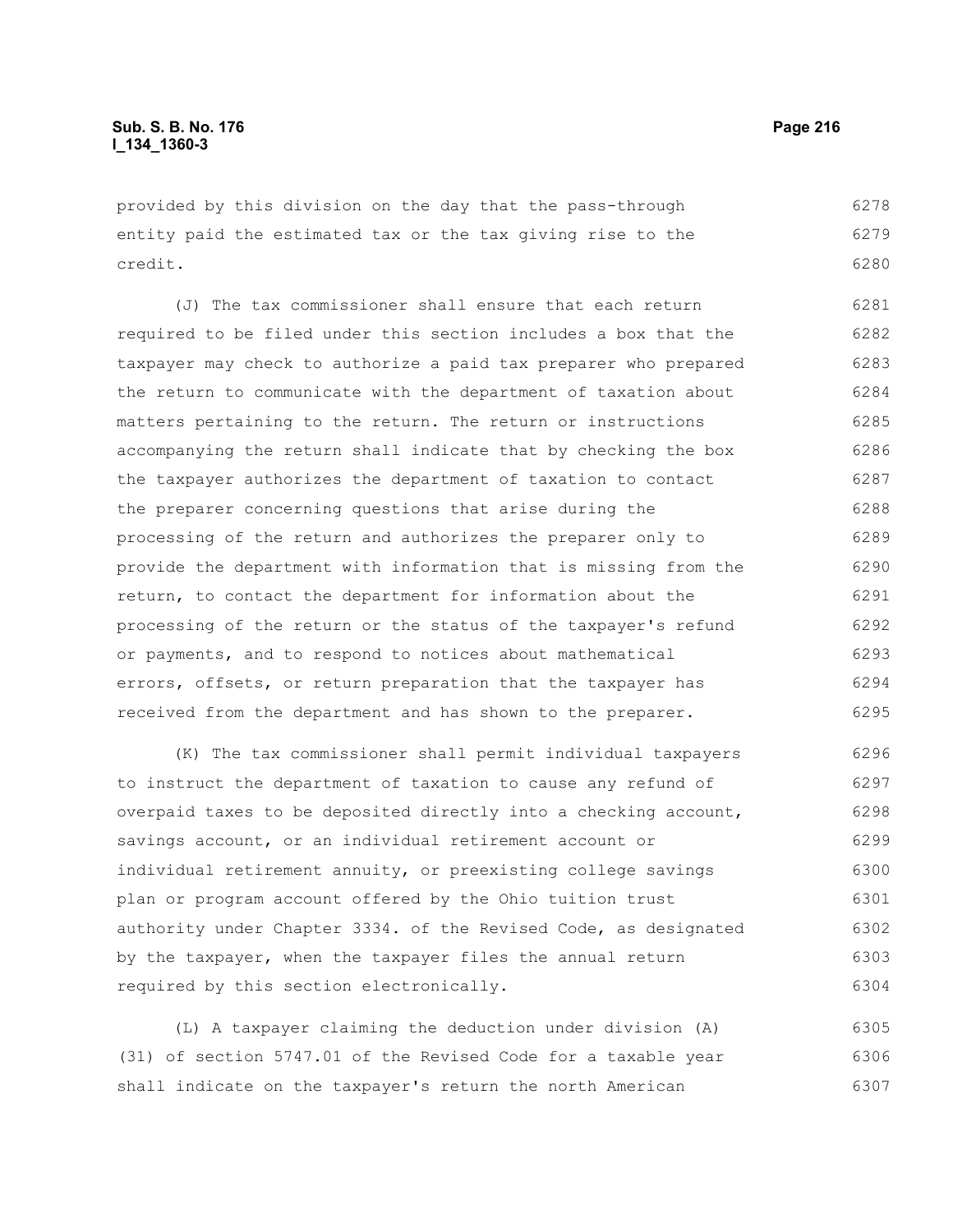#### **Sub. S. B. No. 176 Page 217 l\_134\_1360-3**

industry classification system code of each business or professional activity from which the taxpayer's business income was derived. The tax commissioner shall provide space on the return for this purpose and shall prescribe, by rule adopted in accordance with Chapter 119. of the Revised Code, the manner by which such a taxpayer shall determine the taxpayer's proper classification codes and business or professional activities from which the taxpayer derives business income. 6308 6309 6310 6311 6312 6313 6314 6315

(M) The tax commissioner may adopt rules to administer this section. 6316 6317

**Sec. 5747.20.** This section applies solely for the purposes of computing the credit allowed under division (A) of section 5747.05 of the Revised Code and computing income taxable in this state under division (D) of section 5747.08 of the Revised Code. 6318 6319 6320 6321

All items of nonbusiness income or deduction shall be allocated in this state as follows: 6322 6323

(A) All items of nonbusiness income or deduction taken into account in the computation of adjusted gross income for the taxable year by a resident shall be allocated to this state. 6324 6325 6326

(B) All items of nonbusiness income or deduction taken into account in the computation of adjusted gross income for the taxable year by a nonresident shall be allocated to this state as follows: 6327 6328 6329 6330

(1) All items of compensation paid to an individual for personal services performed in this state who was a nonresident at the time of payment and all items of deduction directly allocated thereto shall be allocated to this state. 6331 6332 6333 6334

(2) All gains or losses from the sale of real property, tangible personal property, or intangible property shall be 6335 6336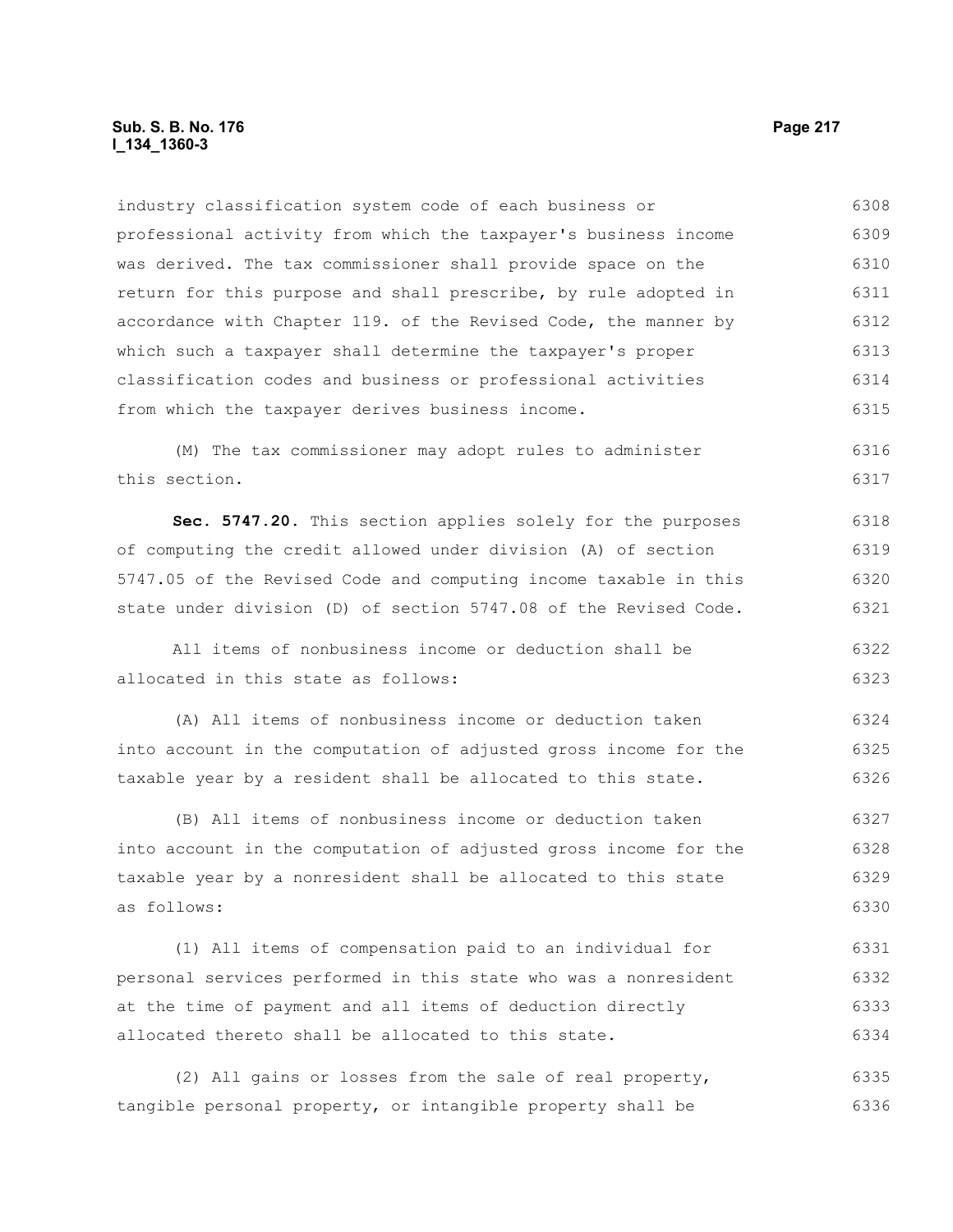| allocated as follows:                                            | 6337 |
|------------------------------------------------------------------|------|
| (a) Capital gains or losses from the sale or other               | 6338 |
| transfer of real property are allocable to this state if the     | 6339 |
| property is located physically in this state.                    | 6340 |
| (b) Capital gains or losses from the sale or other               | 6341 |
| transfer of tangible personal property are allocable to this     | 6342 |
| state if, at the time of such sale or other transfer, the        | 6343 |
| property had its physical location in this state.                | 6344 |
| (c) Capital gains or losses from the sale or other               | 6345 |
| transfer of intangible personal property are allocable to this   | 6346 |
| state if the taxpayer's domicile was in this state at the time   | 6347 |
| of such sale or other transfer.                                  | 6348 |
| (3) All rents and royalties of real or tangible personal         | 6349 |
| property shall be allocated to this state as follows:            | 6350 |
| (a) Rents and royalties derived from real property are           | 6351 |
| allocable to this state if the property is physically located in | 6352 |
| this state.                                                      | 6353 |
| (b) Rents and royalties derived from tangible personal           | 6354 |
| property are allocable to this state to the extent that such     | 6355 |
| property is utilized in this state.                              | 6356 |
| The extent of utilization of tangible personal property in       | 6357 |
| a state is determined by multiplying the rents or royalties      | 6358 |
| derived from such property by a fraction, the numerator of which | 6359 |
| is the number of days of physical location of the property in    | 6360 |
| this state during the rental or royalty period in the taxable    | 6361 |
| year and the denominator of which is the number of days of       | 6362 |
| physical location of the property everywhere during all rental   | 6363 |
| or royalty periods in the taxable year. If the physical location | 6364 |

of the property during the rental or royalty period is unknown 6365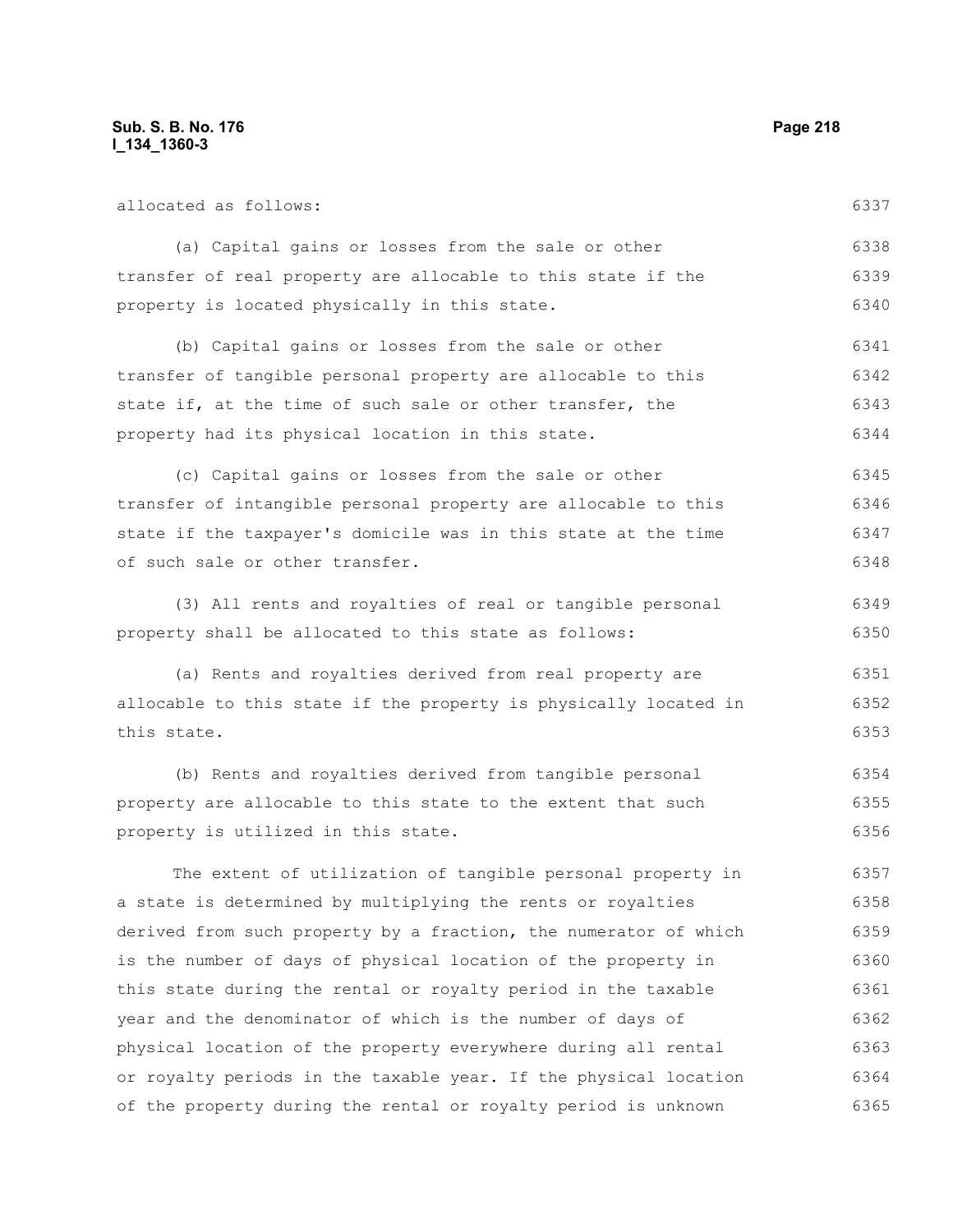or unascertainable by the nonresident, tangible personal property is utilized in the state in which the property was located at the time the rental or royalty payor obtained possession. 6366 6367 6368 6369

(4) All patent and copyright royalties shall be allocated to this state to the extent the patent or copyright was utilized by the payor in this state. 6370 6371 6372

A patent is utilized in a state to the extent that it is employed in production, fabrication, manufacturing, or other processing in the state, or to the extent that a patented product is produced in the state. If the basis of receipts from patent royalties does not permit allocation to states or if the accounting procedures do not reflect states of utilization, the patent is utilized in this state if the taxpayer's domicile was in this state at the time such royalties were paid or accrued. 6373 6374 6375 6376 6377 6378 6379 6380

A copyright is utilized in a state to the extent that printing or other publication originates in the state. If the basis of receipts from copyright royalties does not permit allocation to states or if the accounting procedures do not reflect states of utilization, the copyright is utilized in this state if the taxpayer's domicile was in this state at the time such royalties were paid or accrued. 6381 6382 6383 6384 6385 6386 6387

(5)(a) All lottery prize awards paid by the state lottery commission pursuant to Chapter 3770. of the Revised Code shall be allocated to this state. 6388 6389 6390

(b) All earnings, profit, income, and gain from the sale, exchange, or other disposition of lottery prize awards paid or to be paid to any person by the state lottery commission pursuant to Chapter 3770. of the Revised Code shall be allocated 6391 6392 6393 6394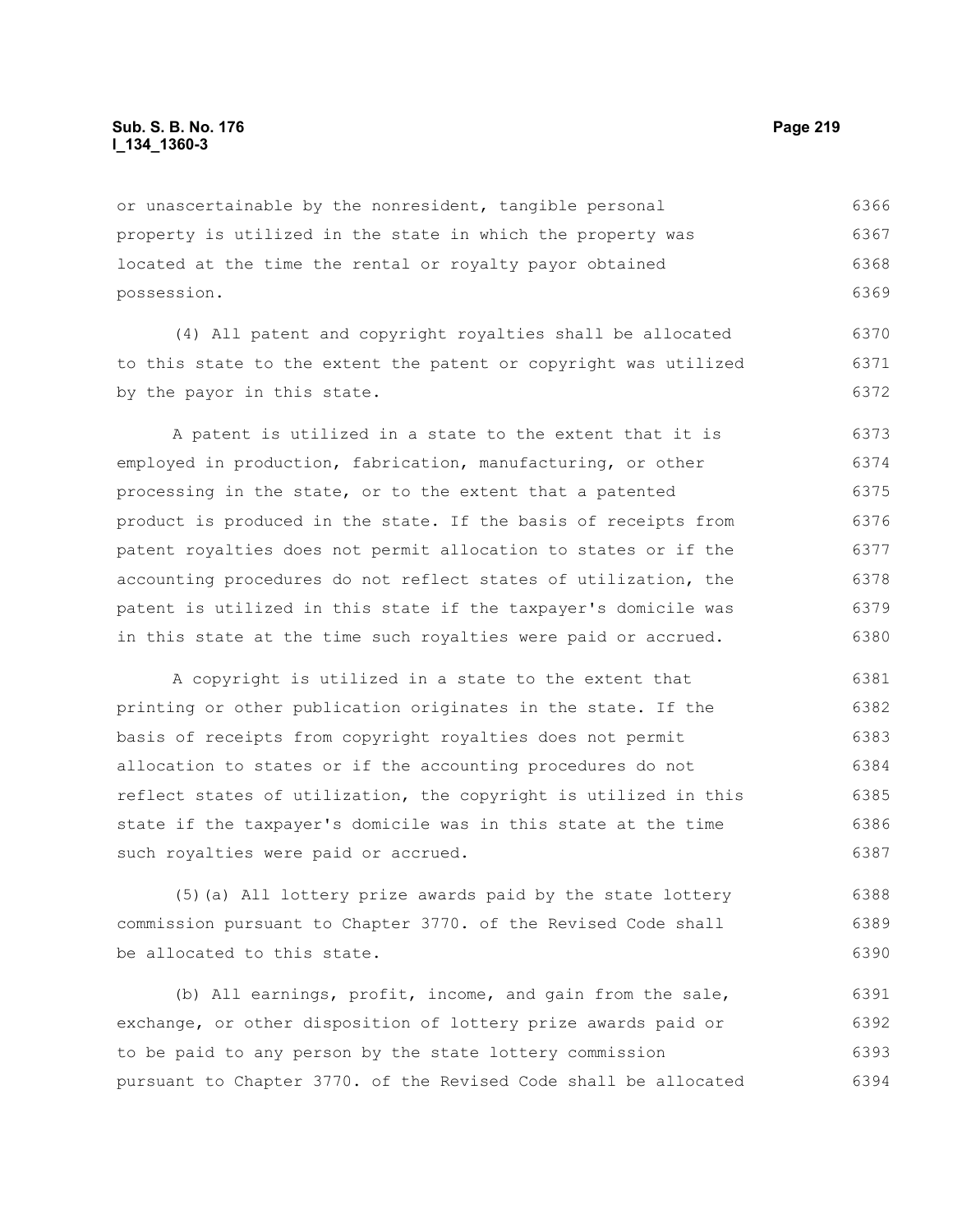to this state.

(c) All earnings, profit, income, and gain from the direct or indirect ownership of lottery prize awards paid or to be paid to any person by the state lottery commission pursuant to Chapter 3770. of the Revised Code shall be allocated to this state. 6397 6398 6399 6400

(d) All earnings, profit, income, and gain from the direct or indirect interest in any right in or to any lottery prize awards paid or to be paid to any person by the state lottery commission pursuant to Chapter 3770. of the Revised Code shall be allocated to this state. 6401 6402 6403 6404 6405

(6) Any item of income or deduction which has been taken into account in the computation of adjusted gross income for the taxable year by a nonresident and which is not otherwise specifically allocated or apportioned pursuant to sections 5747.20 to 5747.23 of the Revised Code, including, without limitation, interest, dividends and distributions, items of income taken into account under the provisions of sections 401 to 425 of the Internal Revenue Code, and benefit payments received by a beneficiary of a supplemental unemployment trust which is referred to in section  $501(c)(17)$  of the Internal Revenue Code, shall not be allocated to this state unless the taxpayer's domicile was in this state at the time such income was paid or accrued. 6406 6407 6408 6409 6410 6411 6412 6413 6414 6415 6416 6417 6418

(7) All winnings from casino gaming winnings paid by any person licensed by the Ohio casino control commission or sports gaming conducted in this state shall be allocated to the state. 6419 6420 6421

(C) If an individual is a resident for part of the taxable year and a nonresident for the remainder of the taxable year, 6422 6423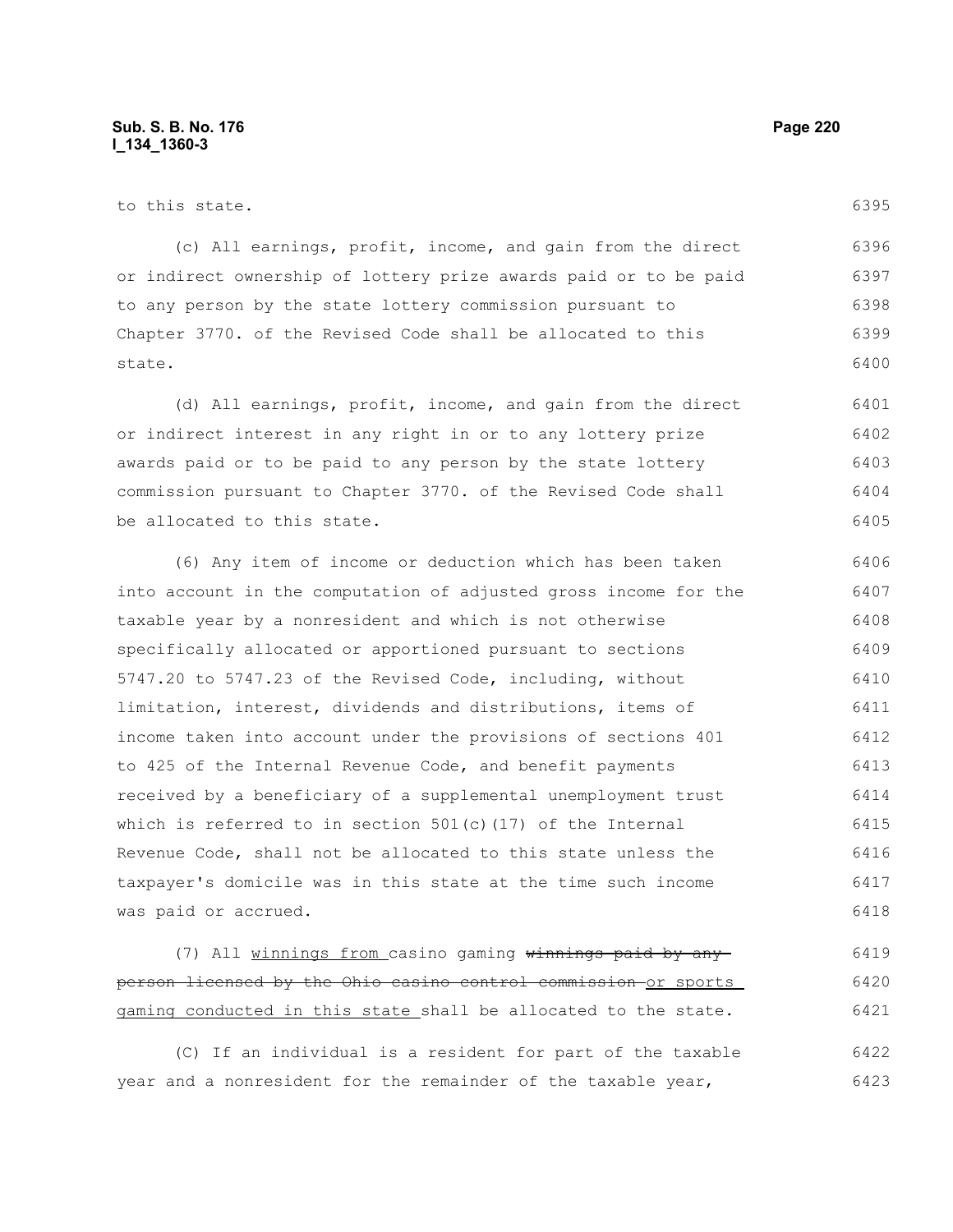### **Sub. S. B. No. 176 Page 221 l\_134\_1360-3**

all items of nonbusiness income or deduction shall be allocated under division (A) of this section for the part of the taxable year that the individual is a resident and under division (B) of this section for the part of the taxable year that the individual is a nonresident. 6424 6425 6426 6427 6428

# **Sec. 5751.01.** As used in this chapter:

(A) "Person" means, but is not limited to, individuals, combinations of individuals of any form, receivers, assignees, trustees in bankruptcy, firms, companies, joint-stock companies, business trusts, estates, partnerships, limited liability partnerships, limited liability companies, associations, joint ventures, clubs, societies, for-profit corporations, S corporations, qualified subchapter S subsidiaries, qualified subchapter S trusts, trusts, entities that are disregarded for federal income tax purposes, and any other entities. 6430 6431 6432 6433 6434 6435 6436 6437 6438

(B) "Consolidated elected taxpayer" means a group of two or more persons treated as a single taxpayer for purposes of this chapter as the result of an election made under section 5751.011 of the Revised Code. 6439 6440 6441 6442

(C) "Combined taxpayer" means a group of two or more persons treated as a single taxpayer for purposes of this chapter under section 5751.012 of the Revised Code. 6443 6444 6445

(D) "Taxpayer" means any person, or any group of persons in the case of a consolidated elected taxpayer or combined taxpayer treated as one taxpayer, required to register or pay tax under this chapter. "Taxpayer" does not include excluded persons. 6446 6447 6448 6449 6450

(E) "Excluded person" means any of the following: (1) Any person with not more than one hundred fifty 6451 6452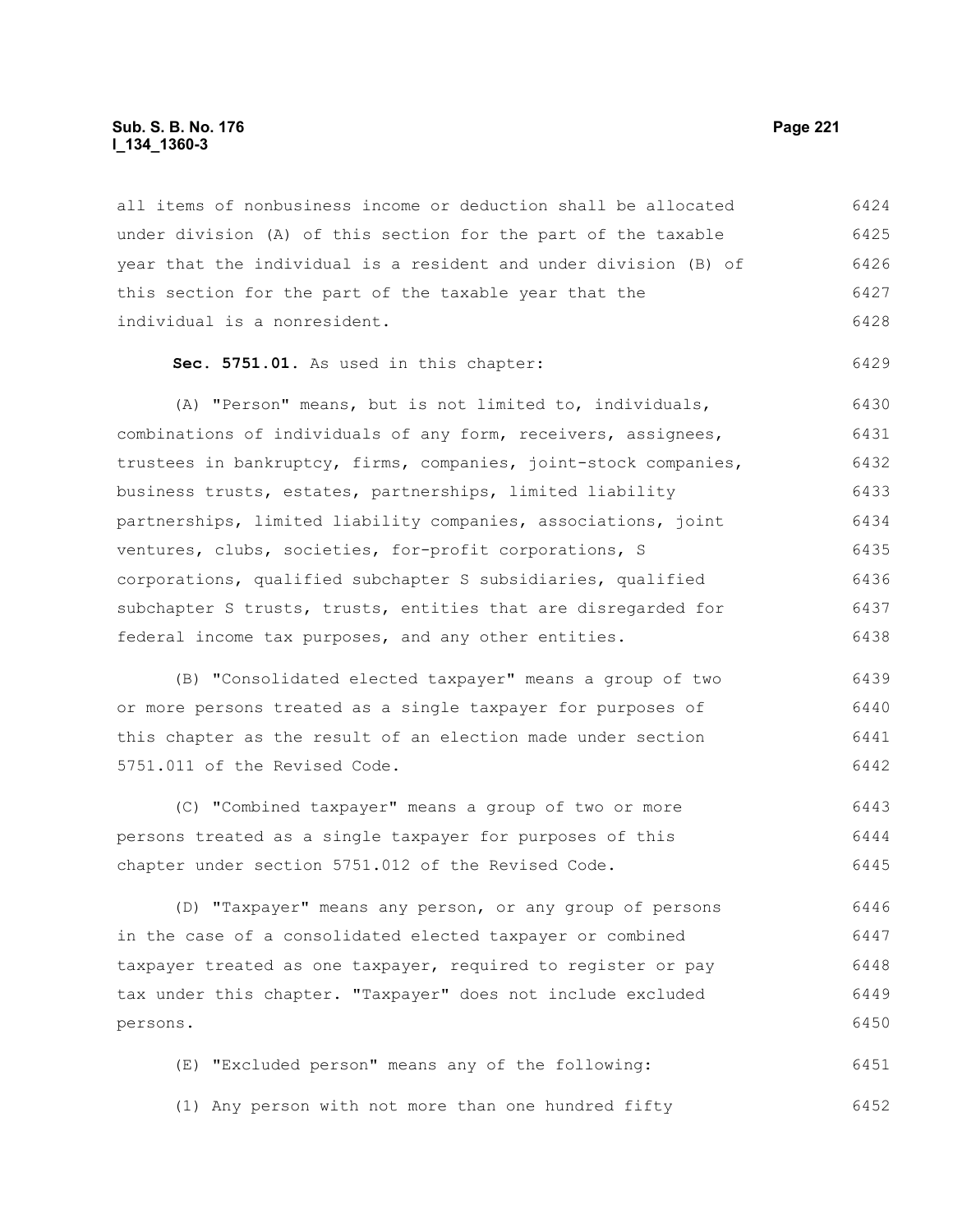# **Sub. S. B. No. 176 Page 222 l\_134\_1360-3**

| thousand dollars of taxable gross receipts during the calendar    | 6453 |
|-------------------------------------------------------------------|------|
| year. Division (E) (1) of this section does not apply to a person | 6454 |
| that is a member of a consolidated elected taxpayer;              | 6455 |
| (2) A public utility that paid the excise tax imposed by          | 6456 |
| section 5727.24 or 5727.30 of the Revised Code based on one or    | 6457 |
| more measurement periods that include the entire tax period       | 6458 |
| under this chapter, except that a public utility that is a        | 6459 |
| combined company is a taxpayer with regard to the following       | 6460 |
| gross receipts:                                                   | 6461 |
| (a) Taxable gross receipts directly attributed to a public        | 6462 |
| utility activity, but not directly attributed to an activity      | 6463 |
| that is subject to the excise tax imposed by section 5727.24 or   | 6464 |
| 5727.30 of the Revised Code;                                      | 6465 |
| (b) Taxable gross receipts that cannot be directly                | 6466 |
| attributed to any activity, multiplied by a fraction whose        | 6467 |
| numerator is the taxable gross receipts described in division     | 6468 |
| $(E)$ (2) (a) of this section and whose denominator is the total  | 6469 |
| taxable gross receipts that can be directly attributed to any     | 6470 |
| activity;                                                         | 6471 |
| (c) Except for any differences resulting from the use of          | 6472 |
| an accrual basis method of accounting for purposes of             | 6473 |
| determining gross receipts under this chapter and the use of the  | 6474 |
| cash basis method of accounting for purposes of determining       | 6475 |
| gross receipts under section 5727.24 of the Revised Code, the     | 6476 |
| gross receipts directly attributed to the activity of a natural   | 6477 |
| qas company shall be determined in a manner consistent with       | 6478 |
| division (D) of section 5727.03 of the Revised Code.              | 6479 |
|                                                                   |      |

As used in division (E)(2) of this section, "combined<br>null and "public utility" have the same meanings as in company" and "public utility" have the same meanings as in 6480 6481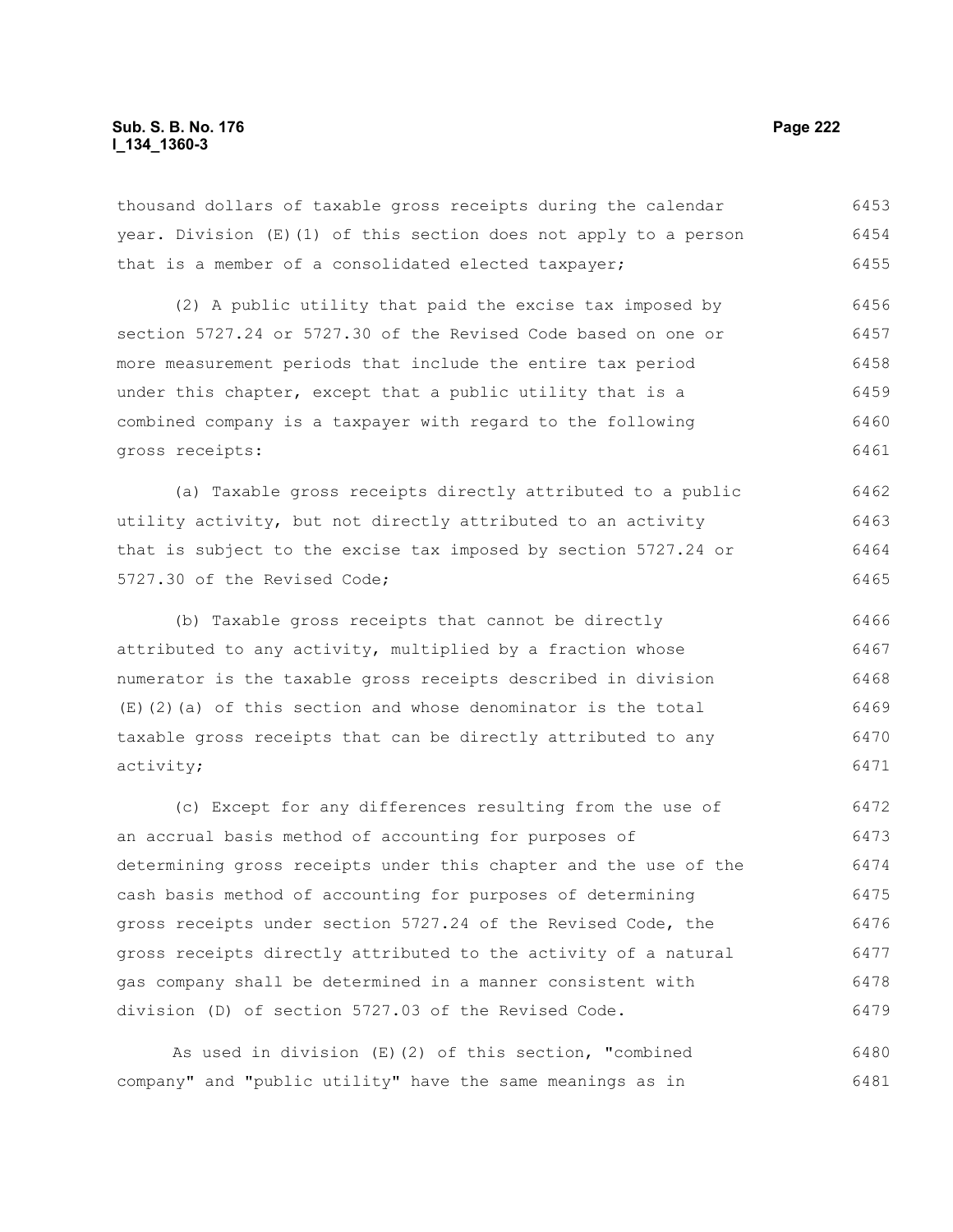section 5727.01 of the Revised Code.

(3) A financial institution, as defined in section 5726.01 of the Revised Code, that paid the tax imposed by section 5726.02 of the Revised Code based on one or more taxable years that include the entire tax period under this chapter; 6483 6484 6485 6486

(4) A person directly or indirectly owned by one or more financial institutions, as defined in section 5726.01 of the Revised Code, that paid the tax imposed by section 5726.02 of the Revised Code based on one or more taxable years that include the entire tax period under this chapter. 6487 6488 6489 6490 6491

For the purposes of division (E)(4) of this section, a person owns another person under the following circumstances: 6492 6493

(a) In the case of corporations issuing capital stock, one corporation owns another corporation if it owns fifty per cent or more of the other corporation's capital stock with current voting rights; 6494 6495 6496 6497

(b) In the case of a limited liability company, one person owns the company if that person's membership interest, as defined in section 1705.01 or 1706.01 of the Revised Code as applicable, is fifty per cent or more of the combined membership interests of all persons owning such interests in the company; 6498 6499 6500 6501 6502

(c) In the case of a partnership, trust, or other unincorporated business organization other than a limited liability company, one person owns the organization if, under the articles of organization or other instrument governing the affairs of the organization, that person has a beneficial interest in the organization's profits, surpluses, losses, or distributions of fifty per cent or more of the combined beneficial interests of all persons having such an interest in 6503 6504 6505 6506 6507 6508 6509 6510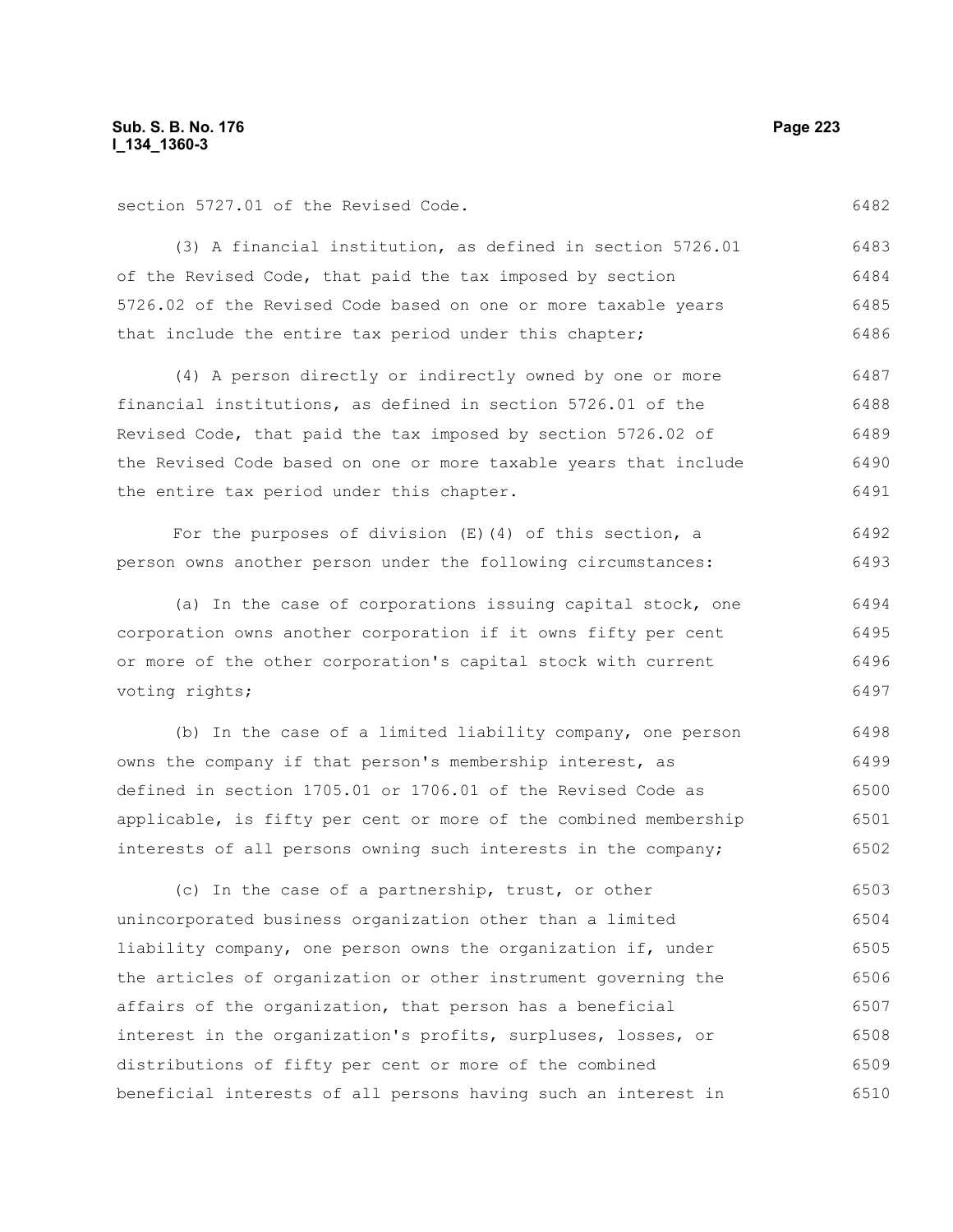the organization.

6511

(5) A domestic insurance company or foreign insurance company, as defined in section 5725.01 of the Revised Code, that paid the insurance company premiums tax imposed by section 5725.18 or Chapter 5729. of the Revised Code, or an unauthorized insurance company whose gross premiums are subject to tax under section 3905.36 of the Revised Code based on one or more measurement periods that include the entire tax period under this chapter; 6512 6513 6514 6515 6516 6517 6518 6519

(6) A person that solely facilitates or services one or more securitizations of phase-in-recovery property pursuant to a final financing order as those terms are defined in section 4928.23 of the Revised Code. For purposes of this division, "securitization" means transferring one or more assets to one or more persons and then issuing securities backed by the right to receive payment from the asset or assets so transferred. 6520 6521 6522 6523 6524 6525 6526

(7) Except as otherwise provided in this division, a preincome tax trust as defined in section 5747.01 of the Revised Code and any pass-through entity of which such pre-income tax trust owns or controls, directly, indirectly, or constructively through related interests, more than five per cent of the ownership or equity interests. If the pre-income tax trust has made a qualifying pre-income tax trust election under division (EE) of section 5747.01 of the Revised Code, then the trust and the pass-through entities of which it owns or controls, directly, indirectly, or constructively through related interests, more than five per cent of the ownership or equity interests, shall not be excluded persons for purposes of the tax imposed under section 5751.02 of the Revised Code. 6527 6528 6529 6530 6531 6532 6533 6534 6535 6536 6537 6538 6539

(8) Nonprofit organizations or the state and its agencies, 6540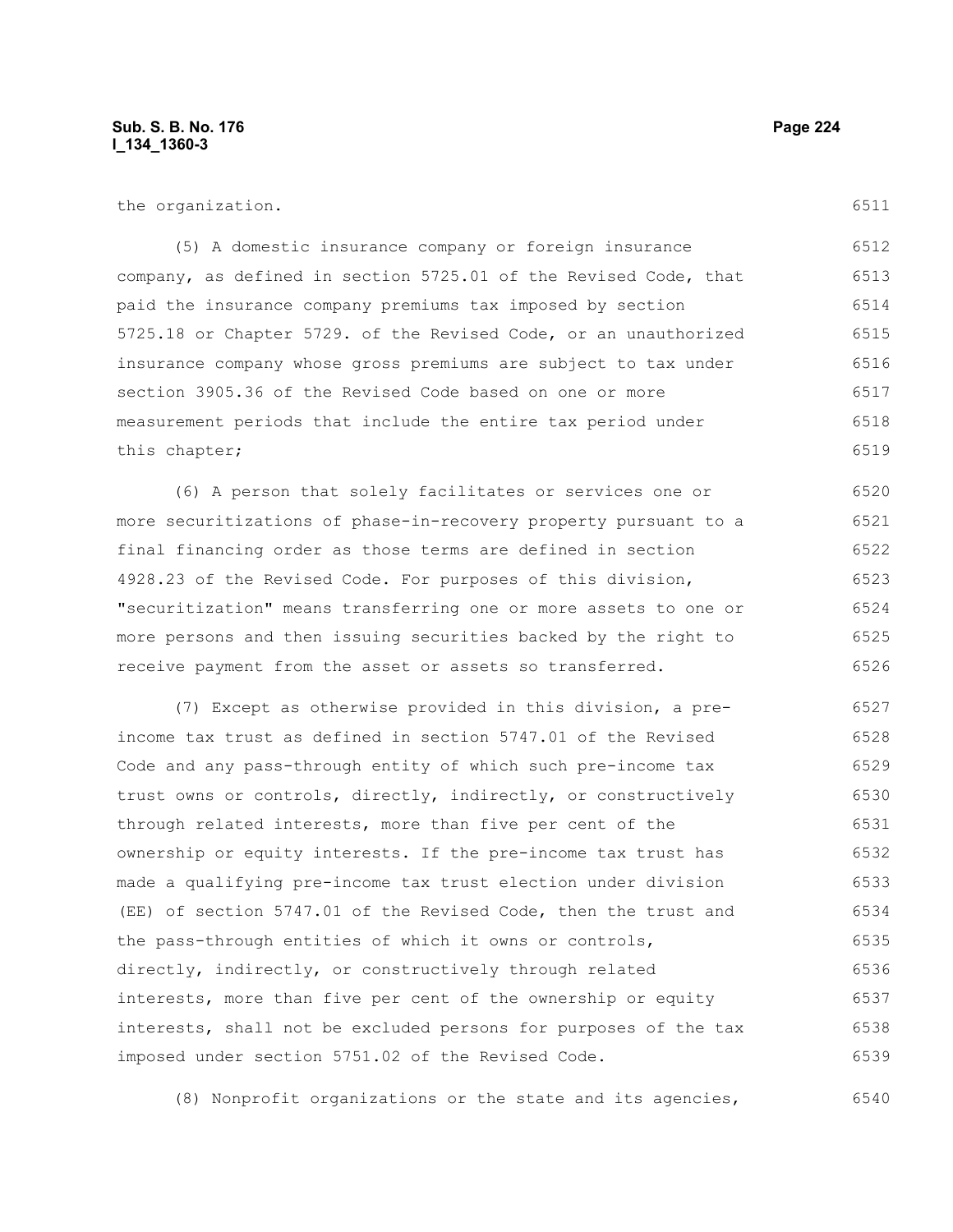| instrumentalities, or political subdivisions.                       | 6541 |
|---------------------------------------------------------------------|------|
| (F) Except as otherwise provided in divisions $(F)$ $(2)$ , $(3)$ , | 6542 |
| and (4) of this section, "gross receipts" means the total amount    | 6543 |
| realized by a person, without deduction for the cost of goods       | 6544 |
| sold or other expenses incurred, that contributes to the            | 6545 |
| production of gross income of the person, including the fair        | 6546 |
| market value of any property and any services received, and any     | 6547 |
| debt transferred or forgiven as consideration.                      | 6548 |
| (1) The following are examples of gross receipts:                   | 6549 |
| (a) Amounts realized from the sale, exchange, or other              | 6550 |
| disposition of the taxpayer's property to or with another;          | 6551 |
| (b) Amounts realized from the taxpayer's performance of             | 6552 |
| services for another;                                               | 6553 |
| (c) Amounts realized from another's use or possession of            | 6554 |
| the taxpayer's property or capital;                                 | 6555 |
| (d) Any combination of the foregoing amounts.                       | 6556 |
| (2) "Gross receipts" excludes the following amounts:                | 6557 |
| (a) Interest income except interest on credit sales;                | 6558 |
| (b) Dividends and distributions from corporations, and              | 6559 |
| distributive or proportionate shares of receipts and income from    | 6560 |
| a pass-through entity as defined under section 5733.04 of the       | 6561 |
| Revised Code;                                                       | 6562 |
| (c) Receipts from the sale, exchange, or other disposition          | 6563 |
| of an asset described in section 1221 or 1231 of the Internal       | 6564 |
| Revenue Code, without regard to the length of time the person       | 6565 |
| held the asset. Notwithstanding section 1221 of the Internal        | 6566 |
| Revenue Code, receipts from hedging transactions also are           | 6567 |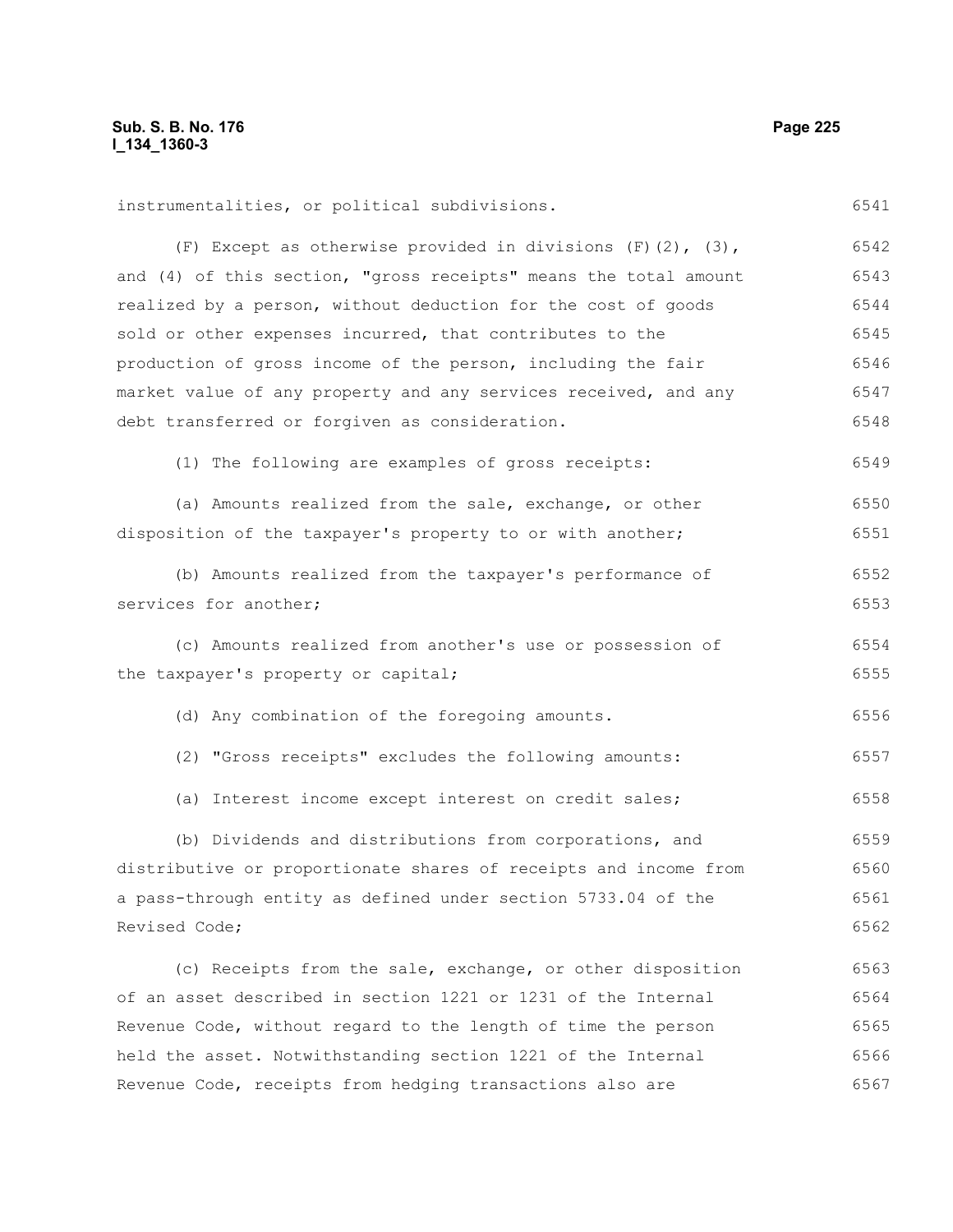excluded to the extent the transactions are entered into primarily to protect a financial position, such as managing the risk of exposure to (i) foreign currency fluctuations that affect assets, liabilities, profits, losses, equity, or investments in foreign operations; (ii) interest rate fluctuations; or (iii) commodity price fluctuations. As used in division  $(F)(2)(c)$  of this section, "hedging transaction" has the same meaning as used in section 1221 of the Internal Revenue Code and also includes transactions accorded hedge accounting treatment under statement of financial accounting standards number 133 of the financial accounting standards board. For the purposes of division (F)(2)(c) of this section, the actual transfer of title of real or tangible personal property to another entity is not a hedging transaction. 6568 6569 6570 6571 6572 6573 6574 6575 6576 6577 6578 6579 6580 6581

(d) Proceeds received attributable to the repayment, maturity, or redemption of the principal of a loan, bond, mutual fund, certificate of deposit, or marketable instrument; 6582 6583 6584

(e) The principal amount received under a repurchase agreement or on account of any transaction properly characterized as a loan to the person; 6585 6586 6587

(f) Contributions received by a trust, plan, or other arrangement, any of which is described in section 501(a) of the Internal Revenue Code, or to which Title 26, Subtitle A, Chapter 1, Subchapter (D) of the Internal Revenue Code applies; 6588 6589 6590 6591

(g) Compensation, whether current or deferred, and whether in cash or in kind, received or to be received by an employee, former employee, or the employee's legal successor for services rendered to or for an employer, including reimbursements received by or for an individual for medical or education expenses, health insurance premiums, or employee expenses, or on 6592 6593 6594 6595 6596 6597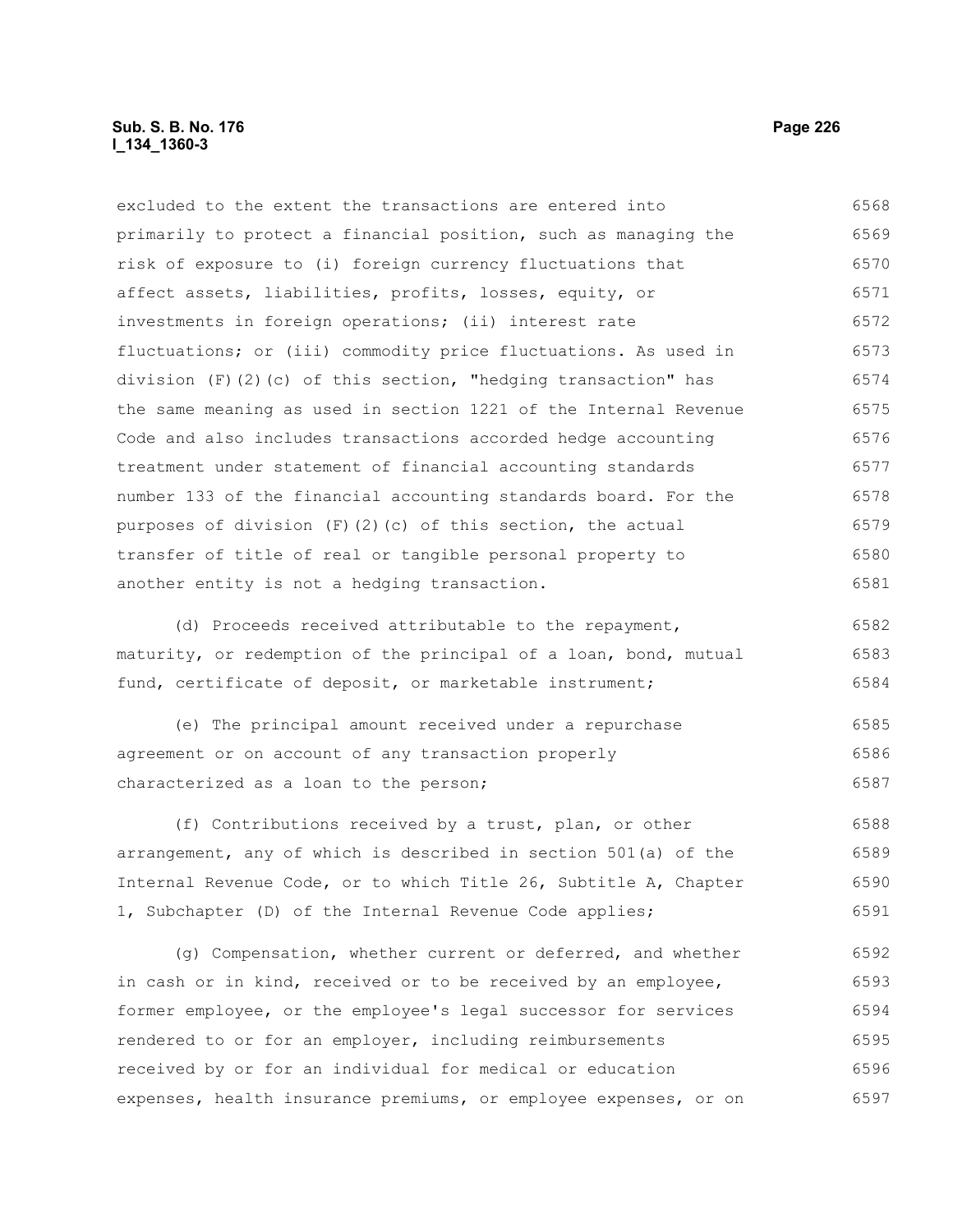account of a dependent care spending account, legal services plan, any cafeteria plan described in section 125 of the Internal Revenue Code, or any similar employee reimbursement; 6598 6599 6600

(h) Proceeds received from the issuance of the taxpayer's own stock, options, warrants, puts, or calls, or from the sale of the taxpayer's treasury stock; 6601 6602 6603

(i) Proceeds received on the account of payments from insurance policies, except those proceeds received for the loss of business revenue; 6604 6606

(j) Gifts or charitable contributions received; membership dues received by trade, professional, homeowners', or condominium associations; and payments received for educational courses, meetings, meals, or similar payments to a trade, professional, or other similar association; and fundraising receipts received by any person when any excess receipts are donated or used exclusively for charitable purposes; 6607 6608 6609 6610 6611 6612 6613

(k) Damages received as the result of litigation in excess of amounts that, if received without litigation, would be gross receipts; 6614 6615 6616

(l) Property, money, and other amounts received or acquired by an agent on behalf of another in excess of the agent's commission, fee, or other remuneration; 6617 6618 6619

(m) Tax refunds, other tax benefit recoveries, and reimbursements for the tax imposed under this chapter made by entities that are part of the same combined taxpayer or consolidated elected taxpayer group, and reimbursements made by entities that are not members of a combined taxpayer or consolidated elected taxpayer group that are required to be made for economic parity among multiple owners of an entity whose tax 6620 6621 6622 6623 6624 6625 6626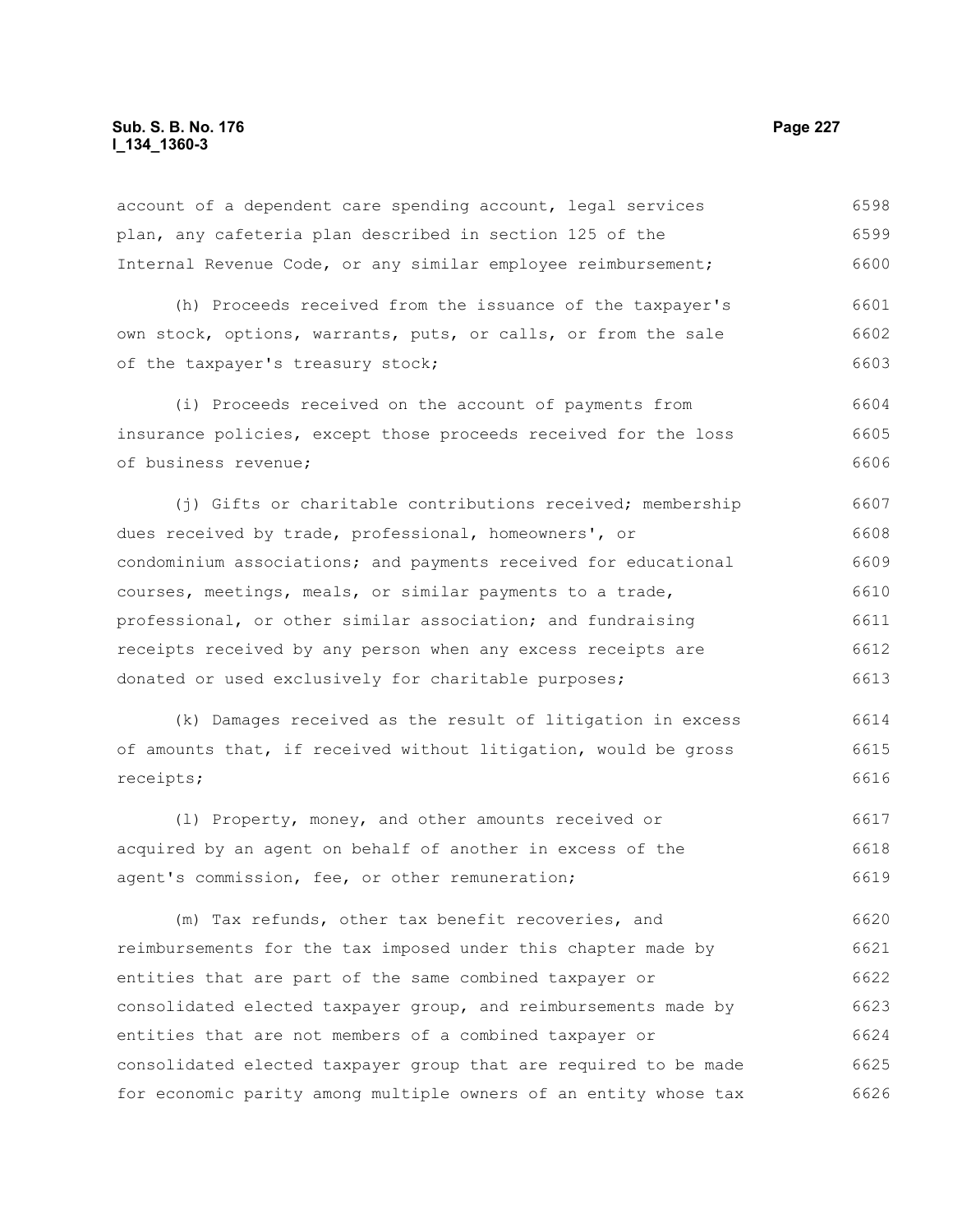## **Sub. S. B. No. 176 Page 228 l\_134\_1360-3**

obligation under this chapter is required to be reported and paid entirely by one owner, pursuant to the requirements of sections 5751.011 and 5751.012 of the Revised Code; 6627 6628 6629

- (n) Pension reversions;
- (o) Contributions to capital;

(p) Sales or use taxes collected as a vendor or an out-ofstate seller on behalf of the taxing jurisdiction from a consumer or other taxes the taxpayer is required by law to collect directly from a purchaser and remit to a local, state, or federal tax authority; 6632 6633 6634 6635 6636

(q) In the case of receipts from the sale of cigarettes, tobacco products, or vapor products by a wholesale dealer, retail dealer, distributor, manufacturer, vapor distributor, or seller, all as defined in section 5743.01 of the Revised Code, an amount equal to the federal and state excise taxes paid by any person on or for such cigarettes, tobacco products, or vapor products under subtitle E of the Internal Revenue Code or Chapter 5743. of the Revised Code; 6637 6638 6639 6640 6641 6642 6643 6644

(r) In the case of receipts from the sale, transfer, exchange, or other disposition of motor fuel as "motor fuel" is defined in section 5736.01 of the Revised Code, an amount equal to the value of the motor fuel, including federal and state motor fuel excise taxes and receipts from billing or invoicing the tax imposed under section 5736.02 of the Revised Code to another person; 6645 6646 6647 6648 6649 6650 6651

(s) In the case of receipts from the sale of beer or intoxicating liquor, as defined in section 4301.01 of the Revised Code, by a person holding a permit issued under Chapter 4301. or 4303. of the Revised Code, an amount equal to federal 6652 6653 6654 6655

6630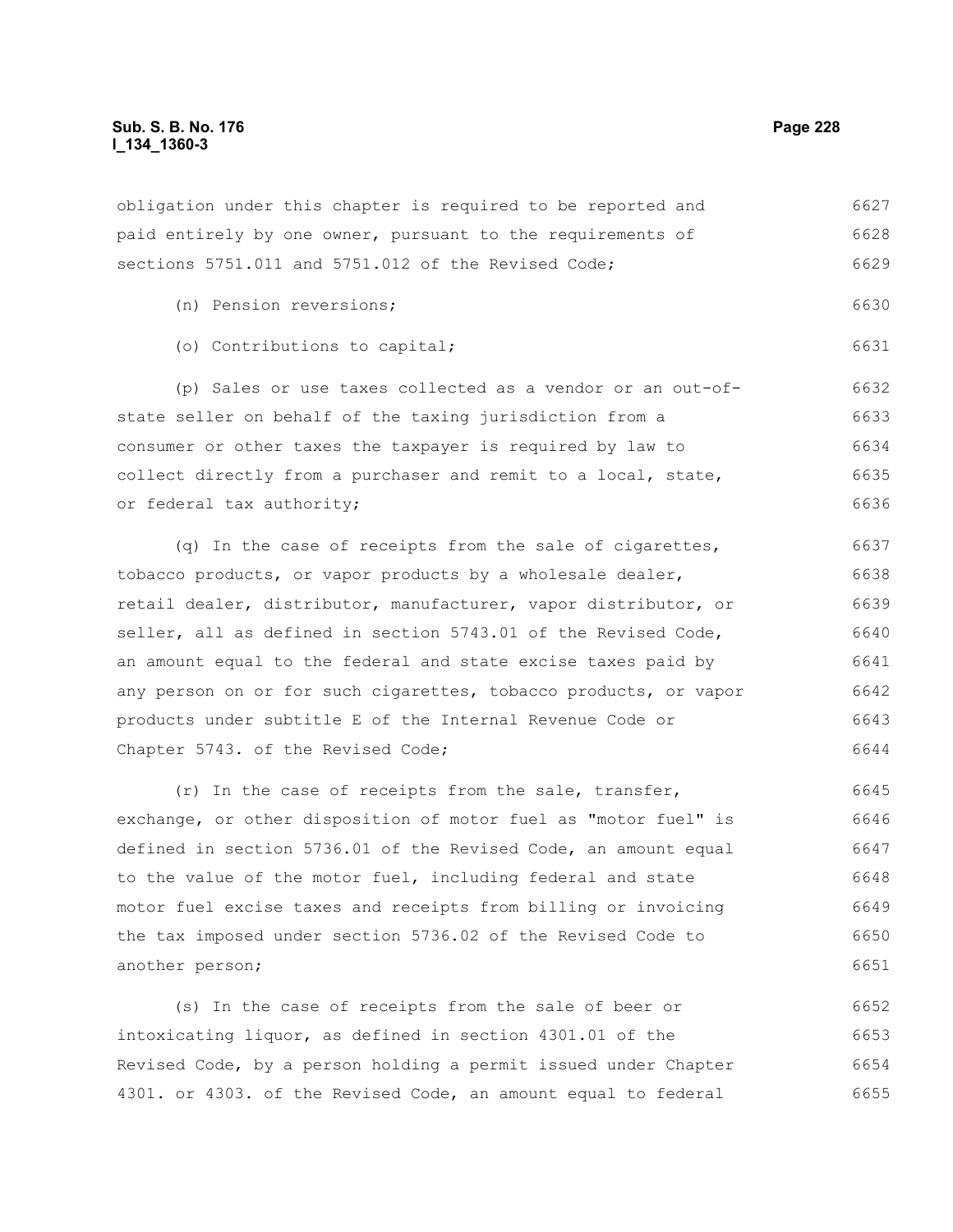# **Sub. S. B. No. 176 Page 229 l\_134\_1360-3**

and state excise taxes paid by any person on or for such beer or intoxicating liquor under subtitle E of the Internal Revenue Code or Chapter 4301. or 4305. of the Revised Code; 6656 6657 6658

(t) Receipts realized by a new motor vehicle dealer or used motor vehicle dealer, as defined in section 4517.01 of the Revised Code, from the sale or other transfer of a motor vehicle, as defined in that section, to another motor vehicle dealer for the purpose of resale by the transferee motor vehicle dealer, but only if the sale or other transfer was based upon the transferee's need to meet a specific customer's preference for a motor vehicle; 6659 6660 6661 6662 6663 6664 6665 6666

(u) Receipts from a financial institution described in division (E)(3) of this section for services provided to the financial institution in connection with the issuance, processing, servicing, and management of loans or credit accounts, if such financial institution and the recipient of such receipts have at least fifty per cent of their ownership interests owned or controlled, directly or constructively through related interests, by common owners; 6667 6668 6669 6670 6671 6672 6673 6674

(v) Receipts realized from administering anti-neoplastic drugs and other cancer chemotherapy, biologicals, therapeutic agents, and supportive drugs in a physician's office to patients with cancer; 6675 6676 6677 6678

(w) Funds received or used by a mortgage broker that is not a dealer in intangibles, other than fees or other consideration, pursuant to a table-funding mortgage loan or warehouse-lending mortgage loan. Terms used in division (F)(2) (w) of this section have the same meanings as in section 1322.01 of the Revised Code, except "mortgage broker" means a person assisting a buyer in obtaining a mortgage loan for a fee or 6679 6680 6681 6682 6683 6684 6685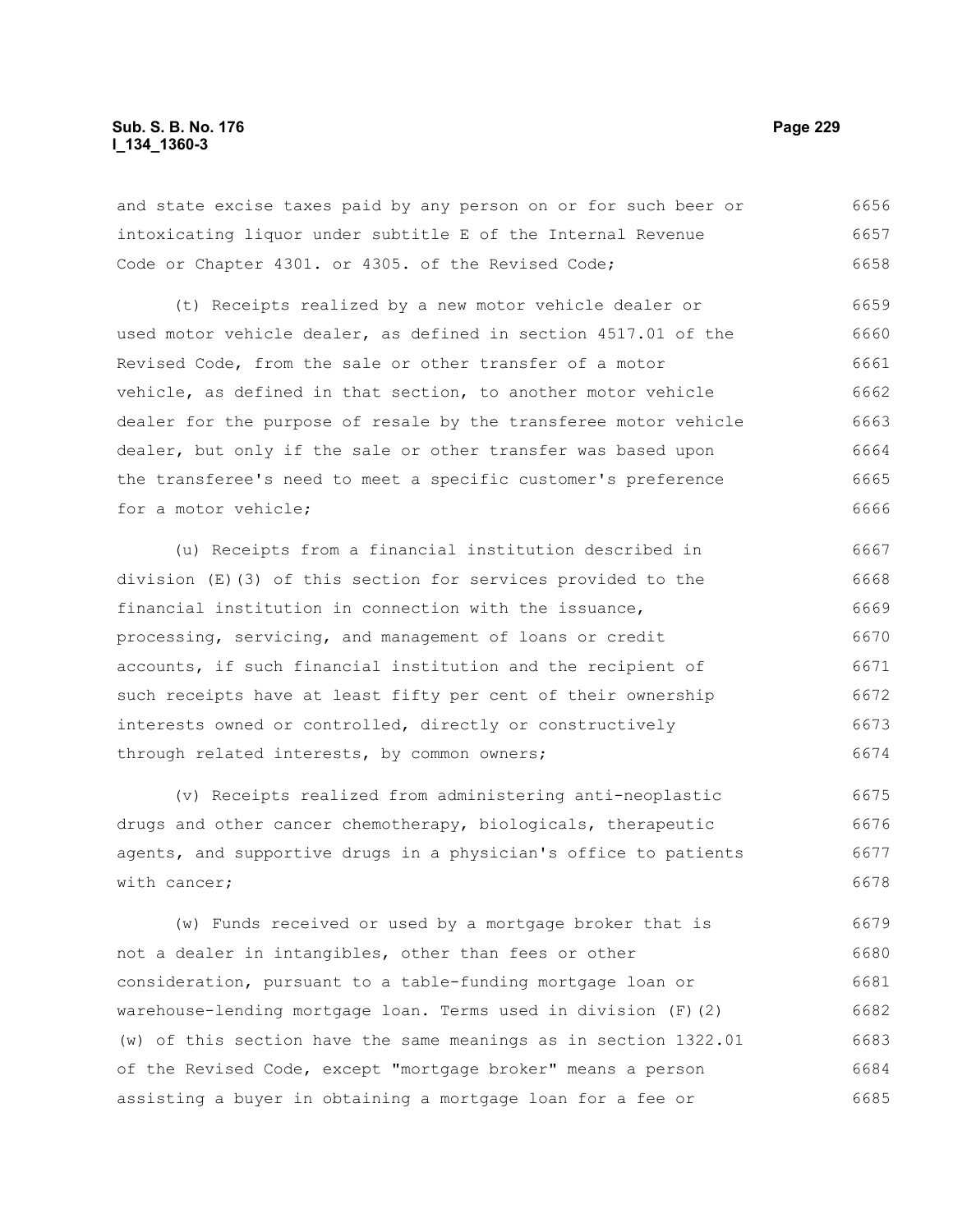other consideration paid by the buyer or a lender, or a person engaged in table-funding or warehouse-lending mortgage loans that are first lien mortgage loans. 6686 6687 6688

(x) Property, money, and other amounts received by a professional employer organization, as defined in section 4125.01 of the Revised Code, or an alternate employer organization, as defined in section 4133.01 of the Revised Code, from a client employer, as defined in either of those sections as applicable, in excess of the administrative fee charged by the professional employer organization or the alternate employer organization to the client employer; 6689 6690 6691 6692 6693 6694 6695 6696

(y) In the case of amounts retained as commissions by a permit holder under Chapter 3769. of the Revised Code, an amount equal to the amounts specified under that chapter that must be paid to or collected by the tax commissioner as a tax and the amounts specified under that chapter to be used as purse money; 6697 6698 6699 6700 6701

(z) Qualifying distribution center receipts as determined under section 5751.40 of the Revised Code. 6702 6703

(aa) Receipts of an employer from payroll deductions relating to the reimbursement of the employer for advancing moneys to an unrelated third party on an employee's behalf; 6704 6705 6706

(bb) Cash discounts allowed and taken;

(cc) Returns and allowances;

(dd) Bad debts from receipts on the basis of which the tax imposed by this chapter was paid in a prior quarterly tax payment period. For the purpose of this division, "bad debts" means any debts that have become worthless or uncollectible between the preceding and current quarterly tax payment periods, have been uncollected for at least six months, and that may be 6709 6710 6711 6712 6713 6714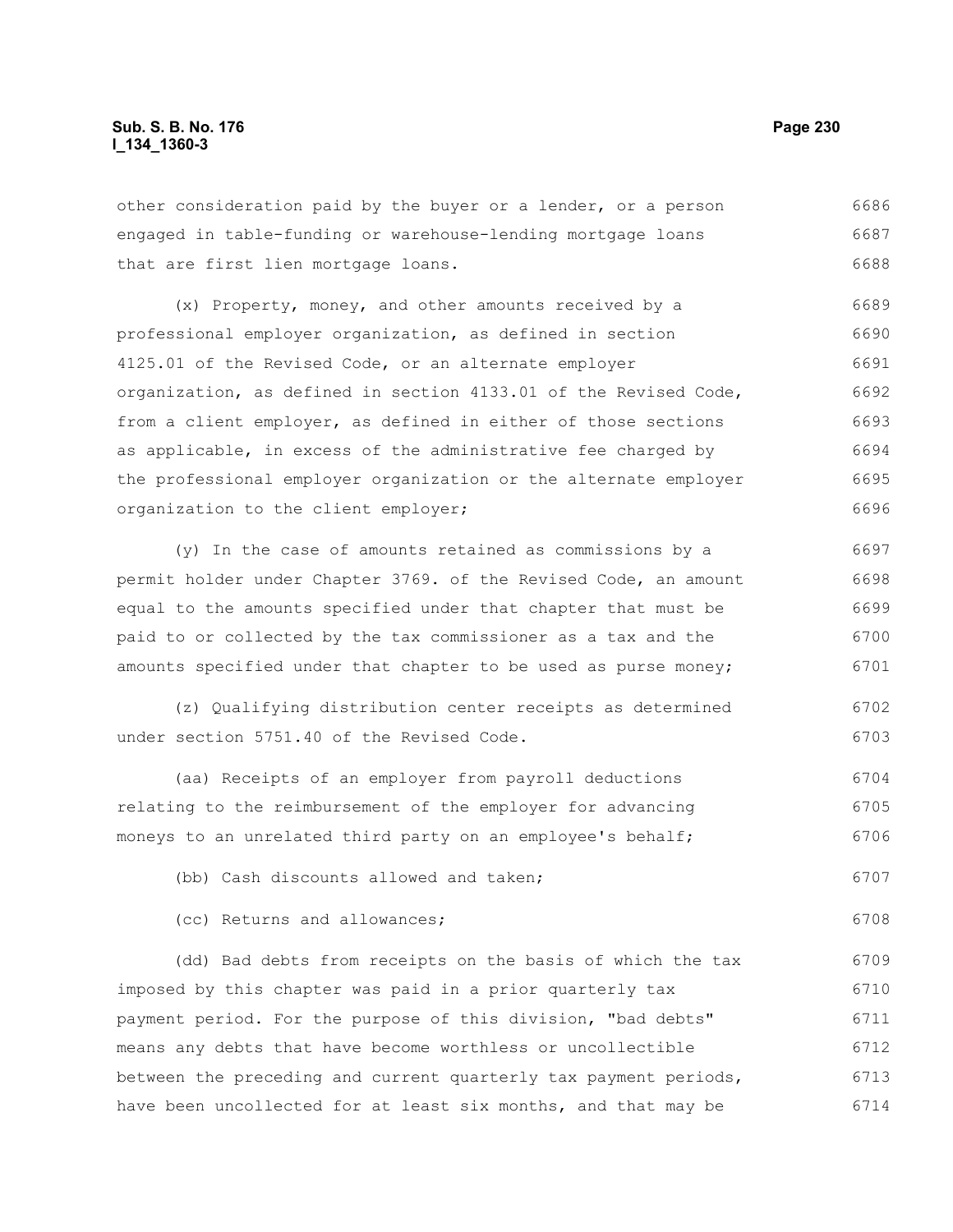### **Sub. S. B. No. 176 Page 231 l\_134\_1360-3**

claimed as a deduction under section 166 of the Internal Revenue Code and the regulations adopted under that section, or that could be claimed as such if the taxpayer kept its accounts on the accrual basis. "Bad debts" does not include repossessed property, uncollectible amounts on property that remains in the possession of the taxpayer until the full purchase price is paid, or expenses in attempting to collect any account receivable or for any portion of the debt recovered; 6715 6716 6717 6718 6719 6720 6721 6722

(ee) Any amount realized from the sale of an account receivable to the extent the receipts from the underlying transaction giving rise to the account receivable were included in the gross receipts of the taxpayer; 6723 6724 6725 6726

(ff) Any receipts directly attributed to a transfer agreement or to the enterprise transferred under that agreement under section 4313.02 of the Revised Code. 6727 6728 6729

(gg) Qualified uranium receipts as determined under section 5751.41 of the Revised Code. 6730 6731

(hh) In the case of amounts collected by a licensed casino operator from casino gaming, amounts in excess of the casino operator's gross casino revenue. In this division, "casino operator" and "casino gaming" have the meanings defined in section 3772.01 of the Revised Code, and "gross casino revenue" has the meaning defined in section 5753.01 of the Revised Code. 6732 6733 6734 6735 6736 6737

(ii) Receipts realized from the sale of agricultural commodities by an agricultural commodity handler, both as defined in section 926.01 of the Revised Code, that is licensed by the director of agriculture to handle agricultural commodities in this state. 6738 6739 6740 6741 6742

(jj) Qualifying integrated supply chain receipts as 6743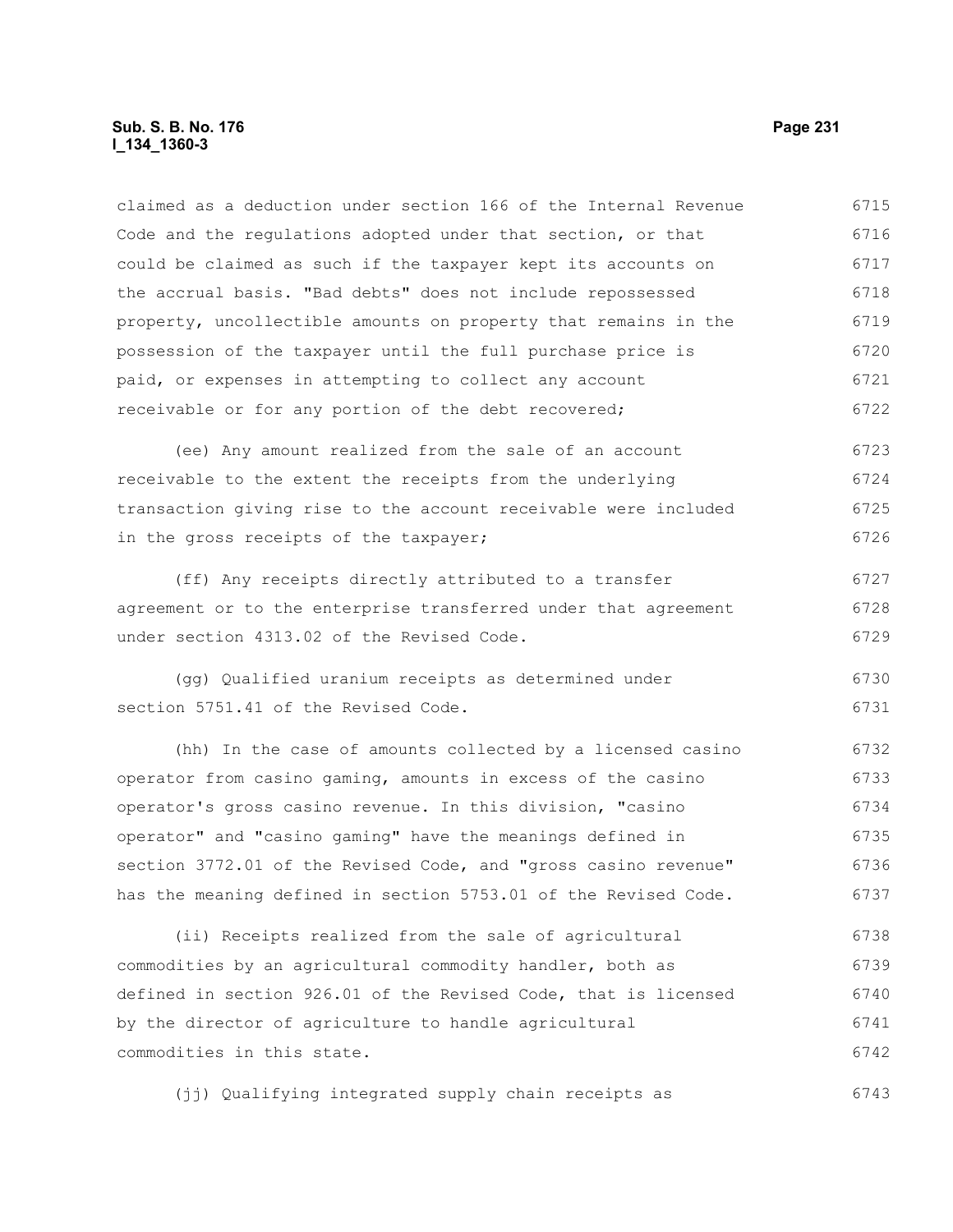determined under section 5751.42 of the Revised Code.

(kk) In the case of a railroad company described in division (D)(9) of section 5727.01 of the Revised Code that purchases dyed diesel fuel directly from a supplier as defined by section 5736.01 of the Revised Code, an amount equal to the product of the number of gallons of dyed diesel fuel purchased directly from such a supplier multiplied by the average wholesale price for a gallon of diesel fuel as determined under section 5736.02 of the Revised Code for the period during which the fuel was purchased multiplied by a fraction, the numerator of which equals the rate of tax levied by section 5736.02 of the Revised Code less the rate of tax computed in section 5751.03 of the Revised Code, and the denominator of which equals the rate of tax computed in section 5751.03 of the Revised Code. 6745 6746 6747 6748 6749 6750 6751 6752 6753 6754 6755 6756 6757

(ll) Receipts realized by an out-of-state disaster business from disaster work conducted in this state during a disaster response period pursuant to a qualifying solicitation received by the business. Terms used in division  $(F)(2)(11)$  of this section have the same meanings as in section 5703.94 of the Revised Code. 6758 6759 6760 6761 6762 6763

(mm) In the case of receipts from the sale or transfer of a mortgage-backed security or a mortgage loan by a mortgage lender holding a valid certificate of registration issued under Chapter 1322. of the Revised Code or by a person that is a member of the mortgage lender's consolidated elected taxpayer group, an amount equal to the principal balance of the mortgage loan. 6764 6765 6766 6767 6768 6769 6770

(nn) In the case of amounts collected by a sports gaming agent from sports gaming, amounts in excess of the agent's sports gaming receipts. As used in this division, "sports gaming 6771 6772 6773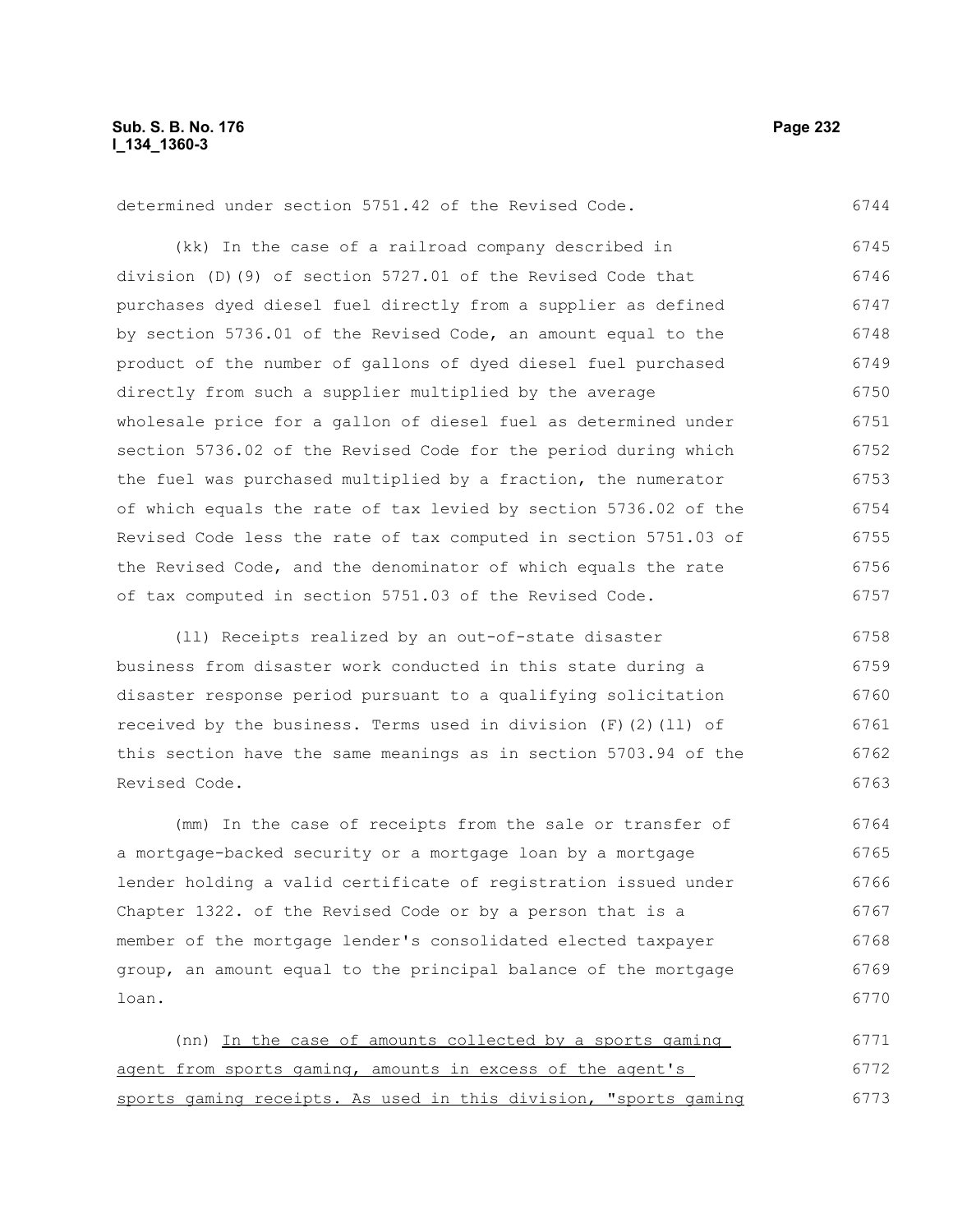| agent" has the same meaning as in section 3775.01 of the Revised | 6774 |
|------------------------------------------------------------------|------|
| Code and "sports gaming receipts" has the same meaning as in     | 6775 |
| section 5753.01 of the Revised Code.                             | 6776 |
| (oo) Any receipts for which the tax imposed by this              | 6777 |
| chapter is prohibited by the constitution or laws of the United  | 6778 |
| States or the constitution of this state.                        | 6779 |
| (3) In the case of a taxpayer when acting as a real estate       | 6780 |
| broker, "gross receipts" includes only the portion of any fee    | 6781 |
| for the service of a real estate broker, or service of a real    | 6782 |
| estate salesperson associated with that broker, that is retained | 6783 |
| by the broker and not paid to an associated real estate          | 6784 |
| salesperson or another real estate broker. For the purposes of   | 6785 |
| this division, "real estate broker" and "real estate             | 6786 |
| salesperson" have the same meanings as in section 4735.01 of the | 6787 |
| Revised Code.                                                    | 6788 |
| (4) A taxpayer's method of accounting for gross receipts         | 6789 |
| for a tax period shall be the same as the taxpayer's method of   | 6790 |
| accounting for federal income tax purposes for the taxpayer's    | 6791 |
| federal taxable year that includes the tax period. If a          | 6792 |
| taxpayer's method of accounting for federal income tax purposes  | 6793 |
| changes, its method of accounting for gross receipts under this  | 6794 |
| chapter shall be changed accordingly.                            | 6795 |
| (G) "Taxable gross receipts" means gross receipts sitused        | 6796 |
| to this state under section 5751.033 of the Revised Code.        | 6797 |
| (H) A person has "substantial nexus with this state" if          | 6798 |
| any of the following applies. The person:                        | 6799 |
| (1) Owns or uses a part or all of its capital in this            | 6800 |
| state;                                                           | 6801 |
| (2) Holds a certificate of compliance with the laws of           | 6802 |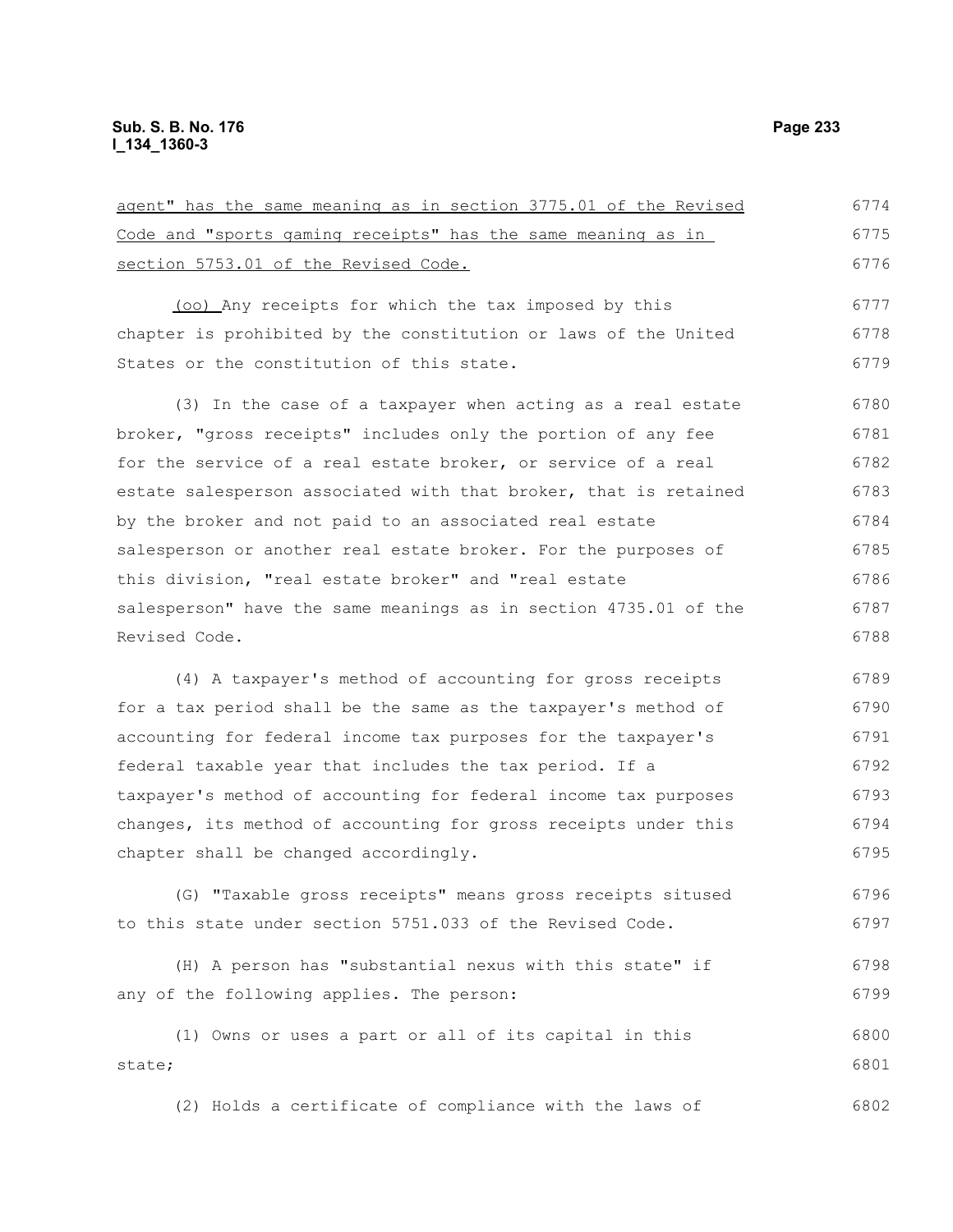this state authorizing the person to do business in this state; (3) Has bright-line presence in this state; (4) Otherwise has nexus with this state to an extent that the person can be required to remit the tax imposed under this chapter under the Constitution of the United States. (I) A person has "bright-line presence" in this state for a reporting period and for the remaining portion of the calendar year if any of the following applies. The person: (1) Has at any time during the calendar year property in this state with an aggregate value of at least fifty thousand dollars. For the purpose of division (I)(1) of this section, owned property is valued at original cost and rented property is valued at eight times the net annual rental charge. (2) Has during the calendar year payroll in this state of at least fifty thousand dollars. Payroll in this state includes all of the following: (a) Any amount subject to withholding by the person under section 5747.06 of the Revised Code: (b) Any other amount the person pays as compensation to an individual under the supervision or control of the person for work done in this state; and (c) Any amount the person pays for services performed in this state on its behalf by another. (3) Has during the calendar year taxable gross receipts of at least five hundred thousand dollars. (4) Has at any time during the calendar year within this state at least twenty-five per cent of the person's total 6803 6804 6805 6806 6807 6808 6809 6810 6811 6812 6813 6814 6815 6816 6817 6818 6819 6820 6821 6822 6823 6824 6825 6826 6827 6828 6829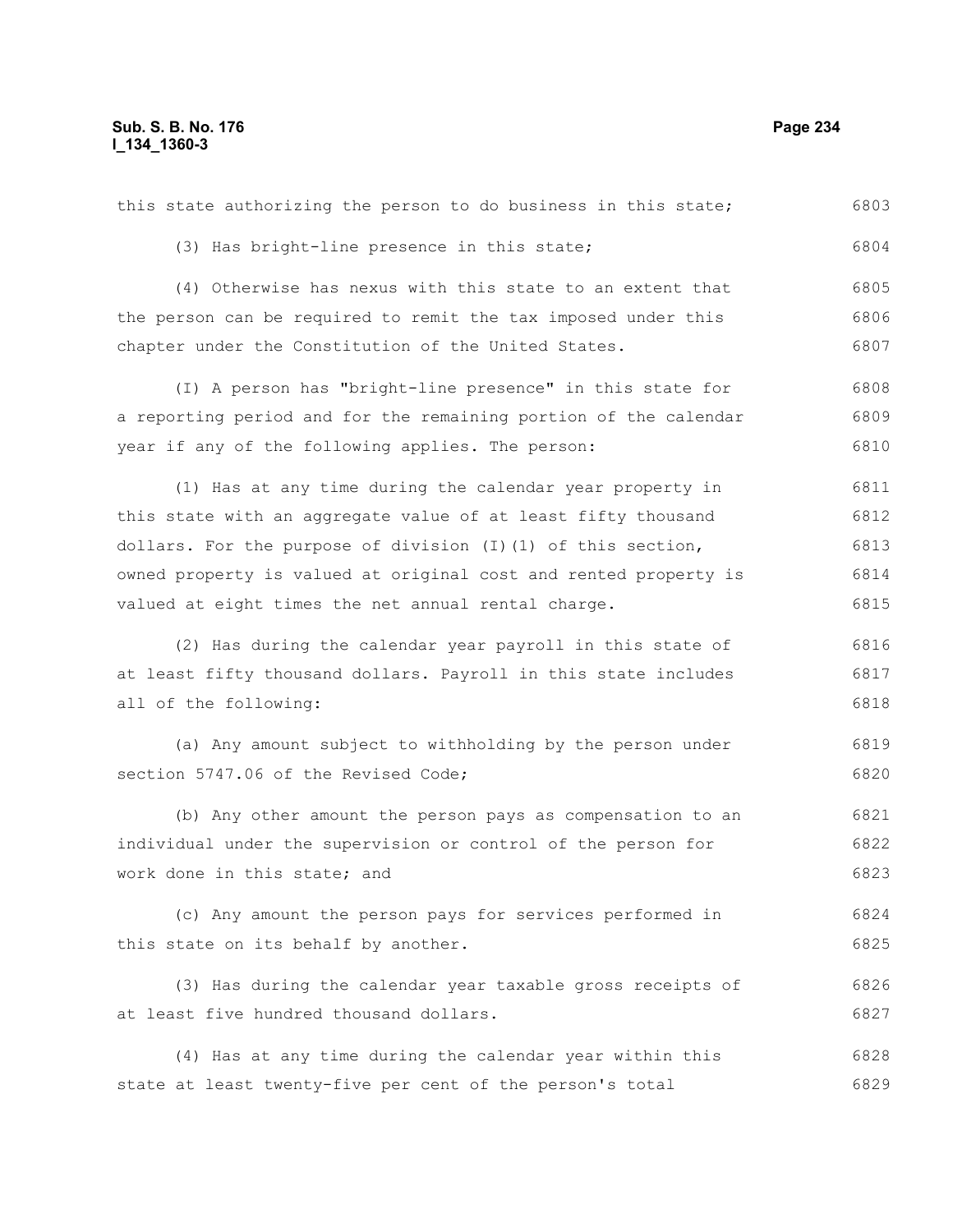#### property, total payroll, or total gross receipts. (5) Is domiciled in this state as an individual or for corporate, commercial, or other business purposes. (J) "Tangible personal property" has the same meaning as in section 5739.01 of the Revised Code. (K) "Internal Revenue Code" means the Internal Revenue Code of 1986, 100 Stat. 2085, 26 U.S.C. 1, as amended. Any term used in this chapter that is not otherwise defined has the same meaning as when used in a comparable context in the laws of the United States relating to federal income taxes unless a different meaning is clearly required. Any reference in this chapter to the Internal Revenue Code includes other laws of the United States relating to federal income taxes. (L) "Calendar quarter" means a three-month period ending on the thirty-first day of March, the thirtieth day of June, the thirtieth day of September, or the thirty-first day of December. (M) "Tax period" means the calendar quarter or calendar year on the basis of which a taxpayer is required to pay the tax imposed under this chapter. (N) "Calendar year taxpayer" means a taxpayer for which the tax period is a calendar year. (O) "Calendar quarter taxpayer" means a taxpayer for which the tax period is a calendar quarter. (P) "Agent" means a person authorized by another person to act on its behalf to undertake a transaction for the other, including any of the following: 6830 6831 6832 6833 6834 6835 6836 6837 6838 6839 6840 6841 6842 6843 6844 6845 6846 6847 6848 6849 6850 6851 6852 6853 6854 6855

(1) A person receiving a fee to sell financial instruments; 6856 6857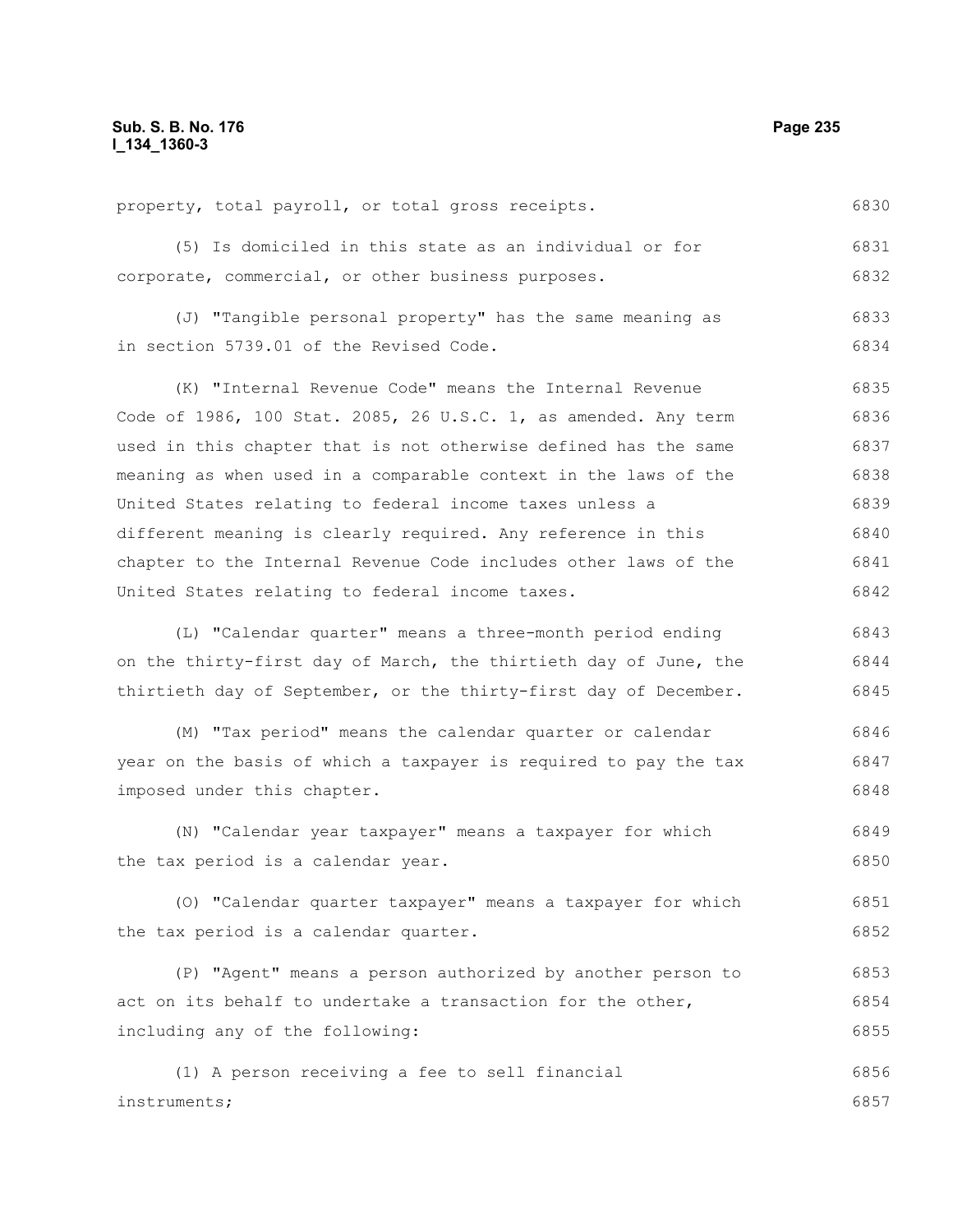(2) A person retaining only a commission from a transaction with the other proceeds from the transaction being remitted to another person; (3) A person issuing licenses and permits under section 1533.13 of the Revised Code; (4) A lottery sales agent holding a valid license issued under section 3770.05 of the Revised Code; (5) A person acting as an agent of the division of liquor control under section 4301.17 of the Revised Code. (Q) "Received" includes amounts accrued under the accrual method of accounting. (R) "Reporting person" means a person in a consolidated elected taxpayer or combined taxpayer group that is designated by that group to legally bind the group for all filings and tax liabilities and to receive all legal notices with respect to matters under this chapter, or, for the purposes of section 5751.04 of the Revised Code, a separate taxpayer that is not a member of such a group. **Sec. 5753.01.** As used in Chapter 5753. of the Revised Code and for no other purpose under Title LVII of the Revised Code: (A) "Casino facility" has the same meaning as in section 3772.01 of the Revised Code. 6858 6859 6860 6861 6862 6863 6864 6865 6866 6867 6868 6869 6870 6871 6872 6873 6874 6875 6876 6877 6878 6879

(B) "Casino gaming" has the same meaning as in section 3772.01 of the Revised Code. 6880 6881

(C) "Casino operator" has the same meaning as in section 3772.01 of the Revised Code. 6882 6883

(D) "Gross casino revenue" means the total amount of money 6884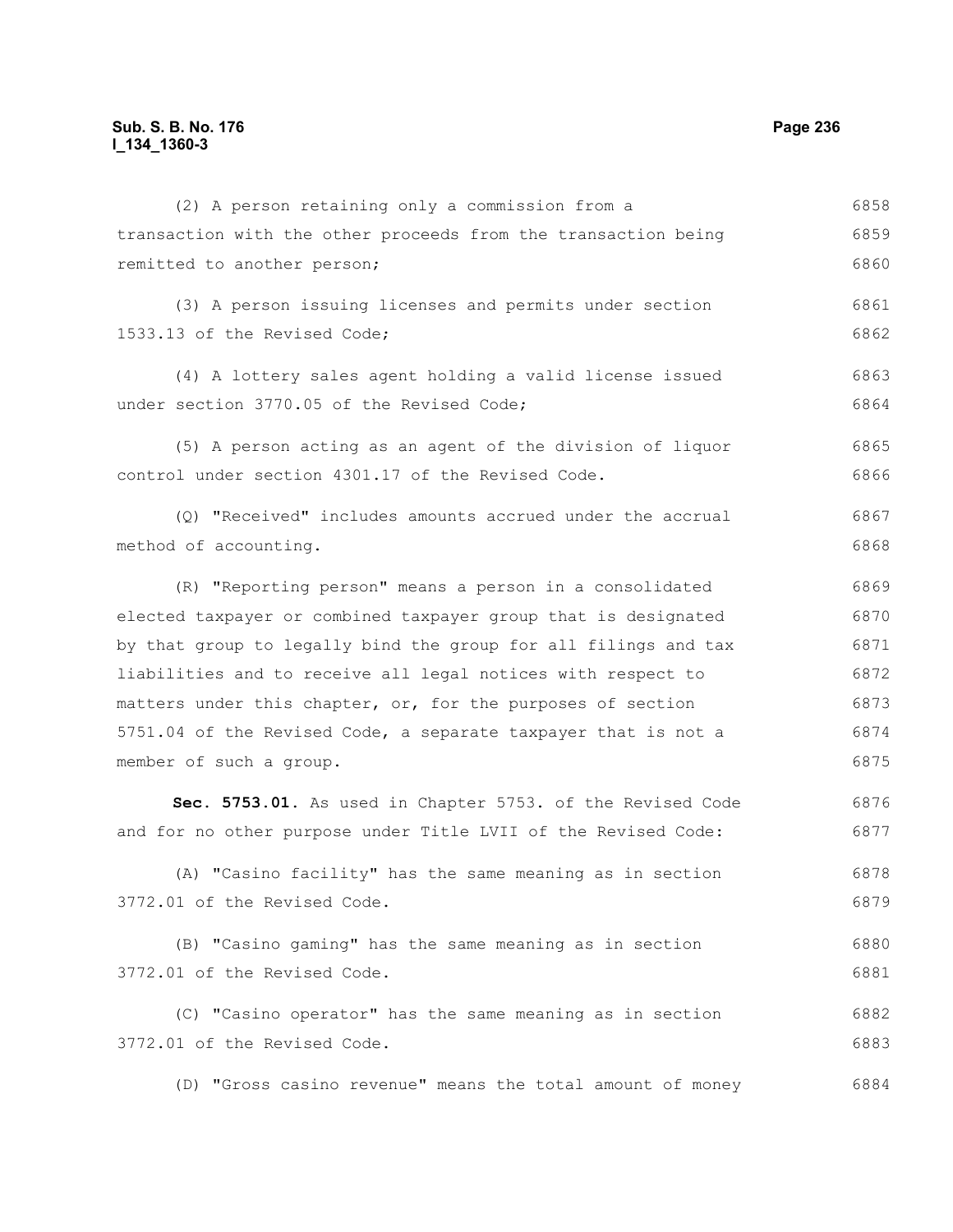exchanged for the purchase of chips, tokens, tickets, electronic cards, or similar objects by casino patrons, less winnings paid to wagerers. "Gross casino revenue" does not include the issuance to casino patrons or wagering by casino patrons of any promotional gaming credit as defined in section 3772.01 of the Revised Code. When issuance of the promotional gaming credit requires money exchanged as a match from the patron, the excludible portion of the promotional gaming credit does not include the portion of the wager purchased by the patron.sports gaming receipts. (E) "Person" has the same meaning as in section 3772.01 of the Revised Code. (F) "Slot machine" has the same meaning as in section 3772.01 of the Revised Code. (G) "Sports gaming facility" and "sports gaming agent" have the same meanings as in section 3775.01 of the Revised Code. (H) "Sports gaming receipts" means the total gross receipts received by a sports gaming agent from the operation of sports gaming in this state, less the total of the following: (1) All cash and cash equivalents paid as winnings to sports gaming patrons; (2) The dollar amount of all voided wagers. (I) "Table game" has the same meaning as in section 3772.01 of the Revised Code. (H) (J) "Taxpayer" means a casino operator subject to the tax levied under section 5753.02 of the Revised Code or a sports gaming agent subject to the tax levied under section 5753.021 of 6885 6886 6887 6888 6889 6890 6891 6892 6893 6894 6895 6896 6897 6898 6899 6900 6901 6902 6903 6904 6905 6906 6907 6908 6909 6910 6911 6912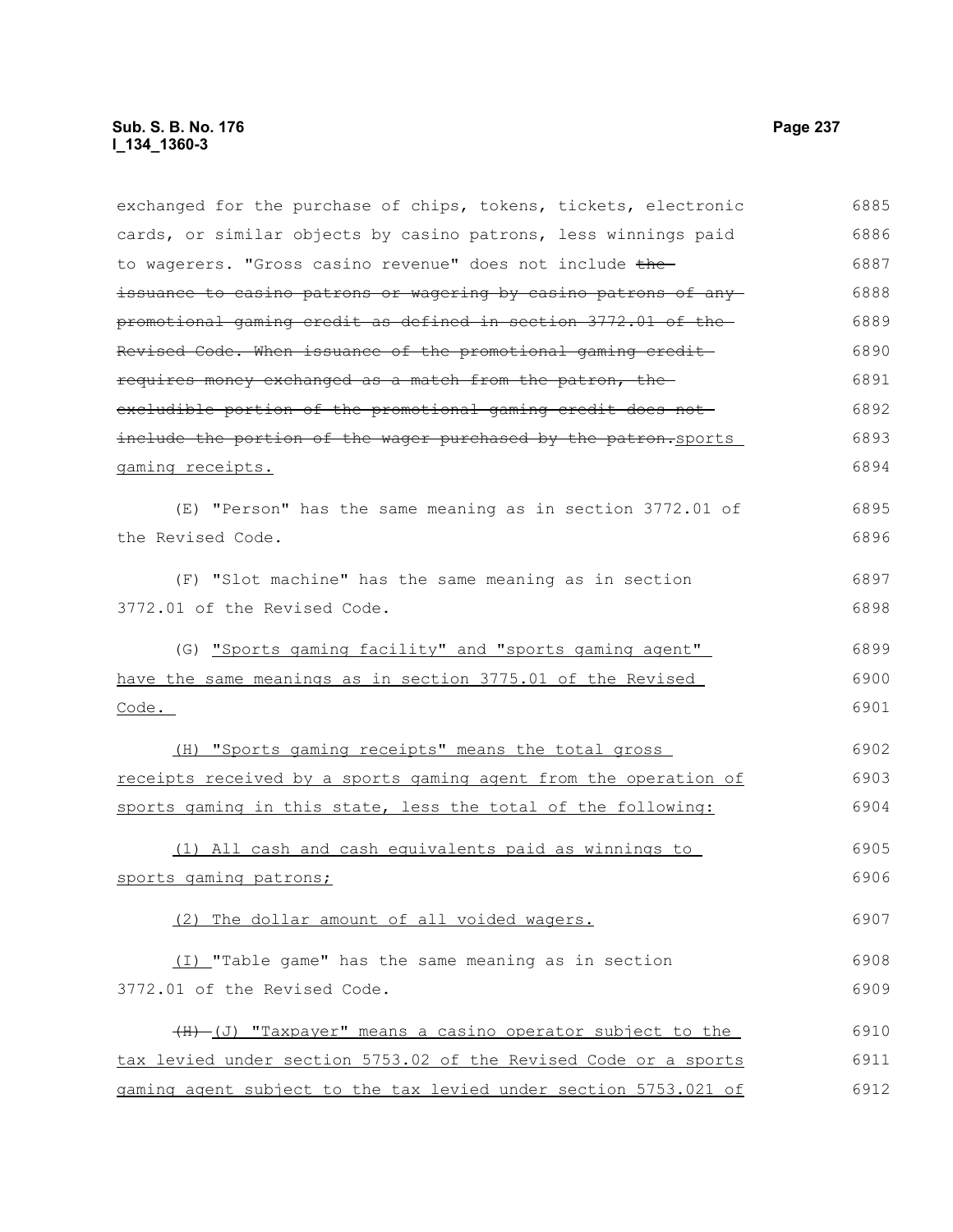the Revised Code. (K) "Tax period" means one twenty-four-hour period with regard to which a casino operator taxpayer is required to pay the tax levied by this chapter section 5753.02 or 5753.021 of the Revised Code. Sec. 5753.021. For the purposes of funding the education needs of this state, funding efforts to alleviate problem sports gaming, and defraying the costs of enforcing and administering the law governing sports gaming and the tax levied by this section, a tax is hereby levied on the sports gaming receipts of a sports gaming agent at the rate of ten per cent of the sports gaming receipts received by the agent from the operation of sports gaming in this state. The tax imposed under this section is in addition to any other taxes or fees imposed under the Revised Code. **Sec. 5753.03.** (A) For the purpose of receiving and distributing, and accounting for, revenue received from the tax levied by section 5753.02 of the Revised Code, the following funds are created in the state treasury: (1) The casino tax revenue fund; (2) The gross casino revenue county fund; (3) The gross casino revenue county student fund; (4) The gross casino revenue host city fund; (5) The Ohio state racing commission fund; (6) The Ohio law enforcement training fund; (7) The problem casino gambling and addictions fund; 6913 6914 6915 6916 6917 6918 6919 6920 6921 6922 6923 6924 6925 6926 6927 6928 6929 6930 6931 6932 6933 6934 6935 6936 6937 6938

(8) The casino control commission fund; 6939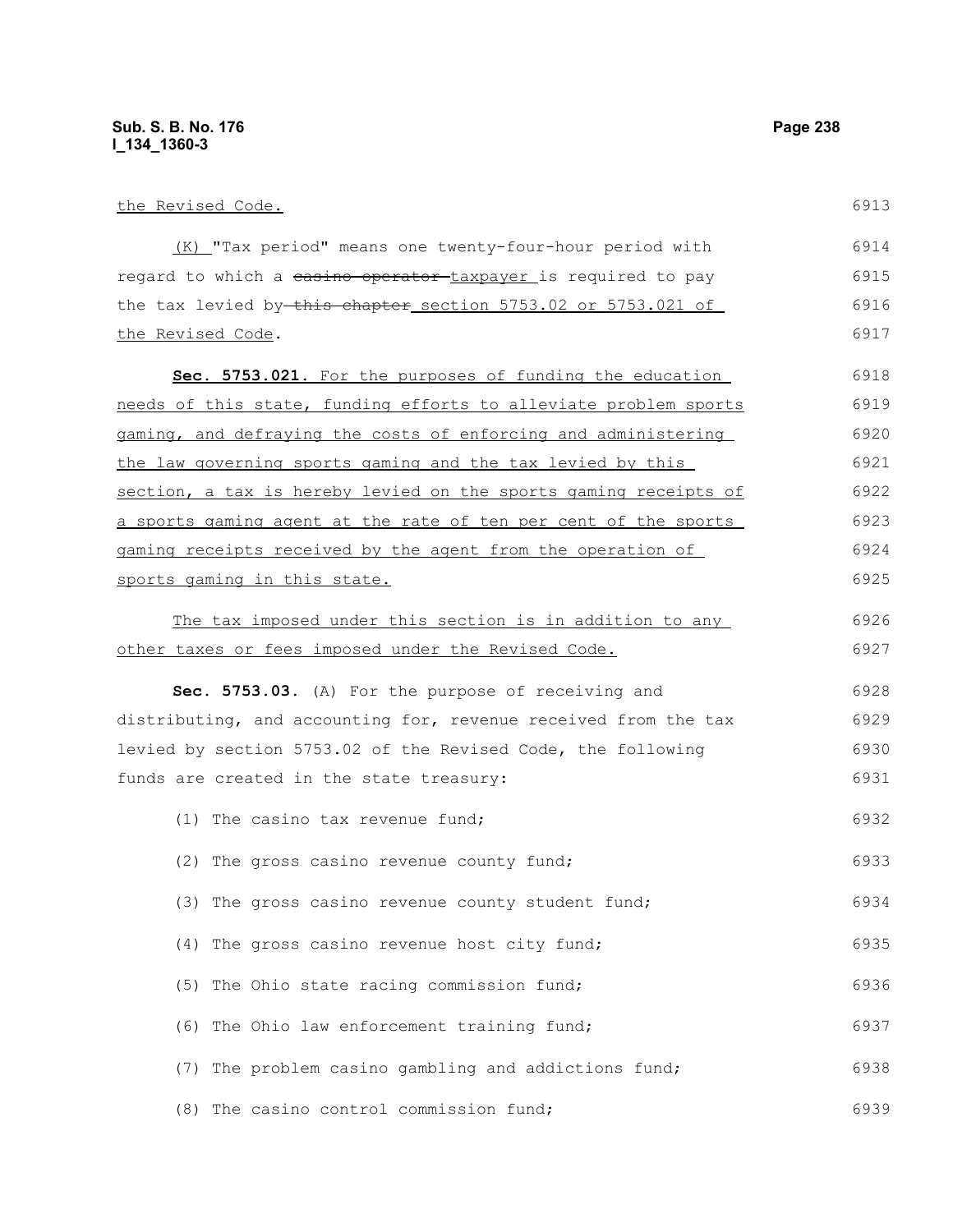(9) The casino tax administration fund; (10) The peace officer training academy fund; (11) The criminal justice services casino tax revenue fund. (B) All moneys collected from the tax levied under this chapter section 5753.02 of the Revised Code shall be deposited into the casino tax revenue fund. (C) From the casino tax revenue fund the director of budget and management shall transfer as needed to the tax refund fund amounts equal to the refunds certified by the tax commissioner under section 5753.06 of the Revised Code and attributable to the tax levied under section 5753.02 of the Revised Code. (D) After making any transfers required by division (C) of this section, but not later than the fifteenth day of the month following the end of each calendar quarter, the director of budget and management shall transfer amounts to each fund as follows: (1) Fifty-one per cent to the gross casino revenue county fund to make payments as required by Section  $6(C)(3)(a)$  of Article XV, Ohio Constitution; (2) Thirty-four per cent to the gross casino revenue county student fund to make payments as required by Section 6(C) (3)(b) of Article XV, Ohio Constitution and as provided in section 5753.11 of the Revised Code; (3) Five per cent to the gross casino revenue host city fund for the benefit of the cities in which casino facilities are located; 6940 6941 6942 6943 6944 6945 6946 6947 6948 6949 6950 6951 6952 6953 6954 6955 6956 6957 6958 6959 6960 6961 6962 6963 6964 6965 6966 6967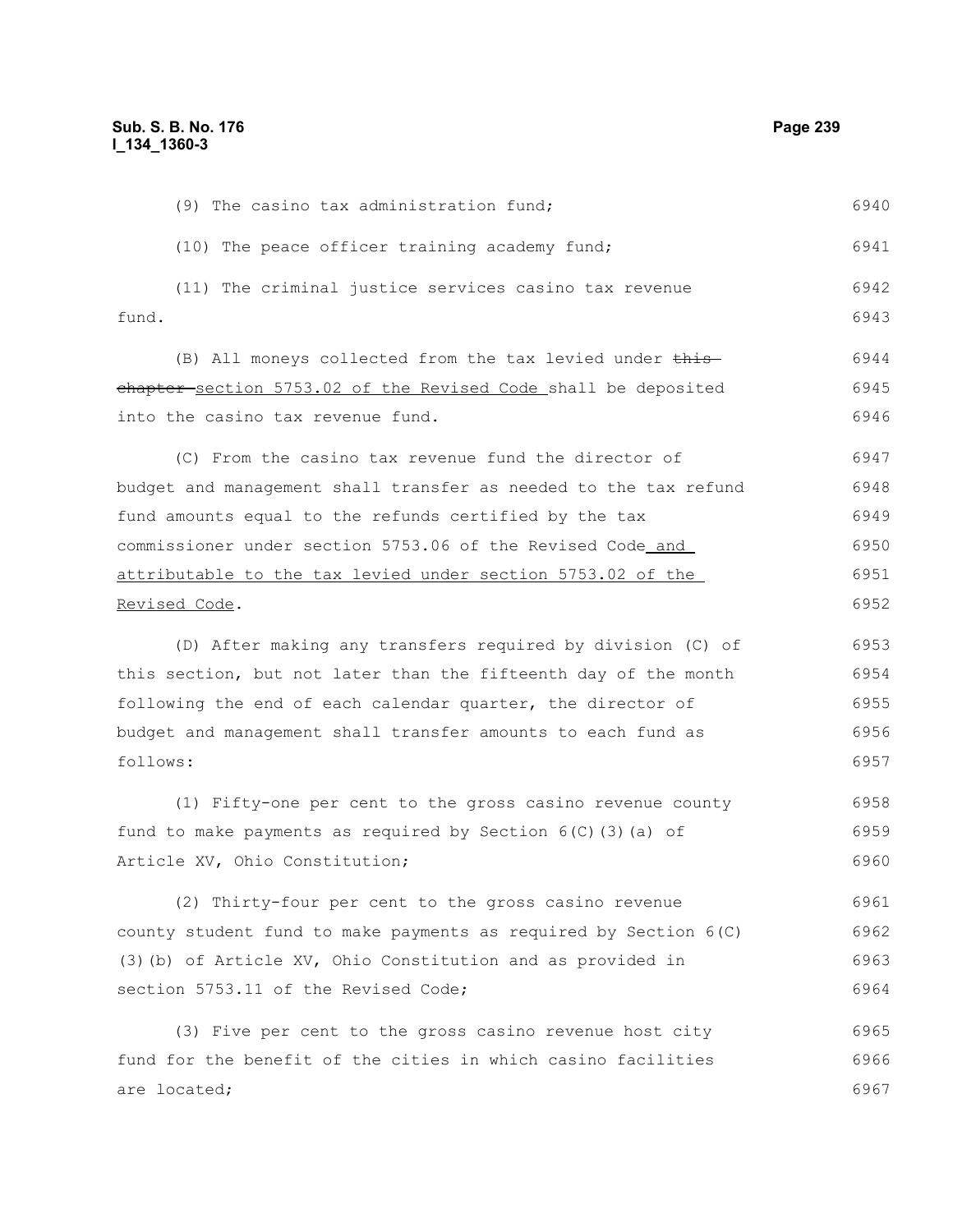## **Sub. S. B. No. 176 Page 240 l\_134\_1360-3**

(4) Three per cent to the Ohio state racing commission fund to support the efforts and activities of the Ohio state racing commission to promote horse racing in this state at which the pari-mutuel system of wagering is conducted; (5) Two per cent to the Ohio law enforcement training fund to support law enforcement functions in the state; (6) Two per cent to the problem casino gambling and addictions fund to support efforts of the department of mental health and addiction services to alleviate problem gambling and substance abuse and related research in the state under section 5119.47 of the Revised Code; (7) Three per cent to the casino control commission fund to support the operations of the Ohio casino control commission and to defray the cost of administering the tax levied under section 5753.02 of the Revised Code. Payments under divisions (D)(1) and (3) of this section shall be made by the end of the month following the end of the quarterly period. The tax commissioner shall make the data available to the director of budget and management for this purpose. Money in the Ohio state racing commission fund shall be 6968 6969 6970 6971 6972 6973 6974 6975 6976 6977 6978 6979 6980 6981 6982 6983 6984 6985 6986 6987 6988

distributed at the discretion of the Ohio state racing commission for the purpose stated in division (D)(4) of this section by the end of the month following the end of the quarterly period. The commission may retain up to five per cent of the amount transferred to the fund under division (D)(4) of this section for operating expenses necessary for the administration of the fund. 6989 6990 6991 6992 6993 6994 6995

Payments from the gross casino revenue county student fund 6996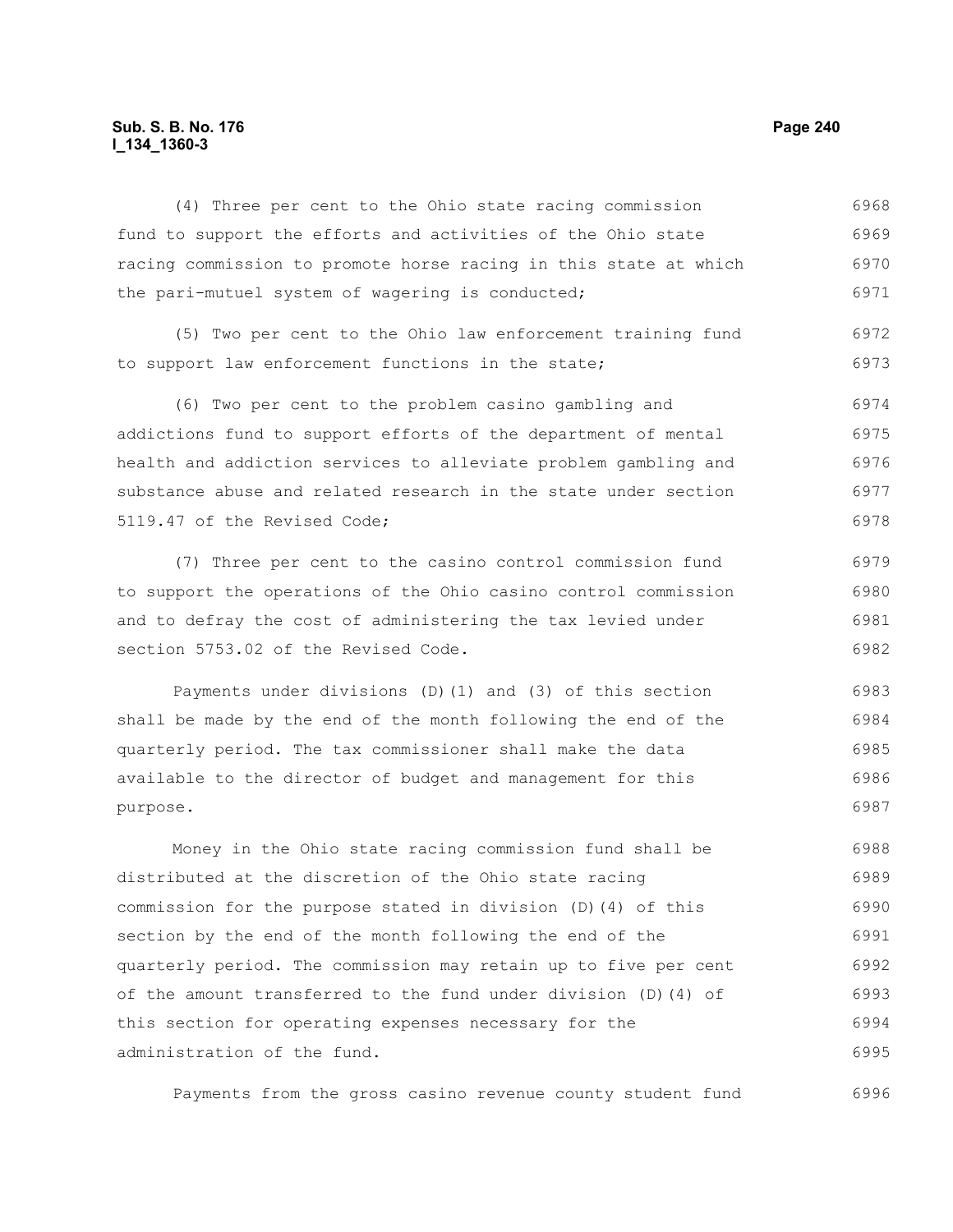### **Sub. S. B. No. 176 Page 241 l\_134\_1360-3**

as required under section 5753.11 of the Revised Code shall be made by the last day of January and by the last day of August of each year, beginning in 2013. The tax commissioner shall make the data available to the director of budget and management for this purpose. 6997 6998 6999 7000 7001

Of the money credited to the Ohio law enforcement training fund, the director of budget and management shall distribute eighty-five per cent of the money to the police officer training academy fund for the purpose of supporting the law enforcement training efforts of the Ohio peace officer training academy and fifteen per cent of the money to the criminal justice services casino tax revenue fund for the purpose of supporting the law enforcement training efforts of the division of criminal justice services. 7002 7003 7004 7005 7006 7007 7008 7009 7010

(E)(1) The tax commissioner shall serve as an agent of the counties of this state only for the purposes of this division and solely to make payments directly to municipal corporations and school districts, as applicable, on the counties' behalf. 7011 7012 7013 7014

(2) On or before the last day of the month following the end of each calendar quarter, the tax commissioner shall provide for payment from the funds referenced in divisions (D)(1) and (3) of this section to each county and municipal corporation as prescribed in those divisions. 7015 7016 7017 7018 7019

(3) On or before the last day of January and the last day of August each year, the commissioner shall provide for payments from the fund referenced in division (D)(2) of this section to each school district as prescribed in that division. 7020 7021 7022 7023

(F) The director of budget and management shall transfer one per cent of the money credited to the casino control 7024 7025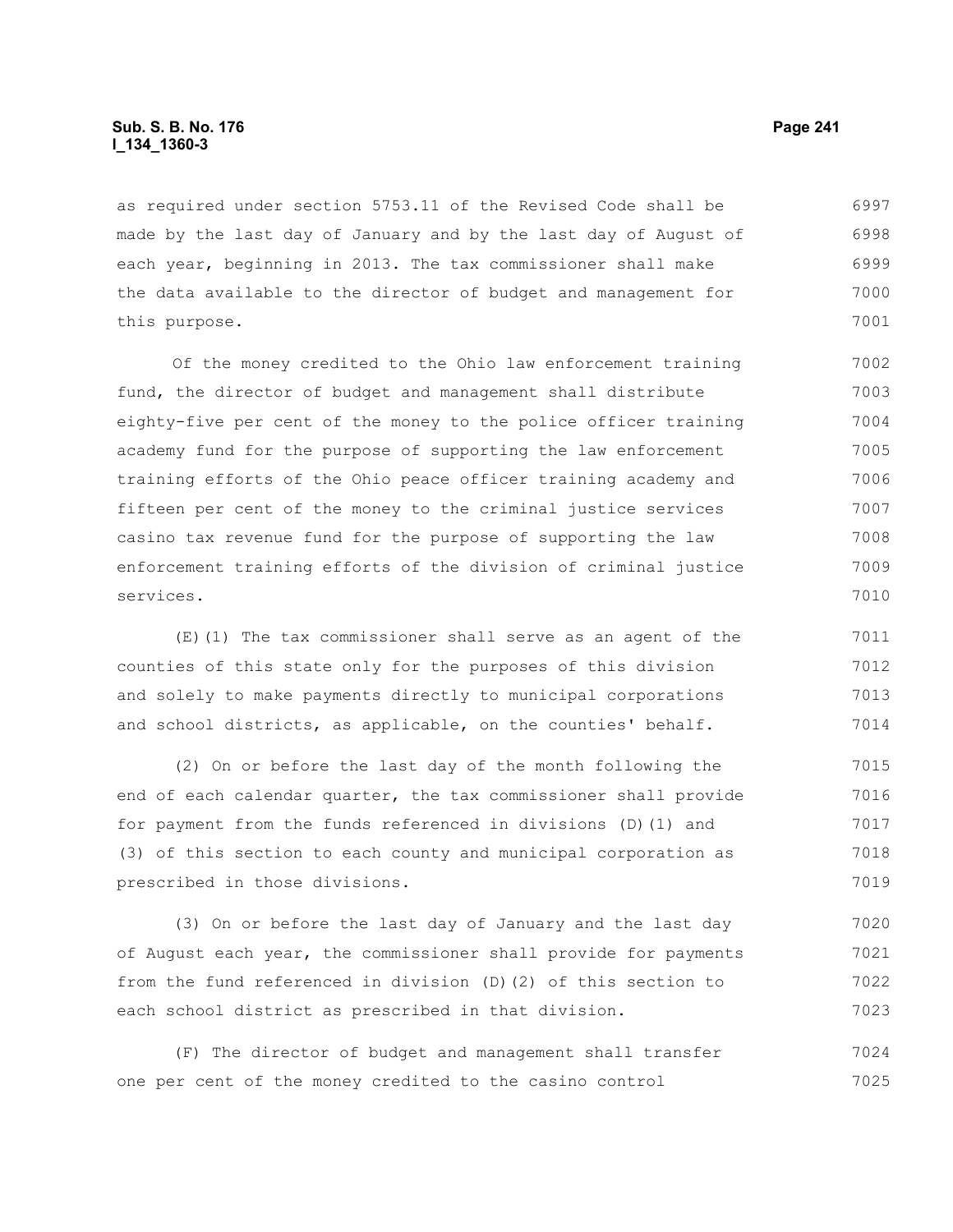# **Sub. S. B. No. 176 Page 242 l\_134\_1360-3**

commission fund to the casino tax administration fund. The tax commissioner shall use the casino tax administration fund to defray the costs incurred in administering the tax levied-bythis chapter under section 5753.02 of the Revised Code. (G) All investment earnings of the gross casino revenue county student fund shall be credited to the fund. **Sec. 5753.031.** (A) For the purpose of receiving and distributing, and accounting for, revenue received from the tax levied by section 5753.021 of the Revised Code and from fines imposed under Chapter 3775. of the Revised Code, the following funds are created in the state treasury: (1) The sports gaming revenue fund; (2) The sports gaming tax administration fund, which the tax commissioner shall use to defray the costs incurred in administering the tax levied by section 5753.021 of the Revised Code; (3) The sports gaming profits education fund, which shall be used for the support of public and nonpublic education for students in grades kindergarten through twelve as determined in appropriations made by the general assembly; (4) The problem sports gaming fund. (B)(1) All of the following shall be deposited into the sports gaming revenue fund: (a) All money collected from the tax levied under section 5753.021 of the Revised Code; (b) The fee for an initial or renewed sports gaming agent license collected under division (D) of section 3775.04 of the Revised Code; 7026 7027 7028 7029 7030 7031 7032 7033 7034 7035 7036 7037 7038 7039 7040 7041 7042 7043 7044 7045 7046 7047 7048 7049 7050 7051 7052 7053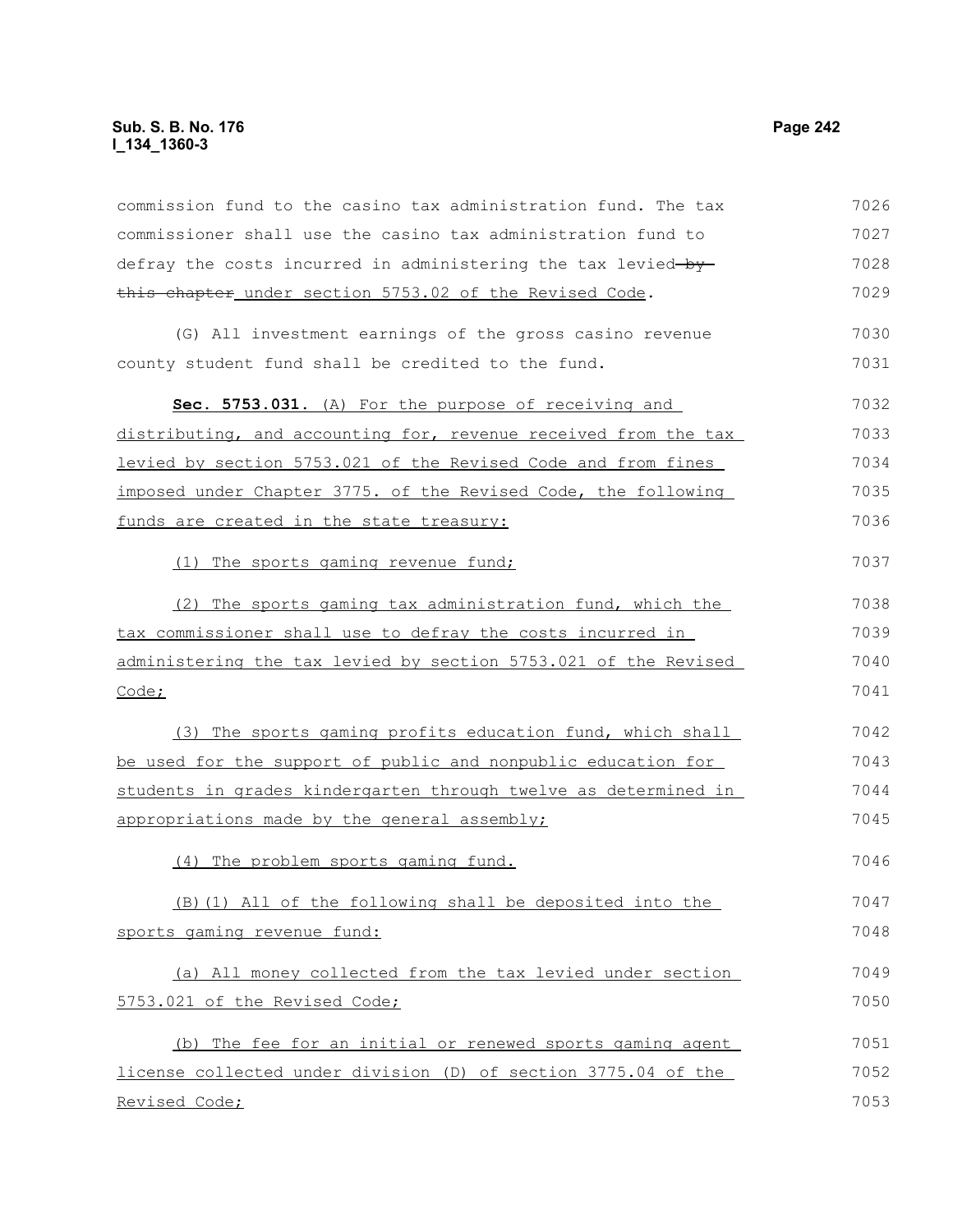(c) The fee for an initial or renewed management services provider license collected under division (B)(3) of section 3775.05 of the Revised Code; (d) Unclaimed winnings collected under division (F) of section 3775.09 of the Revised Code; (e) Any fines collected under Chapter 3775. of the Revised Code. (2) All other fees collected under Chapter 3775. of the Revised Code shall be deposited into the casino control commission fund created under section 5753.03 of the Revised Code. (C)(1) From the sports gaming revenue fund, the director of budget and management shall transfer as needed to the tax refund fund amounts equal to the refunds certified by the tax commissioner under section 5753.06 of the Revised Code and attributable to the tax levied under section 5753.021 of the Revised Code. (2) Not later than the fifteenth day of each month, the director of budget and management shall transfer from the sports gaming revenue fund to the sports gaming tax administration fund the amount necessary to reimburse the department of taxation's actual expenses incurred in administering the tax levied under section 5753.021 of the Revised Code. (3) Of the amount in the sports gaming revenue fund remaining after making the transfers required by divisions (C) (1) and (2) of this section, the director of budget and 7054 7055 7056 7057 7058 7059 7060 7061 7062 7063 7064 7065 7066 7067 7068 7069 7070 7071 7072 7073 7074 7075 7076 7077 7078 7079 7080

management shall transfer, on or before the fifteenth day of the month following the end of each calendar quarter, amounts to each fund as follows: 7081 7082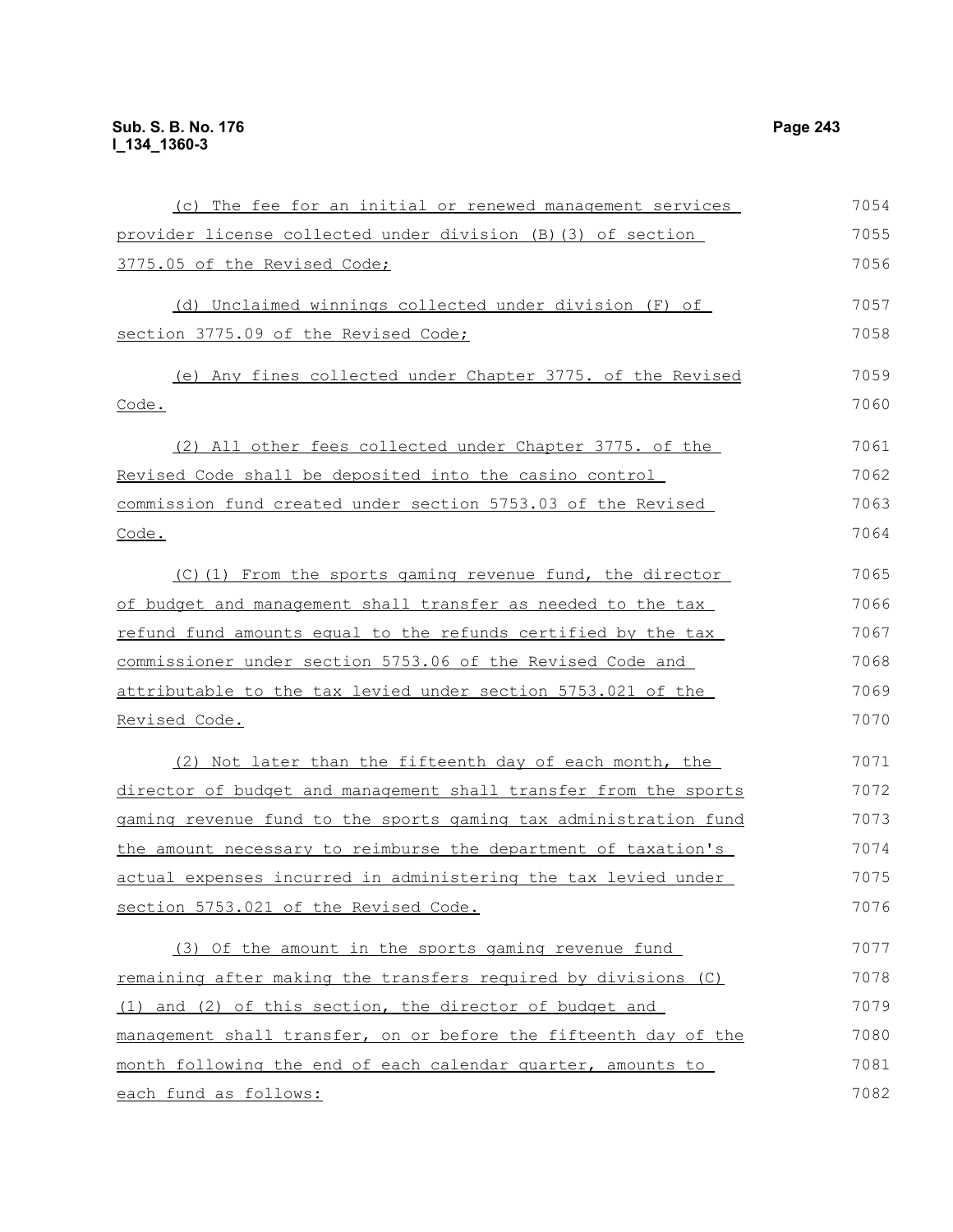| (a) Ninety-eight per cent to the sports gaming profits           | 7083 |
|------------------------------------------------------------------|------|
| education fund;                                                  | 7084 |
| (b) Two per cent to the problem sports gaming fund.              | 7085 |
| (D) All interest generated by the funds created under this       | 7086 |
| section shall be credited back to them.                          | 7087 |
| Sec. 5753.04. (A) Daily each day banks are open for              | 7088 |
| business, not later than noon, a casino operator each taxpayer   | 7089 |
| shall file a return electronically with the tax commissioner.    | 7090 |
| The return shall be in the form required by the tax              | 7091 |
| commissioner, and shall reflect the relevant tax period. The     | 7092 |
| return shall include, but is not limited to, the amount of the   | 7093 |
| easino operator's taxpayer's gross casino revenue or sports      | 7094 |
| gaming receipts for the tax period and the amount of tax due     | 7095 |
| under section 5753.02 or 5753.021 of the Revised Code for the    | 7096 |
| tax period. The easino operator taxpayer shall remit             | 7097 |
| electronically with the return the tax due.                      | 7098 |
| (B) If a sports gaming agent's sports gaming receipts for        | 7099 |
| a tax period are less than zero because the winnings paid by the | 7100 |
| agent to wagerers exceeds the agent's total gross receipts from  | 7101 |
| the operation of sports gaming for that tax period, the tax      | 7102 |
| commissioner shall allow the agent to carry forward the deficit  | 7103 |
| to subsequent tax periods until the agent's sports gaming        | 7104 |
| receipts are greater than zero.                                  | 7105 |
| A deficit may not be carried back to a prior tax period          | 7106 |
| and no payment previously made shall be refunded, except if the  | 7107 |
| agent surrenders its sports gaming agent license and the agent's | 7108 |
| last return reported a deficit. In that case, the commissioner   | 7109 |
| shall multiply the deficit by ten per cent and pay that amount   | 7110 |
| to the agent in the manner prescribed by the commissioner.       | 7111 |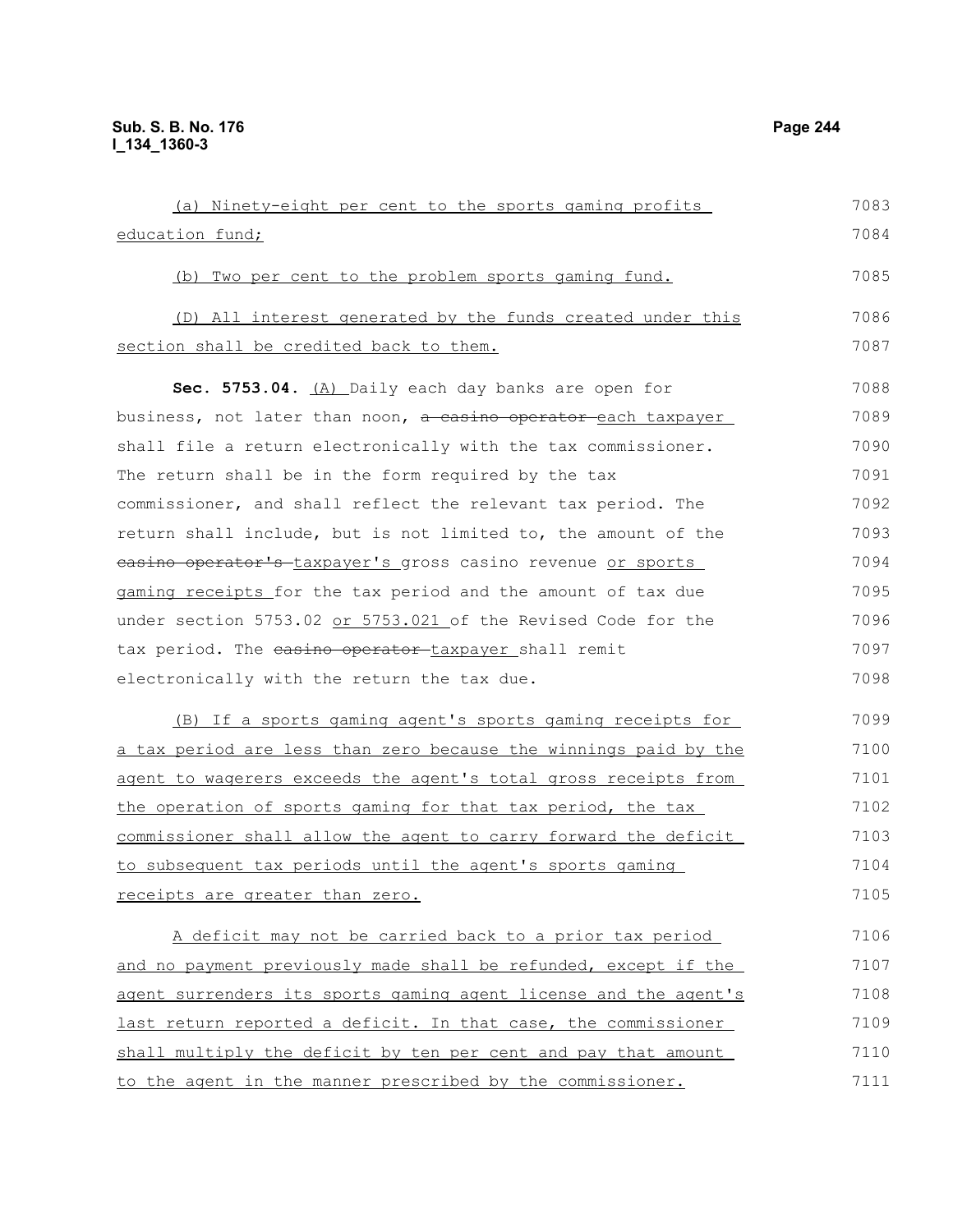(C) If the a casino operator or sports gaming agent ceases to be a taxpayer at any time, the easino-operator or agent shall indicate the last date for which the easino-operator or agent was liable for the tax. The return shall include a space for this purpose. 7112 7113 7114 7115 7116

(D) Except as otherwise provided in division (A) of section 3775.13 of the Revised Code, the information in a return a sports gaming agent files with the tax commissioner under this section concerning sports gaming receipts is subject to disclosure as a public record under section 149.43 of the Revised Code. 7117 7118 7119 7120 7121 7122

**Sec. 5753.05.** (A) (1) A casino operator taxpayer who fails to file a return or to remit the tax due as required by section 5753.04 of the Revised Code shall pay a penalty not to exceed the greater of five hundred dollars or ten per cent of the tax due. 7123 7124 7125 7126 7127

(2) If the tax commissioner finds additional tax to be due, the tax commissioner may impose an additional penalty of up to fifteen per cent of the additional tax found to be due. A delinquent payment of tax made as the result of a notice or an audit is subject to the additional penalty imposed by this division. 7128 7129 7130 7131 7132 7133

(3) If a casino operator-taxpayer fails to file a return electronically or to remit the tax electronically, the tax commissioner may impose an additional penalty of fifty dollars or ten per cent of the tax due as shown on the return, whichever is greater. 7134 7135 7136 7137 7138

(B) If the tax due under section 5753.02 or 5753.021 of the Revised Code is not timely paid, the easino operator 7139 7140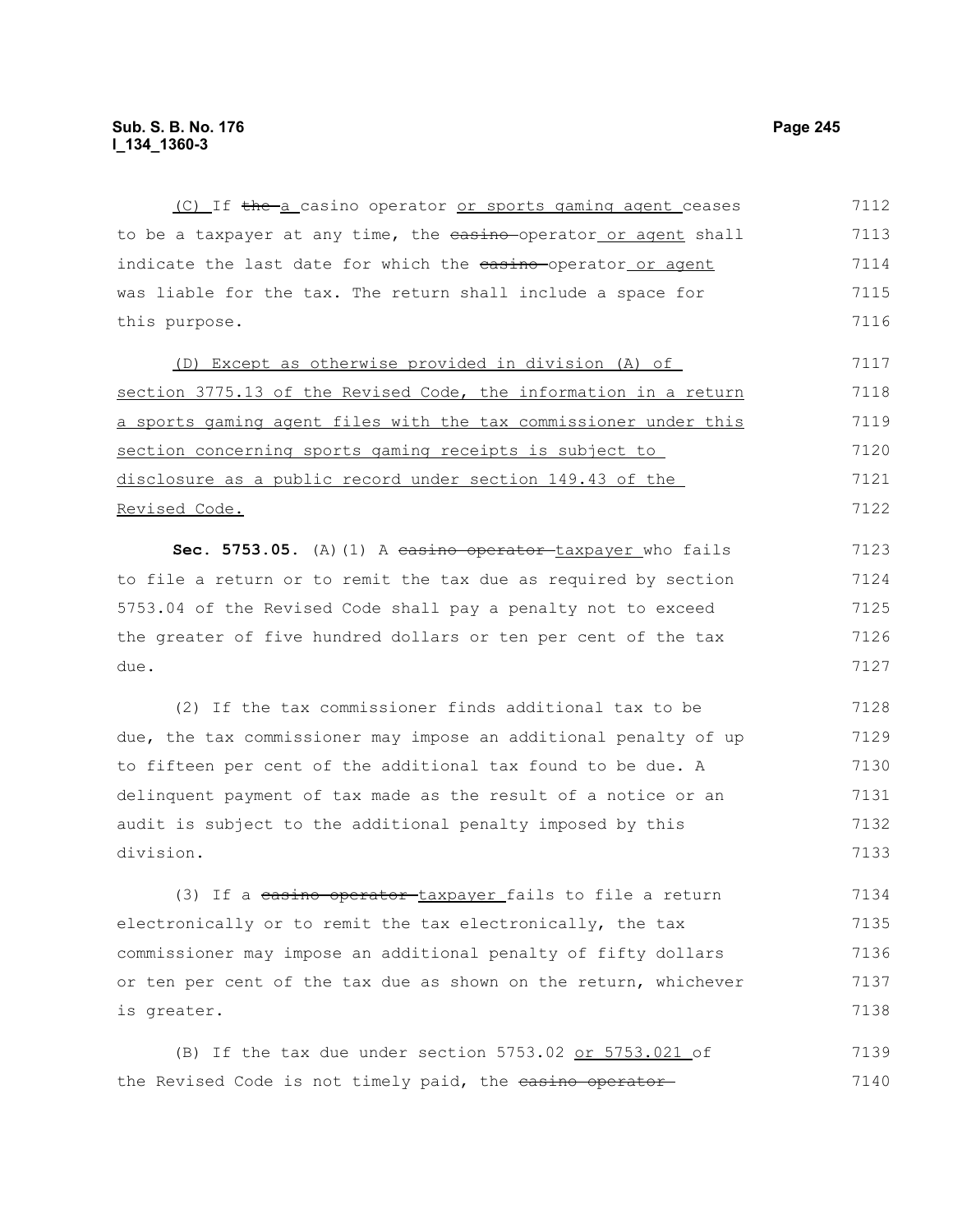#### **Sub. S. B. No. 176 Page 246 l\_134\_1360-3**

taxpayer shall pay interest at the rate per annum prescribed in section 5703.47 of the Revised Code beginning on the day the tax was due through the day the tax is paid or an assessment is issued, whichever occurs first. 7141 7142 7143 7144

(C) The tax commissioner shall collect any penalty or interest as if it were the tax levied by section 5753.02 or 5753.021 of the Revised Code, as applicable. Penalties and interest shall be treated as if they were revenue arising from the applicable tax-levied by section 5753.02 of the Revised Code. 7145 7146 7147 7148 7149 7150

(D) The tax commissioner may abate all or a portion of any penalty imposed under this section and may adopt rules governing abatements. 7151 7152 7153

(E) If a casino operator or sports gaming agent fails to file a return or remit the tax due as required by section 5753.04 of the Revised Code within a period of one year after the due date for filing the return or remitting the tax, the Ohio casino control commission may suspend the easino-operator's or agent's license. 7154 7155 7156 7157 7158 7159

Sec. 5753.06. (A) A casino operator taxpayer may apply to the tax commissioner for refund of the amount of taxes under section 5753.02 or 5753.021 of the Revised Code that were overpaid, paid illegally or erroneously, or paid on an illegal or erroneous assessment. The application shall be on a form prescribed by the tax commissioner. The easino operator-taxpayer shall provide the amount of the requested refund along with the claimed reasons for, and documentation to support, the issuance of a refund. The easino operator taxpayer shall file the application with the tax commissioner within four years after the date the payment was made, unless the applicant has waived 7160 7161 7162 7163 7164 7165 7166 7167 7168 7169 7170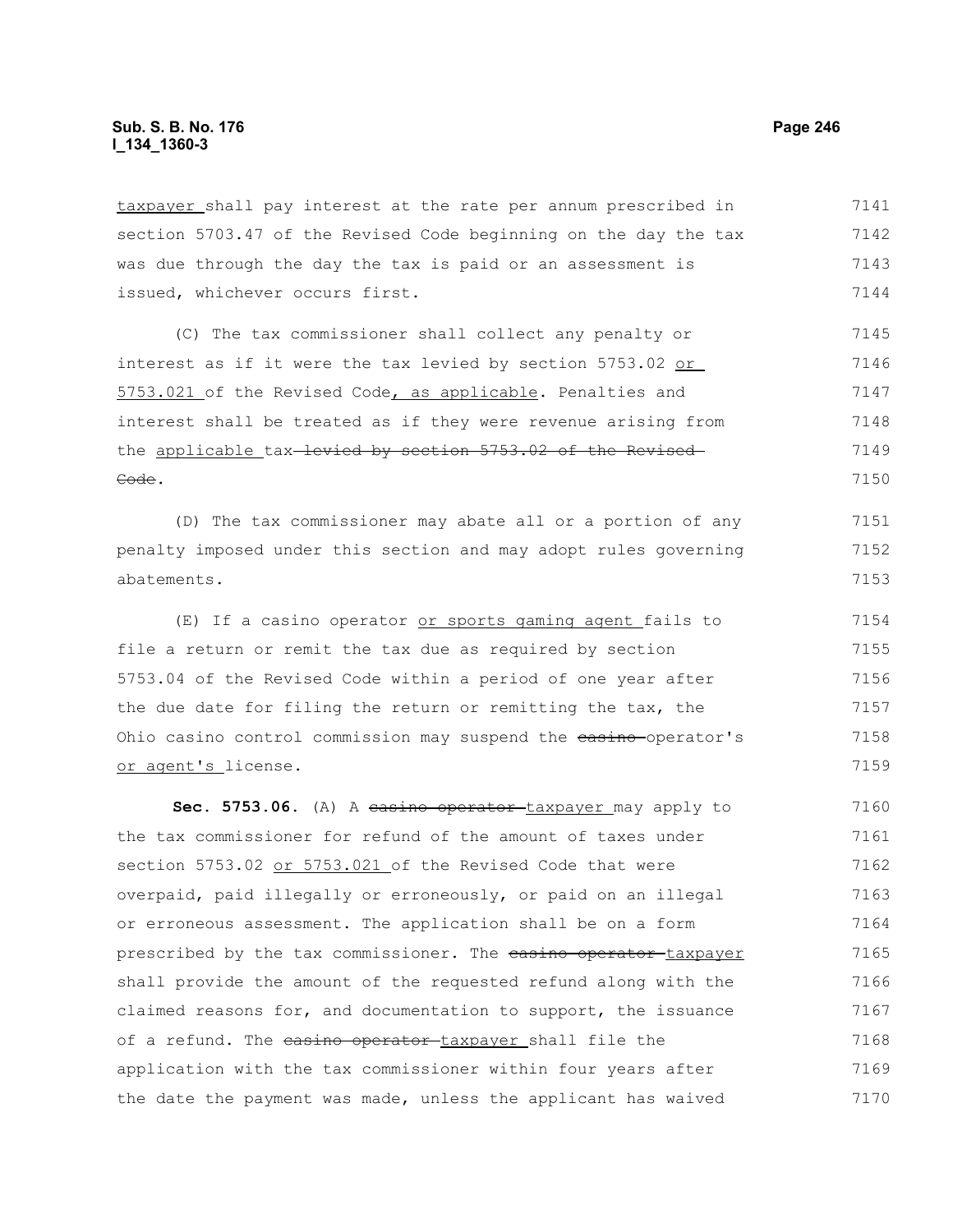## **Sub. S. B. No. 176 Page 247 l\_134\_1360-3**

the time limitation under division (D) of section 5753.07 of the Revised Code. In the latter event, the four-year limitation is extended for the same period of time as the waiver. 7171 7172 7173

(B) Upon the filing of a refund application, the tax commissioner shall determine the amount of refund to which the applicant is entitled. If the amount is not less than that claimed, the tax commissioner shall certify the amount to the director of budget and management and treasurer of state for payment from the tax refund fund. If the amount is less than that claimed, the tax commissioner shall proceed under section 5703.70 of the Revised Code. 7174 7175 7176 7177 7178 7179 7180 7181

(C) Interest on a refund applied for under this section, computed at the rate provided for in section 5703.47 of the Revised Code, shall be allowed from the later of the date the tax was due or the date payment of the tax was made. Except as provided in section 5753.07 of the Revised Code, the tax commissioner may, with the consent of the -casino operator taxpayer, provide for crediting against the tax due for a tax period, the amount of any refund due the casino operatortaxpayer for a preceding tax period. 7182 7183 7184 7185 7186 7187 7188 7189 7190

(D) Refunds under this section are subject to offset under section 5753.061 of the Revised Code. 7191 7192

**Sec. 5753.061.** As used in this section, "debt to the state" means unpaid taxes that are due the state, unpaid workers' compensation premiums that are due, unpaid unemployment compensation contributions that are due, unpaid unemployment compensation payments in lieu of contributions that are due, unpaid fees payable to the state or to the clerk of courts under section 4505.06 of the Revised Code, incorrect medical assistance payments, or any unpaid charge, penalty, or interest 7193 7194 7195 7196 7197 7198 7199 7200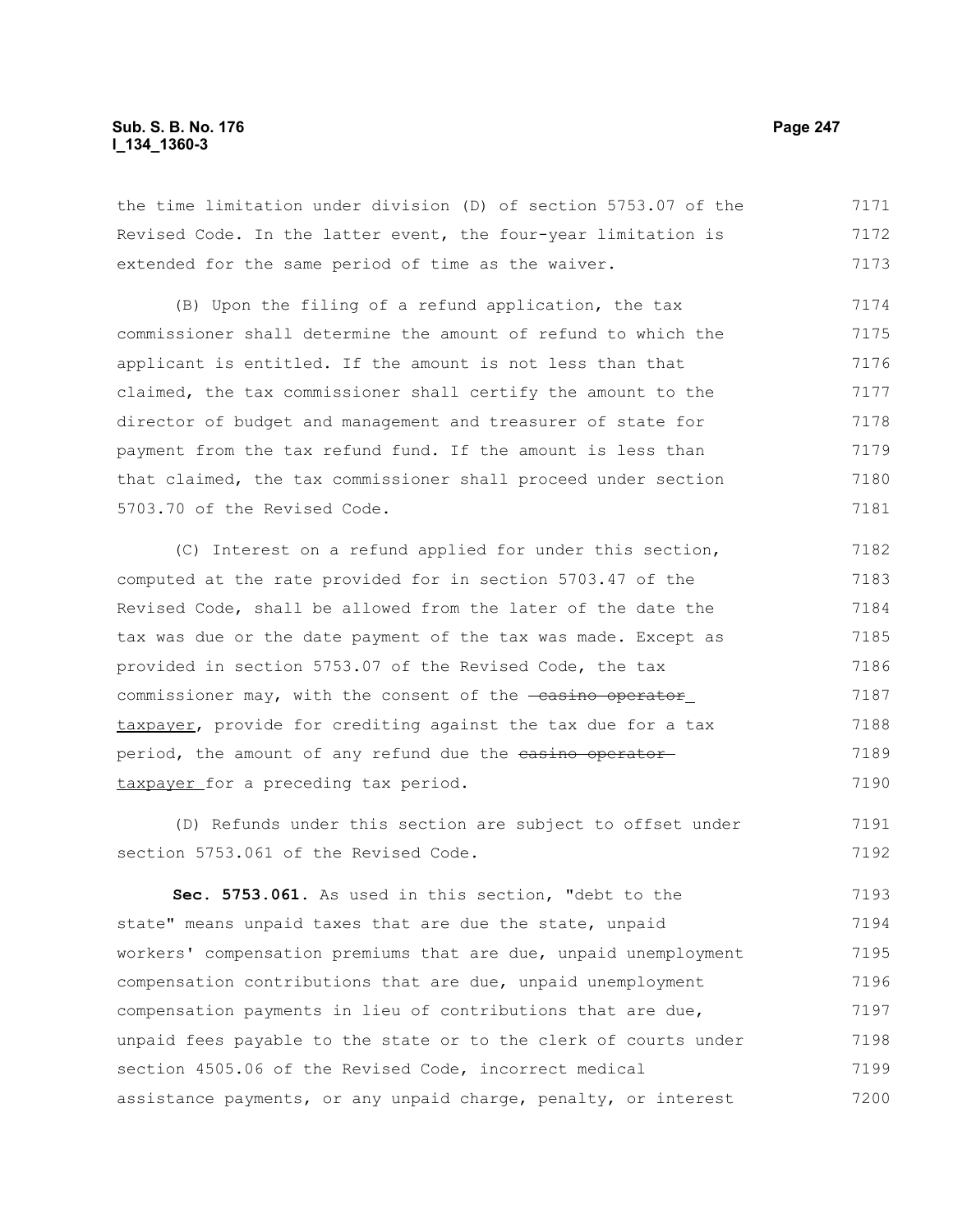### **Sub. S. B. No. 176 Page 248 l\_134\_1360-3**

arising from any of the foregoing. A debt to the state is not a "debt to the state" as used in this section unless the liability underlying the debt to the state has become incontestable because the time for appealing, reconsidering, reassessing, or otherwise questioning the liability has expired or the liability has been finally determined to be valid. 7201 7202 7203 7204 7205 7206

If a casino operator-taxpayer who is entitled to a refund under section 5753.06 of the Revised Code owes a debt to the state, the amount refundable may be applied in satisfaction of the debt to the state. If the amount refundable is less than the amount of the debt to the state, the amount refundable may be applied in partial satisfaction of the debt. If the amount refundable is greater than the amount of the debt, the amount refundable remaining after satisfaction of the debt shall be refunded to the -casino operator\_taxpayer. 7207 7208 7209 7210 7211 7212 7213 7214 7215

Sec. 5753.07. (A)(1) The tax commissioner may issue an assessment, based on any information in the tax commissioner's possession, against a casino operator taxpayer who fails to pay the tax levied under section 5753.02 or 5753.021 of the Revised Code or to file a return under section 5753.04 of the Revised Code. The tax commissioner shall give the easino operatortaxpayer written notice of the assessment under section 5703.37 of the Revised Code. With the notice, the tax commissioner shall include instructions on how to petition for reassessment and on how to request a hearing with respect to the petition. 7216 7217 7218 7219 7220 7221 7222 7223 7224 7225

(2) Unless the casino operator taxpayer, within sixty days after service of the notice of assessment, files with the tax commissioner, either personally or by certified mail, a written petition signed by the **casino operator** taxpayer, or by the easino operator's taxpayer's authorized agent who has knowledge 7226 7227 7228 7229 7230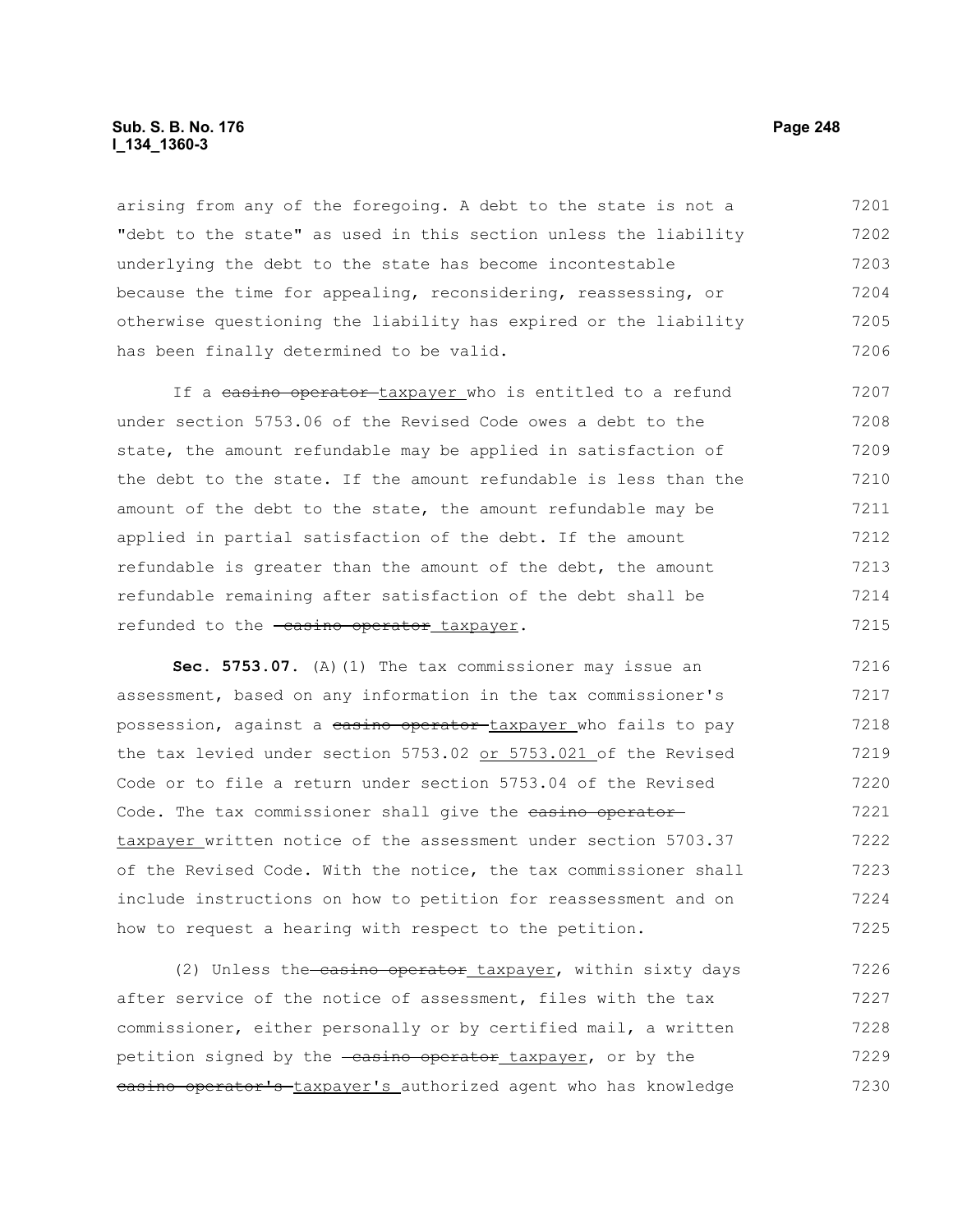## **Sub. S. B. No. 176 Page 249 l\_134\_1360-3**

of the facts, the assessment becomes final, and the amount of the assessment is due and payable from the easino operator taxpayer to the treasurer of state. The petition shall indicate the easino operator's taxpayer's objections to the assessment. Additional objections may be raised in writing if they are received by the tax commissioner before the date shown on the final determination. 7231 7232 7233 7234 7235 7236 7237

(3) If a petition for reassessment has been properly filed, the tax commissioner shall proceed under section 5703.60 of the Revised Code. 7238 7239 7240

(4) After an assessment becomes final, if any portion of the assessment, including penalties and accrued interest, remains unpaid, the tax commissioner may file a certified copy of the entry making the assessment final in the office of the clerk of the court of common pleas of Franklin county or in the office of the clerk of the court of common pleas of the county in which the casino operator-taxpayer resides, the casinooperator's taxpayer's casino facility or sports gaming facility is located, or the easino operator's taxpayer's principal place of business in this state is located. Immediately upon the filing of the entry, the clerk shall enter a judgment for the state against the taxpayer assessed in the amount shown on the entry. The judgment may be filed by the clerk in a loose-leaf book entitled, "special judgments for the gross casino revenue tax and sports gaming receipts tax." The judgment has the same effect as other judgments. Execution shall issue upon the judgment at the request of the tax commissioner, and all laws applicable to sales on execution apply to sales made under the judgment. 7241 7242 7243 7244 7245 7246 7247 7248 7249 7250 7251 7252 7253 7254 7255 7256 7257 7258 7259

(5) If the assessment is not paid in its entirety within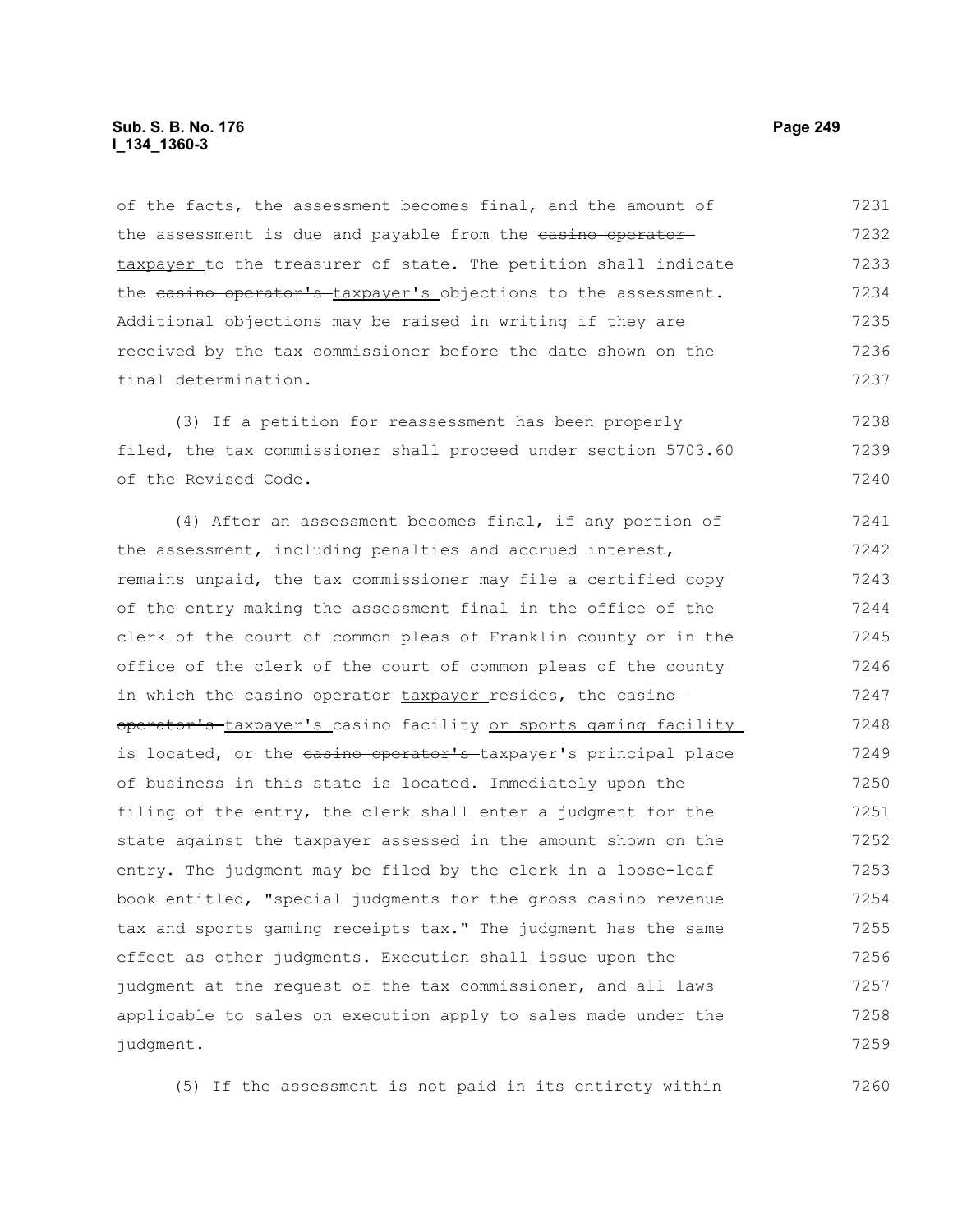### **Sub. S. B. No. 176 Page 250 l\_134\_1360-3**

sixty days after the day the assessment was issued, the portion of the assessment consisting of tax due shall bear interest at the rate per annum prescribed by section 5703.47 of the Revised Code from the day the tax commissioner issued the assessment until the assessment is paid or until it is certified to the attorney general for collection under section 131.02 of the Revised Code, whichever comes first. If the unpaid portion of the assessment is certified to the attorney general for collection, the entire unpaid portion of the assessment shall bear interest at the rate per annum prescribed by section 5703.47 of the Revised Code from the date of certification until the date it is paid in its entirety. Interest shall be paid in the same manner as the tax levied under section 5753.02 or 5753.021 of the Revised Code, as applicable, and may be collected by the issuance of an assessment under this section. 7261 7262 7263 7264 7265 7266 7267 7268 7269 7270 7271 7272 7273 7274 7275

(B) If the tax commissioner believes that collection of the tax levied under section 5753.02 or 5753.021 of the Revised Code will be jeopardized unless proceedings to collect or secure collection of the tax are instituted without delay, the commissioner may issue a jeopardy assessment against the easinooperator who taxpayer that is liable for the tax. Immediately upon the issuance of a jeopardy assessment, the tax commissioner shall file an entry with the clerk of the court of common pleas in the manner prescribed by division (A)(4) of this section, and the clerk shall proceed as directed in that division. Notice of the jeopardy assessment shall be served on the casino operatortaxpayer or the casino operator's taxpayer's authorized agent under section 5703.37 of the Revised Code within five days after the filing of the entry with the clerk. The total amount assessed is immediately due and payable, unless the easinooperator taxpayer assessed files a petition for reassessment 7276 7277 7278 7279 7280 7281 7282 7283 7284 7285 7286 7287 7288 7289 7290 7291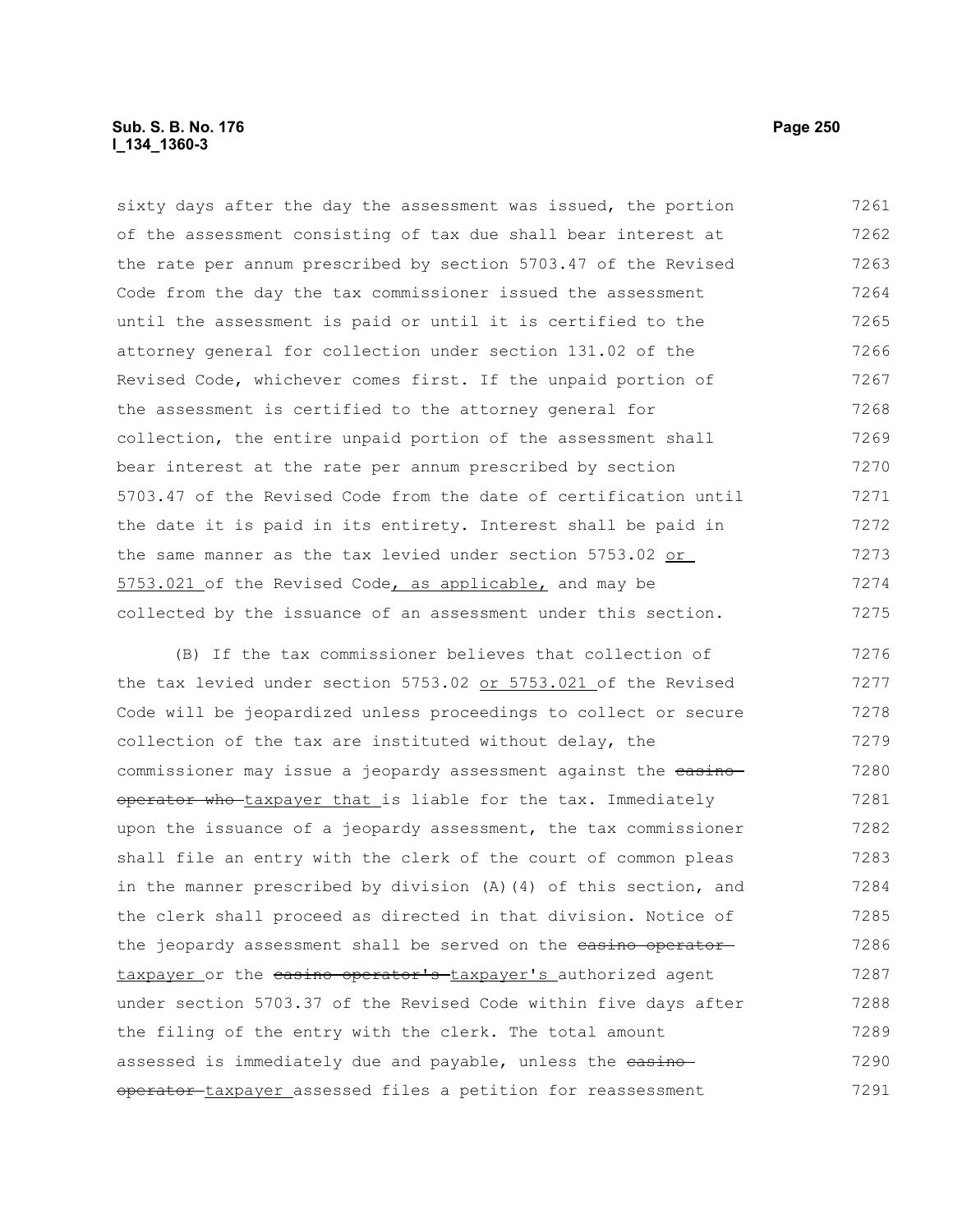under division (A)(2) of this section and provides security in a form satisfactory to the tax commissioner that is in an amount sufficient to satisfy the unpaid balance of the assessment. If a petition for reassessment has been filed, and if satisfactory security has been provided, the tax commissioner shall proceed under division (A)(3) of this section. Full or partial payment of the assessment does not prejudice the tax commissioner's consideration of the petition for reassessment. 7292 7293 7294 7295 7296 7297 7298 7299

(C) The tax commissioner shall immediately forward to the treasurer of state all amounts the tax commissioner receives under this section, and the amounts forwarded shall be treated as if they were revenue arising from the tax levied under section 5753.02 or 5753.021 of the Revised Code, as applicable. 7300 7301 7302 7303 7304

(D) Except as otherwise provided in this division, no assessment shall be issued against a easino operator taxpayer for the tax levied under section 5753.02 or 5753.021 of the Revised Code more than four years after the due date for filing the return for the tax period for which the tax was reported, or more than four years after the return for the tax period was filed, whichever is later. This division does not bar an assessment against a casino operator taxpayer who fails to file a return as required by section 5753.04 of the Revised Code or who files a fraudulent return, or when the easino operator taxpayer and the tax commissioner waive in writing the time limitation. 7305 7306 7307 7308 7309 7310 7311 7312 7313 7314 7315 7316

(E) If the tax commissioner possesses information that indicates that the amount of tax a casino operator taxpayer is liable to pay under section 5753.02 or 5753.021 of the Revised Code exceeds the amount the easino operator taxpayer paid, the tax commissioner may audit a sample of the easino operator's 7317 7318 7319 7320 7321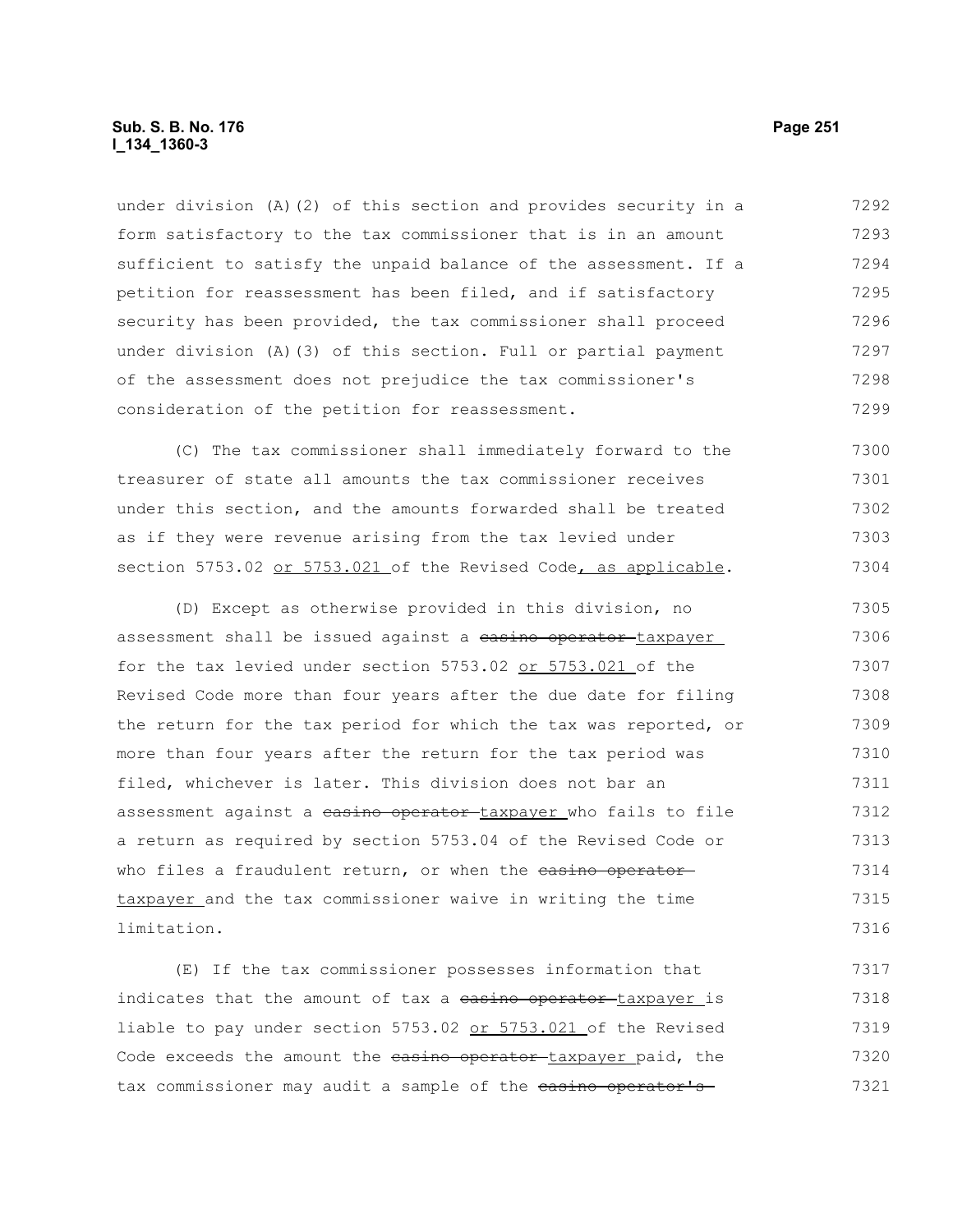### **Sub. S. B. No. 176 Page 252 l\_134\_1360-3**

taxpayer's gross casino revenue or sports gaming receipts, as applicable, over a representative period of time to ascertain the amount of tax due, and may issue an assessment based on the audit. The tax commissioner shall make a good faith effort to reach agreement with the easino operator taxpayer in selecting a representative sample. The tax commissioner may apply a sampling method only if the tax commissioner has prescribed the method by rule. 7322 7323 7324 7325 7326 7327 7328 7329

(F) If the whereabouts of a casino operator taxpayer who is liable for the tax levied under section 5753.02 or 5753.021 of the Revised Code are unknown to the tax commissioner, the tax commissioner shall proceed under section 5703.37 of the Revised Code.

(G) If a casino operator fails to pay the tax levied under section 5753.02 of the Revised Code within a period of one year after the due date for remitting the tax, the Ohio casinocontrol commission may suspend the casino operator's license. 7335 7336 7337 7338

Sec. 5753.08. If a casino operator taxpayer who is liable for the tax levied under section 5753.02 or 5753.021 of the Revised Code sells the a casino facility or sports gaming facility, disposes of the a casino facility or sports gaming facility in any manner other than in the regular course of business, or quits the casino gaming or sports gaming business, any tax owed by that person becomes immediately due and payable, and the person shall pay the tax due, including any applicable penalties and interest. The person's successor shall withhold a sufficient amount of the purchase money to cover the amounts due and unpaid until the predecessor produces a receipt from the tax commissioner showing that the amounts due have been paid or a certificate indicating that no taxes are due. If the successor 7339 7340 7341 7342 7343 7344 7345 7346 7347 7348 7349 7350 7351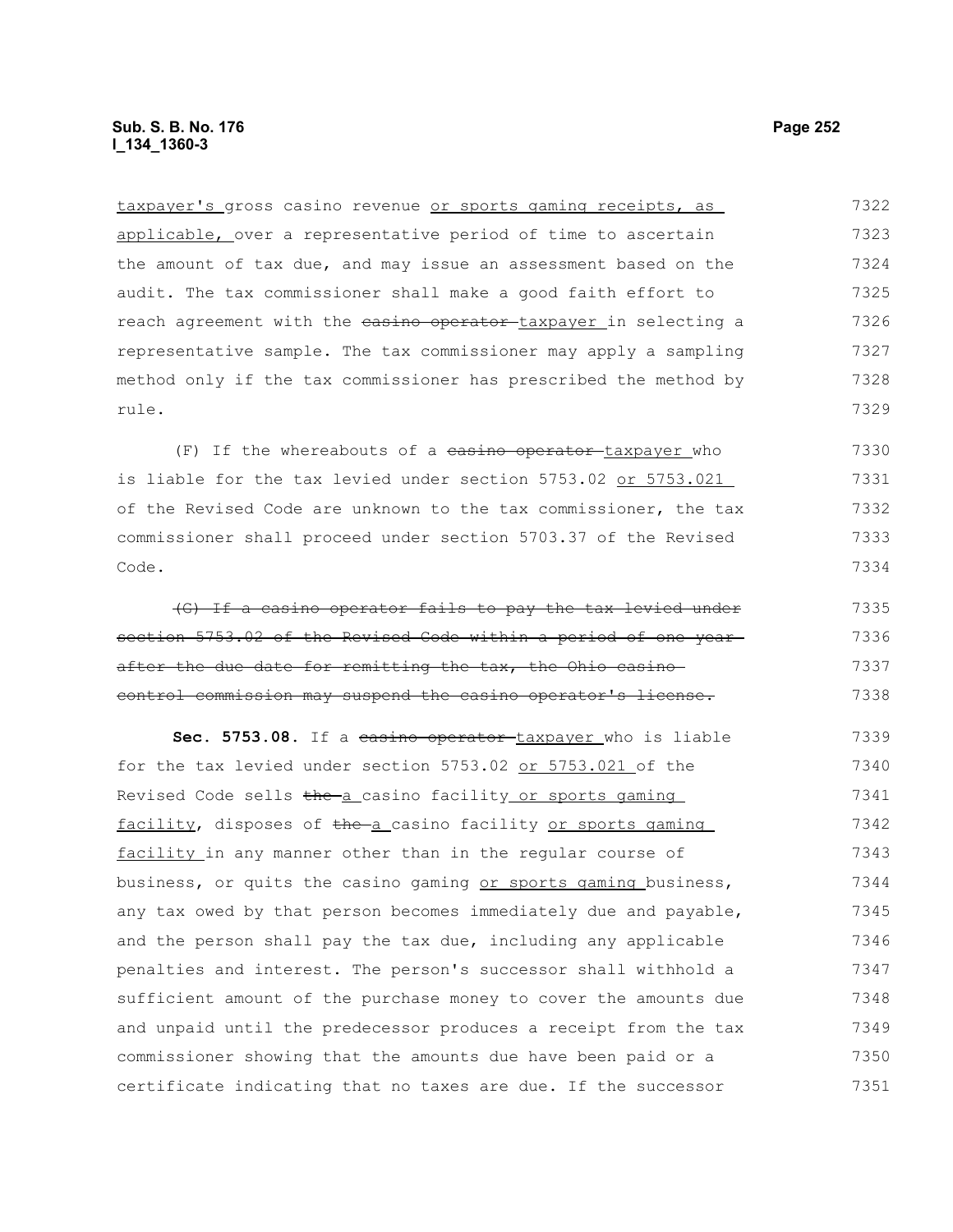## **Sub. S. B. No. 176 Page 253 l\_134\_1360-3**

fails to withhold purchase money, the successor is personally liable, up to the purchase money amount, for amounts that were unpaid during the operation of the business by the predecessor. 7352 7353 7354

**Sec. 5753.10.** The tax commissioner may prescribe requirements for the keeping of records and pertinent documents, for the filing of copies of federal income tax returns and determinations, and for computations reconciling federal income tax returns with the return required by section 5753.04 of the Revised Code. The tax commissioner may require a-casino operator taxpayer, by rule or by notice served on the casino operator taxpayer, to keep records and other documents that the tax commissioner considers necessary to show the extent to which the easino operator taxpayer is subject to this chapter. The records and other documents shall be open to inspection by the tax commissioner during business hours, and shall be preserved for a period of four years unless the tax commissioner, in writing, consents to their destruction within that period, or by order served on the easino operator taxpayer requires that they be kept longer. If the records are normally kept electronically by the -casino operator taxpayer, the casino operator-taxpayer shall provide the records to the tax commissioner electronically at the tax commissioner's request. 7355 7356 7357 7358 7359 7360 7361 7362 7363 7364 7365 7366 7367 7368 7369 7370 7371 7372 7373

Any information required by the tax commissioner under this section is confidential under section 5703.21 of the Revised Code. 7374 7375 7376

**Section 2.** That existing sections 109.32, 109.572, 718.031, 718.08, 2915.01, 2915.08, 2915.081, 2915.082, 2915.09, 2915.091, 2915.093, 2915.095, 2915.10, 2915.101, 2915.12, 2915.13, 3770.03, 3770.06, 3770.07, 3770.10, 3772.01, 3772.02, 3772.03, 3772.062, 3772.07, 5703.21, 5747.02, 5747.063, 5747.08, 7377 7378 7379 7380 7381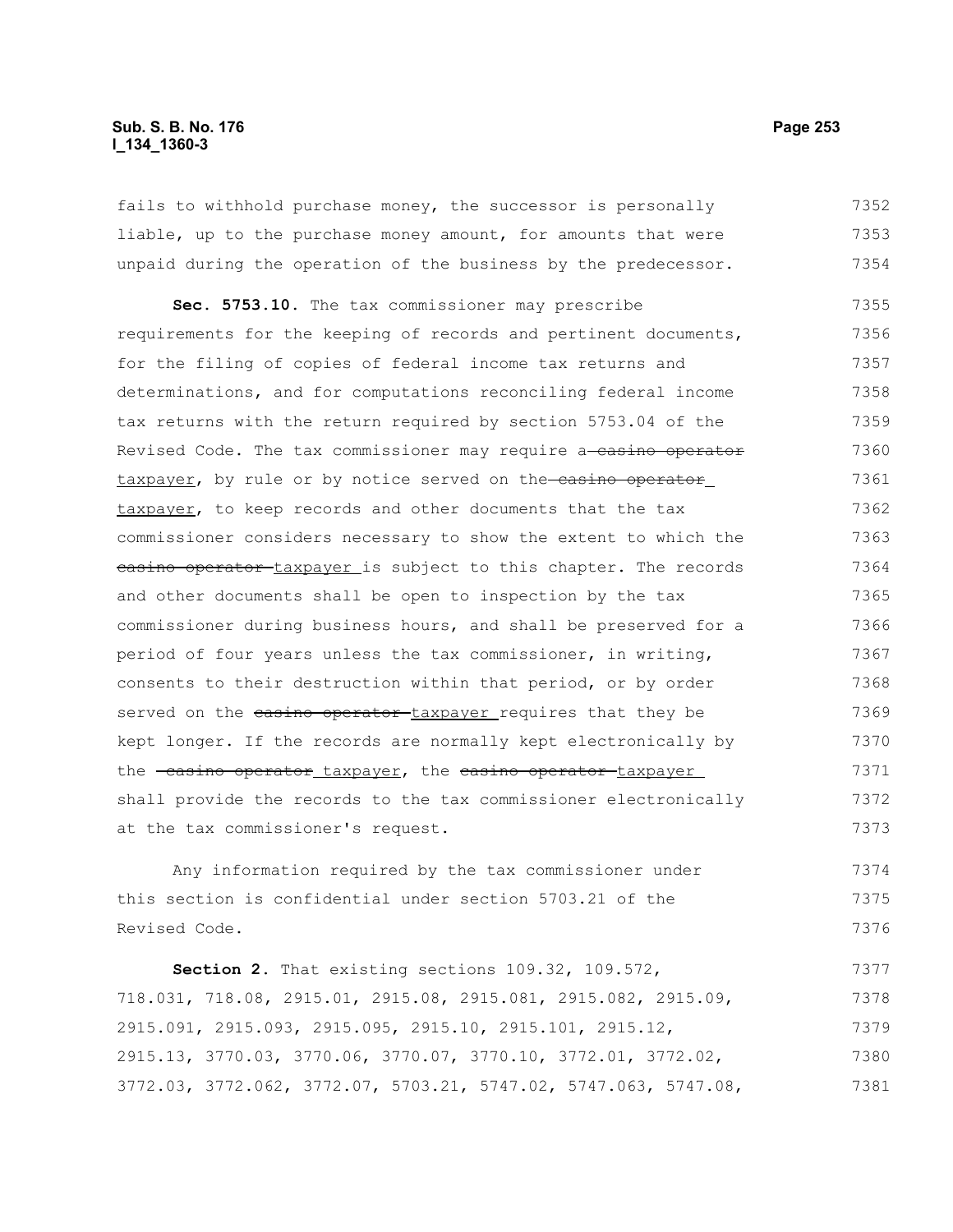5747.20, 5751.01, 5753.01, 5753.03, 5753.04, 5753.05, 5753.06, 5753.061, 5753.07, 5753.08, and 5753.10 of the Revised Code are hereby repealed. 7382 7383 7384

**Section 3.** All of the following shall begin not earlier than January 1, 2022: 7385 7386

(A) The operation of sports gaming under Chapter 3775. of the Revised Code, as enacted by this act; 7387 7388

(B) The operation of the sports gaming lottery under section 3770.23 of the Revised Code, as enacted by this act; 7389 7390

(C) The operation of electronic instant bingo under Chapter 2915. of the Revised Code, as amended by this act. 7391 7392

**Section 4.** (A) Notwithstanding division (F) of section 121.95 of the Revised Code, during the period beginning on the effective date of this section and ending on December 31, 2021, the Ohio Casino Control Commission may adopt new regulatory restrictions pursuant to Chapter 3775. of the Revised Code, as enacted by this act, without simultaneously removing two or more other existing regulatory restrictions. 7393 7394 7395 7396 7397 7398 7399

(B) As soon as practicable after December 31, 2021, the Ohio Casino Control Commission shall update its base inventory of regulatory restrictions created under section 121.95 of the Revised Code to include each new regulatory restriction described in division (A) of this section. 7400 7401 7402 7403 7404

Section 5. (A) There is the Select Committee on iLottery, which shall study the potential effect of online lottery ticket sales on retail lottery ticket sales in this state. 7405 7406 7407

(B) The Select Committee shall consist of the following nine members: 7408 7409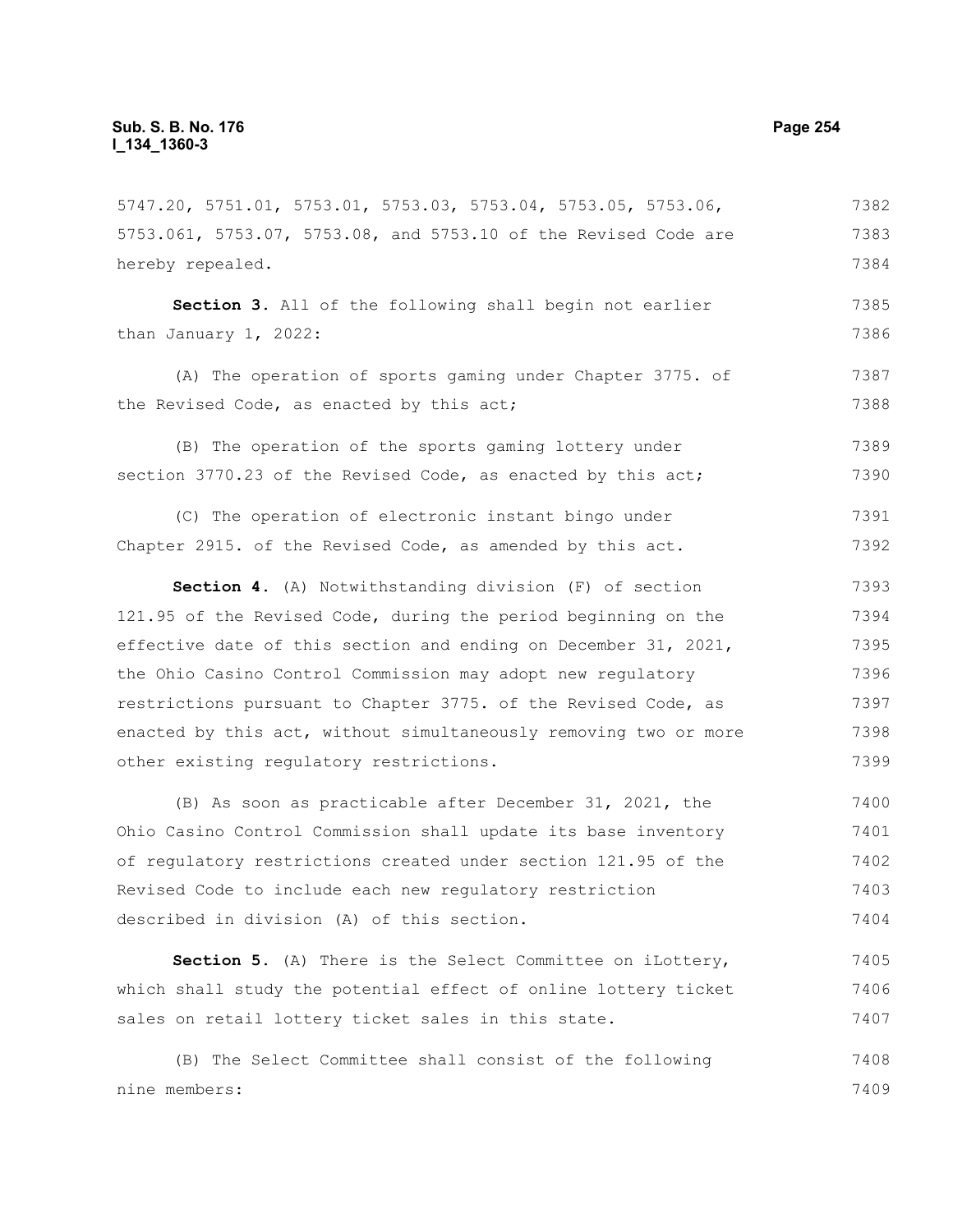| (1) Two members of the Senate appointed by the President         | 7410 |
|------------------------------------------------------------------|------|
| of the Senate;                                                   | 7411 |
| (2) One member of the Senate appointed by the Senate             | 7412 |
| Minority Leader;                                                 | 7413 |
| (3) Two members of the House of Representatives appointed        | 7414 |
| by the Speaker of the House of Representatives;                  | 7415 |
| (4) One member of the House of Representatives appointed         | 7416 |
| by the Minority Leader of the House of Representatives;          | 7417 |
| (5) One member of the public appointed by the President of       | 7418 |
| the Senate;                                                      | 7419 |
| (6) One member of the public appointed by the Speaker of         | 7420 |
| the House of Representatives;                                    | 7421 |
| (7) One member of the public appointed by the Governor.          | 7422 |
| (C) The Select Committee shall elect a chairperson from          | 7423 |
| among its members. Vacancies on the Select Committee shall be    | 7424 |
| filled in the manner provided for original appointments. Members | 7425 |
| of the Select Committee shall serve without compensation.        | 7426 |
| (D) Not later than January 1, 2022, the Select Committee         | 7427 |
| shall submit a report of its findings to the General Assembly.   | 7428 |
| After it submits the report, the Select Committee shall cease to | 7429 |
| exist.                                                           | 7430 |
| Section 6. Sections 109.572, 2915.081, 2915.082, 3772.01,        | 7431 |
| and 3772.07 of the Revised Code as presented in this act take    | 7432 |
| effect on the later of October 9, 2021, or the effective date of | 7433 |
| this section. (October 9, 2021, is the effective date of earlier | 7434 |
| amendments to those sections by H.B. 263 of the 133rd General    | 7435 |
| Assembly.)                                                       | 7436 |